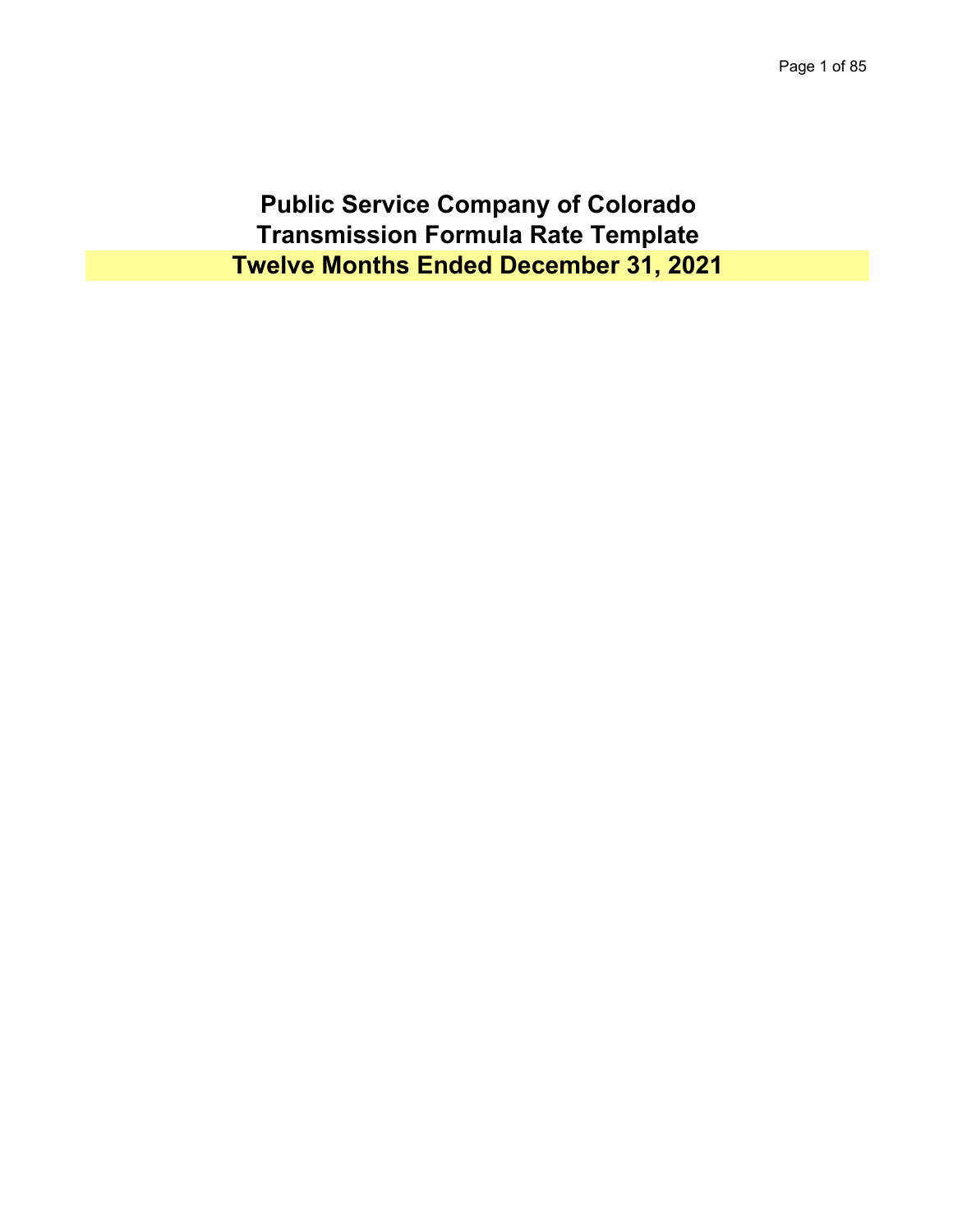| Table No. | Schedule/Workpaper    | <b>Description</b>                                                             |
|-----------|-----------------------|--------------------------------------------------------------------------------|
|           |                       |                                                                                |
| Table 2   | Est. Rates            | Summary of Estimated Rates                                                     |
| Table 3   | <b>Actual Rates</b>   | Actual Rates and True-up                                                       |
| Table 4   | ATRR Est.             | Annual Transmission Revenue Requirements- Estimated                            |
| Table 5   | ATRR Act              | Annual Transmission Revenue Requirements- Actual                               |
| Table 6   | <b>WP A-2</b>         | <b>Prior Period Corrections</b>                                                |
| Table 7   | <b>WP B-1</b>         | Gross Plant, Accumulated Depreciation & Amortization, and Depreciation Expense |
| Table 8   | <b>WP B-2</b>         | Accumulated Deferred Income Taxes (Credits)                                    |
| Table 8.1 | WP B-2-Excess ADIT    | Excess Accumulated Deferred Income Taxes (Credits)                             |
| Table 9   | WP B-3                | Accumulated Deferred Income Taxes (Debits)                                     |
| Table 9.1 | WP B-3-Deficient ADIT | Deficient Accumulated Deferred Income Taxes (Debits)                           |
| Table 10  | $WP$ B-4              | Acquisition Adjustment                                                         |
| Table 11  | <b>WP B-5</b>         | Prepayments- FERC Account 165                                                  |
| Table 12  | $WP_B-6$              | Materials and Supplies - FERC Account 154                                      |
| Table 13  | WP B-7                | Regulatory Liabilities- FERC Account 254                                       |
| Table 14  | <b>WP B-8</b>         | <b>Construction Work in Progress</b>                                           |
| Table 15  | WP B-Inputs Est.      | Rate Base Data Inputs- Estimated                                               |
| Table 16  | WP B-Inputs Act.      | Rate Base Data Inputs- Actual                                                  |
| Table 17  | <b>WP C-1</b>         | Transmission O&M                                                               |
| Table 18  | WP C-2                | <b>Administrative and General Expenses</b>                                     |
| Table 19  | $WP_C-3$              | Post-Employment Benefits Other than Pensions (FAS 106)                         |
| Table 20  | WP C-4                | Regulatory Commission Expense Detail (FERC Account 928)                        |
| Table 21  | $WP_D-1$              | Taxes Other Than Income Tax                                                    |
| Table 22  | $WP E-1$              | <b>Revenue Credits</b>                                                         |
| Table 23  | <b>WP F-1</b>         | Account 456.1- Revenues from Transmission of Electricity of Others             |
| Table 24  | <b>WP G-1</b>         | <b>Capital Structure Details</b>                                               |
| Table 25  | <b>WP_H-1</b>         | Depreciation and Amortization Rates                                            |
| Table 26  | $WP_l-1$              | Transmission System Peak Demand Summary                                        |
| Table 27  | Schedule 1            | Scheduling System Control and Dispatch Service                                 |
| Table 28  | Schedule 2            | Reactive Supply and Voltage Control From Generation Source Services            |
| Table 29  | Schedule 3 and 3A     | Regulation and Frequency Response Service                                      |
| Table 30  | Schedule 5            | Operating Reserve - Spinning Reserve Service                                   |
| Table 31  | Schedule 6            | Operating Reserve - Supplemental Reserve Service                               |
| Table 32  | WP FCR                | Fixed Charge Rate Worksheet ("FCR")                                            |
| Table 33  | WP_Cost per Unit      | Cost Per Unit                                                                  |
| Table 34  | WP Load Factor        | Schedule 3 Load Factor                                                         |
| Table 35  | Schedule 16           | <b>Flex Reserves</b>                                                           |
| Table 36  | WP Installed Cost     | <b>Installed Cost</b>                                                          |
| Table 37  | WP O&M Cost           | <b>O&amp;M Costs</b>                                                           |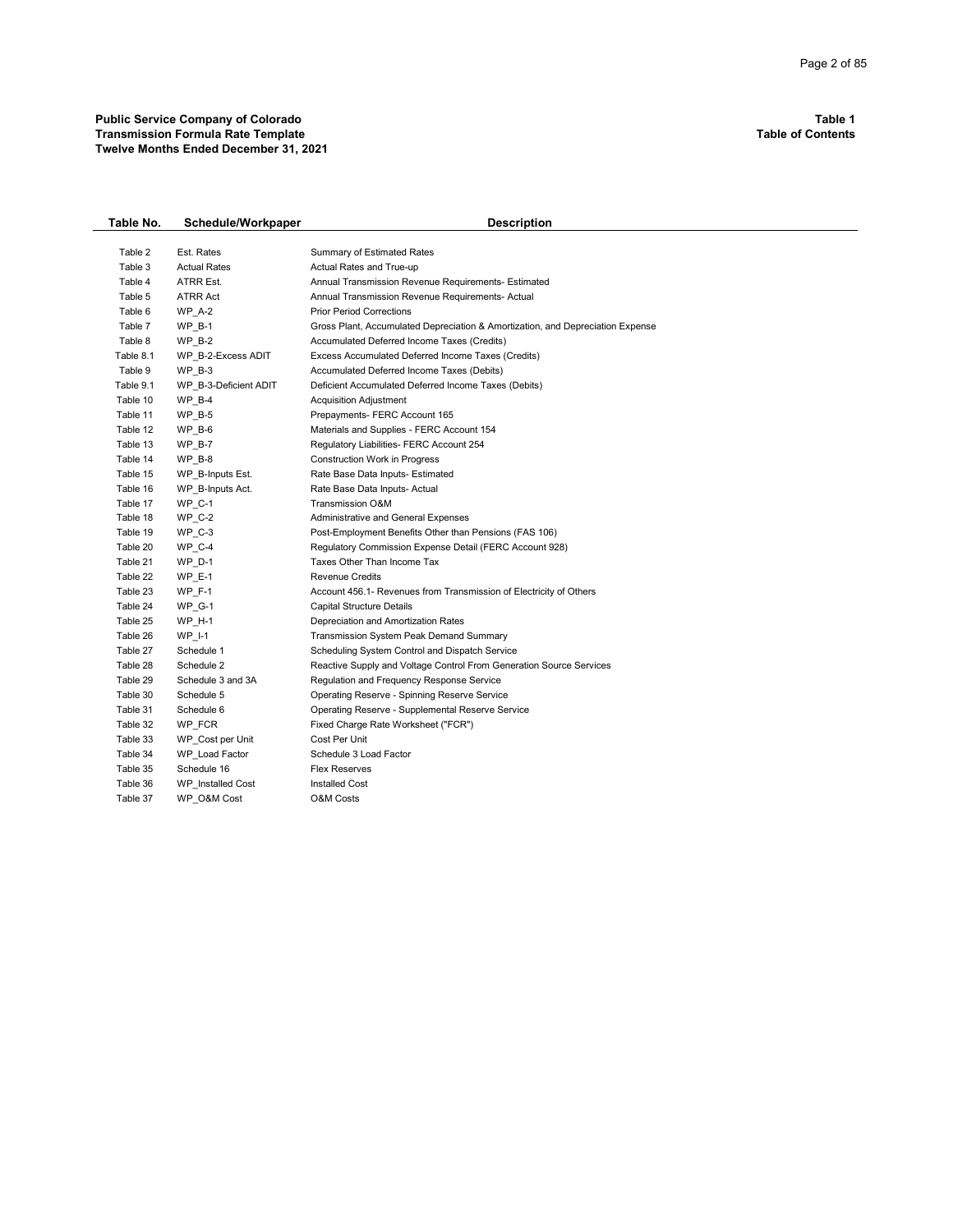## **Public Service Company of Colorado Table 2 Transmission Formula Rate Template Est. Rates Twelve Months Ended December 31, 2021 Summary of Estimated Rates**

|          |                                                                                                                               |                                                        |          | Transmission               |                                    |                          |                          |                    |
|----------|-------------------------------------------------------------------------------------------------------------------------------|--------------------------------------------------------|----------|----------------------------|------------------------------------|--------------------------|--------------------------|--------------------|
| Line No. | <b>Description</b><br>Col. (1)                                                                                                | Reference<br>Col. (2)                                  |          | Amount<br>Col. (3)         |                                    |                          |                          |                    |
| 1        | <b>Revenue Requirement</b>                                                                                                    | ATRR Est. Line 138                                     |          | 276,102,789                |                                    |                          |                          |                    |
| 2        |                                                                                                                               |                                                        |          |                            |                                    |                          |                          |                    |
| 3<br>4   | Prior Period Correction True up Adjustment<br>Interest on Prior Period Correction True Up Adjustment                          | WP A-2 Line 52<br>WP_A-2 Line 53                       |          | (33,760)<br>(3,240)        |                                    |                          |                          |                    |
| 5        |                                                                                                                               |                                                        |          |                            |                                    |                          |                          |                    |
| 6        | <b>Estimated Revenue Requirement with True Up</b>                                                                             | Sum Lines 1 through 4                                  |          | 276,065,788                |                                    |                          |                          |                    |
| 7        |                                                                                                                               |                                                        |          |                            |                                    |                          |                          |                    |
| 8<br>9   | <b>Divisor</b><br><b>Transmission Network Load</b>                                                                            | WP_I-1 Line 15, Col. (g)                               |          |                            |                                    |                          |                          |                    |
| 10       |                                                                                                                               |                                                        |          | 5,943,723                  |                                    |                          |                          |                    |
| 11       | Rates                                                                                                                         |                                                        |          |                            |                                    |                          |                          |                    |
| 12       | Annual Cost (\$/kW-Yr)                                                                                                        | Line 6 / Line 9                                        | \$       | 46.44700 /kW-year          |                                    |                          |                          |                    |
| 13<br>14 | Network & Point-to-Point Rate (\$/kW-Mo)                                                                                      | Line 12 / 12                                           | \$       |                            | 3.871 /kW-month                    |                          |                          |                    |
| 15       |                                                                                                                               |                                                        |          |                            |                                    |                          |                          |                    |
| 16       | Weekly P-To-P Rate                                                                                                            | Line 12 / 52                                           | \$       |                            | 0.893 /kW-week                     |                          |                          |                    |
| 17       | Daily P-To-P Rate (Capped at weekly rate)                                                                                     | Line 16 / 6                                            | \$       |                            | 0.149 /kW-day                      |                          |                          |                    |
| 18<br>19 | On Peak Hourly P-To-P Rate (Capped at weekly & daily rate)<br>Off Peak Hourly P-To-P Rate                                     | (Line 17 / 16) X 1,000<br>((Line 16 / 7) / 24) X 1,000 | \$<br>\$ |                            | 9.313 /MWh<br>5.320 /MWh           |                          |                          |                    |
| 20       |                                                                                                                               |                                                        |          |                            |                                    |                          |                          |                    |
| 21       | <b>FERC Annual Charge</b>                                                                                                     | (Note 1)                                               | \$       | 0.0799 /MWh                |                                    |                          |                          |                    |
| 22       |                                                                                                                               |                                                        |          |                            |                                    |                          |                          |                    |
| 23<br>24 |                                                                                                                               | <b>Ancillary Service Rates (2)</b>                     |          |                            |                                    |                          |                          |                    |
| 25       |                                                                                                                               |                                                        |          |                            |                                    |                          |                          |                    |
| 26       | Schedule 1- Scheduling, System Control and Dispatch                                                                           |                                                        |          |                            |                                    |                          |                          |                    |
| 27       | Monthly Point-to-Point Delivery                                                                                               | Schedule 1 Line 18                                     | \$       |                            | 0.055 /kW-month                    |                          |                          |                    |
| 28<br>29 | Weekly Point-to-Point Delivery<br>Daily Point-to-Point Delivery                                                               | Schedule 1 Line 19<br>Schedule 1 Line 20               | \$<br>\$ |                            | 0.013 /kW-week<br>0.002 /kW-day    |                          |                          |                    |
| 30       | Hourly Point-to-Point Delivery                                                                                                | Schedule 1 Line 21                                     | \$       |                            | 0.075 /MWh                         |                          |                          |                    |
| 31       | Network Integration Delivery                                                                                                  | Schedule 1 Line 18                                     | \$       |                            | 0.055 /kW-month                    |                          |                          |                    |
| 32       | Ancillary Service Delivery                                                                                                    | Schedule 1 Line 18                                     | \$       |                            | 0.055 /kW-month                    |                          |                          |                    |
| 33<br>34 | Schedule 2- Reactive Supply and Voltage Control From Generation Sources Service                                               |                                                        |          |                            |                                    |                          |                          |                    |
| 35       | Monthly Point-to-Point Delivery                                                                                               | Schedule 2 Line 24                                     | \$       |                            | 0.3440 /kW-month                   |                          |                          |                    |
| 36       | Weekly Point-to-Point Delivery                                                                                                | Schedule 2 Line 25                                     | \$       |                            | 0.0790 /kW-week                    |                          |                          |                    |
| 37       | Daily Point-to-Point Delivery                                                                                                 | Schedule 2 Line 26                                     | \$       |                            | 0.0130 /kW-day                     |                          |                          |                    |
| 38       | Daily Point-to-Point Delivery off Peak                                                                                        | Schedule 2 Line 27                                     | \$       | 0.8130 /MWh                | 0.0110 /kW-day                     |                          |                          |                    |
| 39<br>40 | Hourly Point-to-Point Delivery<br>Hourly Point-to-Point Delivery off Peak                                                     | Schedule 2 Line 28<br>Schedule 2 Line 29               | \$<br>\$ | 0.4580 /MWh                |                                    |                          |                          |                    |
| 41       | Network Integration Delivery                                                                                                  | Schedule 2 Line 24                                     | \$       |                            | 0.3440 /kW-month                   |                          |                          |                    |
| 42       | Ancillary Service Delivery                                                                                                    | Schedule 2 Line 24                                     | \$       |                            | 0.3440 /kW-month                   |                          |                          |                    |
| 43<br>44 |                                                                                                                               |                                                        |          | Load                       |                                    |                          | Wind                     | Solar              |
|          | Schedule 3 and 3A- Regulation and Frequency Response Service<br>Reserved Capacity Factor applicable to network load, reserved |                                                        |          |                            | Non-VER                            |                          |                          |                    |
| 45       | capacity, or nameplate capacity                                                                                               | Schedule 3 and 3A Line 30                              |          | 0.96%                      | 0.07%                              |                          | 2.03%                    | 1.10%              |
| 46       | Monthly Point-to-Point Delivery                                                                                               | Schedule 3 and 3A Line 32                              | \$       | $6.703$ \$                 |                                    | $6.703$ \$               | $6.703$ \$               | 6.703              |
| 47<br>48 | Weekly Point-to-Point Delivery                                                                                                | Schedule 3 and 3A Line 33<br>Schedule 3 and 3A Line 34 | s        | $1.547$ \$                 |                                    | $1.547$ \$               | $1.547$ \$               | 1.547              |
| 49       | Daily Point-to-Point Delivery on Peak<br>Daily Point-to-Point Delivery off Peak                                               | Schedule 3 and 3A Line 35                              | \$<br>s  | 257.817 \$<br>220.986 \$   |                                    | 257.817 \$<br>220.986 \$ | 257.817 \$<br>220.986 \$ | 257.817<br>220.986 |
| 50       | Hourly Point-to-Point Delivery on Peak                                                                                        | Schedule 3 and 3A Line 36                              | s        | $16.114$ \$                |                                    | 16.114 \$                | 16.114 \$                | 16.114             |
| 51       | Hourly Point-to-Point Delivery off Peak                                                                                       | Schedule 3 and 3A Line 37                              | s        | $9.208$ \$                 |                                    | $9.208$ \$               | $9.208$ \$               | 9.208              |
| 52<br>53 | Network Integration Delivery                                                                                                  | Schedule 3 and 3A Line 38                              | \$<br>s  | $6.703$ \$                 |                                    | $6.703$ \$<br>$6.703$ \$ | 6.703 \$                 | 6.703<br>6.703     |
| 54       | Ancillary Service Delivery                                                                                                    | Schedule 3 and 3A Line 39                              |          | $6.703$ \$                 |                                    |                          | $6.703$ \$               |                    |
| 55       | Schedule 5- Operating Reserve- Spinning Reserve Service                                                                       |                                                        |          |                            |                                    |                          |                          |                    |
|          | Reserved Capacity Factor applicable to network load or                                                                        |                                                        |          |                            |                                    |                          |                          |                    |
| 56<br>57 | reserved capacity<br>Monthly Point-to-Point Delivery                                                                          | Note 3<br>Schedule 5 Line 22                           | \$       | 3.50%                      | x monthly Load<br>7.561 /kW-month  |                          |                          |                    |
| 58       | Weekly Point-to-Point Delivery                                                                                                | Schedule 5 Line 23                                     | \$       |                            | 1.745 /kW-week                     |                          |                          |                    |
| 59       | Daily Point-to-Point Delivery                                                                                                 | Schedule 5 Line 24                                     | \$       |                            | 0.291 /kW-day                      |                          |                          |                    |
| 60       | Daily Point-to-Point Delivery off Peak                                                                                        | Schedule 5 Line 25                                     | \$       |                            | 0.249 /kW-day                      |                          |                          |                    |
| 61<br>62 | Hourly Point-to-Point Delivery on Peak<br>Hourly Point-to-Point Delivery off Peak                                             | Schedule 5 Line 26                                     | \$       | 18.188 /MWh<br>10.375 /MWh |                                    |                          |                          |                    |
| 63       | Network Integration Delivery                                                                                                  | Schedule 5 Line 27<br>Schedule 5 Line 22               | \$<br>\$ |                            | 7.561 /kW-month                    |                          |                          |                    |
| 64       | Ancillary Service Delivery                                                                                                    | Schedule 5 Line 22                                     | \$       |                            | 7.561 /kW-month                    |                          |                          |                    |
| 65       |                                                                                                                               |                                                        |          |                            |                                    |                          |                          |                    |
| 66       | Schedule 6 - Operating Reserve - Supplemental Reserve Service                                                                 |                                                        |          |                            |                                    |                          |                          |                    |
| 67       | Reserved Capacity Factor applicable to network load or<br>reserved capacity                                                   | Note 3                                                 |          | 3.50%                      | x monthly Load                     |                          |                          |                    |
| 68       | Monthly Point-to-Point Delivery                                                                                               | Schedule 6 Line 22                                     | \$       |                            | 2.096 /kW-month                    |                          |                          |                    |
| 69       | Weekly Point-to-Point Delivery                                                                                                | Schedule 6 Line 23                                     | \$.      |                            | 0.484 /kW-week                     |                          |                          |                    |
| 70       | Daily Point-to-Point Delivery                                                                                                 | Schedule 6 Line 24                                     | \$       |                            | 0.081 /kW-day                      |                          |                          |                    |
| 71<br>72 | Daily Point-to-Point Delivery off Peak<br>Hourly Point-to-Point Delivery on Peak                                              | Schedule 6 Line 25<br>Schedule 6 Line 26               | \$<br>\$ |                            | 0.069 /kW-day<br>5.063 /MWh        |                          |                          |                    |
| 73       | Hourly Point-to-Point Delivery off Peak                                                                                       | Schedule 6 Line 27                                     | \$       |                            | 2.875 /MWh                         |                          |                          |                    |
| 74       | Network Integration Delivery                                                                                                  | Schedule 6 Line 22                                     | \$       |                            | 2.096 /kW-month                    |                          |                          |                    |
| 75       | Ancillary Service Delivery                                                                                                    | Schedule 6 Line 22                                     | \$       |                            | 2.096 /kW-month                    |                          |                          |                    |
| 76<br>77 | Schedule 16 - Flex Reserve                                                                                                    |                                                        |          |                            |                                    |                          |                          |                    |
| 78       | Reserve Obligation                                                                                                            | Schedule 16 Line 29                                    |          | 20.99%                     | x monthly Load                     |                          |                          |                    |
| 79       | Monthly Point-to-Point Delivery                                                                                               | Schedule 16 Line 31                                    | \$       |                            | 6.312 /kW-month                    |                          |                          |                    |
| 80       | Weekly Point-to-Point Delivery                                                                                                | Schedule 16 Line 32                                    | s        |                            | 1.457 /kW-week                     |                          |                          |                    |
| 81<br>82 | Daily Point-to-Point Delivery<br>Daily Point-to-Point Delivery off Peak                                                       | Schedule 16 Line 33<br>Schedule 16 Line 34             | s<br>\$  |                            | 242.756 /kW-day<br>208.077 /kW-day |                          |                          |                    |
| 83       | Hourly Point-to-Point Delivery on Peak                                                                                        | Schedule 16 Line 35                                    | s        | 15.172 /MWh                |                                    |                          |                          |                    |
| 84       | Hourly Point-to-Point Delivery off Peak                                                                                       | Schedule 16 Line 36                                    | \$       |                            | 8.670 /MWh                         |                          |                          |                    |
| 85       | Network Integration Delivery                                                                                                  | Schedule 16 Line 37                                    | \$       |                            | 6.312 /kW-month                    |                          |                          |                    |
| 86<br>87 | Ancillary Service Delivery                                                                                                    | Schedule 16 Line 38                                    | \$       |                            | 6.312 /kW-month                    |                          |                          |                    |
|          |                                                                                                                               |                                                        |          |                            |                                    |                          |                          |                    |

Note 1. The FERC's annual charge per MWh is established by the Commission annually, and is assessed to the Transmission Owner, and is passed through to the Transmission Customers.

Note 2. Ancillary Service Schedules 2, 3, 5, 6 will be based on actual data from the latest FERC Form No. 1. These schedules will be updated<br>annually with the Annual Update but will not be subject to the True-up provision

Note 3. Fixed value that cannot change without a Section 205 or 206 filing.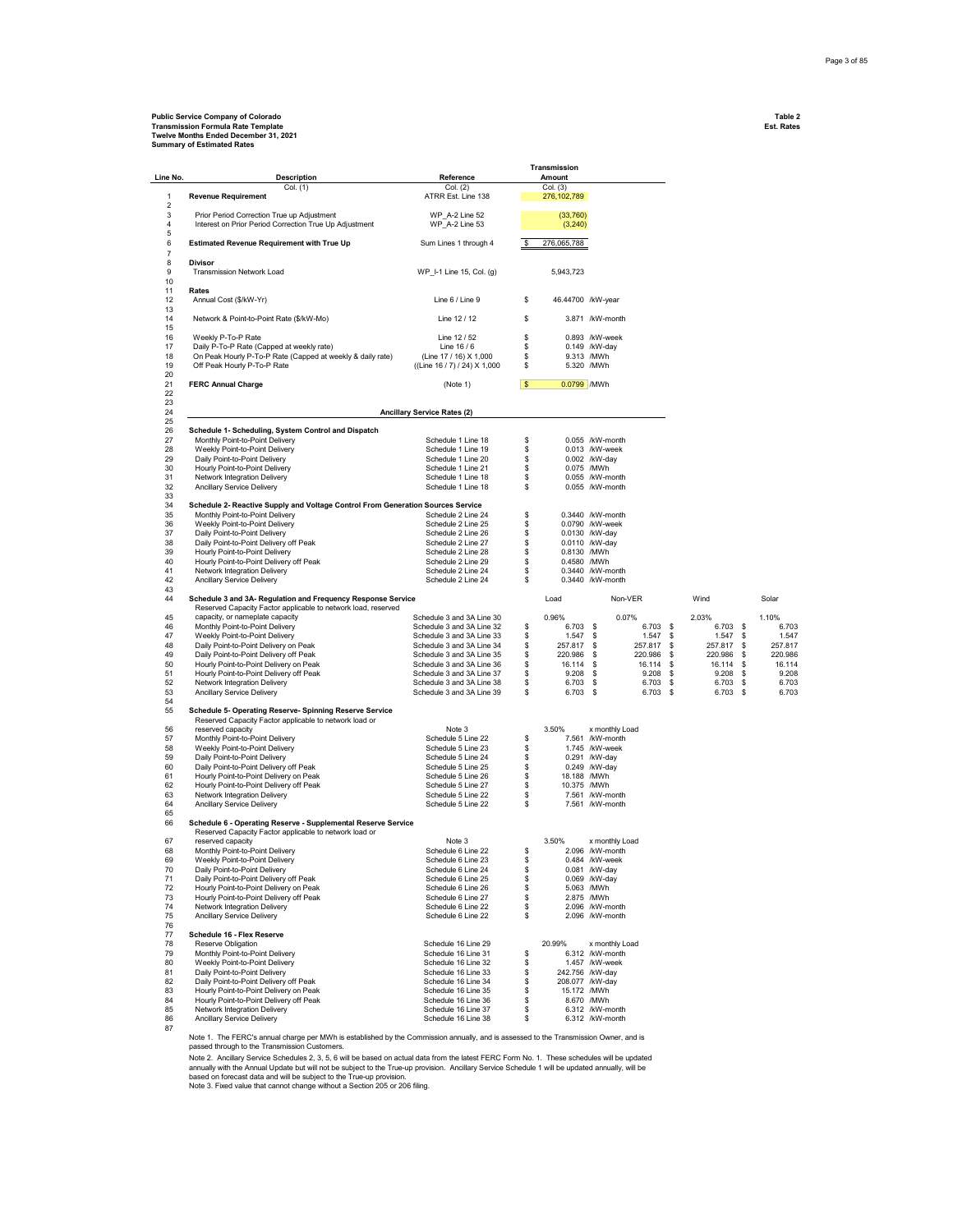| Line No.       | <b>Description</b>                                                                 | Reference                               | Actual<br>Rates      | <b>Estimated</b><br>Rates | Difference (True-<br>up) (Note 1) |           |
|----------------|------------------------------------------------------------------------------------|-----------------------------------------|----------------------|---------------------------|-----------------------------------|-----------|
|                | Col. (1)                                                                           | Col. (2)                                | Col. (3)             | Col. (4)                  | Col. $(5) = (3) - (4)$            |           |
|                | <b>Revenue Requirement</b>                                                         | ATRR Act & Est. Line 138                | \$<br>$\overline{a}$ | \$276,102,789             | \$                                |           |
| $\overline{2}$ |                                                                                    |                                         |                      |                           |                                   |           |
| 3              | <b>Divisor</b>                                                                     |                                         |                      |                           |                                   |           |
| 4              | <b>Transmission Network Load</b>                                                   | <b>WP 1-1 Line 15</b>                   |                      | 5,943,723                 |                                   |           |
| 5              |                                                                                    |                                         |                      |                           |                                   |           |
| 6              | Rates                                                                              |                                         |                      |                           |                                   |           |
|                | Annual Cost (\$/kW-Yr)                                                             | Line 1 / Line 4                         | \$                   | \$<br>46.453              | \$                                | /kW-year  |
| 8              |                                                                                    |                                         |                      |                           |                                   |           |
| 9              | Network & Point-to-Point Rate (\$/kW-Mo)                                           | Line $7/12$                             | \$<br>$\overline{a}$ | \$<br>3.871               | \$                                | /kW-month |
| 10             |                                                                                    |                                         |                      |                           |                                   |           |
| 11             | Weekly P-To-P Rate                                                                 | Line 7 / 52                             | \$                   | \$<br>0.893               | \$                                | /kW-week  |
| 12             | Daily P-To-P Rate (Capped at weekly rate)<br>On Peak Hourly P-To-P Rate (Capped at | Line $11/6$                             | \$                   | \$<br>0.149               | \$                                | /kW-day   |
| 13             | weekly & daily rate)                                                               | (Line 12 / 16) X 1,000                  | \$                   | \$<br>9.313               | \$                                | /MWh      |
| 14             | Off Peak Hourly P-To-P Rate                                                        | ((Line 11/7)/24) X 1,000                | \$                   | \$<br>5.320               | \$                                | /MWh      |
| 15             |                                                                                    |                                         |                      |                           |                                   |           |
| 16             |                                                                                    |                                         |                      |                           |                                   |           |
| 17             |                                                                                    | <b>Ancillary Service Rates (Note 2)</b> |                      |                           |                                   |           |
| 18             |                                                                                    |                                         |                      |                           |                                   |           |
| 19             | Schedule 1- Scheduling, System Control and Dispatch                                |                                         |                      |                           |                                   |           |
| 20             | Monthly Point-to-Point Delivery                                                    | Schedule 1 Line 41 & 18                 | \$                   | \$<br>0.055               | \$                                | /kW-month |
| 21             | Weekly Point-to-Point Delivery                                                     | Schedule 1 Line 42 & 19                 | \$                   | \$<br>0.013               | \$                                | /kW-week  |
| 22             | Daily Point-to-Point Delivery                                                      | Schedule 1 Line 43 & 20                 |                      | \$<br>0.002               | \$                                | /kW-day   |
| 23             | Hourly Point-to-Point Delivery                                                     | Schedule 1 Line 44 & 21                 |                      | \$<br>0.075               | \$                                | /MWh      |
| 24             | Network Integration Delivery                                                       | Schedule 1 Line 41 & 18                 |                      | \$<br>0.055               | \$                                | /kW-month |
| 25             | <b>Ancillary Service Delivery</b>                                                  | Schedule 1 Line 41 & 18                 | \$<br>$\overline{a}$ | \$<br>0.055               | \$                                | /kW-month |

Note 1. The True-up calculations will include interest pursuant to Section 35.19a of the FERC's regulations. Interest will be calculated from the beginning of the Rate year to the date the refunds or surcharges are billed.

Note 2. Ancillary Service Schedule 1 is the only Ancillary Services rate that is subject to true up.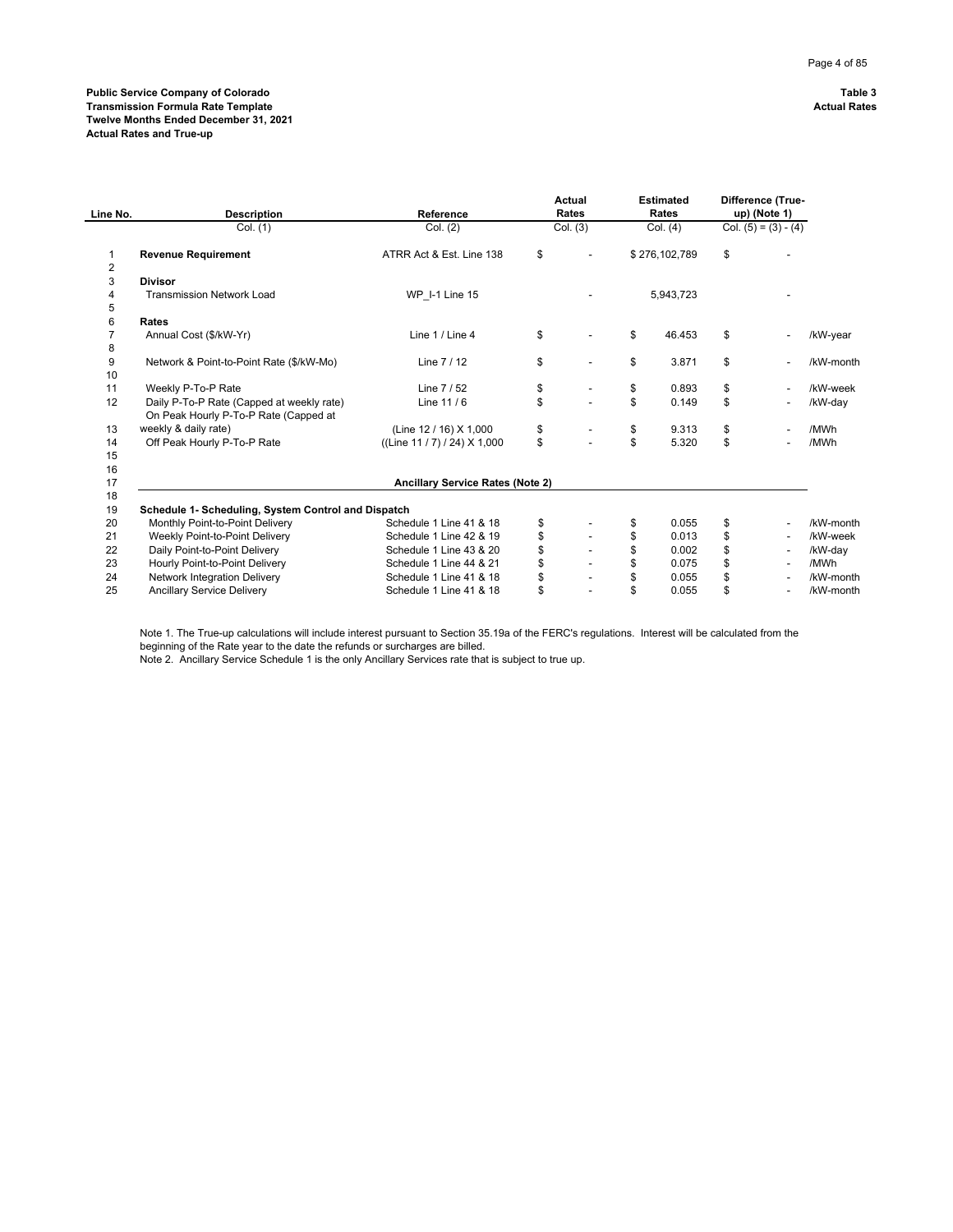| Line No.             | RATE BASE & RETURN CALCULATION                                                    | Reference/Notes                                    | Total                      | Allocator (Note O) |                    |                         |  | Transmission |
|----------------------|-----------------------------------------------------------------------------------|----------------------------------------------------|----------------------------|--------------------|--------------------|-------------------------|--|--------------|
|                      | Col. (1)                                                                          | Col. (2)                                           | Col. (3)                   |                    | Col. (4)           | Col. (5)                |  |              |
| $\mathbf{1}$         | <b>GROSS PLANT IN SERVICE</b>                                                     | (Note A)                                           |                            |                    |                    |                         |  |              |
| $\overline{c}$       | Production                                                                        | WP B-1 Col. (d), Line 2                            | 7,229,885,554              | <b>NA</b>          | 0.00%              |                         |  |              |
| 3                    | Transmission                                                                      | WP B-1 Col. (d), Line 3                            | 2,701,241,520              | DA                 | 100.00%            | 2,701,241,520           |  |              |
| $\overline{4}$       | Distribution                                                                      | WP B-1 Col. (d), Line 4                            | 5,871,911,240              | <b>NA</b>          | 0.00%              |                         |  |              |
| 5                    | General Plant                                                                     | WP B-1 Col. (d), Line 5<br>WP B-1 Col. (d), Line 6 | 345,858,082                | W/S<br>W/S         | 10.41%<br>10.41%   | 36,011,445              |  |              |
| 6<br>$\overline{7}$  | Intangible Plant<br>Common Intangible                                             | WP_B-1 Col. (d), Line 7                            | 68,006,661<br>409,264,087  | CE                 | 7.37%              | 7,080,991<br>30,143,062 |  |              |
| 8                    | Common General                                                                    | WP B-1 Col. (d), Line 8                            | 538,584,511                | CE                 | 7.37%              | 39,667,752              |  |              |
| 9                    | <b>TOTAL GROSS PLANT</b>                                                          | Sum Lines 2 through 8                              | 17, 164, 751, 655          |                    |                    | 2,814,144,769           |  |              |
| 10                   |                                                                                   | Line 9, Col (5) divided by Col (3)                 |                            | $GP =$             | 16.39%             |                         |  |              |
| 11                   |                                                                                   |                                                    |                            |                    |                    |                         |  |              |
| 12                   | ACCUMULATED DEPRECIATION                                                          | (Note A)                                           |                            |                    |                    |                         |  |              |
| 13                   | Production                                                                        | WP B-1 Col. (d), Line 12                           | 2,189,978,991              | <b>NA</b>          | 0.00%              |                         |  |              |
| 14                   | Transmission                                                                      | WP B-1 Col. (d), Line 13                           | 553,136,684                | DA                 | 100.00%            | 553,136,684             |  |              |
| 15                   | Distribution                                                                      | WP B-1 Col. (d), Line 14                           | 1,602,743,707              | NA                 | 0.00%              |                         |  |              |
| 16                   | General Plant                                                                     | WP B-1 Col. (d), Line 15                           | 131,512,947                | W/S                | 10.41%             | 13,693,395              |  |              |
| 17                   | Intangible Plant                                                                  | WP_B-1 Col. (d), Line 16                           | 58,614,007                 | W/S                | 10.41%             | 6,103,009               |  |              |
| 18                   | Common Intangible                                                                 | WP B-1 Col. (d), Line 17                           | 203,403,904                | CE                 | 7.37%              | 14,981,076              |  |              |
| 19                   | Common General                                                                    | WP B-1 Col. (d), Line 18                           | 240,179,039                | CE                 | 7.37%              | 17,689,633              |  |              |
| 20                   | TOTAL ACCUMULATED DEPRECIATION                                                    | Sum Lines 13 through 19                            | 4,979,569,277              |                    |                    | 605,603,797             |  |              |
| 21                   |                                                                                   |                                                    |                            |                    |                    |                         |  |              |
| 22                   | NET ACQUISITION ADJUSTMENT                                                        | (Note B)                                           |                            |                    |                    |                         |  |              |
| 23                   | Production                                                                        | WP B-4 Col.(i) Line 15                             | 154,981,488                | <b>NA</b>          | 0.00%              |                         |  |              |
| 24                   | <b>Transmission Serving Production</b>                                            | WP B-4 Col.(j) Line 15                             | 8,175,424                  | <b>NA</b>          | 0.00%              |                         |  |              |
| 25                   | <b>Transmission Serving Transmission</b>                                          | WP B-4 Col.(k) Line 15                             | 4,294,854                  | DA                 | 100.00%            | 4,294,854               |  |              |
| 26                   | TOTAL NET ACQUISITION ADJUSTMENT                                                  | Sum Lines 23 through 25                            | 167,451,766                |                    |                    | 4,294,854               |  |              |
| 27                   |                                                                                   |                                                    |                            |                    |                    |                         |  |              |
| 28                   | NET PLANT IN SERVICE                                                              | (Note A)                                           |                            |                    |                    |                         |  |              |
| 29                   | Production                                                                        | Line 2 minus 13 plus 23 plus 24                    | 5,203,063,475              |                    |                    |                         |  |              |
| 30                   | Transmission                                                                      | Line 3 minus 14 plus 25                            | 2,152,399,690              |                    |                    | 2,152,399,690           |  |              |
| 31                   | Distribution                                                                      | Line 4 minus 15                                    | 4,269,167,534              |                    |                    |                         |  |              |
| 32                   | General Plant                                                                     | Line 5 minus 16                                    | 214,345,136                |                    |                    | 22,318,050              |  |              |
| 33                   | Intangible Plant                                                                  | Line 6 minus 17                                    | 9,392,653                  |                    |                    | 977,982                 |  |              |
| 34<br>35             | Common Intangible                                                                 | Line 7 minus 18                                    | 205,860,183<br>298,405,473 |                    |                    | 15,161,986              |  |              |
| 36                   | Common General<br>TOTAL NET PLANT IN SERVICE                                      | Line 8 minus 19<br>Sum Lines 29 through 35         |                            |                    |                    | 21,978,118              |  |              |
| 37                   |                                                                                   | Line 36, Col (5) divided by Col (3)                | 12,352,634,144             | $NP =$             | 17.91388%          | 2,212,835,826           |  |              |
| 38                   |                                                                                   |                                                    |                            |                    |                    |                         |  |              |
| 39                   | OTHER RATE BASE ITEMS                                                             | (Note C)                                           |                            |                    |                    |                         |  |              |
| 40                   | Account No. 281                                                                   | WP B-2 Col (c) & (e), Line 4                       | (119, 649, 748)            | DA                 | 0.00%              |                         |  |              |
| 41                   | Account No. 282                                                                   | WP B-2 Col (c) & (e), Line 31                      | (2,858,796,185)            | DA                 |                    | (536, 907, 165)         |  |              |
| 42                   | Account No. 283                                                                   | WP_B-2 Col (c) & (e), Line 92                      | (92,684,015)               | DA                 |                    | (5,252,812)             |  |              |
| 43                   | Account No. 190                                                                   | WP B-3 Col (c) & (e), Line 83                      | 526,081,101                | DA                 |                    | 48,370,738              |  |              |
| 44                   | Account 182.3 - Deficient ADIT (Non-Plant)                                        | WP B-3 - Deficient ADIT                            | 11,479,093                 | DA                 |                    | 1,782,131               |  |              |
| 45                   | Account 254 - Excess ADIT (Non-Plant)                                             | WP B-2 - Exess ADIT                                | (15, 363, 324)             | DA                 |                    | (69, 811)               |  |              |
| 46                   | Regulatory Liabilities- FERC Account No. 254 (Note C)                             | WP B-7 Col (e), Line 14                            |                            | W/S                | 10.41%             |                         |  |              |
| 47                   | Account No. 255                                                                   | 267.8.h                                            | 18,088,757                 | DA                 | 0.00%              |                         |  |              |
| 48                   | Account No. 107 (CWIP) (Note E)                                                   | WP B-8 Col (a), Line 16                            |                            | DA                 | 100.00%            |                         |  |              |
| 49                   | Net Pre-Funded AFUDC on CWIP included (Note E)                                    | WP B-8 Col (d), Line 16                            |                            | DA                 | 100.00%            |                         |  |              |
| 50                   | Unamortized Balance of Abandoned Incentive Plant (Note E)                         | WP B-Inputs Est. Line 144                          |                            | DA                 | 100.00%            |                         |  |              |
| 51                   | Unamortized Balance of Extraordinary Property Loss (Note E)                       | WP B-Inputs Est. Line 144                          |                            | DA                 | 100.00%            |                         |  |              |
| 52                   | TOTAL OTHER RATE BASE ITEMS                                                       | Sum Lines 40 through 51                            | (2,530,844,322)            |                    |                    | (492, 076, 919)         |  |              |
| 53                   |                                                                                   |                                                    |                            |                    |                    |                         |  |              |
| 54                   | LAND HELD FOR FUTURE USE (Note F)                                                 | WP B-Inputs Est. Line 144                          |                            | TP                 | 92.37%             |                         |  |              |
| 55                   |                                                                                   |                                                    |                            |                    |                    |                         |  |              |
| 56                   | <b>WORKING CAPITAL</b>                                                            |                                                    |                            |                    |                    |                         |  |              |
| 57                   | Cash Working Capital                                                              | (Note G)                                           |                            |                    |                    |                         |  |              |
| 58                   | Materials & Supplies - Transmission                                               | WP B-6 Line 29                                     | 1,546,089                  | TP                 | 92.37%             | 1.428.138               |  |              |
| 59                   | Materials & Supplies - Other                                                      | WP B-6 Line 31                                     | (842, 889)                 | <b>NP</b>          | 17.91%             | (150, 994)              |  |              |
| 60                   | Prepayments (Account 165) Plant Related                                           | WP B-5 Line 8                                      | 2,814,814                  | <b>NP</b>          | 17.91%             | 504,242                 |  |              |
| 61                   | Prepayments (Account 165) Labor Related                                           | WP B-5 Line 18                                     | 981,763                    | W/S                | 10.41%             | 102,223                 |  |              |
| 62                   | Prepayments (Account 165) Transmission Related                                    | WP B-5 Line 22                                     | 2,467,235                  | TP                 | 92.37%             | 2,279,010               |  |              |
| 63                   | Prepayments (Account 165) Other Not Allocated                                     | WP B-5 Line 46                                     | 6,306,042                  | <b>NA</b>          | 0.00%              |                         |  |              |
| 64<br>65             | TOTAL WORKING CAPITAL                                                             | Sum Lines 57 through 63                            | 13,273,054                 |                    |                    | 4,162,619               |  |              |
| 66                   | RATE BASE                                                                         | Line 36 plus 52 plus 54 plus 64                    | 9,835,062,876              |                    |                    | 1,724,921,526           |  |              |
| 67                   |                                                                                   |                                                    |                            |                    |                    |                         |  |              |
| 68                   | Rate of Return                                                                    | Line 166                                           | 7.18%                      |                    |                    | 7.18%                   |  |              |
| 69                   |                                                                                   |                                                    |                            |                    |                    |                         |  |              |
| 70                   | RETURN (Rate Base * Rate of Return)                                               | Line 66 times Line 68                              | 706,157,514                |                    |                    | 123,849,366             |  |              |
|                      |                                                                                   |                                                    |                            |                    |                    |                         |  |              |
|                      |                                                                                   |                                                    |                            |                    |                    |                         |  |              |
|                      | <b>EXPENSE, TAXES &amp; REVENUE</b>                                               |                                                    |                            |                    |                    | Total                   |  |              |
| Line No.             | <b>REQUIREMENTS CALCULATION</b>                                                   | <b>Reference/Notes</b>                             | Total                      |                    | Allocator (Note O) | Transmission            |  |              |
|                      | Col. (1)                                                                          | Col. (2)                                           | Col. (3)                   |                    | Col. (4)           | Col. (5)                |  |              |
|                      |                                                                                   |                                                    |                            |                    |                    |                         |  |              |
| 71                   | OPERATION & MAINTENANCE EXPENSE                                                   |                                                    |                            |                    |                    |                         |  |              |
| 72                   | Transmission                                                                      | WP C-1 Line 31                                     | 59, 149, 135               |                    |                    |                         |  |              |
| 73                   | Less Total Account 561                                                            | WP C-1 Line 36                                     | (9,009,193)                |                    |                    |                         |  |              |
| 74                   | Add Back Account 561.4                                                            | WP_C-1 Line 5                                      |                            |                    |                    |                         |  |              |
| 75                   | Add Back Account 561.5                                                            | WP C-1 Line 6                                      | 178,350                    |                    |                    |                         |  |              |
| 76                   | Add Back Account 561.6                                                            | WP C-1 Line 7                                      |                            |                    |                    |                         |  |              |
| 77                   | Add Back Account 561.7                                                            | WP_C-1 Line 8                                      | 195,609                    |                    |                    |                         |  |              |
| 78                   | Add Back Account 561.8                                                            | WP_C-1 Line 9                                      | 3,427,823                  |                    |                    |                         |  |              |
| 79                   | Less Total Account 565 (Note H)                                                   | WP_C-1 Line 13                                     | (21, 503, 972)             |                    |                    |                         |  |              |
| 80<br>R <sub>1</sub> | Add Back Account 565.25- System Integration Costs<br><b>Tranemiecion Subtotal</b> | WP C-1 Line 34<br>Sum Lines 72 through 80          | 32 437 752                 |                    | 02.270             | 20,063,076              |  |              |

| , , | Auu Dack Account Junio                            | WI VILLING 3            | <b>U.TEL.ULU</b> |        |            |
|-----|---------------------------------------------------|-------------------------|------------------|--------|------------|
| 79  | Less Total Account 565 (Note H)                   | WP C-1 Line 13          | (21, 503, 972)   |        |            |
| 80  | Add Back Account 565.25- System Integration Costs | WP C-1 Line 34          |                  |        |            |
|     | <b>Transmission Subtotal</b>                      | Sum Lines 72 through 80 | 32.437.752       | 92.37% | 29.963.076 |
| 82  |                                                   |                         |                  |        |            |
| 83  | Administrative and General (Note I)               | WP C-2 Line 15          | 161.140.456      |        |            |
| 84  | Less: Acc. 924, Property Insurance                | WP C-2 Line 5           | (5.464.627)      |        |            |
|     |                                                   |                         |                  |        |            |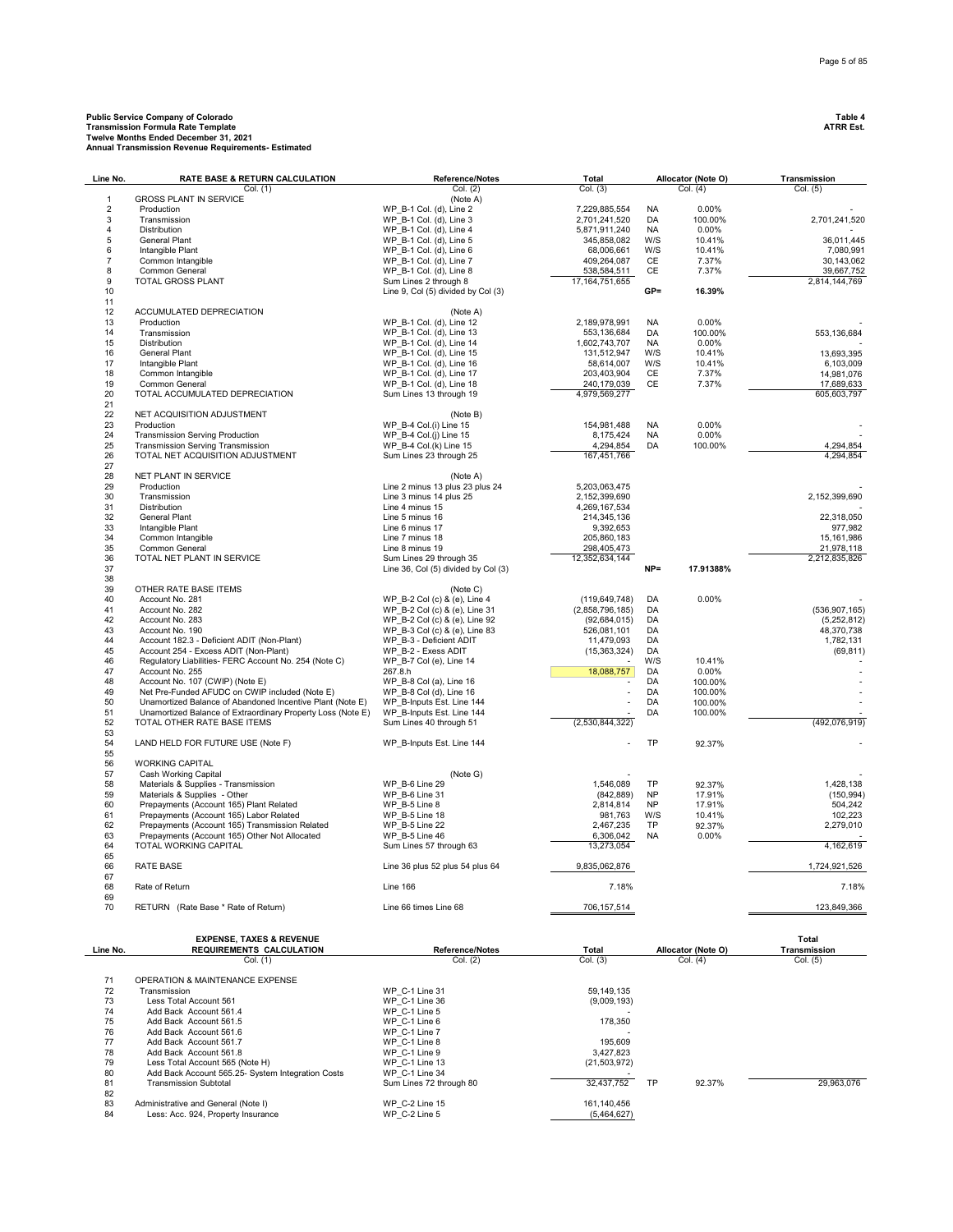### **Public Service Company of Colorado Table 4 Transmission Formula Rate Template Twelve Months Ended December 31, 2021** 4155,675,829 W/S 10.41% 16,209,283 16,209,283 Sum Lines 83 through 84 16,209,283<br>1398,927 17,91% 16,209,923 16,444,627 NP 17,91% 86 Plus: Account 924, Property Insurance Line 84 Line 84 Convertions of the SALE of the SALE of the SALE of the SALE of the SALE of the SALE of the SALE of the SALE of the SALE of the SALE of the SALE of the SALE of the SA 87 Account 928 - Transmission Specific WP\_C-4 Line 6 - DA 100.00% - Sum Lines 85 through 87 89 90 TOTAL O & M EXPENSE Line 81 plus Line 88 193,578,208 47,151,285 91 92 93 DEPRECIATION AND AMORTIZATION EXPENSE<br>94 Transmission<br>95 Plus: Pre-Funded AFUDC Amortization (Note E 91 VP\_B-1 Line 24 Col. (d) 50,949,623 DA 100.00% 50,949,623 DA 100.00% 50,949,623<br>PMP\_B-1 Col. (f) Line 18<br>PDA 100.00% 50,949,623 DA 100.00% 50,949,623 DA 100.00% 95 Plus: Pre-Funded AFUDC Amortization (Note E) WP\_B-8 Col (f), Line 18<br>
Plus: Recovery of Abandoned Incentive Plant (Note E) WP\_B-Inputs Est. Line 144 96 Plus: Recovery of Abandoned Incentive Plant (Note E) WP\_B-Inputs Est. Line 144 - Plus: Recovery of Extraordinary Property Loss (Note E) WP\_B-Inputs Est. Line 144 - Plus: Recovery of Extraordinary Property Loss (Note E) 97 Plus: Recovery of Extraordinary Property Loss (Note E) WP\_B-Inputs Est. Line 144 - Pus: Recovery of Extraordinary Property Loss (Note E) WP\_B-Inputs Est. Line 144 - Pus: Recovery of Extraordinary Property Loss (Note E) 98 General و99 General WP\_B-1 Line 26 Col. (d) 13,063,214 W/S 10.41% 1,360,168 10.41% 1,360,168<br>199 Intangible (1980) WP\_B-1 Line 27 Col. (d) 37,878,845 WP\_B-1 Line 27,89,945 10.41% 10.41% 10.41% 10.41% 1,<br>100 Common Inta 99 Intangible https://www.com.com/intangible with the collumn of the collumn of the collumn of the collumn of the collumn of the collumn of the collumn of the collumn of the collumn of the collumn of the collumn of the col 100 Common Intangible WP\_B-1 Line 28 Col. (d) 37,878,818 CE 7.37% 2,789,845 101 Common General Common General Medicine Providence of the U.S. And M. D. M. D. M. D. M. D. M. D. M. D. M. D<br>102 Acquisition Adiustment Amortization (Note F) WP B-4 Line 15 Col. (d) 38,741,476 CE 7.37% 2,853,382<br>102 Acqu 102 Acquisition Adjustment Amortization (Note F) <br>103 TOTAL DEPRECIATION AND AMORTIZATION Sum Lines 94 through 102 145,213,999 90.516 DA 100.00% 96,516,455 103 TOTAL DEPRECIATION AND AMORTIZATION 104 105 TAXES OTHER THAN INCOME (Note J) 106 Labor Related WP\_D-1 Line 5 13,521,917 W/S 10.41% 1,407,929 107 Plant Related WP\_D-1 Line 9 175,989,600 NP 17.91388% 31,526,562 108 Miscellaneous WP\_D-1 Line 12 (750,000) NA 0.00% - 109 TOTAL OTHER TAXES SUM DIRECTOR SUM LINES 106 through 108 188,761,517 1011 SUCCASE 2009 108 188,761,517 32,934,492 110 111 INCOME TAXES (Note K)<br>
112 T=1 -  $f(f1 - SIT)^* (1 - FIT)^1 / (1 - SIT^* FIN^*) =$ 112 T=1 - {[(1 - SIT) \* (1 - FIT)] / (1 - SIT \* FIT \* p)} = 24.66%<br>113 CIT=(T/1-T) \* (1-(WCLTD/R)) = 24.98% 113  $CIT = (T/1-T) * (1-(WCLTD/R)) =$ <br>114 where WCLTD=(line 153) and 114 where WCLTD=(line 153) and R= (line 156) 115 and FIT, SIT & p are as given in Note K. 116 1/(1 - T) = (from ln 110)<br>117 Amortized Investment Tax Credit (enter negative) Company Records-FF1 pg. 266 268 269, 160) Amortized Investment Tax Credit (enter negative) 118 119 Excess ADIT Amortization (Credit) (Note Q) WP\_B-2 - Exess ADIT 28,991,205 (3,547,025) 120 Deficient ADIT Amortization (Debit) (Note Q) WP\_B-3 - Excess ADIT (5,769,548) 506,236  $121$ <br> $122$ 122 Income Tax Calculation Line 70 times Line 113 176,398,147 30,937,572 123 ITC adjustment<br>
123 ITC adjustment<br>
124 Excess ADIT Amortization (Credit) Line 116 times Line 117 (3,011,856) NP 17.91% (539,540)<br>
125 Deficient ADIT Amortization (Debit) Line 116 times Line 120 (7,657,920) (7,657,920) 124 Excess ADIT Amortization (Credit)<br>
125 Deficient ADIT Amortization (Debit) Line 116 times Line 120 (7,657,920) 125 Deficient ADIT Amortization (Debit) Line 116 times Line 120 671,927<br>126 TOTAL INCOME TAXES Sum Lines 122 through 123 204,208,397 127 128 129 REVENUE CREDITS<br>129 Account No. 454 (Rent from Transmission Facilities) WP E-1 Line 4 130 Account No. 454 (Rent from Transmission Facilities) WP\_E-1 Line 4 (Note L) 4,676,779 DA 100% 4,676,779 DA 100% 4,676,779 DA 4,676,779 DA 4,676,779 DA 4,676,779 DA 4,676,779 DA 4,676,779 DA 4,676,779 DA 4,676,779 DA 4,6 131 Account No. 421.1 (Gain From Disposition of Utility Plant) WP\_E-1 Line 14 - WS 10.41% - WS 10.41% - WS 10.41% - WS 10.41% - WS 10.41% - WS 10.41% - WS 10.41% - WS 10.41% - WS 10.41% - WS 10.41% - WS 10.41% - WS 10.41% 132 Account No. 456.0 (Revenue from Schedule 18) WP\_E-1 Line 9 528,287 S. 528,287 DA 100% 528,287 DA 100% 528,287<br>133 Account No. 456.1 (Revenue from Trans. of Elect. of Others) WP\_F-1 Line 42 Col. (b) 6,554,430 6,554,430 133 Account No. 456.1 (Revenue from Trans. of Elect. of Others) WP\_F-1 Line 42 Col. (b) 6,554,430 DA 100% 6,554,430 DA 100% 6,554,430 DA 100% 6,554,430 DA 100% 6,554,430 DA 100% 6,554,430 DA 100% 6,554,430 DA 100% 6,554,43 134 Account No. 456.1 (Revenue from Trans. of Elect. of Others) WP\_F-1 Line 42 Col. (c) 224,400 DA 100% 224,400 135 Settlement Credit Note P 726,905 DA 100% 726,905 136 Total Revenue Credits 12,710,801 12,710,801 137

| Line No. | <b>SUPPORTING CALCULATIONS</b>                 | <b>Reference/Notes</b>                           | <b>Total</b>     |           | Allocator (Note O) | Total<br>Transmission |
|----------|------------------------------------------------|--------------------------------------------------|------------------|-----------|--------------------|-----------------------|
|          | Col. (1)                                       | Col. (2)                                         | Col. (3)         |           | Col. (4)           | Col. (5)              |
| 139      | TRANSMISSION PLANT INCLUDED IN THE ATRR        | (Note M)                                         |                  |           |                    |                       |
| 140      | Transmission plant                             | WP B-1 Col. (a), Line 3                          |                  |           |                    | 2,924,769,405         |
| 141      | Transmission related Acquisition Adjustment    | WP B-4 Col. (c), Line 15                         |                  |           |                    | 5,308,257             |
| 142      | <b>Total Transmission Plant</b>                | Sum Lines 139 through 140                        |                  |           |                    | 2,930,077,662         |
| 143      | Eliminate Generator Step-up facilities         | WP B-Inputs Est. Line 119                        |                  |           |                    | (223, 527, 885)       |
| 144      | Transmission plant included in OATT Trans Rate | Sum Lines 141 through 142                        |                  |           |                    | 2,706,549,777         |
| 145      | Percent of Transmission Plant in the ATRR      | Line 144 divided by Line 142                     |                  |           | $TP =$             | 92.3710%              |
| 146      |                                                |                                                  |                  |           |                    |                       |
| 147      | WAGES & SALARY ALLOCATOR (W/S)                 |                                                  |                  |           |                    |                       |
| 148      | Production                                     | Company Records                                  | 63,271,534       | <b>NA</b> | 0.00%              |                       |
| 149      | Transmission                                   | WP C-1 Line 31 Col. (b)                          | 16,925,557       | TP        | 92.37%             | 15,634,306            |
| 150      | <b>Regional Market</b>                         | Company Records                                  | 354,905          | <b>NA</b> | 0.00%              |                       |
| 151      | <b>Distribution</b>                            | Company Records                                  | 54,830,313       | <b>NA</b> | 0.00%              |                       |
| 152      | Other                                          | Company Records                                  | 14,771,378       | <b>NA</b> | 0.00%              |                       |
| 153      | Total                                          | Sum Lines 148 through 152                        | 150, 153, 687    |           |                    | 15.634.306            |
| 154      |                                                |                                                  |                  |           |                    |                       |
| 155      | W/S Allocator                                  | Line 153, Col. Col. (5) divided by Col. Col. (3) |                  |           | $W/S =$            | 10.41%                |
| 156      |                                                |                                                  |                  |           |                    |                       |
| 157      | Common to Electric Transmission Allocator      | Common Plant to Electric (Common Plant Study)    |                  |           |                    | 70.74%                |
| 158      |                                                | W/S Allocator, Line 155                          |                  |           |                    | 10.41%                |
| 159      |                                                | Line 157 times Line 158                          |                  |           | $CE =$             | 7.37%                 |
| 160      |                                                |                                                  |                  |           |                    |                       |
| 161      |                                                |                                                  |                  |           |                    |                       |
| 162      | <b>RETURN</b>                                  | (Note N)                                         | \$               | $\%$      | Cost               | Weighted              |
| 163      | Long Term Debt                                 | WP G-1 Col (n), Line 6                           | 6.046.153.846    | 43.67%    | 3.90%              | 0.0170                |
| 164      | <b>Preferred Stock</b>                         | WP G-1 Col (n), Line 8                           |                  | 0.00%     | 0.00%              | 0.0000                |
| 165      | Common Stock                                   | WP G-1 Col (n), Line 14                          | 7,800,464,624    | 56.33%    | 9.72%              | 0.0548                |
| 166      | Total                                          | Sum Lines 163 through 165                        | 13,846,618,470   |           | ROR=               | 7.18%                 |
| 167      |                                                |                                                  |                  |           |                    |                       |
| 168      |                                                |                                                  |                  |           |                    |                       |
| 169      | PREPAYMENTS ALLOCATION FACTOR TO ELECTRIC      |                                                  | 2019 FERC Form 1 |           |                    |                       |
| 170      |                                                |                                                  |                  |           |                    |                       |
| 171      | <b>Total Electric Plant in Service</b>         | 207, Ln.100, Col. (g)                            | 14.820.838.592   |           |                    |                       |

138 REVENUE REQUIREMENT 1,425,208,834 **276,102,789**

÷,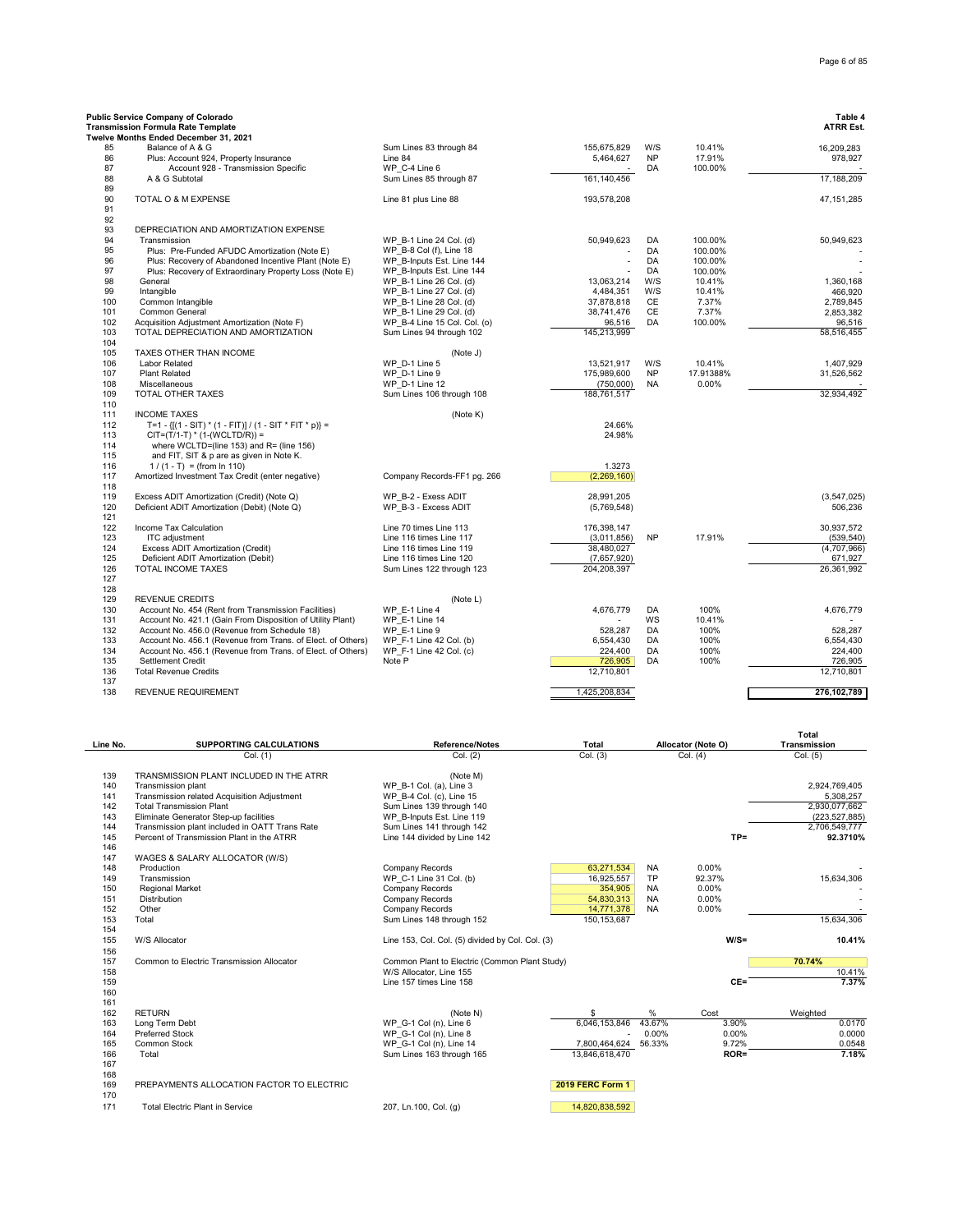## **Public Service Company of Colorado Table 4 Transmission Formula Rate Template ATRR Est.**

|     | Twelve Months Ended December 31. 2021           |                              |                |
|-----|-------------------------------------------------|------------------------------|----------------|
| 172 | Common PIS Allocated to Electric                | 356                          | 652,012,795    |
| 173 | Electric Plant Held for Future Use              | 214, Ln. 47, Col. (d)        | 27,946,735     |
| 174 | <b>Electric Construction Work in Progress</b>   | 216. Ln. 43. Col. (b)        | 749,073,798    |
| 175 | Common CWIP Allocated to Electric               | 356                          | 43.314.039     |
| 176 | <b>Total Electric Plant</b>                     | Sum Lines 171 through 175    | 16,293,185,959 |
| 177 | <b>Total Utility Plant</b>                      | 110. Ln. 4. Col. (c)         | 22,335,877,109 |
| 178 |                                                 |                              |                |
| 179 | Electric Plant to Total Plant Allocation Factor | Line 176 divided by Line 177 | 72.95%         |

## **General Notes: a) References to data from FERC Form No. 1 are indicated as: page#.line#.col.#**

Notes:

- A Gross Plant, Accumulated Depreciation Reserves will be the average of thirteen monthly balances.<br>B Transmission serving transmission related amounts associated with the Calpine Acquisition are inc
- B Transmission serving transmission related amounts associated with the Calpine Acquisition are included. Future Acquisition Adjustment amounts will not be included in the formula except as directed by the Commission pursuant to a Section 205 filing. The Net Acquisition Adjustment will be the average of thirteen monthly balances.
- C Reflects the BOY/EOY average of the transmission related portion of balances in Accounts 281, 282, 283, 190 and 255 as adjusted by any amounts in contra accounts identified as regulatory<br>assets or liabilities related to FA regulation Section 1.167(l)-1(h)(6). The Annual True-Up for a given year will use the same methodology that was used to project that year's rates. The annual true-up calculation will use the<br>beginning-of-year and end-of-ye
- performed as set forth in Table 8, Workpaper B-2, Actual and Table 9, Workpaper B-3, Actual.<br>D The Regulatory Liability associated with the sale of the Technical Service Building (TSB) will be included in Rate Base. Futur
- formula except as directed by the Commission pursuant to a Section 205 filing.<br>E Includes any incentive Construction Work in Progress (CWIP), any related Pre-funded Allowance for Funds Used During Construction (AFU related to the recovery of abandoned incentive plant costs, any extraordinary property losses and any related depreciation and amortization expense amounts.
- Formula amounts for all of the foregoing items will remain at \$0 until approved by FERC pursuant to a Section 205 filing under a separate docket.<br>Includes only transmission related or functionally booked as transmission la
- 
- 
- Haccount 565 Transmission by Others is included only to the extent used to integrate the PSCo Transmission system.<br>I Post-Employment Benefits Other than Pensions (FAS 106) shall remain as a stated, fixed amount and shall n following a filing seeking such change pursuant to section 205 or 206 of the FPA. The adjustment is shown on WP\_C-3 PBOP.<br>Regulatory Commission expenses (FERC Account 928) will be directly assigned or allocated to Transmis
- General Advertising Expenses (FERC Account 930.1) will be excluded.
- All industry association dues recorded in FERC Account 930.2 will be excluded. The adjustment is shown on WP\_C-2, Note 4.
- J Includes only FICA, unemployment, property, and other assessments charged in the current year. Taxes related to income are excluded. Franchise taxes are not included in transmission revenue requirement in the Rate Formula Template,
- K The currently effective income tax rate, where FIT is the Federal income tax rate; SIT is the State income tax rate, and p = "the percentage of federal income tax deductible for state income taxes".

PSCo has elected to utilize amortization of tax credits against taxable income, rather than book tax credits to Account No. 255 and reduce

|                                          | rate base, must reduce its income tax expense by the amount of the Amortized Investment Tax Credit (Form 1, 266.8.f) less adjustments |        |
|------------------------------------------|---------------------------------------------------------------------------------------------------------------------------------------|--------|
| multiplied by (1/1-T) (page 3, line 30). |                                                                                                                                       |        |
| Inputs Required:                         | $FIT =$                                                                                                                               | 21.00% |

| $FIT =$ | 21.00% |                                                      |
|---------|--------|------------------------------------------------------|
| $SIT =$ |        | 4.63% (State Income Tax Rate or Composite SIT)       |
|         |        | 0.00% (percent of FIT deductible for state purposes) |

If a change in an income tax rate is known sufficiently in advance to be reflected in the estimated rates that will become effective January 1 for the upcoming formula rate year, PSCo will reflect the new tax rate(s) in the estimated rate calculations for the months in which the new tax rate will be in effect for the formula rate year. Otherwise, such tax change will be captured and reflected  $\alpha$ 

- in the annual formula true-up by weighting the tax rates in effect during the year by the number of days each such tax rate was in effect.<br>Lacknoldes income related to transmission facilities, such as pole attachments, ren FERC 421.1 Gain on the Disposition of Utility Property will be assigned or allocated to the transmission function based on the specific property sold.
- Revenue from coincident peak loads included in the DIVISOR are also not included as revenue credits unless this revenue is offset by a corresponding expense M Removes the dollars of plant booked to transmission plant that is excluded from the Tariff because it does not meet the Tariff's definition of Transmission
- Facilities, or is booked to transmission (e.g. step-up transformers) that is included in the development of OATT ancillary service rates,
- or is otherwise not eligible to be recovered under this Tariff. N Return on Equity will be set at 10.25%. Thereafter, any change will require a filing with the Commission pursuant to Section 205 or 206 filing.
- If and when the Company issues preferred stock, footnote will indicate the authorizing regulatory agency, the docket/case number, and the date of the authorizing order.
- O The calculation of the **GP** Allocator is found on Line 10. The calculation of the **NP** Allocator is found on Line 37. The calculation of the **W/S** Allocator is found on Line 147. The calculation of the **CE** Allocator is found on Line 151. The calculation of the **TP** Allocator is found on Line 137.
- P The Company agreed in Docket No. ER12-1589-000 to include a total company credit in the Transmission Formula Template equal to \$726,905. This amount is fixed and cannot be changed without a Section 205 or 206 filing.

Includes the amortization of any excess/deficient deferred income taxes resulting from changes to income tax laws, income tax rates (including changes in apportionment) and other actions taken by a taxing authority. Excess and deficient deferred income taxes will reduce or increase tax expense by the amount of the excess or deficiency multiplied by (1/(1-T)). Amortizations of excess/deficient deferred income taxes resulting from the enactment of the Tax Cuts and Jobs Act will be included

Q beginning January 1, 2018 (with the 2018 True-Up)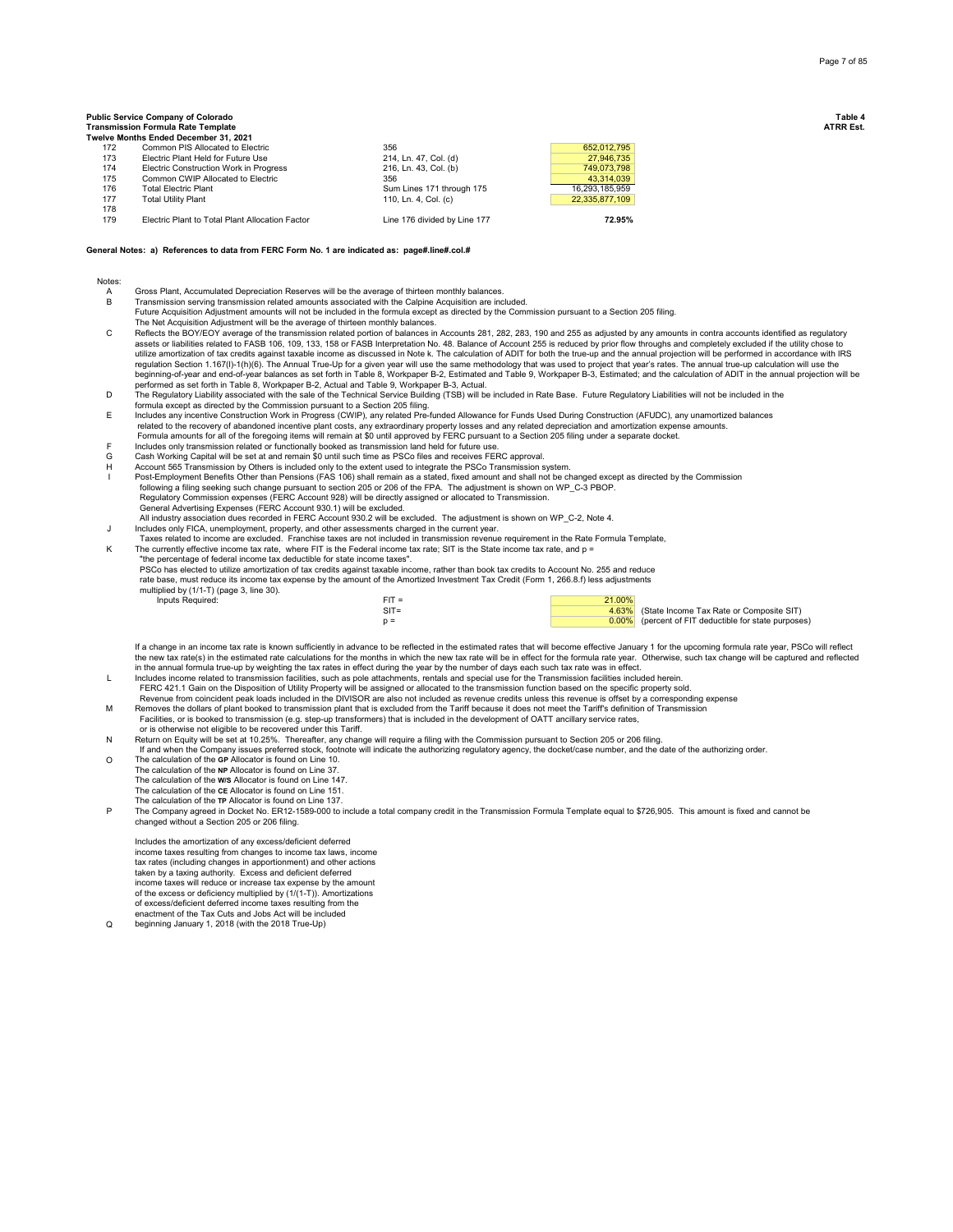# **Public Service Company of Colorado Table 5 Transmission Formula Rate Template ATRR Act Twelve Months Ended December 31, 2021 Annual Transmission Revenue Requirements- Actual**

| Line No.       | <b>RATE BASE &amp; RETURN CALCULATION</b>                                    | <b>Reference/Notes</b>                               | Total          |            | Allocator (Note O) | Transmission |
|----------------|------------------------------------------------------------------------------|------------------------------------------------------|----------------|------------|--------------------|--------------|
|                | Col. (1)                                                                     | Col. (2)                                             | Col. (3)       |            | Col. (4)           | Col. (5)     |
| $\mathbf{1}$   | <b>GROSS PLANT IN SERVICE</b>                                                | (Note A)                                             |                |            |                    |              |
| $\overline{2}$ | Production                                                                   | WP B-1 Col. (d), Line 2                              |                | <b>NA</b>  | 0.00%              |              |
| 3              | Transmission                                                                 | WP B-1 Col. (d), Line 3                              |                | DA         | 100%               |              |
| 4              | Distribution                                                                 | WP B-1 Col. (d), Line 4                              |                | NA         | 0.00%              |              |
| 5              | General Plant                                                                | WP B-1 Col. (d), Line 5                              | ä,             | W/S<br>W/S | 0.00%              |              |
| 6<br>7         | Intangible Plant<br>Common Intangible                                        | WP B-1 Col. (d), Line 6<br>WP B-1 Col. (d), Line 7   |                | CE         | 0.00%<br>0.00%     |              |
| 8              | Common General                                                               | WP B-1 Col. (d), Line 8                              |                | CE         | 0.00%              |              |
| 9              | TOTAL GROSS PLANT                                                            | Sum Lines 2 through 8                                |                |            |                    |              |
| 10             |                                                                              | Line 9, Col. (5) divided by Col. (3)                 |                | $GP =$     | 0.00%              |              |
| 11             |                                                                              |                                                      |                |            |                    |              |
| 12             | ACCUMULATED DEPRECIATION                                                     | (Note A)                                             |                |            |                    |              |
| 13             | Production                                                                   | WP B-1 Col. (d), Line 12                             |                | NA         | 0.00%              |              |
| 14             | Transmission                                                                 | WP_B-1 Col. (d), Line 13                             |                | DA         | 100%               |              |
| 15             | Distribution                                                                 | WP_B-1 Col. (d), Line 14                             |                | NA         | 0.00%              |              |
| 16             | General Plant                                                                | WP B-1 Col. (d), Line 15                             |                | W/S        | 0.00%              |              |
| 17             | Intangible Plant                                                             | WP_B-1 Col. (d), Line 16                             | ä,             | W/S        | 0.00%              |              |
| 18             | Common Intangible                                                            | WP_B-1 Col. (d), Line 17                             |                | CE         | 0.00%              |              |
| 19             | Common General                                                               | WP_B-1 Col. (d), Line 18                             |                | CE         | 0.00%              |              |
| 20             | TOTAL ACCUMULATED DEPRECIATION                                               | Sum Lines 13 through 19                              |                |            |                    |              |
| 21             |                                                                              |                                                      |                |            |                    |              |
| 22             | NET ACQUISITION ADJUSTMENT                                                   | (Note B)                                             |                |            |                    |              |
| 23             | Production                                                                   | WP B-4 Col.(i) Line 15                               | ä,             | NA         | 0.00%              |              |
| 24<br>25       | <b>Transmission Serving Production</b>                                       | WP B-4 Col.(j) Line 15<br>WP B-4 Col.(k) Line 15     |                | NA         | 0.00%<br>100.00%   |              |
| 26             | <b>Transmission Serving Transmission</b><br>TOTAL NET ACQUISITION ADJUSTMENT |                                                      |                | DA         |                    |              |
| 27             |                                                                              | Sum Lines 23 through 25                              |                |            |                    |              |
| 28             | NET PLANT IN SERVICE                                                         | (Note A)                                             |                |            |                    |              |
| 29             | Production                                                                   | Line 2 minus 13 plus 23 plus 24                      |                |            |                    |              |
| 30             | Transmission                                                                 | Line 3 minus 14 plus 25                              |                |            |                    |              |
| 31             | Distribution                                                                 | Line 4 minus 15                                      |                |            |                    |              |
| 32             | <b>General Plant</b>                                                         | Line 5 minus 16                                      |                |            |                    |              |
| 33             | Intangible Plant                                                             | Line 6 minus 17                                      |                |            |                    |              |
| 34             | Common Intangible                                                            | Line 7 minus 18                                      |                |            |                    |              |
| 35             | Common General                                                               | Line 8 minus 19                                      |                |            |                    |              |
| 36             | TOTAL NET PLANT IN SERVICE                                                   | Sum Lines 29 through 35                              |                |            |                    |              |
| 37             |                                                                              | Line 36, Col (5) divided by Col (3)                  |                | $NP =$     | $0.00\%$           |              |
| 38             |                                                                              |                                                      |                |            |                    |              |
| 39             | OTHER RATE BASE ITEMS                                                        | (Note C)                                             |                |            |                    |              |
| 40             | Account No. 281                                                              | WP B-2 Col. (c) & (e), Line 4                        |                | DA         | 0.00%              |              |
| 41             | Account No. 282                                                              | WP B-2 Col. (c) & (e), Line 33                       |                | DA         |                    |              |
| 42             | Account No. 283                                                              | WP_B-2 Col. (c) & (e), Line 89                       |                | DA         |                    |              |
| 43             | Account No. 190                                                              | WP_B-3 Col. (c) & (e), Line 91                       |                | DA         |                    |              |
| 44             | Account 182.3 - Deficient ADIT (Non-Plant)                                   | WP B-3 - Deficient ADIT                              |                | DA         |                    |              |
| 45             | Account 254 - Excess ADIT (Non-Plant)                                        | WP B-2 - Exess ADIT                                  |                | DA         |                    |              |
| 46             | Regulatory Liabilities- FERC Account No. 254 (Note C)                        | WP_B-7 Line 14                                       |                | W/S        | 0.00%              |              |
| 47             | Account No. 255                                                              | 267.8.h                                              |                | DA         | 100.00%            |              |
| 48             | Account No. 107 (CWIP) (Note E)                                              | WP_B-8 Col. (a), Line 16                             | $\blacksquare$ | DA         | 100.00%            |              |
| 49             | Net Pre-Funded AFUDC on CWIP included (Note E)                               | WP B-8 Col. (d), Line 16                             |                | DA         | 100.00%            |              |
| 50             | Unamortized Balance of Abandoned Incentive Plant (Note E)                    | WP B-Inputs Act. Line 144                            |                | DA         | 100.00%            |              |
| 51             | Unamortized Balance of Extraordinary Property Loss (Note E)                  | WP B-Inputs Act. Line 144<br>Sum Lines 40 through 51 |                | DA         | 100.00%            |              |
| 52<br>53       | TOTAL OTHER RATE BASE ITEMS                                                  |                                                      |                |            |                    |              |
| 54             | LAND HELD FOR FUTURE USE (Note F)                                            | WP B-Inputs Act. Line 144                            |                | TP         | 0.00%              |              |
| 55             |                                                                              |                                                      |                |            |                    |              |
| 56             | <b>WORKING CAPITAL</b>                                                       |                                                      |                |            |                    |              |
| 57             | Cash Working Capital                                                         | (Note G)                                             |                |            |                    |              |
| 58             | Materials & Supplies - Transmission                                          | WP_B-6 Line 29                                       |                | TP         | 0.00%              |              |
| 59             | Materials & Supplies - Other                                                 | WP B-6 Line 31                                       |                | <b>NP</b>  | 0.00%              | ٠            |
| 60             | Prepayments (Account 165) Plant Related                                      | WP B-5 Line 8                                        |                | <b>NP</b>  | 0.00%              | ÷.           |
| 61             | Prepayments (Account 165) Labor Related                                      | WP B-5 Line 16                                       |                | W/S        | 0.00%              |              |
| 62             | Prepayments (Account 165) Transmission Related                               | WP B-5 Line 20                                       |                | TP         | 0.00%              |              |
| 63             | Prepayments (Account 165) Other Not Allocated                                | WP B-5 Line 41                                       |                | <b>NA</b>  | 0.00%              |              |
| 64             | TOTAL WORKING CAPITAL                                                        | Sum Lines 57 through 63                              |                |            |                    |              |
| 65             |                                                                              |                                                      |                |            |                    |              |
| 66             | RATE BASE                                                                    | Line 36 plus 52 plus 54 plus 64                      |                |            |                    |              |
| 67             |                                                                              |                                                      |                |            |                    |              |
| 68             | Rate of Return                                                               | <b>Line 166</b>                                      | 0.00%          |            |                    | 0.00%        |
| 69             |                                                                              |                                                      |                |            |                    |              |
| 70             | RETURN (Rate Base * Rate of Return)                                          | Line 66 times Line 68                                |                |            |                    |              |
|                |                                                                              |                                                      |                |            |                    |              |
|                | <b>EXPENSE, TAXES &amp; REVENUE</b>                                          |                                                      |                |            |                    | Total        |
| Line No.       | REQUIREMENTS CALCULATION                                                     | Reference/Notes                                      | Total          |            | Allocator (Note O) | Transmission |
|                | Col. (1)                                                                     | Col. (2)                                             | Col. (3)       |            | Col. (4)           | Col. (5)     |
|                |                                                                              |                                                      |                |            |                    |              |

71 OPERATION & MAINTENANCE EXPENSE<br>72 Transmission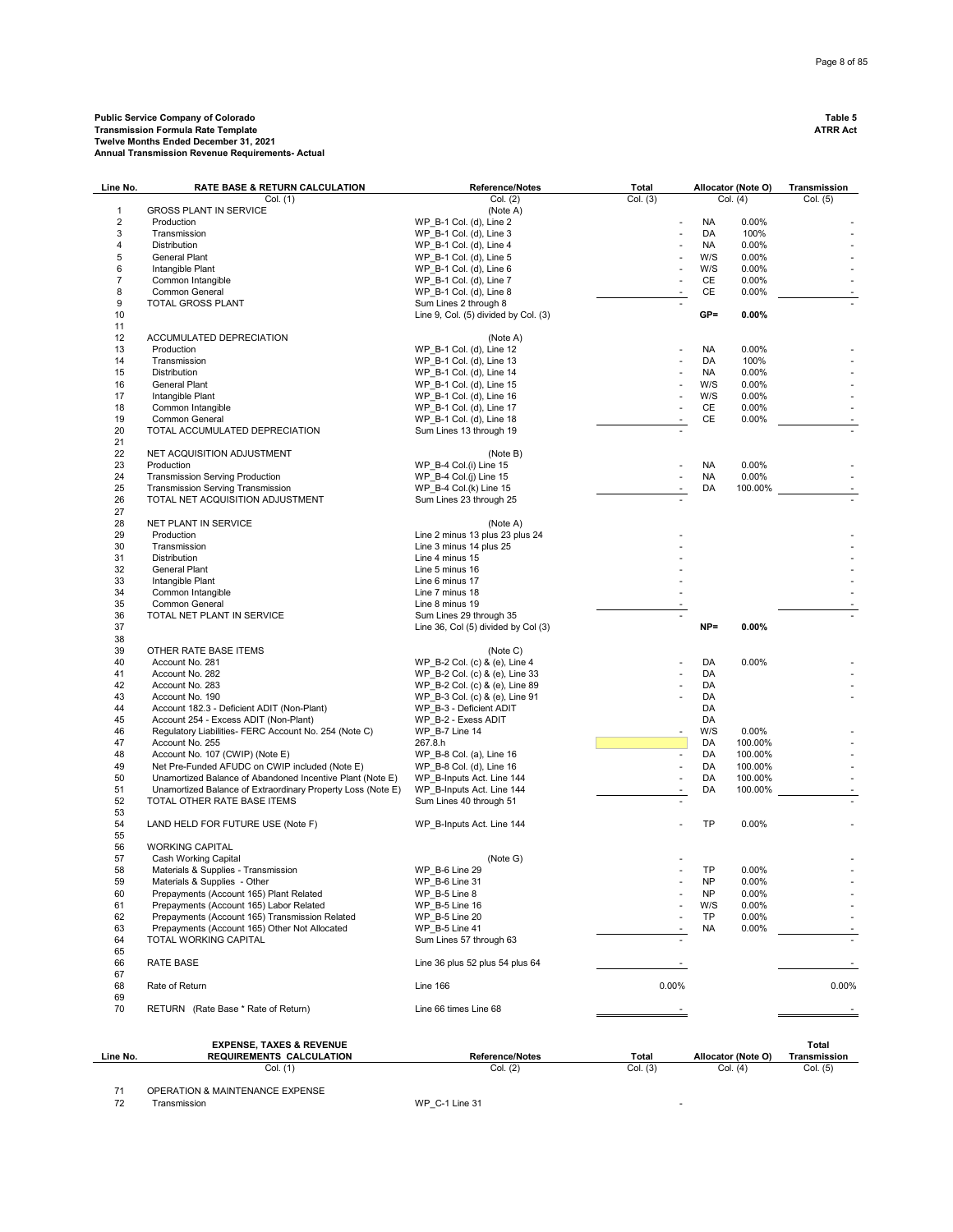|            | Public Service Company of Colorado<br><b>Transmission Formula Rate Template</b> |                                                    |                |           |         | Table 5<br><b>ATRR Act</b> |
|------------|---------------------------------------------------------------------------------|----------------------------------------------------|----------------|-----------|---------|----------------------------|
|            | Twelve Months Ended December 31, 2021                                           |                                                    |                |           |         |                            |
| 73         | Less Total Account 561                                                          | WP C-1 Line 36                                     |                |           |         |                            |
| 74         | Add Back Account 561.4                                                          | WP C-1 Line 5                                      |                |           |         |                            |
| 75         | Add Back Account 561.5                                                          | WP C-1 Line 6                                      |                |           |         |                            |
| 76         | Add Back Account 561.6                                                          | WP C-1 Line 7                                      |                |           |         |                            |
| 77         | Add Back Account 561.7                                                          | WP C-1 Line 8                                      |                |           |         |                            |
| 78         | Add Back Account 561.8                                                          | WP C-1 Line 9                                      |                |           |         |                            |
| 79         | Less Total Account 565 (Note H)                                                 | WP C-1 Line 13                                     |                |           |         |                            |
| 80         | Add Back Account 565.25- System Integration Costs                               | WP C-1 Line 34                                     |                |           |         |                            |
| 81         | <b>Transmission Subtotal</b>                                                    | Sum Lines 72 through 80                            |                | <b>TP</b> | 0.00%   |                            |
| 82         |                                                                                 |                                                    |                |           |         |                            |
| 83         | Administrative and General (Note I)                                             | WP C-2 Line 15                                     | $\overline{a}$ |           |         |                            |
| 84         | Less: Acc. 924, Property Insurance                                              | WP C-2 Line 5                                      |                |           |         |                            |
| 85         | Balance of A & G                                                                | Sum Lines 83 through 84                            | $\blacksquare$ | W/S       | 0.00%   |                            |
| 86         | Plus: Account 924, Property Insurance                                           | Line 84                                            |                | <b>NP</b> | 0.00%   |                            |
| 87         | Account 928 - Transmission Specific                                             | WP C-4 Line 21                                     |                | DA        | 100.00% |                            |
| 88         | A & G Subtotal                                                                  | Sum Lines 85 through 87                            |                |           |         |                            |
| 89         |                                                                                 |                                                    |                |           |         |                            |
| 90         | TOTAL O & M EXPENSE                                                             | Line 81 plus Line 88                               |                |           |         |                            |
| 91         |                                                                                 |                                                    |                |           |         |                            |
| 92         |                                                                                 |                                                    |                |           |         |                            |
| 93<br>94   | DEPRECIATION AND AMORTIZATION EXPENSE<br>Transmission                           | WP_B-1 Line 24 Col. (d)                            |                | DA        | 100.00% |                            |
| 95         | Plus: Pre-Funded AFUDC Amortization (Note E)                                    | WP_B-8 Col (f), Line 18                            |                | DA        | 100.00% |                            |
| 96         | Plus: Recovery of Abandoned Incentive Plant (Note E)                            | WP B-Inputs Act. Line 144                          |                | DA        | 100.00% |                            |
| 97         | Plus: Recovery of Extraordinary Property Loss (Note E)                          | WP B-Inputs Act. Line 144                          |                | DA        | 100.00% |                            |
| 98         | General                                                                         | WP B-1 Line 26 Col. (d)                            |                | W/S       | 0.00%   |                            |
| 99         | Intangible                                                                      | WP B-1 Line 27 Col. (d)                            |                | W/S       | 0.00%   |                            |
| 100        | Common Intangible                                                               | WP B-1 Line 28 Col. (d)                            |                | CE        | 0.00%   |                            |
| 101        | Common General                                                                  | WP B-1 Line 29 Col. (d)                            |                | CE        | 0.00%   |                            |
| 102        | Acquisition Adjustment Amortization (Note F)                                    | WP B-4 Line 15 Col. Col. (o)                       |                | DA        | 100.00% |                            |
| 103        | TOTAL DEPRECIATION AND AMORTIZATION                                             | Sum Lines 94 through 102                           |                |           |         |                            |
| 104        |                                                                                 |                                                    |                |           |         |                            |
| 105        | TAXES OTHER THAN INCOME                                                         | (Note J)                                           |                |           |         |                            |
| 106        | Labor Related                                                                   | WP D-1 Line 5                                      |                | W/S       | 0.00%   |                            |
| 107        | <b>Plant Related</b>                                                            | WP D-1 Line 9                                      |                | <b>NP</b> | 0.00%   |                            |
| 108        | Miscellaneous                                                                   | WP D-1 Line 12                                     |                | <b>NA</b> | 0.00%   |                            |
| 109        | TOTAL OTHER TAXES                                                               | Sum Lines 106 through 108                          |                |           |         |                            |
| 110        |                                                                                 |                                                    |                |           |         |                            |
| 111        | <b>INCOME TAXES</b>                                                             | (Note K)                                           |                |           |         |                            |
| 112        | T=1 - {[(1 - SIT) * (1 - FIT)] / (1 - SIT * FIT * p)} =                         |                                                    | 24.66%         |           |         |                            |
| 113        | CIT=(T/1-T) * (1-(WCLTD/R)) =                                                   |                                                    | 0.00%          |           |         |                            |
| 114        | where WCLTD=(line 153) and R= (line 156)                                        |                                                    |                |           |         |                            |
| 115        | and FIT, SIT & p are as given in Note K.                                        |                                                    |                |           |         |                            |
| 116        | $1/(1 - T) = (from ln 110)$                                                     |                                                    | 1.3273         |           |         |                            |
| 117        | Amortized Investment Tax Credit (enter negative)                                | FF1 266.8.f                                        |                |           |         |                            |
| 118        |                                                                                 |                                                    |                |           |         |                            |
| 119        | Excess ADIT Amortization (Credit) (Note Q)                                      | WP_B-2 - Exess ADIT                                |                |           |         |                            |
| 120        | Deficient ADIT Amortization (Debit) (Note Q)                                    | WP B-3 - Excess ADIT                               |                |           |         |                            |
| 121        |                                                                                 |                                                    |                |           |         |                            |
| 122        | Income Tax Calculation                                                          | Line 70 times Line 113                             |                |           |         |                            |
| 123        | ITC adjustment                                                                  | Line 116 times Line 117                            |                | <b>NP</b> | 0.00%   |                            |
| 124<br>125 | Excess ADIT Amortization (Credit)<br>Deficient ADIT Amortization (Debit)        | Line 116 times Line 119<br>Line 116 times Line 120 |                |           |         |                            |
| 126        | TOTAL INCOME TAXES                                                              | Sum Lines 122 through 123                          |                |           |         |                            |
| 127        |                                                                                 |                                                    |                |           |         |                            |
| 128        |                                                                                 |                                                    |                |           |         |                            |
| 129        | <b>REVENUE CREDITS</b>                                                          | (Note L)                                           |                |           |         |                            |
| 130        | Account No. 454 (Rent from Transmission Facilities)                             | WP E-1 Line 4                                      |                | DA        | 100%    |                            |
| 131        | Account No. 421.1 (Gain From Disposition of Utility Plant)                      | WP E-1 Line 14                                     |                | WS        | 0.00%   |                            |
| 132        | Account No. 456.0 (Revenue from Schedule 18)                                    | WP E-1 Line 9                                      |                | DA        | 100%    |                            |
| 133        | Account No. 456.1 (Revenue from Trans. of Elect. of Others)                     | WP_F-1 Line 46 Col. (b)                            |                | DA        | 100%    |                            |
| 134        | Account No. 456.1 (Revenue from Trans. of Elect. of Others)                     | WP F-1 Line 46 Col. (c)                            |                | DA        | 100%    |                            |
| 135        | Settlement Credit                                                               | Note P                                             | 726,905        | DA        | 100%    |                            |
| 136        | <b>Total Revenue Credits</b>                                                    |                                                    | 726,905        |           |         |                            |
| 137        |                                                                                 |                                                    |                |           |         |                            |
| 138        | REVENUE REQUIREMENT                                                             |                                                    | (726, 905)     |           |         | $\blacksquare$             |
|            |                                                                                 |                                                    |                |           |         |                            |
|            |                                                                                 |                                                    |                |           |         |                            |

| Line No. | <b>SUPPORTING CALCULATIONS</b><br>Col. $(1)$   | <b>Reference/Notes</b><br>Col. (2) | Total<br>Col. (3) | Allocator (Note O)<br>Col. (4) | Total<br><b>Transmission</b><br>Col. (5) |
|----------|------------------------------------------------|------------------------------------|-------------------|--------------------------------|------------------------------------------|
|          |                                                |                                    |                   |                                |                                          |
| 139      | TRANSMISSION PLANT INCLUDED IN THE ATRR        | (Note M)                           |                   |                                |                                          |
| 140      | Transmission plant                             | WP $B-1$ Col (a), Line 3           |                   |                                |                                          |
| 141      | Transmission related Acquisition Adjustment    | WP B-4 Col. (c), Line 15           |                   |                                |                                          |
| 142      | <b>Total Transmission Plant</b>                | Sum Lines 139 through 140          |                   |                                |                                          |
| 143      | Eliminate Generator Step-up facilities         | WP B-Inputs Act. Line 119          |                   |                                |                                          |
| 144      | Transmission plant included in OATT Trans Rate | Sum Lines 141 through 142          |                   |                                |                                          |
| 145      | Percent of Transmission Plant in the ATRR      | Line 144 divided by Line 142       |                   | TP=                            | $0.00\%$                                 |
| 146      |                                                |                                    |                   |                                |                                          |
| 147      | WAGES & SALARY ALLOCATOR (W/S)                 |                                    |                   |                                |                                          |
| 148      | Production                                     | FF1.354.20.b                       |                   | <b>NA</b><br>$0.00\%$          |                                          |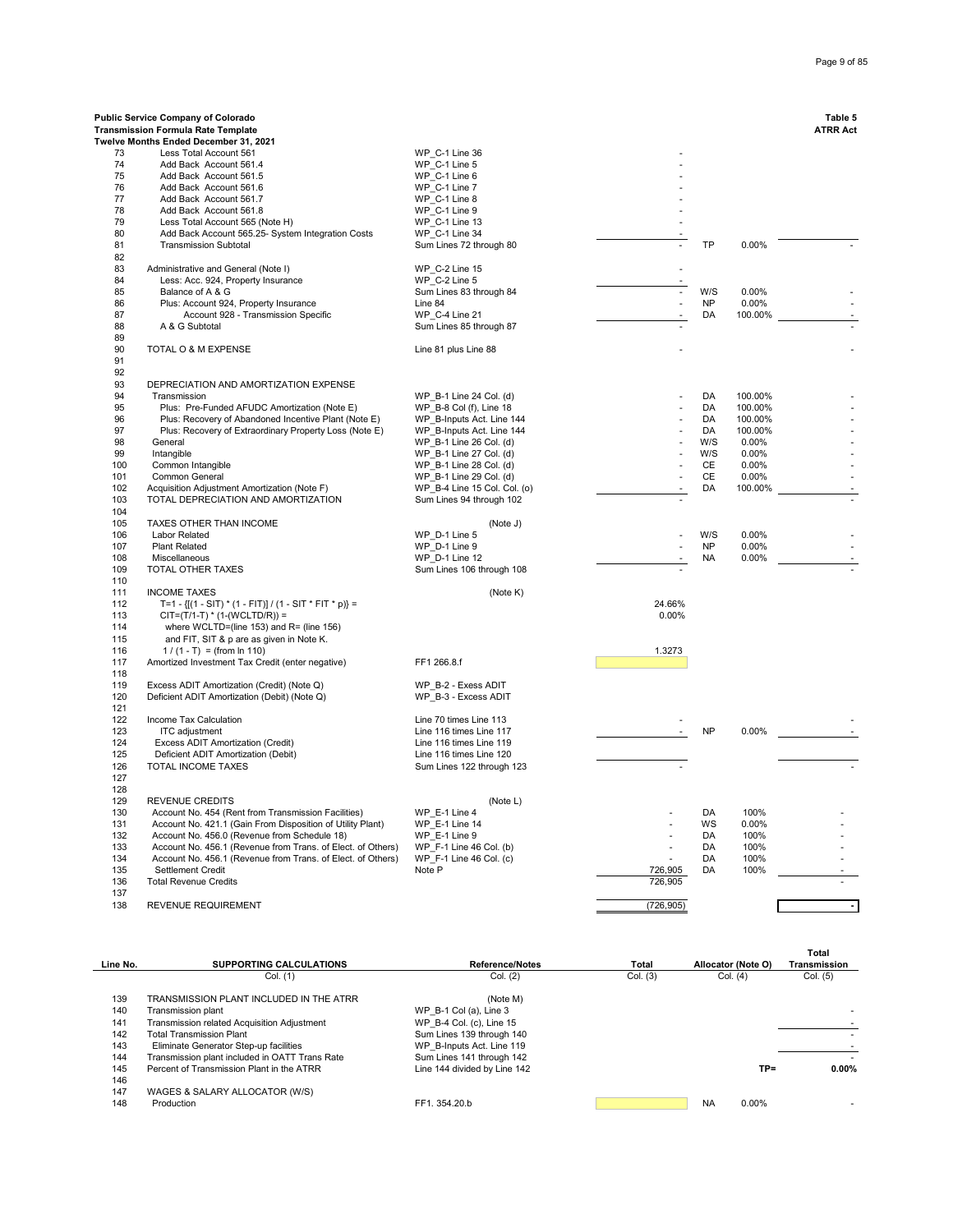|            | Public Service Company of Colorado<br><b>Transmission Formula Rate Template</b> |                                                    |                          |           |         | Table 5<br><b>ATRR Act</b> |
|------------|---------------------------------------------------------------------------------|----------------------------------------------------|--------------------------|-----------|---------|----------------------------|
| 149        | Twelve Months Ended December 31, 2021<br>Transmission                           | WP C-1 Line 31 Col. (b)                            |                          | <b>TP</b> | 0.00%   |                            |
| 150        | <b>Regional Market</b>                                                          | FF1.354.22.b                                       | ٠                        | <b>NA</b> | 0.00%   |                            |
| 151        | Distribution                                                                    | FF1.354.23.b                                       |                          | <b>NA</b> | 0.00%   |                            |
| 152        | Other                                                                           | FF1.354.24.b                                       |                          | <b>NA</b> | 0.00%   |                            |
| 153        | Total                                                                           | Sum Lines 148 through 152                          |                          |           |         |                            |
| 154        |                                                                                 |                                                    |                          |           |         |                            |
|            | W/S Allocator                                                                   |                                                    |                          |           | $W/S =$ |                            |
| 155        |                                                                                 | Line 153, Col. Col. (5) divided by Col. Col. (3)   |                          |           |         | 0.00%                      |
| 156        | Common to Electric Transmission Allocator                                       |                                                    |                          |           |         |                            |
| 157<br>158 |                                                                                 | FF1.356                                            |                          |           |         | 0.00%                      |
| 159        |                                                                                 | W/S Allocator, Line 155<br>Line 157 times Line 158 |                          |           | CE=     | 0.00%                      |
|            |                                                                                 |                                                    |                          |           |         |                            |
| 160        |                                                                                 |                                                    |                          |           |         |                            |
| 161        |                                                                                 |                                                    |                          |           |         |                            |
| 162        | <b>RETURN</b>                                                                   | (Note N)                                           | \$                       | %         | Cost    | Weighted                   |
| 163        | Long Term Debt                                                                  | WP G-1 Line 6                                      | $\overline{\phantom{a}}$ | 0.00%     | 0.00%   | 0.0000                     |
| 164        | <b>Preferred Stock</b>                                                          | WP G-1 Line 8                                      | $\blacksquare$           | 0.00%     | 0.00%   | 0.0000                     |
| 165        | Common Stock                                                                    | WP G-1 Line 14                                     |                          | 0.00%     | 9.72%   | 0.0000                     |
| 166        | Total                                                                           | Sum Lines 163 through 165                          |                          |           | $ROR =$ | 0.0000                     |
| 167        |                                                                                 |                                                    |                          |           |         |                            |
| 168        |                                                                                 |                                                    |                          |           |         |                            |
| 169        | PREPAYMENTS ALLOCATION FACTOR TO ELECTRIC                                       |                                                    |                          |           |         |                            |
| 170        |                                                                                 |                                                    |                          |           |         |                            |
| 171        | <b>Total Electric Plant in Service</b>                                          | 207, Ln.100, Col. (g)                              |                          |           |         |                            |
| 172        | Common PIS Allocated to Electric                                                | 356                                                |                          |           |         |                            |
| 173        | Electric Plant Held for Future Use                                              | 214, Ln. 47, Col. (d)                              |                          |           |         |                            |
| 174        | Electric Construction Work in Progress                                          | 216, Ln. 43, Col. (b)                              |                          |           |         |                            |
| 175        | Common CWIP Allocated to Electric                                               | 356                                                |                          |           |         |                            |
| 176        | <b>Total Electric Plant</b>                                                     | Sum Lines 171 through 175                          |                          |           |         |                            |
| 177        | <b>Total Utility Plant</b>                                                      | 110, Ln. 4, Col. (c), plus Ln. 16, Col. (c)        |                          |           |         |                            |
| 178        |                                                                                 |                                                    |                          |           |         |                            |
| 179        | Electric Plant to Total Plant Allocation Factor                                 | Line 176 divided by Line 177                       | 0.00%                    |           |         |                            |

**General Notes: a) References to data from FERC Form No. 1 are indicated as: page#.line#.col.#**

### Notes:

- A Gross Plant, Accumulated Depreciation Reserves will be the average of thirteen monthly balances.<br>B Transmission serving transmission related amounts associated with the Calpine Acquisition are incl
- B Transmission serving transmission related amounts associated with the Calpine Acquisition are included. Future Acquisition Adjustment amounts will not be included in the formula except as directed by the Commission pursuant to a Section 205 filing. The Net Acquisition Adjustment will be the average of thirteen monthly balances.  $\mathcal{L}(\mathcal{L})$
- C identified as regulatory assets or liabilities related to FASB 106, 109, 133, 158 or FASB Interpretation No. 48. Balance of Account 255 is reduced by prior flow throughs and completely excluded if the utility chose to utilize amortization of tax credits against taxable income as discussed in Note k. The calculation of ADIT for both the true-up and the annual projection will be performed in accordance with IRS regulation Section 1.167(l)-1(h)(6). The Annual True-Up for a given year will use the same methodology that was used to project that year's rates. The annual true-up calculation will use the beginning-of-year and end-of-year balances as set forth in Table 8, Workpaper B-2, Estimated and<br>Table 9, Workpaper B-3, Estimated; and the cal Workpaper B-3, Actual.
- D The Regulatory Liability associated with the sale of the Technical Service Building (TSB) will be included in Rate Base. Future Regulatory Liabilities will not be included in the formula except as directed by the Commission pursuant to a Section 205 filing.
- E Includes any incentive Construction Work in Progress (CWIP), any related Pre-funded Allowance for Funds Used During Construction (AFUDC), any unamortized balances related to the recovery of abandoned incentive plant costs, any extraordinary property losses and any related depreciation and amortization expense amounts. Formula amounts for all of the foregoing items will remain at \$0 until approved by FERC pursuant to a Section 205 filing under a separate docket.
- F Includes only transmission related or functionally booked as transmission land held for future use.<br>G Cash Working Capital will be set at and remain \$0 until such time as PSCo files and receives FEF
- G Cash Working Capital will be set at and remain \$0 until such time as PSCo files and receives FERC approval.
- H Account 565 Transmission by Others is included only to the extent used to integrate the PSCo Transmission system.
- Post-Employment Benefits Other than Pensions (FAS 106) shall remain as a stated, fixed amount and shall not be changed except as directed by the Commission following a filing seeking such change pursuant to section 205 or 206 of the FPA. The adjustment is shown on WP\_C-3 PBOP.<br>Regulatory Commission expenses (FERC Account 928) will be directly assigned or allocated to Transmis
	- General Advertising Expenses (FERC Account 930.1) will be excluded.
- All industry association dues recorded in FERC Account 930.2 will be excluded. The adjustment is shown on WP\_C-2, Note 4.
- J Includes only FICA, unemployment, property, and other assessments charged in the current year.
	- Taxes related to income are excluded. Franchise taxes are not included in transmission revenue requirement in the Rate Formula Template,
- K The currently effective income tax rate, where FIT is the Federal income tax rate; SIT is the State income tax rate, and p = "the percentage of federal income tax deductible for state income taxes". PSCo has elected to utilize amortization of tax credits against taxable income, rather than book tax credits to Account No. 255 and reduce
	- rate base, must reduce its income tax expense by the amount of the Amortized Investment Tax Credit (Form 1, 266.8.f) less adjustments multiplied by (1/1-T) (page 3, line 30). Inputs Required: FIT = 21.000 PHT = 21.000 PHT = 21.000 PHT = 21.000 PHT = 21.000 PHT = 21.000 PHT = 21.000 PHT

| $FIT =$ | 21.00% |                                                  |
|---------|--------|--------------------------------------------------|
| $SIT =$ |        | 4.63% (State Income Tax Rate or Composite SI     |
| $p =$   |        | 0.00% (percent of FIT deductible for state purpo |
|         |        |                                                  |

L Includes income related to transmission facilities, such as pole attachments, rentals and special use for the Transmission facilities included herein. If a change in an income tax rate is known sufficiently in advance to be reflected in the estimated rates that will become effective January 1 for the upcoming formula rate year, PSCo will reflect the new tax rate(s) in the estimated rate calculations for the months in which the new tax rate will be in effect for the formula rate year. Otherwise, such tax change will be captured and reflected in the annual formula true-up by weighting the tax rates in effect during the year by the number of days each such tax rate was in effect.

- FERC 421.1 Gain on the Disposition of Utility Property will be assigned or allocated to the transmission function based on the specific property sold. Revenue from coincident peak loads included in the DIVISOR are also not included as revenue credits unless this revenue is offset by a corresponding expense
- M Removes the dollars of plant booked to transmission plant that is excluded from the Tariff because it does not meet the Tariff's definition of Transmission Facilities, or is booked to transmission (e.g. step-up transformers) that is included in the development of OATT ancillary service rates, or is otherwise not eligible to be recovered under this Tariff.
- N Return on Equity will be set at 10.25%. Thereafter, any change will require a filing with the Commission pursuant to Section 205 or 206 filing.

 If and when the Company issues preferred stock, footnote will indicate the authorizing regulatory agency, the docket/case number, and the date of the authorizing order. O The calculation of the **GP** Allocator is found on Line 10.

The calculation of the **NP** Allocator is found on Line 37.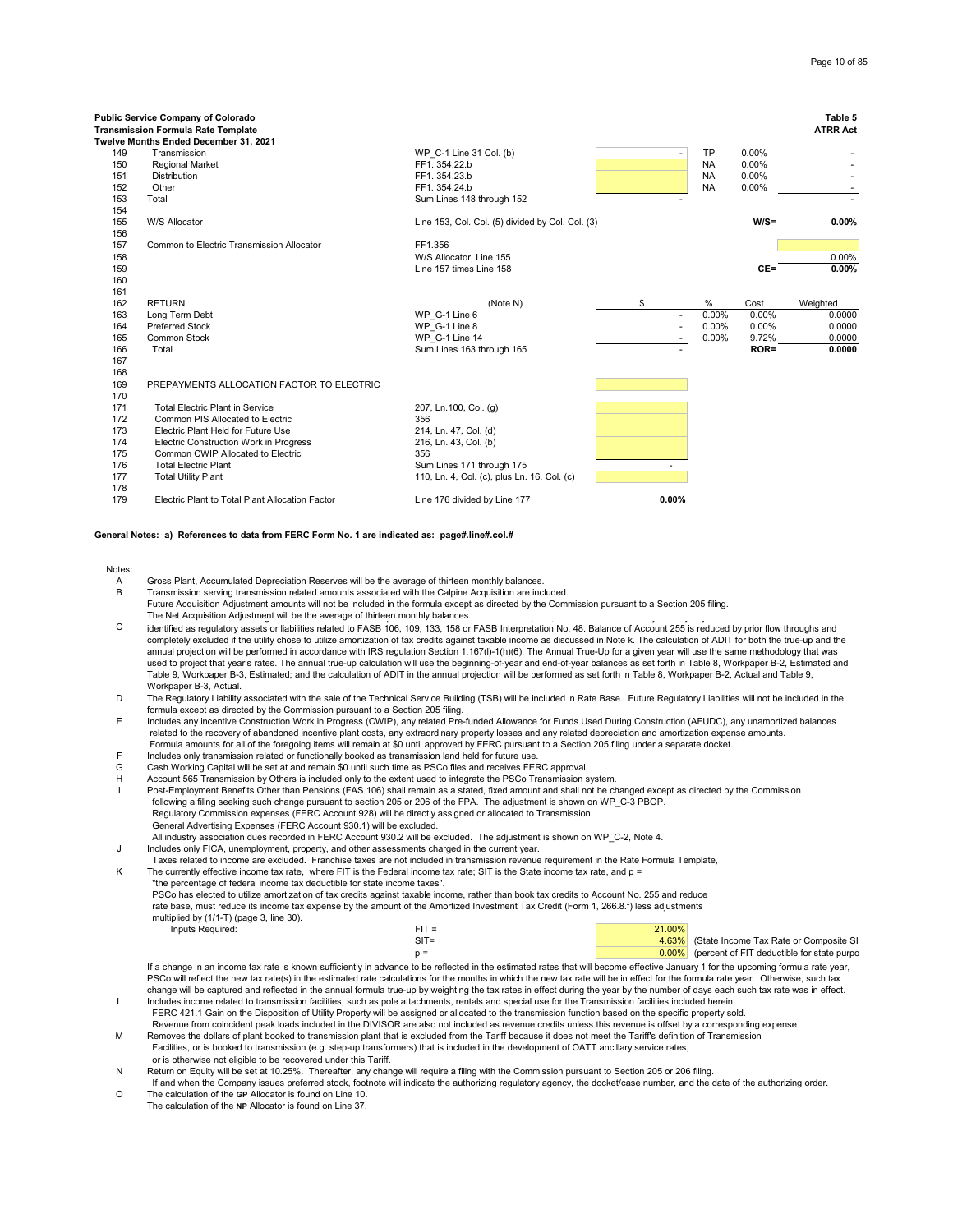**Public Service Company of Colorado Table 5 Transmission Formula Rate Template ATRR Act Twelve Months Ended December 31, 2021**

- The calculation of the **W/S** Allocator is found on Line 147. The calculation of the **CE** Allocator is found on Line 151.
- The calculation of the **TP** Allocator is found on Line 137.
- P The Company agreed in Docket No. ER12-1589-000 to include a total company credit in the Transmission Formula Template equal to \$726,905. This amount is fixed and cannot changed without a Section 205 or 206 filing.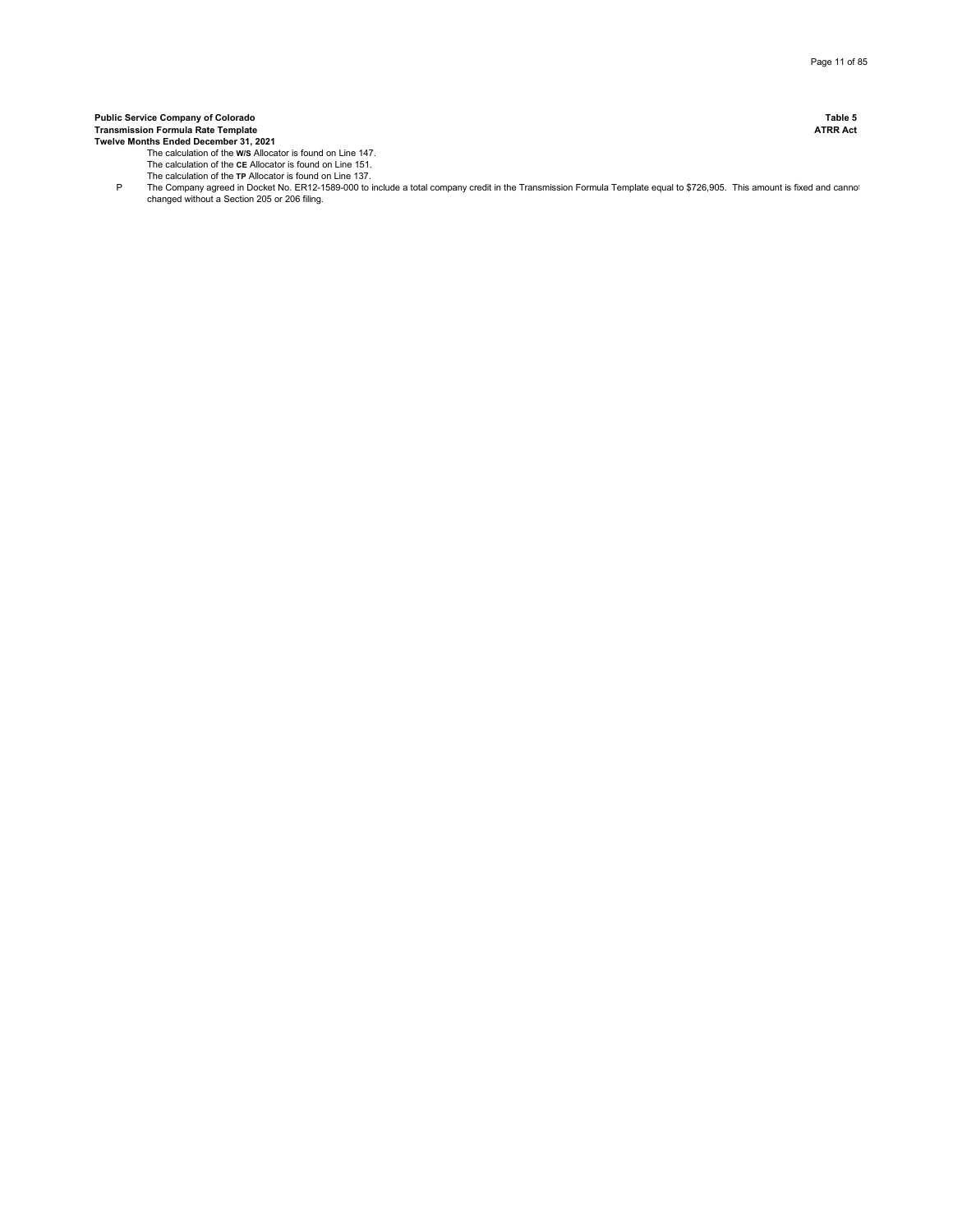| <b>Public Service Company of Colorado</b> | Table 6  |
|-------------------------------------------|----------|
| <b>Transmission Formula Rate Template</b> | WP $A-2$ |
| Twelve Months Ended December 31, 2021     |          |

|                                                                                                                           |                                                                                                                                                                                                                                                                                                                                                                                                                                                                                                                                                                                                                                                                                                                                                                                                                                                                                                                    | 2020       |                                                                                                                                                                                                                                               |
|---------------------------------------------------------------------------------------------------------------------------|--------------------------------------------------------------------------------------------------------------------------------------------------------------------------------------------------------------------------------------------------------------------------------------------------------------------------------------------------------------------------------------------------------------------------------------------------------------------------------------------------------------------------------------------------------------------------------------------------------------------------------------------------------------------------------------------------------------------------------------------------------------------------------------------------------------------------------------------------------------------------------------------------------------------|------------|-----------------------------------------------------------------------------------------------------------------------------------------------------------------------------------------------------------------------------------------------|
|                                                                                                                           |                                                                                                                                                                                                                                                                                                                                                                                                                                                                                                                                                                                                                                                                                                                                                                                                                                                                                                                    | 2021       |                                                                                                                                                                                                                                               |
| Number of Months Prior Period Correction Subject to Interest ((In 7 year - In 4 year) * 12)                               |                                                                                                                                                                                                                                                                                                                                                                                                                                                                                                                                                                                                                                                                                                                                                                                                                                                                                                                    | 24         |                                                                                                                                                                                                                                               |
|                                                                                                                           |                                                                                                                                                                                                                                                                                                                                                                                                                                                                                                                                                                                                                                                                                                                                                                                                                                                                                                                    |            |                                                                                                                                                                                                                                               |
|                                                                                                                           |                                                                                                                                                                                                                                                                                                                                                                                                                                                                                                                                                                                                                                                                                                                                                                                                                                                                                                                    |            |                                                                                                                                                                                                                                               |
|                                                                                                                           |                                                                                                                                                                                                                                                                                                                                                                                                                                                                                                                                                                                                                                                                                                                                                                                                                                                                                                                    |            |                                                                                                                                                                                                                                               |
| Revised Revenue Requirement for True-up Year with Prior Period Correction (input)                                         | \$.                                                                                                                                                                                                                                                                                                                                                                                                                                                                                                                                                                                                                                                                                                                                                                                                                                                                                                                |            |                                                                                                                                                                                                                                               |
|                                                                                                                           |                                                                                                                                                                                                                                                                                                                                                                                                                                                                                                                                                                                                                                                                                                                                                                                                                                                                                                                    |            |                                                                                                                                                                                                                                               |
| Revenue Requirement True-up Adjustment (Over Recovery is a Credit, Under Recovery is a Debit) (In 11 - In 10)             |                                                                                                                                                                                                                                                                                                                                                                                                                                                                                                                                                                                                                                                                                                                                                                                                                                                                                                                    | (33,760)   |                                                                                                                                                                                                                                               |
|                                                                                                                           |                                                                                                                                                                                                                                                                                                                                                                                                                                                                                                                                                                                                                                                                                                                                                                                                                                                                                                                    |            |                                                                                                                                                                                                                                               |
|                                                                                                                           |                                                                                                                                                                                                                                                                                                                                                                                                                                                                                                                                                                                                                                                                                                                                                                                                                                                                                                                    |            | kw                                                                                                                                                                                                                                            |
|                                                                                                                           |                                                                                                                                                                                                                                                                                                                                                                                                                                                                                                                                                                                                                                                                                                                                                                                                                                                                                                                    |            |                                                                                                                                                                                                                                               |
| Divisor for True-up Year with Prior Period Correction (input)                                                             |                                                                                                                                                                                                                                                                                                                                                                                                                                                                                                                                                                                                                                                                                                                                                                                                                                                                                                                    |            | kw                                                                                                                                                                                                                                            |
|                                                                                                                           |                                                                                                                                                                                                                                                                                                                                                                                                                                                                                                                                                                                                                                                                                                                                                                                                                                                                                                                    |            |                                                                                                                                                                                                                                               |
|                                                                                                                           |                                                                                                                                                                                                                                                                                                                                                                                                                                                                                                                                                                                                                                                                                                                                                                                                                                                                                                                    |            | 0 kw                                                                                                                                                                                                                                          |
|                                                                                                                           |                                                                                                                                                                                                                                                                                                                                                                                                                                                                                                                                                                                                                                                                                                                                                                                                                                                                                                                    |            |                                                                                                                                                                                                                                               |
|                                                                                                                           |                                                                                                                                                                                                                                                                                                                                                                                                                                                                                                                                                                                                                                                                                                                                                                                                                                                                                                                    |            |                                                                                                                                                                                                                                               |
| Revised Rate (line 11 / line 15)                                                                                          |                                                                                                                                                                                                                                                                                                                                                                                                                                                                                                                                                                                                                                                                                                                                                                                                                                                                                                                    | \$0.0000   |                                                                                                                                                                                                                                               |
|                                                                                                                           |                                                                                                                                                                                                                                                                                                                                                                                                                                                                                                                                                                                                                                                                                                                                                                                                                                                                                                                    |            |                                                                                                                                                                                                                                               |
|                                                                                                                           |                                                                                                                                                                                                                                                                                                                                                                                                                                                                                                                                                                                                                                                                                                                                                                                                                                                                                                                    |            |                                                                                                                                                                                                                                               |
| Net Prior Period Correction True-up Adjustment (Over Recovery is a Credit, Under Recovery is a Debit) (line 12 + line 19) |                                                                                                                                                                                                                                                                                                                                                                                                                                                                                                                                                                                                                                                                                                                                                                                                                                                                                                                    | (\$33,760) |                                                                                                                                                                                                                                               |
|                                                                                                                           | <b>Explanation of Prior Period Correction:</b><br>2019 Rate Year, associated costs have been adjusted from the formula, according the results of that Audit.<br>Rate Year Prior Period Correction Applicable to (input year)<br>Effective True-up Year for Rate Year Prior Period Correction (line 4 year + 2 years)<br>Year Prior Period Correction Settled/Agreed (input)<br>Rate Year Prior Period Correction will be Included in ATRR (line 6 year + 1 year)<br>I. Revenue Requirement True-up:<br>Revenue Requirement for Prior Period Correction True-up Year without Prior Period Correction (input)<br>II. Volume True-up:<br>Divisor for Prior Period Correction True-up Year without Prior Period Correction (input)<br>Volume Adjustment (line 14 - line 15)<br>Actual Rate (line 10 / line 14)<br>Volume Revenue Adjustment (Over Recovery is a Credit, Under Recovery is a Debit) (line 16 x line 17) |            | In the 2017 XES FERC Audit (Docket No. FA17-4), PSCo received an audit finding for the accounting treatment of Software Costs, which are allocated to PSCo from XES. For the<br>2019<br>2021<br>242,296,528<br>242,262,767<br>\$0.0000<br>\$0 |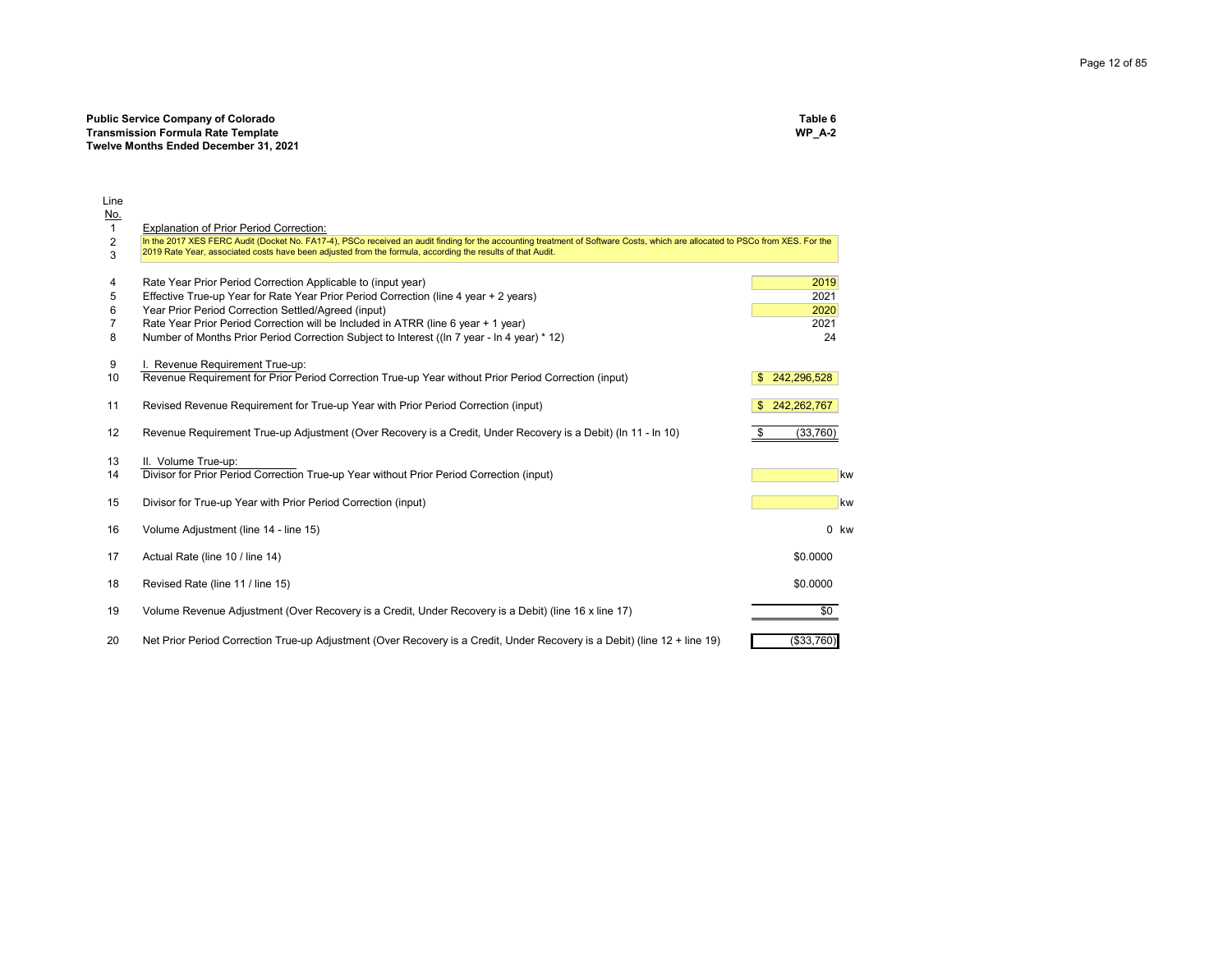## Page 13 of 85

## **Public Service Company of Colorado Table 6 Transmission Formula Rate Template Twelve Months Ended December 31, 2021**

### 21 <u>III. Interest Calculation:</u> 22 **FERC** Number Monthly<br>23 **Cuarterly** of Days Interest 23 Quarterly<br>24 <u>Month/Year</u> **Contains Interest Rate** Month/Year Interest Rates in Month**Rate** 25 Jan-19 5.18% 31 0.00440.0044<br>0.0040 26 Feb-19 5.18% 28 0.0040 27 Mar-19 5.18% 31 0.004428 <mark>Apr-19</mark> 20 .0045 **5.45% 30 10.0045** 29 <mark>May-19</mark> | 5.45% 31 | 0.0046 30 Jun-19 5.45% 30 0.00450.0045<br>0.0047 31 Jul-19 5.50% 31 0.00470.0047 32 Aug-19 5.50% 31 0.0047 33 Sep-19 5.50% 30 0.0045<br>34 Oct-19 5.42% 31 0.0046 34 **Oct-19** 5.42% 31 0.0046 0.0045 35 Nov-19 5.42% 30 0.004536 Dec-19 5.42% 31 37 Jan-20 4.96% 31 0.00420.0042<br>0.0039 38 Feb-20 4.96% 29 0.003939 Mar-20 4.96% 31 0.004240 Apr-20 4.75% 30 0.0039 41 May-20 4.75% 31 0.0040 42 Jun-20 4.75% 30 0.00390.0039<br>0.0029 43 Jul-20 3.43% 31 0.00290.0029 44 Aug-20 3.43% 31 0.0029 45 Sep-20 3.43% 30 0.0028 46 Oct-20 3.25% 31 0.00280.0028 47 Nov-20 3.25% 30 0.0027 48 Dec-20 3.25% 31 0.00280.0040 49 Average Monthly Interest Rate 50 $E^4$

| 51 | Over/Under Recovery Amount (In 20 amount)                   |                                     | $($ \$33,760) |
|----|-------------------------------------------------------------|-------------------------------------|---------------|
| 52 | Average Monthly Interest Rate (In 49)                       |                                     | 0.0040        |
| 53 | Monthly Interest Recovery Amount (In 51 x In 52)            |                                     | (\$135)       |
| 54 |                                                             |                                     |               |
| 55 | Number of Months for Interest Recovery Amount (from line 8) |                                     | 24            |
| 56 |                                                             |                                     |               |
| 57 | Interest Recovery Amount (In 55 times In 53)                |                                     | (\$3,240)     |
| 58 |                                                             |                                     |               |
| 59 | Prior Period Correction Adjustment (In 20)                  | (\$33,760) (Input to Annual Update) |               |
| 60 | Interest on Prior Period Correction Adjustment (In 57)      | (\$3,240) (Input to Annual Update)  |               |
|    |                                                             |                                     |               |

### Note:

The interest is calculated pursuant to Section 35.19a using the interest rate posted on the FERC website. See link to website below.

http://www.ferc.gov/enforcement/acct-matts/interest-rates.asp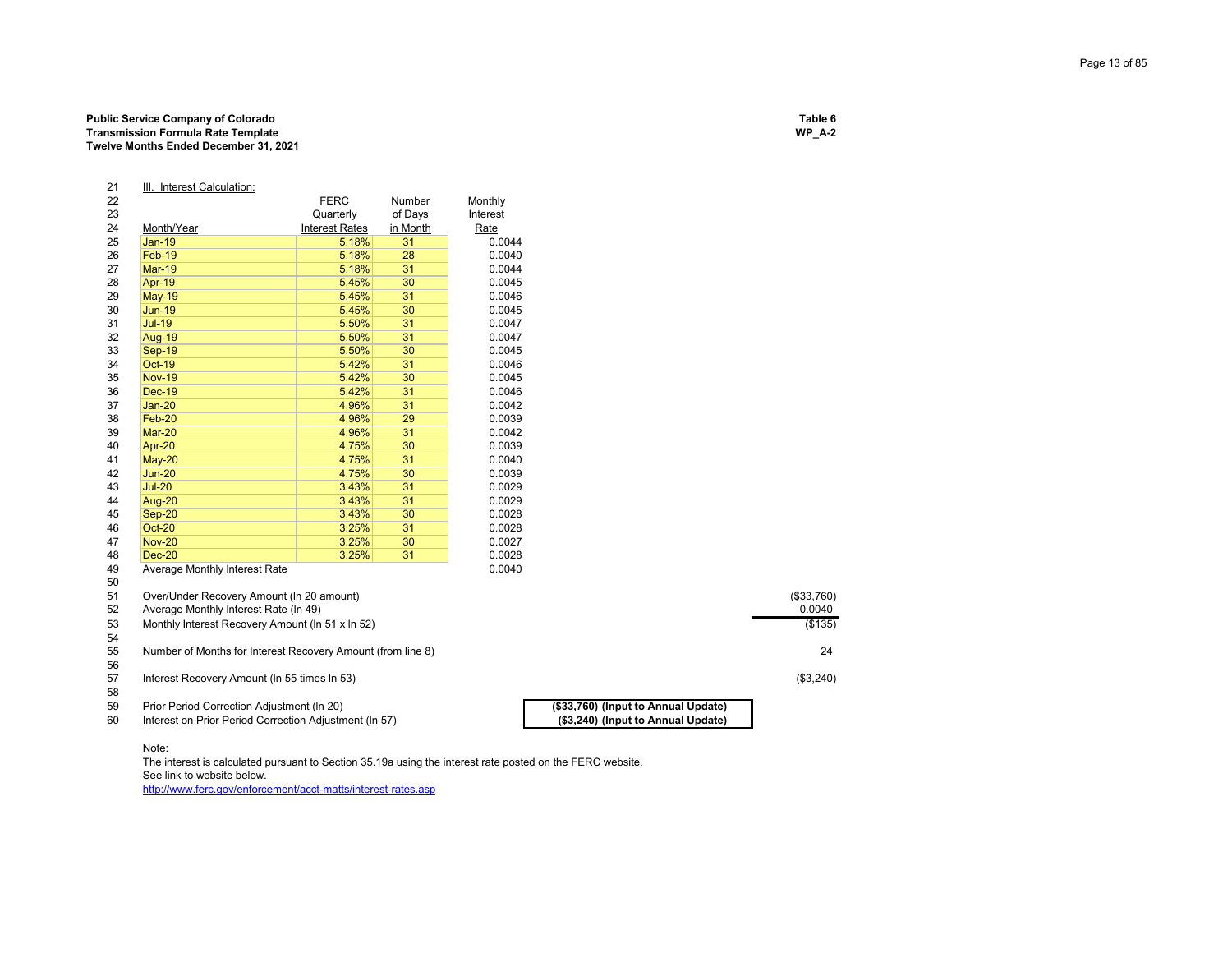**Gross Plant, Accumulated Depreciation & Amortization, and Depreciation Expense**

| <b>Estimated</b> |                                               |                          |                           |                                        |                                        |                                         |
|------------------|-----------------------------------------------|--------------------------|---------------------------|----------------------------------------|----------------------------------------|-----------------------------------------|
| Line No.         | <b>Functional Class</b>                       | Reference                | Per Books<br>13 Month Avg | <b>GSU Reclass</b><br>13 Month Avg (1) | <b>Adiustments</b><br>13 Month Avg (2) | <b>Adjusted Balance</b><br>13 Month Avg |
|                  |                                               |                          | Col. (a)                  | Col. (b)                               | Col. (c)                               | Col. (d)                                |
| 1                | <b>Plant in Service:</b>                      |                          |                           |                                        |                                        |                                         |
| $\overline{2}$   | <b>Production Plant</b>                       | WP B-Inputs Est. Line 17 | 7,005,756,301             | 224, 129, 253                          |                                        | 7,229,885,554                           |
| 3                | Transmission                                  | WP B-Inputs Est. Line 17 | 2,924,769,405             | (223, 527, 885)                        |                                        | 2,701,241,520                           |
| $\overline{4}$   | Distribution (3)                              | WP B-Inputs Est. Line 17 | 5,977,955,771             | (601, 368)                             | (105, 443, 163)                        | 5,871,911,240                           |
| 5                | General (3)                                   | WP B-Inputs Est. Line 17 | 444,289,361               |                                        | (98, 431, 279)                         | 345,858,082                             |
| 6                | Intangible $(3)$ $(4)$                        | WP B-Inputs Est. Line 17 | 234,530,038               |                                        | (166, 523, 377)                        | 68,006,661                              |
| $\overline{7}$   | Common Intangible (4) (5)                     | WP B-Inputs Est. Line 17 | 473,303,014               |                                        | (64, 038, 927)                         | 409,264,087                             |
| 8                | Common General (3)                            | WP B-Inputs Est. Line 17 | 566,585,481               |                                        | (28,000,969)                           | 538,584,511                             |
| 9                | Total Plant In Service with Adjustments       | Sum Lines 2 through 8    | 17,627,189,370            | $\Omega$                               | (462, 437, 715)                        | 17, 164, 751, 655                       |
| 10               |                                               |                          |                           |                                        |                                        |                                         |
| 11               | Accumulated Depreciation & Amortization: (6)  |                          |                           |                                        |                                        |                                         |
| 12               | <b>Production Plant</b>                       | WP B-Inputs Est. Line 40 | 2,153,945,232             | 36,033,759                             |                                        | 2,189,978,991                           |
| 13               | Transmission                                  | WP B-Inputs Est. Line 40 | 589,017,374               | (35,880,690)                           |                                        | 553,136,684                             |
| 14               | Distribution (3)                              | WP B-Inputs Est. Line 40 | 1,604,155,729             | (153,069)                              | (1,258,953)                            | 1,602,743,707                           |
| 15               | General (3)                                   | WP B-Inputs Est. Line 40 | 155,382,565               |                                        | (23,869,618)                           | 131,512,947                             |
| 16               | Intangible $(3)$ $(4)$                        | WP B-Inputs Est. Line 40 | 95.249.549                |                                        | (36, 635, 542)                         | 58,614,007                              |
| 17               | Common Intangible (4) (5)                     | WP B-Inputs Est. Line 40 | 260,391,779               |                                        | (56, 987, 875)                         | 203,403,904                             |
| 18               | Common General (3)                            | WP B-Inputs Est. Line 40 | 243,234,075               |                                        | (3,055,036)                            | 240,179,039                             |
| 19               | Total Accumulated Depreciation & Amortization |                          |                           |                                        |                                        |                                         |
|                  | with Adjustments                              | Sum Lines 12 through 18  | 5,101,376,302             | (0)                                    | (121, 807, 024)                        | 4,979,569,277                           |
| 20               |                                               |                          |                           |                                        |                                        |                                         |
| 21               |                                               |                          | Per Books                 | <b>GSU Reclass</b>                     | <b>Adjustments</b>                     | <b>Adjusted Balance</b>                 |
| 22               | Depreciation and Amortization Expense: (6)    |                          | 12 Month Total            | 12 Month Total (1)                     | 12 Month Total (2)                     | 12 Month Total                          |
| 23               | <b>Production Plant</b>                       | WP B-Inputs Est. Line 46 | 262,222,188               | 4,199,419                              |                                        | 266,421,607                             |
| 24               | Transmission                                  | WP B-Inputs Est. Line 46 | 55, 137, 672              | (4, 188, 048)                          |                                        | 50,949,623                              |
| 25               | Distribution (3)                              | WP B-Inputs Est. Line 46 | 131,849,023               | (11, 370)                              | (3,279,142)                            | 128,558,510                             |
| 26               | General (3)                                   | WP B-Inputs Est. Line 46 | 20,622,140                |                                        | (7,558,926)                            | 13,063,214                              |
| 27               | Intangible $(3)$ $(4)$                        | WP B-Inputs Est. Line 46 | 19,979,819                |                                        | (15, 495, 467)                         | 4,484,351                               |
| 28               | Common Intangible (4) (5)                     | WP B-Inputs Est. Line 46 | 39,255,423                |                                        | (1,376,605)                            | 37,878,818                              |
| 29               | Common General (3)                            | WP B-Inputs Est. Line 46 | 39,969,465                |                                        | (1,227,989)                            | 38,741,476                              |
| 30               | Total Depreciation and Amortization Expense   | Sum Lines 23 through 29  | 569,035,730               | $\mathbf 0$                            | (28,938,130)                           | 540,097,600                             |

Notes:

1. Generator Step Up's (GSU) are eliminated from Transmission, Distribution, and General Plant and reassigned to Production Plant

2. Adjustments are shown on WP\_B-Inputs Est. Lines 67, 86, 92

3. Smart Grid City and Advanced Grid Intelligence Project (AGIS) (retail) are eliminated

4. Retail related Franchises and Consents are eliminated from FERC 302<br>5. Retail Related CRS (Customer Resources System) and OMS (Outage Management System) are eliminated from Common Plant FERC 303<br>6. Should the FERC and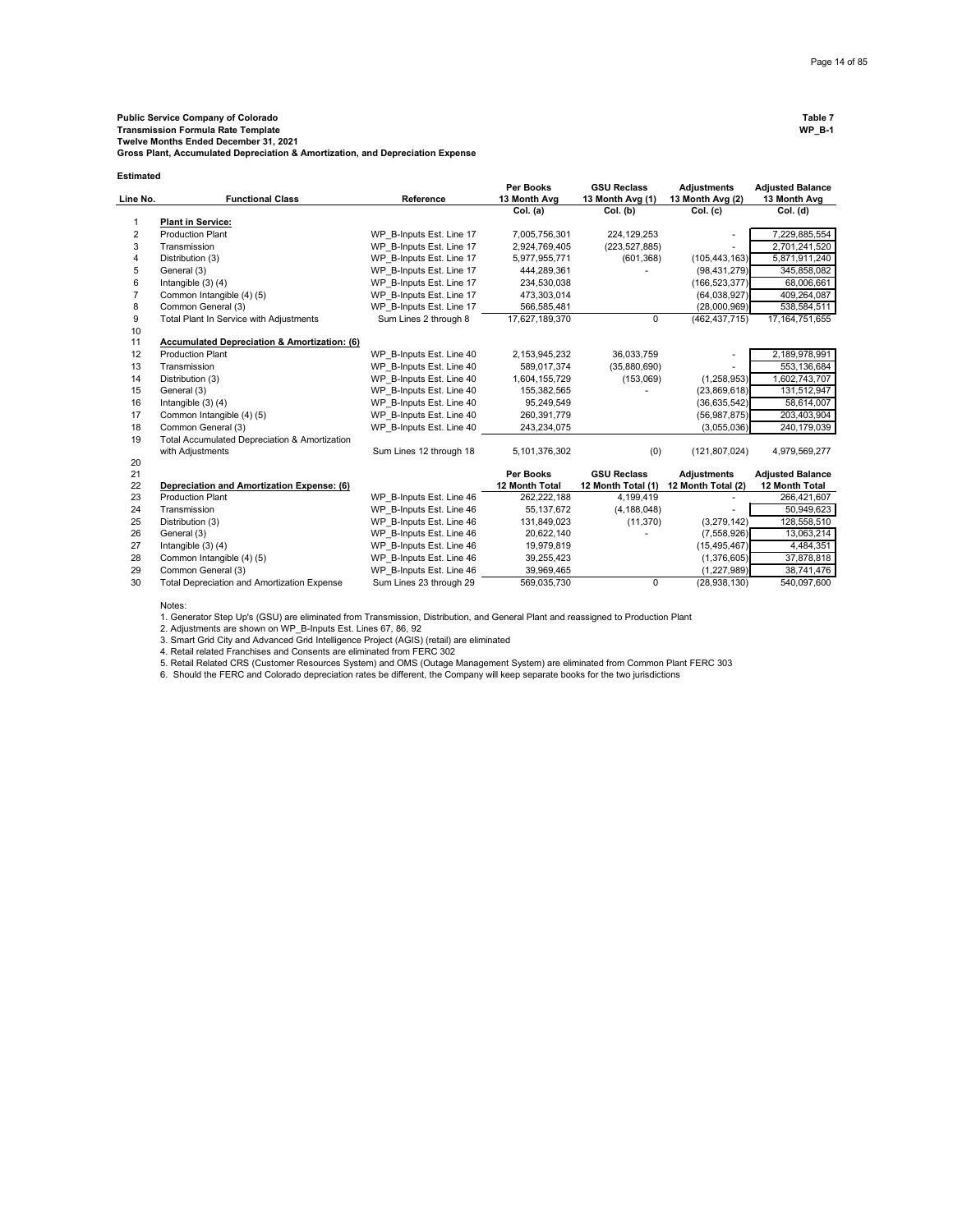**Public Service Company of Colorado Table 7 Transmission Formula Rate Template WP\_B-1 Twelve Months Ended December 31, 2021**

**Gross Plant, Accumulated Depreciation & Amortization, and Depreciation Expense**

| Actual         |                                                         |                          |                           |                                        |                                        |                                         |
|----------------|---------------------------------------------------------|--------------------------|---------------------------|----------------------------------------|----------------------------------------|-----------------------------------------|
| Line No.       | <b>Functional Class</b>                                 | Reference                | Per Books<br>13 Month Avg | <b>GSU Reclass</b><br>13 Month Avg (1) | <b>Adjustments</b><br>13 Month Avg (2) | <b>Adjusted Balance</b><br>13 Month Avg |
|                |                                                         |                          | Col. (a)                  | Col. (b)                               | Col. (c)                               | Col. (d)                                |
| 1              | <b>Plant in Service:</b>                                |                          |                           |                                        |                                        |                                         |
| 2              | <b>Production Plant</b>                                 | WP B-Inputs Act. Line 17 |                           |                                        |                                        |                                         |
| 3              | Transmission                                            | WP B-Inputs Act. Line 17 |                           |                                        |                                        |                                         |
| 4              | Distribution (3)                                        | WP B-Inputs Act. Line 17 |                           |                                        | ۰                                      |                                         |
| 5              | General (3)                                             | WP B-Inputs Act. Line 17 |                           |                                        | ٠                                      |                                         |
| 6              | Intangible $(3)$ $(4)$                                  | WP B-Inputs Act. Line 17 |                           |                                        | ٠                                      |                                         |
| $\overline{7}$ | Common Intangible (4) (5)                               | WP B-Inputs Act. Line 17 |                           |                                        | ٠                                      |                                         |
| 8              | Common General (3)                                      | WP B-Inputs Act. Line 17 |                           |                                        |                                        |                                         |
| 9              | Total Plant In Service with Adjustments                 | Sum Lines 2 through 8    |                           |                                        |                                        |                                         |
| 10             |                                                         |                          |                           |                                        |                                        |                                         |
| 11             | <b>Accumulated Depreciation &amp; Amortization: (6)</b> |                          |                           |                                        |                                        |                                         |
| 12             | <b>Production Plant</b>                                 | WP B-Inputs Act. Line 40 |                           |                                        |                                        |                                         |
| 13             | Transmission                                            | WP B-Inputs Act. Line 40 |                           |                                        |                                        |                                         |
| 14             | Distribution (3)                                        | WP B-Inputs Act. Line 40 |                           |                                        | $\sim$                                 |                                         |
| 15             | General (3)                                             | WP B-Inputs Act. Line 40 |                           |                                        | ٠                                      |                                         |
| 16             | Intangible $(3)$ $(4)$                                  | WP B-Inputs Act. Line 40 |                           |                                        | ٠                                      |                                         |
| 17             | Common Intangible (4) (5)                               | WP B-Inputs Act. Line 40 |                           |                                        |                                        |                                         |
| 18             | Common General (3)                                      | WP B-Inputs Act. Line 40 |                           |                                        |                                        |                                         |
| 19             | Total Accumulated Depreciation & Amortization           |                          |                           |                                        |                                        |                                         |
|                | with Adjustments                                        | Sum Lines 12 through 18  |                           |                                        |                                        |                                         |
| 20             |                                                         |                          |                           |                                        |                                        |                                         |
| 21             |                                                         |                          | <b>Per Books</b>          | <b>GSU Reclass</b>                     | <b>Adjustments</b>                     | <b>Adjusted Balance</b>                 |
| 22             | Depreciation and Amortization Expense: (6)              |                          | 12 Month Total            | 12 Month Total (1)                     | 12 Month Total (2)                     | 12 Month Total                          |
| 23             | <b>Production Plant</b>                                 | WP B-Inputs Act. Line 46 |                           |                                        |                                        |                                         |
| 24             | Transmission                                            | WP B-Inputs Act. Line 46 |                           |                                        |                                        |                                         |
| 25             | Distribution (3)                                        | WP B-Inputs Act. Line 46 |                           |                                        |                                        |                                         |
| 26             | General (3)                                             | WP B-Inputs Act. Line 46 |                           |                                        |                                        |                                         |
| 27             | Intangible $(3)$ $(4)$                                  | WP B-Inputs Act. Line 46 |                           |                                        |                                        |                                         |
| 28             | Common Intangible (4) (5)                               | WP B-Inputs Act. Line 46 |                           |                                        |                                        | $\overline{\phantom{a}}$                |
| 29             | Common General (3)                                      | WP B-Inputs Act. Line 46 |                           |                                        |                                        | $\sim$                                  |
| 30             | Total Depreciation and Amortization Expense             | Sum Lines 23 through 29  |                           | ٠                                      | ٠                                      |                                         |

Notes:

1. GSU's are eliminated from Transmission, Distribution, and General Plant and reassigned to Production Plant<br>2. Adjustments are shown on WP\_B-Inputs Est. Lines 110, 129, 135

3. Smart Grid City and Advanced Grid Intelligence Project (AGIS) (retail) are eliminated

4. Retail related Franchises and Consents are eliminated from FERC 302<br>5. Retail Related CRS (Customer Resources System) and OMS (Outage Management System) are eliminated from Common Plant FERC 303<br>6. Should the FERC and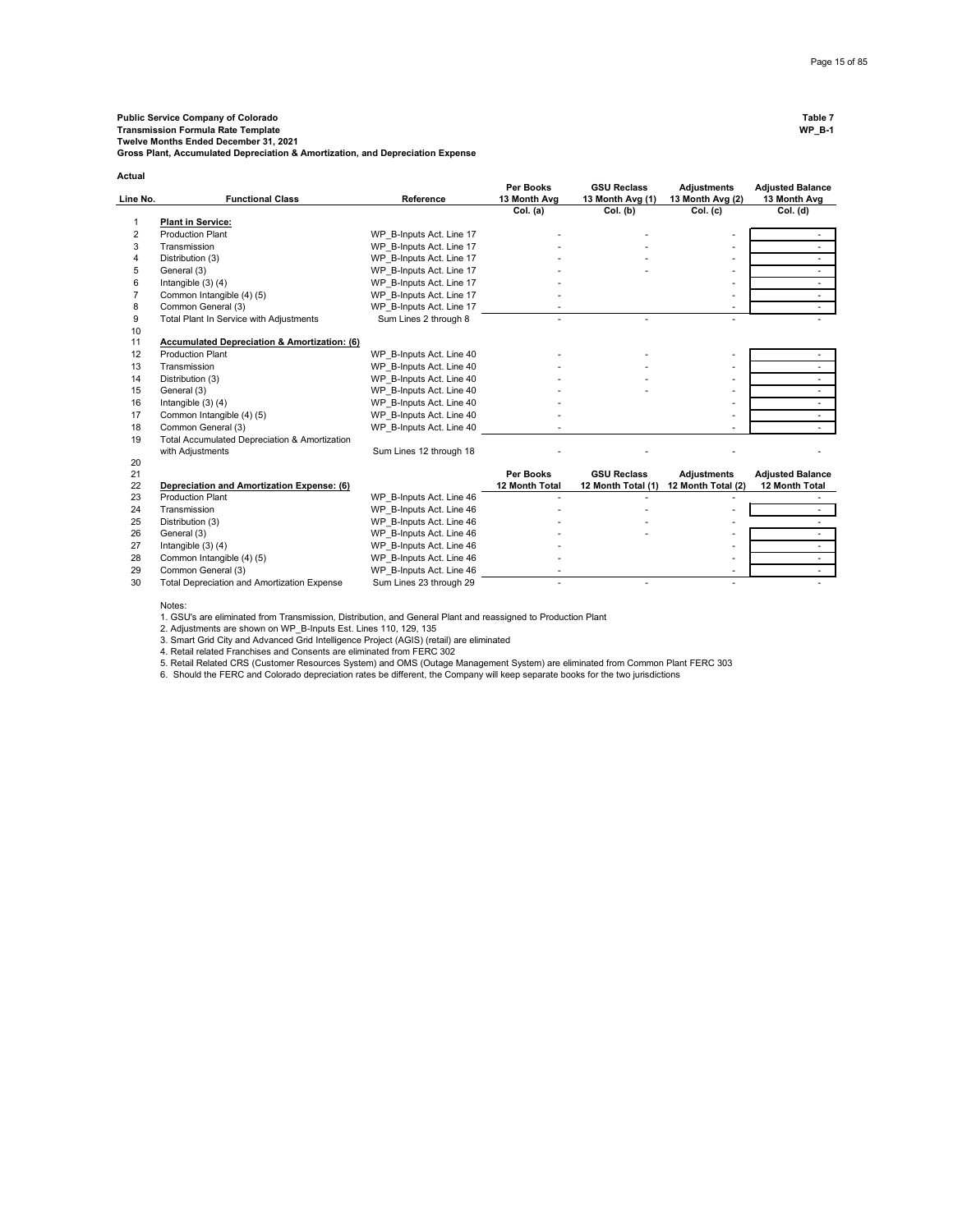**Estimated**

**Adjusted Line No. Account Number 12/31/2020 12/31/2021 Average Balance (7) Adjustments (1) Average**  Balance<br>Col. (e) **Col. (a) Col. (b) Col. (c) Col. (d) Col. (e)** 1 **Account 281 - Accelerated amortization property (4)** 2 Pollution Control Facilities - Production (121,351,107) (121,351,107) (117,678,385) (119,514,746 - 119,514,746 - 119,514,746 - 119,514,746 - 119,514,746 - 119,514,746 - 119,514,746 - 121,55002 (121,351,002 - 135,002 - 13 Proration Adjustment (5) 135,002 135,002 135,002 135,002 135,002 135,002 135,002 135,002 135,002 135,002 135,002 135,002 135,002 135,002 135,002 135,002 135,002 135,002 135,002 135,002 119,544.746 1 mdata Acct. 281 (Form N 4 Total Acct. 281 (Form No. 1 pg. 272-273, Line 17, Col. b & k) (121,351,107) 5 6 **Account 282 - Other Property (4)** 7 Plant Related- Direct Assigned to Transmission<br>8 Electric Distribution 8 Electric Distribution (1,214,772,182) (1,214,772,182) (1,231,398,397) (1,223,085,289) 1,223,085,289<br>9 Electric Distribution-Prod (139,496) 149,432 (129,561 139,496 (139,496) 9 Electric Distribution-Prod 149,432 129,561 139,496 (139,496) - 10 Electric Transmission 13.856.638<br>10 Electric Transmission 13.856.638<br>13.856.638 Electric Transmission-Prod 13.856.638 11 Electric Transmission-Prod (12,765,931) (14,947,345) (13,856,638) 13,856,638 - 12 Electric General-Prod (15,220) (15,220) (15,220) (15,220) (15,220) (15,220) (15,220) (15,220) (15,220 - 15,220 - 15,220 - 15,220 - 15,220 - 15,220 - 15,220 - 15,220 - 15,220 - 15,220 - 15,220 - 15,220 - 15,220 - 15,220 13 Pre-Funded (Retail) - - - - - 14 Production (978,554,640) (1,025,700,593) (1,002,127,617) 1,002,127,617 - 15 Proration Adjustment (5) 237,841 437,841 437,841 437,841 437,841 437,841 437,841 437,841 437,841 437,841 437,841 437,841 437,841 437,841 437,841 437,841 437,841 437,841 437,841 437,841 437,841 437,841 437,841 437,841 43 16 Total (2,728,978,426) (2,806,863,325) (2,767,483,035) 2,238,945,268 (528,537,767) 17 18 Plant Related- Allocated to Transmission<br>19 Common General (2) 19 Common General (2) (36,620,829) (37,936,148) (37,278,489) 3,707,342 (33,571,147)<br>20 Common Intangible (2) (1,001,493) (1,001,493) (1,082,081) (1,084,787) 302,287 (739,500) 20 Common Intangible (2) 20 Common Intangible (2) 20 Common Intangible (2) 20 Common Intangible (2) 235,500<br>21 Electric General (2) 22 Electric (49,038,289 (1,082,284,148,289 (1,084,148,218) (1,081,218,285 (1,041,787)<br>22 E 21 Electric General (2) **21 Electric General (2)** (49,038,289) (53,694,148) (51,366,218) (51,366,218) (51,366,218<br>21 Electric Intangible (1.875,410) (1.818,631) (1.8147,021) (1.8147,021) 22 Electric Intangible (1,875,410) (1,818,631) (1,847,021) (1,847,021) 23 Proration Adjustment (5)<br>
220,364 200,364 220,364 220,364 220,364 220,364 220,364 220,364 230,364 230,364 24 220,364 230,364 230,364 23<br>
230,3669) 230,364 230,364 230,364 230,364 230,364 230,364 230,364 230,364 230,366 24 Total (88,536,020) (94,531,008) (91,313,150) 10,932,482 (80,380,669) 25 Labor Allocation Factors, ATRR Est. Line 147<br>26 Total Plant Related Allocated to Transmission and the control of the control of the control of the control of the control of the control of the control of the control of t Total Plant Related Allocated to Transmission  $\frac{27}{28}$ 28 FAS 109 - - - - 29 Sub-total FAS 109 30 31 Total Acct. 282 (Form No. 1, pg. 274-275, ln 2 + Ln 6, col b & k) (2,817,514,447) (2,901,394,333) (2,858,796,185) 2,249,877,750 (536,907,165) 32 33 **Account 283 - Other (4)** 34 Plant Related- Direct Assigned to Production<br>35 **PELECTRIC Production** 35 Electric Production (672) (630) (651) 651 - 36 Prepaid Water- Aurora<br>37 Regulatory Asset- Calp 37 Regulatory Asset- Calpine Acquisition Costs<br>38 Proration Adjustment (5) 38 Proration Adjustment (5) **2008 Proration Adjustment (5)** 2009 (631) 2014 12:33 Total (651) 39 Total (630) (672) (651) 651 - 40 41 Direct Assigned to Transmission<br>42 42 - - - - - 43 Total 44 Plant Related- Allocated to Transmission 46 Common General (295) (287) (291) (291) 47 Common Intangible (2) (37,364,311) (35,625,289) (36,494,800) 302,287 (36,192,513) 48 <mark>Electric General (387,197) (387,197) (313,678) (313,678)</mark> (387,197) (387,197) (387,197) 49 **Electric Intangible (2) Case 10, 228,587 (2,804,492) (10,450,714) (15,615,445)** (13,033,079) **10,228,587 (2,804,492)** 51 Proration Adjustment (5) 120,517<br>51 Total 10,530,875 (18,263,976 (48,276,036) (48,276,036) (51,554,699) (49,794,850) 10,530,875 (39,263,976 51 Total (48,276,036) (51,554,699) (49,794,850) 10,530,875 (39,263,976) External School (1999) Labor Allocation Factors, ATRR Est. Line 147<br>
52 Labor Allocated Allocated to Transmission<br>
10.41% (4,088,245) Total Plant Related Allocated to Transmission 54 55 Labor Related<br>56 **Rent Expens** Front Expense- Brokerage Fees (224,629) (173,770) (199,199) (199,199) (199,199) (199,199) (199,199) 57 Non-Qualified Pension Plan<br>
58 Defined Benefit Pension and Other Postretirement Plans - Fund (528,775) (515,871) (522,323) (522,323) (522,323) The Sample of the Defined Benefit Pension and Other Postretirement Plans - Fund (528,775) (515,871) (522,323)<br>
59 Post Employment Benefits - FAS 106 (1,813,875) (4,819,627) (4,819,627) (4,432,431) (4,432,431) 59 Post Employment Benefits - FAS 106 New York (4,045,235) (4,819,627) (4,432,431) - (4,432,431) - (4,432,431)<br>60 Pension Expense (3) (11,107,132) (11,107,132) (11,153,104) (11,130,118) 11,130,118 Pension Expense (3) 61 Sub-total labor Related (15,905,771) (16,662,371) (16,284,071) 11,130,118 (5,153,953) 62 Labor Allocation Factors, ATRR Est. Line 147<br>
63 Total Plant Related Allocated to Transmission<br>
63 Total Plant Related Allocated to Transmission Total Plant Related Allocated to Transmission (536,640) and the control of the control of the control of the control of the control of the control of the control of the control of the control of the control of the control 64<br>65 65 Related to All Plant<br>66 **State Tax Deduct** of the State Tax Deduction Cash vs Accrual and the Cash of the Cash of the Cash of the Cash of the Cash of the Cash of the Cash of the Cash of the Cash of the Cash of the Cash of the Cash of the Cash of the Cash of the Cas Regulatory Reserve- Enviromental 68 Book Unamortized Cost of Reacquired Debt (779,557) (589,228) (684,393) (684,393) (684,393) 69 Proration Adjustment (5) (6,996)<br>70 Sub-total Transmission Related (6.996) (3,593,424) (3,593,424) (3,403,096) (3,595,256) (5,996) (5,595,256) 70 Sub-total Transmission Related (3,593,424) (3,593,424) (3,403,096) (3,505,256) - (3,505,256) (3,505,256)<br>71.91% - Net Plant Allocation Factor, ATRR Est. Line 36 The Met Plant Allocation Factor, ATRR Est. Line 36<br>The State of Allocation Factor, ATRR Est. Line 36 17.91% and the State of Allocation of the State of Allocation<br>The Campion of Campion of Campion of Campion of Campion of Total Related to All Plant 73 74 Retail Related<br>75 **Regulatory A** 75 Regulatory Asset - ICT 1,702,474 (1,813,633) (1,591,314) (1,702,474 (1,702,474 - 1,702,474 ) 1,702,474 (1,702,474 ) (1,702,474 ) (1,702,474 ) (1,702,474 ) (1,702,474 ) (1,702,474 ) (1,702,474 ) (1,702,474 ) (1,702,474 ) 76 Deferred Fuel - - - - - 77 Rate Case/ Restructuring Expense (1,779,016) (1,779,016) (1,465,611) (1,622,314) 1,622,314 78 Regulatory Asset- Property Tax 19 Demand Side Management 1988 Control 1998 Control 1998 Control 1998 Control 1998 Control 1998 Control 1998 C<br>1998 Cow Income Discount Program 1999 Control 1999 Control 1999 Control 1999 Control 1999 Control 1999 Control

**Balance at**

80 Low Income Discount Program (6,645) (8,645) (8,902) (7,774)<br>81 Solar Rewards Program (158,939) (158,939) (158,939) (158,939) (158,939)

81 Solar Rewards Program (158,939) (158,939) (158,939) (158,939) (158,939) (158,939) (158,939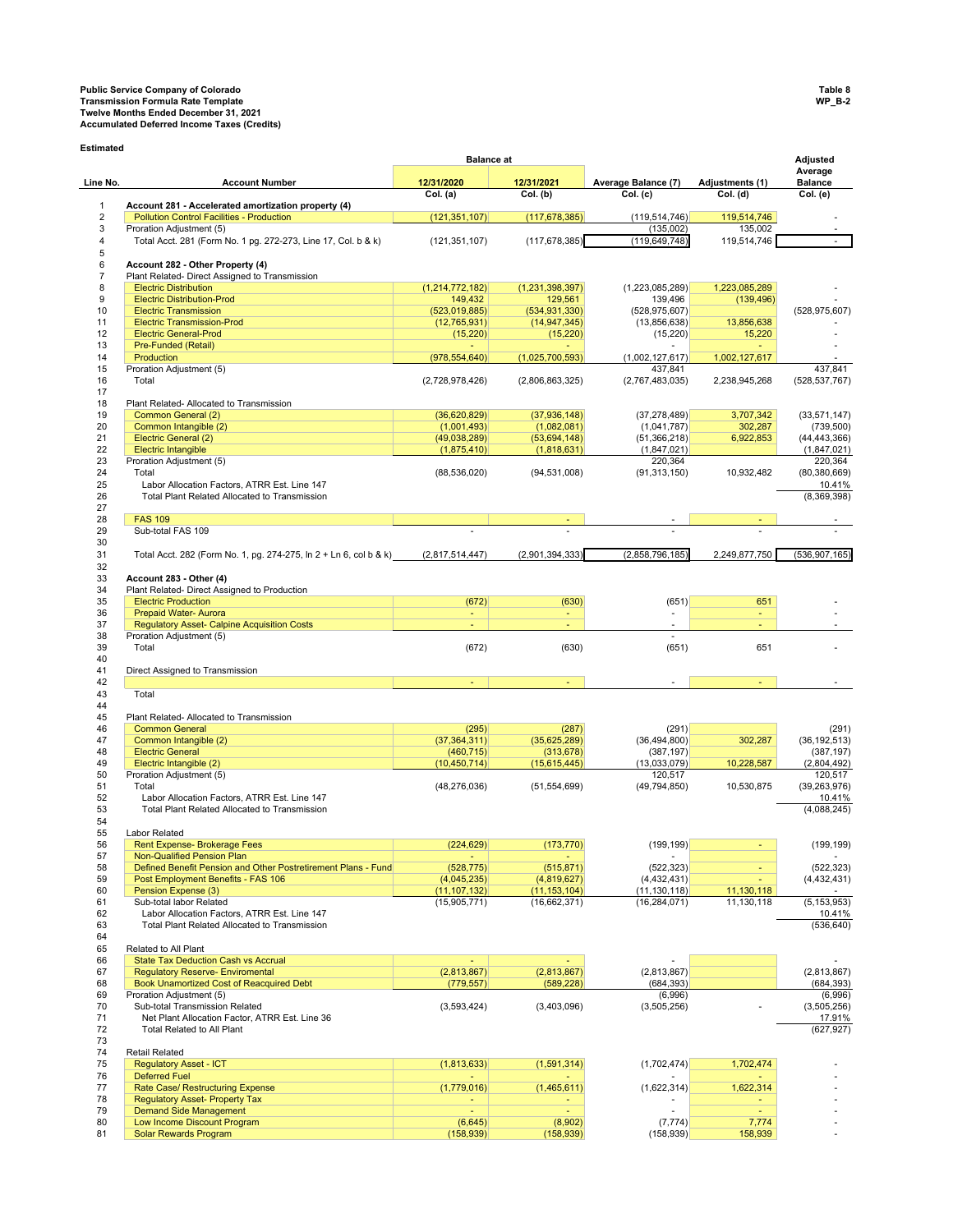| 82 | Reg Asset- Leasehold Improvements                            | -              |                          |                |            |             |
|----|--------------------------------------------------------------|----------------|--------------------------|----------------|------------|-------------|
| 83 | Sub-total Retail Related                                     | (3,758,234)    | (3,224,766)              | (3,491,500)    | 3.491.500  |             |
| 84 |                                                              |                |                          |                |            |             |
| 85 | Other Non-Transmission Related                               |                |                          |                |            |             |
| 86 | Reg Asset-Transmission Attach O                              | (140, 459)     | $\overline{\phantom{0}}$ | (70.230)       | 70.230     |             |
| 87 | <b>Mark to Market Adjust</b>                                 | (17, 249, 306) | (14, 406, 028)           | (15.827.667)   | 15,827,667 |             |
| 88 | Non-Plant ADIT - Rate Change                                 | (811,550)      | (811,550)                | (811.550)      | 811,550    |             |
| 89 | <b>Rate Surcharge</b>                                        | (2,973,920)    | (2,822,560)              | (2.898.240)    | 2.898.240  |             |
| 90 | Sub-total Other Related                                      | (21, 175, 236) | (18,040,137)             | (19,607,686)   | 19.607.686 |             |
| 91 |                                                              |                |                          |                |            |             |
| 92 | Total Acct. 283 (Form No. 1, pg. 276-277, line 9, col b & k) | (92,709,373)   | (92,885,699)             | (92, 684, 015) | 44,760,830 | (5,252,812) |

Note: 1. Deferred Taxes associated with implementing Statements of Financial Accounting Standards Board 109, distribution, production, retail, and non-utility plant related are eliminated.

Note: 2. Adjustment to ADIT associated with plant adjustments, see WP\_B-Inputs.<br>Note: 3. ADIT associated with Pension expense has been eliminated because the prepaid pension asset is not included in rate base.<br>Note:

Note: 5. Reference WP\_ADIT Prorate

**Public Service Company of Colorado Table 8**

**Transmission Formula Rate Template WP\_B-2 Twelve Months Ended December 31, 2021**

**Accumulated Deferred Income Taxes (Credits)**

**Actuals**

| <b>\ctuals</b>                 |                                                                                                         | <b>Balance</b> at   |            |                     |                 | Adjusted                  |
|--------------------------------|---------------------------------------------------------------------------------------------------------|---------------------|------------|---------------------|-----------------|---------------------------|
| Line No.                       | <b>Account Number</b>                                                                                   | 12/31/2020          | 12/31/2021 | Average Balance (7) | Adjustments (1) | Average<br><b>Balance</b> |
|                                |                                                                                                         | Col. (a)            | Col. (b)   | Col. (c)            | Col. (d)        | Col. (e)                  |
| $\mathbf{1}$<br>$\overline{2}$ | Account 281 - Accelerated amortization property (4)<br><b>Pollution Control Facilities - Production</b> |                     |            |                     |                 |                           |
| 3                              | Proration Adjustment (5)                                                                                |                     |            | ×.                  |                 |                           |
| 4                              | Total Acct. 281 (Form No. 1 pg. 272-273, Line 17, Col. b & k)                                           |                     |            | $\blacksquare$      |                 |                           |
| 5                              |                                                                                                         |                     |            |                     |                 |                           |
| 6                              | Account 282 - Other Property (4)                                                                        |                     |            |                     |                 |                           |
| $\overline{\mathfrak{c}}$      | Plant Related- Direct Assigned to Transmission                                                          |                     |            |                     |                 |                           |
| 8                              | <b>Electric Distribution</b>                                                                            |                     |            |                     |                 |                           |
| 9                              | <b>Electric Distribution-Prod</b>                                                                       |                     |            |                     |                 |                           |
| 10                             | <b>Electric Transmission</b>                                                                            | $\blacksquare$      |            |                     |                 |                           |
| 11<br>12                       | <b>Electric Transmission-Prod</b><br><b>Electric General-Prod</b>                                       | ÷                   | ÷          |                     |                 |                           |
| 13                             | Pre-Funded (Retail)                                                                                     | ÷                   |            |                     |                 |                           |
| 14                             | Production (2)<br><u> 1990 - Johann Barnett, mars ann an t-</u>                                         | ÷                   |            |                     |                 |                           |
| 15                             |                                                                                                         |                     |            |                     |                 |                           |
| 16                             |                                                                                                         | ÷                   |            |                     |                 |                           |
| 17                             | Proration Adjustment (5)                                                                                |                     |            |                     |                 |                           |
| 18                             | Total                                                                                                   | ÷.                  |            |                     |                 |                           |
| 19                             |                                                                                                         |                     |            |                     |                 |                           |
| 20                             | Plant Related- Allocated to Transmission                                                                |                     |            |                     |                 |                           |
| 21                             | Common General (3)                                                                                      |                     |            |                     |                 |                           |
| 22                             | Common Intangible<br><u> 1989 - Andrea Station, amerikansk politik (</u>                                | ÷,                  |            |                     |                 |                           |
| 23<br>24                       | Electric General (3)<br>Electric Intangible                                                             | ÷,                  |            |                     |                 |                           |
| 25                             | Proration Adjustment (5)                                                                                |                     |            |                     |                 |                           |
| 26                             | Total                                                                                                   |                     |            |                     |                 |                           |
| 27                             | Labor Allocation Factors, ATRR Act. Line 147                                                            |                     |            |                     |                 | 0.00%                     |
| 28                             | Total Plant Related Allocated to Transmission                                                           |                     |            |                     |                 |                           |
| 29                             |                                                                                                         |                     |            |                     |                 |                           |
| 30                             | <b>FAS 109</b>                                                                                          |                     |            |                     |                 |                           |
| 31                             | Sub-total FAS 109                                                                                       |                     |            |                     |                 |                           |
| 32                             |                                                                                                         |                     |            |                     |                 |                           |
| 33                             | Total Acct. 282 (Form No. 1, pg. 274-275, ln 2 + Ln 6, col b & k)                                       | L,                  |            |                     |                 |                           |
| 34                             |                                                                                                         |                     |            |                     |                 |                           |
| 35<br>36                       | Account 283 - Other (4)<br>Plant Related- Direct Assigned to Production                                 |                     |            |                     |                 |                           |
| 37                             | <b>Electric Production</b>                                                                              | $\blacksquare$      |            |                     |                 |                           |
| 38                             | Prepaid Water- Aurora                                                                                   | ÷.                  |            |                     |                 |                           |
| 39                             | <b>Regulatory Asset- Calpine Acquisition Costs</b>                                                      |                     |            |                     |                 |                           |
| 40                             | Proration Adjustment (5)                                                                                |                     |            |                     |                 |                           |
| 41                             | Total                                                                                                   |                     |            |                     |                 |                           |
| 42                             |                                                                                                         |                     |            |                     |                 |                           |
| 43                             | Plant Related- Allocated to Transmission                                                                |                     |            |                     |                 |                           |
| 44                             | <b>Common General</b>                                                                                   |                     |            |                     |                 |                           |
| 45                             | Common Intangible (3)                                                                                   |                     |            |                     |                 |                           |
| 46<br>47                       | <b>Electric General</b><br>Electric Intangible (3)                                                      | $\blacksquare$<br>÷ |            |                     |                 |                           |
| 48                             | Proration Adjustment (5)                                                                                |                     |            |                     |                 |                           |
| 49                             | Total                                                                                                   |                     |            |                     |                 |                           |
| 50                             | Labor Allocation Factors, ATRR Act. Line 147                                                            |                     |            |                     |                 | 0.00%                     |
| 51                             | Total Plant Related Allocated to Transmission                                                           |                     |            |                     |                 |                           |
| 52                             |                                                                                                         |                     |            |                     |                 |                           |
| 53                             | Labor Related                                                                                           |                     |            |                     |                 |                           |
| 54                             | Non-Qualified Pension Plan                                                                              |                     |            |                     |                 |                           |
| 55                             | Rent Expense- Brokerage Fees                                                                            | ٠                   |            |                     |                 |                           |
| 56                             | Pension Expense (4)                                                                                     | ÷,                  |            |                     |                 |                           |
| 57                             | Sub-total labor Related                                                                                 | L.                  |            |                     | $\mathbb{Z}^2$  | ä,                        |
| 58<br>59                       | Labor Allocation Factors, ATRR Act. Line 147                                                            |                     |            |                     |                 | 0.00%                     |
| $\alpha$                       | Total Plant Related Allocated to Transmission                                                           |                     |            |                     |                 |                           |

 $61$ Related to All Plant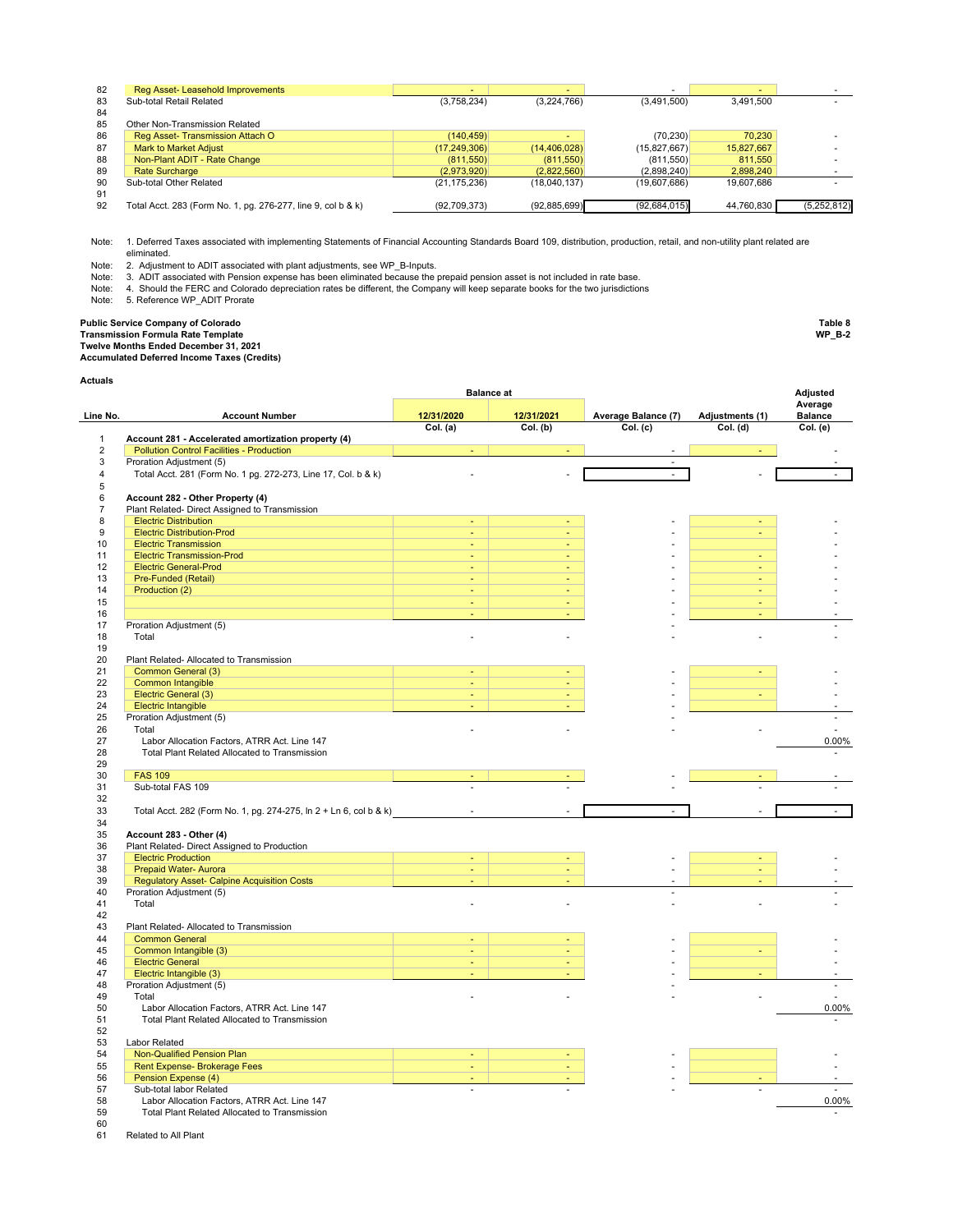| 62 | <b>State Tax Deduction Cash vs Accrual</b>                   | ٠      |   |   |       |
|----|--------------------------------------------------------------|--------|---|---|-------|
| 63 | <b>Regulatory Reserve- Enviromental</b>                      | ٠      |   |   |       |
| 64 | Book Unamortized Cost of Reacquired Debt                     | $\sim$ |   |   |       |
| 65 |                                                              | ۰      |   |   |       |
| 66 | Proration Adjustment (5)                                     |        |   |   |       |
| 67 | Sub-total Transmission Related                               |        |   |   |       |
| 68 | Net Plant Allocation Factor, ATRR Act. Line 36               |        |   |   | 0.00% |
| 69 | Total Related to All Plant                                   |        |   |   |       |
| 70 |                                                              |        |   |   |       |
| 71 | <b>Retail Related</b>                                        |        |   |   |       |
| 72 | <b>Requlatory Asset - ICT</b>                                | ÷      | ٠ | ٠ |       |
| 73 | <b>Deferred Fuel</b>                                         | ٠      |   |   |       |
| 74 | Rate Case/ Restructuring Expense                             | ۰      |   |   |       |
| 75 | <b>Regulatory Asset- Property Tax</b>                        | ٠      |   |   |       |
| 76 | <b>Demand Side Management</b>                                | ۰      |   |   |       |
| 77 | Reg Asset- Leasehold Improvements                            | $\sim$ |   |   |       |
| 78 | Reg Asset-Transmission Cost Adj                              | ÷      |   |   |       |
| 79 | Sub-total Retail Related                                     |        |   |   |       |
| 80 |                                                              |        |   |   |       |
| 81 | Other Non-Transmission Related                               |        |   |   |       |
| 82 | Mark to Market Adjust - LT                                   | $\sim$ | ٠ | ٠ |       |
| 83 |                                                              | ٠      |   |   |       |
| 84 |                                                              | ٠      |   |   |       |
| 85 |                                                              | ٠      |   | ٠ |       |
| 86 |                                                              |        |   |   |       |
| 87 | Sub-total Other Related                                      |        |   |   |       |
| 88 |                                                              |        |   |   |       |
| 89 | Total Acct. 283 (Form No. 1, pg. 276-277, line 9, col b & k) |        |   |   |       |
|    |                                                              |        |   |   |       |

Note: 1. Deferred Taxes associated with implementing Statements of Financial Accounting Standards Board 109, distribution, production, retail, and non-utility plant related are eliminated.

Note: 2. Adjustment to ADIT associated with plant adjustments, see WP\_B-Inputs.<br>Note: 3. ADIT associated with Pension expense has been eliminated because the prepaid pension asset is not included in rate base.<br>Note: 4.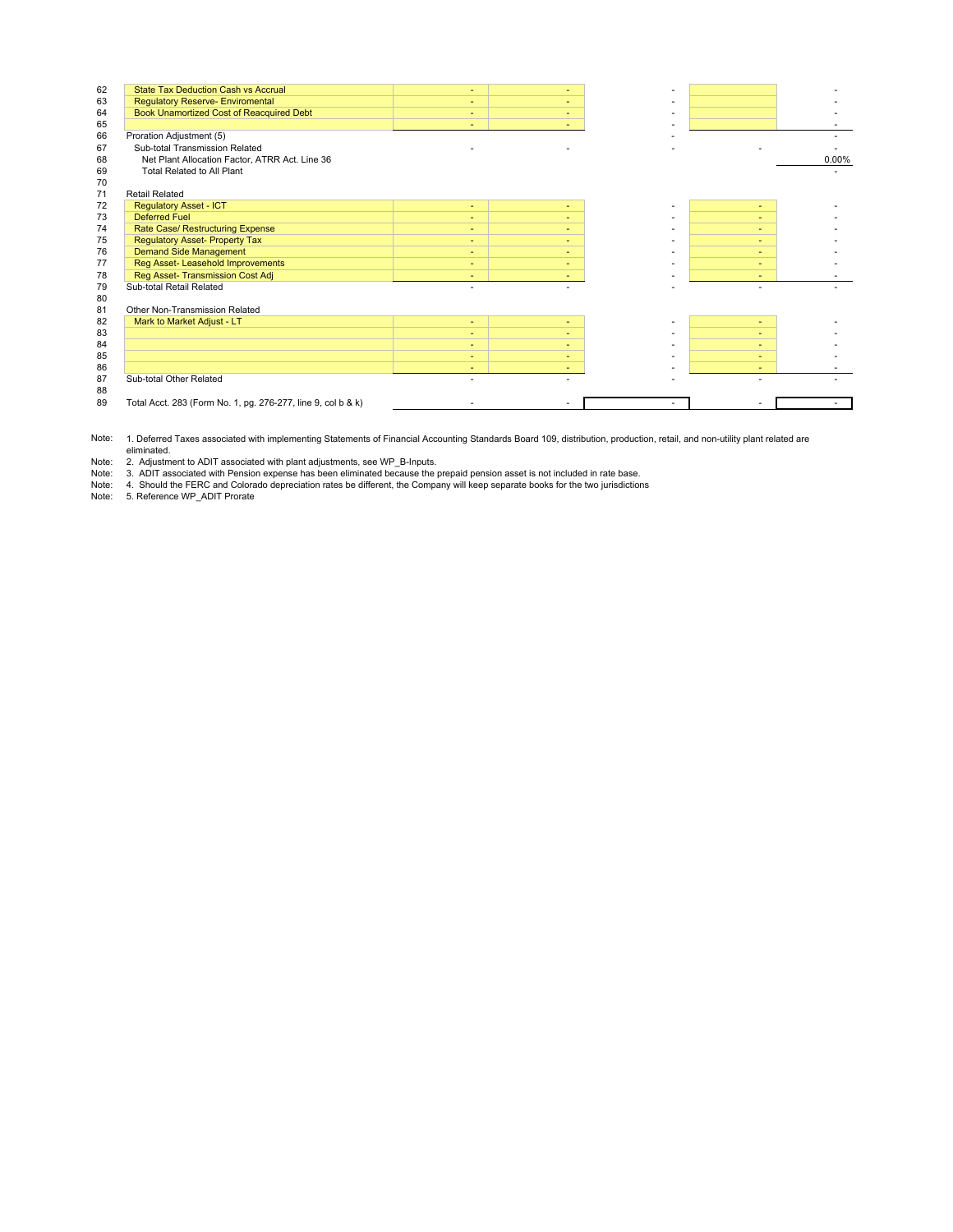169 Public Service Company of Colorado<br>Transmission Formula Rate Templats<br>Twelve Months Ended December 31, 2021<br>Excess Accumulated Deferred Income Taxes (Credits<br>Excess Accumulated Deferred Income Taxes (Credits

| <b>Estimated</b> |                                                               |                   |                                                 | (Excess)/Deficient Non-Plant ADIT Balances  |                          |                 |                        | <b>Excess/Deficient ADIT Amortization</b> |                 |                                       |
|------------------|---------------------------------------------------------------|-------------------|-------------------------------------------------|---------------------------------------------|--------------------------|-----------------|------------------------|-------------------------------------------|-----------------|---------------------------------------|
|                  |                                                               | <b>Balance</b> at |                                                 |                                             |                          | <b>Adjusted</b> | <b>ADIT</b>            |                                           | <b>Adjusted</b> |                                       |
| Line No.         | <b>Account Number</b>                                         | 12/31/2020        | 12/31/2021                                      | Average Balance Adjustments Average Balance |                          |                 |                        | Amortization Adjustments Amortization     |                 | <b>Remaining Years</b><br>to Amortize |
|                  |                                                               | Col. (a)          | Col. (b)                                        | Col. (c)                                    | Col. (d)                 | Col. (e)        |                        |                                           |                 |                                       |
| $\overline{1}$   | Account 282 - Other Property (1)                              |                   |                                                 |                                             |                          |                 |                        |                                           |                 |                                       |
| $\sqrt{2}$       | Plant Related- Direct Assigned to Transmission                |                   |                                                 |                                             |                          |                 |                        |                                           |                 |                                       |
| 3                | <b>Electric Distribution</b>                                  |                   |                                                 |                                             |                          |                 | 8,663,263              | (8,663,263)                               |                 | <b>ARAM</b>                           |
| $\overline{4}$   | <b>Electric Transmission</b>                                  |                   |                                                 |                                             |                          |                 | 3,016,520              |                                           | 3,016,520       | <b>ARAM</b>                           |
| 5                | Production                                                    |                   |                                                 |                                             |                          |                 | 9,844,649              | (9,844,649)                               |                 | <b>ARAM</b>                           |
| 6                | Total                                                         |                   |                                                 |                                             |                          |                 | 21,524,432             | (18, 507, 912)                            | 3,016,520       |                                       |
| $\overline{7}$   |                                                               |                   |                                                 |                                             |                          |                 |                        |                                           |                 |                                       |
| 8                | Plant Related- Allocated to Transmission                      |                   |                                                 |                                             |                          |                 |                        |                                           |                 |                                       |
| 9                | <b>Common General</b>                                         |                   |                                                 |                                             |                          |                 | 1,052,083              |                                           | 1,052,083       | <b>ARAM</b>                           |
| 10               | Common Intangible                                             |                   |                                                 |                                             |                          |                 | 1.960.118              |                                           | 1,960,118       | <b>ARAM</b>                           |
| 11               | <b>Electric General</b>                                       |                   |                                                 |                                             |                          |                 | 1,068,685              |                                           | 1,068,685       | <b>ARAM</b>                           |
| 12               | <b>Electric Intangible</b>                                    |                   |                                                 |                                             |                          |                 | 567,163                |                                           | 567,163         | <b>ARAM</b>                           |
| 13               | Total                                                         |                   |                                                 |                                             |                          |                 | 4.648.048              |                                           | 4,648,048       |                                       |
| 14               | Labor Allocation Factors, ATRR Act. Line 147                  |                   |                                                 |                                             |                          |                 |                        |                                           | 10.41%          |                                       |
| 15               | Total Plant Related Allocated to Transmission                 |                   |                                                 |                                             |                          |                 |                        |                                           | 483.964         |                                       |
| 16               |                                                               |                   |                                                 |                                             |                          |                 |                        |                                           |                 |                                       |
| 17               | Total Account 282 Excess ADIT Amortization                    |                   |                                                 |                                             |                          |                 | 26,172,480             | (18,507,912)                              | 3,500,484       |                                       |
| 18               |                                                               |                   |                                                 |                                             |                          |                 |                        |                                           |                 |                                       |
| 19               | Account 254 - Regulatory Liabilities (2                       |                   |                                                 |                                             |                          |                 |                        |                                           |                 |                                       |
| 20               | Plant Related- Direct Assigned to Production                  |                   |                                                 |                                             |                          |                 |                        |                                           |                 |                                       |
| 21               | Prepaid Water- Aurora                                         | (138, 802)        | (69, 401)                                       | (104, 101)                                  | 104,101                  |                 | 69,401                 | (69, 401)                                 |                 | $\overline{1}$                        |
| 22               | <b>Regulatory Asset- Calpine Acquisition Costs</b>            | (19, 634)         | (9, 817)                                        | (14, 726)                                   | 14,726                   |                 | 9,817                  | (9, 817)                                  | $\sim$          | $\overline{1}$                        |
| 23               | Total                                                         | (158, 436)        | (79, 218)                                       | (118, 827)                                  | 118,827                  |                 | 79,218                 | (79, 218)                                 |                 |                                       |
| 24               |                                                               |                   |                                                 |                                             |                          |                 |                        |                                           |                 |                                       |
| 25               | Plant Related- Direct Assigned to Transmission                |                   |                                                 |                                             |                          |                 |                        |                                           |                 |                                       |
| 26               | <b>Regulatory Asset - MPB Tree Clearing</b>                   |                   |                                                 |                                             |                          |                 |                        |                                           |                 |                                       |
| 27               | Total                                                         |                   |                                                 |                                             |                          | $\sim$          |                        |                                           | $\sim$          |                                       |
| 28               |                                                               |                   |                                                 |                                             |                          |                 |                        |                                           |                 |                                       |
| 29               | <b>Labor Related</b>                                          |                   |                                                 |                                             |                          |                 |                        |                                           |                 |                                       |
| 30               | Defined Benefit Pension and Other Postretirement Plar         |                   |                                                 |                                             |                          |                 |                        |                                           |                 | $\mathbf{1}$                          |
| 31               | Rent Expense- Brokerage Fees                                  | (81, 872)         | (40, 936)                                       | (61, 404)                                   |                          | (61, 404)       | 40,936                 |                                           | 40,936          | $\overline{1}$                        |
| 32               | Post Employment Benefits - FAS 106                            |                   |                                                 |                                             |                          |                 |                        |                                           |                 | $\mathbf{1}$<br>$6\overline{6}$       |
| 33<br>34         | <b>Pension Expense</b><br>Sub-total labor Related             | (15,698,044)      | $(15,616,172)$ $(13,375,704)$<br>(13, 416, 640) | (14, 495, 938)                              | 14,495,938<br>14,495,938 | (61, 404)       | 2,240,468<br>2,281,404 | (2, 240, 468)<br>(2, 240, 468)            | 40,936          |                                       |
| 35               | Labor Allocation Factors, ATRR Act. Line 147                  |                   |                                                 | (14, 557, 342)                              |                          | 10.41%          |                        |                                           | 10.41%          |                                       |
| 36               | Total Plant Related Allocated to Transmission                 |                   |                                                 |                                             |                          | (6, 394)        |                        |                                           | 4,262           |                                       |
| 37               |                                                               |                   |                                                 |                                             |                          |                 |                        |                                           |                 |                                       |
| 38               | Related to All Plant                                          |                   |                                                 |                                             |                          |                 |                        |                                           |                 |                                       |
| 39               | <b>Regulatory Reserve- Enviromental</b>                       | (225, 317)        | (112, 658)                                      | (168, 987)                                  |                          | (168, 987)      | 112,658                |                                           | 112,658         | $\mathbf{1}$                          |
| 40               | <b>Book Unamortized Cost of Reacquired Debt</b>               | (246, 701)        | (123, 351)                                      | (185, 026)                                  |                          | (185, 026)      | 123,351                |                                           | 123,351         | $\overline{1}$                        |
| 41               | Sub-total Production Related                                  | (472, 018)        | (236,009)                                       | (354, 013)                                  |                          | (354, 013)      | 236,009                |                                           | 236,009         |                                       |
| 42               | Net Plant Allocation Factor, ATRR Act. Line 36                |                   |                                                 |                                             |                          | 17.91%          |                        |                                           | 17.91%          |                                       |
| 43               | Total Related to All Plant                                    |                   |                                                 |                                             |                          | (63, 417)       |                        |                                           | 42,278          |                                       |
| 44               |                                                               |                   |                                                 |                                             |                          |                 |                        |                                           |                 |                                       |
| 45               | <b>Retail Related</b>                                         |                   |                                                 |                                             |                          |                 |                        |                                           |                 |                                       |
| 46               | <b>Regulatory Asset - ICT</b>                                 | (434, 719)        | (217, 359)                                      | (326, 039)                                  | 326,039                  |                 | 217,359                | (217, 359)                                | $\sim$          | $\mathbf{1}$                          |
| 47               | Low Income Discount Program                                   | (9, 471)          | (4, 735)                                        | (7, 103)                                    | 7,103                    |                 | 4,735                  | (4, 735)                                  |                 | $\overline{1}$                        |
| 48               | Sub-total Retail Related                                      | (444, 190)        | (222.095)                                       | (333, 142)                                  | 333,142                  | $\sim$          | 222,095                | (222, 095)                                | $\sim$          |                                       |
| 49               |                                                               |                   |                                                 |                                             |                          |                 |                        |                                           |                 |                                       |
| 50               | Other Non-Transmission Related                                |                   |                                                 |                                             |                          |                 |                        |                                           |                 |                                       |
| 51               | <b>Mark to Market Adjust</b>                                  |                   |                                                 |                                             |                          | ٠               |                        |                                           | $\sim$          | $\mathbf{1}$                          |
| 52               | Sub-total Other Related                                       |                   |                                                 |                                             |                          |                 |                        |                                           |                 |                                       |
| 53               |                                                               |                   |                                                 |                                             |                          |                 |                        |                                           |                 |                                       |
| 54               | <b>Total Account 254 Excess ADIT Balances and Amortizatio</b> |                   |                                                 |                                             |                          |                 |                        |                                           |                 |                                       |
| 55               |                                                               |                   |                                                 |                                             |                          |                 |                        |                                           |                 |                                       |
| 56               | Total (Excess)/Deficient Non-Plant ADIT Regulatory Li         |                   | (16,772,687) (13,953,962)                       | (15, 363, 324)                              | 14,947,907               | (69, 811)       | 28,991,205             | (21,049,692)                              | 3,547,025       |                                       |
|                  |                                                               |                   |                                                 |                                             |                          |                 |                        |                                           |                 |                                       |

Note: 1. Plant-related excess ADIT balances are embedded in the plant balances recorded in FERC Account 282, presented on WP\_B-2, and are therefore not presented on this page.<br>Note: 2. Excess ADIT Balances recorded i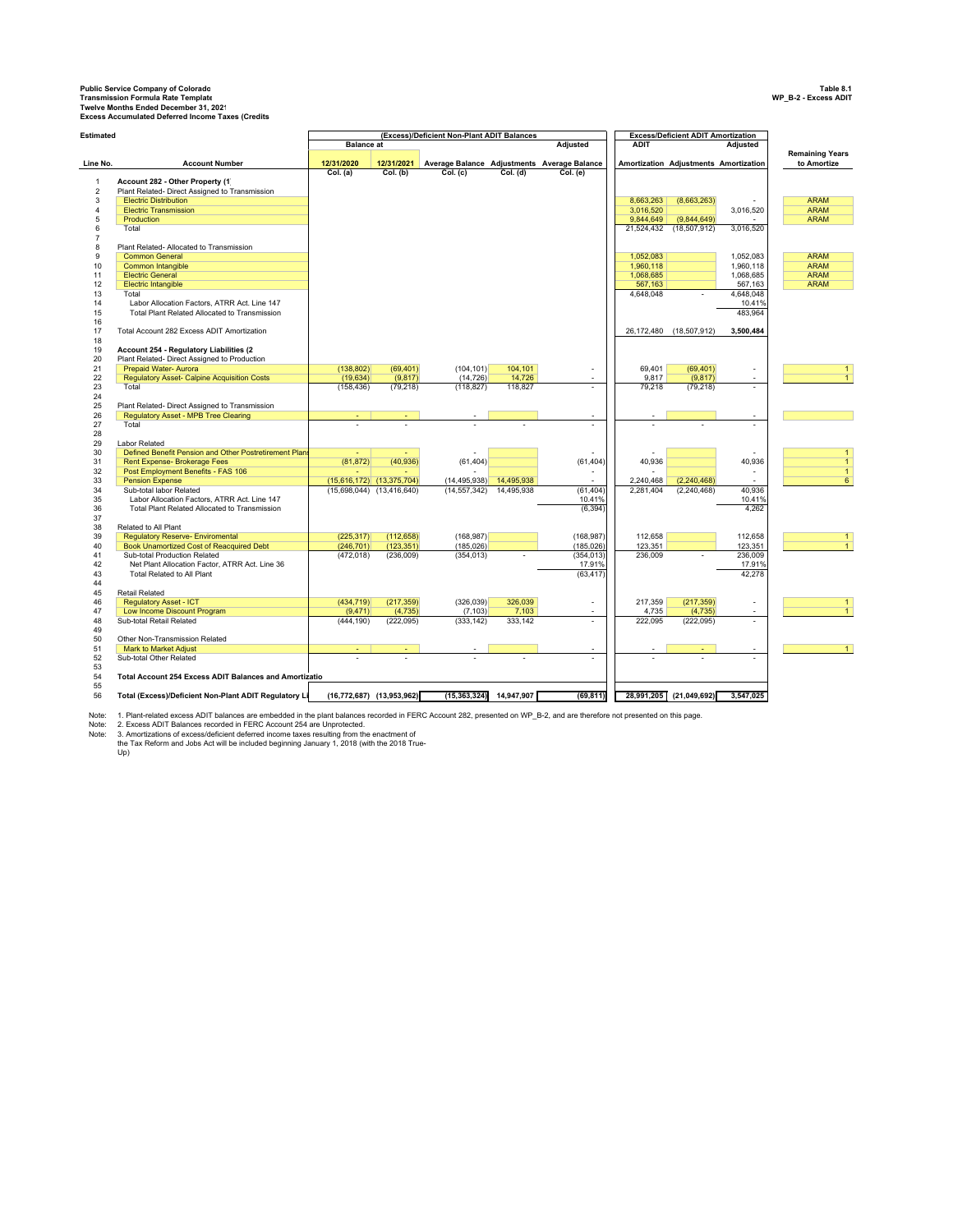169 Public Service Company of Colorado<br>Transmission Formula Rate Templats<br>Twelve Months Ended December 31, 2021<br>Excess Accumulated Deferred Income Taxes (Credits<br>Excess Accumulated Deferred Income Taxes (Credits

| <b>Actuals</b> |                                                                                         |                   |          | (Excess)/Deficient Non-Plant ADIT Balances |          |                                                        |             | <b>Excess/Deficient ADIT Amortization</b> |                 |                        |
|----------------|-----------------------------------------------------------------------------------------|-------------------|----------|--------------------------------------------|----------|--------------------------------------------------------|-------------|-------------------------------------------|-----------------|------------------------|
|                |                                                                                         | <b>Balance</b> at |          |                                            |          | <b>Adjusted</b>                                        | <b>ADIT</b> |                                           | <b>Adjusted</b> | <b>Remaining Years</b> |
| Line No.       | <b>Account Number</b>                                                                   | 12/31/2019        |          |                                            |          | 12/31/2020 Average Balance Adjustments Average Balance |             | Amortization Adjustments Amortization     |                 | to Amortize            |
| $\mathbf{1}$   | Account 282 - Other Property (1)                                                        | Col. (a)          | Col. (b) | Col. (c)                                   | Col. (d) | Col. (e)                                               |             |                                           |                 |                        |
| $\overline{2}$ | Plant Related- Direct Assigned to Transmission                                          |                   |          |                                            |          |                                                        |             |                                           |                 |                        |
| 3              | <b>Electric Distribution</b>                                                            |                   |          |                                            |          |                                                        |             | ٠                                         |                 |                        |
| 4              | <b>Electric Transmission</b>                                                            |                   |          |                                            |          |                                                        |             |                                           | $\sim$          |                        |
| 5              | Production                                                                              |                   |          |                                            |          |                                                        |             |                                           |                 |                        |
| 6              | Total                                                                                   |                   |          |                                            |          |                                                        |             |                                           |                 |                        |
| $\overline{7}$ |                                                                                         |                   |          |                                            |          |                                                        |             |                                           |                 |                        |
| 8              | Plant Related- Allocated to Transmission                                                |                   |          |                                            |          |                                                        |             |                                           |                 |                        |
| 9              | <b>Common General</b>                                                                   |                   |          |                                            |          |                                                        |             |                                           |                 |                        |
| 10             | Common Intangible                                                                       |                   |          |                                            |          |                                                        |             |                                           | $\sim$          |                        |
| 11             | <b>Electric General</b>                                                                 |                   |          |                                            |          |                                                        |             |                                           | ÷.              |                        |
| 12             | Electric Intangible                                                                     |                   |          |                                            |          |                                                        |             |                                           | $\sim$          |                        |
| 13             | Total                                                                                   |                   |          |                                            |          |                                                        |             |                                           |                 |                        |
| 14             | Labor Allocation Factors, ATRR Act. Line 147                                            |                   |          |                                            |          |                                                        |             |                                           | 0.00%           |                        |
| 15             | Total Plant Related Allocated to Transmission                                           |                   |          |                                            |          |                                                        |             |                                           | $\sim$          |                        |
| 16             |                                                                                         |                   |          |                                            |          |                                                        |             |                                           |                 |                        |
| 17             | Total Account 282 Excess ADIT Amortization (FF1 Page 274, Footnote)                     |                   |          |                                            |          |                                                        |             |                                           |                 |                        |
| 18<br>19       |                                                                                         |                   |          |                                            |          |                                                        |             |                                           |                 |                        |
| 20             | Account 254 - Regulatory Liabilities (2<br>Plant Related- Direct Assigned to Production |                   |          |                                            |          |                                                        |             |                                           |                 |                        |
| 21             | Prepaid Water- Aurora                                                                   |                   |          |                                            |          |                                                        |             |                                           |                 |                        |
| 22             | <b>Regulatory Asset- Calpine Acquisition Costs</b>                                      |                   |          |                                            |          |                                                        |             |                                           |                 |                        |
| 23             | Total                                                                                   |                   |          |                                            |          |                                                        |             |                                           |                 |                        |
| 24             |                                                                                         |                   |          |                                            |          |                                                        |             |                                           |                 |                        |
| 25             | Plant Related- Direct Assigned to Transmission                                          |                   |          |                                            |          |                                                        |             |                                           |                 |                        |
| 26             | <b>Regulatory Asset - MPB Tree Clearing</b>                                             |                   |          | #DIV/0!                                    |          | #DIV/0!                                                |             |                                           |                 |                        |
| 27             | Total                                                                                   | ä,                |          | #DIV/0!                                    |          | #DIV/0!                                                |             |                                           |                 |                        |
| 28             |                                                                                         |                   |          |                                            |          |                                                        |             |                                           |                 |                        |
| 29             | Labor Related                                                                           |                   |          |                                            |          |                                                        |             |                                           |                 |                        |
| 30             | Defined Benefit Pension and Other Postretirement Plan                                   |                   |          |                                            |          |                                                        |             |                                           |                 | 10                     |
| 31             | Rent Expense- Brokerage Fees                                                            | ÷                 |          |                                            |          |                                                        |             |                                           | $\sim$          | 10                     |
| 32             | Post Employment Benefits - FAS 106                                                      | ÷                 |          | ٠                                          |          | ÷.                                                     | ÷.          |                                           | $\sim$          | 10                     |
| 33             | Pension Expense (3)                                                                     | ٠                 |          |                                            |          |                                                        |             |                                           |                 | 10                     |
| 34             | Sub-total labor Related                                                                 |                   |          | $\sim$                                     |          | $\sim$                                                 |             |                                           | $\sim$          |                        |
| 35             | Labor Allocation Factors, ATRR Act. Line 147                                            |                   |          |                                            |          | 0.00%                                                  |             |                                           | 0.00%           |                        |
| 36             | Total Plant Related Allocated to Transmission                                           |                   |          |                                            |          |                                                        |             |                                           | ÷.              |                        |
| 37             |                                                                                         |                   |          |                                            |          |                                                        |             |                                           |                 |                        |
| 38<br>39       | Related to All Plant<br><b>Regulatory Reserve- Enviromental</b>                         |                   |          |                                            |          |                                                        |             |                                           |                 |                        |
| 40             | Book Unamortized Cost of Reacquired Debt                                                |                   |          |                                            |          |                                                        |             |                                           | ä,              |                        |
| 41             | Sub-total Production Related                                                            |                   |          |                                            |          |                                                        |             |                                           |                 |                        |
| 42             | Net Plant Allocation Factor, ATRR Act. Line 36                                          |                   |          |                                            |          | 0.00%                                                  |             |                                           | 17.91%          |                        |
| 43             | Total Related to All Plant                                                              |                   |          |                                            |          |                                                        |             |                                           |                 |                        |
| 44             |                                                                                         |                   |          |                                            |          |                                                        |             |                                           |                 |                        |
| 45             | Retail Related                                                                          |                   |          |                                            |          |                                                        |             |                                           |                 |                        |
| 46             | <b>Regulatory Asset - ICT</b>                                                           |                   |          |                                            |          |                                                        |             |                                           |                 |                        |
| 47             | Rate Case/ Restructuring Expense                                                        | ٠                 |          |                                            |          |                                                        |             | ÷                                         |                 |                        |
| 48             | Reg Asset- Transmission Cost Adj                                                        | ÷                 |          |                                            | ÷        |                                                        |             | ÷                                         |                 |                        |
| 49             | <b>Regulatory Asset- Property Tax</b>                                                   | ÷.                |          | $\bar{a}$                                  |          | $\bar{a}$                                              | ä,          | ÷.                                        | ÷               |                        |
| 50             | Low Income Discount Program                                                             | ٠                 |          | ٠                                          | ÷        | ٠                                                      |             | ٠                                         | $\sim$          |                        |
| 51             | Sub-total Retail Related                                                                |                   |          |                                            |          |                                                        |             |                                           |                 |                        |
| 52             |                                                                                         |                   |          |                                            |          |                                                        |             |                                           |                 |                        |
| 53             | Other Non-Transmission Related                                                          |                   |          |                                            |          |                                                        |             |                                           |                 |                        |
| 54             | Mark to Market Adjust                                                                   |                   |          |                                            |          |                                                        |             |                                           |                 |                        |
| 55             | Sub-total Other Related                                                                 |                   |          |                                            |          |                                                        |             |                                           |                 |                        |
| 56             |                                                                                         |                   |          |                                            |          |                                                        |             |                                           |                 |                        |
| 57<br>58       | Total Account 254 Excess ADIT Balances and Amortizatio                                  |                   |          |                                            |          |                                                        |             |                                           |                 |                        |
| 59             | Total (Excess)/Deficient Non-Plant ADIT Regulatory Li                                   |                   |          |                                            |          | $\blacksquare$                                         |             |                                           |                 |                        |
|                |                                                                                         |                   |          |                                            |          |                                                        |             |                                           |                 |                        |

Note: 1. Plant-related excess ADIT balances are embedded in the plant balances recorded in FERC Account 282, presented on WP\_B-2, and are therefore not presented on this page.<br>Note: 2. Excess ADIT Balances recorded i

 $\sim$ 

2. Excess ADIT Balances recorded in FERC Account 254 are Unprotected.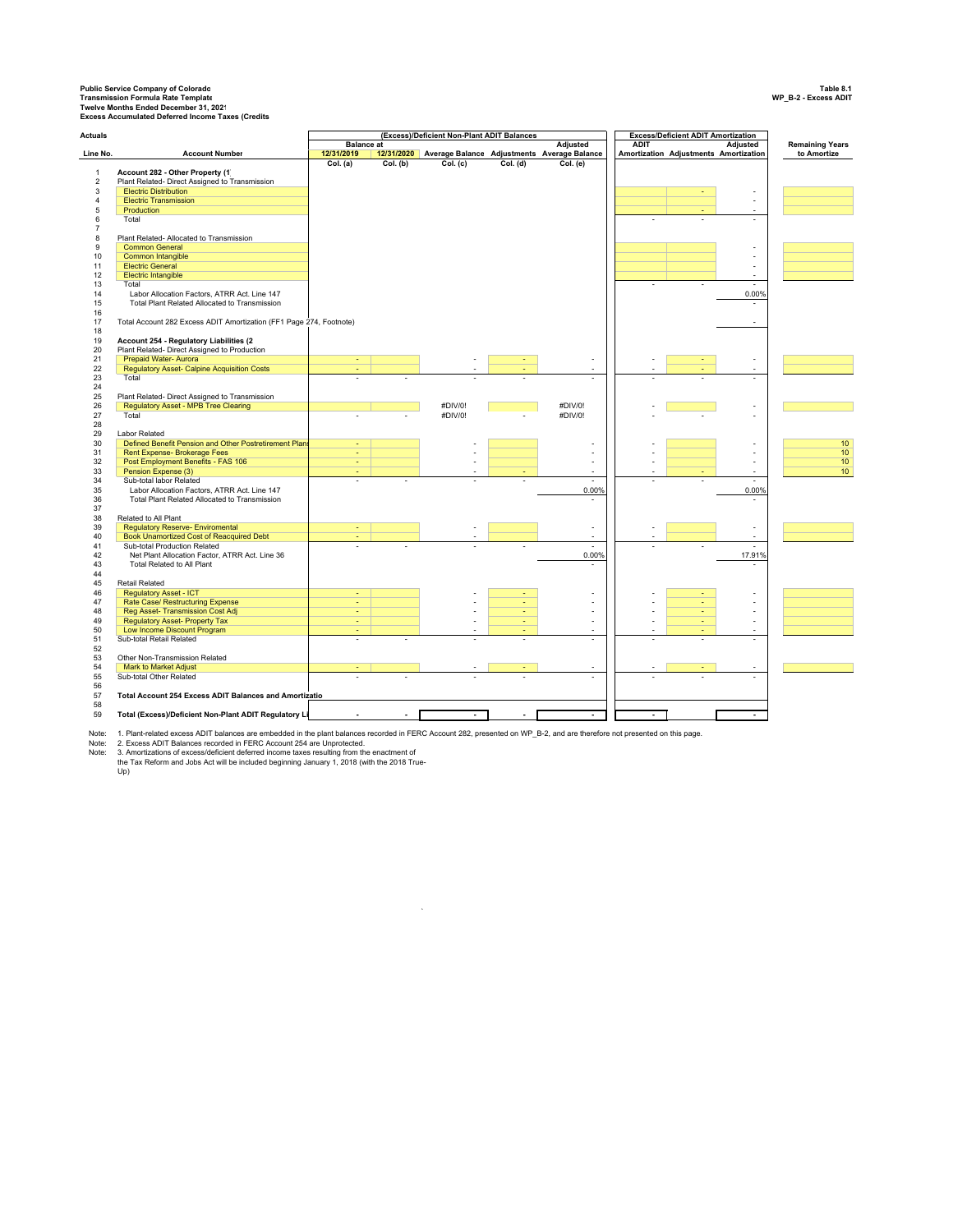## **Public Service Company of Colorado Table 9 Transmission Formula Rate Template WP\_B-3 Twelve Months Ended December 31, 2021 Accumulated Deferred Income Taxes (Debits)**

**Estimated**

|                     |                                                                                                              | <b>Balance</b> at        |                          |                          |                                | Adjusted                 |
|---------------------|--------------------------------------------------------------------------------------------------------------|--------------------------|--------------------------|--------------------------|--------------------------------|--------------------------|
| Line No.            | Account No.                                                                                                  | 12/31/2020               | 12/31/2021               | Average<br>Balance (5)   | <b>Adjustments</b><br>(1)      | <b>Average Balance</b>   |
|                     |                                                                                                              | Col. (a)                 | Col. (b)                 | Col. (c)                 | $\overline{Col}$ . (d)         | Col. (e)                 |
| $\mathbf{1}$        | Account 190- Accumulated Deferred Income Taxes (2)                                                           |                          |                          |                          |                                |                          |
| $\overline{2}$<br>3 | Production Related - Demand                                                                                  |                          |                          |                          |                                |                          |
| $\overline{4}$      | <b>Prepaid Water- Aurora</b>                                                                                 | 380,237                  | 349,407                  | 364,822                  | (364, 822)                     |                          |
| 5                   | <b>Total Production - Demand Related</b>                                                                     | 380,237                  | 349,407                  | 364,822                  | (364, 822)                     |                          |
| 6                   |                                                                                                              |                          |                          |                          |                                |                          |
| $\overline{7}$      | Production Related - Energy                                                                                  |                          |                          |                          |                                |                          |
| 8<br>9              | Fuel Tax Credit - Inc Addback<br><b>Trapper Mine Reclamation</b>                                             | 1,097<br>423,269         | 1,097<br>423,269         | 1,097<br>423,269         | (1,097)<br>(423, 269)          |                          |
| 10                  | Windpower Credit - FED DIT Only                                                                              | 126,452,536              | 236,986,536              | 181,719,536              | (181, 719, 536)                |                          |
| 11                  | <b>Total Production - Energy Related</b>                                                                     | 126,876,902              | 237,410,902              | 182,143,902              | (182, 143, 902)                |                          |
| 12                  |                                                                                                              |                          |                          |                          |                                |                          |
| 13                  | Plant Related- Direct Assigned to Transmission                                                               |                          |                          |                          |                                |                          |
| 14<br>15            | <b>Electric Distribution</b><br><b>Electric Distribution-Prod</b>                                            | 292,823,077<br>(80, 835) | 300,816,904<br>(79,057)  | 296,819,991<br>(79, 946) | (296, 819, 991)<br>79,946      |                          |
| 16                  | <b>Electric Transmission</b>                                                                                 | 41,361,657               | 41,545,987               | 41,453,822               |                                | 41,453,822               |
| 17                  | <b>Electric Transmission-Prod</b>                                                                            | 1,755,805                | 1,701,738                | 1,728,772                | (1,728,772)                    |                          |
| 18                  | <b>Electric General-Prod</b>                                                                                 | (1,221)                  | (1,221)                  | (1,221)                  | 1,221                          |                          |
| 19                  | <b>Hydro Production</b>                                                                                      | 2,034,404                | 2,149,819                | 2,092,111                | (2,092,111)                    |                          |
| 20<br>21            | <b>Other Production</b><br><b>Steam Production</b>                                                           | 32,580,185<br>56,418,953 | 31,663,347<br>54,784,804 | 32,121,766<br>55,601,878 | (32, 121, 766)<br>(55,601,878) |                          |
| 22                  | Proration Adjustment (3)                                                                                     |                          |                          | (6,776)                  |                                | (6,776)                  |
| 23                  | Total Plant Related- Direct Assigned to Transmission                                                         | 426,892,025              | 432,582,320              | 429,730,397              | (388, 283, 351)                | 41,447,046               |
| 24                  |                                                                                                              |                          |                          |                          |                                |                          |
| 25                  | Plant Related- Allocated to Transmission                                                                     |                          |                          |                          |                                |                          |
| 26<br>27            | <b>Common General</b><br><b>Common Intangible</b>                                                            | 1,167,983<br>7,165       | 1,228,462<br>5,855       | 1,198,222<br>6,510       |                                | 1,198,222<br>6,510       |
| 28                  | <b>Electric General</b>                                                                                      | 1,752,043                | 1,745,163                | 1,748,603                |                                | 1,748,603                |
| 29                  | <b>Electric Intangible</b>                                                                                   | 105,552                  | 98,723                   | 102,137                  |                                | 102,137                  |
| 30                  | Proration Adjustment (3)                                                                                     |                          |                          | (1,671)                  |                                | (1,671)                  |
| 31                  | Total Plant Related- Allocated to Transmission                                                               | 3,032,742                | 3,078,203                | 3,053,802                |                                | 3,053,802                |
| 32<br>33            | Labor Allocation Factors, ATRR Est. Line 147<br><b>Total Plant Related Allocated to Transmission</b>         |                          |                          |                          |                                | 10.41%<br>317,968        |
| 34                  |                                                                                                              |                          |                          |                          |                                |                          |
| 35                  | Related to All Plant                                                                                         |                          |                          |                          |                                |                          |
| 36                  | <b>Environmental Remediation</b>                                                                             |                          |                          |                          |                                |                          |
| 37                  | <b>Inventory Reserve</b>                                                                                     | 108,171                  | 108,171                  | 108,171                  |                                | 108,171                  |
| 38<br>39            | <b>State Tax Deduction Cash vs Accrual</b><br>Enterprise Zone Credit - State DIT Only                        | 15,352,197               | 15,352,197               | 15,352,197               | (15, 352, 197)                 |                          |
| 40                  | R & E Credit - FED DIT Only                                                                                  | 31,696,627               | 35,821,088               | 33,758,858               |                                | 33,758,858               |
| 41                  | <b>State Credit Valuation Allowance</b>                                                                      | (6, 334, 701)            | (6, 334, 701)            | (6, 334, 701)            | 6,334,701                      |                          |
| 42                  | Investment - FED DIT Only                                                                                    |                          |                          |                          |                                |                          |
| 43                  | FAS 109 (1)                                                                                                  |                          |                          |                          |                                |                          |
| 44<br>45            | Proration Adjustment (3)<br>Total Related to All Plant                                                       | 40,822,294               | 44,946,755               | (151, 607)<br>42,732,917 | (15, 352, 197)                 | (151, 607)<br>33,715,421 |
| 46                  | Net Plant Allocation Factor, ATRR Est. Line 36                                                               |                          |                          |                          |                                | 17.91%                   |
| 47                  | Allocated Total Related to All Plant                                                                         |                          |                          |                          |                                | 6,039,739                |
| 48                  |                                                                                                              |                          |                          |                          |                                |                          |
| 49                  | Labor Related                                                                                                |                          |                          |                          |                                |                          |
| 50<br>51            | <b>Employee Incentive Plans</b><br><b>Deferred Compensation Plan Reserve</b>                                 | 845,316<br>179,744       | 870,038<br>192,092       | 857,677<br>185,918       |                                | 857,677<br>185,918       |
| 52                  | <b>Vacation Accrual</b>                                                                                      | 1,712,107                | 1.712.107                | 1,712,107                |                                | 1,712,107                |
| 53                  | Performance Share Plan                                                                                       | 98,874                   | 113,461                  | 106,167                  |                                | 106,167                  |
| 54                  | <b>New Hire Retention</b>                                                                                    | 33,580                   | 33,580                   | 33,580                   |                                | 33,580                   |
| 55                  | Post Employment Benefits - FAS 112                                                                           | 346,589                  | 311,306                  | 328,948                  |                                | 328,948                  |
| 56                  | <b>Performance Recognition Awards</b>                                                                        | 17,831                   | 18,009                   | 17,920                   |                                | 17,920                   |
| 57<br>58            | Defined Benefit Pension and Other Postretirement Plans - Funded Status<br><b>Non-Qualified Pension Plans</b> | (4,863)                  | 72,672                   | 33,904                   |                                | 33,904                   |
| 59                  | <b>Deferred Rent</b>                                                                                         | 2,417,675                | 1,901,433                | 2,159,554                |                                | 2,159,554                |
| 60                  | <b>Total Labor Related</b>                                                                                   | 5,646,854                | 5,224,699                | 5,435,776                |                                | 5,435,776                |
| 61                  | Labor Allocation Factors, ATRR Est. Line 147                                                                 |                          |                          |                          |                                | 10.41%                   |
| 62<br>63            | Allocated Total Labor Related                                                                                |                          |                          |                          |                                | 565,984                  |
| 64                  | <b>Retail Related</b>                                                                                        |                          |                          |                          |                                |                          |
| 65                  | <b>Bad Debts</b>                                                                                             | 2,876,655                | 2,876,655                | 2,876,655                | (2,876,655)                    |                          |
| 66                  | <b>Rate Refund</b>                                                                                           | 780.706                  | 408,397                  | 594,551                  | (594, 551)                     |                          |
| 67                  | <b>REC Margin Sharing</b>                                                                                    | 534,754                  | 534,754                  | 534,754                  | (534, 754)                     |                          |
| 68<br>69            | <b>Electric Vehicle</b>                                                                                      | 5,305                    | 5,305                    | 5,305                    | (5,305)                        |                          |
| 70                  | <b>Demand Side Management</b><br><b>Deferred Fuel</b>                                                        | 1,879,378<br>498,504     | 1,185,440                | 1,532,409<br>249,252     | (1,532,409)<br>(249, 252)      |                          |
| 71                  | <b>Total Retail Related</b>                                                                                  | 6,575,302                | 5,010,551                | 5,792,927                | (5,792,927)                    |                          |
| 72                  |                                                                                                              |                          |                          |                          |                                |                          |
| 73                  | Other Non-Transmission Related                                                                               |                          |                          |                          |                                |                          |
| 74<br>75            | REG A/L - Transmission Cost Adjustment<br>190ITC- Deferred Debit ITC                                         | 2,437,813                |                          | 1,218,906                | (1,218,906)<br>(7, 331, 369)   |                          |
|                     |                                                                                                              | 7,331,369                | 7,331,369                | 7,331,369                |                                |                          |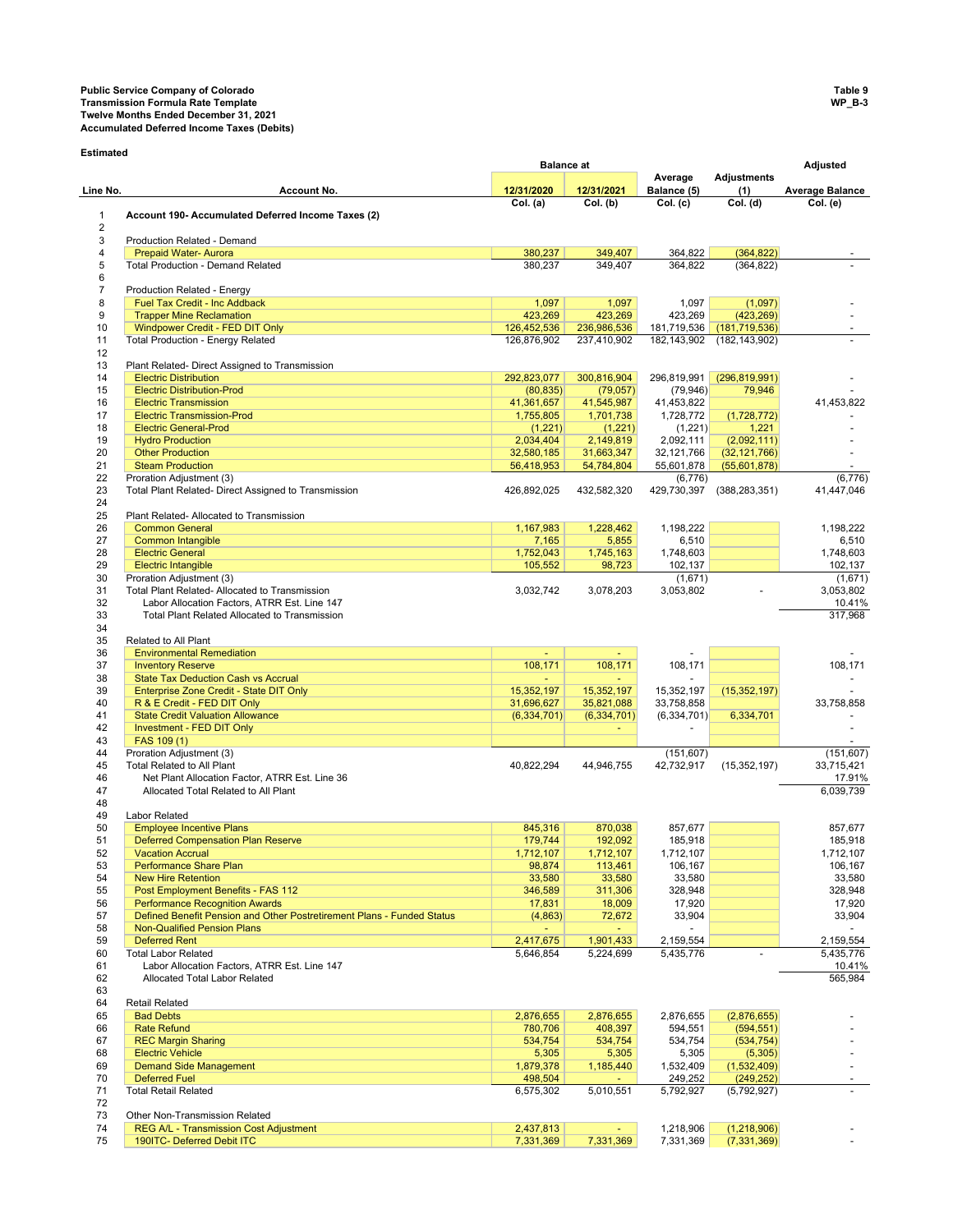| 76 | 282FAS- Deferred Debit FAS-109                               | (170, 774, 473) | (170, 774, 473) | (170, 774, 473)                     | 170.774.473  |            |
|----|--------------------------------------------------------------|-----------------|-----------------|-------------------------------------|--------------|------------|
| 77 | Non-Plant ADIT - Rate Change                                 | 4.707.197       | 4.707.197       | 4.707.197                           | (4,707,197)  |            |
| 78 | Section 59e Adjustment                                       | 12.179.435      | 13.516.390      | 12.847.913                          | (12.847.913) |            |
| 79 | <b>Litigation Reserve</b>                                    | 1.495.646       | 1.495.646       | 1.495.646                           | (1.495.646)  |            |
| 80 | Total Other Related                                          | (142.623.013)   |                 | $(143, 723, 870)$ $(143, 173, 441)$ | 143.173.441  |            |
| 81 |                                                              |                 |                 |                                     |              |            |
| 82 |                                                              |                 |                 |                                     |              |            |
| 83 | Total Account 190 (Form No. 1, page 234, line 8, cols b & c) | 467.603.342     | 584.878.967     | 526,081,101                         |              | 48,370,738 |

1. Deferred Taxes associated with implementing Statements of Financial Accounting Standards Board 109, distribution, production, retail, and non-utility plant related are

Note: 1. Deferred Taxes associated with implementing Statements of Financial Accounting Standards Board 109, distribution, productior<br>Note: 2. Should the FERC and Colorado depreciation rates be different, the Compan

Note: 3. Reference WP\_ADIT Prorate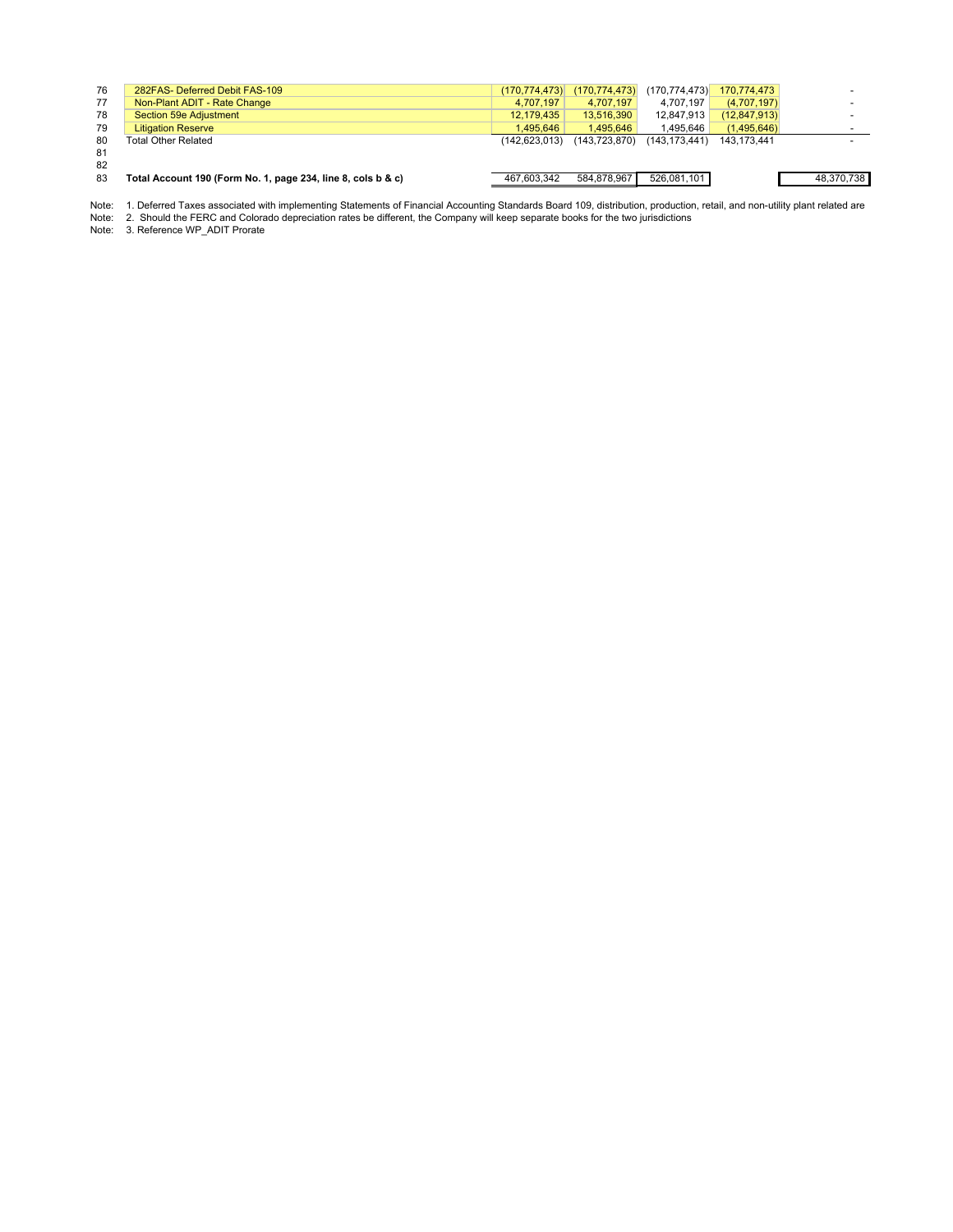## **Public Service Company of Colorado Table 9 Transmission Formula Rate Template WP\_B-3 Twelve Months Ended December 31, 2021 Accumulated Deferred Income Taxes (Debits)**

**Actual**

|                 |                                                                                               |                             | <b>Balance at</b> |                        |                           | Adjusted               |
|-----------------|-----------------------------------------------------------------------------------------------|-----------------------------|-------------------|------------------------|---------------------------|------------------------|
| Line No.        | <b>Account No.</b>                                                                            | 12/31/2017                  | 12/31/2018        | Average<br>Balance (5) | <b>Adjustments</b><br>(1) | <b>Average Balance</b> |
|                 |                                                                                               | Col. (a)                    | Col. (b)          | Col. (c)               | $\overline{Col}$ . (d)    | Col. (e)               |
| $\mathbf 1$     | Account 190- Accumulated Deferred Income Taxes (2)                                            |                             |                   |                        |                           |                        |
| $\sqrt{2}$<br>3 | Production Related - Demand                                                                   |                             |                   |                        |                           |                        |
| $\sqrt{4}$      |                                                                                               |                             |                   |                        |                           |                        |
| 5               | <b>Total Production - Demand Related</b>                                                      |                             |                   |                        |                           |                        |
| 6               |                                                                                               |                             |                   |                        |                           |                        |
| $\overline{7}$  | Production Related - Energy                                                                   |                             |                   |                        |                           |                        |
| 8<br>9          | Fuel Tax Credit - Inc Addback<br><b>Trapper Mine Reclamation</b>                              | ÷<br>$\blacksquare$         |                   |                        | ٠                         |                        |
| 10              | Windpower Credit - FED DIT Only                                                               | ٠                           |                   |                        |                           |                        |
| 11              | Total Production - Energy Related                                                             |                             |                   |                        |                           |                        |
| 12              |                                                                                               |                             |                   |                        |                           |                        |
| 13<br>14        | Plant Related- Direct Assigned to Transmission<br><b>Electric Distribution</b>                | ٠                           |                   |                        |                           |                        |
| 15              | <b>Electric Distribution-Prod</b>                                                             | $\equiv$                    |                   |                        | Ξ                         |                        |
| 16              | <b>NOL Carryforward- Distribution</b>                                                         | $\sim$                      |                   |                        | $\blacksquare$            |                        |
| 17              | <b>Electric Transmission</b>                                                                  | $\sim$                      |                   |                        |                           |                        |
| 18              | <b>Electric Transmission-Prod</b>                                                             | $\sim$                      |                   |                        |                           |                        |
| 19<br>20        | <b>Electric General-Prod</b><br><b>NOL Carryforward- Transmission</b>                         | $\blacksquare$<br>$\sim$    |                   |                        | $\overline{\phantom{a}}$  |                        |
| 21              | <b>Hydro Production</b>                                                                       | $\sim$                      |                   |                        |                           |                        |
| 22              | <b>Other Production</b>                                                                       | ٠                           |                   |                        | $\sim$                    |                        |
| 23              | <b>Steam Production</b>                                                                       | $\sim$                      |                   | ٠                      | ٠                         |                        |
| 24              | <b>NOL Carryforward- Production</b>                                                           | $\sim$                      |                   | ÷,                     | ٠                         |                        |
| 25<br>26        | Proration Adjustment (3)<br>Total Plant Related- Direct Assigned to Transmission              |                             |                   | ÷.                     |                           |                        |
| 27              |                                                                                               |                             |                   |                        |                           |                        |
| 28              | Plant Related- Allocated to Transmission                                                      |                             |                   |                        |                           |                        |
| 29              | <b>Common General</b>                                                                         | ÷                           |                   |                        |                           |                        |
| 30              | <b>Common Intangible</b>                                                                      | ÷                           |                   |                        |                           |                        |
| 31<br>32        | NOL Carryforward- Common (Allocated to Electric)<br><b>Electric General</b>                   | $\sim$<br>÷                 |                   |                        |                           |                        |
| 33              | <b>Electric Intangible</b>                                                                    | $\omega$                    |                   |                        |                           |                        |
| 34              | <b>NOL Carryforward- Electric General</b>                                                     | $\sim$                      |                   |                        |                           |                        |
| 35              | Proration Adjustment (3)                                                                      |                             |                   | ÷,                     |                           |                        |
| 36<br>37        | Total Plant Related- Allocated to Transmission                                                |                             |                   |                        |                           |                        |
| 38              | Labor Allocation Factors, ATRR Act. Line 147<br>Total Plant Related Allocated to Transmission |                             |                   |                        |                           | 0.00%                  |
| 39              |                                                                                               |                             |                   |                        |                           |                        |
| 40              | Related to All Plant                                                                          |                             |                   |                        |                           |                        |
| 41              | <b>Environmental Remediation</b>                                                              | $\blacksquare$              |                   |                        |                           |                        |
| 42<br>43        | <b>Inventory Reserve</b><br><b>State Tax Deduction Cash vs Accrual</b>                        | $\sim$                      |                   |                        |                           |                        |
| 44              | Enterprise Zone Credit - State DIT Only                                                       | $\blacksquare$              |                   |                        |                           |                        |
| 45              | R & E Credit - FED DIT Only (2)                                                               | ÷                           |                   |                        |                           |                        |
| 46              | <b>State Credit Valuation Allowance</b>                                                       | $\sim$                      |                   |                        |                           |                        |
| 47              | Investment - FED DIT Only                                                                     | $\sim$                      |                   |                        |                           |                        |
| 48<br>49        | FAS 109 (1)<br>Proration Adjustment (3)                                                       | ٠                           |                   |                        |                           |                        |
| 50              | Total Related to All Plant                                                                    |                             |                   |                        |                           |                        |
| 51              | Net Plant Allocation Factor, ATRR Act. Line 36                                                |                             |                   |                        |                           | 0.00%                  |
| 52              | Allocated Total Related to All Plant                                                          |                             |                   |                        |                           |                        |
| 53<br>54        | Labor Related                                                                                 |                             |                   |                        |                           |                        |
| 55              | <b>Employee Incentive Plans</b>                                                               | ÷                           |                   |                        |                           |                        |
| 56              | <b>Deferred Compensation Plan Reserve</b>                                                     | $\sim$                      |                   |                        |                           |                        |
| 57              | <b>Severance Accrual</b>                                                                      | ٠                           |                   |                        |                           |                        |
| 58              | <b>Vacation Accrual</b>                                                                       | ÷                           |                   |                        |                           |                        |
| 59<br>60        | Performance Share Plan<br><b>New Hire Retention</b>                                           | $\sim$<br>٠                 |                   | ٠                      |                           |                        |
| 61              | Post Employment Benefits - FAS 106                                                            | $\sim$                      |                   |                        |                           |                        |
| 62              | Post Employment Benefits - FAS 112                                                            | ÷                           |                   | ٠                      |                           |                        |
| 63              | <b>Performance Recognition Awards</b>                                                         | $\blacksquare$              |                   |                        |                           |                        |
| 64              | <b>Deferred Rent</b>                                                                          | ÷.                          |                   |                        |                           |                        |
| 65<br>66        |                                                                                               | $\sim$<br>÷                 |                   |                        |                           |                        |
| 67              | <b>Total Labor Related</b>                                                                    | $\mathcal{L}_{\mathcal{A}}$ | $\sim$            | $\blacksquare$         | ä,                        | $\mathbf{r}$           |
| 68              | Labor Allocation Factors, ATRR Act. Line 147                                                  |                             |                   |                        |                           | 0.00%                  |
| 69              | Allocated Total Labor Related                                                                 |                             |                   |                        |                           |                        |
| 70              |                                                                                               |                             |                   |                        |                           |                        |
| 71<br>72        | <b>Retail Related</b><br><b>Bad Debts</b>                                                     |                             |                   |                        |                           |                        |
| 73              | <b>Rate Refund</b>                                                                            | ٠<br>÷                      |                   |                        | ٠                         |                        |
| 74              | <b>REC Margin Sharing</b>                                                                     | $\sim$                      |                   |                        |                           |                        |
| 75              | <b>Solar Rewards Program</b>                                                                  | ٠                           |                   |                        |                           |                        |
|                 |                                                                                               |                             |                   |                        |                           |                        |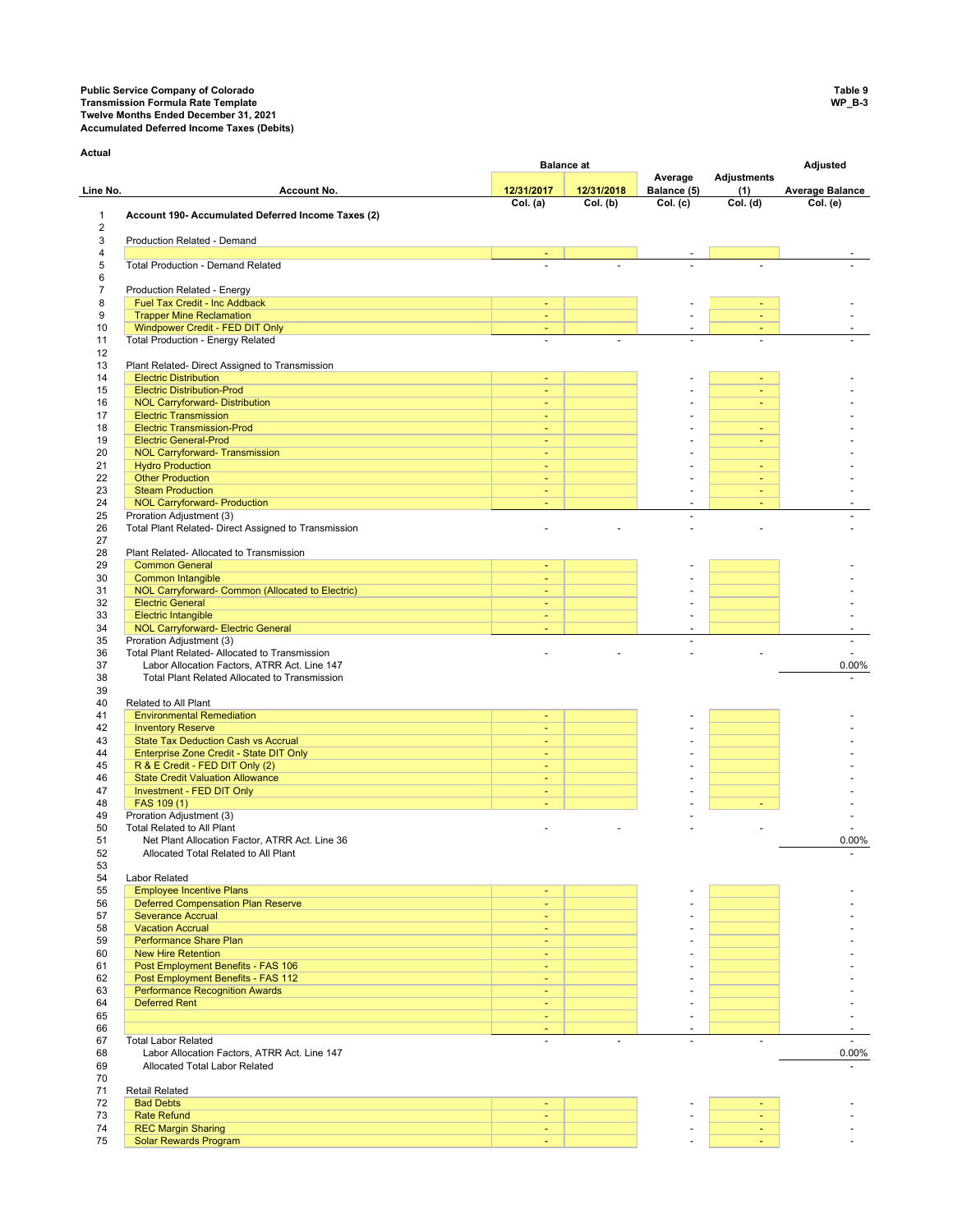| 76 | <b>Unbilled Revenue</b>                                      | $\overline{\phantom{a}}$ | $\overline{\phantom{a}}$ | $\overline{\phantom{a}}$ |  |
|----|--------------------------------------------------------------|--------------------------|--------------------------|--------------------------|--|
| 77 | <b>Electric Vehicle</b>                                      | $\sim$                   | $\overline{\phantom{0}}$ | $\blacksquare$           |  |
| 78 | <b>Investment Tax Credit</b>                                 | $\sim$                   | <b>.</b>                 | $\overline{\phantom{a}}$ |  |
| 79 | <b>Demand Side Management</b>                                | $\overline{\phantom{0}}$ | $\overline{\phantom{a}}$ | $\overline{\phantom{a}}$ |  |
| 80 | <b>Deferred Fuel</b>                                         | -                        | $\overline{\phantom{0}}$ | $\sim$                   |  |
| 81 | Total Retail Related                                         |                          |                          |                          |  |
| 82 |                                                              |                          |                          |                          |  |
| 83 | Other Non-Transmission Related                               |                          |                          |                          |  |
| 84 | REG A/L - TRANSMISSION ATTACH O                              | $\overline{\phantom{0}}$ |                          | $\sim$                   |  |
| 85 | <b>Regulatory Asset - MPB Tree Clearing</b>                  | $\sim$                   |                          | $\blacksquare$           |  |
| 86 | Deferred Debit - FIN 48                                      | $\sim$                   | $\sim$                   | $\overline{\phantom{a}}$ |  |
| 87 | <b>Litigation Reserve</b>                                    | $\overline{\phantom{a}}$ | $\overline{\phantom{a}}$ | $\overline{\phantom{0}}$ |  |
| 88 | <b>Total Other Related</b>                                   |                          |                          |                          |  |
| 89 |                                                              |                          |                          |                          |  |
| 90 |                                                              |                          |                          |                          |  |
| 91 | Total Account 190 (Form No. 1, page 234, line 8, cols b & c) |                          |                          |                          |  |
|    |                                                              |                          |                          |                          |  |

Note: 1. Deferred Taxes associated with implementing Statements of Financial Accounting Standards Board 109, distribution, productior<br>Note: 2. Should the FERC and Colorado depreciation rates be different, the Company wi 1. Deferred Taxes associated with implementing Statements of Financial Accounting Standards Board 109, distribution, production, retail, and non-utility plant related are

Note: 3. Reference WP\_ADIT Prorate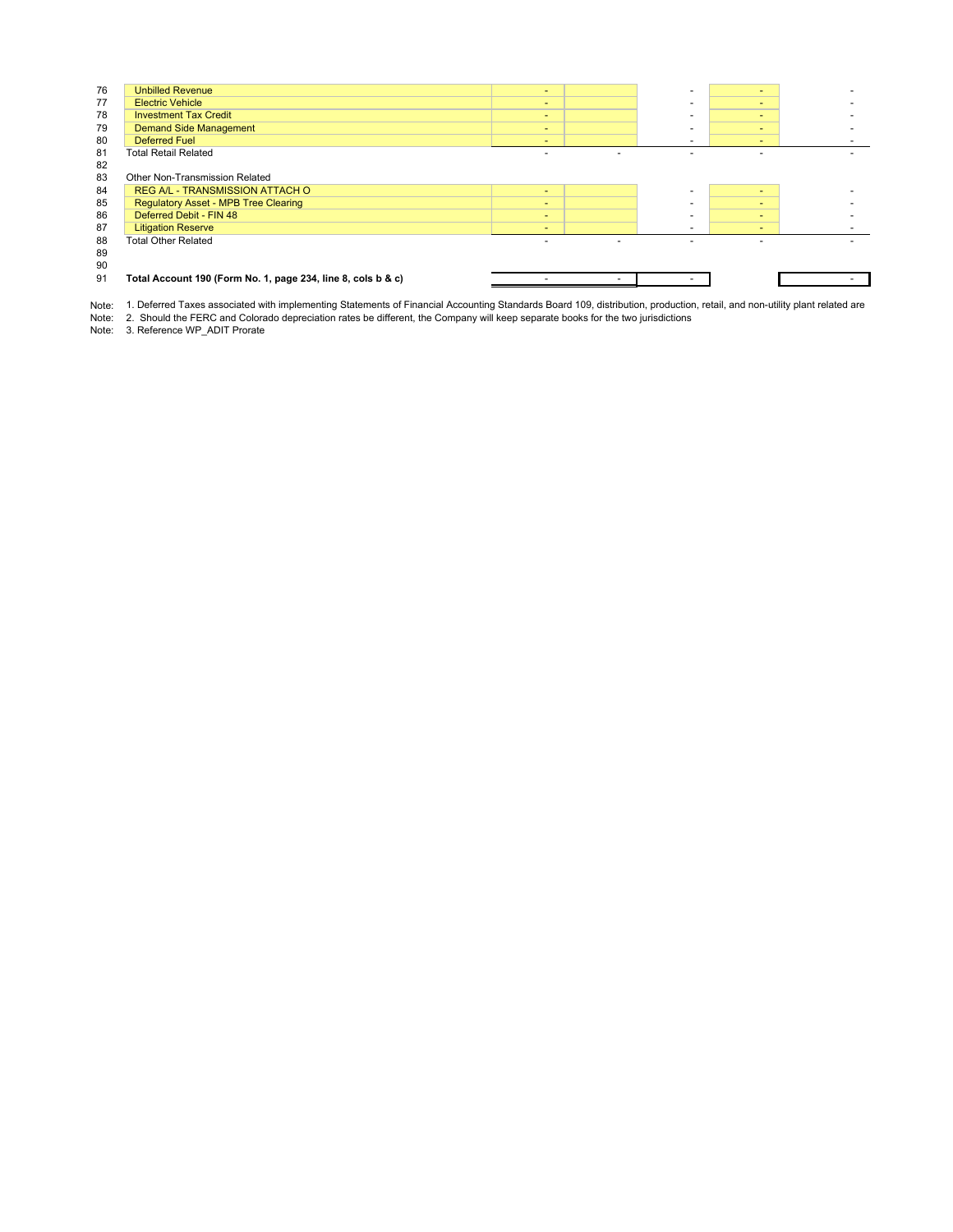Public Service Company of Colorado<br>Transmission Formula Rate Template<br>Transmission Formula Rate Template<br>Deficient Accumulated Deferred Income Taxes (Debits)<br>Deficient Accumulated Deferred Income Taxes (Debits)

| Estimated                                 |                                                                                                      |                        |                        | (Excess)/Deficient Non-Plant ADIT Balances |                         |                                    |                        | (Excess)/Deficient ADIT Amortization (4) |                        |                            |
|-------------------------------------------|------------------------------------------------------------------------------------------------------|------------------------|------------------------|--------------------------------------------|-------------------------|------------------------------------|------------------------|------------------------------------------|------------------------|----------------------------|
|                                           |                                                                                                      | <b>Balance</b> at      |                        |                                            |                         | <b>Adjusted</b>                    | <b>ADIT</b>            |                                          | Adjusted               | <b>Remaining Years to</b>  |
| Line No.                                  | <b>Account No</b>                                                                                    | 12/31/2019<br>Col. (a) | 12/31/2020<br>Col. (b) | <b>Average Balance</b><br>Col. (c)         | Adjustments<br>Col. (d) | <b>Average Balance</b><br>Col. (e) | Amortization           | Adjustments                              | Amortization           | Amortize                   |
| $\overline{1}$<br>$\overline{\mathbf{c}}$ | Account 190- Accumulated Deferred Income Taxes (1)<br>Plant Related- Direct Assigned to Transmission |                        |                        |                                            |                         |                                    |                        |                                          |                        |                            |
| 3                                         | <b>Electric Distribution</b>                                                                         |                        |                        |                                            |                         |                                    | (3, 149, 537)          | 3,149,537                                |                        | <b>ARAM</b>                |
| $\sqrt{4}$                                | <b>Electric Transmission</b>                                                                         |                        |                        |                                            |                         |                                    | (318, 408)             |                                          | (318, 408)             | <b>ARAM</b>                |
|                                           | Production                                                                                           |                        |                        |                                            |                         |                                    | (826, 997)             | 826,997                                  | ÷                      | <b>ARAM</b><br><b>ARAM</b> |
|                                           |                                                                                                      |                        |                        |                                            |                         |                                    |                        |                                          |                        | <b>ARAM</b>                |
|                                           |                                                                                                      |                        |                        |                                            |                         |                                    |                        |                                          |                        | <b>ARAM</b>                |
|                                           | Total Plant Related- Direct Assigned to Transmission                                                 |                        |                        |                                            |                         |                                    | (4.294.942)            | 3.976.534                                | (318, 408)             |                            |
| 10<br>11                                  | Plant Related- Allocated to Transmission                                                             |                        |                        |                                            |                         |                                    |                        |                                          |                        |                            |
| 12                                        | <b>Common General</b>                                                                                |                        |                        |                                            |                         |                                    | (10, 791)              |                                          | (10, 791)              | <b>ARAM</b>                |
| 13                                        | Common Intangible                                                                                    |                        |                        |                                            |                         |                                    | (462)<br>(33.385)      |                                          | (462)<br>(33, 385)     | <b>ARAM</b><br><b>ARAM</b> |
| 14<br>15                                  | <b>Electric General</b><br><b>Electric Intangible</b>                                                |                        |                        |                                            |                         |                                    | (1, 842)               |                                          | (1, 842)               | <b>ARAM</b>                |
|                                           | Total Plant Related- Allocated to Transmission                                                       |                        |                        |                                            |                         |                                    | (46, 481)              |                                          | (46, 481)              |                            |
|                                           | Labor Allocation Factors, ATRR Est. Line 155                                                         |                        |                        |                                            |                         |                                    |                        |                                          | 10 41%                 |                            |
|                                           | Total Plant Related Allocated to Transmission                                                        |                        |                        |                                            |                         |                                    |                        |                                          | (4, 840)               |                            |
|                                           | Total Account 190 Deficient ADIT Amortization                                                        |                        |                        |                                            |                         |                                    | (4,341,423)            | 3,976,534                                | (323, 248)             |                            |
|                                           |                                                                                                      |                        |                        |                                            |                         |                                    |                        |                                          |                        |                            |
|                                           | Account 182.3 - Regulatory Assets (2)<br>Production Related - Demand                                 |                        |                        |                                            |                         |                                    |                        |                                          |                        |                            |
|                                           |                                                                                                      |                        |                        |                                            |                         |                                    |                        |                                          |                        |                            |
|                                           | Total Production - Demand Related                                                                    |                        |                        |                                            |                         | $\sim$                             |                        |                                          |                        |                            |
|                                           |                                                                                                      |                        |                        |                                            |                         |                                    |                        |                                          |                        |                            |
|                                           | Production Related - Energy<br>Fuel Tax Credit - Inc Addback                                         | 237                    | 119                    | 178                                        | (178)                   |                                    | (119)                  | 119                                      |                        |                            |
|                                           | <b>Trapper Mine Reclamation</b>                                                                      | 91,624                 | 45,812                 | 68,718                                     | (68, 718)               |                                    | (45, 812)              | 45.812                                   |                        |                            |
|                                           | Total Production - Energy Related                                                                    | 91,861                 | 45,930                 | 68,896                                     | (68, 896)               | $\sim$                             | (45, 930)              | 45,930                                   | ÷,                     |                            |
|                                           | Plant Related- Direct Assigned to Transmission                                                       |                        |                        |                                            |                         |                                    |                        |                                          |                        |                            |
|                                           | NOL Carryforward- Distribution                                                                       | 4,602,604              | 4,506,716              | 4,554,660                                  | (4, 554, 660)           |                                    | (95, 888)              | 95,888                                   |                        | 47                         |
|                                           | <b>NOL Carryforward- Transmission</b>                                                                | 1,285,780              | 1,258,993              | 1,272,387                                  |                         | 1,272,387                          | (26, 787)              |                                          | (26, 787)              | 47                         |
|                                           | <b>NOL Carryforward- Production</b>                                                                  | 1,128,840              | 1 105 323              | 1,117,082                                  | (1, 117, 082)           | 3.625                              | (23, 518)              | 23.518                                   | ÷                      | 47                         |
|                                           | Proration Adjustment (3)<br>Total Plant Related- Direct Assigned to Transmission                     | 7,017,225              | 6,871,032              | 3,625<br>6,947,753                         | (5,671,742)             | 1,276,011                          | (146, 193)             | 119,406                                  | (26, 787)              |                            |
|                                           |                                                                                                      |                        |                        |                                            |                         |                                    |                        |                                          |                        |                            |
|                                           | Plant Related- Allocated to Transmission                                                             |                        |                        |                                            |                         |                                    |                        |                                          |                        |                            |
|                                           | NOL Carryforward- Common (Allocated to Electric)<br>NOL Carryforward- Electric General & Intangible  | 2.158.412<br>562.599   | 2,113,446<br>550,878   | 2,135,929<br>556,738                       |                         | 2,135,929<br>556,738               | (44, 966)<br>(11, 721) |                                          | (44, 966)<br>(11, 721) | 47<br>47                   |
|                                           | Proration Adjustment (3)                                                                             |                        |                        | 2.143                                      |                         | 2.143                              |                        |                                          |                        |                            |
|                                           | Total Plant Related- Allocated to Transmission                                                       | 2,721,011              | 2,664,324              | 2.692.668                                  |                         | 2,694,810                          | (56, 687)              | ×,                                       | (56, 687)              |                            |
|                                           | Labor Allocation Factors, ATRR Est. Line 155<br>Total Plant Related Allocated to Transmission        |                        |                        |                                            |                         | 10.41%<br>280,589                  |                        |                                          | 10.41%<br>(5,902)      |                            |
| 45<br>46                                  |                                                                                                      |                        |                        |                                            |                         |                                    |                        |                                          |                        |                            |
| 47<br>48                                  | Related to All Plant                                                                                 |                        |                        |                                            |                         |                                    |                        |                                          |                        |                            |
|                                           | <b>Environmental Remediation</b><br><b>Inventory Reserve</b>                                         | 1,282<br>37,702        | 641<br>18,851          | 961<br>28,276                              |                         | 961<br>28.276                      | (641)<br>(18, 851)     |                                          | (641)<br>(18, 851)     |                            |
|                                           | <b>State Tax Deduction Cash vs Accrual</b>                                                           | 597,093                | 298.547                | 447.820                                    |                         | 447,820                            | (298.547)              |                                          | (298, 547)             |                            |
|                                           | Enterprise Zone Credit - State DIT Only                                                              | (1,040,714)            | (520, 357)             | (780, 536)                                 | 780,536                 |                                    | 520,357                | (520, 357)                               |                        |                            |
|                                           | <b>State Credit Valuation Allowance</b>                                                              | 400,906                | 200,453                | 300,679                                    | (300, 679)              |                                    | (200, 453)             | 200,453                                  |                        |                            |
|                                           | <b>Total Related to All Plant</b>                                                                    | (3, 732)               | (1,866)                | (2,799)                                    | 479,856                 | 477,057                            | 1.866                  | (319, 904)                               | (318, 038)             |                            |
|                                           | Labor Allocation Factors, ATRR Est. Line 155                                                         |                        |                        |                                            |                         | 17.91%                             |                        |                                          | 17.91%                 |                            |
|                                           | Allocated Total Related to All Plant                                                                 |                        |                        |                                            |                         | 85,459                             |                        |                                          | (56, 973)              |                            |
|                                           | Labor Related                                                                                        |                        |                        |                                            |                         |                                    |                        |                                          |                        |                            |
|                                           | <b>Employee Incentive Plans</b>                                                                      | 201,650                | 100,825                | 151,237                                    |                         | 151,237                            | (100, 825)             |                                          | (100, 825)             |                            |
|                                           | Deferred Compensation Plan Reserve                                                                   | 128,409                | 64.205                 | 96,307                                     |                         | 96.307                             | (64.205)               |                                          | (64.205)               |                            |
|                                           | <b>Vacation Accrual</b>                                                                              | 363.235                | 181.617                | 272,426                                    |                         | 272.426                            | (181, 617)             |                                          | (181.617)              |                            |
|                                           | Performance Share Plan<br>Post Employment Benefits - FAS 106                                         | 38,292<br>161,496      | 19,146<br>80,748       | 28,719<br>121,122                          |                         | 28,719<br>121,122                  | (19, 146)<br>(80, 748) |                                          | (19, 146)<br>(80, 748) |                            |
|                                           | Post Employment Benefits - FAS 112                                                                   | 118,039                | 59,020                 | 88,529                                     |                         | 88,529                             | (59,020)               |                                          | (59,020)               |                            |
|                                           | <b>Performance Recognition Awards</b>                                                                | 981                    | 491                    | 736                                        |                         | 736                                | (491)                  |                                          | (491)                  |                            |
|                                           | Non-Qualified Pension Plans                                                                          | 1,127                  | 966                    | 1,047                                      |                         | 1,047                              | (161)                  |                                          | (161)                  |                            |
|                                           | <b>Deferred Rent</b>                                                                                 | 780,188                | 390,094                | 585,141                                    |                         | 585,141                            | (390, 094)             |                                          | (390, 094)             |                            |
|                                           |                                                                                                      |                        |                        |                                            |                         |                                    |                        |                                          |                        |                            |
|                                           | <b>Total Labor Related</b>                                                                           | 1,793,417              | 897,111                | 1,345,264                                  |                         | 1,345,264                          | (896, 306)             |                                          | (896,306               |                            |
|                                           | Labor Allocation Factors, ATRR Est. Line 155<br>Allocated Total Labor Related                        |                        |                        |                                            |                         | 10419                              |                        |                                          | 10 41%<br>(93, 325)    |                            |
|                                           |                                                                                                      |                        |                        |                                            |                         | 140,072                            |                        |                                          |                        |                            |
|                                           | <b>Retail Related</b>                                                                                |                        |                        |                                            |                         |                                    |                        |                                          |                        |                            |
|                                           | SchM-116 - Bad Debt Reserve - Net of RDF                                                             | 536,665                | 268,333                | 402,499                                    | (402, 499)              | ÷                                  | (268, 333)             | 268,333                                  |                        |                            |
|                                           | <b>Total Retail Related</b>                                                                          | 536,665                | 268,333                | 402,499                                    | (402, 499)              |                                    | (268, 333)             | 268,333                                  |                        |                            |
|                                           |                                                                                                      |                        |                        |                                            |                         |                                    |                        |                                          |                        |                            |
|                                           | Other Non-Transmission Related                                                                       |                        |                        |                                            |                         |                                    |                        |                                          |                        |                            |
|                                           | Section 59e Adjustment                                                                               |                        |                        |                                            |                         |                                    |                        |                                          |                        |                            |
|                                           | <b>Litigation Reserve</b><br><b>Total Other Related</b>                                              | 33,083<br>33.083       | 16,542<br>16.542       | 24,812<br>24.812                           | (24, 812)<br>(24, 812)  |                                    | (16, 542)<br>(16, 542) | 16,542<br>16.542                         |                        |                            |
| 82<br>84                                  |                                                                                                      |                        |                        |                                            |                         |                                    |                        |                                          |                        |                            |
|                                           | Total Account 182.3 Deficient ADIT Balances and Amortization                                         |                        |                        |                                            |                         |                                    |                        |                                          |                        |                            |
|                                           | Total (Excess)/Deficient Non-Plant ADIT Regulatory Assets & Amortization                             | 12.189.530             | 10.761.406             | 11.479.093                                 | (5.688.093)             | 1.782.131                          | (5.769.548)            | 4.106.840                                | (506,236)              |                            |
|                                           |                                                                                                      |                        |                        |                                            |                         |                                    |                        |                                          |                        |                            |

Note: 1. Plant-related Deficient ADIT balances are embedded in the plant balances recorded in FERC Account 190, presented on WP\_B-3, and are therefore not presented on this page.<br>Note: 2. Reference WP\_ADIT Prorate<br>Note: 3.

2. With the exception of the NOL Carryforward balances, Excess ADIT Balances recorded in FERC Account 182.3 are Unprotected.

4. Amortizations of excess/deficient deferred income taxes resulting from the enactment of the Tax Reform and Jobs Act will be included beginning January 1, 2018 (with the 2018 True-Up)

Note:

Note: 5. Unamortized Deficient Deferred Tax Regulatory Assets and the amortization of those Regulatory Assets arising from future tax changes may only be included pursuant to Commission approval authorizing such inclusion.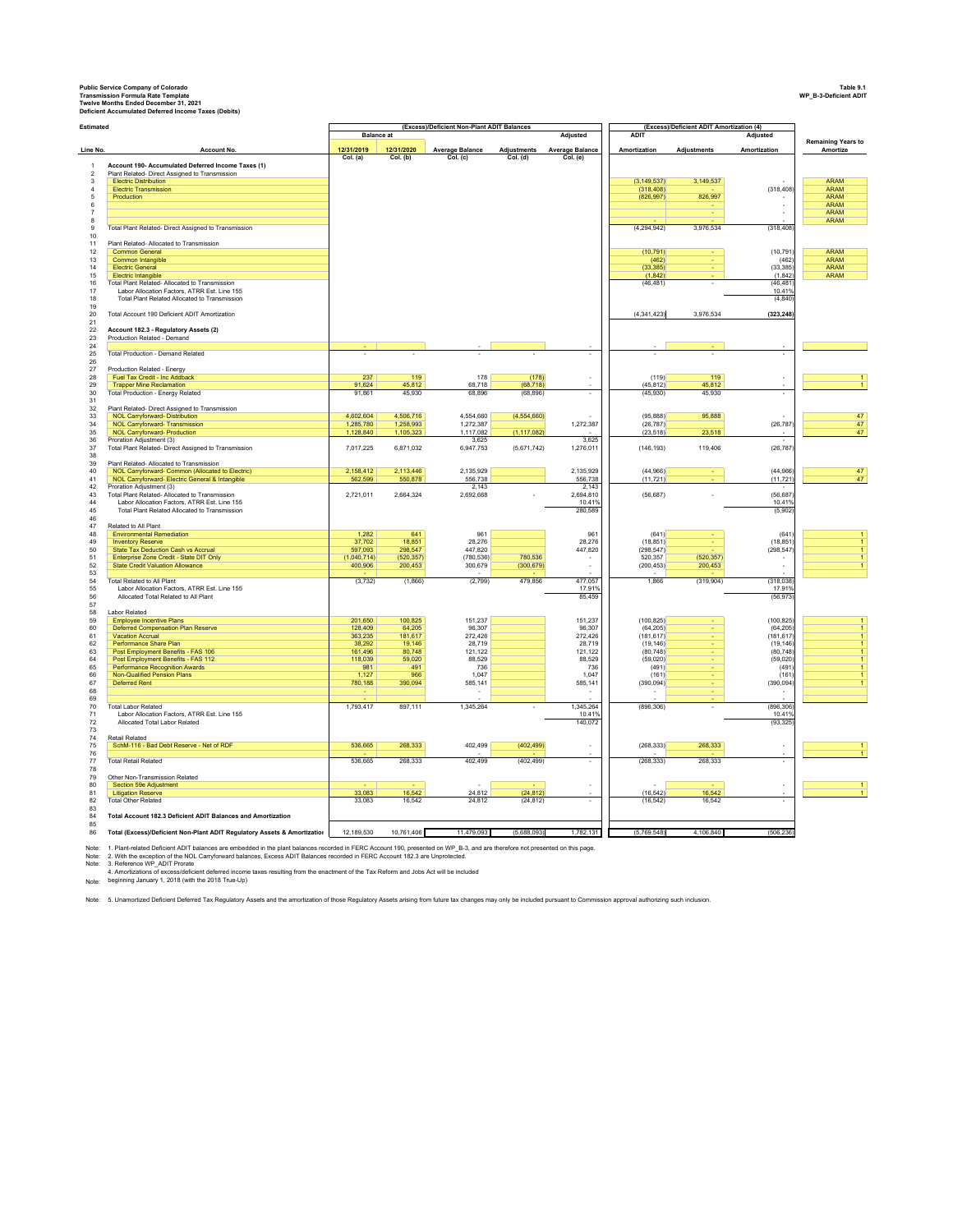Public Service Company of Colorado<br>Transmission Formula Rate Template<br>Transmission Formula Rate Template<br>Deficient Accumulated Deferred Income Taxes (Debits)<br>Deficient Accumulated Deferred Income Taxes (Debits)

| Actual                        |                                                                                                |                   |                       | (Excess)/Deficient Non-Plant ADIT Balances |                    |                                   |                                            | (Excess)/Deficient ADIT Amortization (4) |                                            |                           |
|-------------------------------|------------------------------------------------------------------------------------------------|-------------------|-----------------------|--------------------------------------------|--------------------|-----------------------------------|--------------------------------------------|------------------------------------------|--------------------------------------------|---------------------------|
|                               |                                                                                                | <b>Balance</b> at | 12/31/2019 12/31/2020 | Average Balance                            | <b>Adjustments</b> | Adjusted<br>Average Balance       | <b>ADIT</b><br>Amortization                | Adjustments                              | Adjusted<br>Amortization                   | <b>Remaining Years to</b> |
| Line No.                      | Account No.                                                                                    | Col. (a)          | Col. (b)              | Col. (c)                                   | Col. (d)           | Col. (e)                          |                                            |                                          |                                            | Amortize                  |
| $\overline{1}$                | Account 190- Accumulated Deferred Income Taxes (1)                                             |                   |                       |                                            |                    |                                   |                                            |                                          |                                            |                           |
| $\overline{2}$<br>$\mathsf 3$ | Plant Related- Direct Assigned to Transmission<br><b>Electric Distribution</b>                 |                   |                       |                                            |                    |                                   |                                            |                                          |                                            |                           |
| $\sqrt{4}$                    | <b>Electric Distribution-Prod</b>                                                              |                   |                       |                                            |                    |                                   |                                            |                                          | ÷                                          |                           |
| $\sqrt{5}$                    | <b>Electric Transmission</b>                                                                   |                   |                       |                                            |                    |                                   |                                            |                                          | ÷                                          |                           |
| $\,6\,$                       | Electric Transmission-Prod<br><b>Electric General-Prod</b>                                     |                   |                       |                                            |                    |                                   | ÷<br>$\overline{\phantom{a}}$              |                                          | ÷.<br>÷                                    |                           |
| $\overline{7}$<br>8           | Production                                                                                     |                   |                       |                                            |                    |                                   |                                            |                                          |                                            |                           |
| $\boldsymbol{9}$              | Total Plant Related- Direct Assigned to Transmission                                           |                   |                       |                                            |                    |                                   | $\overline{\phantom{a}}$                   | ÷,                                       | $\sim$                                     |                           |
| 10                            |                                                                                                |                   |                       |                                            |                    |                                   |                                            |                                          |                                            |                           |
| 11                            | Plant Related- Allocated to Transmission<br><b>Common General</b>                              |                   |                       |                                            |                    |                                   |                                            |                                          |                                            |                           |
| $12\,$<br>13                  | Common Intangible                                                                              |                   |                       |                                            |                    |                                   |                                            |                                          | $\overline{\phantom{a}}$                   |                           |
| 14                            | <b>Flectric General</b>                                                                        |                   |                       |                                            |                    |                                   |                                            |                                          | ÷.                                         |                           |
| $15\,$                        | Electric Intangible                                                                            |                   |                       |                                            |                    |                                   |                                            |                                          |                                            |                           |
| 16<br>$17$                    | Total Plant Related- Allocated to Transmission<br>Labor Allocation Factors, ATRR Act. Line 155 |                   |                       |                                            |                    |                                   |                                            |                                          | 0.00%                                      |                           |
| 18                            | Total Plant Related Allocated to Transmission                                                  |                   |                       |                                            |                    |                                   |                                            |                                          |                                            |                           |
| 19                            |                                                                                                |                   |                       |                                            |                    |                                   |                                            |                                          |                                            |                           |
| $20\,$<br>21                  | Total Account 190 Deficient ADIT Amortization (FF1 Page 234, Footnote)                         |                   |                       |                                            |                    |                                   |                                            |                                          |                                            |                           |
| $\bf 22$                      | Account 182.3 - Regulatory Assets (2)                                                          |                   |                       |                                            |                    |                                   |                                            |                                          |                                            |                           |
| $23\,$                        | Production Related - Demand                                                                    |                   |                       |                                            |                    |                                   |                                            |                                          |                                            |                           |
| 24                            |                                                                                                |                   |                       |                                            |                    |                                   |                                            |                                          |                                            |                           |
| 25<br>${\bf 26}$              | <b>Total Production - Demand Related</b>                                                       |                   |                       |                                            |                    |                                   |                                            |                                          |                                            |                           |
| $27\,$                        | Production Related - Energy                                                                    |                   |                       |                                            |                    |                                   |                                            |                                          |                                            |                           |
| ${\bf 28}$                    | Fuel Tax Credit - Inc Addback                                                                  |                   |                       |                                            |                    |                                   |                                            |                                          |                                            |                           |
| 29<br>$30\,$                  | <b>Trapper Mine Reclamation</b>                                                                |                   |                       |                                            |                    |                                   |                                            |                                          |                                            |                           |
| 31                            | <b>Total Production - Energy Related</b>                                                       |                   |                       |                                            |                    |                                   |                                            |                                          |                                            |                           |
| 32                            | Plant Related- Direct Assigned to Transmission                                                 |                   |                       |                                            |                    |                                   |                                            |                                          |                                            |                           |
| 33                            | NOL Carryforward- Transmission                                                                 |                   |                       |                                            |                    |                                   |                                            |                                          |                                            |                           |
| $34\,$<br>35                  | <b>NOL Carryforward- Distribution</b><br><b>NOL Carryforward- Production</b>                   |                   |                       |                                            |                    | ÷,                                |                                            |                                          |                                            |                           |
| 36                            | Proration Adjustment (3)                                                                       |                   |                       |                                            |                    | $\overline{\phantom{a}}$          |                                            |                                          | $\sim$                                     |                           |
| 37                            | Total Plant Related- Direct Assigned to Transmission                                           |                   |                       |                                            |                    | ÷                                 |                                            |                                          |                                            |                           |
| 38                            |                                                                                                |                   |                       |                                            |                    |                                   |                                            |                                          |                                            |                           |
| 39<br>40                      | Plant Related- Allocated to Transmission<br>NOL Carryforward- Common (Allocated to Electric)   |                   |                       |                                            |                    |                                   |                                            |                                          |                                            |                           |
| 41                            | NOL Carryforward- Electric General & Intangible                                                |                   |                       |                                            |                    | $\overline{\phantom{a}}$          |                                            |                                          |                                            |                           |
| 42                            | Proration Adjustment (3)                                                                       |                   |                       |                                            |                    |                                   |                                            |                                          | $\overline{\phantom{a}}$                   |                           |
| 43<br>44                      | Total Plant Related- Allocated to Transmission<br>Labor Allocation Factors, ATRR Act. Line 155 |                   |                       |                                            |                    | 0.00%                             |                                            |                                          | 0.00%                                      |                           |
| 45                            | Total Plant Related Allocated to Transmission                                                  |                   |                       |                                            |                    |                                   |                                            |                                          |                                            |                           |
| 46                            |                                                                                                |                   |                       |                                            |                    |                                   |                                            |                                          |                                            |                           |
| $\frac{47}{48}$               | Related to All Plant                                                                           |                   |                       |                                            |                    |                                   |                                            |                                          |                                            |                           |
| 49                            | <b>Environmental Remediation</b><br><b>Inventory Reserve</b>                                   |                   |                       | ÷,                                         |                    | $\sim$<br>$\sim$                  |                                            |                                          | $\overline{\phantom{a}}$                   |                           |
| 50                            | State Tax Deduction Cash vs Accrual                                                            |                   |                       |                                            |                    |                                   |                                            |                                          |                                            |                           |
| 51                            | Enterprise Zone Credit - State DIT Only                                                        |                   |                       | $\sim$                                     |                    | ÷                                 | ٠                                          |                                          | ×                                          |                           |
| 52                            | <b>State Credit Valuation Allowance</b>                                                        |                   |                       |                                            |                    |                                   |                                            |                                          |                                            |                           |
| 53<br>54                      | Total Related to All Plant<br>Net Plant Allocation Factor, ATRR Act. Line 37                   |                   |                       |                                            |                    | $\overline{\phantom{a}}$<br>0.00% | ÷                                          |                                          | 0.00%                                      |                           |
| 55                            | Allocated Total Related to All Plant                                                           |                   |                       |                                            |                    |                                   |                                            |                                          |                                            |                           |
| 56                            |                                                                                                |                   |                       |                                            |                    |                                   |                                            |                                          |                                            |                           |
| 57<br>58                      | <b>Labor Related</b>                                                                           |                   |                       |                                            |                    |                                   |                                            |                                          |                                            |                           |
| 59                            | <b>Employee Incentive Plans</b><br>Deferred Compensation Plan Reserve                          |                   |                       | $\sim$                                     |                    | ÷.                                | ÷,                                         |                                          | ×                                          |                           |
| 60                            | <b>Vacation Accrual</b>                                                                        |                   |                       | $\overline{\phantom{a}}$                   |                    | $\overline{\phantom{a}}$          | J.                                         |                                          | $\sim$                                     |                           |
| 61                            | Performance Share Plan                                                                         |                   |                       |                                            |                    |                                   |                                            |                                          |                                            |                           |
| 62<br>63                      | Post Employment Benefits - FAS 112<br>Performance Recognition Awards                           |                   |                       | $\overline{\phantom{a}}$<br>$\sim$         |                    | $\sim$<br>$\overline{a}$          | $\overline{\phantom{a}}$<br>$\overline{a}$ |                                          | $\overline{\phantom{a}}$<br>$\overline{a}$ |                           |
| 64                            | Non-Qualified Pension Plans                                                                    |                   |                       | $\overline{a}$                             |                    | $\overline{a}$                    | l,                                         |                                          | ÷                                          |                           |
| 65                            | <b>Deferred Rent</b>                                                                           |                   |                       |                                            |                    |                                   |                                            |                                          |                                            |                           |
| 66                            | <b>Total Labor Related</b>                                                                     |                   |                       |                                            |                    |                                   |                                            |                                          |                                            |                           |
| 67<br>68                      | Labor Allocation Factors, ATRR Act. Line 155<br>Allocated Total Labor Related                  |                   |                       |                                            |                    | 0.00%                             |                                            |                                          | 0.00%                                      |                           |
| 69                            |                                                                                                |                   |                       |                                            |                    |                                   |                                            |                                          |                                            |                           |
| 70                            | <b>Retail Related</b>                                                                          |                   |                       |                                            |                    |                                   |                                            |                                          |                                            |                           |
| $71\,$                        | <b>REG A/L - TRANSMISSION ATTACH O</b><br><b>Bad Debts</b>                                     |                   |                       |                                            |                    | $\overline{\phantom{a}}$          |                                            |                                          |                                            |                           |
| $\scriptstyle{72}$<br>73      | <b>Rate Refund</b>                                                                             |                   |                       | $\overline{\phantom{a}}$                   |                    | $\sim$                            | ٠                                          |                                          | $\overline{\phantom{a}}$                   |                           |
| $\bf 74$                      | <b>REC Margin Sharing</b>                                                                      |                   |                       | $\sim$                                     |                    | $\sim$                            | $\overline{\phantom{a}}$                   |                                          | $\sim$                                     |                           |
| 75                            | Solar Rewards Program                                                                          |                   |                       | $\sim$                                     |                    | $\overline{\phantom{a}}$          | J.                                         |                                          | $\sim$                                     |                           |
| 76<br>77                      | <b>Demand Side Management</b><br><b>Deferred Fuel</b>                                          |                   |                       | ÷.                                         |                    | ÷,                                | ÷,                                         |                                          | ÷.                                         |                           |
| 78                            | <b>Total Retail Related</b>                                                                    |                   |                       |                                            |                    |                                   |                                            |                                          |                                            |                           |
| 79                            |                                                                                                |                   |                       |                                            |                    |                                   |                                            |                                          |                                            |                           |
| 80                            | Other Non-Transmission Related                                                                 |                   |                       |                                            |                    |                                   |                                            |                                          |                                            |                           |
| 81<br>82                      | Section 59e Adjustment<br><b>Litigation Reserve</b>                                            |                   |                       |                                            |                    | ÷                                 |                                            |                                          |                                            |                           |
| 83                            | <b>Total Other Related</b>                                                                     |                   |                       |                                            |                    |                                   |                                            |                                          |                                            |                           |
| 84                            |                                                                                                |                   |                       |                                            |                    |                                   |                                            |                                          |                                            |                           |
| 85                            | Total Account 182.3 Deficient ADIT Balances and Amortization                                   |                   |                       |                                            |                    |                                   |                                            |                                          |                                            |                           |
| 86<br>87                      | Total (Excess)/Deficient Non-Plant ADIT Regulatory Assets & Amortization                       |                   |                       |                                            |                    |                                   |                                            |                                          |                                            |                           |
|                               |                                                                                                |                   |                       |                                            |                    |                                   |                                            |                                          |                                            |                           |

2. With the exception of the NOL Carryforward balances, Excess ADIT Balances recorded in FERC Account 182.3 are Unprotected.

Note: 1. Plant-related excess ADIT balances are embedded in the plant balances recorded in FERC Account 190, presented on WP\_B-3, and are therefore not presented on this page.<br>Note: 2. With the exception of the NOL Carryfo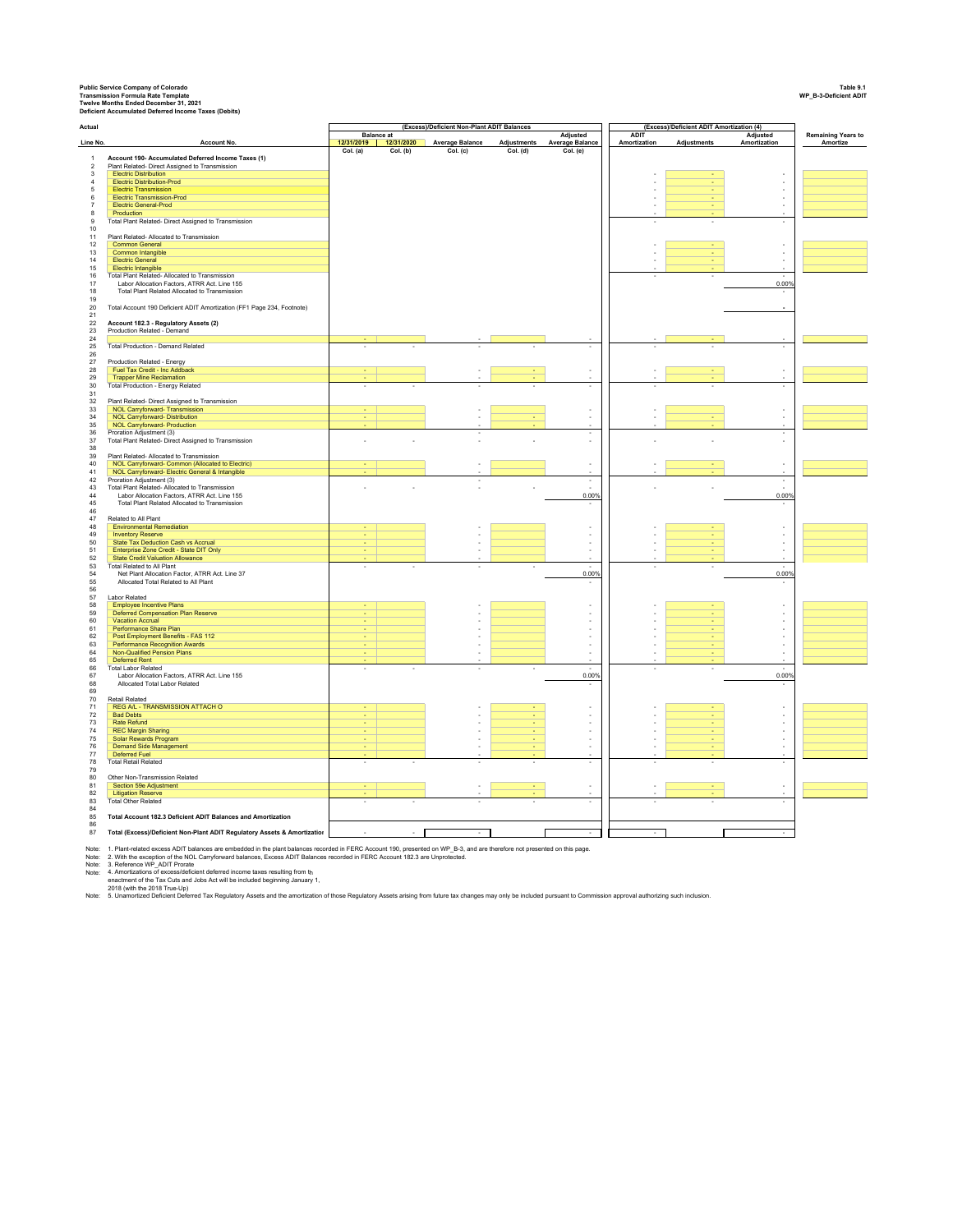## **Public Service Company of Colorado Table 9 Transmission Formula Rate Template WP\_B-4 Twelve Months Ended December 31, 2021 Acquisition Adjustment**

**Estimated**

| FERC 114- Electric Plant Acquisition Adjustment |                                                                                                                                    |                                                                                                                                                                   |                                                                                                                                                                | FERC 115- Accumulated Provision for Amortization of Electric<br><b>Plant Acquisition Adjustment</b>                                                      |                                                                                                                                                                                 |                                                                                                                                                            |                                                                                                                                             |                                                                                                                                         |                                                                                                                                                        |                                                                                                                                                                     |                                                                                                                                             | FERC 406 (Amount included in Depreciation and Amortization<br>Expense)                                                                                                            |                                                                                                                                                                                                                                |                                                                                                              |                                                                                                             |                                                                                                  |
|-------------------------------------------------|------------------------------------------------------------------------------------------------------------------------------------|-------------------------------------------------------------------------------------------------------------------------------------------------------------------|----------------------------------------------------------------------------------------------------------------------------------------------------------------|----------------------------------------------------------------------------------------------------------------------------------------------------------|---------------------------------------------------------------------------------------------------------------------------------------------------------------------------------|------------------------------------------------------------------------------------------------------------------------------------------------------------|---------------------------------------------------------------------------------------------------------------------------------------------|-----------------------------------------------------------------------------------------------------------------------------------------|--------------------------------------------------------------------------------------------------------------------------------------------------------|---------------------------------------------------------------------------------------------------------------------------------------------------------------------|---------------------------------------------------------------------------------------------------------------------------------------------|-----------------------------------------------------------------------------------------------------------------------------------------------------------------------------------|--------------------------------------------------------------------------------------------------------------------------------------------------------------------------------------------------------------------------------|--------------------------------------------------------------------------------------------------------------|-------------------------------------------------------------------------------------------------------------|--------------------------------------------------------------------------------------------------|
|                                                 |                                                                                                                                    | Transmission                                                                                                                                                      | Transmission                                                                                                                                                   |                                                                                                                                                          |                                                                                                                                                                                 | Transmission                                                                                                                                               | Transmission                                                                                                                                |                                                                                                                                         |                                                                                                                                                        | Transmission                                                                                                                                                        | Servina                                                                                                                                     |                                                                                                                                                                                   |                                                                                                                                                                                                                                | Transmission                                                                                                 | Transmission                                                                                                |                                                                                                  |
|                                                 |                                                                                                                                    | Serving                                                                                                                                                           | Serving                                                                                                                                                        | Total (1)                                                                                                                                                |                                                                                                                                                                                 | Serving                                                                                                                                                    | Serving                                                                                                                                     | Total (2)                                                                                                                               | Production (a)-                                                                                                                                        | Servina                                                                                                                                                             | Transmission (c)-                                                                                                                           | Total                                                                                                                                                                             |                                                                                                                                                                                                                                | Serving                                                                                                      | Serving                                                                                                     | Total (3)                                                                                        |
| <b>Description</b>                              | Production                                                                                                                         | Production                                                                                                                                                        | Transmissior                                                                                                                                                   | $(a)+(b)+(c)$                                                                                                                                            | Production                                                                                                                                                                      | Production                                                                                                                                                 | Transmission                                                                                                                                | $(e)+(f)+(q)$                                                                                                                           | (e)                                                                                                                                                    |                                                                                                                                                                     | (q)                                                                                                                                         | $(i)+(i)+(k)$                                                                                                                                                                     | Production                                                                                                                                                                                                                     | Production                                                                                                   | Transmission                                                                                                | $(m)+(n)+(o)$                                                                                    |
|                                                 | Col. (a)                                                                                                                           | Col. (b)                                                                                                                                                          | Col. (c)                                                                                                                                                       | Col. (d)                                                                                                                                                 | Col. (e)                                                                                                                                                                        | Col. (f)                                                                                                                                                   | Col. (q)                                                                                                                                    | Col. (h)                                                                                                                                | Col. (i)                                                                                                                                               | Col. (i)                                                                                                                                                            | Col. (k)                                                                                                                                    | Col. (I)                                                                                                                                                                          | $Col.$ (m)                                                                                                                                                                                                                     | Col. (n)                                                                                                     | Col. (o)                                                                                                    | Col. (p)                                                                                         |
|                                                 |                                                                                                                                    |                                                                                                                                                                   |                                                                                                                                                                |                                                                                                                                                          |                                                                                                                                                                                 |                                                                                                                                                            |                                                                                                                                             |                                                                                                                                         |                                                                                                                                                        |                                                                                                                                                                     |                                                                                                                                             |                                                                                                                                                                                   |                                                                                                                                                                                                                                |                                                                                                              |                                                                                                             |                                                                                                  |
|                                                 |                                                                                                                                    |                                                                                                                                                                   |                                                                                                                                                                |                                                                                                                                                          |                                                                                                                                                                                 |                                                                                                                                                            |                                                                                                                                             |                                                                                                                                         |                                                                                                                                                        |                                                                                                                                                                     |                                                                                                                                             |                                                                                                                                                                                   |                                                                                                                                                                                                                                |                                                                                                              |                                                                                                             |                                                                                                  |
|                                                 |                                                                                                                                    |                                                                                                                                                                   |                                                                                                                                                                |                                                                                                                                                          |                                                                                                                                                                                 |                                                                                                                                                            |                                                                                                                                             |                                                                                                                                         |                                                                                                                                                        |                                                                                                                                                                     |                                                                                                                                             |                                                                                                                                                                                   |                                                                                                                                                                                                                                |                                                                                                              |                                                                                                             |                                                                                                  |
| January                                         | 210,144,390                                                                                                                        | 10,104,476                                                                                                                                                        |                                                                                                                                                                | 225,557,123                                                                                                                                              | 52,973,898                                                                                                                                                                      | 1,852,502                                                                                                                                                  | 973,188                                                                                                                                     | 55,799,588                                                                                                                              | 157, 170, 492                                                                                                                                          | 8,251,974                                                                                                                                                           | 4,335,069                                                                                                                                   | 169,757,535                                                                                                                                                                       | 437,801                                                                                                                                                                                                                        |                                                                                                              |                                                                                                             | 461,154                                                                                          |
| February                                        | 210.144.390                                                                                                                        | 10.104.476                                                                                                                                                        | 5,308,257                                                                                                                                                      | 225,557,123                                                                                                                                              | 53.411.699                                                                                                                                                                      | 1,867,812                                                                                                                                                  | 981,231                                                                                                                                     | 56,260,742                                                                                                                              | 156.732.691                                                                                                                                            | 8,236,664                                                                                                                                                           | 4.327.026                                                                                                                                   | 169.296.381                                                                                                                                                                       | 437.801                                                                                                                                                                                                                        | 15.310                                                                                                       | 8.043                                                                                                       | 461,154                                                                                          |
| March                                           | 210.144.390                                                                                                                        | 10.104.476                                                                                                                                                        | 5,308,257                                                                                                                                                      | 225, 557, 123                                                                                                                                            | 53.849.500                                                                                                                                                                      | 1,883,122                                                                                                                                                  | 989,274                                                                                                                                     | 56,721,896                                                                                                                              | 156.294.890                                                                                                                                            | 8,221,354                                                                                                                                                           | 4,318,983                                                                                                                                   | 168.835.227                                                                                                                                                                       | 437.801                                                                                                                                                                                                                        | 15,310                                                                                                       | 8.043                                                                                                       | 461,154                                                                                          |
| April                                           |                                                                                                                                    |                                                                                                                                                                   |                                                                                                                                                                |                                                                                                                                                          |                                                                                                                                                                                 |                                                                                                                                                            |                                                                                                                                             |                                                                                                                                         |                                                                                                                                                        |                                                                                                                                                                     |                                                                                                                                             |                                                                                                                                                                                   |                                                                                                                                                                                                                                |                                                                                                              |                                                                                                             | 461,154                                                                                          |
|                                                 |                                                                                                                                    |                                                                                                                                                                   |                                                                                                                                                                |                                                                                                                                                          |                                                                                                                                                                                 |                                                                                                                                                            |                                                                                                                                             |                                                                                                                                         |                                                                                                                                                        |                                                                                                                                                                     |                                                                                                                                             |                                                                                                                                                                                   |                                                                                                                                                                                                                                |                                                                                                              |                                                                                                             | 461,154                                                                                          |
| June                                            |                                                                                                                                    |                                                                                                                                                                   |                                                                                                                                                                |                                                                                                                                                          |                                                                                                                                                                                 |                                                                                                                                                            |                                                                                                                                             |                                                                                                                                         |                                                                                                                                                        |                                                                                                                                                                     |                                                                                                                                             |                                                                                                                                                                                   |                                                                                                                                                                                                                                |                                                                                                              |                                                                                                             | 461,154                                                                                          |
|                                                 |                                                                                                                                    |                                                                                                                                                                   |                                                                                                                                                                |                                                                                                                                                          |                                                                                                                                                                                 |                                                                                                                                                            |                                                                                                                                             |                                                                                                                                         |                                                                                                                                                        |                                                                                                                                                                     |                                                                                                                                             |                                                                                                                                                                                   |                                                                                                                                                                                                                                |                                                                                                              |                                                                                                             | 461,154                                                                                          |
| August                                          |                                                                                                                                    |                                                                                                                                                                   |                                                                                                                                                                |                                                                                                                                                          |                                                                                                                                                                                 |                                                                                                                                                            |                                                                                                                                             |                                                                                                                                         |                                                                                                                                                        |                                                                                                                                                                     |                                                                                                                                             |                                                                                                                                                                                   |                                                                                                                                                                                                                                |                                                                                                              |                                                                                                             | 461,154                                                                                          |
|                                                 |                                                                                                                                    |                                                                                                                                                                   |                                                                                                                                                                |                                                                                                                                                          |                                                                                                                                                                                 |                                                                                                                                                            |                                                                                                                                             |                                                                                                                                         |                                                                                                                                                        |                                                                                                                                                                     |                                                                                                                                             |                                                                                                                                                                                   |                                                                                                                                                                                                                                |                                                                                                              |                                                                                                             | 461,154                                                                                          |
|                                                 |                                                                                                                                    |                                                                                                                                                                   |                                                                                                                                                                |                                                                                                                                                          |                                                                                                                                                                                 |                                                                                                                                                            |                                                                                                                                             |                                                                                                                                         |                                                                                                                                                        |                                                                                                                                                                     |                                                                                                                                             |                                                                                                                                                                                   |                                                                                                                                                                                                                                |                                                                                                              |                                                                                                             | 461,154                                                                                          |
| November                                        |                                                                                                                                    |                                                                                                                                                                   |                                                                                                                                                                |                                                                                                                                                          |                                                                                                                                                                                 |                                                                                                                                                            |                                                                                                                                             |                                                                                                                                         |                                                                                                                                                        |                                                                                                                                                                     |                                                                                                                                             |                                                                                                                                                                                   |                                                                                                                                                                                                                                |                                                                                                              |                                                                                                             | 461,154                                                                                          |
| December                                        |                                                                                                                                    |                                                                                                                                                                   |                                                                                                                                                                |                                                                                                                                                          |                                                                                                                                                                                 |                                                                                                                                                            |                                                                                                                                             |                                                                                                                                         |                                                                                                                                                        |                                                                                                                                                                     |                                                                                                                                             |                                                                                                                                                                                   |                                                                                                                                                                                                                                |                                                                                                              |                                                                                                             | 461,154                                                                                          |
|                                                 |                                                                                                                                    |                                                                                                                                                                   |                                                                                                                                                                |                                                                                                                                                          |                                                                                                                                                                                 |                                                                                                                                                            |                                                                                                                                             |                                                                                                                                         |                                                                                                                                                        |                                                                                                                                                                     |                                                                                                                                             |                                                                                                                                                                                   |                                                                                                                                                                                                                                |                                                                                                              |                                                                                                             |                                                                                                  |
|                                                 |                                                                                                                                    |                                                                                                                                                                   |                                                                                                                                                                |                                                                                                                                                          |                                                                                                                                                                                 |                                                                                                                                                            |                                                                                                                                             |                                                                                                                                         |                                                                                                                                                        |                                                                                                                                                                     |                                                                                                                                             |                                                                                                                                                                                   |                                                                                                                                                                                                                                |                                                                                                              |                                                                                                             | 5,533,848                                                                                        |
|                                                 | ьэшникы<br>Line No<br><b>Estimated Balance</b><br>December<br>May<br>July<br>September<br>October<br>13 Month Avg.<br>(Lns 2 - 14) | 210.144.390<br>210,144,390<br>210.144.390<br>210.144.390<br>210.144.390<br>210,144,390<br>210,144,390<br>210.144.390<br>210.144.390<br>210,144,390<br>210,144,390 | 10, 104, 476<br>10,104,476<br>10.104.476<br>10.104.476<br>10,104,476<br>10, 104, 476<br>10, 104, 476<br>10,104,476<br>10.104.476<br>10, 104, 476<br>10,104,476 | 5,308,257<br>5,308,257<br>5,308,257<br>5,308,257<br>5,308,257<br>5,308,257<br>5,308,257<br>5,308,257<br>5,308,257<br>5,308,257<br>5,308,257<br>5,308,257 | 225, 557, 123<br>225,557,123<br>225,557,123<br>225, 557, 123<br>225,557,123<br>225, 557, 123<br>225,557,123<br>225, 557, 123<br>225, 557, 123<br>225, 557, 123<br>225, 557, 123 | 52,536,097<br>54,287,300<br>54.725.101<br>55, 162, 902<br>55,600.703<br>56,038,504<br>56.476.305<br>56,914,105<br>57.351.906<br>57,789,707<br>55, 162, 902 | 1,837,193<br>1,898,432<br>1,913,742<br>1,929,052<br>1.944.362<br>1,959,672<br>1,974,982<br>1,990,292<br>2,005,602<br>2,020,912<br>1,929,052 | 965,145<br>997,317<br>1,005,360<br>1,013,403<br>1,021,446<br>1,029,489<br>1,037,531<br>1,045,574<br>1,053,617<br>1,061,660<br>1,013,403 | 55,338,435<br>57,183,049<br>57,644,203<br>58,105,357<br>58,566,511<br>59,027,665<br>59,488,818<br>59,949,971<br>60.411.125<br>60,872,279<br>58,105,357 | 157,608,293<br>155,857,090<br>155.419.289<br>154,981,488<br>154.543.687<br>154, 105, 886<br>153,668,085<br>153,230,285<br>152.792.484<br>152,354,683<br>154,981,488 | 8,267,283<br>8,206,044<br>8,190,734<br>8,175,424<br>8,160,114<br>8,144,804<br>8,129,494<br>8,114,184<br>8,098,874<br>8,083,564<br>8,175,424 | Transmission<br>Production (b)-(f)<br>4,343,112<br>4,310,940<br>4,302,897<br>4,294,854<br>4,286,811<br>4,278,768<br>4,270,726<br>4,262,683<br>4.254.640<br>4,246,597<br>4,294,854 | Net Acquisition Adjustment (Amount included in Rate Base)<br>170,218,688<br>168.374.074<br>167.912.920<br>167.451.766<br>166.990.612<br>166,529,458<br>166.068.305<br>165,607,152<br>165.145.998<br>164,684,844<br>167,451,766 | 437,801<br>437.801<br>437,801<br>437.801<br>437,801<br>437.801<br>437,801<br>437,801<br>437.801<br>5,253,612 | 15,310<br>15.310<br>15.310<br>15.310<br>15.310<br>15,310<br>15,310<br>15.310<br>15.310<br>15.310<br>183,720 | 8,043<br>8,043<br>8.043<br>8,043<br>8.043<br>8,043<br>8,043<br>8,043<br>8,043<br>8.043<br>96,516 |

Note: Only transmission related amounts associated with the Calpine Acquisition and except Acquisition Adjustment amounts will not be included in the formula except as directed by the Commission presum to a Section 205 fli

Source: 1. Company Records 2. Company Records 3. Company Records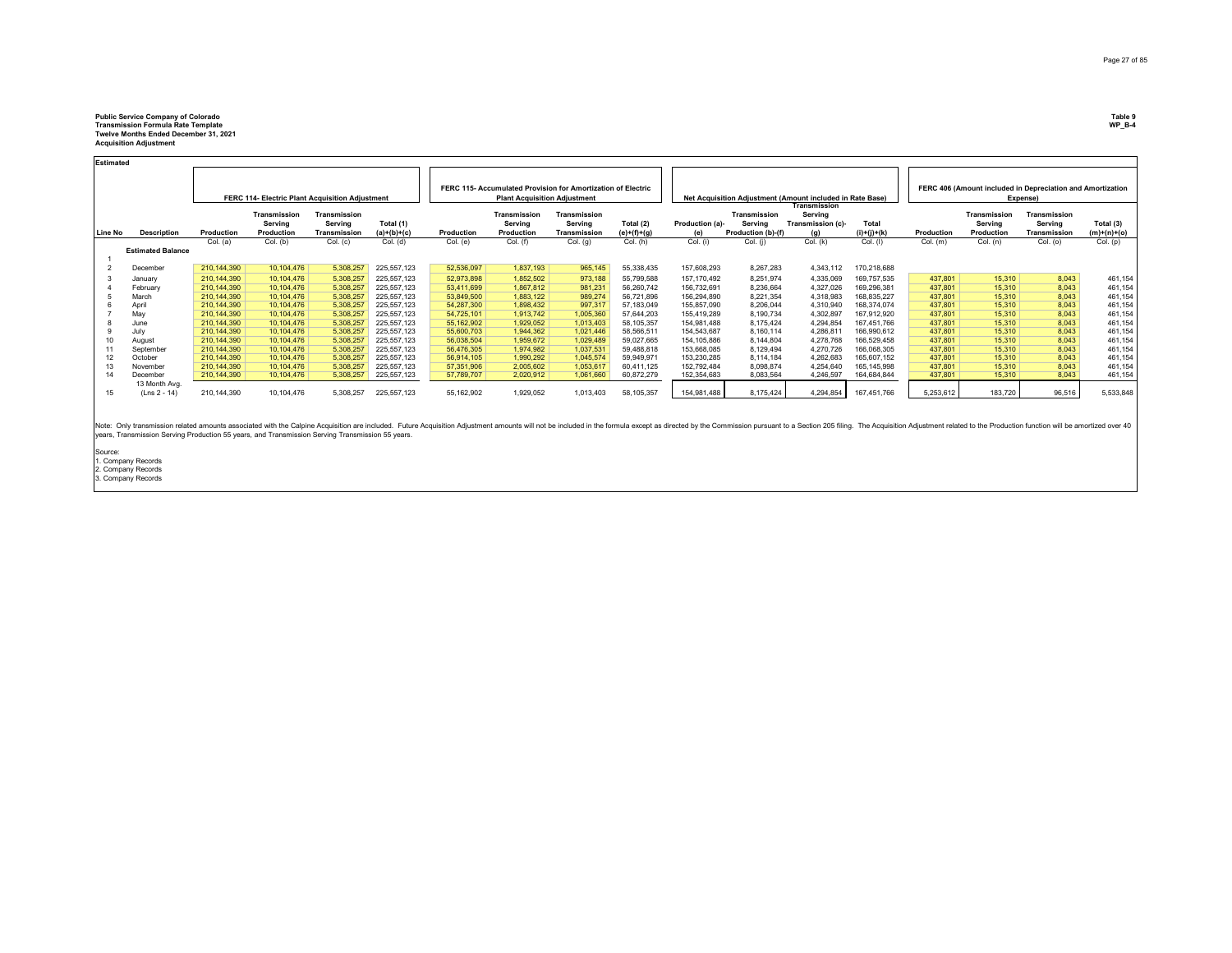## **Public Service Company of Colorado Table 9 Transmission Formula Rate Template WP\_B-4 Twelve Months Ended December 31, 2021 Acquisition Adjustment**

|                |                                 |            |                                       | FERC 114- Electric Plant Acquisition Adjustment |                            |            | FERC 115- Accumulated Provision for Amortization of Electric<br><b>Plant Acquisition Adjustment</b><br>Net Acquisition Adjustment (Amount included in Rate Base) |                                         |                            |                          | <b>Transmission</b>                           |                                     |                        |            | FERC 406 (Amount included in Depreciation and Amortization<br>Expense) |                                         |                            |
|----------------|---------------------------------|------------|---------------------------------------|-------------------------------------------------|----------------------------|------------|------------------------------------------------------------------------------------------------------------------------------------------------------------------|-----------------------------------------|----------------------------|--------------------------|-----------------------------------------------|-------------------------------------|------------------------|------------|------------------------------------------------------------------------|-----------------------------------------|----------------------------|
| <b>Line No</b> | Description                     | Production | Transmission<br>Serving<br>Production | Transmission<br>Serving<br>Transmission         | Total (1)<br>$(a)+(b)+(c)$ | Production | Transmission<br>Serving<br>Production                                                                                                                            | Transmission<br>Serving<br>Transmission | Total (2)<br>$(e)+(f)+(g)$ | Production (a)-<br>(e)   | Transmission<br>Serving<br>Production (b)-(f) | Serving<br>Transmission (c)-<br>(q) | Total<br>$(i)+(j)+(k)$ | Production | Transmission<br>Serving<br>Production                                  | Transmission<br>Serving<br>Transmission | Total (3)<br>$(m)+(n)+(o)$ |
|                | <b>Actual Balance</b>           | Col. (a)   | Col. (b)                              | Col. (c)                                        | Col. (d)                   | Col. (e)   | Col. (f)                                                                                                                                                         | Col. (g)                                | Col. (h)                   | Col. (i)                 | Col. (i)                                      | Col. (k)                            | Col. (I)               | $Col.$ (m) | Col. (n)                                                               | Col. (o)                                | Col. (p)                   |
|                |                                 |            |                                       |                                                 |                            |            |                                                                                                                                                                  |                                         |                            |                          |                                               |                                     |                        |            |                                                                        |                                         |                            |
| $\overline{2}$ | December                        |            |                                       |                                                 | . .                        |            |                                                                                                                                                                  |                                         |                            |                          |                                               |                                     |                        |            |                                                                        |                                         |                            |
|                | January                         |            |                                       |                                                 |                            |            |                                                                                                                                                                  |                                         | $\sim$                     | $\sim$                   | . .                                           | $\sim$                              |                        |            |                                                                        |                                         |                            |
|                | February                        |            |                                       |                                                 | $\sim$                     |            |                                                                                                                                                                  |                                         | $\sim$                     | $\overline{\phantom{a}}$ |                                               |                                     | $\sim$                 |            |                                                                        |                                         |                            |
|                | March                           |            |                                       |                                                 | $\overline{\phantom{a}}$   |            |                                                                                                                                                                  |                                         |                            |                          |                                               |                                     | $\sim$                 |            |                                                                        |                                         |                            |
|                | April                           |            |                                       |                                                 |                            |            |                                                                                                                                                                  |                                         | $\overline{\phantom{a}}$   | $\overline{\phantom{a}}$ |                                               |                                     | $\sim$                 |            |                                                                        |                                         |                            |
|                | May                             |            |                                       |                                                 | $\overline{\phantom{a}}$   |            |                                                                                                                                                                  |                                         | $\sim$                     | $\sim$                   |                                               |                                     | $\sim$                 |            |                                                                        |                                         |                            |
| 8              | June                            |            |                                       |                                                 | $\overline{\phantom{a}}$   |            |                                                                                                                                                                  |                                         | $\overline{\phantom{a}}$   | $\overline{\phantom{a}}$ |                                               |                                     | $\sim$                 |            |                                                                        |                                         |                            |
| 9              | July                            |            |                                       |                                                 | $\sim$                     |            |                                                                                                                                                                  |                                         | $\overline{\phantom{a}}$   | $\sim$                   |                                               | $\sim$                              | $\sim$                 |            |                                                                        |                                         |                            |
| 10             | August                          |            |                                       |                                                 | $\overline{\phantom{a}}$   |            |                                                                                                                                                                  |                                         |                            |                          |                                               |                                     | $\sim$                 |            |                                                                        |                                         |                            |
| 11             | September                       |            |                                       |                                                 | $\overline{\phantom{a}}$   |            |                                                                                                                                                                  |                                         | . .                        |                          |                                               |                                     | $\sim$                 |            |                                                                        |                                         |                            |
| 12             | October                         |            |                                       |                                                 | $\overline{\phantom{a}}$   |            |                                                                                                                                                                  |                                         | $\overline{\phantom{a}}$   | $\sim$                   |                                               |                                     | $\sim$                 |            |                                                                        |                                         |                            |
| 13             | November                        |            |                                       |                                                 |                            |            |                                                                                                                                                                  |                                         |                            | $\overline{\phantom{a}}$ |                                               | - 1                                 | $\sim$                 |            |                                                                        |                                         |                            |
| 14             | December                        |            |                                       |                                                 | $\sim$                     |            |                                                                                                                                                                  |                                         | $\sim$                     | $\overline{\phantom{a}}$ | $\overline{\phantom{a}}$                      | $\sim$                              | $\sim$                 |            |                                                                        |                                         |                            |
| 15             | 13 Month Avg.<br>$(Lns 2 - 14)$ | - 1        | $\overline{\phantom{a}}$              | $\overline{\phantom{a}}$                        | . .                        | $\sim$     | $\overline{a}$                                                                                                                                                   | . .                                     | $\overline{a}$             | $\sim$                   | . .                                           |                                     |                        |            |                                                                        |                                         |                            |

Note: Only transmission related amounts associated with the Calpine Acquisition and probled. Future Acquisition Adjustment amounts will not be included in the formula except as directed by the Commission presum to a Sectio

Source:<br>1. FERC Account 114- FERC Form No. 1 pg. 200 Ln. 12<br>2. FERC Account 115- FERC Form No. 1 pg. 114 Ln. 9<br>3. FERC Account 406- FERC Form No. 1 pg. 114 Ln. 9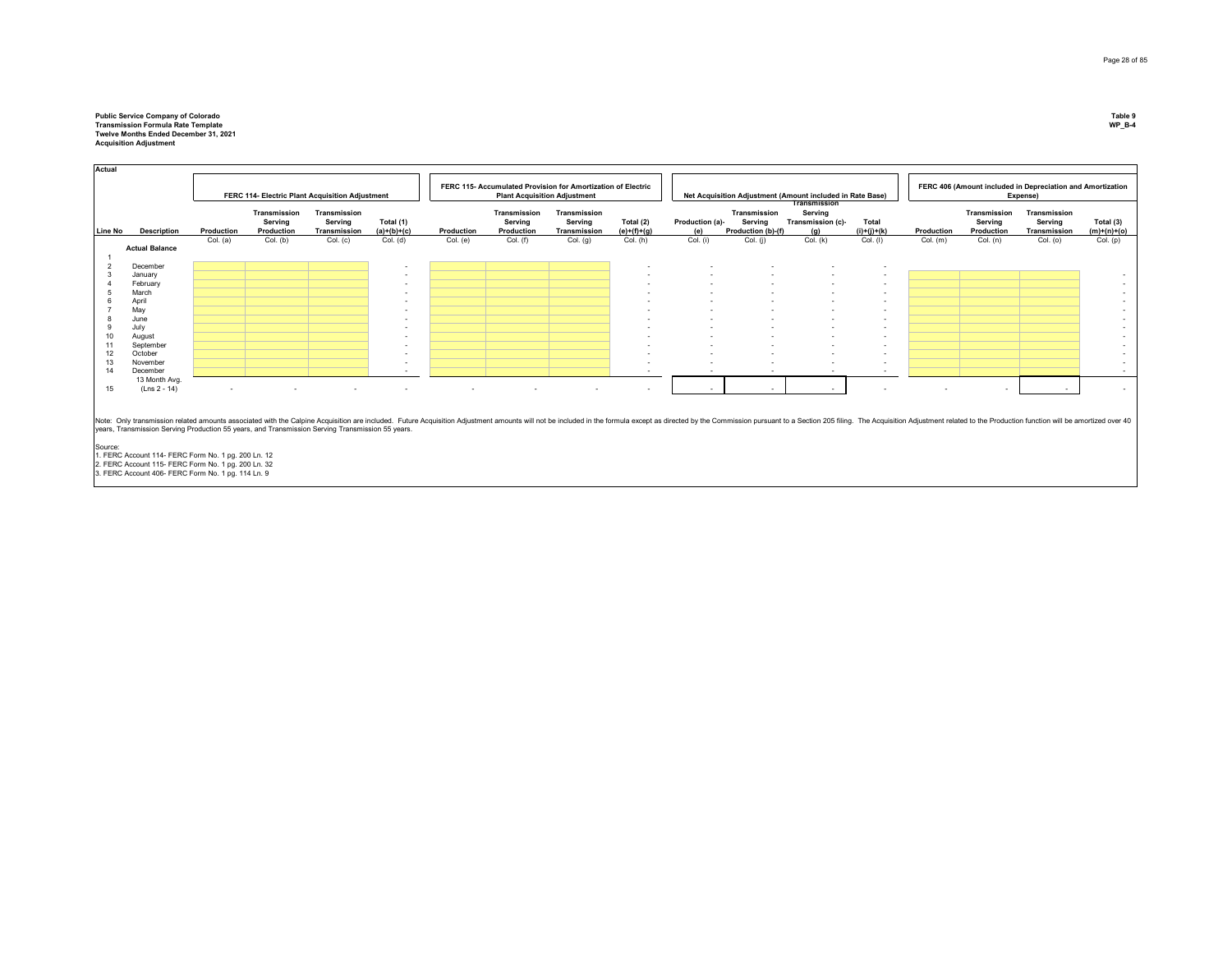## Public Service Company of Colorado<br>Premission Formula Rate Template<br>Transmission Formula Rate Template<br>Prepayments- FERC Account 165

**Estimated**

| Line No. | <b>Description</b>                                                                          | Reference                                        | <b>Dec-20</b>                         | $Jan-21$                                                                                                                                                                              | <b>Feb-21</b>                | <b>Mar-21</b>                            | <b>Apr-21</b>            | <b>May-21</b>                                                      | <b>Jun-21</b>           | <b>Jul-21</b>                  | <b>Aug-21</b>         | <b>Sep-21</b>  | <b>Oct-21</b>                    | <b>Nov-21</b>                                     | <b>Dec-21</b>                    | 13 Month Avg                        |
|----------|---------------------------------------------------------------------------------------------|--------------------------------------------------|---------------------------------------|---------------------------------------------------------------------------------------------------------------------------------------------------------------------------------------|------------------------------|------------------------------------------|--------------------------|--------------------------------------------------------------------|-------------------------|--------------------------------|-----------------------|----------------|----------------------------------|---------------------------------------------------|----------------------------------|-------------------------------------|
|          | Prepayments (FERC Account 165) (1)                                                          |                                                  | Col. (a)                              | Col. (b)                                                                                                                                                                              | Col. (a)                     | Col. (d)                                 | Col. (e)                 | Col. (f)                                                           | Col. (q)                | Col. (h)                       | Col. (i)              | Col. (i)       | Col. (k)                         | Col. (I)                                          | $Col.$ (m)                       | Col. (n)                            |
|          |                                                                                             |                                                  |                                       |                                                                                                                                                                                       |                              |                                          |                          |                                                                    |                         |                                |                       |                |                                  |                                                   |                                  |                                     |
|          | <b>Plant Related:</b>                                                                       |                                                  |                                       |                                                                                                                                                                                       |                              |                                          |                          |                                                                    |                         |                                |                       |                |                                  |                                                   |                                  |                                     |
|          | <b>Prepaid Insurance</b>                                                                    | <b>Company Records</b>                           |                                       | \$2.478.940 \$2.164.438 \$6.898.725 \$5.871.778 \$4.829.369 \$3.874.845 \$2.819.010 \$2.122.176 \$1.425.343 \$2.544.136 \$3.524.356 \$3.082.510 \$2.625.935 \$                        |                              |                                          |                          |                                                                    |                         |                                |                       |                |                                  |                                                   |                                  | 3,404,736                           |
|          | Prepaids - Facility Fees                                                                    | <b>Company Records</b>                           |                                       |                                                                                                                                                                                       |                              |                                          | -S                       |                                                                    |                         |                                |                       |                | ∣\$                              |                                                   |                                  |                                     |
|          | Prepaids - Auto Licensing                                                                   | <b>Company Records</b>                           | $135.560$ \$<br>-S                    | $70.702$ \$                                                                                                                                                                           |                              | 702.317 \$ 872.177 \$                    | 883,839 \$               | 783.729 S                                                          | 685,535 \$              | $589.145$ \$                   | $493.809$ \$          |                | 398.474 \$143.452 \$             | $95.635$ \$                                       | 47,817                           | 454.015                             |
|          | Prepaids - NCE Fiber Lease                                                                  | <b>Company Records</b>                           |                                       |                                                                                                                                                                                       |                              |                                          |                          |                                                                    |                         |                                |                       |                |                                  |                                                   |                                  |                                     |
|          | <b>Total Plant Related</b>                                                                  |                                                  |                                       | \$ 2.614.500 \$ 2.235.140 \$ 7.601.043 \$ 6.743.955 \$ 5.713.208 \$ 4.658.575 \$ 3.504.545 \$ 2.711.321 \$ 1.919.152 \$ 2.942.610 \$ 3.667.809 \$ 3.178.145 \$ 2.673.752 \$           |                              |                                          |                          |                                                                    |                         |                                |                       |                |                                  |                                                   |                                  | 3.858.750                           |
|          | Allocation Factor to Electric                                                               | ATRR Est. Line 179                               |                                       |                                                                                                                                                                                       |                              |                                          |                          |                                                                    |                         |                                |                       |                |                                  |                                                   |                                  | 72.95%                              |
|          | Total Plant Related Allocated to Electric                                                   |                                                  |                                       |                                                                                                                                                                                       |                              |                                          |                          |                                                                    |                         |                                |                       |                |                                  |                                                   |                                  | 2,814,814                           |
|          |                                                                                             |                                                  |                                       |                                                                                                                                                                                       |                              |                                          |                          |                                                                    |                         |                                |                       |                |                                  |                                                   |                                  |                                     |
| 10       | <b>Labor Related:</b>                                                                       |                                                  |                                       |                                                                                                                                                                                       |                              |                                          |                          |                                                                    |                         |                                |                       |                |                                  |                                                   |                                  |                                     |
| 11       | Prepaids - Other Rent/Lease                                                                 | <b>Company Records</b>                           | 786,002<br>-S                         | 786,002<br>۱s                                                                                                                                                                         | 786,002 \$                   | 786,002 S                                | 786,002 S                | 786,002 S                                                          | 786,002 \$              | 786,002 \$                     | 786,002 \$            | 786,002 \$     | 786.002                          | 786,002 \$<br>l S                                 | 786,002 \$                       | 786.002                             |
| 12       | Prepaids - Other IT                                                                         | <b>Company Records</b>                           | $\mathbf{S}$<br>50,000                | 33.333                                                                                                                                                                                | 16.667                       | 0 <sup>1</sup>                           | $(0)$ S                  | $(0)$ S                                                            | 18,422                  | <b>COL</b>                     | l S<br><b>Service</b> | 4,283          | \$1.791.631                      | $S$ 1.959.834 $S$                                 | 2.240.368 \$                     | 470,349                             |
| 13<br>14 | Prepaids - Other Corporate Services IT<br><b>Prepaids - Other Benefits</b>                  | <b>Company Records</b>                           | $\mathbf{s}$<br>16,200<br>$36.094$ \$ | 15,300<br>$(28.523)$ \$                                                                                                                                                               | 14,400                       | $13,500$ S<br>∣ S.                       | $12,600$ \$              | $11,700$ S                                                         | 10,800                  | 9,900                          | $9.000$ \ \$<br>۱s۶   | $(54.757)$ \$  | 8.100 \$ 531.996<br>$(58.073)$ S | 268,698 \$<br>$\sim$<br>$(61.397)$ \$             | $5,400$ \$                       | 71,353<br>(38.151)                  |
| 15       | Prepaids - Hardware Maintenance                                                             | <b>Company Records</b><br><b>Company Records</b> | l S<br>$141,122$ \$                   |                                                                                                                                                                                       | $(31,688)$ \$<br>$11.135$ \$ | $(35,067)$ \$<br>60,756                  | $(38, 338)$ \$           | $(41, 637)$ S                                                      | $(44, 766)$ \$          | $(47,962)$ \$                  | $(51,327)$ \$         | $116,827$ \$   | $106.131$ S                      | $109.862$ \$                                      | $(38,520)$ \$<br>186,298         | 56,318                              |
| 16       | <b>Total Labor Related</b>                                                                  |                                                  |                                       | \$1,029,419 \$806,112 \$796,516 \$825,191 \$760,264 \$756,065 \$770,457 \$747,940 \$743,674 \$                                                                                        |                              |                                          |                          |                                                                    |                         |                                |                       |                |                                  | 860,455 \$3,157,688 \$3,062,999 \$3,179,548 \$    |                                  | 1,345,872                           |
| 17       | Allocation Factor to Electric                                                               | ATRR Est. Line 179                               |                                       |                                                                                                                                                                                       |                              |                                          |                          |                                                                    |                         |                                |                       |                |                                  |                                                   |                                  | 72.95%                              |
| 18       | Total Labor Related Allocated to Electric                                                   |                                                  |                                       |                                                                                                                                                                                       |                              |                                          |                          |                                                                    |                         |                                |                       |                |                                  |                                                   |                                  | 981,763                             |
| 19       |                                                                                             |                                                  |                                       |                                                                                                                                                                                       |                              |                                          |                          |                                                                    |                         |                                |                       |                |                                  |                                                   |                                  |                                     |
| 20       | <b>Transmission Related:</b>                                                                |                                                  |                                       |                                                                                                                                                                                       |                              |                                          |                          |                                                                    |                         |                                |                       |                |                                  |                                                   |                                  |                                     |
| 21       | Prepaids - Transmission Expense                                                             | <b>Company Records</b>                           | 3,789,330                             | 3.477.962                                                                                                                                                                             | 3,172,797                    | 2,853,722                                | 2,528,858                | 2,217,301                                                          | 1.898.615               | 1,582,426                      | 1,267,145             | 945,660        | 774,941                          | 3.948.740                                         | 3,616,557                        | 2,467,235                           |
| 22       | <b>Total Transmission Related</b>                                                           |                                                  |                                       | \$ 3,789,330 \$ 3,477,962 \$ 3,172,797 \$ 2,853,722 \$ 2,528,858 \$ 2,217,301 \$ 1,898,615 \$ 1,582,426 \$ 1,267,145 \$                                                               |                              |                                          |                          |                                                                    |                         |                                |                       | 945,660 \$     |                                  | 774,941 \$ 3,948,740 \$                           | 3,616,557                        | 2,467,235                           |
| 23       |                                                                                             |                                                  |                                       |                                                                                                                                                                                       |                              |                                          |                          |                                                                    |                         |                                |                       |                |                                  |                                                   |                                  |                                     |
| 24       | <b>Other Related: Non-Transmission</b>                                                      |                                                  |                                       |                                                                                                                                                                                       |                              |                                          |                          |                                                                    |                         |                                |                       |                |                                  |                                                   |                                  |                                     |
| 25       | Prepaid Insurance - Neil NML WCR-GO                                                         | <b>Company Records</b>                           | $102.910$ \$<br>-S                    | 99.579                                                                                                                                                                                | 122,200                      | 132,336                                  | 142,144<br>-S            | 152,280                                                            | 162.088                 | 69.314                         | 79,450                |                |                                  |                                                   |                                  | 81.715<br><b>s</b>                  |
| 26       | Prepaids - Regulatory Fees                                                                  | <b>Company Records</b>                           |                                       | \$1.664.264                                                                                                                                                                           | 832.132                      | \$2.496,396                              | s.<br>1.664.264          | 832.132<br>۱s<br>$\sim$                                            | 2.546.084               | 1.697.389<br>$\sim$            | 848,695               | \$ 2.546,084   | \$1.697,389                      | 848,695<br>- 93                                   | 2.546.084 \$                     | 1,555,354                           |
| 27       | Prepaids - Gas Imbalances                                                                   | <b>Company Records</b>                           | $386.765$ \$                          | 1.786.785                                                                                                                                                                             | 2.525.420                    | $\frac{1}{2}$ \$4.304.625 \$             | 3.484.835                | S 3.190.495                                                        | 403.415                 | \$4.471,270                    | 2.875.665             | 67.540         | \$2,526,915                      | 1.389.000                                         | 44.640 \$                        | 2,112,105                           |
| 28       | Prepaids - Other                                                                            | <b>Company Records</b>                           | 595,883                               | 237,371                                                                                                                                                                               |                              | 155,296                                  | l Si<br>$128.614$ S      | 108.091<br>l S                                                     | 95.336                  | 160.528<br>l S                 | 167,838<br>- \$       | 160.202        | l S<br>138,882                   | $98.945$ \$                                       | 79.798 \$                        | 178,270                             |
| 29       | Prepaids - Other Transmission                                                               | <b>Company Records</b>                           | -S<br>$(127.462)$ \$                  | $(127.462)$ \$                                                                                                                                                                        | $(127.462)$ \$               | $(127.462)$ S                            | $(127.462)$ S            | $(127, 462)$ \$                                                    | $(127, 462)$ \$         | $(127, 462)$ \$                | $(127, 462)$ \$       |                | $(127, 462)$ \$ $(127, 462)$ \$  | $(248.462)$ \$                                    | $(248, 462)$ \$                  | (146, 077)                          |
| 30       | Prepaids - Other Brand Advertising RE                                                       | <b>Company Records</b>                           |                                       | $(0)$ \$<br>25,000<br>130,508                                                                                                                                                         | 514.234<br>77 488            | 385,676                                  | $257.117$ S<br>∣ s       | 128,559                                                            | $(0)$ \$<br>$83,761$ \$ | $(0)$ \$                       | $(0)$ \$              | $(0)$ \$       | $(0)$ S                          | 466,627 \$<br><b>Service</b>                      | <b>Service</b><br><b>Service</b> | 136,709<br><b>s</b><br>75,905<br>-S |
| 31<br>32 | Prepaid Interest - Commercial Paper<br>Prepaids - Other Operations Services                 | <b>Company Records</b><br><b>Company Records</b> | 159 254                               | 145 983                                                                                                                                                                               | 132 711                      | 168.159<br>119 440                       | 160.726<br>۱s<br>106.169 | 77,288<br>92.898                                                   | 79.627                  | $106,799$ \$<br>66,356         | 53.085                | 39.813         | 26.542<br>l S                    | $13,271$ \$<br>l S                                | $(0)$ \$                         | 79,627                              |
| 33       | Prepaids - Other DSM                                                                        | <b>Company Records</b>                           | 75.092                                | $\Omega$                                                                                                                                                                              | 515 556<br>l S               | 490.953                                  | 327,302<br>-S.           | 163.651<br>-S                                                      | $(0)$ \$                | 0 <sup>1</sup>                 | $\Omega$              | 0 <sup>8</sup> | $\Omega$                         | 0 <sup>1</sup>                                    | 0 <sup>5</sup>                   | 120,966                             |
| 34       | Prepaids - Other Energy Supply                                                              | <b>Company Records</b>                           | 2.630.769                             | $$2.137.500$ $$$                                                                                                                                                                      | 1.258.750                    | \$2.660,000                              | $1.947.500$ S<br>۱s      | 1.221.429                                                          |                         | $516.758$ \$ 2.186.767 \$      | 1.378.484             | 598,031        | $\mathbf{0}$                     | 0 <sup>1</sup>                                    | 391,557 \$                       | 1,302,119                           |
| 35       | Prepaid Lease - PPAs LT                                                                     | <b>Company Records</b>                           | 2.813.612                             |                                                                                                                                                                                       | $\Omega$                     | 0 <sup>1</sup>                           | $\overline{0}$           | <b>S</b><br>$\Omega$                                               | $\Omega$                | 0 <sup>1</sup>                 | $\Omega$              | $0 \mid S$     | $\overline{0}$                   | 0 <sup>1</sup>                                    | 0 <sup>5</sup>                   | 216,432                             |
| 36       | Prepaids - Other Distribution Utility                                                       | <b>Company Records</b>                           |                                       | 0 <sup>1</sup><br>0 <sup>1</sup>                                                                                                                                                      | $\mathbf{0}$                 | $26.274$ S<br>۱s۶                        | $26.274$ S               | 20.435<br>∣ s                                                      | $17.516$ \ \$           | 157,047                        | 154.127<br>۱s۶        | $151.208$ \$   | 148,289                          | 145,369 \$                                        | 142,450 \$                       | 76.076                              |
| 37       | Other Prepaid-TU                                                                            | <b>Company Records</b>                           | 248,462 \$<br>-S                      | $248.462$ \$                                                                                                                                                                          | 248.462                      | 248,462                                  | 248,462<br>-S.           | 248,462<br>-8                                                      | 248,462                 | 248,462                        | 248.462<br>S          | 248,462        | 248.462<br>l S                   | 248,462                                           | 248,462 \$                       | 248.462                             |
| 38       | City of Aurora Prepaid Water                                                                | <b>Company Records</b>                           | $$2,466,667$ \ \$                     |                                                                                                                                                                                       |                              | $2,318,750$ \$ 2,170,833 \$ 2,022,917 \$ |                          | $1,875,000$ \$ 3,407,031 \$ 3,256,392 \$ 3,105,752 \$ 2,955,113 \$ |                         |                                |                       |                |                                  | 2,804,474 \$ 2,653,835 \$ 2,503,196 \$            | 2,352,557 \$                     | 2,607,117                           |
| 39       | Prepaids - Extended Warranty                                                                | <b>Company Records</b>                           | $\mathbf{s}$                          | $(0)$ \$<br>$(0)$ \$                                                                                                                                                                  | $(0)$ \$                     | $(0)$ S                                  | $(0)$ S                  | $(0)$ S                                                            | $(0)$ \$                | $(0)$ \$                       | $(0)$ \$              | $(0)$ \$       | $(0)$ S                          | $(0)$ \$                                          | $(0)$ \$                         | (0)                                 |
| 40       |                                                                                             |                                                  |                                       |                                                                                                                                                                                       |                              |                                          |                          |                                                                    |                         |                                |                       |                |                                  |                                                   |                                  |                                     |
| 41       |                                                                                             |                                                  |                                       |                                                                                                                                                                                       |                              |                                          |                          |                                                                    |                         |                                |                       |                |                                  |                                                   |                                  |                                     |
| 42       |                                                                                             |                                                  |                                       |                                                                                                                                                                                       |                              |                                          |                          |                                                                    |                         |                                |                       |                |                                  |                                                   |                                  |                                     |
| 43       |                                                                                             |                                                  |                                       |                                                                                                                                                                                       |                              |                                          |                          |                                                                    |                         |                                |                       |                |                                  |                                                   |                                  |                                     |
| 44<br>45 | <b>Total Other Related</b><br>Allocation Factor to Electric                                 | ATRR Est. Line 179                               |                                       | \$ 9,533,982 \$ 8,666,739 \$ 8,461,046 \$13,083,071 \$ 10,240,946 \$ 9,515,288 \$ 7,281,976 \$ 12,142,221 \$ 8,633,456 \$ 6,488,351 \$ 7,312,852 \$ 5,465,102 \$ 5,557,085 \$         |                              |                                          |                          |                                                                    |                         |                                |                       |                |                                  |                                                   |                                  | 8.644.778<br>72.95%                 |
| 46       | Total Other Related Allocated to Electric                                                   |                                                  |                                       |                                                                                                                                                                                       |                              |                                          |                          |                                                                    |                         |                                |                       |                |                                  |                                                   |                                  | \$ 6.306.041.95                     |
|          |                                                                                             |                                                  |                                       |                                                                                                                                                                                       |                              |                                          |                          |                                                                    |                         |                                |                       |                |                                  |                                                   |                                  |                                     |
| 47       | <b>Total Prepayments</b>                                                                    | Lines $6 + 16 + 22 + 44$                         |                                       | \$ 16,967,230 \$ 15,185,953 \$ 20,031,402 \$ 23,505,940 \$ 19,243,276 \$ 17,147,229 \$ 13,455,593 \$ 17,183,908 \$ 12,563,428 \$ 11,237,076 \$ 14,913,290 \$ 15,654,986 \$ 15,026,943 |                              |                                          |                          |                                                                    |                         |                                |                       |                |                                  |                                                   |                                  |                                     |
| 48<br>49 |                                                                                             |                                                  |                                       |                                                                                                                                                                                       |                              |                                          |                          |                                                                    |                         |                                |                       |                |                                  |                                                   |                                  |                                     |
| 50       | Additional Prepayments included in the FERC Form No. 1<br>Prepaids - Income Taxes - Federal | <b>Company Records</b>                           | $(742)$ \$                            |                                                                                                                                                                                       |                              |                                          | -S                       | ۱s<br><b>COL</b><br>∣s:                                            |                         | <b>A</b>                       |                       |                |                                  |                                                   |                                  | (57)<br>-S                          |
| 51       | Prepaids - Income Taxes - State                                                             | <b>Company Records</b>                           | $256.149$ \$<br>-S                    | $220.338$ \$                                                                                                                                                                          | $193.305$ \$                 | $194.408$ S                              | $200.173$ S              | 186,300 S                                                          | $218,663$ \$            | $170.240$ \$                   |                       |                | l S                              | $\mathbf{s}$<br>l S                               |                                  | 126.121<br><b>s</b>                 |
| 52       | Prepaids - Taxes                                                                            | <b>Company Records</b>                           | $750.000$ \$<br>$\sim$                | 750,000 \$                                                                                                                                                                            |                              | 750,000 \$750,000 \$                     | $750,000$ \$             |                                                                    |                         | 750,000 \$750,000 \$750,000 \$ |                       |                |                                  | 750.000 \$ 1.312.500 \$ 1.312.500 \$ 1.312.500 \$ | $1.500.000$ \$                   | 937,500                             |
| 53       |                                                                                             |                                                  |                                       |                                                                                                                                                                                       |                              |                                          |                          |                                                                    |                         |                                |                       |                |                                  |                                                   |                                  | 1,063,564                           |
|          |                                                                                             |                                                  |                                       |                                                                                                                                                                                       |                              |                                          |                          |                                                                    |                         |                                |                       |                |                                  |                                                   |                                  |                                     |
|          |                                                                                             | FERC Form No. 1 pg.                              |                                       |                                                                                                                                                                                       |                              |                                          |                          |                                                                    |                         |                                |                       |                |                                  |                                                   |                                  |                                     |

**Total**

FERC Form No. 1 pg.<br>111, Line 57, Col. (c) & (d) \$ 17,972,637 \$ 16,156,291 \$20,974,706 \$24,450,348 \$ 20,193,449 \$ 14,042,526 \$ 18,104,127 \$ 13,313,428 \$ 12,549,576 \$ 16,525,790 \$ 16,967,486 \$ 16,526,943

Note 1: Prepayments are the 13-month average of the most recent calendar year actuals.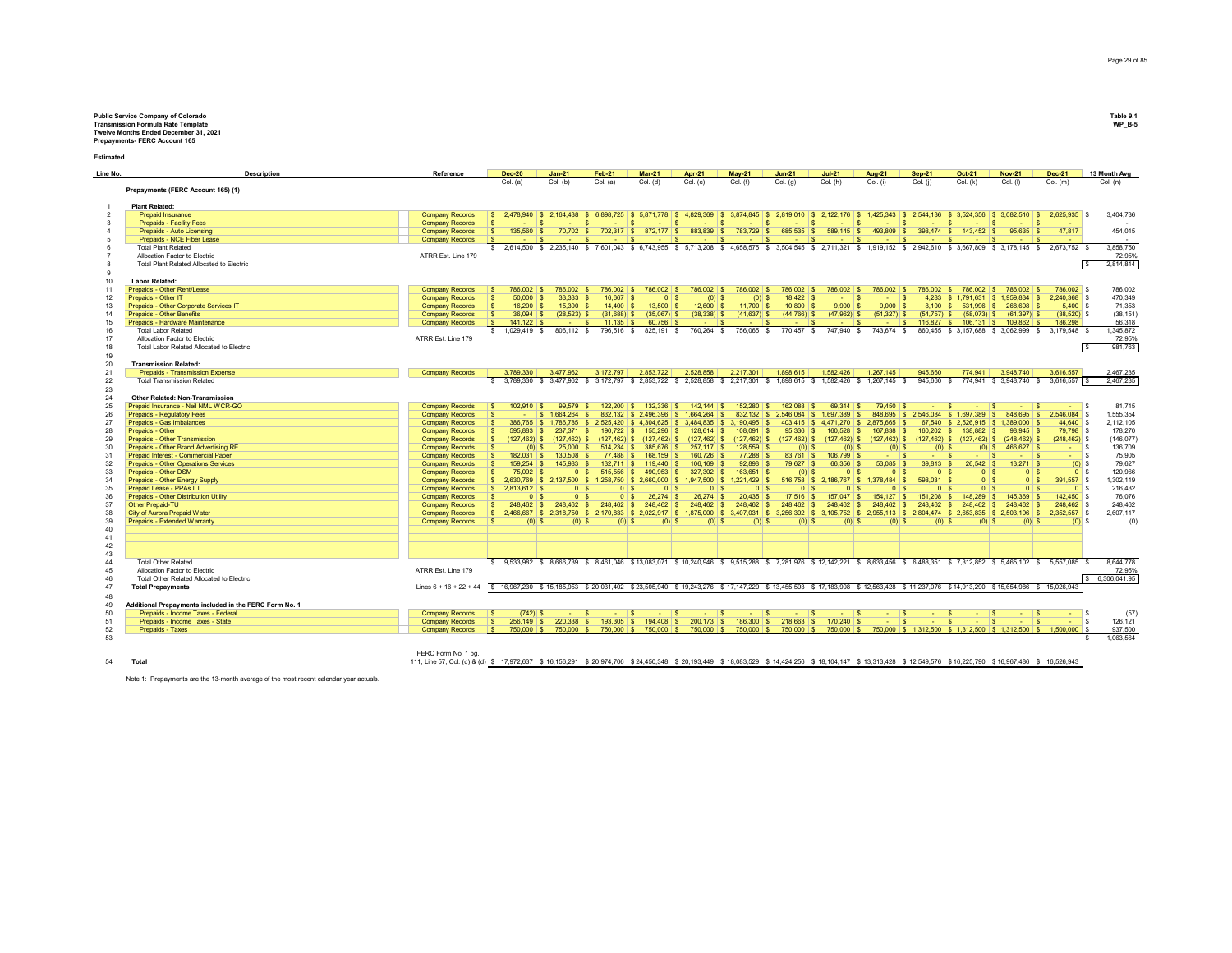## Public Service Company of Colorado<br>Premission Formula Rate Template<br>Transmission Formula Rate Template<br>Prepayments- FERC Account 165

**Actual**

| Line No.       | <b>Description</b>                                           | Reference                                        | <b>Dec-20</b> | <b>Jan-21</b>               | Feb-21       | <b>Mar-21</b>          | <b>Apr-21</b> | <b>May-21</b>          | <b>Jun-21</b>               | $Jul-21$               | <b>Aug-21</b>                  | <b>Sep-21</b>      | <b>Oct-21</b>          | <b>Nov-21</b> | <b>Dec-21</b>          | 13 Month Avg   |
|----------------|--------------------------------------------------------------|--------------------------------------------------|---------------|-----------------------------|--------------|------------------------|---------------|------------------------|-----------------------------|------------------------|--------------------------------|--------------------|------------------------|---------------|------------------------|----------------|
|                |                                                              |                                                  | Col. (a)      | Col. (b)                    | Col. (a)     | Col. (d)               | Col. (e)      | Col. (f)               | Col. (g)                    | Col. (h)               | Col. (i)                       | Col. (i)           | Col. (k)               | Col. (I)      | Col. (m)               | Col. (n)       |
|                | Prepayments (FERC Account 165) (1)                           |                                                  |               |                             |              |                        |               |                        |                             |                        |                                |                    |                        |               |                        |                |
|                | <b>Plant Related:</b>                                        |                                                  |               |                             |              |                        |               |                        |                             |                        |                                |                    |                        |               |                        |                |
| $\overline{2}$ | <b>Prepaid Insurance</b>                                     | <b>Company Records</b>                           |               |                             |              |                        |               |                        |                             |                        |                                |                    |                        |               |                        |                |
|                | <b>Prepaids - Facility Fees</b>                              | <b>Company Records</b>                           |               |                             |              |                        |               |                        |                             |                        |                                |                    |                        |               |                        |                |
|                | Prepaids - Auto Licensing                                    | <b>Company Records</b>                           |               |                             |              |                        |               |                        |                             |                        |                                |                    |                        |               |                        |                |
|                | Prepaids - NCE Fiber Lease                                   | <b>Company Records</b>                           |               |                             |              |                        |               |                        |                             |                        |                                |                    |                        |               |                        |                |
|                | <b>Total Plant Related</b>                                   |                                                  | $-5$<br>s.    | $-5$                        |              | $\mathbf{s}$           | $ S$          | $\cdot$ s<br>$\cdot$ s | $\sim$ $\sim$ $\sim$ $\sim$ | $\sim$ s               | $-5$                           | <b>Contract</b>    | $\mathbf{s}$<br>$-5$   | $-5$          |                        | $-5$<br>$\sim$ |
|                | Allocation Factor to Electric                                | ATRR Act Line 179                                |               |                             |              |                        |               |                        |                             |                        |                                |                    |                        |               |                        | 0.00%          |
|                | Total Plant Related Allocated to Electric                    |                                                  |               |                             |              |                        |               |                        |                             |                        |                                |                    |                        |               |                        | $\sim$ $-$     |
|                |                                                              |                                                  |               |                             |              |                        |               |                        |                             |                        |                                |                    |                        |               |                        |                |
| 10             | <b>Labor Related:</b>                                        |                                                  |               |                             |              |                        |               |                        |                             |                        |                                |                    |                        |               |                        |                |
| 11             | Prepaids - Other Rent/Lease                                  | <b>Company Records</b>                           |               |                             |              |                        |               |                        |                             |                        |                                |                    |                        |               | $\sim$                 |                |
| 12             | Prepaids - Other Benefits                                    | <b>Company Records</b>                           |               |                             |              |                        |               |                        |                             |                        |                                |                    |                        |               | <b>A</b>               |                |
| 13             | Prepaids - Hardware Maintenance                              | <b>Company Records</b>                           |               |                             |              |                        |               |                        |                             |                        |                                |                    |                        |               | $\sim$                 |                |
| 14             | <b>Total Labor Related</b>                                   |                                                  | s.<br>$-5$    | $\sim$ 100 $\sim$           | S.<br>$\sim$ | $\mathbf{s}$<br>$\sim$ | -S.           | $-5$<br>$\sim$         | -S<br>$\sim$                | $\mathbf{s}$<br>$\sim$ | $\mathbf{s}$<br><b>Service</b> | <b>S</b><br>$\sim$ | $\mathbf{s}$<br>$\sim$ | -S<br>$\sim$  | $^{\circ}$             | $-5$           |
| 15             | Allocation Factor to Electric                                | ATRR Act Line 179                                |               |                             |              |                        |               |                        |                             |                        |                                |                    |                        |               |                        | 0.00%          |
| 16             | Total Labor Related Allocated to Electric                    |                                                  |               |                             |              |                        |               |                        |                             |                        |                                |                    |                        |               |                        | $\sim$         |
| 17             |                                                              |                                                  |               |                             |              |                        |               |                        |                             |                        |                                |                    |                        |               |                        |                |
| 18             | <b>Transmission Related:</b>                                 |                                                  |               |                             |              |                        |               |                        |                             |                        |                                |                    |                        |               |                        |                |
| 19             | Prepaids - Transmission Expense                              | <b>Company Records</b>                           |               |                             |              |                        |               |                        |                             |                        |                                |                    |                        |               |                        |                |
| 20             | <b>Total Transmission Related</b>                            |                                                  | s.<br>$-5$    | $\sim$ s                    | $-5$         | $\sim$ s               |               | $\sim$ s<br>$\sim$ s   | $-5$                        | $-5$                   | $-5$                           | $\sim$ 100 $\pm$   | <b>S</b><br>$\sim$     | s.<br>$\sim$  | <b>S</b><br>$\sim$     | Γs<br>$\sim$   |
| 21             |                                                              |                                                  |               |                             |              |                        |               |                        |                             |                        |                                |                    |                        |               |                        |                |
| 22             | Other Related: Non-Transmission                              |                                                  |               |                             |              |                        |               |                        |                             |                        |                                |                    |                        |               |                        |                |
| 23             | Prepaid Insurance - Neil NML WCR-GO                          | <b>Company Records</b>                           |               |                             |              |                        |               |                        |                             |                        |                                |                    |                        |               | <b>A</b>               |                |
| 24             | Prepaids - Regulatory Fees                                   | <b>Company Records</b>                           |               |                             |              |                        |               |                        |                             |                        |                                |                    |                        |               | <b>Section</b>         |                |
| 25             | Prepaids - Gas Imbalances                                    | <b>Company Records</b>                           |               |                             |              |                        |               |                        |                             |                        |                                |                    |                        |               | $\sim$                 |                |
| 26             | Prepaids - Other                                             | <b>Company Records</b>                           |               |                             |              |                        |               |                        |                             |                        |                                |                    |                        |               | <b>A</b>               |                |
| 27             | Prepaids - Other Transmission                                | <b>Company Records</b>                           |               |                             |              |                        |               |                        |                             |                        |                                |                    |                        |               | <b>A</b>               |                |
| 28             | Prepaids - Other Brand Advertising RE                        | <b>Company Records</b>                           |               |                             |              |                        |               |                        |                             |                        |                                |                    |                        |               | $\sim$                 |                |
| 29             | Prepaids - Other IT                                          | <b>Company Records</b>                           |               |                             |              |                        |               |                        |                             |                        |                                |                    |                        |               | $\sim$                 |                |
| 30             | Prepaids - Other Corporate Services IT                       | <b>Company Records</b>                           |               |                             |              |                        |               |                        |                             |                        |                                |                    |                        |               | $\sim$                 |                |
| 31             | Prepaid Interest - Commercial Paper                          | <b>Company Records</b>                           |               |                             |              |                        |               |                        |                             |                        |                                |                    |                        |               | <b>Section</b>         |                |
| 32             | Prepaids - Other Operations Services                         | <b>Company Records</b>                           |               |                             |              |                        |               |                        |                             |                        |                                |                    |                        |               | $\sim$                 |                |
| 33             | Prepaids - Other DSM                                         | <b>Company Records</b>                           |               |                             |              |                        |               |                        |                             |                        |                                |                    |                        |               | $\sim$                 |                |
| 34             | Prepaids - Other Energy Supply                               | <b>Company Records</b>                           |               |                             |              |                        |               |                        |                             |                        |                                |                    |                        |               | <b>Section</b>         |                |
| 35<br>36       | Prepaid Lease - PPAs LT<br><b>Comanche Extended Warranty</b> | <b>Company Records</b>                           |               |                             |              |                        |               |                        |                             |                        |                                |                    |                        |               | $\sim$                 |                |
| 37             | City of Aurora Prepaid Water                                 | <b>Company Records</b><br><b>Company Records</b> |               |                             |              |                        |               |                        |                             |                        |                                |                    |                        |               | $\sim$                 |                |
| 38             | Other Prepaid-TU                                             |                                                  |               |                             |              |                        |               |                        |                             |                        |                                |                    |                        |               | <b>COL</b><br><b>A</b> |                |
| 39             | <b>Total Other Related</b>                                   |                                                  | $-5$<br>s.    | $-5$                        | $-5$         | $\sim$ s               |               | $-5$<br>$\sim$ s       | $\sim$                      | $-5$<br>$\mathbf{s}$   | $-5$                           | $-5$               | $\sim$                 | $-5$<br>-S    |                        | $-5$           |
| 40             | Allocation Factor to Electric                                | ATRR Act Line 179                                |               |                             |              |                        |               |                        |                             |                        |                                |                    |                        |               |                        | 0.00%          |
| 41             | Total Other Related Allocated to Electric                    |                                                  |               |                             |              |                        |               |                        |                             |                        |                                |                    |                        |               |                        | $\sim$         |
| 42             | <b>Total Prepayments</b>                                     | Lines $6 + 14 + 20 + 39$ \$                      | $-5$          | $\sim$ $\sim$ $\sim$ $\sim$ | $-5$         | $\sim$ s               | $-5$          | $\sim$ $s$             | $-5$                        | $-5$                   | $-5$                           | $-5$               | $\sim$ s               | $-5$          |                        |                |
| 43             |                                                              |                                                  |               |                             |              |                        |               |                        |                             |                        |                                |                    |                        |               |                        |                |
| 44             | Additional Prepayments included in the FERC Form No. 1       |                                                  |               |                             |              |                        |               |                        |                             |                        |                                |                    |                        |               |                        |                |
| 45             | Prepaids - Income Taxes - Federal                            | <b>Company Records</b>                           |               |                             |              |                        |               |                        |                             |                        |                                |                    |                        |               |                        |                |
| 46             | Prepaids - Income Taxes - State                              |                                                  |               |                             |              |                        |               |                        |                             |                        |                                |                    |                        |               |                        |                |
| 47             |                                                              | <b>Company Records</b>                           |               |                             |              |                        |               |                        |                             |                        |                                |                    |                        |               |                        |                |
| 48             |                                                              |                                                  |               |                             |              |                        |               |                        |                             |                        |                                |                    |                        |               |                        |                |
|                |                                                              |                                                  |               |                             |              |                        |               |                        |                             |                        |                                |                    |                        |               |                        |                |
|                |                                                              | FERC Form No. 1 pg.                              |               |                             |              |                        |               |                        |                             |                        |                                |                    |                        |               |                        |                |
| 49             | Total                                                        |                                                  |               |                             |              |                        |               |                        |                             |                        |                                |                    |                        |               |                        |                |

Note 1: Prepayments are the 13-month average of the most recent calendar year actuals.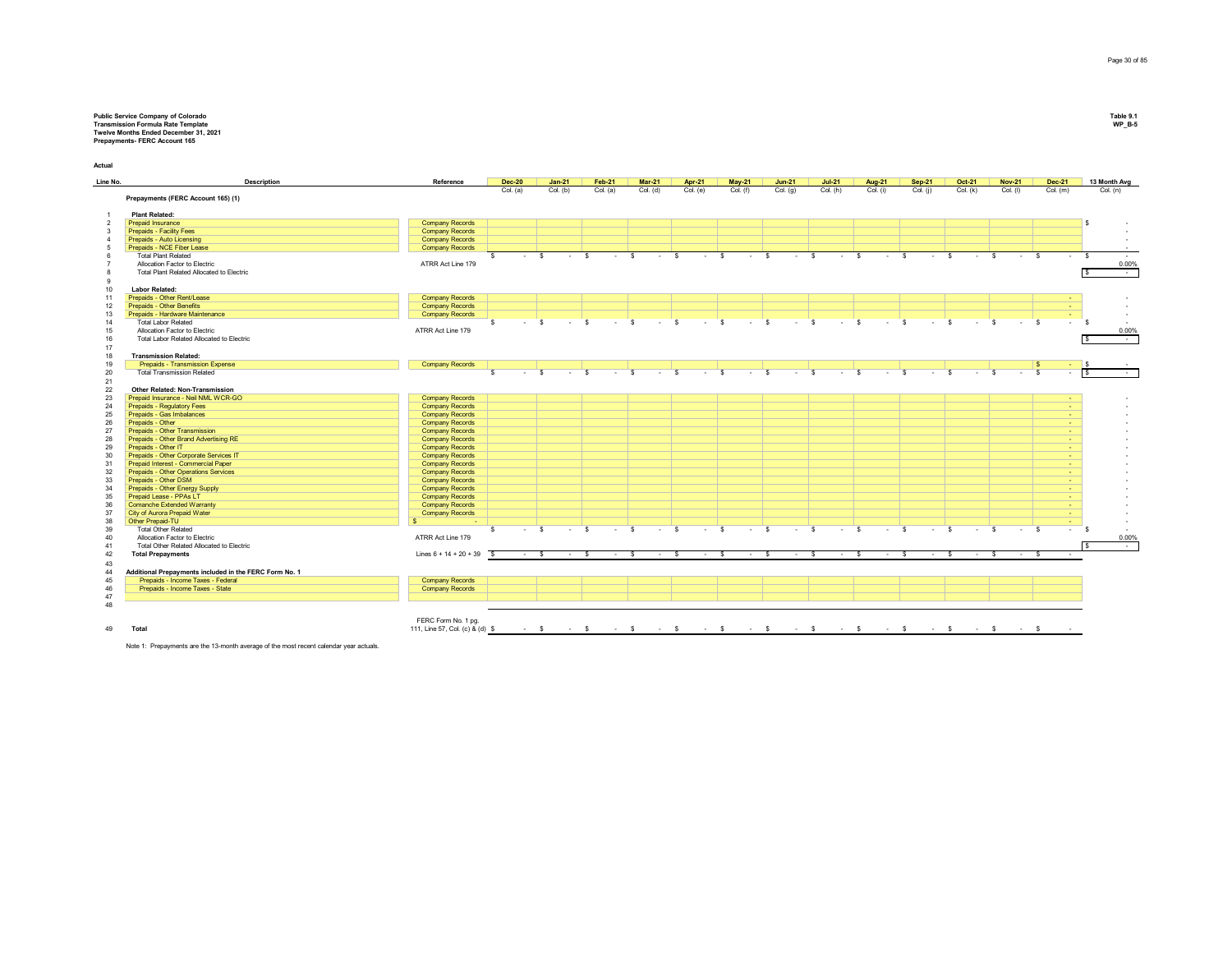| <b>Estimated</b> |                                                                                                   |                     |                                |                              |
|------------------|---------------------------------------------------------------------------------------------------|---------------------|--------------------------------|------------------------------|
| Line No.         | <b>Month</b>                                                                                      | Year                | Reference                      | <b>Ending</b><br>Balance (1) |
|                  | Col. (a)                                                                                          | $\overline{Col(b)}$ | Col. (c)                       | Col. (d)                     |
|                  |                                                                                                   |                     |                                |                              |
| $\mathbf{1}$     | December                                                                                          | 2018                | FF1, Page 227, In 12, Col. (b) | 60,261,913<br>$\mathsf{\$}$  |
| $\overline{2}$   | January                                                                                           | 2019                | Company Records                | \$<br>60,499,385             |
| 3                | February                                                                                          | 2019                | Company Records                | 60,105,684<br>\$             |
| 4                | March                                                                                             | 2019                | Company Records                | \$<br>60,909,831             |
| 5                | April                                                                                             | 2019                | Company Records                | \$<br>60,904,554             |
| 6                | May                                                                                               | 2019                | Company Records                | \$<br>60,344,832             |
| $\overline{7}$   | June                                                                                              | 2019                | Company Records                | \$<br>60,368,625             |
| 8                | July                                                                                              | 2019                | Company Records                | 59,931,479<br>\$             |
| 9                | August                                                                                            | 2019                | Company Records                | \$<br>60,578,903             |
| 10               | September                                                                                         | 2019                | Company Records                | \$<br>60,456,799             |
| 11               | October                                                                                           | 2019                | Company Records                | \$<br>60,862,021             |
| 12               | November                                                                                          | 2019                | Company Records                | \$<br>60,984,397             |
| 13               | December                                                                                          | 2019                | FF1, Page 227, In 12, Col. (c) | $\frac{3}{2}$<br>61,397,064  |
| 14               | 13 Month Avg. (Lns 1 - 13)                                                                        |                     |                                | \$<br>60,585,037             |
| 15               |                                                                                                   |                     |                                |                              |
| 16               | Materials & Supplies Allocation Factor at Year End                                                |                     |                                |                              |
| 17               | Assigned to Construction (Estimated)                                                              |                     | FF1, Page 227, In 5, Col. (c)  | \$<br>24,793,669             |
| 18               | Assigned to Operation and Maintenance (Estimated)                                                 |                     | FF1, Page 227, In 6, Col. (c)  | $\sqrt{3}$                   |
| 19               | Production Plant (Estimated)                                                                      |                     | FF1, Page 227, In 7, Col. (c)  | \$<br>31,513,623             |
| 20               | Transmission Plant (Estimated)                                                                    |                     | FF1, Page 227, In 8, Col. (c)  | $\frac{1}{2}$<br>1,566,811   |
| 21               | Distribution Plant (Estimated)                                                                    |                     | FF1, Page 227, In 9, Col. (c)  | \$<br>4,377,147              |
| 22               | Regional Transmission and Market Operation Plant (Estimated)                                      |                     | FF1, Page 227, In 10, Col. (c) | \$                           |
| 23               | Assigned to - Other                                                                               |                     | FF1, Page 227, In 11, Col. (c) | $\sqrt{3}$<br>(854, 186)     |
| 24               | Total Account 154 (sum Lns 17 - 23)                                                               |                     |                                | \$<br>61,397,064             |
| 25<br>26         | Transmission Materials & Supplies Allocation Factor                                               |                     | Ln 20 / Ln 24                  | 2.55%                        |
| 27               | Other Materials & Supplies Allocation Factor                                                      |                     | Ln 23 / Ln 24                  | $-1.39%$                     |
| 28               |                                                                                                   |                     |                                |                              |
| 29               | <b>Transmission Materials &amp; Supplies</b>                                                      |                     | (Ln 14 * Ln 26)                | 1,546,089<br>\$              |
| 30               |                                                                                                   |                     |                                |                              |
| 31               | Other Materials & Supplies                                                                        |                     | (Ln 14 * Ln 27)                | (842, 889)<br>\$             |
|                  | Note 1: Materials and Supplies are the 13-month average of the most recent calendar year actuals. |                     |                                |                              |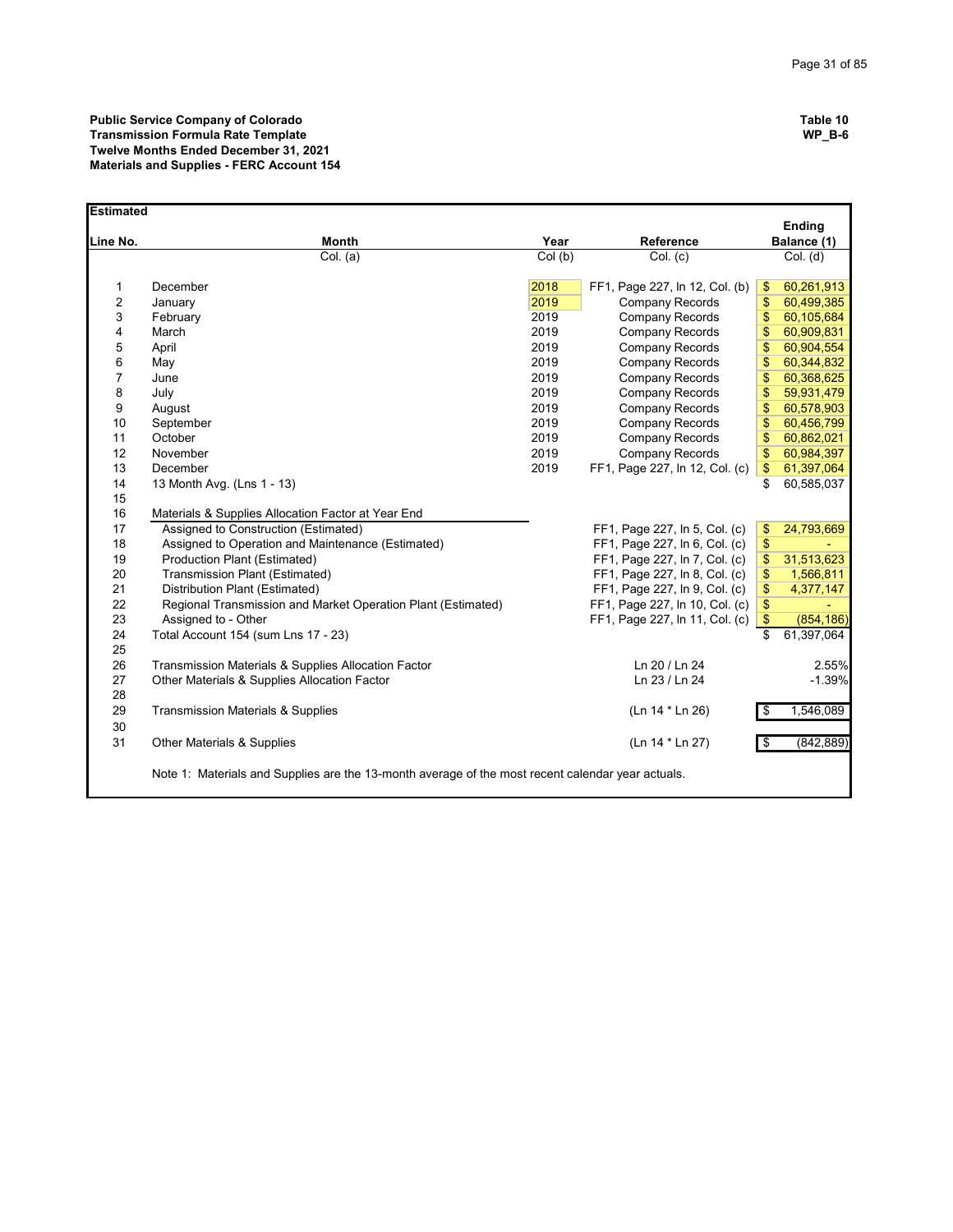**Public Service Company of Colorado Table 10 Transmission Formula Rate Template WP\_B-6 Twelve Months Ended December 31, 2021 Materials and Supplies - FERC Account 154**

| Actual         |                                                              |        |                                |                                 |
|----------------|--------------------------------------------------------------|--------|--------------------------------|---------------------------------|
| Line No.       | <b>Month</b>                                                 | Year   | Reference                      | <b>Ending</b><br><b>Balance</b> |
|                | Col. (a)                                                     | Col(b) | Col. (c)                       | Col. (d)                        |
| 1              | December                                                     | 2019   | FF1, Page 227, In 12, Col. (b) |                                 |
| $\overline{2}$ | January                                                      | 2020   | Company Records                |                                 |
| 3              | February                                                     | 2020   | Company Records                |                                 |
| 4              | March                                                        | 2020   | Company Records                |                                 |
| 5              | April                                                        | 2020   | Company Records                |                                 |
| 6              | May                                                          | 2020   | <b>Company Records</b>         |                                 |
| $\overline{7}$ | June                                                         | 2020   | Company Records                |                                 |
| 8              | July                                                         | 2020   | Company Records                |                                 |
| 9              | August                                                       | 2020   | Company Records                |                                 |
| 10             | September                                                    | 2020   | <b>Company Records</b>         |                                 |
| 11             | October                                                      | 2020   | Company Records                |                                 |
| 12             | November                                                     | 2020   | <b>Company Records</b>         |                                 |
| 13             | December                                                     | 2020   | FF1, Page 227, In 12, Col. (c) |                                 |
| 14             | 13 Month Avg. (Lns 1 - 13)                                   |        |                                | \$                              |
| 15             |                                                              |        |                                |                                 |
| 16             | Materials & Supplies Allocation Factor at Year End           |        |                                |                                 |
| 17             | Assigned to Construction (Estimated)                         |        | FF1, Page 227, In 5, Col. (c)  |                                 |
| 18             | Assigned to Operation and Maintenance (Estimated)            |        | FF1, Page 227, In 6, Col. (c)  |                                 |
| 19             | Production Plant (Estimated)                                 |        | FF1, Page 227, In 7, Col. (c)  |                                 |
| 20             | Transmission Plant (Estimated)                               |        | FF1, Page 227, In 8, Col. (c)  |                                 |
| 21             | Distribution Plant (Estimated)                               |        | FF1, Page 227, In 9, Col. (c)  |                                 |
| 22             | Regional Transmission and Market Operation Plant (Estimated) |        | FF1, Page 227, In 10, Col. (c) |                                 |
| 23             | Assigned to - Other                                          |        | FF1, Page 227, In 11, Col. (c) |                                 |
| 24             | Total Account 154 (sum Lns 17 - 23)                          |        |                                | \$                              |
| 25             |                                                              |        |                                |                                 |
| 26             | Transmission Materials & Supplies Allocation Factor          |        | Ln 20 / Ln 24                  | 0.00%                           |
| 27             | Other Materials & Supplies Allocation Factor                 |        | Ln 23 / Ln 24                  | 0.00%                           |
| 28             |                                                              |        |                                |                                 |
| 29             | <b>Transmission Materials &amp; Supplies</b>                 |        | (Ln 14 * Ln 26)                | \$<br>$\overline{\phantom{a}}$  |
| 30             |                                                              |        |                                |                                 |
| 31             | <b>Other Materials &amp; Supplies</b>                        |        | (Ln 14 * Ln 27)                | \$                              |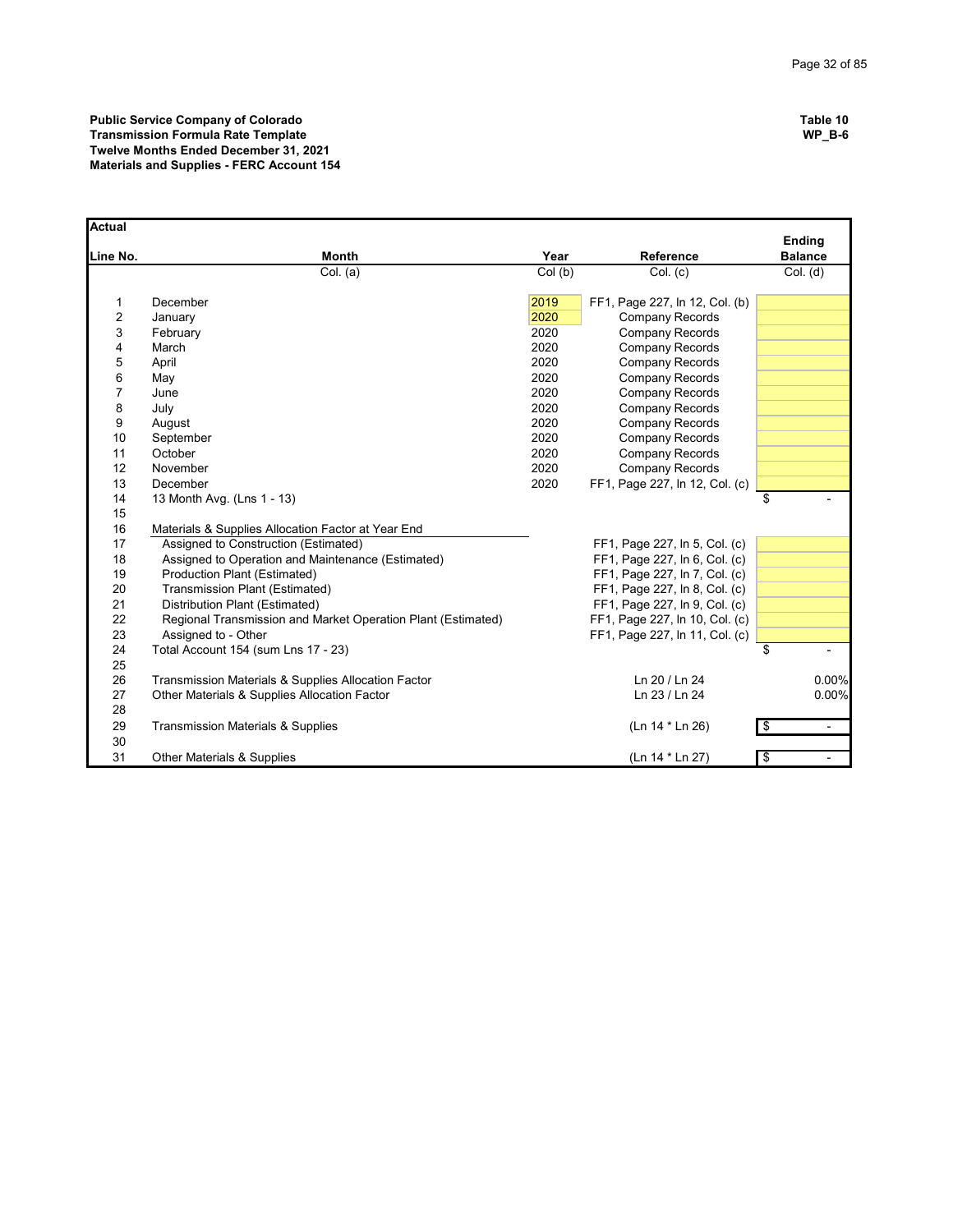**Public Service Company of Colorado Table 11 Transmission Formula Rate Template WP\_B-7 Twelve Months Ended December 31, 2021 Regulatory Liabilities- FERC Account 254**

| <b>Estimated</b> |                              |                                                                       |                  |                     |                |
|------------------|------------------------------|-----------------------------------------------------------------------|------------------|---------------------|----------------|
|                  |                              |                                                                       | <b>Beginning</b> |                     | <b>Ending</b>  |
| Line No.         | <b>Date</b>                  | <b>Reference</b>                                                      | <b>Balance</b>   | <b>Amortization</b> | <b>Balance</b> |
|                  | Col. (a)                     | Col. (b)                                                              | Col. (c)         | $Col.$ (d)          | Col. (e)       |
|                  |                              | Gain on the sale of the Technical Service Building (Electric portion) |                  |                     |                |
|                  |                              |                                                                       |                  |                     |                |
| 1                | December                     | <b>Company Records</b>                                                |                  |                     |                |
| 2                | January                      | Company Records                                                       |                  |                     |                |
| 3                | February                     | <b>Company Records</b>                                                |                  |                     |                |
| 4                | March                        | <b>Company Records</b>                                                | -                |                     |                |
| 5                | April                        | <b>Company Records</b>                                                |                  |                     |                |
| 6                | May                          | Company Records                                                       |                  |                     |                |
| 7                | June                         | <b>Company Records</b>                                                | -                |                     |                |
| 8                | July                         | <b>Company Records</b>                                                |                  |                     |                |
| 9                | August                       | <b>Company Records</b>                                                |                  |                     |                |
| 10               | September                    | <b>Company Records</b>                                                | -                |                     |                |
| 11               | October                      | <b>Company Records</b>                                                |                  |                     |                |
| 12               | November                     | <b>Company Records</b>                                                |                  |                     |                |
| 13               | <b>December</b>              | Company Records                                                       |                  |                     |                |
| 14               | 13 Month Avg. (Lns 1 - 13)   |                                                                       | \$               |                     | \$             |
| 15               | 12 Month Total. (Lns 2 - 13) |                                                                       |                  | \$                  |                |
|                  |                              |                                                                       |                  |                     |                |

| <b>Actual</b>  |                              |                                                                       |                  |                     |                |
|----------------|------------------------------|-----------------------------------------------------------------------|------------------|---------------------|----------------|
|                |                              |                                                                       | <b>Beginning</b> |                     | Ending         |
| Line No.       | <b>Date</b>                  | <b>Reference</b>                                                      | <b>Balance</b>   | <b>Amortization</b> | <b>Balance</b> |
|                | Col. (a)                     | Col. (b)                                                              | Col. (c)         | $Col.$ (d)          | Col. (e)       |
|                |                              | Gain on the sale of the Technical Service Building (Electric portion) |                  |                     |                |
|                |                              |                                                                       |                  |                     |                |
| 1              | December                     | FF1, Page 278.b                                                       | ٠                |                     |                |
| $\overline{2}$ | January                      | <b>Company Records</b>                                                | ۰                |                     |                |
| 3              | February                     | Company Records                                                       | ۰                |                     |                |
| 4              | March                        | Company Records                                                       | ۰                |                     |                |
| 5              | April                        | Company Records                                                       | ٠                | ۰                   |                |
| 6              | May                          | Company Records                                                       | ۰                |                     |                |
| 7              | June                         | Company Records                                                       | ٠                |                     |                |
| 8              | July                         | Company Records                                                       | ٠                |                     |                |
| 9              | August                       | Company Records                                                       | ٠                |                     |                |
| 10             | September                    | <b>Company Records</b>                                                | ٠                |                     |                |
| 11             | October                      | <b>Company Records</b>                                                | ٠                |                     |                |
| 12             | November                     | <b>Company Records</b>                                                | ۰                |                     |                |
| 13             | December                     | FF1, Page 278.f                                                       | ۰                |                     |                |
| 14             | 13 Month Avg. (Lns 1 - 13)   |                                                                       | \$               |                     | \$             |
| 15             | 12 Month Total. (Lns 2 - 13) |                                                                       |                  | \$                  |                |
|                |                              |                                                                       |                  |                     |                |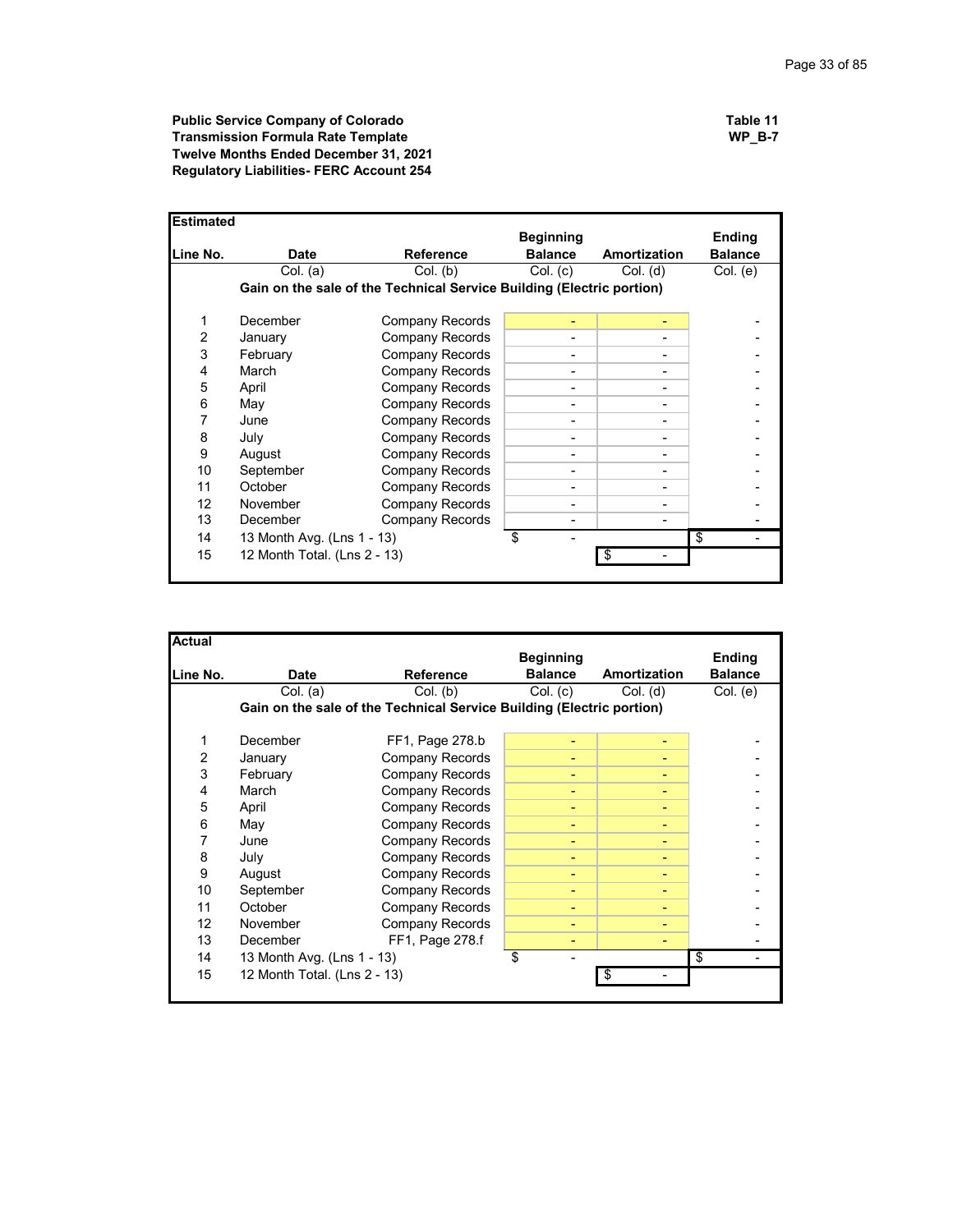

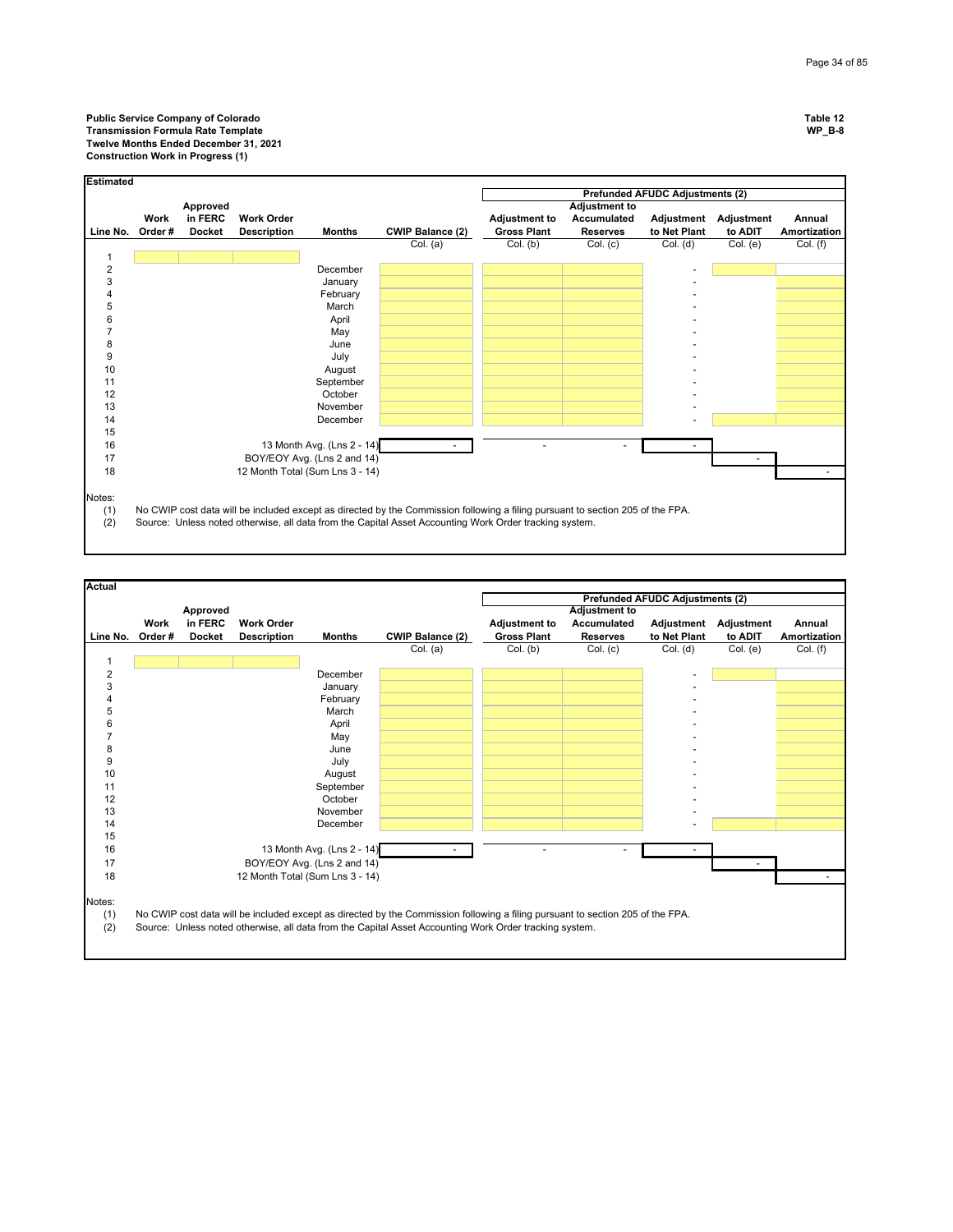## **Public Service Company of Colorado Table 15 Transmission Formula Rate Template WP\_B-Inputs Est. Twelve Months Ended December 31, 2021 Rate Base Data Inputs- Estimated**

|                | <b>Gross Plant</b>                               |                         |                         |                                |                         |                           |                     |                                 |                          |                    |
|----------------|--------------------------------------------------|-------------------------|-------------------------|--------------------------------|-------------------------|---------------------------|---------------------|---------------------------------|--------------------------|--------------------|
|                |                                                  |                         |                         | Hydraulic                      |                         |                           | <b>Distribution</b> |                                 |                          | Common             |
|                |                                                  | <b>Intangible Plant</b> | <b>Steam Production</b> | Production                     | <b>Other Production</b> | <b>Transmission Plant</b> | Plant               | <b>General Plant</b>            | <b>Common Intangible</b> | General            |
|                |                                                  |                         |                         | Company                        |                         |                           |                     |                                 |                          | Company            |
|                | FERC Form No. 1 reference                        | Company Records         | Company Records         | Records                        | Company Records         | Company Records           |                     | Company Records Company Records | Company Records          | Records            |
| 1              | December                                         | 207,017,838             | 3.227.257.032           | 201.355.496                    | 3.575.040.614           | 2.892.852.481             | 5.809.060.636       | 410.144.274                     | 465.726.034              | 538.465.657        |
| $\overline{2}$ | January                                          | 207,026,200             | 3,227,285,456           | 201,359,259                    | 3,575,058,281           | 2,899,741,289             | 5,828,652,820       | 412,438,245                     | 464,784,709              | 539,238,338        |
| 3              | February                                         | 235.402.858             | 3.227.322.205           | 201.362.963                    | 3,575,078,594           | 2,903,427,904             | 5.848.578.787       | 414,811,291                     | 463.762.057              | 543.232.960        |
| 4              | March                                            | 235,406,158             | 3,227,389,621           | 201,368,432                    | 3,577,412,779           | 2,908,966,823             | 5,871,262,602       | 419,482,212                     | 463,474,621              | 555,460,503        |
| 5              | April                                            | 236,919,882             | 3,237,029,791           | 201, 377, 312                  | 3,589,350,533           | 2,911,054,358             | 5,896,650,329       | 422,379,511                     | 464,000,432              | 556,423,054        |
| 6              | May                                              | 239,292,189             | 3,240,421,164           | 201,411,195                    | 3,605,012,456           | 2,912,797,989             | 5,932,726,075       | 429,977,819                     | 464,819,071              | 557,341,641        |
| $\overline{7}$ | June                                             | 239,298,789             | 3,240,729,363           | 201,418,002                    | 3,608,977,903           | 2,921,678,496             | 5,964,952,591       | 435,917,968                     | 467,467,444              | 564, 158, 432      |
| 8              | July                                             | 239.307.589             | 3.240.896.853           | 201.424.496                    | 3.609.729.795           | 2.923.220.148             | 6.018.176.424       | 462.778.807                     | 473.812.542              | 565.738.941        |
| 9              | August                                           | 239,311,989             | 3,241,237,859           | 201,436,889                    | 3,609,968,715           | 2,924,945,646             | 6,056,993,113       | 465,744,120                     | 474,059,757              | 567,500,488        |
| 10             | September                                        | 239.316.939             | 3,241,744,323           | 201.448.089                    | 3,611,204,094           | 2,930,673,562             | 6.093.888.427       | 469,429,364                     | 474.332.921              | 575.087.234        |
|                | 11 October                                       | 239, 317, 489           | 3,237,715,283           | 209,560,580                    | 3,672,544,360           | 2,947,319,811             | 6,132,617,055       | 474,453,607                     | 481,575,775              | 585,443,592        |
| 12             | November                                         | 239.326.289             | 3.242.310.909           | 250.907.179                    | 3.700.197.497           | 2.950.834.298             | 6.164.423.566       | 476.828.618                     | 485.495.328              | 590.417.315        |
| 13             | December                                         | 251,946,282             | 3,244,048,081           | 252, 139, 119                  | 3,702,392,136           | 2,994,489,458             | 6,251,647,584       | 481,375,858                     | 509,628,491              | 631,882,980        |
| 14             | 13 Month Avg. (Lns 1 - 13)                       | 234,530,038             | 3,236,568,303           | 209,736,078                    | 3,616,305,212           | 2,924,769,405             | 5,989,971,539       | 444,289,361                     | 473,303,014              | 566,953,164        |
| 15             |                                                  |                         |                         |                                |                         |                           |                     |                                 |                          |                    |
|                | Less ARO (13 Month Avg) (1)                      |                         | 38.951.264              | 776.719                        | 17,125,309              |                           | 12,015,768          |                                 |                          | 367,683            |
| 16             |                                                  |                         |                         |                                |                         |                           |                     |                                 |                          |                    |
| 17             | Adj Balance                                      | 234,530,038             | 3,197,617,039           | 208,959,358                    | 3,599,179,903           | 2,924,769,405             | 5,977,955,771       | 444,289,361                     | 473,303,014              | 566,585,481        |
| 18             |                                                  |                         |                         |                                |                         |                           |                     |                                 |                          |                    |
| 19             | <b>Accumulated Depreciation and Amortization</b> |                         |                         |                                |                         |                           |                     |                                 |                          |                    |
|                |                                                  |                         |                         |                                |                         |                           |                     |                                 |                          |                    |
|                |                                                  |                         |                         |                                |                         |                           |                     |                                 |                          |                    |
| 20             |                                                  |                         |                         |                                |                         |                           | <b>Distribution</b> |                                 |                          | Common             |
| 21             |                                                  |                         | <b>Steam Production</b> | <b>Hydraulic</b><br>Production | <b>Other Production</b> | <b>Transmission Plant</b> | Plant               | <b>General Plant</b>            |                          | General            |
|                |                                                  | <b>Intangible Plant</b> |                         |                                |                         |                           |                     |                                 | <b>Common Intangible</b> |                    |
| 22             | FERC Form No. 1 reference                        |                         |                         | Company<br>Records             |                         |                           |                     |                                 |                          | Company<br>Records |
|                |                                                  | Company Records         | Company Records         |                                | Company Records         | Company Records           |                     | Company Records Company Records | Company Records          |                    |
| 23             | December                                         | 85,490,687              | 1,356,919,681           | 54,564,533                     | 633,011,500             | 565,080,903               | 1,569,789,624       | 142, 131, 954                   | 240,718,619              | 223, 103, 903      |
| 24             | January                                          | 86,891,321              | 1,367,711,061           | 54,956,566                     | 642,841,480             | 568,954,039               | 1,576,306,077       | 144,250,164                     | 244,024,853              | 226,314,305        |
|                | 25 February                                      | 88,528,398              | 1,378,409,889           | 55,329,606                     | 652,743,985             | 573,031,281               | 1,582,871,151       | 146,375,335                     | 247,318,914              | 229,598,503        |
| 26             | March                                            | 90,165,493              | 1,387,143,218           | 55,716,655                     | 663,707,967             | 577,105,907               | 1,589,281,710       | 148,508,788                     | 250,595,788              | 232,962,520        |
| 27             | April                                            | 91.820.604              | 1,396,149,422           | 56.103.719                     | 673.562.714             | 581.027.059               | 1.594.927.911       | 150,667,303                     | 253.875.223              | 236.372.956        |
| 28             | May                                              | 93,503,904              | 1,405,578,773           | 56,497,824                     | 683,558,476             | 585,096,791               | 1,600,264,077       | 152,851,796                     | 257,128,078              | 239,762,553        |
| 29             | June                                             | 95.187.200              | 1,414,817,240           | 56.046.990                     | 693.619.085             | 589, 127, 528             | 1,605,957,707       | 155.060.750                     | 260.386.191              | 243.190.259        |
| 30             | July                                             | 96,870,528              | 1,424,070,647           | 55,659,919                     | 703,419,048             | 592,961,637               | 1,611,734,336       | 157,358,347                     | 263,718,869              | 246,652,960        |
|                | 31 August                                        | 98.553.884              | 1.433.325.663           | 55.183.867                     | 713.230.245             | 597.032.189               | 1.617.192.881       | 159,739,580                     | 267.039.691              | 250.112.464        |
|                | 32 September                                     | 100,237,259             | 1,442,553,522           | 54,809,088                     | 722,278,358             | 600,980,063               | 1,623,235,855       | 162, 127, 430                   | 270,226,850              | 253,608,406        |
| 33             | October                                          | 101,920,560             | 1,451,836,090           | 55,110,801                     | 730,906,311             | 604,876,353               | 1,629,336,501       | 164,535,893                     | 273,459,349              | 257, 145, 190      |
| 34             | November                                         | 103,603,794             | 1,461,363,901           | 55,709,335                     | 740,828,150             | 608,941,321               | 1,635,816,183       | 166,964,958                     | 276,626,657              | 260,574,854        |
| 35             | December                                         | 105,470,506             | 1,478,564,292           | 56,355,933                     | 749,972,303             | 613,010,795               | 1,642,625,041       | 169,401,045                     | 279,974,042              | 264,095,010        |
| 36             | 13 Month Avg. (Lns 23 - 35)                      | 95.249.549              | 1,415,264,877           | 55,541,911                     | 692,590,740             | 589.017.374               | 1.606.103.004       | 155.382.565                     | 260.391.779              | 243,345,683        |
| 37             |                                                  |                         |                         |                                |                         |                           |                     |                                 |                          |                    |
| 38             | Less ARO (13 Month Avg) (1)                      |                         | 7,597,620               | 167,192                        | 1,687,484               |                           | 1,947,276           |                                 |                          | 111,609            |
| 39             |                                                  |                         |                         |                                |                         |                           |                     |                                 |                          |                    |
| 41             | 40 Adj Balance                                   | 95.249.549              | 1.407.667.257           | 55,374,718                     | 690.903.256             | 589.017.374               | 1.604.155.729       | 155.382.565                     | 260.391.779              | 243,234,075        |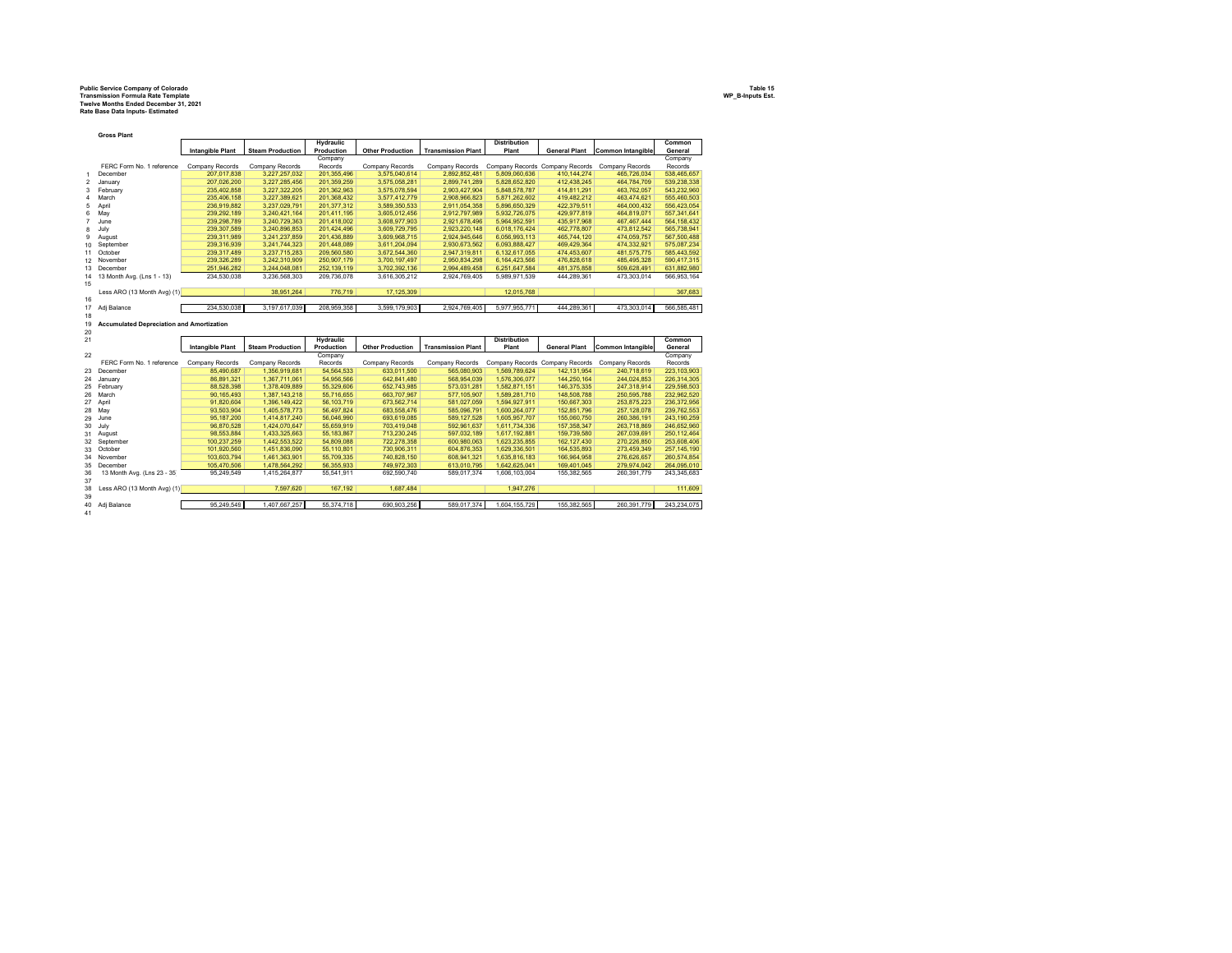| 42 Depreciation Expense                     |                            |                            |                            |                            |                           |                              |                          |                                                 |                          |                          |                        |                          |                          |                                   |                          |                          |
|---------------------------------------------|----------------------------|----------------------------|----------------------------|----------------------------|---------------------------|------------------------------|--------------------------|-------------------------------------------------|--------------------------|--------------------------|------------------------|--------------------------|--------------------------|-----------------------------------|--------------------------|--------------------------|
| 43<br>44                                    | <b>Intangible Plant</b>    | <b>Steam Production</b>    | Hydraulic<br>Production    | <b>Other Production</b>    | <b>Transmission Plant</b> | <b>Distribution</b><br>Plant | <b>General Plant</b>     | <b>Common Intangible</b>                        | Common<br>General        |                          |                        |                          |                          |                                   |                          |                          |
| 45<br>FERC Form No. 1 reference             | Company Records            | <b>Company Records</b>     | Company<br>Records         | Company Records            | Company Records           |                              |                          | Company Records Company Records Company Records | Company<br>Records       |                          |                        |                          |                          |                                   |                          |                          |
| 46 Total                                    | 19.979.81                  | 134.677.852                | 6,704,79                   | 120.839.537                | 55.137.672                | 131.849.02                   | 20.622.140               | 39.255.423                                      | 39,969,465               |                          |                        |                          |                          |                                   |                          |                          |
| 47                                          |                            |                            |                            |                            |                           |                              |                          |                                                 |                          |                          |                        |                          |                          |                                   |                          |                          |
| 48<br><b>Plant Adjustments (4)</b>          |                            |                            |                            |                            |                           |                              |                          |                                                 |                          |                          |                        |                          |                          |                                   |                          |                          |
| 49                                          |                            |                            |                            |                            |                           |                              |                          |                                                 |                          |                          |                        |                          |                          |                                   |                          |                          |
| 50<br><b>Gross Plant</b><br>51              |                            |                            |                            |                            |                           |                              |                          |                                                 |                          |                          |                        |                          |                          |                                   |                          |                          |
| 52                                          |                            |                            |                            |                            |                           |                              |                          |                                                 |                          |                          |                        |                          |                          |                                   |                          |                          |
|                                             | <b>Electric Intangible</b> |                            | <b>Distribution Plant</b>  |                            |                           |                              | <b>General Plant</b>     | <b>Common Intangible</b>                        |                          |                          |                        | <b>Common General</b>    |                          |                                   |                          |                          |
| 53                                          | <b>FERC 302</b>            | <b>Smart Grid City</b>     | <b>AGIS</b>                | Total                      | <b>Smart Grid City</b>    | <b>AGIS</b>                  | Total                    | <b>Smart Grid City</b>                          | <b>AGIS</b>              | <b>Total</b>             | <b>FERC 302</b>        | <b>CRS</b><br>OMS        | Total                    | <b>Smart Grid City</b>            | <b>AGIS</b>              | Total                    |
| 54 December                                 | 17.271.197                 | 9.461.969                  | 104,973,617                | 131,706,782                | 1.386.361                 | 71.099.805                   | 72,486,166               | 16.635.319                                      | 73,506,048               | 90, 141, 367             | 3.367.586              | 57.567.558               | 60,935,144               | 414,403                           | 24,917,341               | 25,331,744               |
| 55 January                                  | 17,272,297                 | 9,461,969                  | 104,973,617                | 131,707,882                | 1,386,361                 | 72,889,196                   | 74,275,557               | 16,635,319                                      | 74,531,095               | 91,166,414               | 3,367,586              | 57,567,558               | 60,935,144               | 414,403                           | 24,917,341               | 25,331,744               |
| 56 February                                 | 17,277,247                 | 9.461.969                  | 133.345.325                | 160.084.541                | 1.386.361                 | 74.811.141                   | 76.197.502               | 16.635.319                                      | 75.732.091               | 92,367,410               | 3.367.586              | 57.567.558               | 60,935,144               | 414,403                           | 24.917.341               | 25,331,744               |
| 57 March                                    | 17,280,547                 | 9.461.969                  | 133.345.325                | 160.087.841                | 1.386.361                 | 76.869.467                   | 78.255.828               | 16.635.319                                      | 77.785.341               | 94.420.660               | 3.367.586              | 57.567.558               | 60.935.144               | 414,403                           | 24.917.341               | 25.331.744               |
| 58 April<br>59 May                          | 17,281,647<br>17,284,947   | 9.461.969<br>9.461.969     | 133,345,325<br>133,345,325 | 160,088,941<br>160,092,241 | 1,386,361<br>1,386,361    | 78.882.248<br>80.655.776     | 80,268,609<br>82.042.137 | 16,635,319<br>16.635.319                        | 78.991.188<br>80,270,793 | 95,626,507<br>96.906.112 | 3,367,586<br>3,367,586 | 57,567,558<br>57.567.558 | 60,935,144<br>60,935,144 | 414 403<br>414,403                | 24.917.341<br>24.917.341 | 25,331,744<br>25,331,744 |
| 60 June                                     | 17,291,547                 | 9,461,969                  | 133, 345, 325              | 160,098,841                | 1,386,361                 | 82,361,471                   | 83,747,832               | 16,635,319                                      | 81,623,114               | 98,258,433               | 3,367,586              | 57,567,558               | 60,935,144               | 414,403                           | 24,917,341               | 25,331,744               |
| 61 July                                     | 17.300.347                 | 9.461.969                  | 155,250,879                | 182.013.195                | 1.386.361                 | 110.634.949                  | 112.021.310              | 16.635.319                                      | 83.924.944               | 100.560.263              | 3.367.586              | 64.005.129               | 67.372.715               | 414,403                           | 24.917.341               | 25.331.744               |
| 62 August                                   | 17,304,747                 | 9,461,969                  | 155,250,879                | 182,017,595                | 1,386,361                 | 121, 166, 517                | 122,552,878              | 16,635,319                                      | 85,010,563               | 101,645,882              | 3,367,586              | 64,349,881               | 67,717,467               | 414,403                           | 24,917,341               | 25,331,744               |
| 63 September                                | 17,309,697                 | 9,461,969                  | 155,250,879                | 182,022,545                | 1,386,36                  | 131,801,083                  | 133, 187, 443            | 16,635,319                                      | 86,135,074               | 102,770,393              | 3,367,586              | 64,349,881               | 67,717,467               | 414,403                           | 24,917,341               | 25,331,744               |
| 64 October                                  | 17,310,247                 | 9,461,969                  | 155,250,879                | 182,023,095                | 1,386,361                 | 142,614,755                  | 144,001,115              | 16,635,319                                      | 87,340,674               | 103,975,993              | 3,367,586              | 64,349,881               | 67,717,467               | 414,403                           | 24,917,341               | 25,331,744               |
| 65 November                                 | 17.319.047                 | 9,461,969                  | 155,250,879                | 182,031,895                | 1.386.361                 | 150.607.168                  | 151,993,529              | 16.635.319                                      | 88.354.309               | 104.989.628              | 3.367.586              | 64,349,881               | 67.717.467               | 414,403                           | 24.917.341               | 25.331.744               |
| 66 Decembe                                  | 17.326.197                 | 9.461.969                  | 164.040.347                | 190.828.512                | 1.386.361                 | 158.344.847                  | 159.731.208              | 16.635.319                                      | 90.142.243               | 106.777.562              | 3,367,586              | 64.349.881               | 67.717.467               | 414,403                           | 59.617.272               | 60.031.675               |
| 13 Month Avg. (Lns 54 - 66)<br>67           | 17,294,593                 | 9,461,969                  | 139,766,816                | 166.523.377                | 1,386,361                 | 104,056,802                  | 105,443,163              | 16,635,319                                      | 81,795,960               | 98,431,279               | 3,367,586              | 60,671,341               | 64,038,927               | 414,403                           | 27,586,567               | 28,000,969               |
| 68<br>69<br><b>Accumulated Depreciation</b> |                            |                            |                            |                            |                           |                              |                          |                                                 |                          |                          |                        |                          |                          |                                   |                          |                          |
| 70                                          |                            |                            |                            |                            |                           |                              |                          |                                                 |                          |                          |                        |                          |                          |                                   |                          |                          |
| 71                                          |                            |                            |                            |                            |                           |                              |                          |                                                 |                          |                          |                        |                          |                          |                                   |                          |                          |
| 72                                          |                            |                            |                            |                            |                           |                              |                          |                                                 |                          |                          |                        |                          |                          |                                   |                          |                          |
| 73 December                                 |                            | <b>Electric Intangible</b> |                            |                            |                           | <b>Distribution Plant</b>    |                          |                                                 | <b>General Plant</b>     |                          |                        | <b>Common Intangible</b> |                          |                                   | <b>Common General</b>    |                          |
|                                             | <b>FERC 302</b>            | <b>Smart Grid City</b>     | <b>AGIS</b>                | Total                      | <b>Smart Grid City</b>    | <b>AGIS</b>                  | Total                    | <b>Smart Grid City</b>                          | <b>AGIS</b>              | <b>Total</b>             | <b>FERC 302</b>        | <b>CRS</b><br>OMS        | Total                    | <b>Smart Grid City</b><br>414 403 | <b>AGIS</b>              | Total                    |
| 74 January                                  | 6.444.933                  | 9.461.969<br>9.461.969     | 13,283,700                 | 29,190,602                 | 1.096.076                 | 138,027                      | 1.234.103                | 12.339.275                                      | 7,903,223<br>8.393.828   | 20.242.498<br>20.820.448 | 2.849.022<br>2.857.417 | 53,560,806               | 56,409.828               | 414,403                           | 2,059,947                | 2,474,350                |
| 75 February                                 | 6,483,220<br>6.521.520     | 9.461.969                  | 14,271,867<br>15.380.661   | 30,217,056<br>31.364.150   | 1,103,418<br>1.110.760    | 24,588<br>(100.372)          | 1,128,006<br>1.010.389   | 12,426,620<br>12.513.964                        | 8.887.680                | 21.401.644               | 2.865.811              | 53,627,400<br>53.693.994 | 56,484,816<br>56.559.805 | 414,403                           | 2,155,719<br>2.251.491   | 2,570,122<br>2.665.893   |
| 76 March                                    | 6.559.836                  | 9.461.969                  | 16.610.084                 | 32.631.889                 | 1.118.102                 | (226, 743)                   | 891.360                  | 12.601.309                                      | 9.388.516                | 21.989.825               | 2.874.206              | 53,760,588               | 56.634.794               | 414,403                           | 2.347.262                | 2.761.665                |
| 77 April                                    | 6,598,162                  | 9.461.969                  | 17,839,506                 | 33,899,637                 | 1,125,444                 | (344, 863)                   | 780,581                  | 12,688,654                                      | 9.899.987                | 22,588,641               | 2,882,601              | 53,827,182               | 56,709,783               | 414,403                           | 2,443,034                | 2,857,437                |
| 78 May                                      | 6,636,474                  | 9,461,969                  | 19,068,928                 | 35, 167, 371               | 1,132,786                 | (158, 865)                   | 973,922                  | 12,775,999                                      | 10,416,423               | 23, 192, 422             | 2,890,995              | 53,893,776               | 56,784,771               | 414,403                           | 2,538,805                | 2,953,208                |
| 79 June                                     | 6.674.782                  | 9.461.969                  | 20.298.350                 | 36.435.101                 | 1.140.128                 | 27,358                       | 1.167.486                | 12.863.344                                      | 10.938.211               | 23.801.554               | 2.899.387              | 53.960.370               | 56.859.757               | 414,403                           | 2.634.577                | 3.048.980                |
| 80 July                                     | 6,713,123                  | 9,461,969                  | 21,585,281                 | 37,760,372                 | 1,147,471                 | 236,516                      | 1,383,987                | 12,950,688                                      | 11,474,865               | 24,425,553               | 2,907,779              | 54,103,602               | 57,011,381               | 414,403                           | 2,730,349                | 3,144,751                |
| 81 August                                   | 6.751.491                  | 9.461.969                  | 22.929.720                 | 39.143.179                 | 1,154,813                 | 359.106                      | 1.513.918                | 13.038.033                                      | 12.027.763               | 25.065.797               | 2.916.171              | 54.250.938               | 57.167.109               | 414,403                           | 2.826.120                | 3,240,523                |
| 82 September                                | 6,789,878                  | 9,461,969                  | 24,274,159                 | 40,526,006                 | 1,162,155                 | 443,004                      | 1,605,158                | 13, 125, 378                                    | 12,585,425               | 25,710,803               | 2,924,563              | 54,398,274               | 57,322,837               | 414,403                           | 2,921,892                | 3,336,295                |
| 83 October                                  | 6,828,191                  | 9,461,969                  | 25,618,598                 | 41,908,758                 | 1,169,497                 | 496,146                      | 1,665,643                | 13,212,723                                      | 13,147,126               | 26,359,848               | 2,932,955              | 54,545,610               | 57,478,565               | 414,403                           | 3.017.664                | 3,432,066                |
| 84 November                                 | 6.866.437                  | 9.461.969                  | 26.963.038                 | 43.291.443                 | 1.176.839                 | 393.441                      | 1.570.279                | 13.300.068                                      | 13,717,770               | 27.017.837               | 2.941.347              | 54.691.155               | 57.632.502               | 414,403                           | 3.113.435                | 3.527.838                |
| 85 December                                 | 6.904.716                  | 9.461.969                  | 28.359.795                 | 44.726.479                 | 1.184.181                 | 257,379                      | 1.441.560                | 13.387.413                                      | 14.300.750               | 27.688.162               | 2.949.732              | 54,836,701               | 57.786.432               | 414,403                           | 3.287.937                | 3.702.339                |
| 13 Month Avg. (Lns 73 - 85)<br>86           | 6.674.828                  | 9,461,969                  | 20.498.745                 | 36.635.542                 | 1,140,128                 | 118,825                      | 1.258.953                | 12.863.344                                      | 11,006,274               | 23,869.618               | 2.899.383              | 54,088,492               | 56,987,875               | 414.403                           | 2,640,633                | 3,055,036                |
| 87<br>88<br><b>Depreciation Expense</b>     |                            |                            |                            |                            |                           |                              |                          |                                                 |                          |                          |                        |                          |                          |                                   |                          |                          |
| 89                                          |                            |                            |                            |                            |                           |                              |                          |                                                 |                          |                          |                        |                          |                          |                                   |                          |                          |
| 90                                          |                            | <b>Electric Intangible</b> |                            |                            |                           | <b>Distribution Plant</b>    |                          |                                                 | <b>General Plant</b>     |                          |                        | <b>Common Intangible</b> |                          |                                   | <b>Common General</b>    |                          |
| 91                                          | <b>FERC 302</b>            | <b>Smart Grid City</b>     | <b>AGIS</b>                | Total                      | <b>Smart Grid City</b>    | <b>AGIS</b>                  | Total                    | <b>Smart Grid City</b>                          | <b>AGIS</b>              | <b>Total</b>             | <b>FERC 302</b>        | <b>CRS</b><br>OMS        | Total                    | <b>Smart Grid City</b>            | <b>AGIS</b>              | Total                    |
| 92 Dec 12 Month<br>93                       | 419,373                    |                            | 15,076,095                 | 15.495.467                 | 88,105                    | 3.191.03                     | 3.279.142                | 1.048.138                                       | 6.510.788                | 7,558,926                | 100.710                | 1.275.895                | 1.376.605                |                                   | 1.227.98                 | 1,227,989                |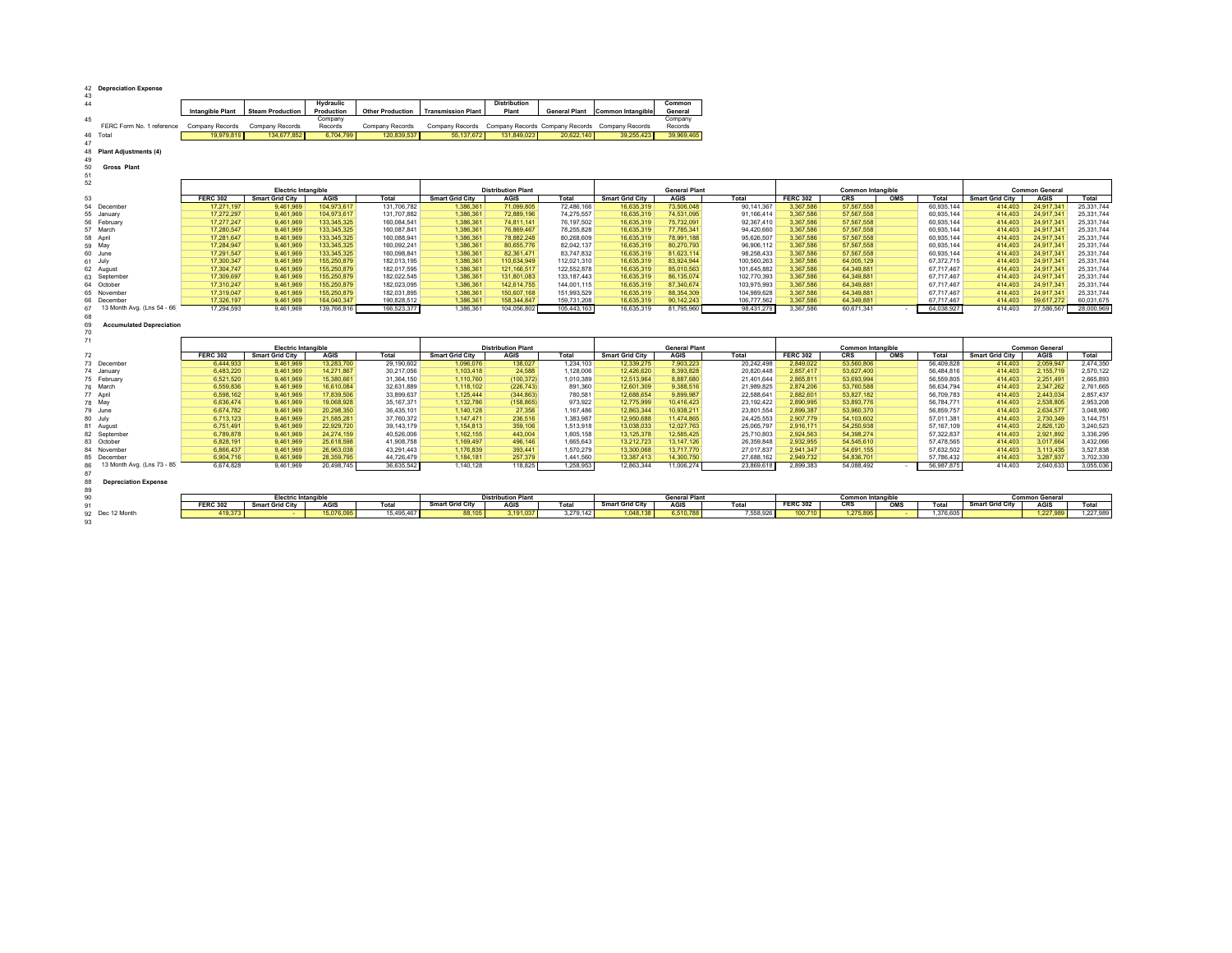| <b>ADIT</b><br>94                                                                                                                                                               |                                         |                                                      |                          |                                       |                                             |                                          |                          |                                        |                                |           |                 |                                 |                |         |                        |                       |           |
|---------------------------------------------------------------------------------------------------------------------------------------------------------------------------------|-----------------------------------------|------------------------------------------------------|--------------------------|---------------------------------------|---------------------------------------------|------------------------------------------|--------------------------|----------------------------------------|--------------------------------|-----------|-----------------|---------------------------------|----------------|---------|------------------------|-----------------------|-----------|
| 95                                                                                                                                                                              |                                         |                                                      |                          |                                       |                                             |                                          |                          |                                        | <b>General Plant</b>           |           |                 |                                 |                |         |                        | <b>Common General</b> |           |
| 96                                                                                                                                                                              | <b>FERC 302</b>                         | <b>Electric Intangible</b><br><b>Smart Grid City</b> | <b>AGIS</b>              | Total                                 | <b>Smart Grid City</b>                      | <b>Distribution Plant</b><br><b>AGIS</b> | Total                    | <b>Smart Grid City</b>                 | <b>AGIS</b>                    | Total     | <b>FERC 302</b> | <b>Common Intangible</b><br>CRS | OMS            | Total   | <b>Smart Grid City</b> | <b>AGIS</b>           | Total     |
| 97 December                                                                                                                                                                     | (506, 282)                              |                                                      | 7,825,844                | 7,319,562                             | 86.110                                      | 2,562,747                                | 2.648.857                | 1,632,248                              | 4.341.814                      | 5,974,062 | (230, 440)      | 562,389                         |                | 331,949 | (22.374)               | 4,645,486             | 4,623,112 |
| 98 December                                                                                                                                                                     | (539, 430)                              |                                                      | 14, 138, 702             | 13,599,272                            | 55,180                                      | 4,615,763                                | 4,670,943                | 1,234,016                              | 6,788,200                      | 8,022,216 | (239, 939)      | 777,820                         |                | 537,881 | (21, 560)              | 5,978,698             | 5,957,138 |
| 99 Proration Adjustment (5)                                                                                                                                                     | 1,218                                   | $\sim$                                               | (232, 048)               | (230, 830)                            | 1,137                                       | (75, 465)                                | (74.328)                 | 14,638                                 | (89, 924)                      | (75, 286) | 349             | (7,919)                         | <b>College</b> | (7,570) | (30)                   | (49,006)              | (49,036)  |
| 100 BOY/EOY Avg (6)<br>101                                                                                                                                                      | (524, 074)                              | $\sim$                                               | 11,214,321               | 10,228,587                            | 69,508                                      | 3,664,719                                | 3,585,572                | 1,418,494                              | 5,654,931                      | 6,922,853 | (235, 539)      | 678,023                         |                | 427,345 | (21, 937)              | 5,361,098             | 5,241,089 |
| 102                                                                                                                                                                             |                                         |                                                      |                          |                                       |                                             |                                          |                          |                                        |                                |           |                 |                                 |                |         |                        |                       |           |
| 103 Generator Step ups                                                                                                                                                          |                                         |                                                      |                          |                                       |                                             |                                          |                          |                                        |                                |           |                 |                                 |                |         |                        |                       |           |
| 104                                                                                                                                                                             |                                         | <b>Gross Plant</b>                                   |                          |                                       | <b>Accum Depreciation &amp; Amort</b>       |                                          |                          | <b>ADIT</b>                            |                                |           |                 |                                 |                |         |                        |                       |           |
| 105                                                                                                                                                                             |                                         |                                                      |                          |                                       |                                             |                                          | <b>Transmission</b>      |                                        |                                |           |                 |                                 |                |         |                        |                       |           |
| 106 December                                                                                                                                                                    | <b>Transmission GSU</b><br>223,530,938  | Distribution GSU General GSU<br>601,368              |                          | <b>Transmission GSU</b><br>33,572,971 | Distribution GSU General GSU<br>147,383     | $\sim$                                   | GSU<br>(11,010,126)      | Distribution GSU General GSU<br>68,597 | (16, 441)                      |           |                 |                                 |                |         |                        |                       |           |
| 107 January                                                                                                                                                                     | 223,530,938                             | 601,368                                              | $\sim$                   | 34,537,600                            | 148,331                                     | $\sim$                                   |                          |                                        |                                |           |                 |                                 |                |         |                        |                       |           |
| 108 February                                                                                                                                                                    | 223,527,329                             | 601.368                                              | $\sim$                   | 34,889,385                            | 149,278                                     | $\sim$                                   |                          |                                        |                                |           |                 |                                 |                |         |                        |                       |           |
| 109 March                                                                                                                                                                       | 223,527,329                             | 601,368                                              | $\sim$                   | 35,239,401                            | 150,226                                     | $\sim$                                   |                          |                                        |                                |           |                 |                                 |                |         |                        |                       |           |
| 110 April                                                                                                                                                                       | 223,527,329                             | 601,368                                              | ÷                        | 35,591,546                            | 151,174                                     | $\sim$                                   |                          |                                        |                                |           |                 |                                 |                |         |                        |                       |           |
| 111 May<br>112 June                                                                                                                                                             | 223,527,329<br>223,527,329              | 601,368<br>601,368                                   | ٠<br>$\sim$              | 35,343,967<br>35,695,251              | 152,121<br>153,069                          | $\sim$<br>$\sim$                         |                          |                                        |                                |           |                 |                                 |                |         |                        |                       |           |
| 113 July                                                                                                                                                                        | 223,527,329                             | 601,368                                              | $\sim$                   | 36,046,751                            | 154,016                                     | $\sim$                                   |                          |                                        |                                |           |                 |                                 |                |         |                        |                       |           |
| 114 August                                                                                                                                                                      | 223,527,329                             | 601,368                                              | $\sim$                   | 36,398,384                            | 154,964                                     | $\sim$                                   |                          |                                        |                                |           |                 |                                 |                |         |                        |                       |           |
| 115 September                                                                                                                                                                   | 223,527,329                             | 601,368                                              | $\sim$                   | 36,751,007                            | 155,911                                     | $\sim$                                   |                          |                                        |                                |           |                 |                                 |                |         |                        |                       |           |
| 116 October                                                                                                                                                                     | 223,527,329                             | 601,368                                              | ÷                        | 37, 135, 244                          | 156,859                                     | ÷                                        |                          |                                        |                                |           |                 |                                 |                |         |                        |                       |           |
| 117 November<br>118 December                                                                                                                                                    | 223,527,329<br>223,527,329              | 601,368<br>601,368                                   | $\sim$<br>$\sim$         | 37,456,582<br>37,790,885              | 157,806<br>158,754                          | <b>Contract</b><br><b>Section</b>        | (13, 245, 607)           | 50,504                                 | (16, 441)                      |           |                 |                                 |                |         |                        |                       |           |
| 119                                                                                                                                                                             |                                         |                                                      |                          |                                       |                                             |                                          |                          |                                        |                                |           |                 |                                 |                |         |                        |                       |           |
| 13 Month Avg. (Lns 106 - 118                                                                                                                                                    | 223.527.885                             | 601.368                                              |                          | 35,880,690                            | 153,069                                     |                                          | (12.127.866)             | 59.550                                 | (16, 441)                      |           |                 |                                 |                |         |                        |                       |           |
| 120                                                                                                                                                                             |                                         |                                                      |                          |                                       |                                             |                                          |                          |                                        |                                |           |                 |                                 |                |         |                        |                       |           |
| 121                                                                                                                                                                             |                                         |                                                      |                          |                                       | <b>Depreciation Expense</b>                 |                                          |                          |                                        |                                |           |                 |                                 |                |         |                        |                       |           |
| 122<br>123                                                                                                                                                                      |                                         |                                                      |                          | <b>Transmission GSU</b>               | Distribution GSU General GSU                |                                          |                          |                                        |                                |           |                 |                                 |                |         |                        |                       |           |
| 124 Dec 12 Month                                                                                                                                                                |                                         |                                                      |                          | 4,188,048                             | 11,370                                      |                                          |                          |                                        |                                |           |                 |                                 |                |         |                        |                       |           |
| 125                                                                                                                                                                             |                                         |                                                      |                          |                                       |                                             |                                          |                          |                                        |                                |           |                 |                                 |                |         |                        |                       |           |
| 126                                                                                                                                                                             |                                         |                                                      |                          |                                       |                                             |                                          |                          |                                        |                                |           |                 |                                 |                |         |                        |                       |           |
| 127                                                                                                                                                                             |                                         |                                                      | <b>Unamortized</b>       |                                       |                                             |                                          | Unamortized              |                                        |                                |           |                 |                                 |                |         |                        |                       |           |
| 128<br>129                                                                                                                                                                      | <b>Unamort, Balance</b><br>of Abandoned | <b>Current Year</b><br>Amortization                  | <b>Balance</b><br>End of |                                       | <b>Unamort, Balance</b><br>of Extraordinary | <b>Current Year</b><br>Amortization      | <b>Balance</b><br>End of |                                        | <b>Land Held</b><br>For Future |           |                 |                                 |                |         |                        |                       |           |
| 130                                                                                                                                                                             | Incentive Plant (2)                     | Expense (2)                                          | <b>Current Year</b>      |                                       | Property Loss (2)                           | Expense (2)                              | <b>Current Year</b>      |                                        | Use(3)                         |           |                 |                                 |                |         |                        |                       |           |
| 131 December                                                                                                                                                                    |                                         |                                                      |                          |                                       |                                             |                                          |                          |                                        |                                |           |                 |                                 |                |         |                        |                       |           |
| 132 January                                                                                                                                                                     |                                         |                                                      |                          |                                       |                                             |                                          |                          |                                        |                                |           |                 |                                 |                |         |                        |                       |           |
| 133 February                                                                                                                                                                    |                                         |                                                      |                          |                                       |                                             |                                          |                          |                                        |                                |           |                 |                                 |                |         |                        |                       |           |
| 134 March<br>135 April                                                                                                                                                          |                                         |                                                      |                          |                                       |                                             |                                          |                          |                                        |                                |           |                 |                                 |                |         |                        |                       |           |
| 136 May                                                                                                                                                                         |                                         |                                                      |                          |                                       |                                             |                                          |                          |                                        |                                |           |                 |                                 |                |         |                        |                       |           |
| 137 June                                                                                                                                                                        |                                         |                                                      |                          |                                       |                                             |                                          |                          |                                        |                                |           |                 |                                 |                |         |                        |                       |           |
| 138 July                                                                                                                                                                        |                                         |                                                      |                          |                                       |                                             |                                          |                          |                                        |                                |           |                 |                                 |                |         |                        |                       |           |
| 139 August                                                                                                                                                                      |                                         |                                                      |                          |                                       |                                             |                                          |                          |                                        |                                |           |                 |                                 |                |         |                        |                       |           |
| 140 September<br>141 October                                                                                                                                                    |                                         |                                                      |                          |                                       |                                             |                                          |                          |                                        |                                |           |                 |                                 |                |         |                        |                       |           |
| 142 November                                                                                                                                                                    |                                         |                                                      |                          |                                       |                                             |                                          |                          |                                        |                                |           |                 |                                 |                |         |                        |                       |           |
| 143 December                                                                                                                                                                    |                                         |                                                      |                          |                                       |                                             |                                          |                          |                                        |                                |           |                 |                                 |                |         |                        |                       |           |
| 144                                                                                                                                                                             |                                         |                                                      |                          |                                       |                                             |                                          |                          |                                        |                                |           |                 |                                 |                |         |                        |                       |           |
| 13 Month Avg. (Lns 131 - 143)                                                                                                                                                   |                                         |                                                      |                          |                                       |                                             |                                          |                          |                                        |                                |           |                 |                                 |                |         |                        |                       |           |
| 145                                                                                                                                                                             |                                         |                                                      |                          |                                       |                                             |                                          |                          |                                        |                                |           |                 |                                 |                |         |                        |                       |           |
| 146<br>147 Note 1. ARO is not included in the budgeted amounts                                                                                                                  |                                         |                                                      |                          |                                       |                                             |                                          |                          |                                        |                                |           |                 |                                 |                |         |                        |                       |           |
| 148 Note 2. Abandoned Plant and Extraordinary Property Loss will remain at zero and can not be changes without a Section 205 filing.                                            |                                         |                                                      |                          |                                       |                                             |                                          |                          |                                        |                                |           |                 |                                 |                |         |                        |                       |           |
| 149 Note 3. Plant Held for Future Use recovered in the formula will be limited to Transmission related land and land rights recorded in Account 105, Plant Held for Future Use. |                                         |                                                      |                          |                                       |                                             |                                          |                          |                                        |                                |           |                 |                                 |                |         |                        |                       |           |
| 150 Note 4. Source of Plant Adjustments: Company Records.                                                                                                                       |                                         |                                                      |                          |                                       |                                             |                                          |                          |                                        |                                |           |                 |                                 |                |         |                        |                       |           |
| 151 Note 5. ADIT proration factor is derived on WP ADIT Prorate.                                                                                                                |                                         |                                                      |                          |                                       |                                             |                                          |                          |                                        |                                |           |                 |                                 |                |         |                        |                       |           |
| 152 Note 6. Average BOY/EOY balance is reduced by the ADIT prorate adjustment in compliance with IRS regulation Section 1.167(I)-1(h)(6).                                       |                                         |                                                      |                          |                                       |                                             |                                          |                          |                                        |                                |           |                 |                                 |                |         |                        |                       |           |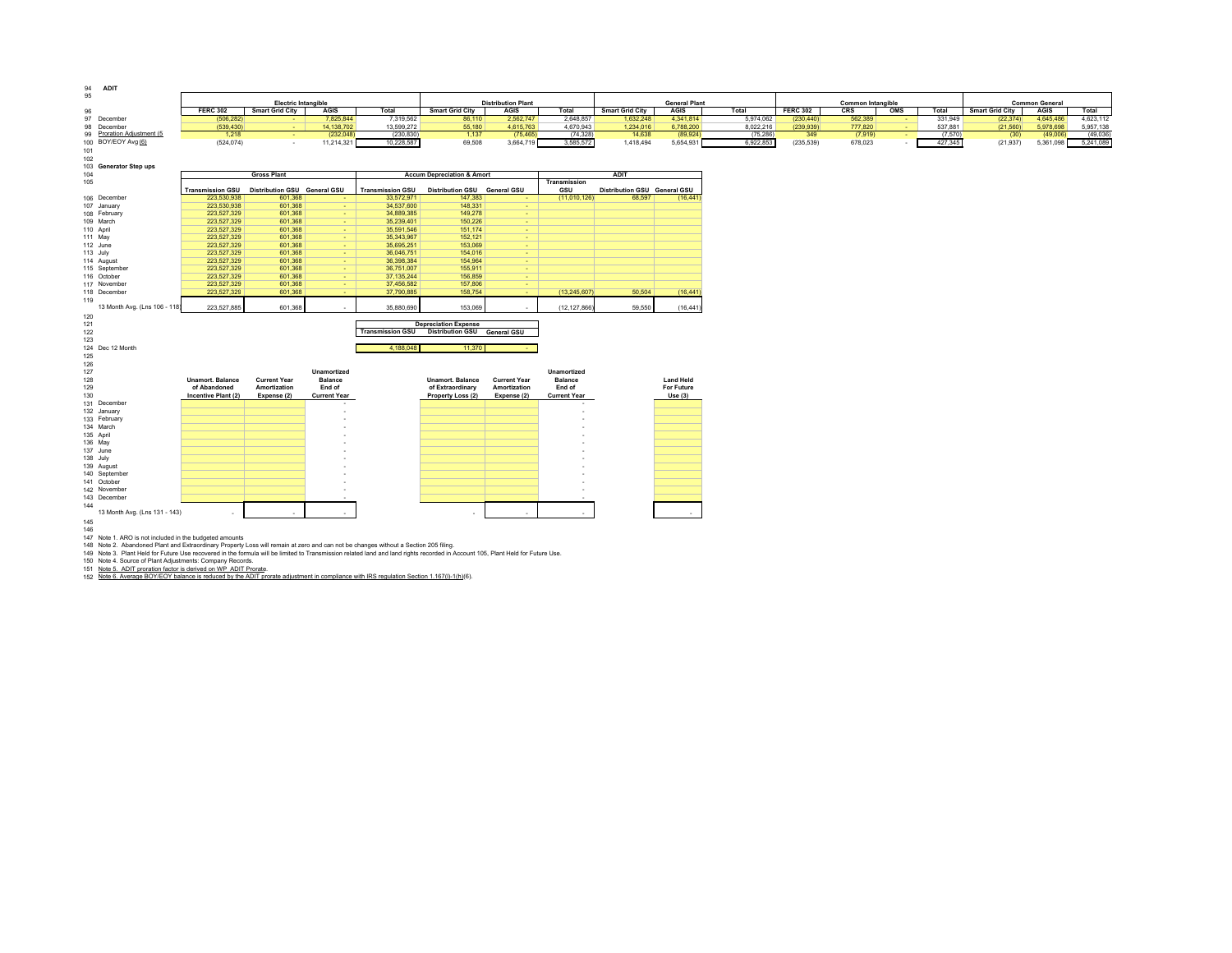## Public Service Company of Colorado<br>Transmission Formula Rate Template<br>Rate Base Data Inputs- Actual<br>Rate Base Data Inputs- Actual

46 Total 47

<u>a sa T</u>

 $\mathbf{1}$ 

 $\mathbf{1}$ 

 $\blacksquare$ 

- 1

a sa T

**The Contract of Street** 

 $\mathcal{L}$ 

a sa T

|                | <b>Gross Plant</b>                               |                         |                   |                    |                         |                                              |                   |                      |            |               |
|----------------|--------------------------------------------------|-------------------------|-------------------|--------------------|-------------------------|----------------------------------------------|-------------------|----------------------|------------|---------------|
|                |                                                  |                         | <b>Steam</b>      | Hydraulic          |                         |                                              |                   |                      | Common     | Common        |
|                |                                                  | <b>Intangible Plant</b> | Production        | Production         | <b>Other Production</b> | <b>Transmission Plant Distribution Plant</b> |                   | <b>General Plant</b> | Intangible | General       |
|                |                                                  | (page 204 & 205 Ln.     | (page 204 & 205   | (page 204 & 205    | (page 204 & 205 Ln.     | (page 206 & 207 Ln. (page 206 & 207          |                   | (page 206 & 207      |            |               |
|                | FERC Form No. 1 reference                        | 5)                      | Ln. 16)           | Ln. 35)            | 45)                     | 58)                                          | Ln. 75)           | Ln. 99)              | Note 7     | Note 7        |
|                | December                                         |                         |                   |                    |                         |                                              |                   |                      |            |               |
| $\overline{1}$ |                                                  |                         |                   |                    |                         |                                              |                   |                      |            |               |
| $\overline{2}$ | January                                          |                         |                   |                    |                         |                                              |                   |                      |            |               |
| 3              | February                                         |                         |                   |                    |                         |                                              |                   |                      |            |               |
| $\overline{4}$ | March                                            |                         |                   |                    |                         |                                              |                   |                      |            |               |
| 5              | April                                            |                         |                   |                    |                         |                                              |                   |                      |            |               |
| 6              | May                                              |                         |                   |                    |                         |                                              |                   |                      |            |               |
| 7              | June                                             |                         |                   |                    |                         |                                              |                   |                      |            |               |
| 8              | July                                             |                         |                   |                    |                         |                                              |                   |                      |            |               |
|                |                                                  |                         |                   |                    |                         |                                              |                   |                      |            |               |
| 9              | August                                           |                         |                   |                    |                         |                                              |                   |                      |            |               |
| 10             | September                                        |                         |                   |                    |                         |                                              |                   |                      |            |               |
| 11             | October                                          |                         |                   |                    |                         |                                              |                   |                      |            |               |
| 12             | November                                         |                         |                   |                    |                         |                                              |                   |                      |            |               |
| 13             | December                                         |                         |                   |                    |                         |                                              |                   |                      |            |               |
| 14             |                                                  |                         |                   |                    |                         |                                              |                   |                      |            |               |
|                | 13 Month Avg. (Lns 1 - 13)                       |                         |                   |                    |                         |                                              |                   |                      |            |               |
| 15             | Less ARO (13 Month Avg)                          |                         |                   |                    |                         |                                              |                   |                      |            |               |
|                | (1)                                              |                         |                   |                    |                         |                                              |                   |                      |            |               |
|                |                                                  |                         |                   |                    |                         |                                              |                   |                      |            |               |
| 16             |                                                  |                         |                   |                    |                         |                                              |                   |                      |            |               |
| 17             | Adj Balance                                      | ٠                       | ٠                 |                    | ٠                       | ٠                                            | ٠                 | ٠                    | ٠          | ٠             |
| 18             |                                                  |                         |                   |                    |                         |                                              |                   |                      |            |               |
| 19             | <b>Accumulated Depreciation and Amortization</b> |                         |                   |                    |                         |                                              |                   |                      |            |               |
| 20             |                                                  |                         |                   |                    |                         |                                              |                   |                      |            |               |
| 21             |                                                  |                         | <b>Steam</b>      | Hydraulic          |                         |                                              |                   |                      | Common     | Common        |
|                |                                                  |                         |                   |                    |                         |                                              |                   |                      |            |               |
|                |                                                  |                         |                   |                    |                         |                                              |                   |                      |            |               |
|                |                                                  | <b>Intangible Plant</b> | Production        | Production         | <b>Other Production</b> | <b>Transmission Plant Distribution Plant</b> |                   | <b>General Plant</b> | Intangible | General       |
|                |                                                  |                         |                   | (page 219 Ln. 22 + |                         |                                              |                   | (page 219 Ln.        |            |               |
|                | FERC Form No. 1 reference                        | (page 200 Ln. 21)       | (page 219 Ln. 20) | 23)                | (page 219 Ln. 24)       | (page 219 Ln. 25)                            | (page 219 Ln. 26) | 28)                  | Note 8     | Note 8        |
| 23             | December                                         |                         |                   |                    |                         |                                              |                   |                      |            |               |
| 24             | January                                          |                         |                   |                    |                         |                                              |                   |                      |            |               |
| 25             | February                                         |                         |                   |                    |                         |                                              |                   |                      |            |               |
| 26             | March                                            |                         |                   |                    |                         |                                              |                   |                      |            |               |
| 27             | April                                            |                         |                   |                    |                         |                                              |                   |                      |            |               |
|                | May                                              |                         |                   |                    |                         |                                              |                   |                      |            |               |
|                |                                                  |                         |                   |                    |                         |                                              |                   |                      |            |               |
|                | June                                             |                         |                   |                    |                         |                                              |                   |                      |            |               |
| 28<br>29<br>30 | July                                             |                         |                   |                    |                         |                                              |                   |                      |            |               |
| 31             | August                                           |                         |                   |                    |                         |                                              |                   |                      |            |               |
|                | 32 September                                     |                         |                   |                    |                         |                                              |                   |                      |            |               |
| 33             | October                                          |                         |                   |                    |                         |                                              |                   |                      |            |               |
| 34             | November                                         |                         |                   |                    |                         |                                              |                   |                      |            |               |
|                | December                                         |                         |                   |                    |                         |                                              |                   |                      |            |               |
| 35<br>36       |                                                  |                         |                   |                    |                         |                                              |                   |                      |            |               |
|                | 13 Month Avg. (Lns 23 - 35)                      |                         |                   |                    |                         |                                              |                   |                      |            |               |
|                | Less ARO (13 Month Avg)                          |                         |                   |                    |                         |                                              |                   |                      |            |               |
|                |                                                  |                         |                   |                    |                         |                                              |                   |                      |            |               |
|                | (1)                                              |                         |                   |                    |                         |                                              |                   |                      |            |               |
|                |                                                  |                         |                   |                    |                         |                                              |                   |                      |            |               |
| 38<br>39<br>40 | Adj Balance                                      | ٠                       | ٠                 | ×                  | ٠                       | ٠                                            | ٠                 | ٠                    | ٠          | $\sim$        |
|                |                                                  |                         |                   |                    |                         |                                              |                   |                      |            |               |
| 41<br>42       | <b>Depreciation Expense</b>                      |                         |                   |                    |                         |                                              |                   |                      |            |               |
| 22<br>37<br>43 |                                                  |                         |                   |                    |                         |                                              |                   |                      |            |               |
| 44             |                                                  |                         | <b>Steam</b>      | <b>Hydraulic</b>   |                         |                                              |                   |                      | Common     | Common        |
|                |                                                  | <b>Intangible Plant</b> | Production        | Production         | <b>Other Production</b> | <b>Transmission Plant Distribution Plant</b> |                   | <b>General Plant</b> | Intangible | General       |
| 45             |                                                  |                         |                   | (page 336 Ln. 4 +  |                         |                                              |                   | (page 336 Ln.        |            | (page 336 Ln. |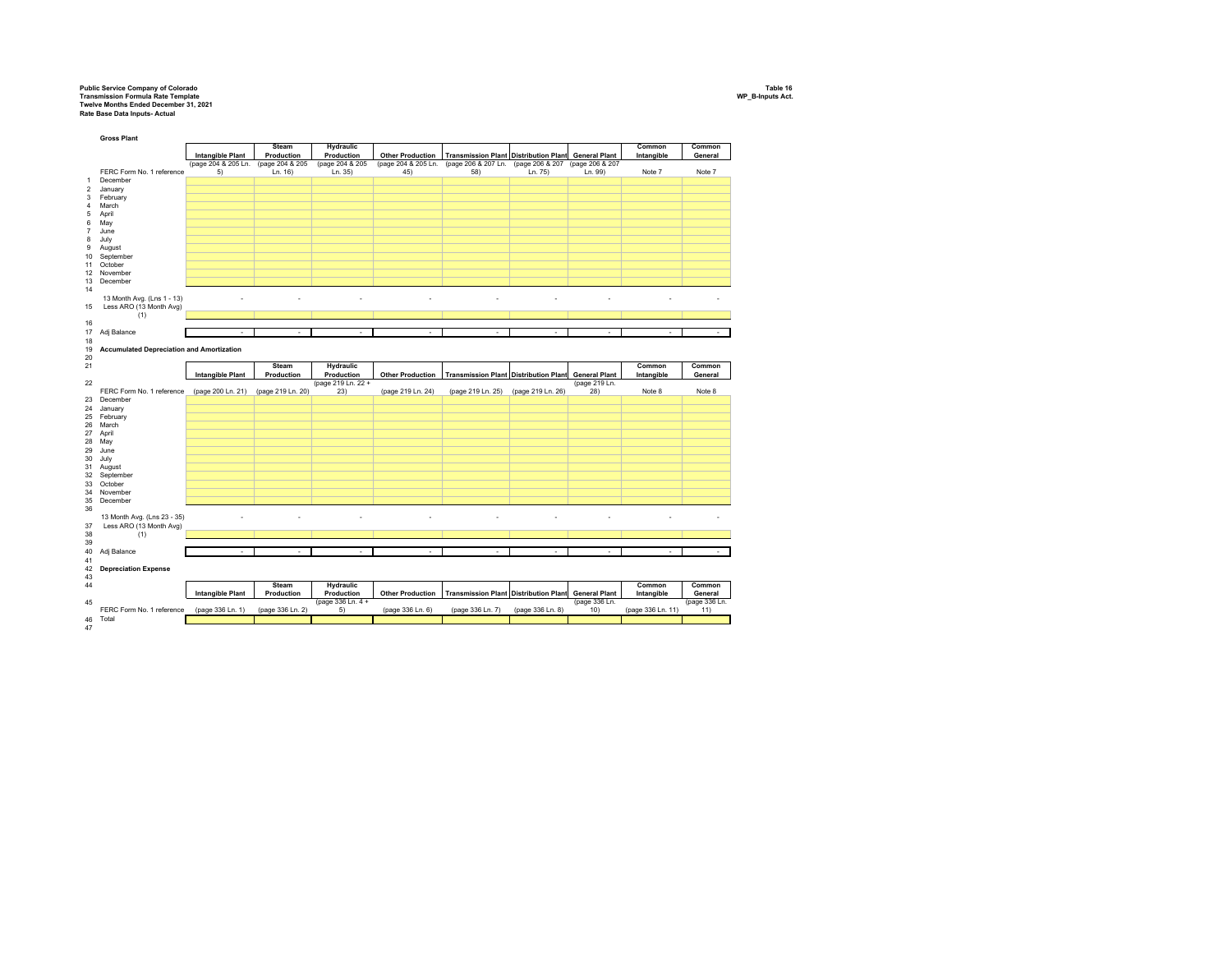| 49                                    |                 |                        |                            |                          |                        |                           |                          |                        |                      |              |                 |                          |     |                                   |                   |                       |            |
|---------------------------------------|-----------------|------------------------|----------------------------|--------------------------|------------------------|---------------------------|--------------------------|------------------------|----------------------|--------------|-----------------|--------------------------|-----|-----------------------------------|-------------------|-----------------------|------------|
| 50<br><b>Gross Plant</b>              |                 |                        |                            |                          |                        |                           |                          |                        |                      |              |                 |                          |     |                                   |                   |                       |            |
| 51<br>52                              |                 |                        |                            |                          |                        |                           |                          |                        |                      |              |                 |                          |     |                                   |                   |                       |            |
|                                       |                 |                        | <b>Electric Intangible</b> |                          |                        |                           |                          |                        | <b>General Plant</b> |              |                 |                          |     |                                   |                   |                       |            |
|                                       |                 |                        |                            |                          |                        | <b>Distribution Plant</b> |                          |                        |                      |              |                 | <b>Common Intangible</b> |     |                                   | <b>Smart Grid</b> | <b>Common General</b> |            |
| 53                                    | <b>FERC 302</b> | <b>Smart Grid City</b> | <b>AGIS</b>                | Total                    | <b>Smart Grid City</b> | <b>AGIS</b>               | Total                    | <b>Smart Grid City</b> | <b>AGIS</b>          | Total        | <b>FERC 302</b> | CRS                      | OMS | Total                             | City              | <b>AGIS</b>           |            |
|                                       |                 |                        |                            |                          |                        |                           |                          |                        |                      |              |                 |                          |     |                                   |                   |                       | Total      |
| 54 December<br>55 January             |                 |                        |                            |                          |                        |                           | $\overline{\phantom{a}}$ |                        |                      |              |                 |                          |     |                                   |                   |                       |            |
|                                       |                 |                        |                            |                          |                        |                           |                          |                        |                      | ٠.           |                 |                          |     | $\overline{a}$                    |                   |                       |            |
| 56 February                           |                 |                        |                            |                          |                        |                           |                          |                        |                      |              |                 |                          |     |                                   |                   |                       |            |
| 57 March<br>58 April                  |                 |                        |                            | $\overline{\phantom{a}}$ |                        |                           | $\overline{\phantom{a}}$ |                        |                      | . .          |                 |                          |     |                                   |                   |                       |            |
|                                       |                 |                        |                            |                          |                        |                           |                          |                        |                      |              |                 |                          |     |                                   |                   |                       |            |
| 59 May                                |                 |                        |                            |                          |                        |                           |                          |                        |                      |              |                 |                          |     |                                   |                   |                       |            |
| 60 June                               |                 |                        |                            |                          |                        |                           |                          |                        |                      |              |                 |                          |     |                                   |                   |                       |            |
| 61 July                               |                 |                        |                            |                          |                        |                           | $\overline{\phantom{a}}$ |                        |                      |              |                 |                          |     |                                   |                   |                       |            |
| 62 August                             |                 |                        |                            |                          |                        |                           | ٠                        |                        |                      | $\sim$       |                 |                          |     |                                   |                   |                       |            |
| 63 September                          |                 |                        |                            |                          |                        |                           | $\overline{\phantom{a}}$ |                        |                      | ٠.           |                 |                          |     |                                   |                   |                       |            |
| 64 October                            |                 |                        |                            |                          |                        |                           |                          |                        |                      |              |                 |                          |     |                                   |                   |                       |            |
| 65 November                           |                 |                        |                            | $\overline{\phantom{a}}$ |                        |                           |                          |                        |                      | . .          |                 |                          |     | $\overline{a}$                    |                   |                       |            |
| 66 December                           |                 |                        |                            |                          |                        |                           |                          |                        |                      | . .          |                 |                          |     |                                   |                   |                       |            |
| 67                                    |                 |                        |                            |                          |                        |                           |                          |                        |                      |              |                 |                          |     |                                   |                   |                       |            |
| 13 Month Avg. (Lns 54 - 66)           |                 |                        |                            | ÷.                       |                        |                           |                          |                        |                      | $\sim$       |                 |                          |     |                                   |                   |                       |            |
| 68                                    |                 |                        |                            |                          |                        |                           |                          |                        |                      |              |                 |                          |     |                                   |                   |                       |            |
| 69<br><b>Accumulated Depreciation</b> |                 |                        |                            |                          |                        |                           |                          |                        |                      |              |                 |                          |     |                                   |                   |                       |            |
| 70                                    |                 |                        |                            |                          |                        |                           |                          |                        |                      |              |                 |                          |     |                                   |                   |                       |            |
| 71                                    |                 |                        |                            |                          |                        |                           |                          |                        |                      |              |                 |                          |     |                                   |                   |                       |            |
|                                       |                 |                        | <b>Electric Intangible</b> |                          |                        | <b>Distribution Plant</b> |                          |                        | <b>General Plant</b> |              |                 | <b>Common Intangible</b> |     |                                   |                   | <b>Common General</b> |            |
| 72                                    |                 |                        |                            |                          |                        |                           |                          |                        |                      |              |                 |                          |     |                                   |                   |                       |            |
|                                       |                 |                        |                            |                          |                        |                           |                          |                        |                      |              |                 |                          |     |                                   | <b>Smart Grid</b> |                       |            |
|                                       | <b>FERC 302</b> | <b>Smart Grid City</b> | <b>AGIS</b>                | Total                    | <b>Smart Grid City</b> | <b>AGIS</b>               | Total                    | <b>Smart Grid City</b> | <b>AGIS</b>          | Total        | <b>FERC 302</b> | CRS                      | OMS | Total                             | City              | <b>AGIS</b>           | Total      |
| 73 December                           |                 |                        |                            |                          |                        |                           |                          |                        |                      |              |                 |                          |     |                                   |                   |                       |            |
| 74 January                            |                 |                        |                            | $\overline{\phantom{a}}$ |                        |                           | $\overline{\phantom{a}}$ |                        |                      | $\sim$       |                 |                          |     | ٠                                 |                   |                       |            |
| 75 February                           |                 |                        |                            |                          |                        |                           |                          |                        |                      | . .          |                 |                          |     | $\overline{a}$                    |                   |                       |            |
| 76 March                              |                 |                        |                            | $\overline{\phantom{a}}$ |                        |                           | $\overline{\phantom{a}}$ |                        |                      | . .          |                 |                          |     |                                   |                   |                       |            |
| 77 April                              |                 |                        |                            |                          |                        |                           | $\overline{\phantom{a}}$ |                        |                      | . .          |                 |                          |     |                                   |                   |                       |            |
| 78 May                                |                 |                        |                            |                          |                        |                           | $\overline{\phantom{a}}$ |                        |                      |              |                 |                          |     |                                   |                   |                       |            |
| 79 June                               |                 |                        |                            | ٠                        |                        |                           |                          |                        |                      |              |                 |                          |     |                                   |                   |                       |            |
| 80 July                               |                 |                        |                            |                          |                        |                           | $\overline{\phantom{a}}$ |                        |                      |              |                 |                          |     |                                   |                   |                       |            |
| 81 August                             |                 |                        |                            |                          |                        |                           |                          |                        |                      |              |                 |                          |     |                                   |                   |                       |            |
| 82 September                          |                 |                        |                            | $\overline{\phantom{a}}$ |                        |                           | ٠                        |                        |                      | $\sim$       |                 |                          |     |                                   |                   |                       |            |
| 83 October                            |                 |                        |                            |                          |                        |                           | ٠                        |                        |                      |              |                 |                          |     |                                   |                   |                       |            |
| 84 November                           |                 |                        |                            |                          |                        |                           |                          |                        |                      |              |                 |                          |     |                                   |                   |                       |            |
| 85 December                           |                 |                        |                            | $\overline{\phantom{a}}$ |                        |                           | $\overline{\phantom{a}}$ |                        |                      | $\mathbf{r}$ |                 |                          |     |                                   |                   |                       |            |
| 86                                    |                 |                        |                            |                          |                        |                           |                          |                        |                      |              |                 |                          |     |                                   |                   |                       |            |
| 13 Month Avg. (Lns 73 - 85)           |                 |                        | $\sim$                     |                          |                        |                           |                          |                        |                      |              |                 |                          |     |                                   |                   |                       |            |
| 87                                    |                 |                        |                            |                          |                        |                           |                          |                        |                      |              |                 |                          |     |                                   |                   |                       |            |
| 88<br><b>Depreciation Expense</b>     |                 |                        |                            |                          |                        |                           |                          |                        |                      |              |                 |                          |     |                                   |                   |                       |            |
| 89                                    |                 |                        |                            |                          |                        |                           |                          |                        |                      |              |                 |                          |     |                                   |                   |                       |            |
| 90                                    |                 |                        |                            |                          |                        |                           |                          |                        |                      |              |                 |                          |     |                                   |                   |                       |            |
|                                       |                 |                        |                            |                          |                        |                           |                          |                        |                      |              | Common          |                          |     |                                   |                   |                       |            |
|                                       |                 |                        | <b>Electric Intangible</b> |                          |                        | <b>Distribution Plant</b> |                          |                        | <b>General Plant</b> |              | Intangible      |                          |     |                                   | <b>Smart Grid</b> | <b>Common General</b> |            |
| 91                                    |                 |                        |                            |                          | <b>Smart Grid City</b> |                           |                          | <b>Smart Grid City</b> |                      |              | <b>FERC 302</b> | CRS                      |     |                                   |                   |                       |            |
|                                       | <b>FERC 302</b> | <b>Smart Grid City</b> | <b>AGIS</b>                | Total<br>$\sim$          |                        | <b>AGIS</b>               | Total<br>$\sim$          |                        | <b>AGIS</b>          | Total<br>۰.  |                 |                          | OMS | Total<br>$\overline{\phantom{a}}$ | City              | <b>AGIS</b>           | Total      |
| 92 Dec 12 Month<br>93                 |                 |                        |                            |                          |                        |                           |                          |                        |                      |              |                 |                          |     |                                   |                   |                       | $\sim$ $-$ |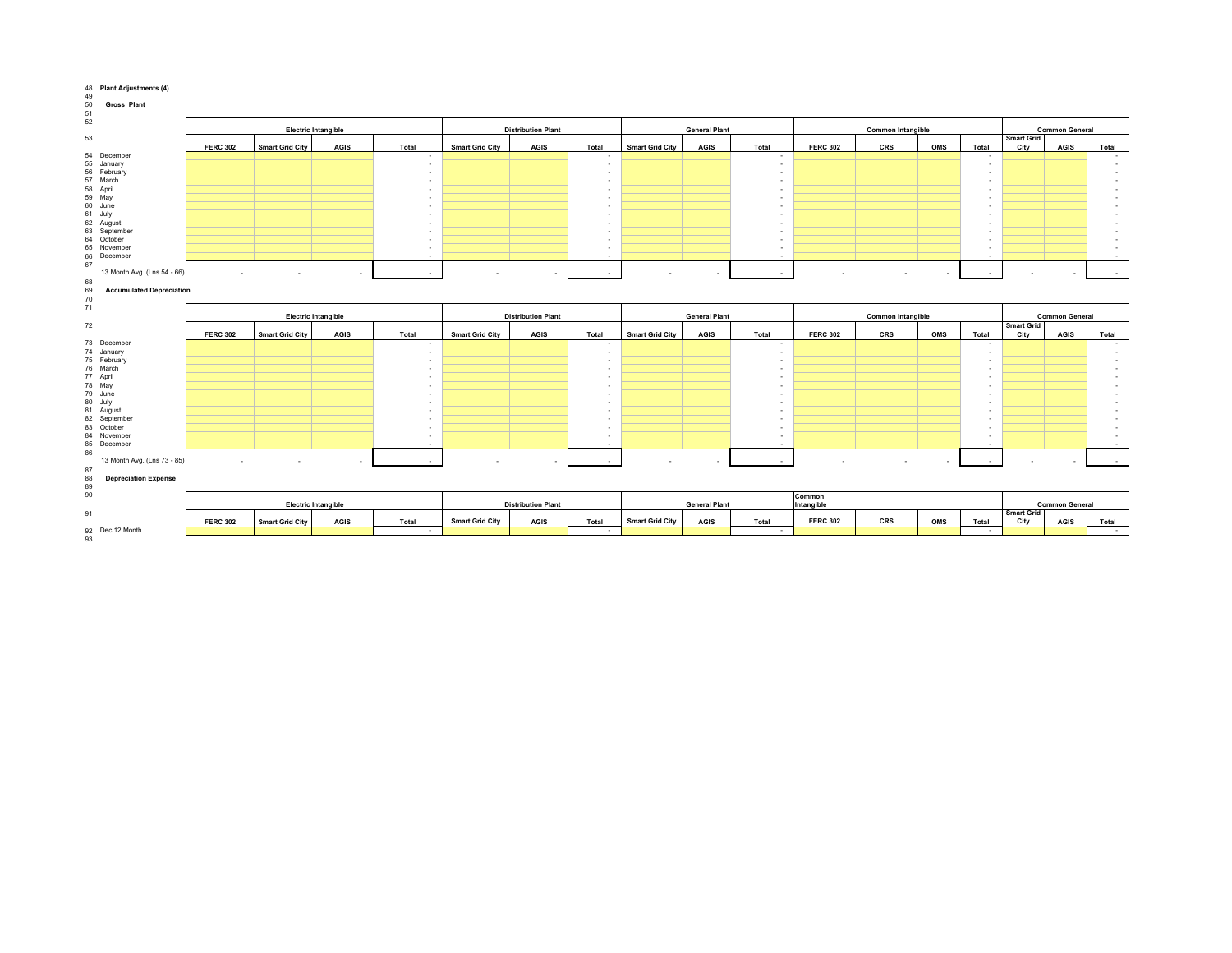

Note 1. ARO is not included in the budgeted amounts 148 Note 2. Abandoned Plant and Extraordinary Property Loss will remain at zero and can not be changes without a Section 205 filing.

Note 3. Plant Held for Future Use recovered in the formula will be limited to Transmission related land and land rights recorded in Account 105, Plant Held for Future Use.

Note 4. Source of Plant Adjustments: Company Records. 151 Note 5. ADIT proration factor is derived on WP\_ADIT Prorate.

 Note 6. Average BOY/EOY balance is reduced by the ADIT prorate adjustment in compliance with IRS regulation Section 1.167(l)-1(h)(6). Note 7. FERC Form No1, Page 356. Common Intangible includes Accounts 301-303. Common General includes Accounts 389-399.1.

Note 8. FERC Form No1, Page 356.1. Common Intangible includesFranchises and Purchased Software. Common General includes FERC Account 108 plus Office Remodeling.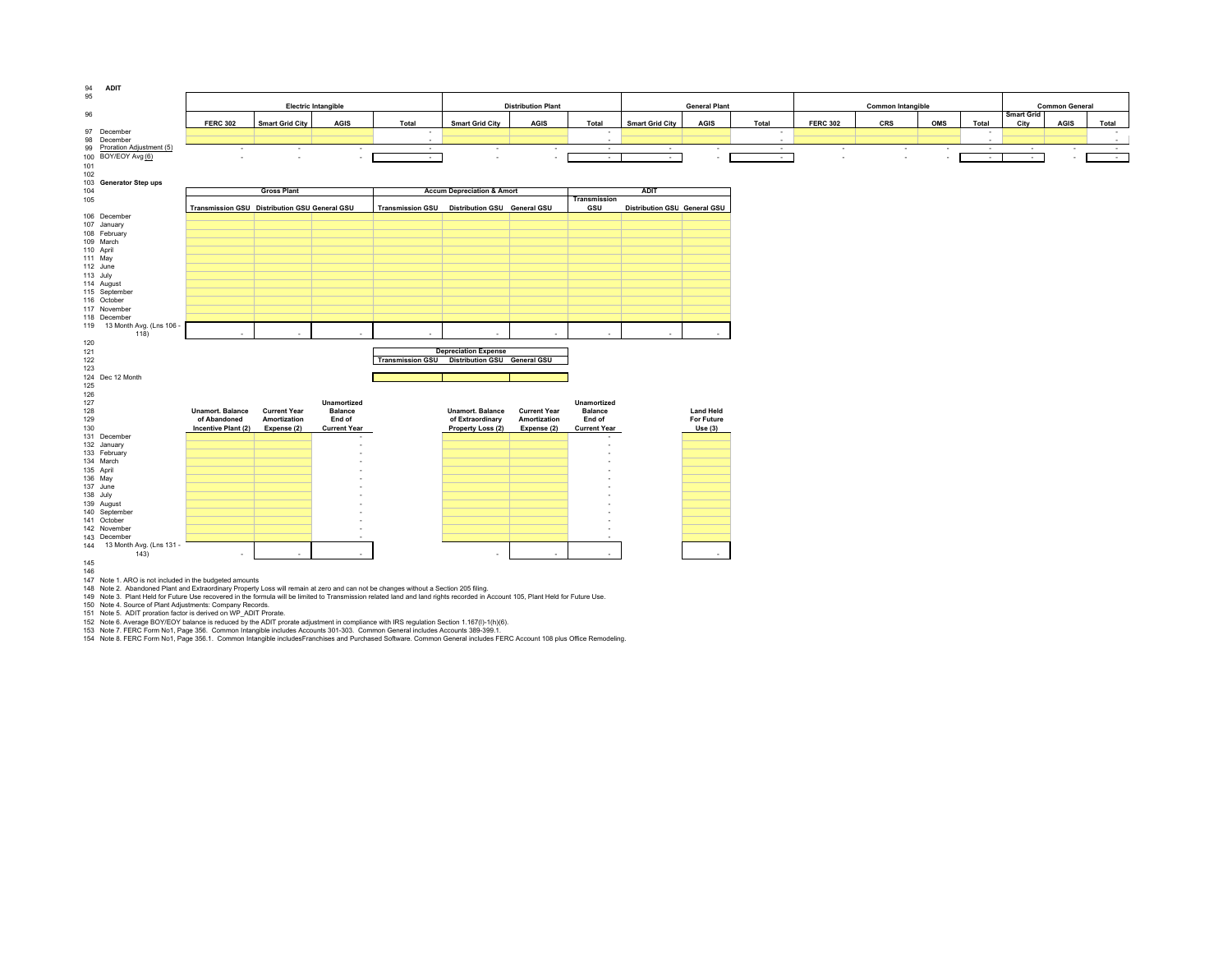### **Public Service Company of Colorado Table 15 Transmission Formula Rate Template Twelve Months Ended December 31, 2021 Transmission O&M**

|          |       |                                                                | <b>Estimated Amounts</b> |                          |                |                        | <b>Actual Amounts</b> |                  |          |              |
|----------|-------|----------------------------------------------------------------|--------------------------|--------------------------|----------------|------------------------|-----------------------|------------------|----------|--------------|
| Line No. |       | <b>TRANSMISSION EXPENSES</b>                                   | Reference                | <b>Non Labor</b>         | Labor          | <b>Total</b>           | Reference             | <b>Non Labor</b> | Labor    | <b>Total</b> |
|          |       |                                                                |                          | Col. (a)                 | Col. (b)       | $\overline{C}$ ol. (c) |                       | Col. (a)         | Col. (b) | Col. (c)     |
|          |       | <b>OPERATION</b>                                               |                          |                          |                |                        |                       |                  |          |              |
|          | 560   | Supervision and Engineering                                    | <b>Company Records</b>   | 2,250,345                | 4,757,116      | 7,007,462              | 321.83.b              |                  |          |              |
| 2        | 561.1 | Load Dispatching - Reliability                                 | Company Records          |                          |                |                        | 321.85.b              |                  |          |              |
| 3        |       | 561.2 Load Dispatching - Monitor & Operate Transmission System | Company Records          | 1,382,725                | 3,824,686      | 5,207,411              | 321.86.b              |                  |          |              |
| 4        |       | 561.3 Load Dispatching - Transmission Service & Scheduling     | Company Records          |                          |                |                        | 321.87.b              |                  |          |              |
| 5        | 561.4 | Scheduling, System Control & Dispatch Services                 | Company Records          |                          |                |                        | 321.88.b              |                  |          |              |
| 6        |       | 561.5 Reliability, Planning and Standards Development          | Company Records          |                          | 178,350        | 178,350                | 321.89.b              |                  |          |              |
|          | 561.6 | Transmission Service Studies (1)                               | <b>Company Records</b>   |                          |                |                        | 321.90.b              |                  |          |              |
| 8        | 561.7 | <b>Generation Interconnection Studies</b>                      | Company Records          |                          | 195,609        | 195,609                | 321.91.b              |                  |          |              |
| 9        | 561.8 | Reliability, Planning & Standards Development Services         | Company Records          | 3,427,823                |                | 3,427,823              | 321.92.b              |                  |          |              |
| 10       | 562   | <b>Station Expenses</b>                                        | Company Records          | 581,198                  | 1,859,354      | 2,440,552              | 321.93.b              |                  |          |              |
| 11       | 563   | Overhead Line Expenses                                         | Company Records          | 555,017                  | 1,705,346      | 2,260,363              | 321.94.b              |                  |          |              |
| 12       | 564   | <b>Underground Lines Expense</b>                               | <b>Company Records</b>   |                          |                |                        | 321.95.b              |                  |          |              |
| 13       | 565   | Transmission of Electricity by Others                          | Company Records          | 21,503,972               | $\blacksquare$ | 21,503,972             | 321.96.b              |                  |          |              |
| 14       | 566   | Miscellaneous Transmission Expenses                            | Company Records          | 2,896,259                | 2,384,846      | 5,281,105              | 321.97.b              |                  |          |              |
| 15       | 567   | Rents                                                          | Company Records          | 2,188,041                |                | 2,188,041              | 321.98.b              |                  |          |              |
| 16       |       | <b>Total Operation</b>                                         |                          | 34,785,382               | 14,905,307     | 49,690,689             |                       |                  |          |              |
| 17       |       |                                                                |                          |                          |                |                        |                       |                  |          |              |
| 18       |       | <b>MAINTENANCE</b>                                             |                          |                          |                |                        |                       |                  |          |              |
| 19       | 568   | Supervision and Engineering                                    | Company Records          | $\overline{\phantom{a}}$ |                |                        | 321.101.b             |                  |          |              |
| 20       | 569   | <b>Structures</b>                                              | Company Records          | 17,454                   | 26,322         | 43,776                 | 321.102.b             |                  |          |              |
| 21       | 569.1 | <b>Computer Hardware</b>                                       | Company Records          | ٠                        | ٠              |                        | 321.103.b             |                  |          |              |
| 22       | 569.2 | <b>Computer Software</b>                                       | Company Records          | $\overline{a}$           |                |                        | 321.104.b             |                  |          |              |
| 23       | 569.3 | <b>Communication Equipment</b>                                 | Company Records          | $\blacksquare$           |                |                        | 321.105.b             |                  |          |              |
| 24       | 569.4 | Miscellaneous Regional Transmission Plant                      | Company Records          | $\sim$                   |                |                        | 321.106.b             |                  |          |              |
| 25       | 570   | <b>Station Equipment</b>                                       | Company Records          | 1,591,598                | 1,559,957      | 3,151,555              | 321.107.b             |                  |          |              |
| 26       | 571   | Overhead Lines (2)                                             | Company Records          | 5,829,145                | 433,971        | 6,263,115              | 321.108.b             |                  |          |              |
| 27       | 572   | <b>Underground Lines</b>                                       | Company Records          |                          | $\sim$         |                        | 321.109.b             |                  |          |              |
| 28       | 573   | Miscellaneous Transmission Plant                               | Company Records          |                          |                |                        | 321.110.b             |                  |          |              |
| 29       |       | <b>Total Maintenance</b>                                       |                          | 7,438,196                | 2,020,250      | 9,458,446              |                       | $\overline{a}$   |          |              |
| 30       |       |                                                                |                          |                          |                |                        |                       |                  |          |              |
| 31       |       | <b>TOTAL TRANSMISSION</b>                                      |                          | 42,223,578               | 16,925,557     | 59,149,135             |                       |                  |          |              |
| 32       |       |                                                                |                          |                          |                |                        |                       |                  |          |              |
| 33       |       |                                                                |                          |                          |                |                        |                       |                  |          |              |
|          |       |                                                                |                          |                          |                |                        | Company               |                  |          |              |
|          |       |                                                                |                          |                          |                |                        | Records               |                  |          |              |
| 34       | 565   | System Integration Costs- Holy Cross TIEA (3)                  | Company Records          |                          |                |                        |                       |                  |          |              |
| 35       |       |                                                                |                          |                          |                |                        |                       |                  |          |              |
| 36       | 561   | Total FERC Account 561                                         | Sum Lines 2 - 9          | 4,810,548                | 4,198,645      | 9,009,193              |                       |                  |          |              |

Note 1. Amount reflects 3 year amortization of the pre-construction costs associated with the San Luis-Calumet-Comanche transmission project (\$2,625,528 X 50% / 3 = \$437,588) beginning November 17, 2012 as shown on FERC Form No. 1 page 321, line 90 footnote page. See additional details on Table 25 concerning the 50/50 sharing.

Note 2. Amount will include a 3 year amortization of the total amount deferred related to Mountain Pine Beetle as shown on FERC Form No. 1 page 321, line 108 footnote page. \$5,926,097 will be amortized over 3 years beginning January 1, 2013.

Note 3. The Holy Cross system integration surplus/deficit payments are difficult to project, therefore, PSCo makes no effort to budget these costs or include them in the ATRR Est. However, these payments will be included on actuals and in the ATRR Act. calculation.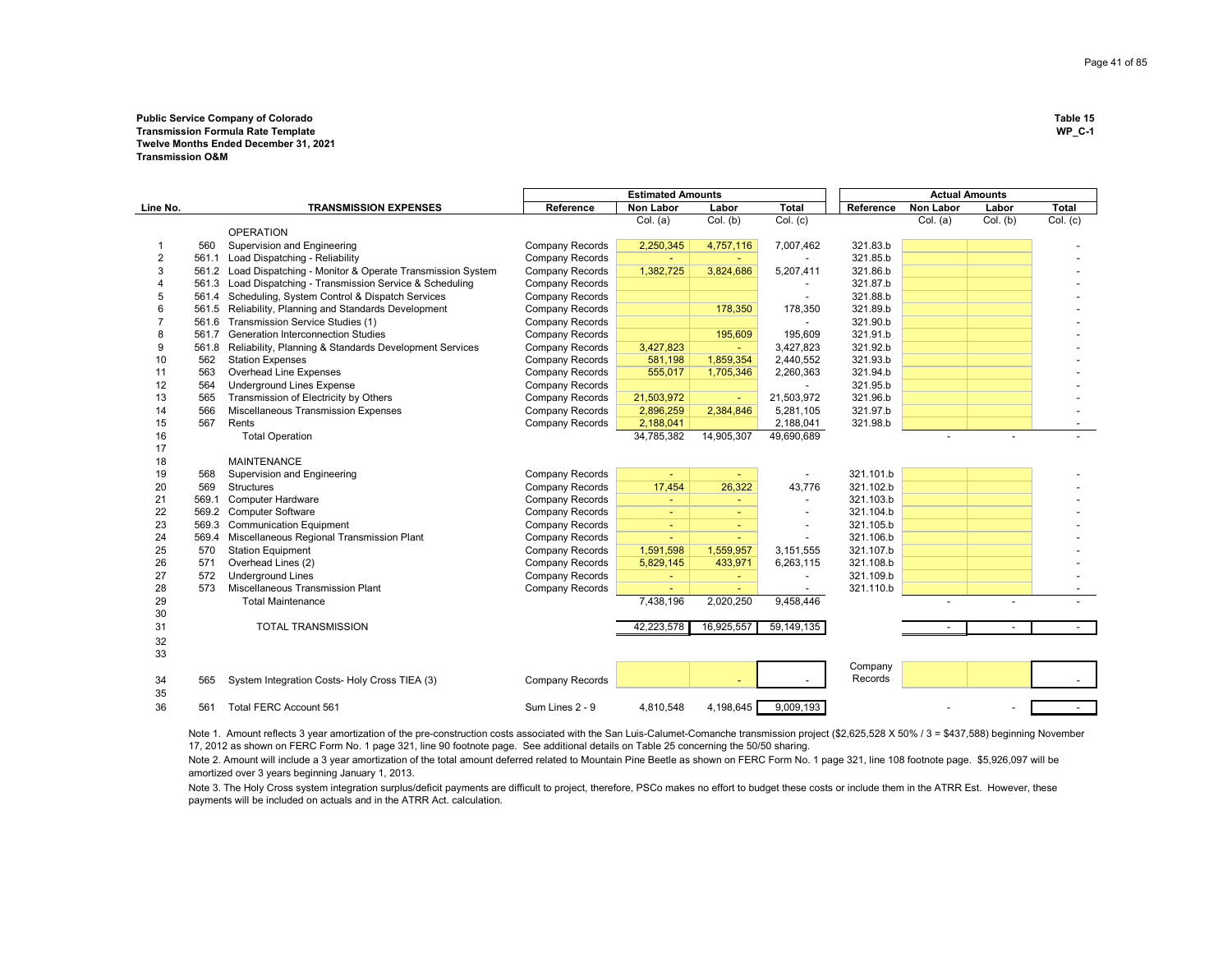| Estimated      |                                                                                                                                                                                                                                                                                                                                                                                                                                                                                                                                                                                                                                                                                                                                                                                                                                                                                                                                                                                                             |                                             |                        |                      |             |                       |  |  |  |  |  |  |
|----------------|-------------------------------------------------------------------------------------------------------------------------------------------------------------------------------------------------------------------------------------------------------------------------------------------------------------------------------------------------------------------------------------------------------------------------------------------------------------------------------------------------------------------------------------------------------------------------------------------------------------------------------------------------------------------------------------------------------------------------------------------------------------------------------------------------------------------------------------------------------------------------------------------------------------------------------------------------------------------------------------------------------------|---------------------------------------------|------------------------|----------------------|-------------|-----------------------|--|--|--|--|--|--|
| Line<br>No.    | <b>FERC</b>                                                                                                                                                                                                                                                                                                                                                                                                                                                                                                                                                                                                                                                                                                                                                                                                                                                                                                                                                                                                 | <b>Account Description</b>                  | Reference              | Total                | Adjustment  | <b>Adjusted Total</b> |  |  |  |  |  |  |
|                |                                                                                                                                                                                                                                                                                                                                                                                                                                                                                                                                                                                                                                                                                                                                                                                                                                                                                                                                                                                                             |                                             |                        | Col. (a)             | Col. (b)    | Col. (c)              |  |  |  |  |  |  |
| 1              | 920                                                                                                                                                                                                                                                                                                                                                                                                                                                                                                                                                                                                                                                                                                                                                                                                                                                                                                                                                                                                         | Administrative and general salaries         | Company Records        | 57,883,606 \$<br>\$  |             | 57,883,606<br>\$      |  |  |  |  |  |  |
| 2              | 921                                                                                                                                                                                                                                                                                                                                                                                                                                                                                                                                                                                                                                                                                                                                                                                                                                                                                                                                                                                                         | Office supplies and expenses                | <b>Company Records</b> | \$<br>36,696,328     |             | 36,696,328            |  |  |  |  |  |  |
| 3              | 922                                                                                                                                                                                                                                                                                                                                                                                                                                                                                                                                                                                                                                                                                                                                                                                                                                                                                                                                                                                                         | Administrative expenses transferred- Credit | <b>Company Records</b> | (44, 459, 366)<br>\$ |             | (44, 459, 366)        |  |  |  |  |  |  |
| 4              | 923                                                                                                                                                                                                                                                                                                                                                                                                                                                                                                                                                                                                                                                                                                                                                                                                                                                                                                                                                                                                         | Outside services employed                   | <b>Company Records</b> | \$<br>13,449,125     |             | 13,449,125            |  |  |  |  |  |  |
| 5              | 924                                                                                                                                                                                                                                                                                                                                                                                                                                                                                                                                                                                                                                                                                                                                                                                                                                                                                                                                                                                                         | Property insurance                          | <b>Company Records</b> | \$<br>5,464,627      |             | 5,464,627             |  |  |  |  |  |  |
| 6              | 925                                                                                                                                                                                                                                                                                                                                                                                                                                                                                                                                                                                                                                                                                                                                                                                                                                                                                                                                                                                                         | Injuries and damages                        | <b>Company Records</b> | \$<br>6,175,184      |             | 6,175,184             |  |  |  |  |  |  |
| $\overline{7}$ | 926                                                                                                                                                                                                                                                                                                                                                                                                                                                                                                                                                                                                                                                                                                                                                                                                                                                                                                                                                                                                         | Employee pensions and benefits (1)          | <b>Company Records</b> | \$<br>52,105,501     |             | 52,105,501            |  |  |  |  |  |  |
| 8              | 927                                                                                                                                                                                                                                                                                                                                                                                                                                                                                                                                                                                                                                                                                                                                                                                                                                                                                                                                                                                                         | Franchise requirements                      | <b>Company Records</b> | \$                   |             |                       |  |  |  |  |  |  |
| 9              | 928                                                                                                                                                                                                                                                                                                                                                                                                                                                                                                                                                                                                                                                                                                                                                                                                                                                                                                                                                                                                         | Regulatory commission expenses (2)          | <b>Company Records</b> | 8.723.699<br>\$      | (8,723,699) |                       |  |  |  |  |  |  |
| 10             | 929                                                                                                                                                                                                                                                                                                                                                                                                                                                                                                                                                                                                                                                                                                                                                                                                                                                                                                                                                                                                         | Duplicate charges-Credit                    | <b>Company Records</b> | \$<br>(2, 143, 908)  |             | (2, 143, 908)         |  |  |  |  |  |  |
| 11             | 930.1                                                                                                                                                                                                                                                                                                                                                                                                                                                                                                                                                                                                                                                                                                                                                                                                                                                                                                                                                                                                       | General Advertising Expenses (3)            | Company Records        | \$<br>2,907,499      | (2,907,499) |                       |  |  |  |  |  |  |
| 12             |                                                                                                                                                                                                                                                                                                                                                                                                                                                                                                                                                                                                                                                                                                                                                                                                                                                                                                                                                                                                             | 930.2 Miscellaneous general expenses (4)    | Company Records        | \$<br>4.832.856      | (1,058,673) | 3,774,183             |  |  |  |  |  |  |
| 13             | 931                                                                                                                                                                                                                                                                                                                                                                                                                                                                                                                                                                                                                                                                                                                                                                                                                                                                                                                                                                                                         | Rents                                       | Company Records        | \$<br>31, 183, 557   |             | 31, 183, 557          |  |  |  |  |  |  |
| 14             | 935                                                                                                                                                                                                                                                                                                                                                                                                                                                                                                                                                                                                                                                                                                                                                                                                                                                                                                                                                                                                         | Maintenance of general plant                | Company Records        | \$<br>1,011,618      |             | 1,011,618             |  |  |  |  |  |  |
| 15             |                                                                                                                                                                                                                                                                                                                                                                                                                                                                                                                                                                                                                                                                                                                                                                                                                                                                                                                                                                                                             | Subtotal                                    |                        | \$<br>173,830,327    |             | 161,140,456           |  |  |  |  |  |  |
|                | Notes:                                                                                                                                                                                                                                                                                                                                                                                                                                                                                                                                                                                                                                                                                                                                                                                                                                                                                                                                                                                                      |                                             |                        |                      |             |                       |  |  |  |  |  |  |
|                | 1. Post-Employment Benefits Other than Pensions (FAS 106) shall remain as a stated, fixed amount and shall not be changed except as directed by<br>the Commission following a filing seeking such change pursuant to section 205 or 206 of the FPA. The adjustment is shown on WP C-3 PBOP.<br>PSCo will file annually to seek FERC approval of the updated PBOP expense. Retail Deferred Pension Expense, net of any amortization amounts<br>recorded in FERC Account 926 will be excluded. Reference Form 1 Page 323, line 187, Footnote.<br>2. Regulatory Commission expenses (FERC Account 928) will be directly assigned to Transmission and are shown on WP C-4.<br>3. General Advertising Expenses (FERC Account 930.1) will be excluded.<br>4. All industry assocation dues recorded in FERC Account 930.2 will be excluded.<br>46,787<br><b>Industry Association Dues</b><br>FF1, pg. 335, Line 1<br>Service Company Allocation of Industry Association Dues<br>1,011,886<br>FF1, pg. 335, Line 12 |                                             |                        |                      |             |                       |  |  |  |  |  |  |
|                |                                                                                                                                                                                                                                                                                                                                                                                                                                                                                                                                                                                                                                                                                                                                                                                                                                                                                                                                                                                                             | <b>Total Exclusion</b>                      |                        | \$<br>1,058,673      |             |                       |  |  |  |  |  |  |

| <b>Actuals</b> |             |                                                                                                                                                                                                                                                                                                                                                                                                                                                                                                                                                                                                                                                                                                                                                  |                        |          |            |             |                       |
|----------------|-------------|--------------------------------------------------------------------------------------------------------------------------------------------------------------------------------------------------------------------------------------------------------------------------------------------------------------------------------------------------------------------------------------------------------------------------------------------------------------------------------------------------------------------------------------------------------------------------------------------------------------------------------------------------------------------------------------------------------------------------------------------------|------------------------|----------|------------|-------------|-----------------------|
| Line<br>No.    | <b>FERC</b> | <b>Account Description</b>                                                                                                                                                                                                                                                                                                                                                                                                                                                                                                                                                                                                                                                                                                                       | Reference              | Total    | Adjustment |             | <b>Adjusted Total</b> |
|                |             |                                                                                                                                                                                                                                                                                                                                                                                                                                                                                                                                                                                                                                                                                                                                                  |                        | Col. (a) | Col. (b)   |             | Col. (c)              |
| 1              | 920         | Administrative and general salaries                                                                                                                                                                                                                                                                                                                                                                                                                                                                                                                                                                                                                                                                                                              | FF1, pg. 323, Line 181 |          | \$         | \$          |                       |
| 2              | 921         | Office supplies and expenses                                                                                                                                                                                                                                                                                                                                                                                                                                                                                                                                                                                                                                                                                                                     | FF1, pg. 323, Line 182 |          |            |             |                       |
| 3              | 922         | Administrative expenses transferred- Credit                                                                                                                                                                                                                                                                                                                                                                                                                                                                                                                                                                                                                                                                                                      | FF1, pg. 323, Line 183 |          |            |             |                       |
| 4              | 923         | Outside services employed                                                                                                                                                                                                                                                                                                                                                                                                                                                                                                                                                                                                                                                                                                                        | FF1, pg. 323, Line 184 |          |            |             |                       |
| 5              | 924         | Property insurance                                                                                                                                                                                                                                                                                                                                                                                                                                                                                                                                                                                                                                                                                                                               | FF1, pg. 323, Line 185 |          |            |             |                       |
| 6              | 925         | Injuries and damages                                                                                                                                                                                                                                                                                                                                                                                                                                                                                                                                                                                                                                                                                                                             | FF1, pg. 323, Line 186 |          |            |             |                       |
| $\overline{7}$ | 926         | Employee pensions and benefits (1)                                                                                                                                                                                                                                                                                                                                                                                                                                                                                                                                                                                                                                                                                                               | FF1, pg. 323, Line 187 |          |            |             |                       |
| 8              | 927         | Franchise requirements                                                                                                                                                                                                                                                                                                                                                                                                                                                                                                                                                                                                                                                                                                                           | FF1, pg. 323, Line 188 |          |            |             |                       |
| 9              | 928         | Regulatory commission expenses (2)                                                                                                                                                                                                                                                                                                                                                                                                                                                                                                                                                                                                                                                                                                               | FF1, pg. 323, Line 189 |          |            |             |                       |
| 10             | 929         | Duplicate charges-Credit                                                                                                                                                                                                                                                                                                                                                                                                                                                                                                                                                                                                                                                                                                                         | FF1, pg. 323, Line 190 |          |            |             |                       |
| 11             |             | 930.1 General Advertising Expenses (3)                                                                                                                                                                                                                                                                                                                                                                                                                                                                                                                                                                                                                                                                                                           | FF1, pg. 323, Line 191 |          |            |             |                       |
| 12             |             | 930.2 Miscellaneous general expenses (4)                                                                                                                                                                                                                                                                                                                                                                                                                                                                                                                                                                                                                                                                                                         | FF1, pg. 323, Line 192 |          |            |             |                       |
| 13             | 931         | Rents                                                                                                                                                                                                                                                                                                                                                                                                                                                                                                                                                                                                                                                                                                                                            | FF1, pg. 323, Line 193 |          |            |             |                       |
| 14             | 935         | Maintenance of general plant                                                                                                                                                                                                                                                                                                                                                                                                                                                                                                                                                                                                                                                                                                                     | FF1, pg. 323, Line 196 |          |            |             |                       |
| 15             |             | Subtotal                                                                                                                                                                                                                                                                                                                                                                                                                                                                                                                                                                                                                                                                                                                                         |                        | \$       | \$         | $\bigoplus$ |                       |
|                | Notes:      | 1. Post-Employment Benefits Other than Pensions (FAS 106) shall remain as a stated, fixed amount and shall not be changed except as directed by<br>the Commission following a filing seeking such change pursuant to section 205 or 206 of the FPA. The adjustment is shown on WP C-3 PBOP.<br>PSCo will file annually to seek FERC approval of the updated PBOP expense. Retail Deferred Pension Expense, net of any amortization amounts<br>recorded in FERC Account 926 will be excluded. Reference Form 1 Page 323, line 187, Footnote.<br>2. Regulatory Commission expenses (FERC Account 928) will be directly assigned to Transmission and are shown on WP C-4.<br>3. General Advertising Expenses (FERC Account 930.1) will be excluded. |                        |          |            |             |                       |
|                |             | 4. All industry assocation dues recorded in FERC Account 930.2 will be excluded.                                                                                                                                                                                                                                                                                                                                                                                                                                                                                                                                                                                                                                                                 |                        |          |            |             |                       |
|                |             | <b>Industry Association Dues</b>                                                                                                                                                                                                                                                                                                                                                                                                                                                                                                                                                                                                                                                                                                                 | FF1, pg. 335, Line 1   |          |            |             |                       |
|                |             | Service Company Allocation of Industry Association Dues                                                                                                                                                                                                                                                                                                                                                                                                                                                                                                                                                                                                                                                                                          | FF1, pg. 335, Line 12  |          |            |             |                       |
|                |             | <b>Total Exclusion</b>                                                                                                                                                                                                                                                                                                                                                                                                                                                                                                                                                                                                                                                                                                                           |                        | \$       |            |             |                       |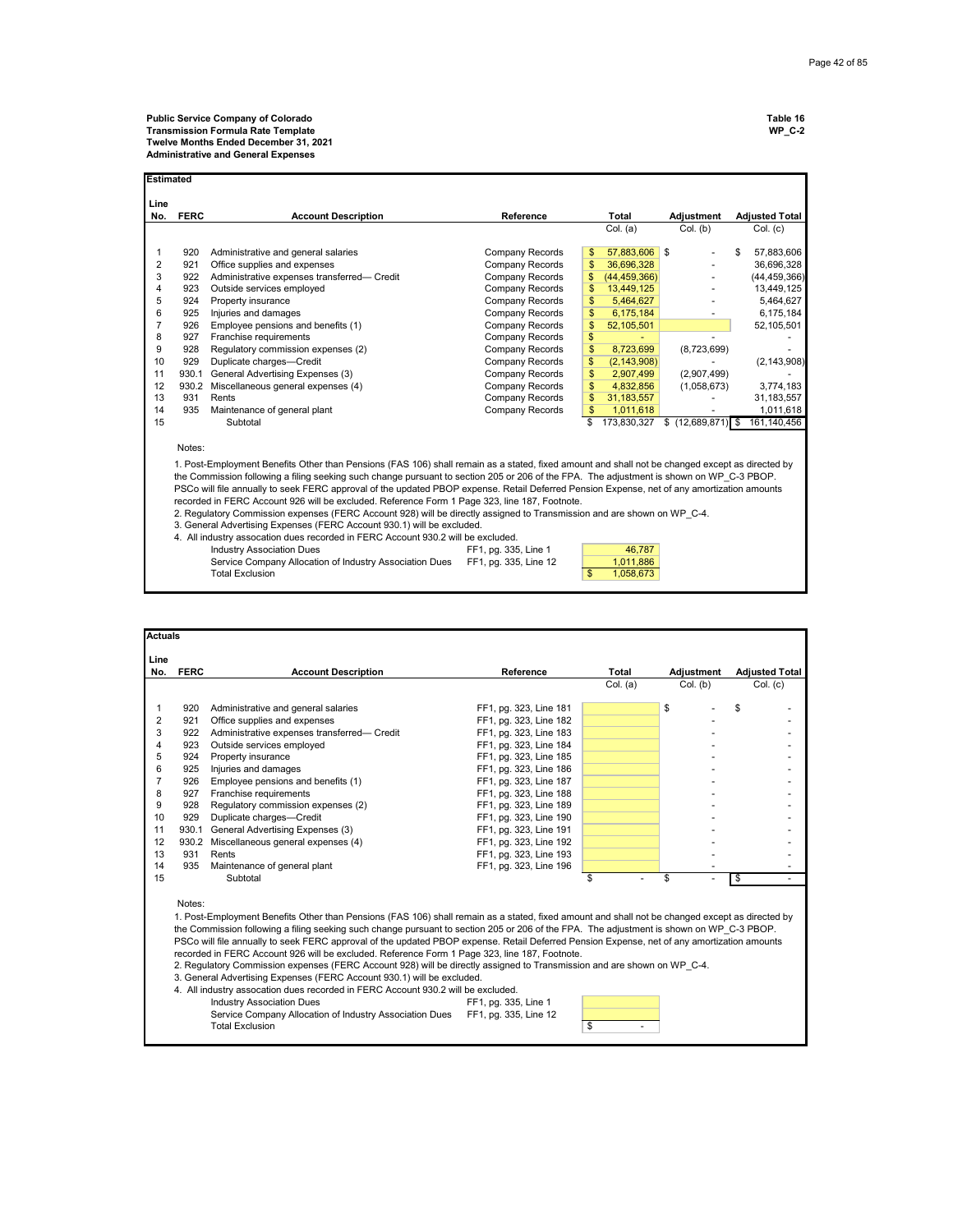Public Service Company of Colorado **Table 17**<br>
Transmission Formula Rate Template **Transmission Formula Rate Template Transmission Formula Rate Template Twelve Months Ended December 31, 2021 Post-Employment Benefits Other than Pensions (FAS 106)**

| Line No. | <b>Description</b>                                           | <b>Total Expense</b>     | <b>O&amp;M \$</b>      | <b>O&amp;M</b><br>Electric \$ |
|----------|--------------------------------------------------------------|--------------------------|------------------------|-------------------------------|
|          |                                                              | Col. (a)                 | Col. (b)               | $\overline{Col.}$ (c)         |
| 1        | <b>Estimated Base Year 2021</b>                              |                          |                        |                               |
| 2        |                                                              |                          |                        |                               |
| 3        | <b>PSCo Direct Expense</b>                                   | (5,295,000)              | (3,281,882)            | (2,056,980)                   |
| 4        | <b>XES - Allocated to PSCo</b>                               | 1,253,000                | 315,305                | 240,783                       |
| 5        |                                                              |                          |                        |                               |
| 6        |                                                              |                          |                        |                               |
| 7        |                                                              |                          |                        |                               |
| 8        |                                                              |                          |                        |                               |
| 9        | Total                                                        | (4,042,000)              | (2,966,577)            | (1,816,197)                   |
| 10       |                                                              |                          |                        |                               |
| 11       |                                                              |                          |                        |                               |
| 12<br>13 | <b>Estimated Amount Included in Account 926</b>              |                          |                        |                               |
| 14       |                                                              |                          |                        |                               |
| 15       | <b>PSCo Direct Expense</b><br><b>XES - Allocated to PSCo</b> | (5,295,000)<br>1,253,000 | (3,281,882)<br>315,305 | (2,056,980)<br>240,783        |
| 16       |                                                              |                          |                        |                               |
| 17       |                                                              |                          |                        |                               |
| 18       |                                                              |                          |                        |                               |
| 19       |                                                              |                          |                        |                               |
| 20       | Total                                                        | (4,042,000)              | (2,966,577)            | (1,816,197)                   |
| 21       |                                                              |                          |                        |                               |
| 22       | <b>Actual Base Year 2021</b>                                 |                          |                        |                               |
| 23       |                                                              |                          |                        |                               |
| 24       | <b>PSCo Direct Expense</b>                                   |                          |                        |                               |
| 25       | <b>NSPM Allocated to PSCo</b>                                |                          |                        |                               |
| 26       | <b>NSPW Allocated to PSCo</b>                                |                          |                        |                               |
| 27       | <b>SPS Allocated to PSCo</b>                                 |                          |                        |                               |
| 28       | <b>XES - Allocated to PSCo</b>                               |                          |                        |                               |
| 29       |                                                              |                          |                        |                               |
| 30       |                                                              |                          |                        |                               |
| 31       |                                                              |                          |                        |                               |
| 32       |                                                              |                          |                        |                               |
| 33       | Total                                                        |                          |                        |                               |
| 34       |                                                              |                          |                        |                               |
| 35       | <b>Actual Amount Included in Account 926</b>                 |                          |                        |                               |
| 36       |                                                              |                          |                        |                               |
| 37       | <b>PSCo Direct Expense</b>                                   |                          |                        |                               |
| 38       | <b>NSPM Allocated to PSCo</b>                                |                          |                        |                               |
| 39       | <b>NSPW Allocated to PSCo</b>                                |                          |                        |                               |
| 40       | <b>SPS Allocated to PSCo</b>                                 |                          |                        |                               |
| 41       | <b>XES - Allocated to PSCo</b>                               |                          |                        |                               |
| 42       |                                                              |                          |                        |                               |
| 43       | Total                                                        |                          |                        |                               |
| 44       |                                                              |                          |                        |                               |
| 45       | Adjustment                                                   |                          |                        |                               |
| 46       | Estimated Amount Less Base Year Amount (Line 20 minus 9)     |                          |                        |                               |
| 47       | Actual Amount Less Base Year Amount (Line 43 minus 33)       |                          |                        |                               |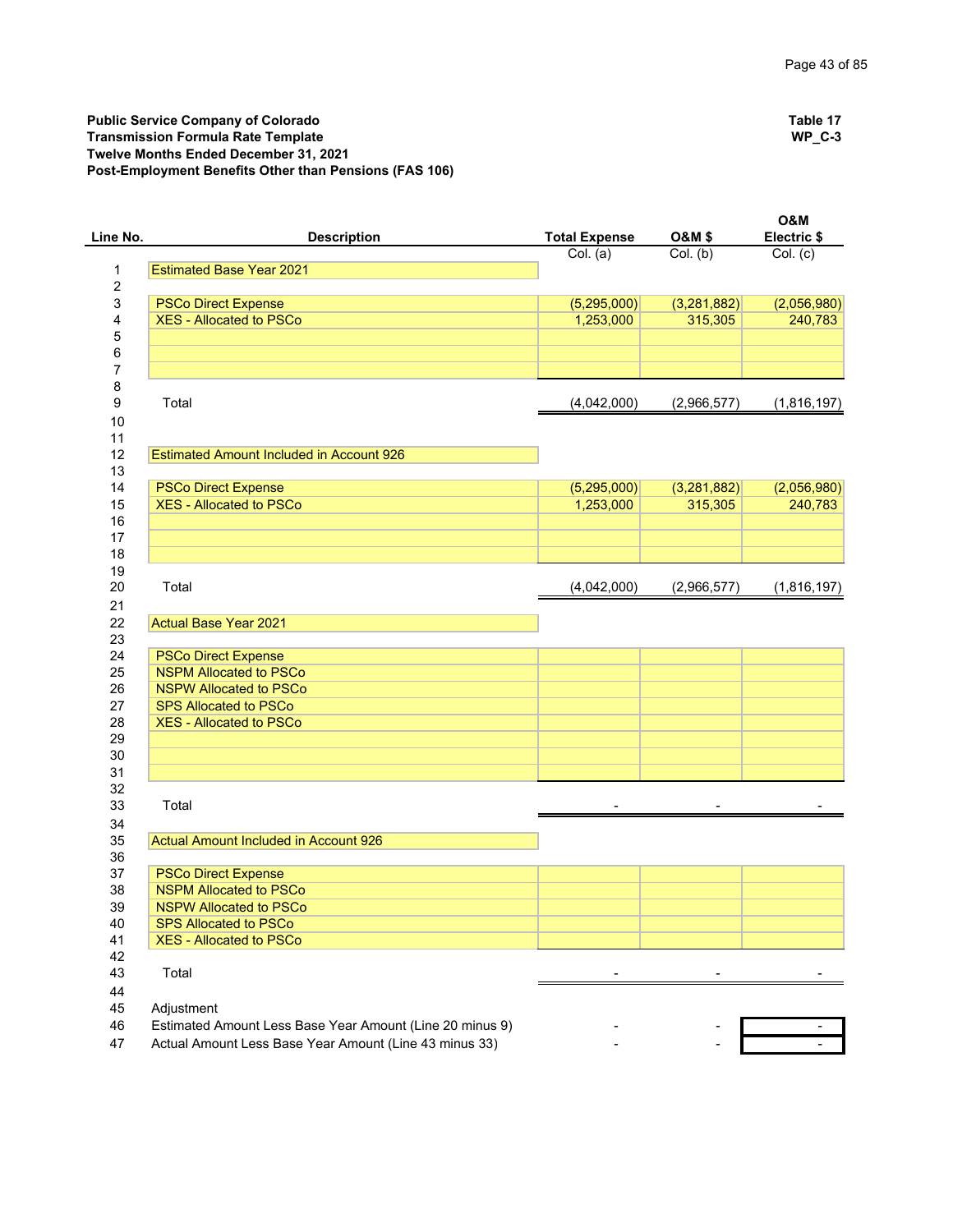| <b>Estimated</b> |                                                                                            |           |                                        |                                        |              |
|------------------|--------------------------------------------------------------------------------------------|-----------|----------------------------------------|----------------------------------------|--------------|
| Line No.         | <b>Description</b>                                                                         | Reference | <b>Transmission</b><br><b>Specific</b> | Non-<br><b>Transmission</b><br>Related | <b>Total</b> |
|                  |                                                                                            |           | Col. (a)                               | Col. (b)                               | Col. (c)     |
|                  |                                                                                            |           | ٠                                      | $\Omega$                               |              |
| ◠                |                                                                                            |           |                                        |                                        |              |
| 3                |                                                                                            |           |                                        |                                        |              |
| 4                |                                                                                            |           | $\sim$                                 |                                        |              |
| 5                |                                                                                            |           |                                        |                                        |              |
| 6                | Total                                                                                      |           |                                        |                                        |              |
|                  |                                                                                            |           |                                        |                                        |              |
|                  | Footnote 1: Rate Case Expenses will be amortized over 3 years beginning November 17, 2012. |           |                                        |                                        |              |

| Line No.       | <b>Description</b> | Reference          | Transmission<br>Specific | Non-<br>Transmission<br>Related | Total                                      |
|----------------|--------------------|--------------------|--------------------------|---------------------------------|--------------------------------------------|
|                |                    |                    | Col. (a)                 | Col. (b)                        | Col. (c)                                   |
| 1              |                    |                    |                          |                                 |                                            |
| $\mathbf 2$    |                    |                    |                          |                                 |                                            |
| 3              |                    |                    |                          |                                 |                                            |
| 4              |                    |                    |                          |                                 |                                            |
| 5              |                    |                    |                          |                                 |                                            |
| 6              |                    |                    |                          |                                 |                                            |
| $\overline{7}$ |                    |                    |                          |                                 |                                            |
| 8              |                    |                    |                          |                                 |                                            |
| 9              |                    |                    |                          |                                 |                                            |
| 10             |                    |                    |                          |                                 |                                            |
| 11             |                    |                    |                          |                                 |                                            |
| 12             |                    |                    |                          |                                 |                                            |
| 13             |                    |                    |                          |                                 |                                            |
| 14             |                    |                    |                          |                                 |                                            |
| 15             |                    |                    |                          |                                 |                                            |
| 16<br>17       |                    |                    |                          |                                 |                                            |
| 18             |                    |                    |                          |                                 |                                            |
| 19             |                    |                    |                          |                                 |                                            |
| 20             |                    |                    |                          |                                 | $\blacksquare$<br>$\overline{\phantom{0}}$ |
| 21<br>Total    |                    | FF1, pg 351, Ln 46 | $\blacksquare$           |                                 | $\blacksquare$                             |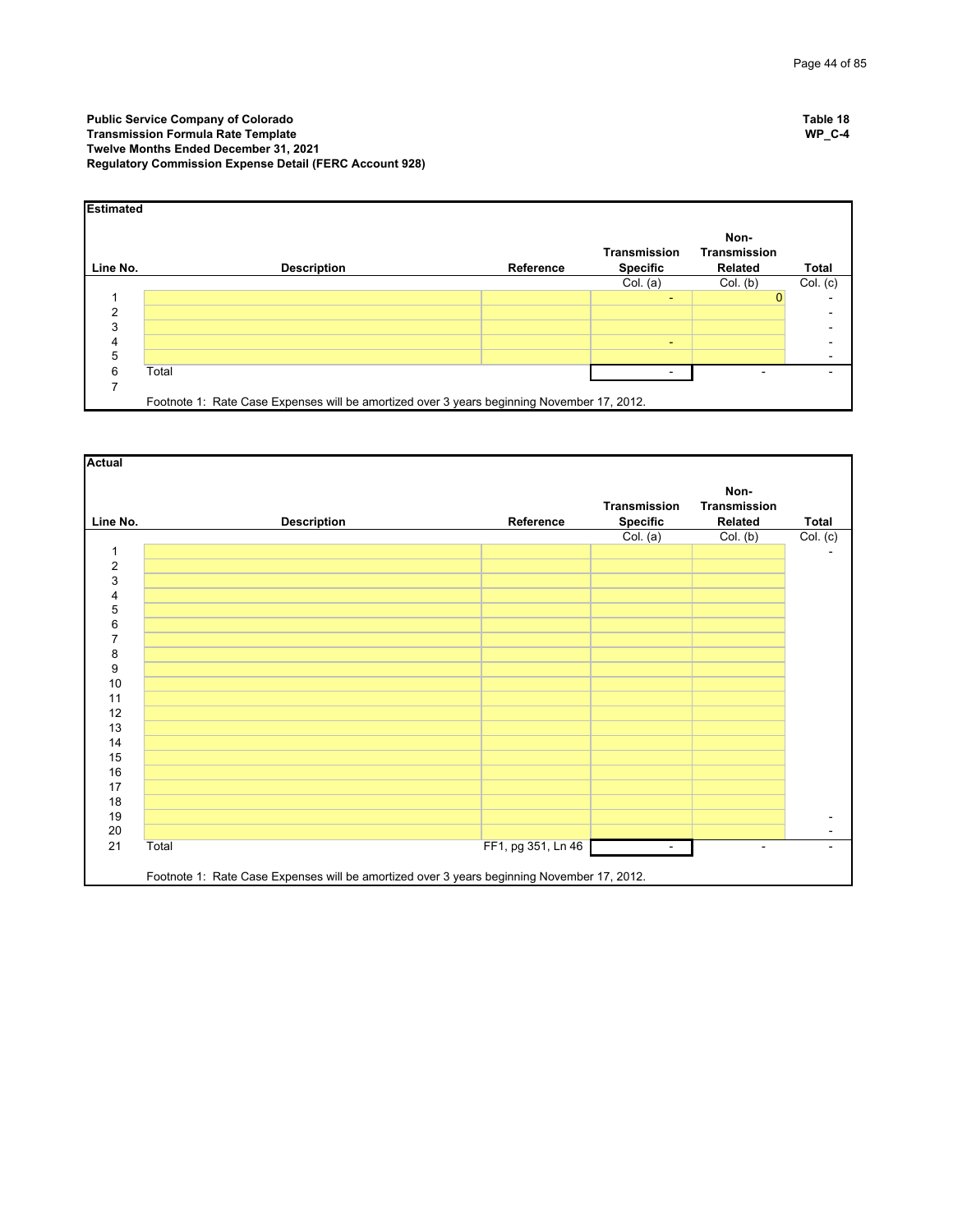|                |                                             |                               |                  | <b>FERC Form No. 1</b> |        |
|----------------|---------------------------------------------|-------------------------------|------------------|------------------------|--------|
| Line No.       | <b>Description</b>                          | <b>Reference</b>              | <b>Estimated</b> | <b>Reference</b>       | Actual |
|                |                                             |                               |                  |                        |        |
|                | <b>FUTA</b>                                 |                               |                  | 263.i                  |        |
| $\overline{2}$ | <b>FICA</b>                                 |                               |                  | 263.i                  |        |
| 3              | Unemployment SESA                           |                               |                  | 263.i                  |        |
| 4              | <b>Occupational Denver</b>                  |                               |                  | 263.i                  |        |
| 5              | Total taxes related to wages & salaries (1) | Company Records \$ 13,521,917 |                  |                        |        |
| 6              |                                             |                               |                  |                        |        |
|                | Real and personal property taxes            |                               |                  | 263.i                  |        |
| 8              | Use tax                                     |                               |                  | 263.i                  |        |
| 9              | Total taxes related to property (1)         | Company Records \$175,989,600 |                  |                        |        |
| 10             |                                             |                               |                  |                        |        |
| 11             | <b>Miscellaneous</b>                        |                               |                  |                        |        |
| 12             |                                             | Company Records \$            | (750,000)        |                        |        |
| 13             |                                             |                               |                  |                        |        |
|                |                                             | Line 5 plus Line 9            |                  |                        |        |
| 14             | Total TOTI                                  | plus Line 12                  | \$188,761,517    | 115.14.g               |        |
|                |                                             |                               |                  |                        |        |

Note 1. The PSCo budget estimates these taxes only in total. Details as to actual taxes will be available for actuals in the Annual True-up.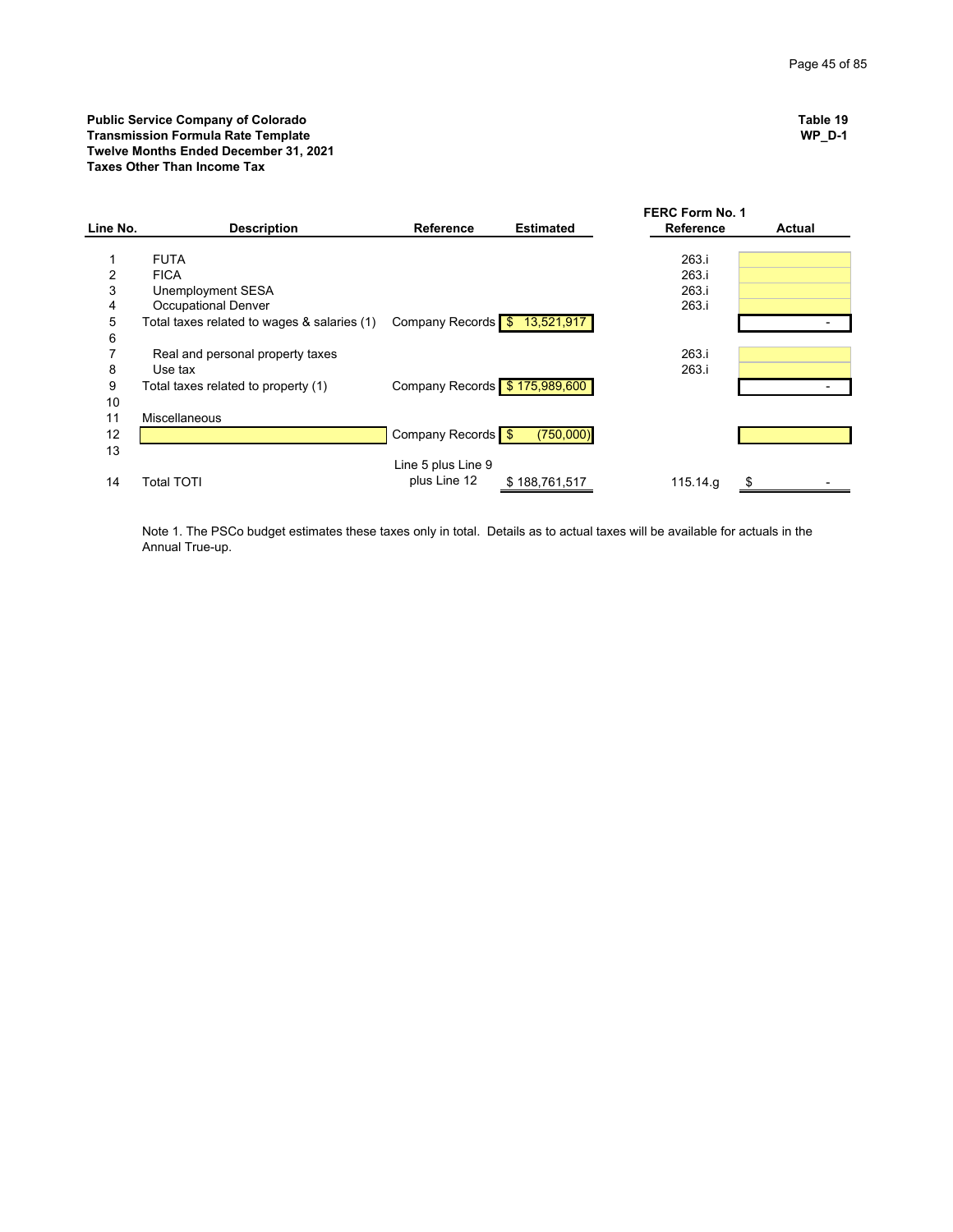| <b>Estimated</b> |             |                                                                              |               |               |                   |    |                       |
|------------------|-------------|------------------------------------------------------------------------------|---------------|---------------|-------------------|----|-----------------------|
| Line No.         | <b>FERC</b> | <b>Description</b>                                                           |               | Total         | Adjustments       |    | <b>Adjusted Total</b> |
|                  |             |                                                                              |               | Col. (a)      | Col. (b)          |    | Col. (c)              |
|                  |             | 454- Rent From Electric Property                                             |               |               |                   |    |                       |
| 2                | 45400       | Rental Income on Transmission Facilities                                     | \$            | 4,676,779 \$  |                   | S  | 4,676,779             |
| 3                | 45400       | Rental Income on Other Facilities                                            |               | 2,643,758     | (2,643,758)       |    |                       |
| 4                | Total 454   |                                                                              | \$            | 7,320,538 \$  | $(2,643,758)$ \$  |    | 4,676,779             |
| 5                |             |                                                                              |               |               |                   |    |                       |
| 6                |             | 456- Other Electric Revenue                                                  |               |               |                   |    |                       |
|                  |             | 456 Revenues from Schedule 18 Annual Interconnection Customer O&M Charge     | \$            | $528,287$ \$  |                   |    | 528,287               |
| 8                | 456         | Total Other Electric Revenue - (Other Than Schedule 18)                      | $\mathsf{\$}$ | 43.772.400    | (43,772,400)      |    |                       |
| 9                |             | Total 456- FERC Form No. 1 pg. 300 Ln 21                                     | \$            | 44,300,687 \$ | $(43,772,400)$ \$ |    | 528,287               |
| 10               |             |                                                                              |               |               |                   |    |                       |
| 11               |             | 421.1 Gain on disposition of property                                        |               |               |                   |    |                       |
|                  |             | Amortization of the Gain on the Sale of TSB (Allocated to Transmission) Ref. |               |               |                   |    |                       |
| 12               | 421.1       | WP B-7 Line 15                                                               | \$            |               |                   | \$ |                       |
| 13               | 421.1       | Gain on disposition of property (Other Related)                              |               | ٠             |                   |    |                       |
| 14               | Total 421.1 |                                                                              |               |               |                   |    |                       |
|                  |             |                                                                              |               |               |                   |    |                       |

| Actual   |             |                                                                              |          |             |                       |
|----------|-------------|------------------------------------------------------------------------------|----------|-------------|-----------------------|
| Line No. | <b>FERC</b> | <b>Description</b>                                                           | Total    | Adjustments | <b>Adjusted Total</b> |
|          |             |                                                                              | Col. (a) | Col. (b)    | Col. (c)              |
|          |             | 454- Rent From Electric Property                                             |          |             |                       |
|          | 45400       | Rental Income on Transmission Facilities                                     |          | \$          |                       |
| 3        | 45400       | Rental Income on Other Facilities                                            |          |             |                       |
| 4        |             | Total 454- FERC Form No. 1 pg. 300 Ln 19                                     |          |             | \$                    |
| 5        |             |                                                                              |          |             |                       |
| 6        |             | 456- Other Electric Revenue                                                  |          |             |                       |
|          |             | 456 Revenues from Schedule 18 Annual Interconnection Customer O&M Charge     |          | \$          |                       |
| 8        | 456         | Total Other Electric Revenue - (Other Than Schedule 18)                      |          |             |                       |
| 9        |             | Total 456- FERC Form No. 1 pg. 300 Ln 21                                     |          |             |                       |
| 10       |             |                                                                              |          |             |                       |
| 11       |             | 421.1 Gain on disposition of property                                        |          |             |                       |
|          |             | Amortization of the Gain on the Sale of TSB (Allocated to Transmission) Ref. |          |             |                       |
| 12       | 421.1       | WP B-7 Line 15                                                               | \$       | \$          |                       |
| 13       | 421.1       | Gain on disposition of property (Other Related)                              |          |             |                       |
| 14       |             | Total 421.1- FERC Form No. 1 pg. 117 Ln 40                                   |          |             |                       |
|          |             |                                                                              |          |             |                       |

Ĕ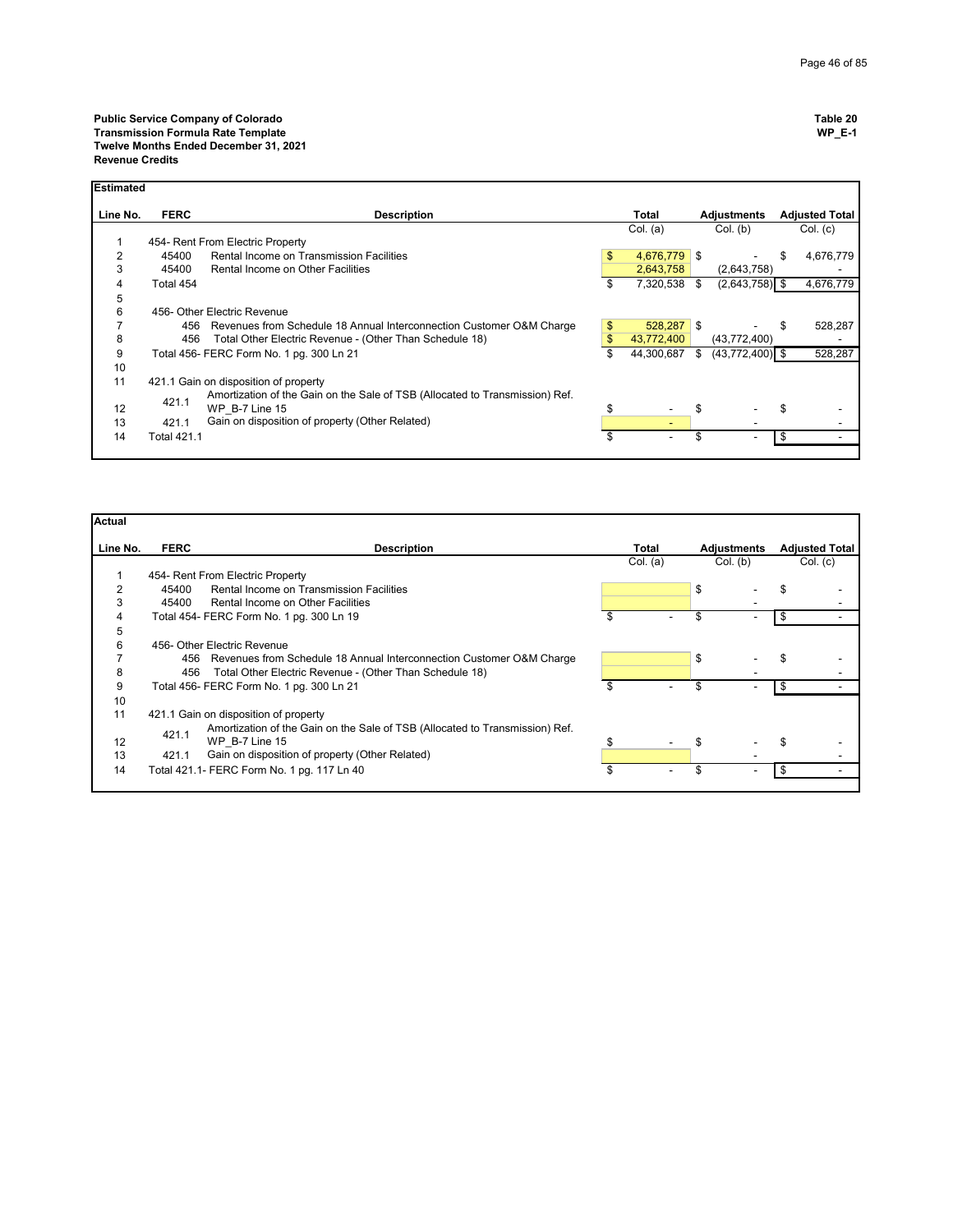| <b>Public Service Company of Colorado</b> |  |  |  |  |
|-------------------------------------------|--|--|--|--|
|                                           |  |  |  |  |

Public Service Company of Colorado<br>Transmission Formula Rate Template<br>Account Service of State Template<br>Account 455.4 Revenues trom Transmission of Electricity of Others Wind First Company of Discussion Service of Discuss

| Estimate<br>Line           |                                | Account 456.1- Revenues from Transmission of Electricity of Others<br><b>Description</b>                                                                                                                                                                                                                                       | Service                  |                      | Point-to-Point<br>Transmission<br>Schedules 7 & 8 | Network<br>Transmission<br>Schedule 9 | Scheduling,<br>System<br>Control &<br>Dispatch<br>Schedule 1 | Reactive<br>Supply &<br>Voltage<br>Control<br>Schedule 2 | Regulation<br>and<br>Frequency<br>Schedule 3 | Regulation<br>and<br>Frequency<br>Schedule 3 & 3A<br>Wind | Regulation<br>and<br>Frequency<br>Schedule 3 & 3A<br>Solar | Regulation<br>and<br>Frequency<br>Schedule 3 & 3A-VER<br>Non-VER | Network &<br>Energy<br>Imbalance<br>Schedule 4 | Network &<br>Interco.<br>Spinning<br>Reserve<br>Schedule 5 | Flex<br>Reserve<br>Schedule 16 | Supplemental<br>Spinning<br>Reserve<br>Schedule 6 | <b>FERC</b><br>Assess<br>Pass<br>Through | Total of<br>Line<br><b>Items</b> |
|----------------------------|--------------------------------|--------------------------------------------------------------------------------------------------------------------------------------------------------------------------------------------------------------------------------------------------------------------------------------------------------------------------------|--------------------------|----------------------|---------------------------------------------------|---------------------------------------|--------------------------------------------------------------|----------------------------------------------------------|----------------------------------------------|-----------------------------------------------------------|------------------------------------------------------------|------------------------------------------------------------------|------------------------------------------------|------------------------------------------------------------|--------------------------------|---------------------------------------------------|------------------------------------------|----------------------------------|
| No.                        | Type                           |                                                                                                                                                                                                                                                                                                                                | Type                     | Divisor kW<br>(a)    | (b)                                               | (c)                                   | (d)                                                          | (e)                                                      | (f)                                          | (g)                                                       | (h)                                                        | (i)                                                              | (i)                                            | (k)                                                        | (1)                            | (m)                                               | (n)                                      | (0)                              |
|                            | Credit                         | OATT Non-Firm PTP                                                                                                                                                                                                                                                                                                              | <b>NF</b>                |                      |                                                   |                                       |                                                              |                                                          |                                              |                                                           |                                                            |                                                                  |                                                |                                                            |                                |                                                   |                                          |                                  |
|                            | Credit                         | OATT Firm PTP                                                                                                                                                                                                                                                                                                                  | <b>SFP</b>               | $\Omega$<br>$\Omega$ | 4,205,937<br>2,348,493                            | $\sim$<br>$\sim$                      | 45,753<br>45,253                                             | 221,836<br>222,862                                       | 15,590<br>61,986                             | ٠<br>$\sim$                                               | $\sim$                                                     | $\sim$<br>$\sim$                                                 | $\sim$<br>$\sim$                               | 15,151<br>20,545                                           | 4,238<br>4,680                 | $\sim$<br>$\sim$                                  | ٠.<br>$\sim$                             | 4,508,505<br>2,703,819           |
|                            |                                |                                                                                                                                                                                                                                                                                                                                |                          |                      |                                                   |                                       |                                                              |                                                          |                                              |                                                           |                                                            |                                                                  |                                                |                                                            |                                |                                                   |                                          |                                  |
| $\overline{4}$             | <b>Divisor</b>                 | <b>PSCoM Firm PTP</b>                                                                                                                                                                                                                                                                                                          | LFP                      | 188,000              | 8,820,960                                         | $\sim$                                | 119,449                                                      | 776,064                                                  | <b>Contract</b>                              | $\sim$                                                    | $\sim$                                                     | $\sim$                                                           | $\sim$                                         | $\sim$                                                     | - 1                            | $\sim$                                            | ٠.                                       | 9,716,473                        |
|                            | <b>Divisor</b>                 | <b>WAPA Firm PTP</b>                                                                                                                                                                                                                                                                                                           | LFP                      |                      |                                                   | $\sim$                                |                                                              |                                                          | - 1                                          | $\sim$                                                    | $\sim$                                                     | $\sim$                                                           | $\sim$                                         | $\sim$                                                     | $\sim$                         | $\sim$                                            | $\sim$                                   |                                  |
| в                          | <b>Divisor</b>                 | <b>CSU Firm PTP</b>                                                                                                                                                                                                                                                                                                            | LFP                      | 30,000               | 1.407.600                                         | $\sim$                                | 19,061                                                       | 123,840                                                  | 23,060                                       | $\sim$                                                    | $\sim$                                                     | $\sim$                                                           | $\sim$                                         | $\sim$                                                     | <b><i><u>ALCO</u></i></b>      | $\sim$                                            | $\sim$                                   | 1,573,561                        |
| 8                          | <b>Divisor</b>                 | <b>MEAN - Network</b>                                                                                                                                                                                                                                                                                                          | FNO                      | 30,041               | $\sim$                                            | 1,390,437                             | $\sim$                                                       | <b>Security</b>                                          | $\sim$                                       | <b>Contract</b>                                           | <b><i><u>ALCO</u></i></b>                                  | $\sim$                                                           | <b>CONTINUES</b>                               | <b>COL</b>                                                 | $\sim$                         | $\sim$                                            | . .                                      | 1.390.437                        |
|                            | Ancillary                      | <b>MEAN - Network</b>                                                                                                                                                                                                                                                                                                          | <b>os</b>                |                      | <b>.</b>                                          |                                       | 19,087                                                       | 124,010                                                  | 23,092                                       | $\sim$                                                    | $\sim$                                                     | 297                                                              | $\sim$                                         | 95,387                                                     | 26,433                         | $\sim$                                            | $\sim$                                   | 288,306                          |
| 10                         | Divisor                        | Tri-State - Network                                                                                                                                                                                                                                                                                                            | <b>FNO</b>               | 259,357              | . .                                               | 12,004,197                            | . .                                                          |                                                          | . .                                          | $\sim$                                                    |                                                            | $\sim$                                                           | $\sim$                                         |                                                            |                                | $\sim$                                            | $\sim$                                   | 12,004,197                       |
| 11                         | Ancillary                      | Tri-State - Network                                                                                                                                                                                                                                                                                                            | <b>los</b>               |                      | <b>.</b>                                          |                                       | 164,787                                                      | $\sim$                                                   | 199,359                                      | 135,377                                                   | 29,762                                                     | 23,633                                                           | $\sim$                                         | $\sim$                                                     | - 1                            | 1,319,520                                         | - 1                                      | 1,872,438                        |
| 12                         | Divisor                        | <b>IREA - Network</b>                                                                                                                                                                                                                                                                                                          | <b>FNO</b>               | 425,703              | <b>COL</b>                                        | 19,703,407                            | . .                                                          | $\sim$                                                   | . .                                          | $\sim$                                                    |                                                            |                                                                  | <b>Section</b>                                 |                                                            | ٠.                             | . .                                               | . .                                      | 19,703,407                       |
| 13                         | Ancillary                      | <b>IREA - Network</b>                                                                                                                                                                                                                                                                                                          | <b>los</b>               |                      | . .                                               |                                       | 270,478                                                      | 1,757,300                                                | 327,224                                      | $\sim$                                                    | 81,955                                                     | 10.341                                                           | $\sim$                                         | 1,351,691                                                  | 374.576                        | $\sim$                                            | - 1                                      | 4,173,565                        |
| 14                         | <b>Divisor</b>                 | <b>PSCoM - Network</b>                                                                                                                                                                                                                                                                                                         | <b>FNO</b>               | 116,376              | . .                                               | 5,835,304                             | . .                                                          | $\sim$                                                   | . .                                          | $\sim$                                                    |                                                            |                                                                  | $\sim$                                         |                                                            | $\sim$                         | $\sim$                                            | $\sim$                                   | 5,835,304                        |
| 15                         | Ancillary                      | PSCoM - Network                                                                                                                                                                                                                                                                                                                | <b>os</b>                |                      | . .                                               |                                       | 73,907                                                       | 480,174                                                  | 89,412                                       | $\sim$                                                    | 442                                                        | 41                                                               | $\sim$                                         | 369,343                                                    | 102,351                        | $\sim$                                            | $\sim$                                   | 1,115,670                        |
| 16<br>17                   | <b>Divisor</b>                 | <b>WAPA - Network</b><br><b>WAPA - Network</b>                                                                                                                                                                                                                                                                                 | <b>FNO</b><br><b>los</b> | 43,397               | <b>COL</b>                                        | 2,008,617                             | . .                                                          | $\sim$                                                   | $\sim$<br>33,358                             | 14.15                                                     | $\sim$                                                     | $\sim$                                                           | $\sim$                                         | 124.909                                                    | . .                            | $\sim$                                            | - 1                                      | 2.008.617                        |
| 18                         | Ancillary                      |                                                                                                                                                                                                                                                                                                                                |                          | $\sim$               | . .                                               | $\sim$                                | 27,574                                                       | <b><i><u>ALCO</u></i></b>                                |                                              | $\sim$                                                    | $\sim$                                                     | $\sim$                                                           | $\sim$                                         |                                                            | 38,185                         | $\sim$                                            | <b>Card</b>                              | 224,026                          |
| 19                         | <b>Divisor</b>                 | PACIFICORP GFA Firm Contract                                                                                                                                                                                                                                                                                                   | LFP                      | $\sim$               | $\sim$                                            |                                       | $\sim$                                                       | $\sim$                                                   | $\sim$                                       | $\sim$                                                    | ۰.                                                         | $\sim$                                                           | $\sim$                                         | ٠                                                          | ٠                              | $\sim$                                            | $\sim$                                   |                                  |
| 20                         | Credit                         | Tri-State, Midway - GFA Firm Contract                                                                                                                                                                                                                                                                                          | <b>os</b>                | $\sim$               | <b>COL</b>                                        | 224,400                               | $\sim$                                                       | <b>Section</b>                                           | - 1                                          | $\sim$                                                    | <b>COL</b>                                                 | $\sim$                                                           | $\sim$                                         | $\sim$                                                     | - 1                            | $\sim$                                            | <b>COL</b>                               | 224,400                          |
| 21                         |                                |                                                                                                                                                                                                                                                                                                                                |                          |                      |                                                   |                                       |                                                              |                                                          |                                              |                                                           |                                                            |                                                                  |                                                |                                                            |                                |                                                   |                                          |                                  |
| 22                         | Credit                         | <b>PRPA - BASOT</b>                                                                                                                                                                                                                                                                                                            | <b>los</b><br><b>los</b> | $\sim$               | . .                                               | $\sim$                                | 336.375                                                      | $\sim$                                                   | $\sim$                                       | - 1                                                       | - 1                                                        |                                                                  | $\sim$                                         | $\sim$                                                     | $\sim$                         | $\sim$                                            | $\sim$                                   | 336.375                          |
| 23                         | Credit                         | Tri-State (376) BASOT                                                                                                                                                                                                                                                                                                          |                          | $\sim$               | $\sim$                                            | $\sim$                                | 150,555                                                      | $\sim$                                                   | 406.946                                      | 377,212                                                   | 45.923                                                     | 44.577                                                           | $\sim$                                         | 634,927                                                    | 262,703                        | 3,676,690                                         | $\sim$                                   | 5.599.533                        |
| 24                         | Credit<br>Credit               | <b>ARPA - BASOT</b><br><b>Black Hills CE BASOT</b>                                                                                                                                                                                                                                                                             | los<br>los               | $\sim$<br>$\sim$     | . .<br>$\Omega$                                   | $\sim$<br>$\circ$                     | 25,479<br>197.799                                            | <b>Service</b><br>$\overline{0}$                         | 182,142<br>30,824                            | $\sqrt{2}$<br>7.020                                       | 36,915<br>$\Omega$                                         | 376                                                              | $\sim$<br>$\Omega$                             | 127,327                                                    |                                | 52,200                                            | - 1<br>- 1                               | 244,536<br>415,546               |
| 25<br>26                   | Credit                         | Colorado Springs BASOT                                                                                                                                                                                                                                                                                                         | <b>los</b>               | $\Omega$             | $\overline{0}$                                    | $\circ$                               | 509,968                                                      | $\overline{0}$                                           | 239,298                                      | 242,113                                                   | $\circ$                                                    | 24,384                                                           | $\Omega$                                       | $\Omega$                                                   |                                | 2,359,873                                         | <b>Card</b>                              | 3,375,636                        |
| 27                         | Ancillary                      |                                                                                                                                                                                                                                                                                                                                | 0                        |                      |                                                   | $\sim$                                | $\sim$                                                       |                                                          | $\sim$                                       | 97,863                                                    | $\sim$                                                     |                                                                  | $\sim$                                         | ÷                                                          | $\sim$                         | 953,870                                           | 484,964                                  |                                  |
| 28                         |                                |                                                                                                                                                                                                                                                                                                                                |                          |                      |                                                   |                                       |                                                              |                                                          |                                              |                                                           |                                                            |                                                                  |                                                |                                                            |                                |                                                   |                                          |                                  |
| 29                         |                                |                                                                                                                                                                                                                                                                                                                                |                          |                      |                                                   |                                       |                                                              |                                                          |                                              |                                                           |                                                            |                                                                  |                                                |                                                            |                                |                                                   |                                          |                                  |
| 30                         |                                |                                                                                                                                                                                                                                                                                                                                |                          |                      |                                                   |                                       |                                                              |                                                          |                                              |                                                           |                                                            |                                                                  |                                                |                                                            |                                |                                                   |                                          |                                  |
| 31                         |                                |                                                                                                                                                                                                                                                                                                                                |                          |                      |                                                   |                                       |                                                              |                                                          |                                              |                                                           |                                                            |                                                                  |                                                |                                                            |                                |                                                   |                                          |                                  |
| 32                         |                                |                                                                                                                                                                                                                                                                                                                                |                          |                      |                                                   |                                       |                                                              |                                                          |                                              |                                                           |                                                            |                                                                  |                                                |                                                            |                                |                                                   |                                          |                                  |
| 33                         |                                |                                                                                                                                                                                                                                                                                                                                |                          |                      |                                                   |                                       |                                                              |                                                          |                                              |                                                           |                                                            |                                                                  |                                                |                                                            |                                |                                                   |                                          |                                  |
| 34<br>35                   |                                |                                                                                                                                                                                                                                                                                                                                |                          |                      |                                                   |                                       |                                                              |                                                          |                                              |                                                           |                                                            |                                                                  |                                                |                                                            |                                |                                                   |                                          |                                  |
| 36                         |                                |                                                                                                                                                                                                                                                                                                                                |                          |                      |                                                   |                                       |                                                              |                                                          |                                              |                                                           |                                                            |                                                                  |                                                |                                                            |                                |                                                   |                                          |                                  |
| 37                         |                                |                                                                                                                                                                                                                                                                                                                                |                          |                      |                                                   |                                       |                                                              |                                                          |                                              |                                                           |                                                            |                                                                  |                                                |                                                            |                                |                                                   |                                          |                                  |
| 38<br>39                   |                                |                                                                                                                                                                                                                                                                                                                                |                          |                      |                                                   |                                       |                                                              |                                                          |                                              |                                                           |                                                            |                                                                  |                                                |                                                            |                                |                                                   |                                          |                                  |
| 40                         |                                | Total                                                                                                                                                                                                                                                                                                                          |                          | 1,092,874            | 16.782.990                                        | 41,166,362                            | 2,005,525                                                    | 3,706,086                                                | 1,632,291                                    | 859,585                                                   | 194,997                                                    | 103,649                                                          | $\Omega$                                       | 2,739,279                                                  | 813,166                        | 8,362,153                                         | 484,964                                  | 78,851,048                       |
| 41                         |                                | Summarized by Type:                                                                                                                                                                                                                                                                                                            |                          | 1,092,874            |                                                   |                                       |                                                              |                                                          |                                              |                                                           |                                                            |                                                                  |                                                |                                                            |                                |                                                   |                                          |                                  |
| 42                         | Credit                         |                                                                                                                                                                                                                                                                                                                                |                          |                      | 6,554,430                                         | 224,400                               | 1.311.182                                                    | 444,698                                                  | 936,786                                      | 626,345                                                   | 82,838                                                     | 69,337                                                           | $\Omega$                                       | 797,950                                                    | 271,621                        | 6,088,763                                         | $\Omega$                                 | 17,408,350                       |
| 43                         | Divisor                        |                                                                                                                                                                                                                                                                                                                                |                          |                      | 10,228,560                                        | 40,941,962                            | 138,510                                                      | 899,904                                                  | 23,060                                       | $\sqrt{2}$                                                | $\circ$                                                    |                                                                  |                                                |                                                            |                                | $\Omega$                                          | $\Omega$                                 | 52,231,996                       |
| 44                         | Ancillary                      |                                                                                                                                                                                                                                                                                                                                |                          |                      | $\Omega$                                          | $\circ$                               | 555,833                                                      | 2,361,484                                                | 672,445                                      | 233,240                                                   | 112,159                                                    | 34,312                                                           | $\Omega$                                       | 1,941,329                                                  | 541,545                        | 2,273,390                                         | 484,964                                  | 9,210,702                        |
| 45                         | Other                          |                                                                                                                                                                                                                                                                                                                                |                          |                      | $\sim$                                            | $\Omega$                              | $\sqrt{2}$                                                   | $\Omega$                                                 | $\sqrt{2}$                                   |                                                           | $\sqrt{2}$                                                 |                                                                  | $\sim$                                         |                                                            |                                | $\sqrt{2}$                                        |                                          | $\sim$                           |
| 46                         | Total                          |                                                                                                                                                                                                                                                                                                                                |                          |                      | 16,782,990                                        | 41,166,362                            | 2.005.525                                                    | 3,706,086                                                | 1.632.291                                    | 859.585                                                   | 194,997                                                    | 103.649                                                          | $\Omega$                                       | 2.739.279                                                  | 813,166                        | 8,362,153                                         | 484.964                                  | 78.851.048                       |
| 47<br>48<br>49<br>50<br>51 | Ancillary<br>Divisor<br>Credit | Description of Revenue Types:<br>Ancillary services includes regulation & frequency, control & dispatch, voltage control, reactive, spinning reserve, scheduling, and flex reserve.<br>Load associated with these revenues are included in the formula divisor.<br>Revenue credit because the load is not included in divisor. |                          |                      |                                                   |                                       |                                                              |                                                          |                                              |                                                           |                                                            |                                                                  |                                                |                                                            |                                |                                                   |                                          |                                  |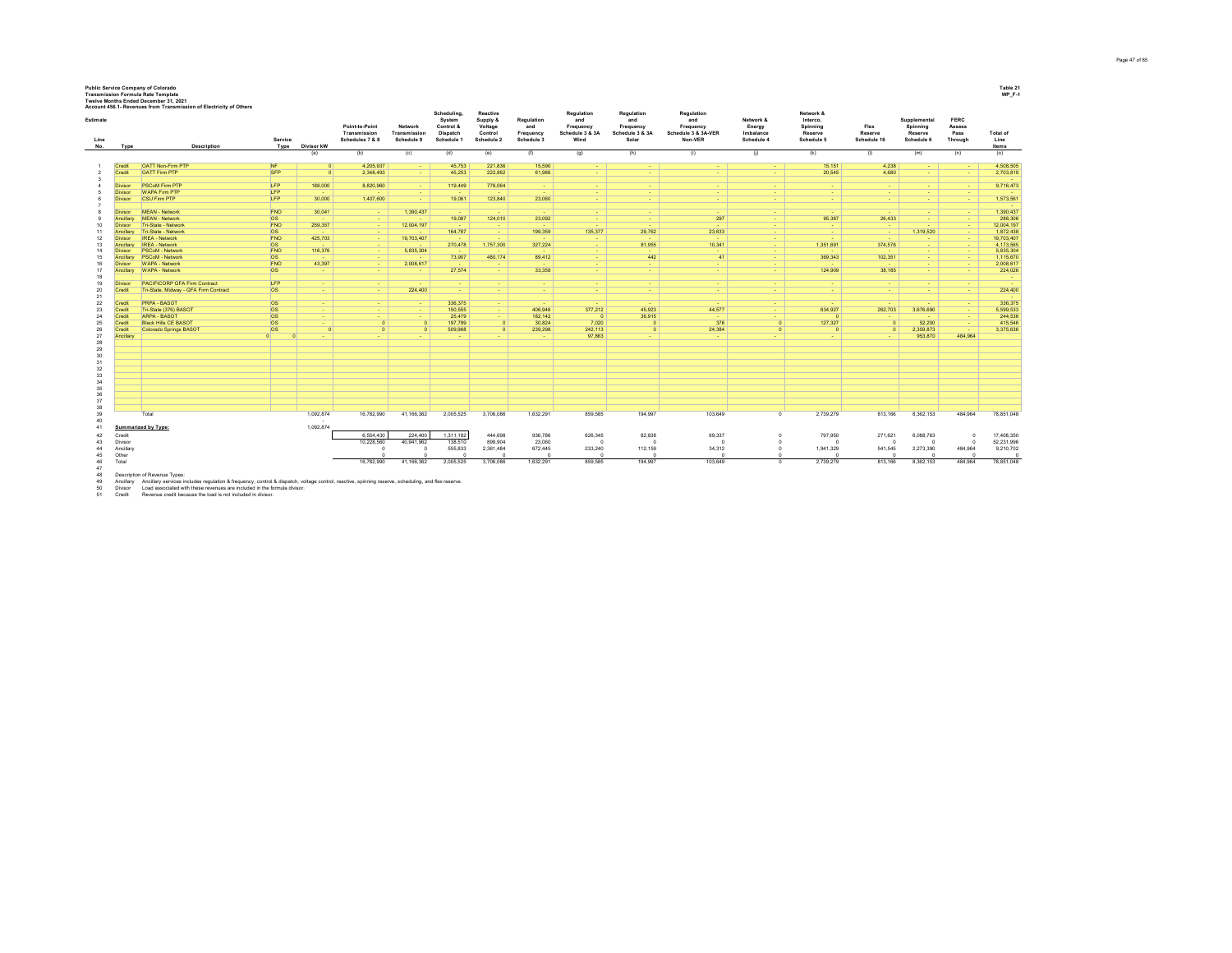

52 – Description of Revenue Types:<br>53 – Ancillary – Load associated with these regulation & frequency, control & dispatch, voltage control, reactive, spinning reserve, scheduling, and flex reserve.<br>54 – Divisor – Load asso

Page 48 of 85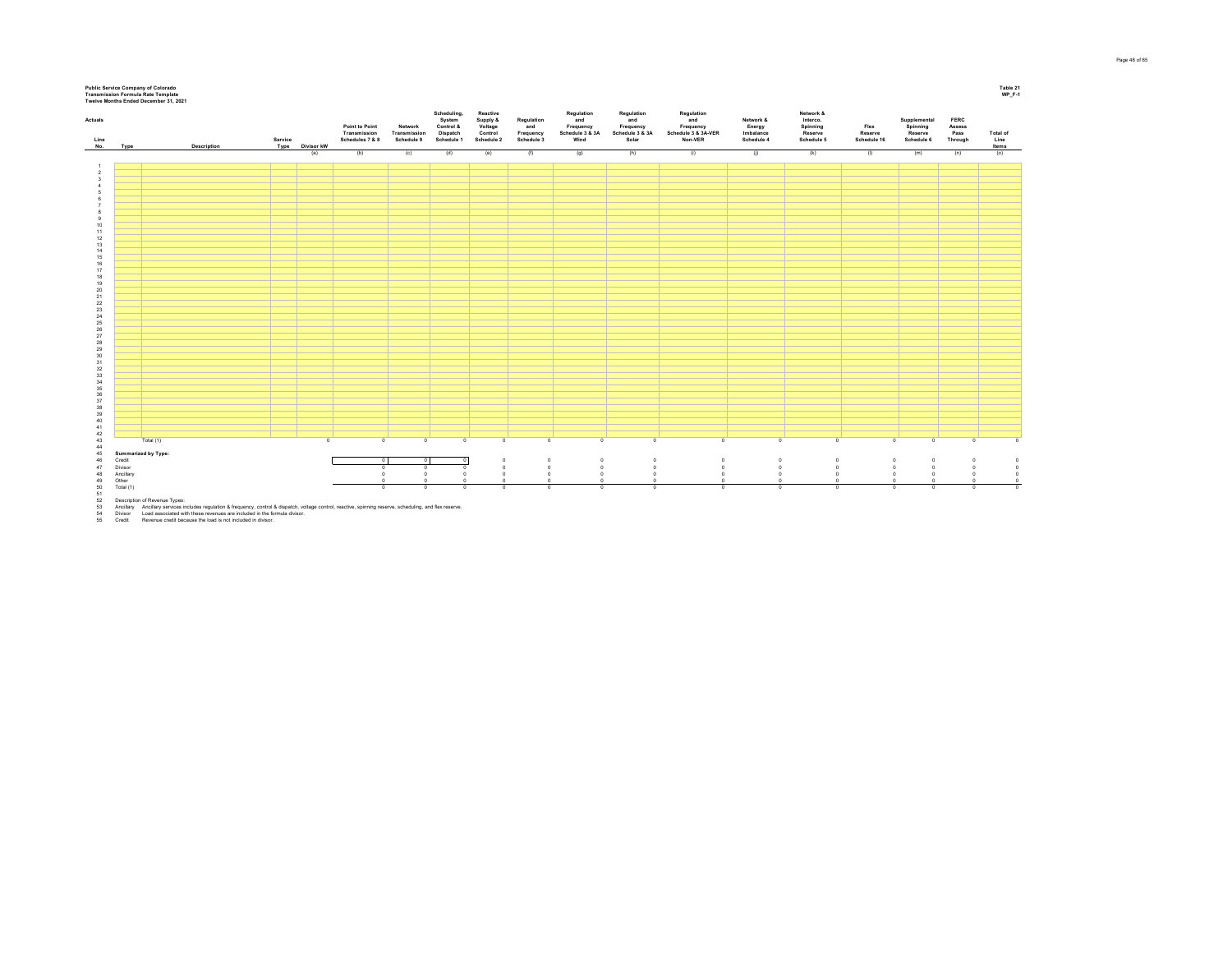## **Public Service Company of Colorado Table 22 Transmission Formula Rate Template WP\_G-1 Twelve Months Ended December 31, 2021 Capital Structure Details**

| Estimated                |                                                                                                                                                                                                                                                                              |                         |                |                |                         |                |                |                |                |                |                |                |                          |                |                |                |
|--------------------------|------------------------------------------------------------------------------------------------------------------------------------------------------------------------------------------------------------------------------------------------------------------------------|-------------------------|----------------|----------------|-------------------------|----------------|----------------|----------------|----------------|----------------|----------------|----------------|--------------------------|----------------|----------------|----------------|
|                          |                                                                                                                                                                                                                                                                              | Form No.1               |                |                |                         |                |                |                |                |                |                |                |                          |                |                |                |
| Line No.                 | <b>Description</b>                                                                                                                                                                                                                                                           | Reference               | December       | January        | February                | March          | April          | May            | June           | July           | August         | September      | October                  | November       | December       | 13 Month Avg.  |
|                          |                                                                                                                                                                                                                                                                              |                         | Col. (a)       | Col. (b)       | Col. (c)                | Col. (d)       | Col. (e)       | Col. (f)       | Col. (g)       | Col. (h)       | Col. (i)       | Col. (i)       | Col. (k)                 | Col. (I)       | Col. (m)       | Col. (n)       |
| $\overline{\phantom{0}}$ | Long Term Debt:<br>Acct 221 Bonds                                                                                                                                                                                                                                            | 112.18.c,d              | 5,800,000,000  | 5,800,000,000  | 5,800,000,000           | 5,800,000,000  | 5,800,000,000  | 6,200,000,000  | 6,200,000,000  | 6,200,000,000  | 6,200,000,000  | 6.200.000.000  | 6.200.000.000            | 6,200,000,000  | 6,200,000,000  | 6,046,153,846  |
| 3                        | Acct 223 Advances from Assoc. Companie                                                                                                                                                                                                                                       | 112.20.c,d              | $\sim$         | $\sim$         | $\sim$                  | $\sim$         |                |                | $\sim$         | $\sim$         | $\sim$         | $\sim$         | $\overline{\phantom{a}}$ |                |                |                |
| $\Delta$                 | Acct 224 Other Long Term Debt                                                                                                                                                                                                                                                | 112.21.c,d              | <b>Section</b> | <b>Section</b> | <b>Section</b>          | $\sim$         | $\sim$         | A.             | $\sim$         | <b>Section</b> | $\sim$         | <b>Section</b> | $\sim$                   | <b>COL</b>     | $\sim$         | $\sim$         |
| $\overline{5}$           | Less Acct 222 Reacquired Debt                                                                                                                                                                                                                                                | 2.19 c,d enter negati   | $\sim$         | ٠              |                         |                |                |                |                |                |                | $\sim$         |                          |                |                |                |
|                          | <b>Total Long Term Debt</b>                                                                                                                                                                                                                                                  | Sum Lines 1 - 5         | 5.800.000.000  | 5.800.000.000  | $\sim$<br>5.800.000.000 | 5,800,000,000  | 5,800,000,000  | 6.200.000.000  | 6.200.000.000  | 6.200.000.000  | 6.200.000.000  | 6.200.000.000  | 6.200.000.000            | 6.200.000.000  | 6.200.000.000  | 6.046.153.846  |
|                          |                                                                                                                                                                                                                                                                              |                         |                |                |                         |                |                |                |                |                |                |                |                          |                |                |                |
|                          |                                                                                                                                                                                                                                                                              |                         | 0              |                |                         |                |                |                |                |                |                |                |                          |                |                |                |
|                          | Preferred Stock (1)                                                                                                                                                                                                                                                          | 112.3.c,d               |                |                |                         |                |                |                |                |                |                |                |                          |                |                | $\sim$         |
| $\mathbf{Q}$             |                                                                                                                                                                                                                                                                              |                         |                |                |                         |                |                |                |                |                |                |                |                          |                |                |                |
| 10<br>11                 | Common Equity- Per Books                                                                                                                                                                                                                                                     | 112.16.c,d              | 7,550,748,875  | 7,621,921,875  | 7,669,416,875           | 7,599,486,675  | 7,651,430,675  | 7,686,528,675  | 7,677,275,031  | 7,811,187,031  | 7,942,688,031  | 7,877,813,831  | 7,952,382,831            | 8,014,770,831  | 8,011,066,650  | 7,774,362,914  |
|                          | Less Acct 204 Preferred Stock<br>Less Acct 219 Accum Other Compre.                                                                                                                                                                                                           | 112.3.c,d               | $\sim$         | $\sim$         | $\sim$                  | $\sim$         |                |                | $\sim$         | ٠              | $\sim$         | <b>.</b>       | $\sim$                   |                | $\sim$         |                |
|                          |                                                                                                                                                                                                                                                                              | 112.15.c,d              | (25, 361, 727) | (25, 262, 683) | (25, 173, 224)          | (25,074,180)   | (24, 978, 331) | (24, 879, 287) | (24, 783, 437) | (24, 684, 393) | (24, 585, 349) | (24, 489, 500) | (24, 390, 456)           | (24, 294, 607) | (24, 195, 563) |                |
| 12                       | Income<br>Less Acct 216.1 Unappropriated                                                                                                                                                                                                                                     |                         |                |                |                         |                |                |                |                |                |                |                |                          |                |                | (24, 780, 980) |
| 13                       | Undistributed Subsidiary Earnings                                                                                                                                                                                                                                            | 112.12.c.d              | (2,513,134)    | (2,316,005)    | (2, 118, 288)           | (1,919,980)    | (1,721,380)    | (1,522,486)    | (1,323,299)    | (1, 123, 817)  | (923, 742)     | (723, 369)     | (522, 698)               | (321, 430)     | (119, 861)     | (1,320,730)    |
|                          | <b>Adjusted Common Equity</b>                                                                                                                                                                                                                                                | Ln 10 - 11 - 12 - 13    |                |                |                         |                |                |                |                |                |                |                |                          |                |                | 7.800.464.624  |
| 14<br>15                 |                                                                                                                                                                                                                                                                              |                         | 7,578,623,736  | 7,649,500,563  | 7,696,708,387           | 7,626,480,835  | 7,678,130,386  | 7,712,930,448  | 7,703,381,767  | 7,836,995,241  | 7,968,197,122  | 7,903,026,700  | 7,977,295,985            | 8,039,386,868  | 8,035,382,074  |                |
| 16                       | Total (Line 6 plus Line 8 plus Line 14)                                                                                                                                                                                                                                      |                         | 13.378.623.736 | 13.449.500.563 | 13.496.708.387          | 13.426.480.835 | 13.478.130.386 | 13.912.930.448 | 13.903.381.767 | 14.036.995.241 | 14.168.197.122 | 14.103.026.700 | 14.177.295.985           | 14.239.386.868 | 14.235.382.074 | 13.846.618.470 |
| 17                       |                                                                                                                                                                                                                                                                              |                         |                |                |                         |                |                |                |                |                |                |                |                          |                |                |                |
| 18                       | Cost of Debt                                                                                                                                                                                                                                                                 |                         |                |                |                         |                |                |                |                |                |                |                |                          |                |                |                |
| 19                       | Acct 427 Interest on Long Term Debt                                                                                                                                                                                                                                          | 117,62.c                |                |                |                         |                |                |                |                |                |                |                |                          |                | 230.276.366    |                |
|                          | Acct 428 Amortization of Debt Discount                                                                                                                                                                                                                                       |                         |                |                |                         |                |                |                |                |                |                |                |                          |                |                |                |
| 20                       | and Expense                                                                                                                                                                                                                                                                  | 117.63.c                |                |                |                         |                |                |                |                |                |                |                |                          |                | 4,441,727      |                |
|                          | Acct 428.1 Amortization of Loss on                                                                                                                                                                                                                                           |                         |                |                |                         |                |                |                |                |                |                |                |                          |                |                |                |
| 21                       | Reacquired Debt                                                                                                                                                                                                                                                              | 117,64.c                |                |                |                         |                |                |                |                |                |                |                |                          |                | 1.028.104      |                |
|                          | Acct 430 Interest on Debt to Assoc.                                                                                                                                                                                                                                          |                         |                |                |                         |                |                |                |                |                |                |                |                          |                |                |                |
| 22                       | Companies (LTD portion only) (2)                                                                                                                                                                                                                                             | 117,67.c                |                |                |                         |                |                |                |                |                |                |                |                          |                | $\Omega$       |                |
|                          | Less: Acct 429 Amort of Premium on                                                                                                                                                                                                                                           |                         |                |                |                         |                |                |                |                |                |                |                |                          |                |                |                |
| 23                       | Debt                                                                                                                                                                                                                                                                         | 117.65.c enter negative |                |                |                         |                |                |                |                |                |                |                |                          |                |                |                |
|                          | Less: Acct 429.1 Amort of Gain on                                                                                                                                                                                                                                            |                         |                |                |                         |                |                |                |                |                |                |                |                          |                |                |                |
| 24                       | <b>Reacquired Debt</b>                                                                                                                                                                                                                                                       | 117.66.c enter negative |                |                |                         |                |                |                |                |                |                |                |                          |                |                |                |
| 25                       | <b>Total Interest Expense</b>                                                                                                                                                                                                                                                | Sum Lines 19 - 24       |                |                |                         |                |                |                |                |                |                |                |                          |                | 235,746,197    |                |
| 26                       |                                                                                                                                                                                                                                                                              |                         |                |                |                         |                |                |                |                |                |                |                |                          |                |                |                |
| 27                       | Average Cost of Debt (Line 25 / Line 6)                                                                                                                                                                                                                                      |                         |                |                |                         |                |                |                |                |                |                |                |                          |                | 3.90%          |                |
| 28                       |                                                                                                                                                                                                                                                                              |                         |                |                |                         |                |                |                |                |                |                |                |                          |                |                |                |
| 29                       | Cost of Preferred Stock                                                                                                                                                                                                                                                      |                         |                |                |                         |                |                |                |                |                |                |                |                          |                |                |                |
| 30                       | <b>Preferred Stock Dividends</b>                                                                                                                                                                                                                                             | 118,29.c                |                |                |                         |                |                |                |                |                |                |                |                          |                |                |                |
| 31                       |                                                                                                                                                                                                                                                                              |                         |                |                |                         |                |                |                |                |                |                |                |                          |                |                |                |
| 32                       | Average Cost of Preferred Stock (Line 30 / Line 8)                                                                                                                                                                                                                           |                         |                |                |                         |                |                |                |                |                |                |                |                          |                | 0.00%          |                |
|                          |                                                                                                                                                                                                                                                                              |                         |                |                |                         |                |                |                |                |                |                |                |                          |                |                |                |
|                          | Note 1. If and when the Company issues preferred stock, footnote will indicate the authorizing regulatory agency, the docket/case number, and<br>Note 2. Interest on Debt to Associated Companies (FERC 430) will be populated with interest related to Long-Term Debt only. |                         |                |                |                         |                |                |                |                |                |                |                |                          |                |                |                |
|                          |                                                                                                                                                                                                                                                                              |                         |                |                |                         |                |                |                |                |                |                |                |                          |                |                |                |

### Page 49 of 85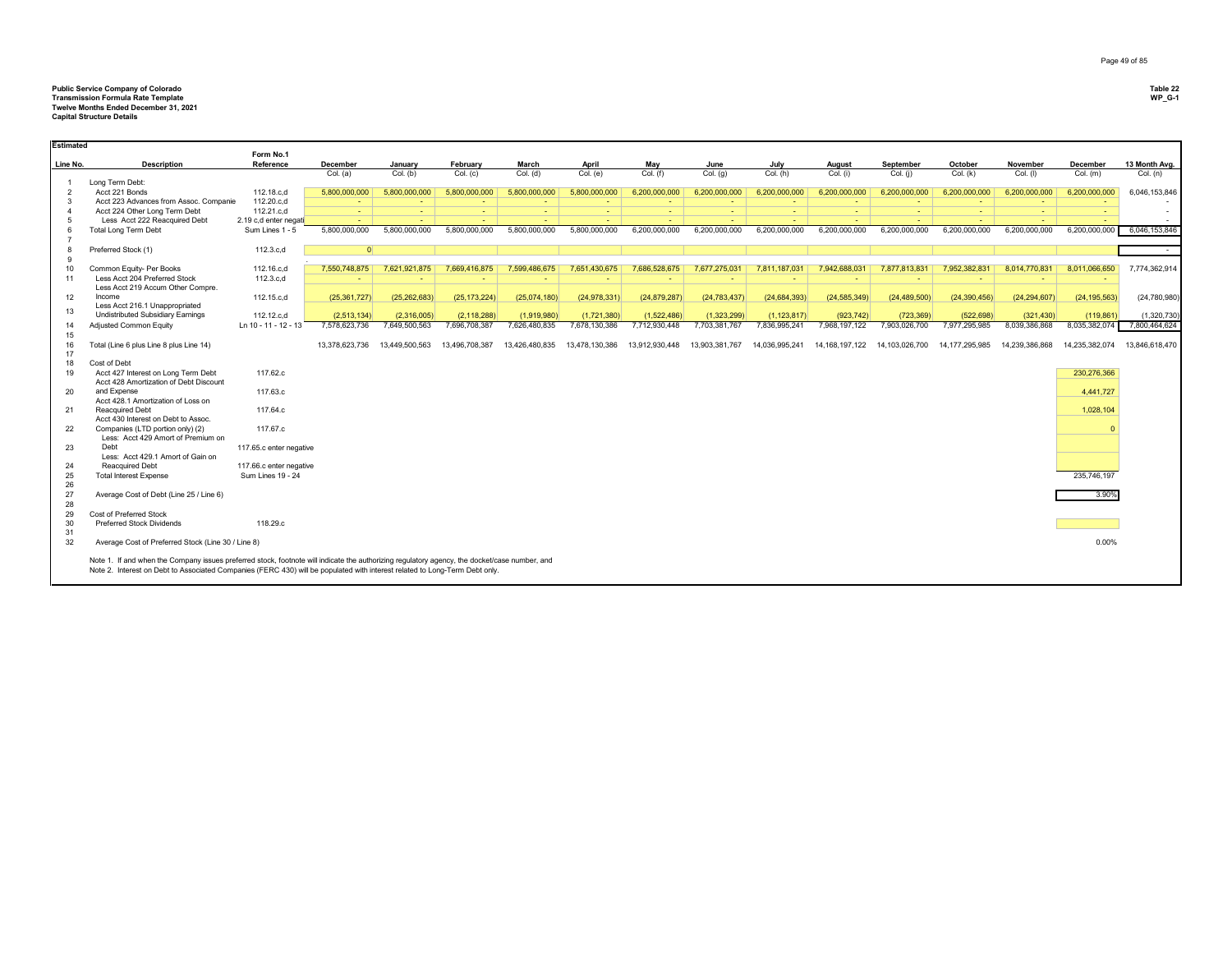## **Public Service Company of Colorado Table 22 Transmission Formula Rate Template WP\_G-1 Twelve Months Ended December 31, 2021 Capital Structure Details**

| Actual         |                                                                                                                                               |                         |          |          |          |          |          |          |          |          |          |           |          |                          |                |                          |
|----------------|-----------------------------------------------------------------------------------------------------------------------------------------------|-------------------------|----------|----------|----------|----------|----------|----------|----------|----------|----------|-----------|----------|--------------------------|----------------|--------------------------|
|                |                                                                                                                                               | Form No.1               |          |          |          |          |          |          |          |          |          |           |          |                          |                |                          |
| Line No.       | <b>Description</b>                                                                                                                            | Reference               | December | January  | February | March    | April    | May      | June     | July     | August   | September | October  | November                 | December       | 13 Month Avg.            |
|                | Long Term Debt:                                                                                                                               |                         | Col. (a) | Col. (b) | Col. (c) | Col. (d) | Col. (e) | Col. (f) | Col. (g) | Col. (h) | Col. (i) | Col. (i)  | Col. (k) | Col. (I)                 | Col. (m)       | Col. (n)                 |
| $\overline{2}$ | Acct 221 Bonds                                                                                                                                | 112.18.c.d              |          |          |          |          |          |          |          |          |          |           |          |                          |                | $\overline{\phantom{a}}$ |
| $\mathbf{3}$   | Acct 223 Advances from Assoc. Companie                                                                                                        | 112.20.c,d              |          |          |          |          |          |          |          |          |          |           |          |                          |                |                          |
| $\overline{4}$ | Acct 224 Other Long Term Debt                                                                                                                 | 112.21.c,d              |          |          |          |          |          |          |          |          |          |           |          |                          |                | $\sim$                   |
| 5              | Less Acct 222 Reacquired Debt                                                                                                                 | 2.19 c,d enter negative |          |          |          |          |          |          |          |          |          |           |          |                          |                |                          |
| 6              | <b>Total Long Term Debt</b>                                                                                                                   | Sum Lines 1 - 5         |          |          |          |          |          |          |          |          |          |           |          |                          |                | $\sim$ $-$               |
| $\overline{7}$ |                                                                                                                                               |                         |          |          |          |          |          |          |          |          |          |           |          |                          |                |                          |
| 8              | Preferred Stock (1)                                                                                                                           | 112.3.c,d               |          |          |          |          |          |          |          |          |          |           |          |                          |                | $\sim$                   |
| $\mathbf{Q}$   |                                                                                                                                               |                         |          |          |          |          |          |          |          |          |          |           |          |                          |                |                          |
| 10             | Common Equity- Per Books                                                                                                                      | 112.16.c,d              |          |          |          |          |          |          |          |          |          |           |          |                          |                |                          |
| 11             | Less Acct 204 Preferred Stock                                                                                                                 | 112.3.c,d               |          |          |          |          |          |          |          |          |          |           |          |                          |                | $\overline{a}$           |
| 12             | Less Acct 219 Accum Other Compre. Incor                                                                                                       | 112.15.c,d              |          |          |          |          |          |          |          |          |          |           |          |                          |                | $\overline{a}$           |
|                | Less Acct 216.1 Unappropriated                                                                                                                |                         |          |          |          |          |          |          |          |          |          |           |          |                          |                |                          |
| 13             | Undistributed Subsidiary Earnings                                                                                                             | 112.12.c,d              |          |          |          |          |          |          |          |          |          |           |          |                          |                | $\sim$                   |
| 14             | Adjusted Common Equity                                                                                                                        | Ln 10 - 11 - 12 - 13    |          |          | ٠.       |          |          |          |          |          |          |           |          | $\overline{\phantom{a}}$ |                | $\sim$                   |
| 15             |                                                                                                                                               |                         |          |          |          |          |          |          |          |          |          |           |          |                          |                |                          |
| 16             | Total (Line 6 plus Line 8 plus Line 14)                                                                                                       |                         |          |          |          |          |          |          |          |          |          |           |          |                          |                | $\sim$                   |
| 17             |                                                                                                                                               |                         |          |          |          |          |          |          |          |          |          |           |          |                          |                |                          |
| 18             | Cost of Debt                                                                                                                                  |                         |          |          |          |          |          |          |          |          |          |           |          |                          |                |                          |
| 19             | Acct 427 Interest on Long Term Debt                                                                                                           | 117.62.c                |          |          |          |          |          |          |          |          |          |           |          |                          |                |                          |
|                | Acct 428 Amortization of Debt Discount                                                                                                        |                         |          |          |          |          |          |          |          |          |          |           |          |                          |                |                          |
| 20             | and Expense                                                                                                                                   | 117.63.c                |          |          |          |          |          |          |          |          |          |           |          |                          |                |                          |
|                | Acct 428.1 Amortization of Loss on                                                                                                            |                         |          |          |          |          |          |          |          |          |          |           |          |                          |                |                          |
| 21             | Reacquired Debt                                                                                                                               | 117.64.c                |          |          |          |          |          |          |          |          |          |           |          |                          |                |                          |
|                | Acct 430 Interest on Debt to Assoc.                                                                                                           |                         |          |          |          |          |          |          |          |          |          |           |          |                          |                |                          |
| 22             | Companies (LTD portion only) (2)                                                                                                              | 117.67.c                |          |          |          |          |          |          |          |          |          |           |          |                          |                |                          |
|                | Less: Acct 429 Amort of Premium on                                                                                                            |                         |          |          |          |          |          |          |          |          |          |           |          |                          |                |                          |
| 23             | Debt                                                                                                                                          | 117.65.c enter negative |          |          |          |          |          |          |          |          |          |           |          |                          |                |                          |
|                | Less: Acct 429.1 Amort of Gain on                                                                                                             |                         |          |          |          |          |          |          |          |          |          |           |          |                          |                |                          |
| 24             | Reacquired Debt                                                                                                                               | 117.66.c enter negative |          |          |          |          |          |          |          |          |          |           |          |                          |                |                          |
| 25             | <b>Total Interest Expense</b>                                                                                                                 | Sum Lines 19 - 24       |          |          |          |          |          |          |          |          |          |           |          |                          | $\sim$         |                          |
| 26             |                                                                                                                                               |                         |          |          |          |          |          |          |          |          |          |           |          |                          |                |                          |
| 27             | Average Cost of Debt (Line 25 / Line 6)                                                                                                       |                         |          |          |          |          |          |          |          |          |          |           |          |                          | $0.00\%$       |                          |
| 28             |                                                                                                                                               |                         |          |          |          |          |          |          |          |          |          |           |          |                          |                |                          |
| 29             | Cost of Preferred Stock                                                                                                                       |                         |          |          |          |          |          |          |          |          |          |           |          |                          |                |                          |
| 30             | <b>Preferred Stock Dividends</b>                                                                                                              | 118.29.c                |          |          |          |          |          |          |          |          |          |           |          |                          | <b>Section</b> |                          |
| 31             |                                                                                                                                               |                         |          |          |          |          |          |          |          |          |          |           |          |                          |                |                          |
| 32             | Average Cost of Preferred Stock (Line 30 / Line 8)                                                                                            |                         |          |          |          |          |          |          |          |          |          |           |          |                          | 0.00%          |                          |
|                | Note 1. If and when the Company issues preferred stock, footnote will indicate the authorizing regulatory agency, the docket/case number, and |                         |          |          |          |          |          |          |          |          |          |           |          |                          |                |                          |
|                | Note 2. Interest on Debt to Associated Companies (FERC 430) will be populated with interest related to Long-Term Debt only.                   |                         |          |          |          |          |          |          |          |          |          |           |          |                          |                |                          |
|                |                                                                                                                                               |                         |          |          |          |          |          |          |          |          |          |           |          |                          |                |                          |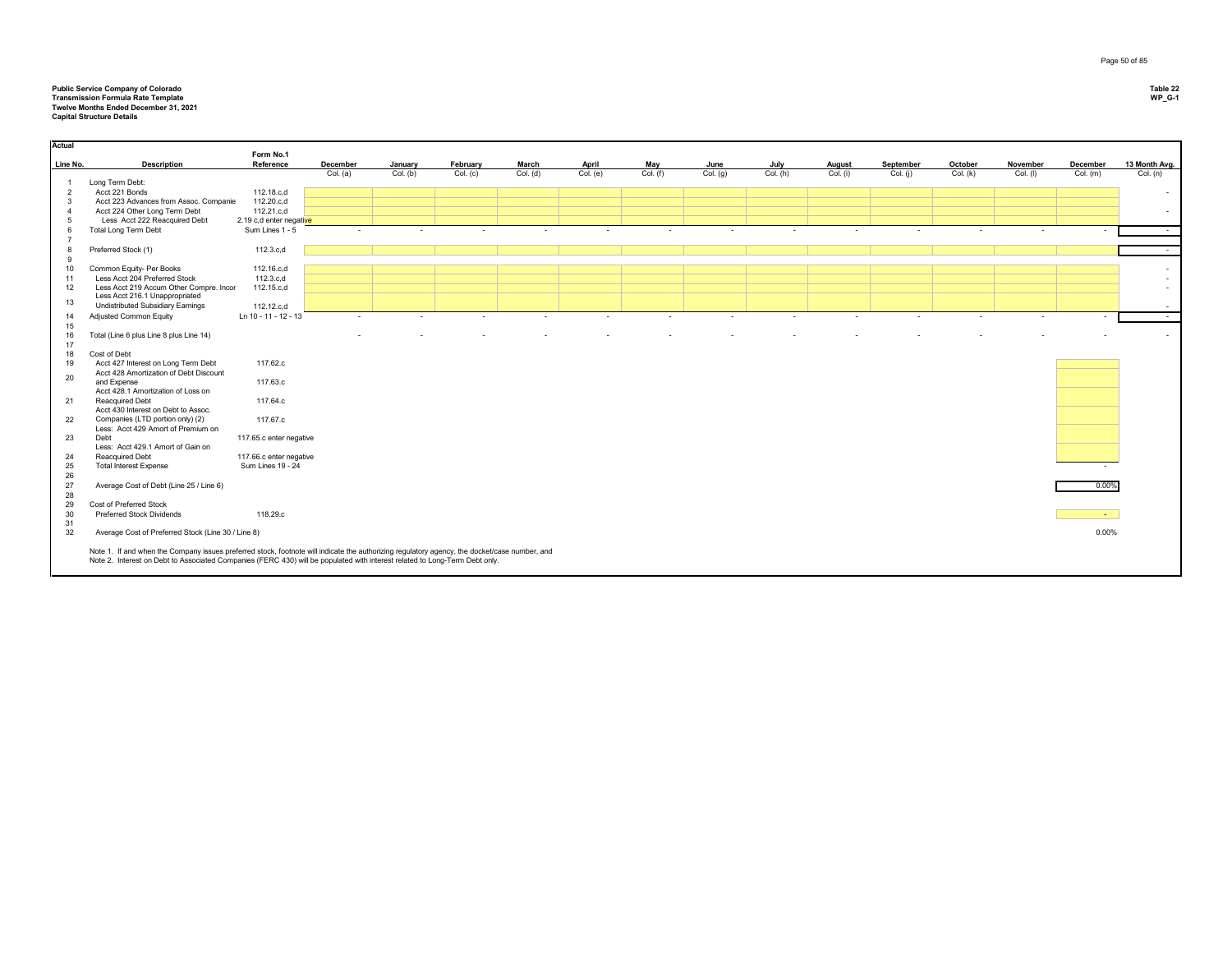| <b>Public Service Company of Colorado</b><br>Transmission Formula Rate Settlement Template<br>Twelve Months Ended December 31, 20XX<br><b>Depreciation and Amortization Rates</b> |                                                                       | Table 25<br><b>WP H-1</b>             |              |
|-----------------------------------------------------------------------------------------------------------------------------------------------------------------------------------|-----------------------------------------------------------------------|---------------------------------------|--------------|
| Utility Plant, Regulatory Assets, & Regulatory Liabilities                                                                                                                        |                                                                       | Depreciation/<br>Amortization<br>Rate |              |
| <b>FERC Account</b>                                                                                                                                                               | Name                                                                  | (%)                                   | <b>Notes</b> |
| Electric Plant Acquisition Adjustment- Calpine Acquisition                                                                                                                        |                                                                       |                                       |              |
| 114                                                                                                                                                                               | <b>Transmission Serving Transmission</b>                              |                                       |              |
|                                                                                                                                                                                   | Rocky Mountain Energy Center-Amortization of 55 years ending in 2065. | 1.82%                                 |              |

| <b>Unit or Account Number</b>      | <b>Account Number and / or Description</b>                                 | <b>Total Depreciation Rate</b> |  |
|------------------------------------|----------------------------------------------------------------------------|--------------------------------|--|
|                                    | ELECTRIC INTANGIBLE PLANT                                                  |                                |  |
|                                    | 301 Organization Costs                                                     |                                |  |
|                                    | 302 Franchises and Consents                                                |                                |  |
|                                    | 303 Miscellaneous Intangible Plant                                         |                                |  |
|                                    | 303.4 Misc Computer Software - 3 Year                                      | 33.33%                         |  |
|                                    | 303.4 Misc Computer Software - 7 Year                                      | 14.29%                         |  |
|                                    | 303.4 Misc Computer Software - 10 Year                                     | 10.00%                         |  |
|                                    | 303.4 Misc Computer Software - 15 Year                                     | 6.67%                          |  |
|                                    | <b>STEAM PRODUCTION PLANT</b>                                              |                                |  |
| Cameo Common                       | 310.2 Land Rights                                                          | 0.00%                          |  |
|                                    |                                                                            |                                |  |
| Cherokee Unit 2 SC                 | 314 Turbogenerator Units                                                   | 6.29%                          |  |
| Cherokee Unit 2 SC                 | 315 Accessory Electric Equipment                                           | 4.20%                          |  |
|                                    |                                                                            |                                |  |
| Cherokee Unit 4                    | 311 Structures and Improvements                                            | 5.52%                          |  |
| Cherokee Unit 4                    | 312 Boiler Plant Equipment                                                 | 5.75%                          |  |
| Cherokee Unit 4                    | 312 Boiler Plant Equipment AQIR                                            | 6.67%                          |  |
| Cherokee Unit 4                    | 314 Turbogenerator Units                                                   | 5.32%                          |  |
| Cherokee Unit 4                    | 315 Accessory Electric Equipment                                           | 5.13%                          |  |
| Cherokee Unit 4<br>Cherokee Unit 4 | 315.2 Computers and Peripherals<br>316 Miscellaneous Power Plant Equipment | 6.15%<br>8.18%                 |  |
|                                    |                                                                            |                                |  |
| Cherokee Common                    | 310.2 Land Rights                                                          | 4.59%                          |  |
| Cherokee Common                    | 310.3 Water Rights                                                         | 5.65%                          |  |
| Cherokee Common                    | 311 Structures and Improvements                                            | 6.44%                          |  |
| Cherokee Common                    | 312 Boiler Plant Equipment                                                 | 6.57%                          |  |
| Cherokee Common                    | 312 Boiler Plant Equipment AQIR                                            | 6.67%                          |  |
| Cherokee Common                    | 314 Turbogenerator Units                                                   | 5.28%                          |  |
| Cherokee Common                    | 315 Accessory Electric Equipment                                           | 5.19%                          |  |
| Cherokee Common                    | 315.2 Computers and Peripherals                                            | 5.56%                          |  |
| Cherokee Common                    | 316 Miscellaneous Power Plant Equipment                                    | 7.30%                          |  |
| Coal Cars                          | 312 Boiler Plant Equipment                                                 | 4.73%                          |  |
| Comanche Unit 1                    | 311 Structures and Improvements                                            | 2.97%                          |  |
| Comanche Unit 1                    | 312 Boiler Plant Equipment                                                 | 3.90%                          |  |
| Comanche Unit 1                    | 314 Turbogenerator Units                                                   | 3.46%                          |  |
| Comanche Unit 1                    | 315 Accessory Electric Equipment                                           | 3.07%                          |  |
| Comanche Unit 1                    | 315.2 Computers and Peripherals                                            | 3.45%                          |  |
| Comanche Unit 1                    | 316 Miscellaneous Power Plant Equipment                                    | 2.74%                          |  |
| Comanche Unit 2                    |                                                                            | 2.58%                          |  |
| Comanche Unit 2                    | 311 Structures and Improvements<br>312 Boiler Plant Equipment              | 3.54%                          |  |
| Comanche Unit 2                    | 314 Turbogenerator Units                                                   | 3.01%                          |  |
| Comanche Unit 2                    | 315 Accessory Electric Equipment                                           | 2.86%                          |  |
| Comanche Unit 2                    | 315.2 Computers and Peripherals                                            | 3.37%                          |  |
| Comanche Unit 2                    | 316 Miscellaneous Power Plant Equipment                                    | 2.56%                          |  |
|                                    |                                                                            |                                |  |
| Comanche Unit 3                    | 310.2 Land Rights                                                          | 1.70%                          |  |
| Comanche Unit 3                    | 311 Structures and Improvements                                            | 1.81%                          |  |
| Comanche Unit 3                    | 312 Boiler Plant Equipment                                                 | 1.92%                          |  |
| Comanche Unit 3                    | 314 Turbogenerator Units                                                   | 1.93%                          |  |
| Comanche Unit 3                    | 315 Accessory Electric Equipment                                           | 1.78%                          |  |
| Comanche Unit 3                    | 315.2 Computers and Peripherals                                            | 1.89%                          |  |
| Comanche Unit 3                    | 316 Miscellaneous Power Plant Equipment                                    | 2.05%                          |  |
| Comanche Common                    | 311 Structures and Improvements                                            | 2.03%                          |  |
| Comanche Common                    | 312 Boiler Plant Equipment                                                 | 2.23%                          |  |
| Comanche Common                    | 314 Turbogenerator Units                                                   | 2.22%                          |  |
| Comanche Common                    | 315 Accessory Electric Equipment                                           | 1.95%                          |  |
| Comanche Common                    | 315.2 Computers and Peripherals                                            | 2.19%                          |  |
| Comanche Common                    | 316 Miscellaneous Power Plant Equipment                                    | 2.25%                          |  |
| Craig Unit 1                       | 311 Structures and Improvements                                            | 5.17%                          |  |
| Craig Unit 1                       | 312 Boiler Plant Equipment                                                 | 5.00%                          |  |
| Craig Unit 1                       | 314 Turbogenerator Units                                                   | 10.98%                         |  |
| Craig Unit 1                       | 315 Accessory Electric Equipment                                           | 5.95%                          |  |
| Craig Unit 1                       | 315.2 Computers and Peripherals                                            | 5.52%                          |  |
| Craig Unit 1                       | 316 Miscellaneous Power Plant Equipment                                    | 4.74%                          |  |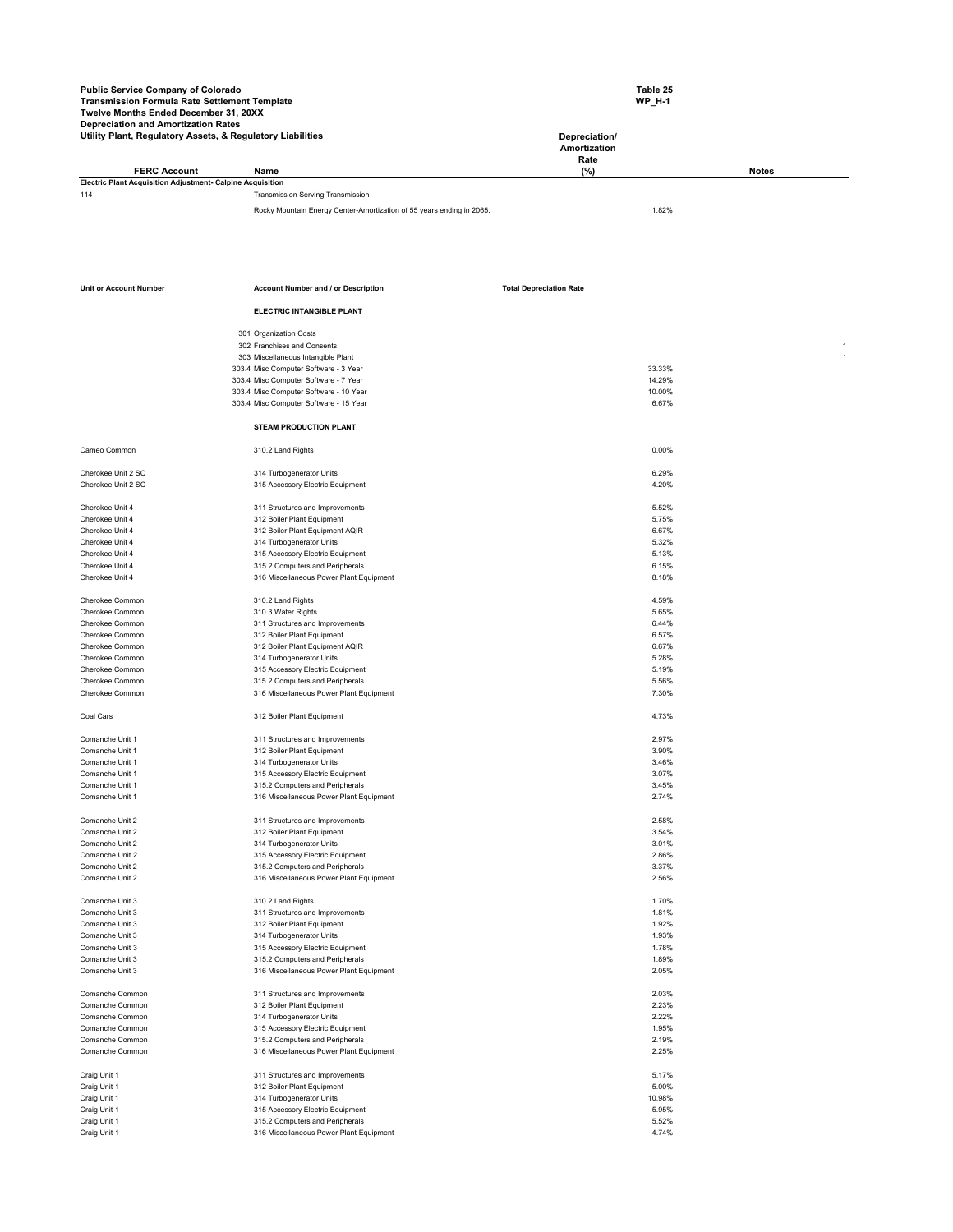**Table 25 WP\_H-1** 

| Utility Plant, Regulatory Assets, & Regulatory Liabilities |                                                                                | Depreciation/  |              |
|------------------------------------------------------------|--------------------------------------------------------------------------------|----------------|--------------|
|                                                            |                                                                                | Amortization   |              |
| <b>FERC Account</b>                                        | Name                                                                           | Rate<br>$(\%)$ | <b>Notes</b> |
|                                                            |                                                                                |                |              |
| Craig Unit 2                                               | 311 Structures and Improvements                                                | 2.40%          |              |
| Craig Unit 2                                               | 312 Boiler Plant Equipment                                                     | 2.51%          |              |
| Craig Unit 2                                               | 314 Turbogenerator Units                                                       | 3.00%          |              |
| Craig Unit 2<br>Craig Unit 2                               | 315 Accessory Electric Equipment<br>315.2 Computers and Peripherals            | 2.45%<br>2.59% |              |
| Craig Unit 2                                               | 316 Miscellaneous Power Plant Equipment                                        | 2.45%          |              |
|                                                            |                                                                                |                |              |
| Craig Common                                               | 311 Structures and Improvements                                                | 2.71%          |              |
| Craig Common                                               | 312 Boiler Plant Equipment                                                     | 3.60%          |              |
| Craig Common                                               | 314 Turbogenerator Units                                                       | 3.15%          |              |
| Craig Common                                               | 315 Accessory Electric Equipment                                               | 2.69%          |              |
| Craig Common                                               | 315.2 Computers and Peripherals                                                | 2.91%          |              |
| Craig Common                                               | 316 Miscellaneous Power Plant Equipment                                        | 3.40%          |              |
|                                                            |                                                                                | 2.83%          |              |
| Hayden Unit 1<br>Hayden Unit 1                             | 311 Structures and Improvements<br>312 Boiler Plant Equipment                  | 4.85%          |              |
| Hayden Unit 1                                              | 314 Turbogenerator Units                                                       | 3.50%          |              |
| Hayden Unit 1                                              | 315 Accessory Electric Equipment                                               | 3.07%          |              |
| Hayden Unit 1                                              | 315.2 Computers and Peripherals                                                | 6.39%          |              |
| Hayden Unit 1                                              | 316 Miscellaneous Power Plant Equipment                                        | 2.84%          |              |
|                                                            |                                                                                |                |              |
| Hayden Unit 2                                              | 311 Structures and Improvements                                                | 3.82%          |              |
| Hayden Unit 2                                              | 312 Boiler Plant Equipment                                                     | 3.01%          |              |
| Hayden Unit 2                                              | 314 Turbogenerator Units                                                       | 2.81%          |              |
| Hayden Unit 2                                              | 315 Accessory Electric Equipment                                               | 2.64%          |              |
| Hayden Unit 2                                              | 315.2 Computers and Peripherals                                                | 5.00%          |              |
| Hayden Unit 2                                              | 316 Miscellaneous Power Plant Equipment                                        | 2.50%          |              |
| Hayden Common                                              | 311 Structures and Improvements                                                | 4.98%          |              |
| Hayden Common                                              | 312 Boiler Plant Equipment                                                     | 4.56%          |              |
| Hayden Common                                              | 314 Turbogenerator Units                                                       | 5.40%          |              |
| Hayden Common                                              | 315 Accessory Electric Equipment                                               | 4.57%          |              |
| Hayden Common                                              | 315.2 Computers and Peripherals                                                | 4.73%          |              |
| Hayden Common                                              | 316 Miscellaneous Power Plant Equipment                                        | 6.12%          |              |
|                                                            |                                                                                |                |              |
| Pawnee Unit 1                                              | 311 Structures and Improvements                                                | 2.21%          |              |
| Pawnee Unit 1                                              | 312 Boiler Plant Equipment                                                     | 3.04%          |              |
| Pawnee Unit 1                                              | 314 Turbogenerator Units                                                       | 2.46%          |              |
| Pawnee Unit 1                                              | 315 Accessory Electric Equipment                                               | 2.21%<br>3.24% |              |
| Pawnee Unit 1<br>Pawnee Unit 1                             | 315.2 Computers and Peripherals<br>316 Miscellaneous Power Plant Equipment     | 2.33%          |              |
|                                                            |                                                                                |                |              |
| Pawnee Common                                              | 311 Structures and Improvements                                                | 6.78%          |              |
| Pawnee Common                                              | 312 Boiler Plant Equipment                                                     | 6.96%          |              |
| Pawnee Common                                              | 314 Turbogenerator Units                                                       | 6.58%          |              |
| Pawnee Common                                              | 315 Accessory Electric Equipment                                               | 5.97%          |              |
| Pawnee Common                                              | 315.2 Computers and Peripherals                                                | 6.88%          |              |
| Pawnee Common                                              | 316 Miscellaneous Power Plant Equipment                                        | 6.66%          |              |
| Zuni Common                                                | 310.3 Water Rights                                                             | 0.00%          |              |
|                                                            |                                                                                |                |              |
|                                                            |                                                                                |                |              |
|                                                            | HYDRAULIC PRODUCTION PLANT                                                     |                |              |
|                                                            |                                                                                |                |              |
| Ames                                                       | 331 Structures and Improvements                                                | 2.38%          |              |
| Ames<br>Ames                                               | 332 Reservoirs, Dams and Waterways<br>333 Waterwheels, Turbines and Generators | 3.04%<br>2.31% |              |
| Ames                                                       | 334 Accessory Electric Equipment                                               | 2.97%          |              |
| Ames                                                       | 334.2 Computers and Peripherals                                                | 3.01%          |              |
| Ames                                                       | 335 Misc. Power Plant Equipment                                                | 2.68%          |              |
| Ames                                                       | 335.2 Recreational Facilities                                                  | 2.82%          |              |
| Ames                                                       | 336 Roads, Railroads and Bridges                                               | 2.76%          |              |
|                                                            |                                                                                |                |              |
| Cabin Creek                                                | 331 Structures and Improvements                                                | 2.73%          |              |
| Cabin Creek                                                | 332 Reservoirs, Dams and Waterways                                             | 2.50%          |              |
| Cabin Creek                                                | 333 Waterwheels, Turbines and Generators                                       | 2.86%          |              |
| Cabin Creek                                                | 334 Accessory Electric Equipment                                               | 2.94%          |              |
| Cabin Creek                                                | 334.2 Computers and Peripherals<br>335 Misc. Power Plant Equipment             | 2.80%<br>2.68% |              |
| Cabin Creek<br>Cabin Creek                                 | 335.2 Recreational Facilities                                                  | 2.92%          |              |
| Cabin Creek                                                | 336 Roads, Railroads and Bridges                                               | 2.40%          |              |
|                                                            |                                                                                |                |              |
| Georgetown                                                 | 331 Structures and Improvements                                                | 4.96%          |              |
| Georgetown                                                 | 332 Reservoirs, Dams and Waterways                                             | 5.18%          |              |
| Georgetown                                                 | 333 Waterwheels, Turbines and Generators                                       | 4.23%          |              |
| Georgetown                                                 | 334 Accessory Electric Equipment                                               | 5.18%          |              |
| Georgetown                                                 | 334.2 Computers and Peripherals                                                | 5.16%          |              |
| Georgetown                                                 | 335 Misc. Power Plant Equipment                                                | 4.60%          |              |
| Georgetown                                                 | 335.2 Recreational Facilities                                                  | 5.15%          |              |
| Georgetown                                                 | 336 Roads, Railroads and Bridges                                               | 5.16%          |              |
| Salida                                                     | 331 Structures and Improvements                                                | 15.58%         |              |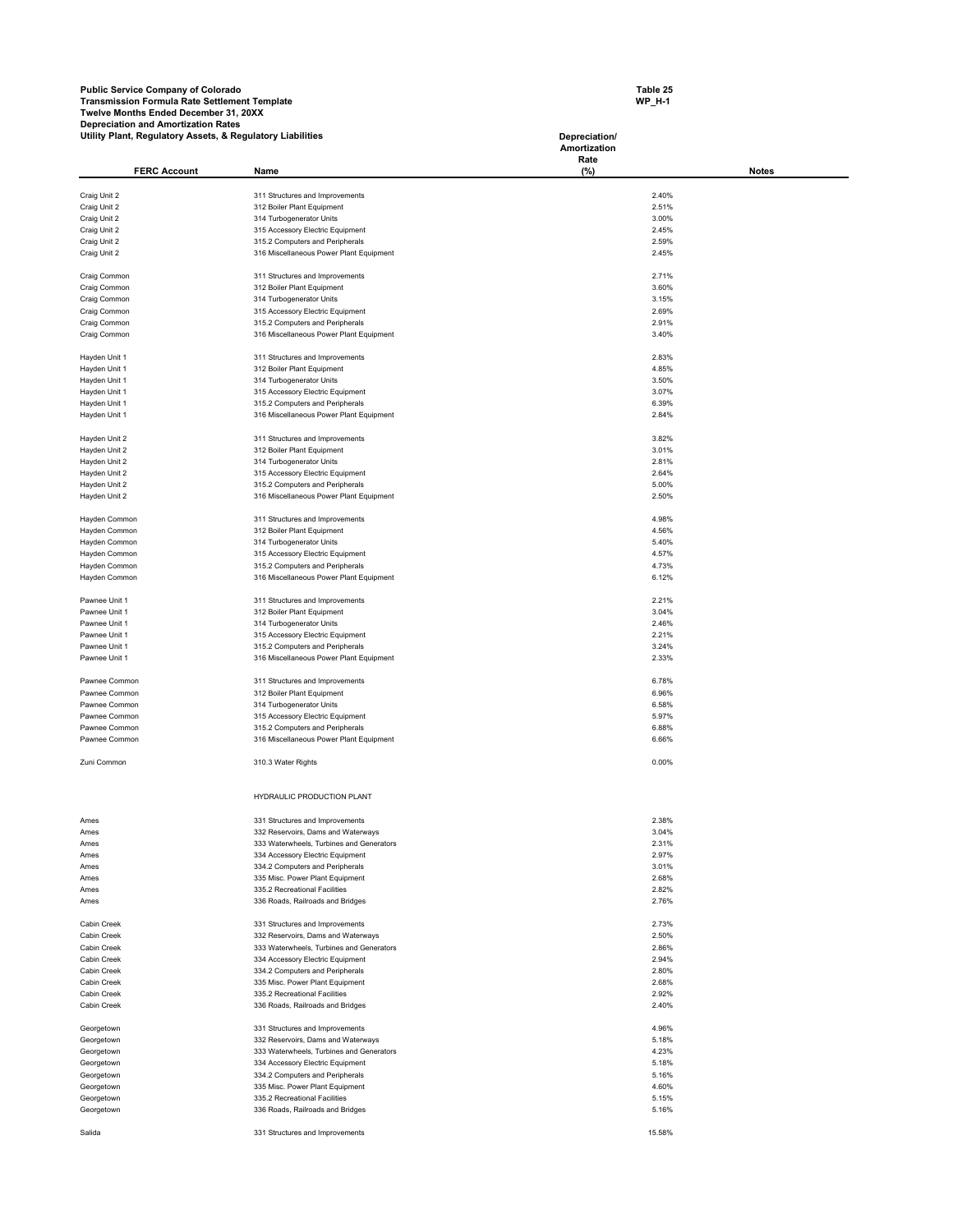**Table 25 WP\_H-1** 

|                                            | Utility Plant, Regulatory Assets, & Regulatory Liabilities |                                                                  | Depreciation/        |              |  |  |  |
|--------------------------------------------|------------------------------------------------------------|------------------------------------------------------------------|----------------------|--------------|--|--|--|
|                                            |                                                            |                                                                  | Amortization<br>Rate |              |  |  |  |
|                                            | <b>FERC Account</b>                                        | Name                                                             | $(\%)$               | <b>Notes</b> |  |  |  |
| Salida                                     |                                                            | 332 Reservoirs, Dams and Waterways                               | 17.93%               |              |  |  |  |
| Salida                                     |                                                            | 333 Waterwheels, Turbines and Generators                         | 14.76%               |              |  |  |  |
| Salida                                     |                                                            | 334 Accessory Electric Equipment                                 | 15.59%               |              |  |  |  |
| Salida                                     |                                                            | 334.2 Computers and Peripherals                                  | 17.52%               |              |  |  |  |
| Salida                                     |                                                            | 335 Misc. Power Plant Equipment                                  | 14.01%               |              |  |  |  |
| Salida                                     |                                                            | 335.2 Recreational Facilities                                    | 16.80%               |              |  |  |  |
| Salida                                     |                                                            | 336 Roads, Railroads and Bridges                                 | 15.10%               |              |  |  |  |
|                                            |                                                            |                                                                  |                      |              |  |  |  |
| Shoshone                                   |                                                            | 331 Structures and Improvements                                  | 2.26%                |              |  |  |  |
| Shoshone                                   |                                                            | 332 Reservoirs, Dams and Waterways                               | 2.04%                |              |  |  |  |
| Shoshone                                   |                                                            | 333 Waterwheels, Turbines and Generators                         | 2.13%                |              |  |  |  |
| Shoshone                                   |                                                            | 334 Accessory Electric Equipment                                 | 2.37%                |              |  |  |  |
| Shoshone                                   |                                                            | 334.2 Computers and Peripherals                                  | 2.13%                |              |  |  |  |
| Shoshone                                   |                                                            | 335 Misc. Power Plant Equipment                                  | 2.17%                |              |  |  |  |
| Shoshone<br>Shoshone                       |                                                            | 335.2 Recreational Facilities                                    | 2.13%<br>1.62%       |              |  |  |  |
|                                            |                                                            | 336 Roads, Railroads and Bridges                                 |                      |              |  |  |  |
| Tacoma                                     |                                                            | 331 Structures and Improvements                                  | 3.03%                |              |  |  |  |
| Tacoma                                     |                                                            | 332 Reservoirs, Dams and Waterways                               | 3.85%                |              |  |  |  |
| Tacoma                                     |                                                            | 333 Waterwheels, Turbines and Generators                         | 3.48%                |              |  |  |  |
| Tacoma                                     |                                                            | 334 Accessory Electric Equipment                                 | 3.70%                |              |  |  |  |
| Tacoma                                     |                                                            | 334.2 Computers and Peripherals                                  | 3.72%                |              |  |  |  |
| Tacoma                                     |                                                            | 335 Misc. Power Plant Equipment                                  | 3.18%                |              |  |  |  |
| Tacoma                                     |                                                            | 335.2 Recreational Facilities                                    | 3.18%                |              |  |  |  |
| Tacoma                                     |                                                            | 336 Roads, Railroads and Bridges                                 | 2.83%                |              |  |  |  |
|                                            |                                                            |                                                                  |                      |              |  |  |  |
|                                            |                                                            |                                                                  |                      |              |  |  |  |
|                                            |                                                            | OTHER PRODUCTION PLANT                                           |                      |              |  |  |  |
|                                            |                                                            |                                                                  |                      |              |  |  |  |
| Alamosa                                    |                                                            | 341 Structures and Improvements                                  | 3.84%                |              |  |  |  |
| Alamosa                                    |                                                            | 342 Fuel Holders, Producers, and Accessories                     | 1.52%                |              |  |  |  |
| Alamosa                                    |                                                            | 343 Prime Movers                                                 | 2.63%                |              |  |  |  |
| Alamosa                                    |                                                            | 344 Generators                                                   | 1.81%                |              |  |  |  |
| Alamosa                                    |                                                            | 345 Accessory Electric Equipment                                 | 7.20%                |              |  |  |  |
| Alamosa                                    |                                                            | 345.2 Computers and Peripherals                                  | 2.63%                |              |  |  |  |
| Alamosa                                    |                                                            | 346 Miscellaneous Power Plant Equipment                          | 7.46%                |              |  |  |  |
| <b>Blue Spruce</b>                         |                                                            | 341 Structures and Improvements                                  | 2.60%                |              |  |  |  |
| <b>Blue Spruce</b>                         |                                                            | 342 Fuel Holders, Producers, and Accessories                     | 2.60%                |              |  |  |  |
| <b>Blue Spruce</b>                         |                                                            | 343 Prime Movers                                                 | 2.60%                |              |  |  |  |
| <b>Blue Spruce</b>                         |                                                            | 344 Generators                                                   | 2.60%                |              |  |  |  |
| <b>Blue Spruce</b>                         |                                                            | 345 Accessory Electric Equipment                                 | 2.86%                |              |  |  |  |
| <b>Blue Spruce</b>                         |                                                            | 345.2 Computers and Peripherals                                  | 2.60%                |              |  |  |  |
| <b>Blue Spruce</b>                         |                                                            | 346 Miscellaneous Power Plant Equipment                          | 2.60%                |              |  |  |  |
|                                            |                                                            |                                                                  |                      |              |  |  |  |
|                                            |                                                            |                                                                  |                      |              |  |  |  |
| Cherokee 5-7                               |                                                            | 341 Structures and Improvements                                  | 2.54%                |              |  |  |  |
| Cherokee 5-7                               |                                                            | 342 Fuel Holders, Producers, and Accessories                     | 2.75%                |              |  |  |  |
| Cherokee 5-7                               |                                                            | 343 Prime Movers                                                 | 2.75%                |              |  |  |  |
| Cherokee 5-7                               |                                                            | 344 Generators                                                   | 2.63%                |              |  |  |  |
| Cherokee 5-7                               |                                                            | 345 Accessory Electric Equipment                                 | 2.62%                |              |  |  |  |
| Cherokee 5-7                               |                                                            | 345.2 Computers and Peripherals                                  | 2.63%                |              |  |  |  |
| Cherokee 5-7                               |                                                            | 346 Miscellaneous Power Plant Equipment                          | 2.56%                |              |  |  |  |
| Cheyenne Ridge Wind                        |                                                            |                                                                  |                      |              |  |  |  |
|                                            |                                                            | 340 Land Rights                                                  | 4.00%                |              |  |  |  |
| Cheyenne Ridge Wind                        |                                                            | 341 Structures and Improvements                                  | 4.34%                |              |  |  |  |
| Cheyenne Ridge Wind                        |                                                            | 342 Fuel Holders, Producers, and Accessories<br>343 Prime Movers | 4.34%                |              |  |  |  |
| Cheyenne Ridge Wind<br>Cheyenne Ridge Wind |                                                            | 344 Generators                                                   | 4.34%<br>4.34%       |              |  |  |  |
| Cheyenne Ridge Wind                        |                                                            | 345 Accessory Electric Equipment                                 | 4.34%                |              |  |  |  |
| Cheyenne Ridge Wind                        |                                                            | 345.2 Computers and Peripherals                                  | 4.34%                |              |  |  |  |
| Cheyenne Ridge Wind                        |                                                            | 346 Miscellaneous Power Plant Equipment                          | 4.34%                |              |  |  |  |
|                                            |                                                            |                                                                  |                      |              |  |  |  |
| Fruita                                     |                                                            | 340 Land Rights                                                  | 1.11%                |              |  |  |  |
| Fruita                                     |                                                            | 341 Structures and Improvements                                  | 1.56%                |              |  |  |  |
| Fruita                                     |                                                            | 342 Fuel Holders, Producers, and Accessories                     | 3.04%                |              |  |  |  |
| Fruita                                     |                                                            | 343 Prime Movers                                                 | 2.38%                |              |  |  |  |
| Fruita                                     |                                                            | 344 Generators                                                   | 1.80%                |              |  |  |  |
| Fruita                                     |                                                            | 345 Accessory Electric Equipment                                 | 4.22%                |              |  |  |  |
| Fruita                                     |                                                            | 345.2 Computers and Peripherals                                  | 2.38%                |              |  |  |  |
| Fruita                                     |                                                            | 346 Miscellaneous Power Plant Equipment                          | 7.75%                |              |  |  |  |
|                                            |                                                            |                                                                  |                      |              |  |  |  |
| Ft Saint Vrain Unit 1                      |                                                            | 341 Structures and Improvements                                  | 1.62%                |              |  |  |  |
| Ft Saint Vrain Unit 1                      |                                                            | 342 Fuel Holders, Producers, and Accessories                     | 2.15%                |              |  |  |  |
| Ft Saint Vrain Unit 1                      |                                                            | 343 Prime Movers                                                 | 3.35%                |              |  |  |  |
| Ft Saint Vrain Unit 1                      |                                                            | 344 Generators                                                   | 2.20%                |              |  |  |  |
| Ft Saint Vrain Unit 1                      |                                                            | 345 Accessory Electric Equipment                                 | 2.10%                |              |  |  |  |
| Ft Saint Vrain Unit 1                      |                                                            | 345.2 Computers and Peripherals                                  | 1.86%                |              |  |  |  |
| Ft Saint Vrain Unit 1                      |                                                            | 346 Miscellaneous Power Plant Equipment                          | 1.67%                |              |  |  |  |
| Ft Saint Vrain Unit 2                      |                                                            | 341 Structures and Improvements                                  | 3.73%                |              |  |  |  |
| Ft Saint Vrain Unit 2                      |                                                            | 342 Fuel Holders, Producers, and Accessories                     | 2.86%                |              |  |  |  |
| Ft Saint Vrain Unit 2                      |                                                            | 343 Prime Movers                                                 | 3.75%                |              |  |  |  |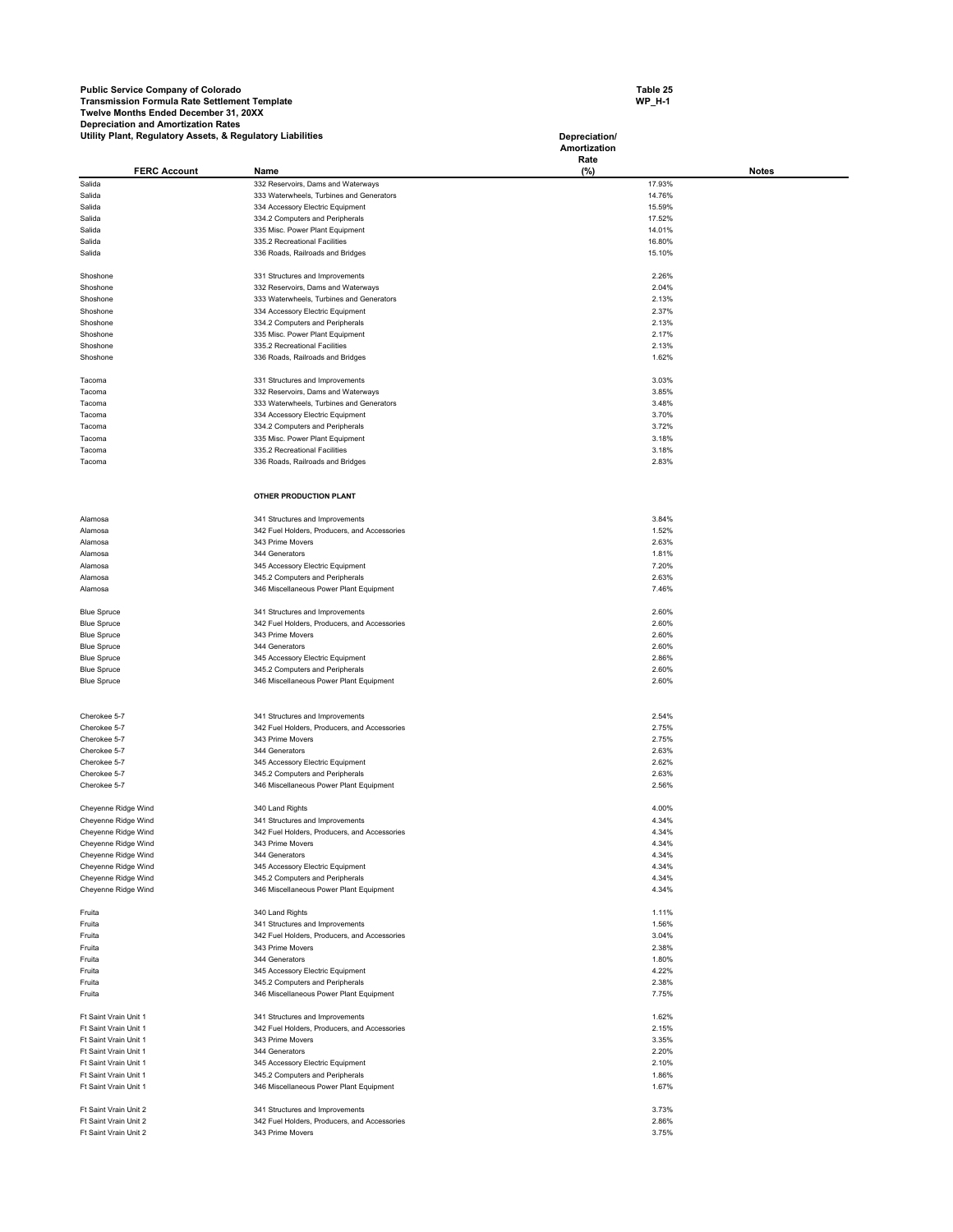**Table 25 WP\_H-1** 

| Utility Plant, Regulatory Assets, & Regulatory Liabilities |                                                                                 | Depreciation/<br>Amortization |                |              |
|------------------------------------------------------------|---------------------------------------------------------------------------------|-------------------------------|----------------|--------------|
|                                                            |                                                                                 | Rate                          |                |              |
| <b>FERC Account</b>                                        | Name                                                                            | (%)                           |                | <b>Notes</b> |
| Ft Saint Vrain Unit 2                                      | 344 Generators                                                                  |                               | 2.52%          |              |
| Ft Saint Vrain Unit 2                                      | 345 Accessory Electric Equipment                                                |                               | 3.58%          |              |
| Ft Saint Vrain Unit 2                                      | 345.2 Computers and Peripherals                                                 |                               | 2.56%          |              |
| Ft Saint Vrain Unit 2                                      | 346 Miscellaneous Power Plant Equipment                                         |                               | 3.36%          |              |
|                                                            |                                                                                 |                               |                |              |
| Ft Saint Vrain Unit 3<br>Ft Saint Vrain Unit 3             | 341 Structures and Improvements<br>342 Fuel Holders, Producers, and Accessories |                               | 3.42%<br>3.73% |              |
| Ft Saint Vrain Unit 3                                      | 343 Prime Movers                                                                |                               | 3.92%          |              |
| Ft Saint Vrain Unit 3                                      | 344 Generators                                                                  |                               | 3.23%          |              |
| Ft Saint Vrain Unit 3                                      | 345 Accessory Electric Equipment                                                |                               | 3.74%          |              |
| Ft Saint Vrain Unit 3                                      | 345.2 Computers and Peripherals                                                 |                               | 3.42%          |              |
| Ft Saint Vrain Unit 3                                      | 346 Miscellaneous Power Plant Equipment                                         |                               | 3.76%          |              |
|                                                            |                                                                                 |                               |                |              |
| Ft Saint Vrain Unit 4                                      | 341 Structures and Improvements                                                 |                               | 1.61%          |              |
| Ft Saint Vrain Unit 4                                      | 342 Fuel Holders, Producers, and Accessories                                    |                               | 2.56%          |              |
| Ft Saint Vrain Unit 4                                      | 343 Prime Movers                                                                |                               | 3.89%          |              |
| Ft Saint Vrain Unit 4                                      | 344 Generators                                                                  |                               | 2.58%          |              |
| Ft Saint Vrain Unit 4                                      | 345 Accessory Electric Equipment                                                |                               | 2.52%          |              |
| Ft Saint Vrain Unit 4                                      | 345.2 Computers and Peripherals                                                 |                               | 2.55%          |              |
| Ft Saint Vrain Unit 4                                      | 346 Miscellaneous Power Plant Equipment                                         |                               | 2.47%          |              |
| Ft Saint Vrain Unit 5                                      | 341 Structures and Improvements                                                 |                               | 2.48%          |              |
| Ft Saint Vrain Unit 5                                      | 342 Fuel Holders, Producers, and Accessories                                    |                               | 2.62%          |              |
| Ft Saint Vrain Unit 5                                      | 343 Prime Movers                                                                |                               | 3.16%          |              |
| Ft Saint Vrain Unit 5                                      | 344 Generators                                                                  |                               | 2.54%          |              |
| Ft Saint Vrain Unit 5                                      | 345 Accessory Electric Equipment                                                |                               | 2.54%          |              |
| Ft Saint Vrain Unit 5                                      | 345.2 Computers and Peripherals                                                 |                               | 2.55%          |              |
| Ft Saint Vrain Unit 5                                      | 346 Miscellaneous Power Plant Equipment                                         |                               | 2.54%          |              |
|                                                            |                                                                                 |                               |                |              |
| Ft Saint Vrain Unit 6                                      | 341 Structures and Improvements                                                 |                               | 2.48%          |              |
| Ft Saint Vrain Unit 6                                      | 342 Fuel Holders, Producers, and Accessories                                    |                               | 2.62%          |              |
| Ft Saint Vrain Unit 6                                      | 343 Prime Movers                                                                |                               | 3.16%          |              |
| Ft Saint Vrain Unit 6                                      | 344 Generators                                                                  |                               | 2.54%          |              |
| Ft Saint Vrain Unit 6                                      | 345 Accessory Electric Equipment                                                |                               | 2.54%          |              |
| Ft Saint Vrain Unit 6<br>Ft Saint Vrain Unit 6             | 345.2 Computers and Peripherals<br>346 Miscellaneous Power Plant Equipment      |                               | 2.55%<br>2.50% |              |
|                                                            |                                                                                 |                               |                |              |
| Ft Saint Vrain Common                                      | 341 Structures and Improvements                                                 |                               | 2.08%          |              |
| Ft Saint Vrain Common                                      | 342 Fuel Holders, Producers, and Accessories                                    |                               | 2.32%          |              |
| Ft Saint Vrain Common                                      | 343 Prime Movers                                                                |                               | 3.17%          |              |
| Ft Saint Vrain Common                                      | 344 Generators                                                                  |                               | 2.31%          |              |
| Ft Saint Vrain Common                                      | 345 Accessory Electric Equipment                                                |                               | 2.32%          |              |
| Ft Saint Vrain Common                                      | 345.2 Computers and Peripherals                                                 |                               | 3.25%          |              |
| Ft Saint Vrain Common                                      | 346 Miscellaneous Power Plant Equipment                                         |                               | 3.09%          |              |
|                                                            |                                                                                 |                               |                |              |
| Ft. Lupton CT                                              | 341 Structures and Improvements                                                 |                               | 2.36%          |              |
| Ft. Lupton CT                                              | 342 Fuel Holders, Producers, and Accessories                                    |                               | 2.81%          |              |
| Ft. Lupton CT                                              | 343 Prime Movers                                                                |                               | 3.21%<br>3.08% |              |
| Ft. Lupton CT<br>Ft. Lupton CT                             | 344 Generators<br>345 Accessory Electric Equipment                              |                               | 6.12%          |              |
| Ft. Lupton CT                                              | 345.2 Computers and Peripherals                                                 |                               | 3.21%          |              |
| Ft. Lupton CT                                              | 346 Miscellaneous Power Plant Equipment                                         |                               | 1.48%          |              |
|                                                            |                                                                                 |                               |                |              |
| Rocky Mountain                                             | 341 Structures and Improvements                                                 |                               | 2.71%          |              |
| Rocky Mountain                                             | 342 Fuel Holders, Producers, and Accessories                                    |                               | 3.14%          |              |
| Rocky Mountain                                             | 343 Prime Movers                                                                |                               | 3.13%          |              |
| Rocky Mountain                                             | 344 Generators                                                                  |                               | 2.65%          |              |
| Rocky Mountain                                             | 345 Accessory Electric Equipment                                                |                               | 2.76%          |              |
| Rocky Mountain                                             | 345.2 Computers and Peripherals                                                 |                               | 2.66%          |              |
| Rocky Mountain                                             | 346 Miscellaneous Power Plant Equipment                                         |                               | 2.65%          |              |
|                                                            |                                                                                 |                               |                |              |
| Rush Creek Wind                                            | 340 Land Rights                                                                 |                               | 4.00%          |              |
| Rush Creek Wind<br>Rush Creek Wind                         | 341 Structures and Improvements                                                 |                               | 4.34%          |              |
| Rush Creek Wind                                            | 342 Fuel Holders, Producers, and Accessories<br>343 Prime Movers                |                               | 4.34%<br>4.34% |              |
| Rush Creek Wind                                            | 344 Generators                                                                  |                               | 4.34%          |              |
| Rush Creek Wind                                            | 345 Accessory Electric Equipment                                                |                               | 4.34%          |              |
| Rush Creek Wind                                            | 345.2 Computers and Peripherals                                                 |                               | 4.34%          |              |
| Rush Creek Wind                                            | 346 Miscellaneous Power Plant Equipment                                         |                               | 4.34%          |              |
|                                                            |                                                                                 |                               |                |              |
| Valmont                                                    | 341 Structures and Improvements                                                 |                               | 1.41%          |              |
| Valmont                                                    | 342 Fuel Holders, Producers, and Accessories                                    |                               | 1.75%          |              |
| Valmont                                                    | 343 Prime Movers                                                                |                               | 2.33%          |              |
| Valmont                                                    | 344 Generators                                                                  |                               | 2.29%          |              |
| Valmont                                                    | 345 Accessory Electric Equipment                                                |                               | 3.11%          |              |
| Valmont                                                    | 345.2 Computers and Peripherals                                                 |                               | 2.33%          |              |
| Valmont                                                    | 346 Miscellaneous Power Plant Equipment                                         |                               | 3.10%          |              |
| Wind to Hydrogen                                           | 344 Generators                                                                  |                               | 5.23%          |              |

**TRANSMISSION PLANT**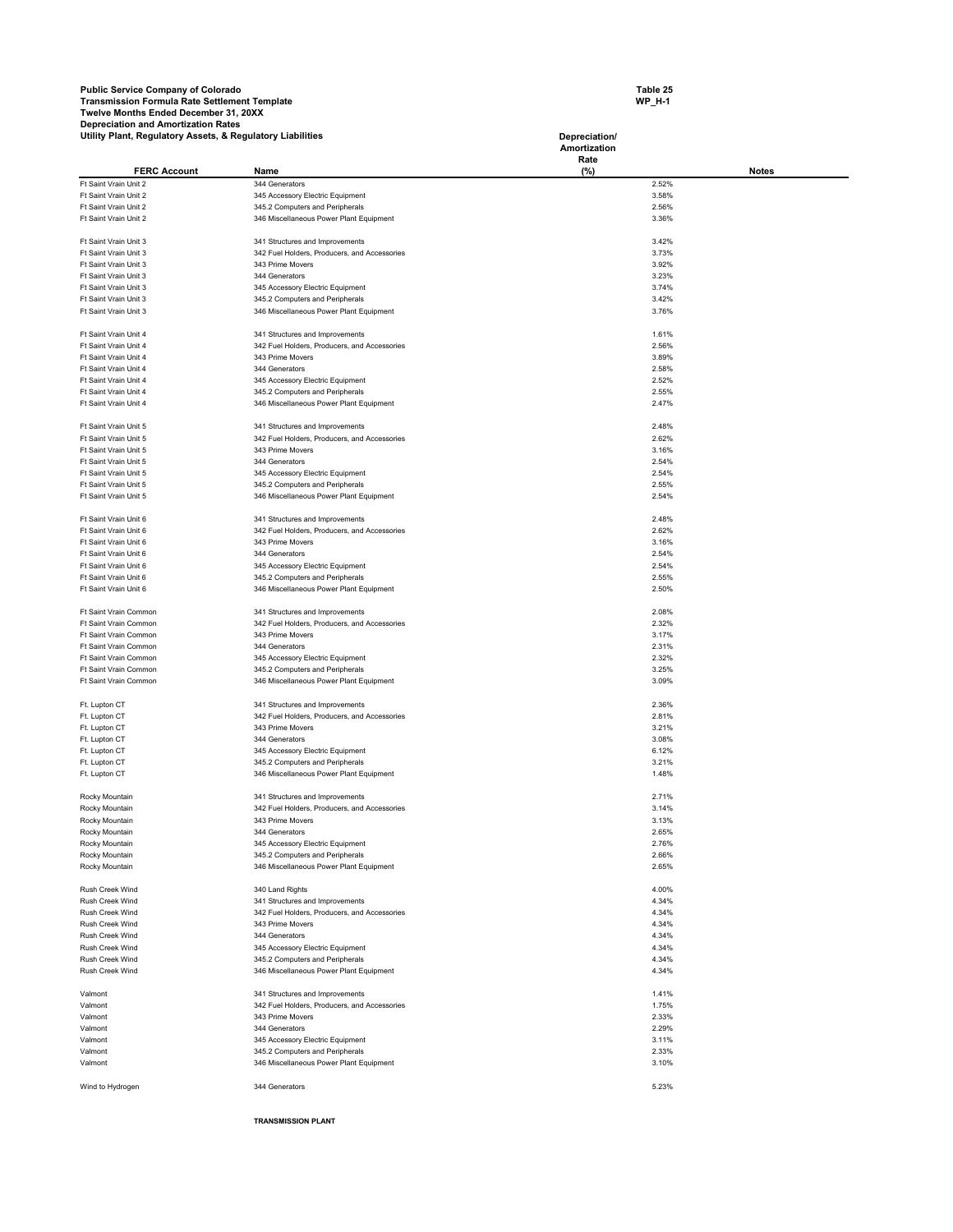**Table 25 WP\_H-1** 

|                | Utility Plant, Regulatory Assets, & Regulatory Liabilities |                                                                                                                                                       | Depreciation/<br>Amortization |              |
|----------------|------------------------------------------------------------|-------------------------------------------------------------------------------------------------------------------------------------------------------|-------------------------------|--------------|
|                |                                                            |                                                                                                                                                       | Rate                          |              |
|                | <b>FERC Account</b>                                        | Name                                                                                                                                                  | $(\%)$                        | <b>Notes</b> |
| 350.2          |                                                            | <b>Land Rights</b>                                                                                                                                    | 1.00%                         |              |
| 352<br>353     |                                                            | Structures and Improvements<br><b>Station Equipment</b>                                                                                               | 1.19%<br>1.98%                |              |
| 354            |                                                            | <b>Towers and Fixtures</b>                                                                                                                            | 1.48%                         |              |
| 355            |                                                            | Poles and Fixtures                                                                                                                                    | 2.25%                         |              |
| 356            |                                                            | Overhead Conductors and Devices                                                                                                                       | 1.78%                         |              |
| 357            |                                                            | <b>Underground Conduit</b>                                                                                                                            | 1.66%                         |              |
| 358            |                                                            | Underground Conductors and Devices                                                                                                                    | 1.99%                         |              |
| 359            |                                                            | Roads and Trails                                                                                                                                      | 1.08%                         |              |
|                |                                                            | <b>DISTRIBUTION PLANT</b>                                                                                                                             |                               |              |
| 360.2          |                                                            | <b>Land Rights</b>                                                                                                                                    | 0.99%                         |              |
| 361            |                                                            | Structures and Improvements                                                                                                                           | 1.58%                         |              |
| 362            |                                                            | <b>Station Equipment</b>                                                                                                                              | 1.89%                         |              |
| 364            |                                                            | Poles, Towers and Fixtures                                                                                                                            | 2.70%                         |              |
| 365            |                                                            | Overhead Conductors and Devices                                                                                                                       | 2.74%                         |              |
| 366            |                                                            | <b>Underground Conduit</b>                                                                                                                            | 1.75%                         |              |
| 367<br>368     |                                                            | Underground Conductors and Devices<br>Line Transformers                                                                                               | 2.18%<br>2.26%                |              |
| 369            |                                                            | Services                                                                                                                                              | 2.15%                         |              |
| 369.1          |                                                            | Services-Overhead                                                                                                                                     | 2.43%                         |              |
| 369.2          |                                                            | Services-Underground                                                                                                                                  | 2.43%                         |              |
| 370            |                                                            | Meters                                                                                                                                                | 3.81%                         |              |
| 370.2          |                                                            | Automated Meter Reading Equipment                                                                                                                     | 7.59%                         |              |
| 371            |                                                            | Installation on Customer Premises                                                                                                                     | 4.42%                         |              |
| 373            |                                                            | Street Lighting and Signal Systems                                                                                                                    | 2.95%                         |              |
|                |                                                            | ELECTRIC GENERAL PLANT                                                                                                                                |                               |              |
| 389.2          |                                                            | <b>Land Rights</b>                                                                                                                                    | 1.67%                         |              |
| 390            |                                                            | Structures and Improvements                                                                                                                           | 2.25%                         |              |
| 391            |                                                            | Office Furniture and Equipment                                                                                                                        | 4.56%                         |              |
| 391.2          |                                                            | Computer Hardware                                                                                                                                     | 16.23%                        |              |
| 392.1          |                                                            | <b>Transportation Equipment-Autos</b>                                                                                                                 | 7.19%                         |              |
| 392.2          |                                                            | <b>Transportation Equipment-Light Trucks</b>                                                                                                          | 7.01%                         |              |
| 392.3          |                                                            | <b>Transportation Equipment-Trailers</b>                                                                                                              | 3.12%                         |              |
| 392.4          |                                                            | Transportation Equipment-Heavy Trucks                                                                                                                 | 5.89%                         |              |
| 393            |                                                            | <b>Stores Equipment</b>                                                                                                                               | 3.16%                         |              |
| 394            |                                                            | Tools, Shop and Garage Equipment                                                                                                                      | 3.84%                         |              |
| 395            |                                                            | Laboratory Equipment                                                                                                                                  | 10.00%                        |              |
| 396            |                                                            | Power Operated Equipment                                                                                                                              | 5.63%                         |              |
| 397<br>398     |                                                            | <b>Communication Equipment</b><br>Miscellaneous Equipment                                                                                             | 6.30%<br>4.60%                |              |
|                |                                                            |                                                                                                                                                       |                               |              |
|                |                                                            | <b>COMMON INTANGIBLE PLANT (4)</b>                                                                                                                    |                               |              |
| 301            |                                                            | Organization Costs                                                                                                                                    |                               |              |
| 302            |                                                            | Franchises and Consents                                                                                                                               |                               | $\mathbf{1}$ |
| 303            |                                                            | Misc Computer Software-3 Year                                                                                                                         | 33.33%                        |              |
| 303.04         |                                                            | Misc Computer Software-7 Year                                                                                                                         | 14.29%                        |              |
| 303.04         |                                                            | Misc Computer Software-10 Year                                                                                                                        | 10.00%                        |              |
| 303.04         |                                                            | Misc Computer Software-15 Year                                                                                                                        | 6.67%                         |              |
|                |                                                            | <b>COMMON GENERAL PLANT (4)</b>                                                                                                                       |                               |              |
| 389.2          |                                                            | <b>Land Rights</b>                                                                                                                                    | 1.67%                         |              |
| 390            |                                                            | Structures and Improvements                                                                                                                           | 2.42%                         |              |
| 390.07         |                                                            | Structures and Improvements - Leasehold Improvements                                                                                                  |                               | 2            |
| 390.85         |                                                            | Structures and Improvements - 1800 Larimer                                                                                                            |                               | 3            |
| 391            |                                                            | Office Furniture and Equipment                                                                                                                        | 4.90%                         |              |
| 391.04         |                                                            | Computer Hardware                                                                                                                                     | 16.36%                        |              |
| 391.05         |                                                            | Computer Hardware - 3 Year Life                                                                                                                       | 32.61%                        |              |
| 392.1          |                                                            | Transportation Equipment - Automobiles                                                                                                                | 7.42%                         |              |
| 392.2          |                                                            | Transportation Equipment - Light Trucks                                                                                                               | 7.36%                         |              |
| 392.3          |                                                            | Transportation Equipment - Trailers                                                                                                                   | 3.17%                         |              |
| 392.4          |                                                            | Transportation Equipment - Heavy Trucks                                                                                                               | 6.17%                         |              |
| 393            |                                                            | Stores Equipment                                                                                                                                      | 3.16%                         |              |
| 394            |                                                            | Tools and Shop Equipment                                                                                                                              | 3.92%<br>9.96%                |              |
| 395<br>396     |                                                            | Laboratory Equipment<br>Power Operated Equipment                                                                                                      | 5.90%                         |              |
| 397            |                                                            | <b>Communication Equipment</b>                                                                                                                        | 5.45%                         |              |
| 398            |                                                            | Miscellaneous Equipment                                                                                                                               | 4.64%                         |              |
| Notes:         |                                                            |                                                                                                                                                       |                               |              |
| 1              |                                                            | Amortized over the terms of the franchise agreements or license.                                                                                      |                               |              |
| $\overline{2}$ |                                                            | Amortized over the lease term.                                                                                                                        |                               |              |
| 3              |                                                            | Amortized to the end of the lease term 6/2025.                                                                                                        |                               |              |
| $\overline{4}$ |                                                            | The revised Common Utility Plant depreciation rates accepted in Docket ER19-2077 will be reflected effective January 1, 2018 (with the 2018 True-up). |                               |              |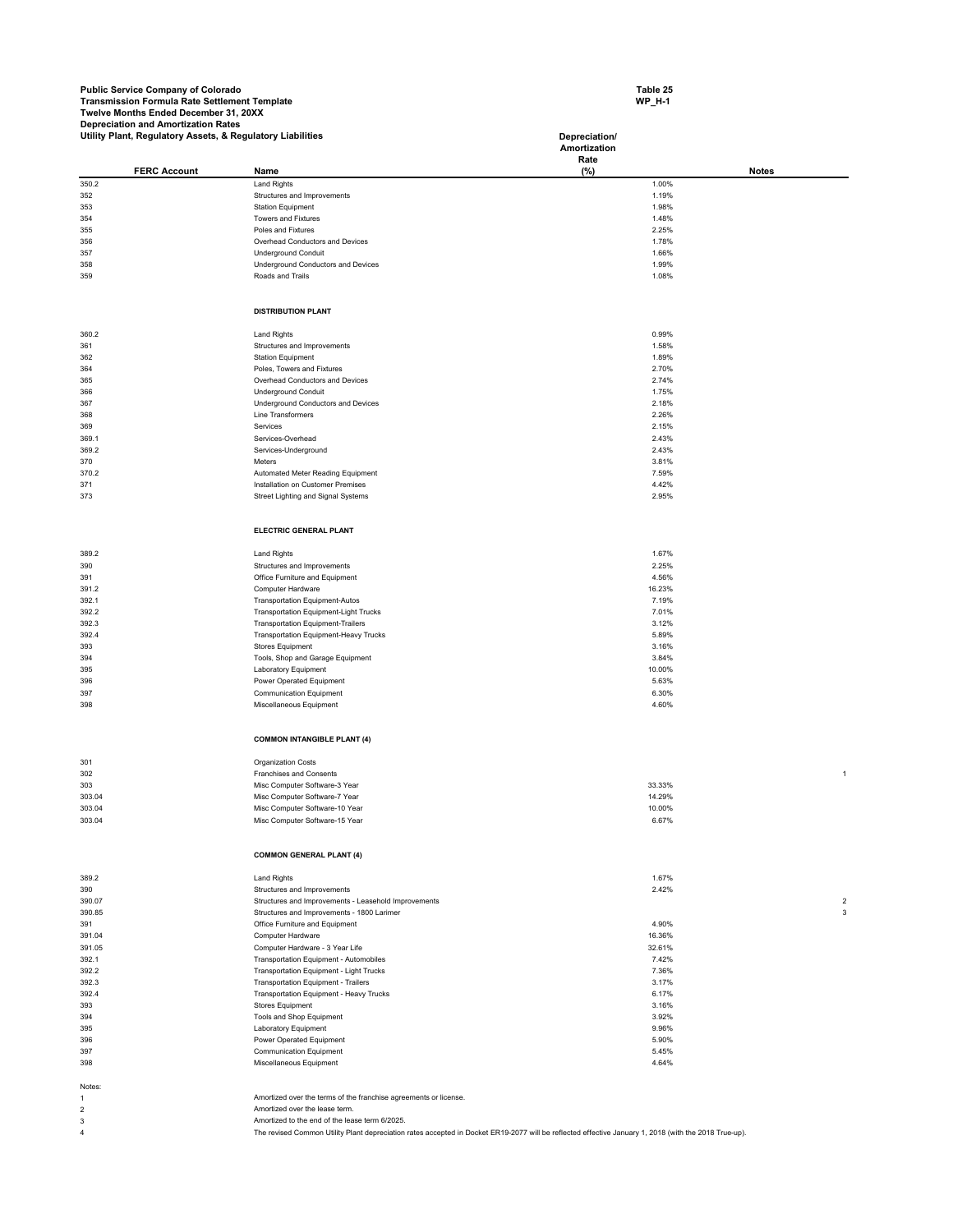**Table 25 WP\_H-1** 

| Utility Plant, Regulatory Assets, & Regulatory Liabilities |                                                                                                                          | Depreciation/<br>Amortization<br>Rate |              |
|------------------------------------------------------------|--------------------------------------------------------------------------------------------------------------------------|---------------------------------------|--------------|
| <b>FERC Account</b>                                        | Name                                                                                                                     | (%)                                   | <b>Notes</b> |
| 395                                                        | Laboratory Equipment                                                                                                     | 9.5                                   |              |
| 396                                                        | Power Operated Equipment                                                                                                 | 9                                     |              |
| 397                                                        | <b>Communications Equipment</b>                                                                                          | 6.67                                  |              |
| 398                                                        | Miscellaneous Equipment                                                                                                  | 5                                     |              |
| <b>Common Intangible</b>                                   |                                                                                                                          |                                       |              |
| 302                                                        | Franchises and Consents                                                                                                  | N/A <sup>1</sup>                      |              |
| 303                                                        | Electric Intangible Software 3 Yr                                                                                        | 33.3333                               |              |
| 303                                                        | Electric Intangible Software 7 Yr                                                                                        | 14.2857                               |              |
| 303                                                        | Electric Intangible Software 10 Yr                                                                                       | 10                                    |              |
| 303                                                        | Electric Intangible Software 15 Yr                                                                                       | 6.6667                                |              |
| <b>Common General</b>                                      |                                                                                                                          |                                       |              |
| 389                                                        | <b>General Land Rights</b>                                                                                               | 1.6667                                |              |
| 390                                                        | Structures and Improvements                                                                                              | 2.4191                                |              |
| 390                                                        | 1800 Larimer Leasehold Improvements                                                                                      | N/A <sup>1</sup>                      |              |
| 390                                                        | Leasehold Improvements                                                                                                   | N/A <sup>1</sup>                      |              |
| 391                                                        | Office, Furniture and Equipment                                                                                          | 4.9019                                |              |
| 391.05                                                     | Computers 3 Year                                                                                                         | 32.608                                |              |
| 391.04                                                     | Computers                                                                                                                | 16.3559                               |              |
| 392.1                                                      | Transportation Equipment - Automobile                                                                                    | 7.4233                                |              |
| 392.2                                                      | Transportation Equipment - Light Trucks                                                                                  | 7.3603                                |              |
| 392.3                                                      | Transportation Equipment - Trailers                                                                                      | 3.1677                                |              |
| 392.4                                                      | Transportation Equipment - Heavy Trucks                                                                                  | 6.1716                                |              |
| 393                                                        | <b>Stores Equipment</b>                                                                                                  | 3.164                                 |              |
| 394                                                        | <b>Tools Shop Equipment</b>                                                                                              | 3.9186                                |              |
| 395                                                        | Laboratory Equipment                                                                                                     | 9.9572                                |              |
| 396                                                        | Power Operated Equipment                                                                                                 | 5.8982                                |              |
| 397                                                        | <b>Communications Equipment</b>                                                                                          | 5.4453                                |              |
| 398                                                        | Miscellaneous Equipment                                                                                                  | 4.6394                                |              |
| Notes:                                                     |                                                                                                                          |                                       |              |
|                                                            | The Depreciation Rates were accepted in Docket ER08-224-                                                                 |                                       |              |
|                                                            | 000, Docket ER11-2853 and/or Docket ER19-XXX and will                                                                    |                                       |              |
|                                                            | not change absent a section 205 or 206 FPA filing.                                                                       |                                       |              |
|                                                            | Electric Intangible Franchises and Leasehold Improvements                                                                |                                       |              |
| $\mathbf{1}$                                               | are amortized over the life of the Agreement.                                                                            |                                       |              |
|                                                            | No Electric General Land Rights at December 31, 2010. To                                                                 |                                       |              |
| $\overline{2}$                                             | the extent PSCo acquires land rights, PSCo will make a<br>section 205 FPA filing for approval of the depreciation rates. |                                       |              |
|                                                            |                                                                                                                          |                                       |              |
| 3                                                          | The revised Common Utility Plant depreciation rates<br>accepted in Docket ER19-XXX will be reflected effective           |                                       |              |
|                                                            | January 1, 2018 (with the 2018 True-up).                                                                                 |                                       |              |
|                                                            |                                                                                                                          |                                       |              |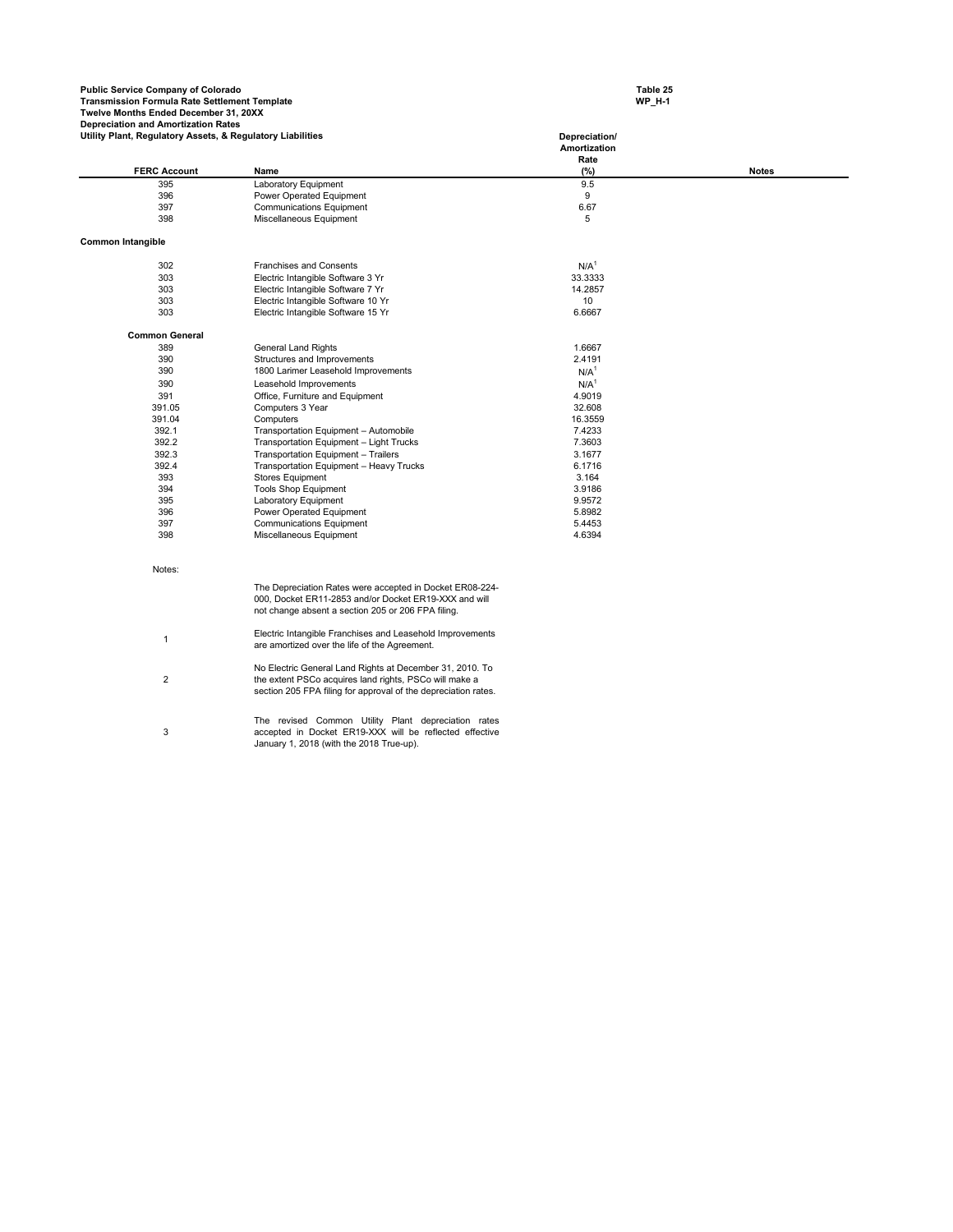### **Public Service Company of Colorado Table 24 Transmission Formula Rate Template WP\_I-1 Twelve Months Ended December 31, 2021 Transmission System Peak Demand Summary**

|                |                                   |                          | <b>Estimated System Peak Demand Summary</b>           |                                                   |                                                   |                                                        |                                                   |                            |  |  |  |  |  |
|----------------|-----------------------------------|--------------------------|-------------------------------------------------------|---------------------------------------------------|---------------------------------------------------|--------------------------------------------------------|---------------------------------------------------|----------------------------|--|--|--|--|--|
| Line<br>No.    | <b>System Peak</b><br>Date & Time | Generation<br>Peak<br>kW | Delete<br>Generation<br>Step-up Loss<br>at Peak<br>kW | Delete<br>TIE Agmt<br>Sales Load<br>At Peak<br>kW | Add<br>Comanche 3<br><b>IREA</b><br>at Peak<br>kW | Add<br>3rd Party<br>Transmission<br>Network Load<br>kW | Add<br>Transmission<br>Reserved<br>Capacity<br>kW | Transmission<br>Peak<br>kW |  |  |  |  |  |
|                |                                   | Col. (a)                 | Col. (b)                                              | Col. (c)                                          | Col. (d)                                          | Col. (e)                                               | Col. (f)                                          | Col. (g)                   |  |  |  |  |  |
|                | $Jan-21$                          | 5,162,201                | (6,620)                                               | (217, 286)                                        | 194,053                                           | 352.866                                                | 188,000                                           | 5,673,213                  |  |  |  |  |  |
| $\overline{2}$ | Feb-21                            | 5,035,831                | (7,400)                                               | (222, 972)                                        | 194,053                                           | 348,546                                                | 188,000                                           | 5,536,058                  |  |  |  |  |  |
| 3              | <b>Mar-21</b>                     | 4,720,498                | (6,650)                                               | (161, 782)                                        | 194,053                                           | 309.252                                                | 188,000                                           | 5,243,372                  |  |  |  |  |  |
| 4              | Apr-21                            | 4,357,061                | (3,780)                                               | (138, 144)                                        | 194,053                                           | 288,450                                                | 188,000                                           | 4,885,640                  |  |  |  |  |  |
| 5              | $May-21$                          | 4,986,192                | (5,620)                                               | (95, 363)                                         | 190,000                                           | 313,968                                                | 188,000                                           | 5,577,178                  |  |  |  |  |  |
| 6              | $Jun-21$                          | 6,168,861                | (6, 580)                                              | (114, 516)                                        | 190,000                                           | 384,818                                                | 188,000                                           | 6,810,584                  |  |  |  |  |  |
| 7              | $Jul-21$                          | 6,744,581                | (7,070)                                               | (127, 567)                                        | 190,000                                           | 389,758                                                | 188,000                                           | 7,377,702                  |  |  |  |  |  |
| 8              | <b>Aug-21</b>                     | 6,510,044                | (7,670)                                               | (120, 598)                                        | 190,000                                           | 379,345                                                | 188,000                                           | 7,139,121                  |  |  |  |  |  |
| 9              | $Sep-21$                          | 5,891,384                | (8,090)                                               | (125,070)                                         | 190,000                                           | 352,531                                                | 188,000                                           | 6,488,754                  |  |  |  |  |  |
| 10             | <b>Oct-21</b>                     | 4,714,622                | (4, 860)                                              | (180, 476)                                        | 190,000                                           | 309,847                                                | 188,000                                           | 5,217,133                  |  |  |  |  |  |
| 11             | <b>Nov-21</b>                     | 4,965,266                | (5,590)                                               | (196,061)                                         | 194,053                                           | 345,564                                                | 188,000                                           | 5,491,232                  |  |  |  |  |  |
| 12             | $Dec-21$                          | 5,376,220                | (5,650)                                               | (223, 488)                                        | 194,053                                           | 355,547                                                | 188,000                                           | 5,884,683                  |  |  |  |  |  |
| 13<br>14       | 12 Month Total                    | 64,632,761               | (75, 580)                                             | (1,923,322)                                       | 2,304,318                                         | 4,130,492                                              | 2,256,000                                         | 71,324,670                 |  |  |  |  |  |
| 15             | 12 Month Average                  | 5,386,063                | (6, 298)                                              | (160, 277)                                        | 192,027                                           | 344.208                                                | 188,000                                           | 5,943,723                  |  |  |  |  |  |

|                |                                   |                                |                                                   | <b>Actual System Peak Demand Summary</b> |                            |
|----------------|-----------------------------------|--------------------------------|---------------------------------------------------|------------------------------------------|----------------------------|
| Line<br>No.    | <b>System Peak</b><br>Date & Time | Transmission<br>Peak<br>kW (1) | Delete<br>TIE Agmt<br>Sales Load<br>At Peak<br>kW | Delete<br>Company Use<br>kW              | Transmission<br>Peak<br>kW |
|                |                                   | Col. (a)                       | Col. (b)                                          | Col. (c)                                 | Col. (d)                   |
| 1              | $Jan-21$                          |                                |                                                   |                                          |                            |
| $\overline{2}$ | Feb-21                            |                                |                                                   |                                          |                            |
| 3              | <b>Mar-21</b>                     |                                |                                                   |                                          |                            |
| 4              | Apr-21                            |                                |                                                   |                                          |                            |
| 5              | $May-21$                          |                                |                                                   |                                          |                            |
| 6              | $Jun-21$                          |                                |                                                   |                                          |                            |
| 7              | $Jul-21$                          |                                |                                                   |                                          |                            |
| 8              | <b>Aug-21</b>                     |                                |                                                   |                                          |                            |
| 9              | $Sep-21$                          |                                |                                                   |                                          |                            |
| 10             | Oct-21                            |                                |                                                   |                                          |                            |
| 11             | <b>Nov-21</b>                     |                                |                                                   |                                          |                            |
| 12             | <b>Dec-21</b>                     |                                |                                                   |                                          |                            |
| 13<br>14       | 12 Month Total                    |                                | ٠                                                 | ٠                                        |                            |
| 15             | 12 Month Average                  |                                |                                                   |                                          |                            |

Footnote 1. Amount in column (a) includes the Lamar DC tie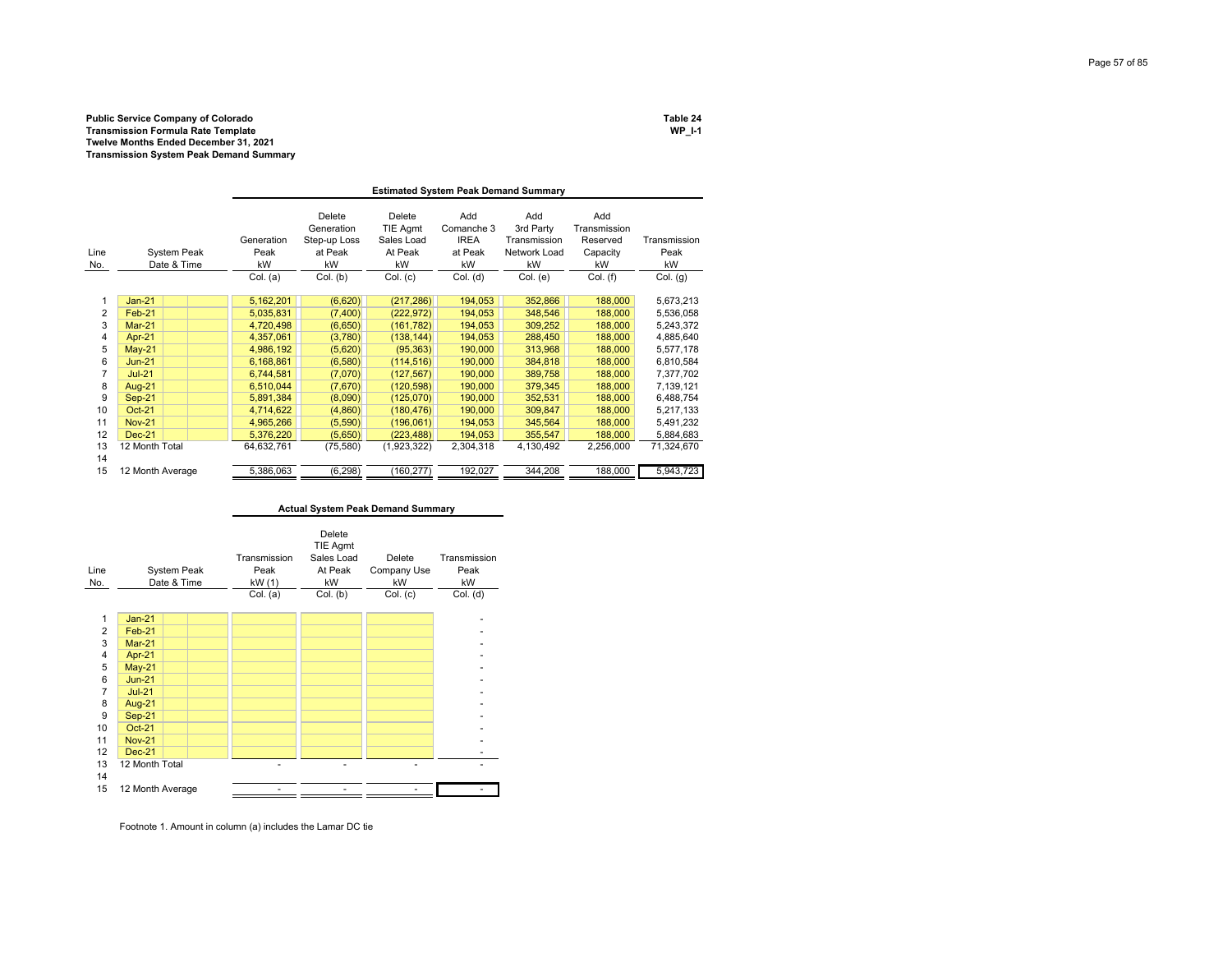23

|          | icheduling System Control and Dispatch Service                               |                          |               |
|----------|------------------------------------------------------------------------------|--------------------------|---------------|
| Line No. | <b>Description</b>                                                           | Reference                | Amount        |
|          | A. Schedule 1 - Estimated ARR for Billing Period 01/01/2021 to 12/31/2021    |                          |               |
|          | Total Load Dispatch and Scheduling (Account 561)                             | WP C-1 Lines 2 through 9 | \$9,009,193   |
|          | Less: Scheduling, System Control & Dispatch Services (Account 561.4)         | WP C-1 Line 5            | \$0           |
|          | Less: Reliability, Planning and Standards Development (Account 561.5)        | WP C-1 Line 6            | (\$178,350)   |
| 5        | Less: Transmission Service Studies (Account 561.6)                           | WP C-1 Line 7            | \$0           |
| 6        | Less: Generation Interconnection Studies (Account 561.7)                     | WP C-1 Line 8            | (\$195,609)   |
|          | Less: Reliability, Planning & Standards Development Services (Account 561.8) | WP C-1 Line 9            | (\$3,427,823) |
| 8        | Total 561 Costs for Projected Schedule 1 ARR                                 | Sum Lines 2 through 7    | \$5,207,411   |
| 9        |                                                                              |                          |               |
| 10       | Less: Schedule 1 Point to Point Estimated Revenues                           | WP F-1 Line 42           | \$1,311,182   |
| 11       |                                                                              |                          |               |
| 12       | <b>Estimated Schedule 1 ARR</b>                                              | (Ln 8 - Ln 10)           | \$3,896,229   |

| 11 |                                                  |                                   |              |  |
|----|--------------------------------------------------|-----------------------------------|--------------|--|
| 12 | <b>Estimated Schedule 1 ARR</b>                  | (Ln 8 - Ln 10)                    | \$3,896,229  |  |
| 13 |                                                  |                                   |              |  |
| 14 |                                                  |                                   |              |  |
| 15 | <b>B. Schedule 1 Estimated Rate Calculations</b> |                                   |              |  |
| 16 | Estimated Average 12-Mo. Demand                  | WP 1-1 Line 15                    | 5,943,723 kW |  |
| 17 |                                                  |                                   |              |  |
| 18 | Monthly Point to Point Rate in \$/kW - Month     | ((Line 12 /Line 16) /12)          | \$0.055 kW   |  |
| 19 | Weekly Point to Point Rate in \$/kW - Weekly     | ((Line 12 /Line 16) /52)          | \$0.013 kW   |  |
| 20 | Daily Point to Point Rate in \$/kW - Day         | ((Line 12 /Line 16) /365)         | \$0.002 kW   |  |
| 21 | Hourly Point to Point Rate in \$/mW - Hourly     | ((Line 12 /Line 16) /8760 * 1000) | \$0.075 mW   |  |
| 22 |                                                  |                                   |              |  |

| 24 |                                                                              |                                   |            |        |
|----|------------------------------------------------------------------------------|-----------------------------------|------------|--------|
| 25 | C. Schedule 1 - Actual ARR for the Billing Period 01/01/2021 to 12/31/2021   |                                   |            |        |
| 26 | Total Load Dispatch and Scheduling (Account 561)                             | WP C-1 Lines 2 through 9          | \$0        |        |
| 27 | Less: Scheduling, System Control & Dispatch Services (Account 561.4)         | WP C-1 Line 5                     | \$0        |        |
| 28 | Less: Reliability, Planning and Standards Development (Account 561.5)        | WP C-1 Line 6                     | \$0        |        |
| 29 | Less: Transmission Service Studies (Account 561.6)                           | WP C-1 Line 7                     | \$0        |        |
| 30 | Less: Generation Interconnection Studies (Account 561.7)                     | WP C-1 Line 8                     | \$0        |        |
| 31 | Less: Reliability, Planning & Standards Development Services (Account 561.8) | WP C-1 Line 9                     | \$0        |        |
| 32 | Total 561 Costs for Actual Schedule 1 ARR                                    | Sum Lines 26 through 31           | \$0        |        |
| 33 |                                                                              |                                   |            |        |
| 34 | Less: Schedule 1 Point to Point Actual Revenues Billed                       | WP $F-1$ Line 46                  | \$0        |        |
| 35 |                                                                              |                                   |            |        |
| 36 | Actual Schedule 1 ARR                                                        | (Ln 32 - Ln 34)                   | \$0        |        |
| 37 |                                                                              |                                   |            |        |
| 38 | D. Schedule 1 Actual Rate Calculations                                       |                                   |            |        |
| 39 | Actual Average 12-Mo. Demand                                                 | WP 1-1 Line 15                    |            | $0$ kW |
| 40 |                                                                              |                                   |            |        |
| 41 | Monthly Point to Point Rate in \$/kW - Month                                 | ((Line 36 /Line 39) /12)          | \$0.000 KW |        |
| 42 | Weekly Point to Point Rate in \$/kW - Weekly                                 | ((Line 36 / Line 39) / 52)        | \$0.000 KW |        |
| 43 | Daily Point to Point Rate in \$/kW - Day                                     | ((Line 36 /Line 39) /365)         | \$0.000 KW |        |
| 44 | Hourly Point to Point Rate in \$/mW - Hourly                                 | ((Line 36 /Line 39) /8760 * 1000) | \$0.000 mW |        |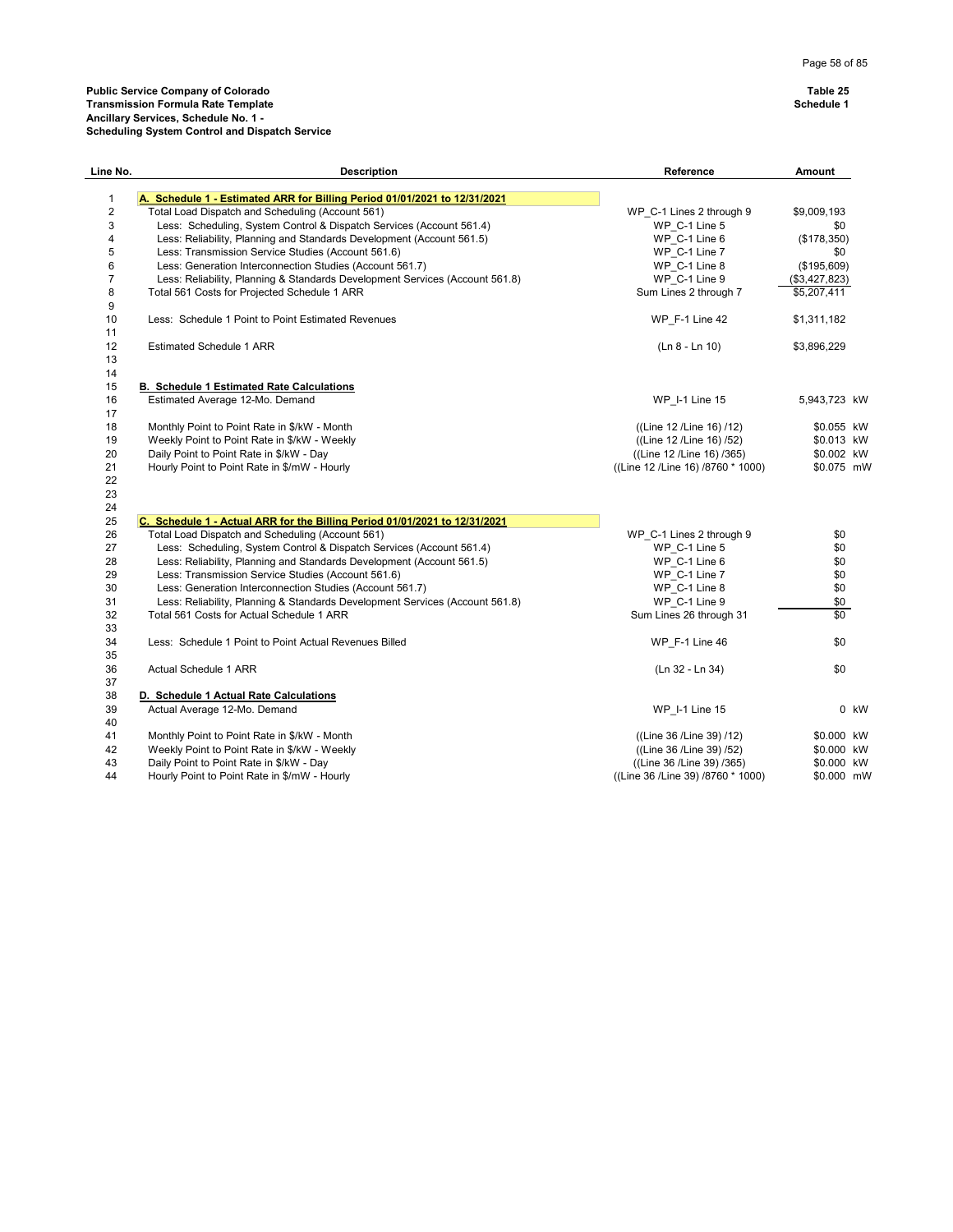### **Public Service Company of Colorado Table 26 Transmission Formula Rate Template Schedule 2 Ancillary Services, Schedule No. 2 - Reactive Supply and Voltage Control From Generation Source Services**

| Line No        | <b>Description</b>                                                                | Amount                          | <b>Reference/Notes</b>                                                                     |
|----------------|-----------------------------------------------------------------------------------|---------------------------------|--------------------------------------------------------------------------------------------|
| 1              | <b>Annual Cost of Reactive Power Equipment</b>                                    |                                 |                                                                                            |
| 2<br>3         | Acct 314<br><b>Steam Turbogenerators</b><br>Acct 344<br><b>CT Generators</b>      |                                 | 410,601,103 Most recent FF1, Pq 205, Ln 12<br>2,240,914,871 Most recent FF1, Pg 205, Ln 41 |
| 4              | Subtotal of Production Accounts 314 & 344                                         | \$2,651,515,974 Line 2 + Line 3 |                                                                                            |
| 5              | Percent of Production Plant for Dual Use                                          |                                 | 20% Fixed Value                                                                            |
| 6              | Dual use of Production Accounts 314 & 344                                         |                                 | \$530,303,195 Line 4 * Line 5                                                              |
| $\overline{7}$ | <b>Generation Step Ups</b>                                                        |                                 | 161,831,400 Most recent FF1, Footnote, Page 204, Line 58                                   |
| 8              | <b>Total Dual Use Production Plant</b>                                            |                                 | \$692,134,595 Line 6 + Line 7                                                              |
| 9              | Dual Use Plant Alloc. To Reactive Power                                           |                                 | \$175,450,373 Line 34 * Line 8                                                             |
| 10             | Fixed Charge Rate (including O&M) for all Production Plant                        |                                 | 0.1318 WP_FCR Line 23                                                                      |
| 11             | Annual Cost of Reactive Power Equipment                                           |                                 | \$23,126,114 Line 9 * Line 10                                                              |
| 12             | Revenue Requirement for Real Power losses related to reactive power equipment     |                                 |                                                                                            |
| 13             | <b>Total Production Plant Investment</b>                                          |                                 | \$6,229,492,560 WP FCR Line 52                                                             |
| 14             | Less: Dual Use Plant Alloc. To Reactive Power                                     | \$175,450,373 Line 9            |                                                                                            |
| 15             | Net Production Plant                                                              |                                 | \$6,054,042,187 Line 13 - Line 14                                                          |
| 16             | Fixed Charge Rate (including O&M) for all Production Plant                        |                                 | 0.1318 WP FCR Line 23                                                                      |
| 17             | Total Production Plant Revenue Requirement including O&M                          |                                 | \$797,983,301 Line 15 * Line 16                                                            |
| 18             | <b>Real Power Losses</b>                                                          |                                 | 0.15% Fixed Value                                                                          |
| 19             | Revenue Requirement for Real Power losses related to reactive power equipment     |                                 | \$1,196,975 Line 17 * Line 18                                                              |
| 20             | <b>Total Revenue Requirement for Reactive Power</b>                               |                                 | \$24,323,089 Line 11 + Line 19                                                             |
| 21             | Average of 12 Month Coincident Peaks                                              |                                 | 5,893,076 Prior Year's True-up Formula Template                                            |
| 22             | <b>Rates</b>                                                                      |                                 |                                                                                            |
| 23             | Annual Reactive Power Charge                                                      |                                 | \$4.127 \$ per kW - Year (Line 20 / Line 21)                                               |
| 24             | Monthly Point-to-Point Delivery                                                   |                                 | \$0.344 \$ per kW - Month (Line 23 / 12)                                                   |
| 25             | Weekly Point-to-Point Delivery                                                    |                                 | \$0.079 \$ per kW - Week (Line 23 / 52)                                                    |
| 26<br>27       | Daily Point-to-Point Delivery On-Peak<br>Daily Point-to-Point Delivery Off-Peak   |                                 | \$0.013 \$ per kW - day (Line 25 / 6)<br>\$0.011 \$ per kW - day (Line 25 / 7)             |
| 28<br>29       | Hourly Point-to-Point Delivery On-Peak<br>Hourly Point-to-Point Delivery Off-Peak |                                 | \$0.813 \$ per MWh ((Line 26 / 16) X 1000)<br>\$0.458 \$ per MWh ((Line 27 / 24) X 1000)   |
| 30             | Network Integration Delivery                                                      |                                 | \$0.344 \$ per kW - Month (Line 23)                                                        |
| 31             | PSCO Total Rated Capacity =<br>8,349,691 kVA                                      |                                 |                                                                                            |
| 32             | PSCO Total Generator Net Max. =<br>7,214,192 kW                                   |                                 |                                                                                            |
| 33             | PSCO Total VAR Rating =<br>4,203,899 kVAR                                         |                                 |                                                                                            |
| 34             | % of Plant dedicated to VAR Production is = (kVAR^2 / kVA^2) X 100 =              | 25.3492%                        |                                                                                            |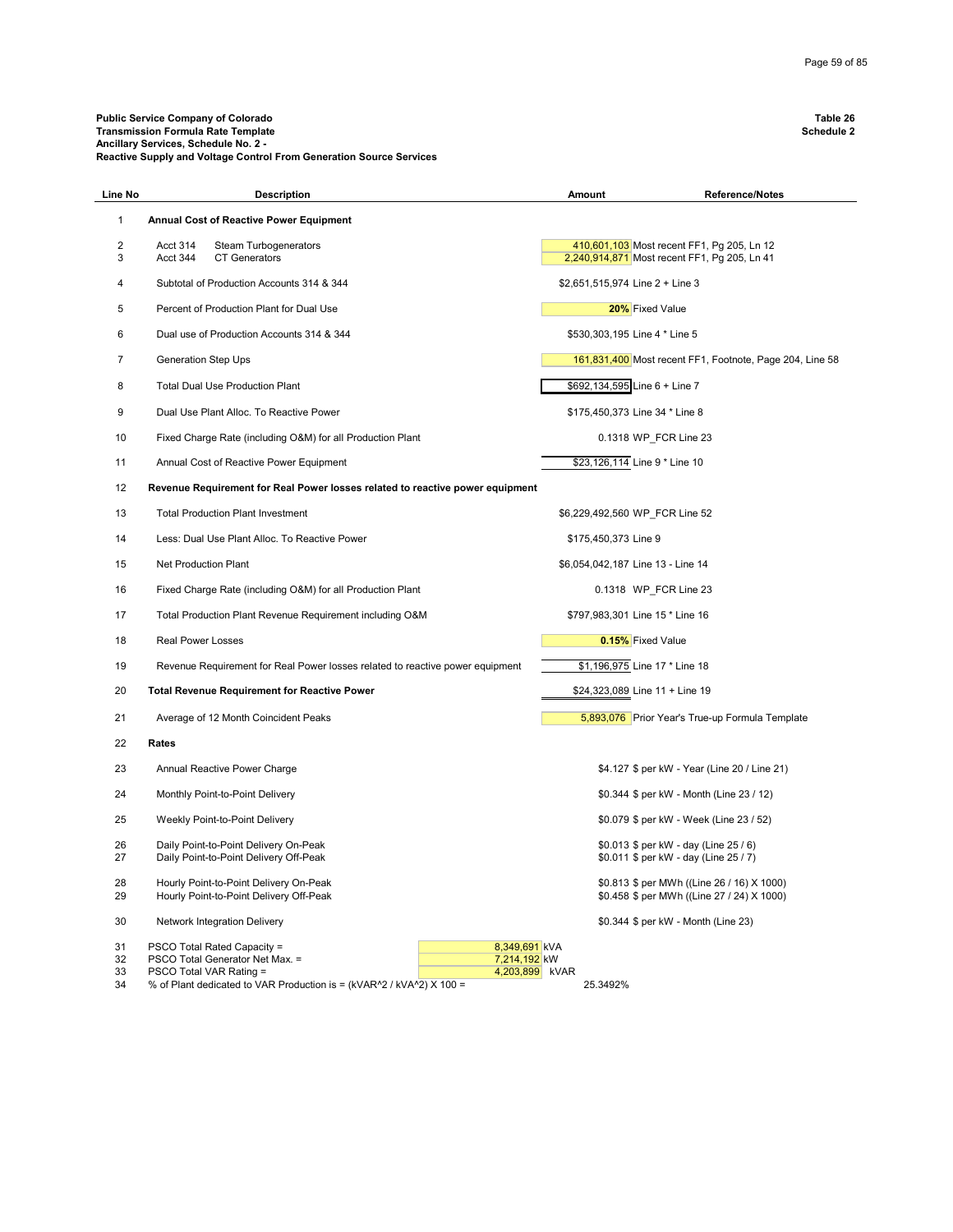### **Public Service Company of Colorado Table 29 Transmission Formula Rate Template Ancillary Services, Schedule Nos. 3 and 3A Regulation and Frequency Response Service**

| Line No        | Plant/Type<br>col. (a)                     | col. (b)       | <b>Contribution Ratio</b><br>(1)<br>col. (c) | Installed<br>Cost<br>(\$/kW)<br>(2)<br>col. (d) | Operation and<br>Maintenance<br>(\$/kW)<br>(3)<br>col. (e) | Fixed charge<br>(\$/kW)<br>(d) x Prod FCR without<br>O&M (4) or if PP (d) x 1.0<br>$col.$ (f) | Cost of providing<br>reactive supply<br>services<br>(\$/kW)<br>(5)<br>$col.$ $(g)$ | <b>Weighted Annual</b><br>Cost<br>(\$/kW)<br>$((f)+(e)-(g)) \times (c)$<br>col. (h) |
|----------------|--------------------------------------------|----------------|----------------------------------------------|-------------------------------------------------|------------------------------------------------------------|-----------------------------------------------------------------------------------------------|------------------------------------------------------------------------------------|-------------------------------------------------------------------------------------|
|                |                                            |                |                                              |                                                 |                                                            |                                                                                               |                                                                                    |                                                                                     |
| 1              | Alamosa                                    |                | 0.1%                                         | 181.56                                          | 0.49                                                       | 18.88                                                                                         | 0.00                                                                               | 0.02                                                                                |
| $\overline{2}$ | <b>Blue Spruce</b>                         |                | 3.9%                                         | 555.06                                          | 3.23                                                       | 57.73                                                                                         | 0.12                                                                               | 2.39                                                                                |
| 3              | <b>Cabin Creek</b>                         |                | 2.6%                                         | 223.47                                          | 12.39                                                      | 23.24                                                                                         | 0.08                                                                               | 0.93                                                                                |
| $\overline{4}$ | Cherokee                                   |                | 1.5%                                         | 1,208.96                                        | 15.04                                                      | 125.74                                                                                        | 0.05                                                                               | 2.11                                                                                |
| 5              | Cherokee CC (5, 6, 7)                      |                | 16.2%                                        | 314.13                                          | 5.40                                                       | 32.67                                                                                         | 0.49                                                                               | 6.09                                                                                |
| 6              | Comanche                                   |                | 12.6%                                        | 963.70                                          | 19.34                                                      | 100.23                                                                                        | 0.38                                                                               | 15.05                                                                               |
| $\overline{7}$ | Fort Lupton                                |                | 0.1%                                         | 136.60                                          | 0.39                                                       | 14.21                                                                                         | 0.00                                                                               | 0.01                                                                                |
| 8              | Fruita                                     |                | 0.0%                                         | 130.03                                          | 0.66                                                       | 13.52                                                                                         | 0.00                                                                               | 0.00                                                                                |
| 9              | Fort Saint Vrain CC (1-4)                  |                | 22.8%                                        | 522.87                                          | 8.27                                                       | 54.38                                                                                         | 0.69                                                                               | 14.14                                                                               |
| 10             | Fort Saint Vrain CT (5-6)                  |                | 1.3%                                         | 597.59                                          | 1.01                                                       | 62.15                                                                                         | 0.04                                                                               | 0.85                                                                                |
| 11             | Hayden                                     |                | 4.2%                                         | 740.48                                          | 16.85                                                      | 77.01                                                                                         | 0.13                                                                               | 3.90                                                                                |
| 12             | Pawnee                                     |                | 5.6%                                         | 1,731.24                                        | 28.31                                                      | 180.06                                                                                        | 0.17                                                                               | 11.70                                                                               |
| 13             | Rocky Mountain Energy Center               |                | 19.6%                                        | 634.52                                          | 13.65                                                      | 65.99                                                                                         | 0.60                                                                               | 15.51                                                                               |
| 14             | Valmont 6                                  |                | 0.0%                                         | 478.28                                          | 0.25                                                       | 49.74                                                                                         | 0.00                                                                               | 0.02                                                                                |
| 15             | SWG Arapahoe                               |                | 2.0%                                         | 72.77                                           | 0.00                                                       | 72.77                                                                                         | 0.06                                                                               | 1.42                                                                                |
| 16             | <b>SWG Fountain Valley</b>                 |                | 1.3%                                         | 113.76                                          | 0.00                                                       | 113.76                                                                                        | 0.04                                                                               | 1.49                                                                                |
| 17             | Brush Cogeneration Partners (Brush 1&3) PP |                | 0.1%                                         | 43.99                                           | 0.00                                                       | 43.99                                                                                         | 0.00                                                                               | 0.04                                                                                |
| 18             | Brush Cogeneration Partners (Brush 4) PP   |                | 0.2%                                         | 68.70                                           | 0.00                                                       | 68.70                                                                                         | 0.01                                                                               | 0.13                                                                                |
| 19             | Colorado Energy Management LLC (Manch) PP  |                | 2.1%                                         | 54.91                                           | 0.00                                                       | 54.91                                                                                         | 0.06                                                                               | 1.17                                                                                |
| 20             | Plains End LLC PP                          |                | 2.9%                                         | 100.28                                          | 0.00                                                       | 100.28                                                                                        | 0.09                                                                               | 2.91                                                                                |
| 21<br>22       | Spindle Hill PP                            |                | 0.8%                                         | 70.87                                           | 0.00                                                       | 70.87                                                                                         | 0.02                                                                               | 0.57                                                                                |
| 23             |                                            |                |                                              |                                                 |                                                            |                                                                                               |                                                                                    |                                                                                     |
| 24             |                                            |                | 100.0%                                       |                                                 |                                                            |                                                                                               | Total Reg/LF cost (\$/kW)                                                          | 80.44                                                                               |
| 25             |                                            |                |                                              |                                                 |                                                            |                                                                                               | losses                                                                             | 0.00%                                                                               |
| 26             |                                            |                |                                              |                                                 |                                                            |                                                                                               | Annual Cost (\$/MW)                                                                | 80,439                                                                              |
| 27             |                                            | Load           | Non-VER                                      | Wind                                            | Solar                                                      |                                                                                               |                                                                                    |                                                                                     |
| 28             | Required Capacity (1)                      | 65.63          | 4.43                                         | 64.02                                           | 3.37                                                       |                                                                                               |                                                                                    |                                                                                     |
| 29             | Divisor (1)                                | 6,868.00       | 6,547.00                                     | 3,157.30                                        | 306.95                                                     |                                                                                               |                                                                                    |                                                                                     |
| 30             | Reserve obligation (Line 29/ Line 30)      | 0.96%          | 0.07%                                        | 2.03%                                           | 1.10%                                                      |                                                                                               |                                                                                    |                                                                                     |
| 31             | Rate (\$/kW/Yr)                            | 80.44 \$<br>\$ | 80.44 \$                                     | 80.44 \$                                        | 80.44                                                      |                                                                                               |                                                                                    |                                                                                     |
| 32             | Monthly (\$/kW/Mo)                         | \$<br>6.703    | \$<br>6.703                                  | \$<br>$6.703$ \$                                | 6.703                                                      |                                                                                               |                                                                                    |                                                                                     |
| 33             | Weekly (\$/kW/Wk)                          | \$<br>1.547    | \$<br>$1.547$ \$                             | $1.547$ \$                                      | 1.547                                                      |                                                                                               |                                                                                    |                                                                                     |
| 34             | Daily On Peak (\$/MW/Day)                  | \$257.817      | \$                                           | 257.817 \$257.817 \$                            | 257.817                                                    |                                                                                               |                                                                                    |                                                                                     |
| 35             | Daily Off Peak (\$/MW/Day)                 | \$220.986      | \$                                           | 220.986 \$220.986                               | -\$<br>220.986                                             |                                                                                               |                                                                                    |                                                                                     |
| 36             | Hourly On Peak (\$/MW/hr)                  | 16.114<br>\$   | \$                                           | 16.114 \$ 16.114 \$                             | 16.114                                                     |                                                                                               |                                                                                    |                                                                                     |
| 37             | Hourly Off Peak (\$/MW/hr)                 | 9.208<br>S     | \$<br>$9.208$ \$                             | 9.208                                           | \$<br>9.208                                                |                                                                                               |                                                                                    |                                                                                     |
| 38             | Network Integrated Delivery(\$/kW/Mo)      | \$<br>6.703    | \$<br>$6.703$ \$                             | $6.703$ \$                                      | 6.703                                                      |                                                                                               |                                                                                    |                                                                                     |
| 39             | Ancillary Service Delivery(\$/kW/Mo)       | \$<br>6.703    | \$<br>$6.703$ \$                             | $6.703$ \$                                      | 6.703                                                      |                                                                                               |                                                                                    |                                                                                     |

### Note:

(1) Fixed value that cannot change without a Section 205 or 206 filing.

 $(2)$  WP\_Installed Cost, Column  $(g)$ .

(3) WP\_O&M Cost, Column (l).

(4) WP\_FCR Line 21 minus Line 1.

(5) Column (c) times WP\_Reactive Cost, Column (f). For Purchased Power, used the same Reactive Power Cost as the Plants.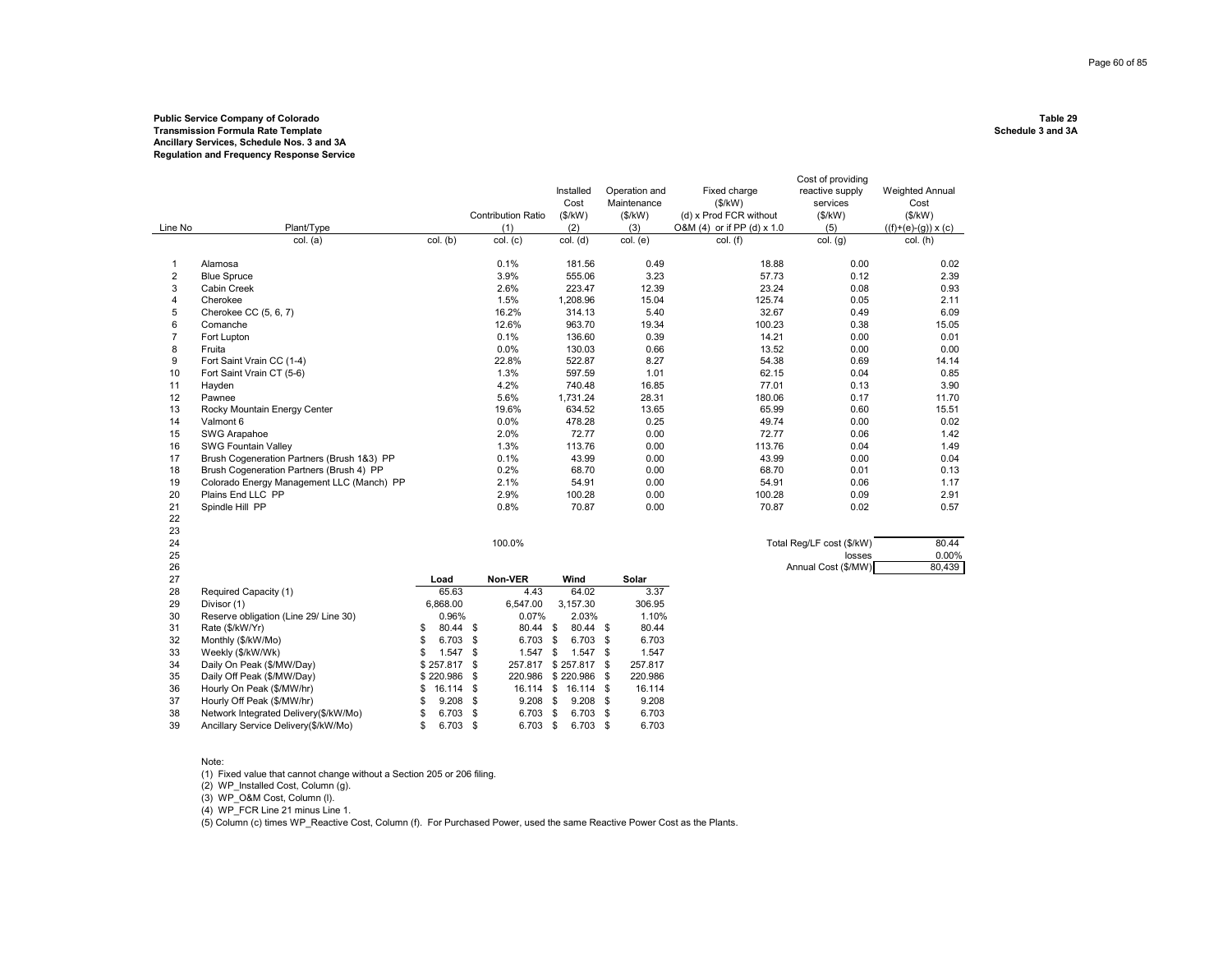## **Public Service Company of Colorado Table 30 Transmission Formula Rate Template Schedule 5 Ancillary Services, Schedule No. 5 - Operating Reserve - Spinning Reserve Service**

| Line No.       | Plant                                          | Total Cost (1)<br>col. (a)     | Total dual use<br>for VAR Production<br>(2)<br>$col.$ ( $b$ ) | Cost of plant /<br><b>Total Cost</b><br>(a) / Ln 19<br>col. (c) | Total dual use<br>for VAR Production<br>per Plant<br>$(b \times c)$<br>$col.$ $(d)$ | <b>Total Cost for</b><br>Reg. and Freg.<br>Response Serv<br>$(a)-(d)$<br>$col.$ ( $e$ ) | $Unit =$<br><b>Plants Selected</b><br>for Op Res<br>Spinning Reserve (3)<br>$col.$ (f) | Prod. FCR<br>with O&M<br>(4)<br>$col.$ (g)                                        | Annual Cost of Gen.<br>Plnt To provide Svc.<br>$(e) X(f)^*(g)$<br>$col.$ ( $h$ ) | Gen. Max<br>Name Plate<br>$(KW)$ $(1)$<br>$col.$ (i)                                    |
|----------------|------------------------------------------------|--------------------------------|---------------------------------------------------------------|-----------------------------------------------------------------|-------------------------------------------------------------------------------------|-----------------------------------------------------------------------------------------|----------------------------------------------------------------------------------------|-----------------------------------------------------------------------------------|----------------------------------------------------------------------------------|-----------------------------------------------------------------------------------------|
| $\mathbf{1}$   | Arapahoe                                       | \$<br>$\overline{a}$           | \$<br>692, 134, 595                                           | 0.00000000                                                      | \$<br>$\sim$                                                                        | \$                                                                                      | $\overline{0}$                                                                         | 0.1318                                                                            | \$<br>$\sim$                                                                     | $\mathsf 0$                                                                             |
| $\overline{2}$ | Cherokee 5,6,7                                 | 208,049,204<br>\$              | 692, 134, 595                                                 | 0.03997245                                                      | 27,666,318                                                                          | 180,382,886                                                                             | $\mathbf{1}$                                                                           | 0.1318                                                                            | 23,776,268                                                                       | 625,600                                                                                 |
| 3              | Comanche                                       | \$1,606,075,062                | 692, 134, 595                                                 | 0.30857489                                                      | 213,575,356                                                                         | 1,392,499,707                                                                           | $\mathbf{1}$                                                                           | 0.1318                                                                            | 183,545,386                                                                      | 1,635,300                                                                               |
| $\overline{4}$ | Craig                                          | \$<br>$\overline{\phantom{a}}$ | 692, 134, 595                                                 | 0.00000000                                                      | $\overline{\phantom{a}}$                                                            | $\overline{\phantom{a}}$                                                                | $\mathbf{0}$                                                                           | 0.1318                                                                            | $\overline{\phantom{a}}$                                                         | $\mathsf 0$                                                                             |
| 5              | Hayden                                         | 353,188,152<br>\$              | 692, 134, 595                                                 | 0.06785797                                                      | 46,966,849                                                                          | 306,221,303                                                                             | $\mathbf{1}$                                                                           | 0.1318                                                                            | 40,363,030                                                                       | 465,390                                                                                 |
| 6              | Pawnee                                         | 966,394,732<br>\$              | 692, 134, 595                                                 | 0.18567323                                                      | 128,510,867                                                                         | 837,883,865                                                                             | $\mathbf{1}$                                                                           | 0.1318                                                                            | 110,441,472                                                                      | 552,330                                                                                 |
| $\overline{7}$ | Valmont 5                                      | \$<br>$\sim$                   | 692, 134, 595                                                 | 0.00000000                                                      |                                                                                     | $\overline{a}$                                                                          | $\overline{0}$                                                                         | 0.1318                                                                            | $\sim$                                                                           | $\mathbf 0$                                                                             |
| 8              | Zuni                                           | \$<br>$\overline{\phantom{a}}$ | 692, 134, 595                                                 | 0.00000000                                                      | $\overline{a}$                                                                      | $\overline{\phantom{a}}$                                                                | $\overline{0}$                                                                         | 0.1318                                                                            | $\overline{\phantom{a}}$                                                         | $\mathsf 0$                                                                             |
| 9              | Alamosa                                        | \$<br>10,655,698               | 692, 134, 595                                                 | 0.00204728                                                      | 1,416,991                                                                           | 9,238,707                                                                               | $\mathbf{1}$                                                                           | 0.1318                                                                            | 1,217,754                                                                        | 53,280                                                                                  |
| 10             | Fort Lupton                                    | 15,627,494<br>\$               | 692, 134, 595                                                 | 0.00300251                                                      | 2,078,139                                                                           | 13,549,355                                                                              | $\mathbf{1}$                                                                           | 0.1318                                                                            | 1,785,941                                                                        | 100,800                                                                                 |
| 11             | Fruita                                         | 3,954,389<br>\$                | 692, 134, 595                                                 | 0.00075976                                                      | 525,853                                                                             | 3,428,536                                                                               | $\mathbf{1}$                                                                           | 0.1318                                                                            | 451,915                                                                          | 26,640                                                                                  |
| 12             | Valmont 6                                      | S.<br>29,455,073               | 692, 134, 595                                                 | 0.00565920                                                      | 3,916,926                                                                           | 25,538,146                                                                              | $\mathbf{1}$                                                                           | 0.1318                                                                            | 3,366,183                                                                        | 59,300                                                                                  |
| 13             | Fort St. Vrain 1-4                             | 469,766,712<br>\$              | 692, 134, 595                                                 | 0.09025619                                                      | 62,469,429                                                                          | 407,297,283                                                                             | $\overline{1}$                                                                         | 0.1318                                                                            | 53,685,855                                                                       | 867,850                                                                                 |
| 14             | Fort St. Vrain 5-6                             | 172,793,380<br>\$              | 692, 134, 595                                                 | 0.03319876                                                      | 22,978,009                                                                          | 149,815,371                                                                             | $\overline{1}$                                                                         | 0.1318                                                                            | 19,747,164                                                                       | 280,500                                                                                 |
| 15             | <b>Blue Spruce</b>                             | 228, 135, 134<br>\$            | 692, 134, 595                                                 | 0.04383156                                                      | 30,337,338                                                                          | 197,797,796                                                                             | $\mathbf{1}$                                                                           | 0.1318                                                                            | 26,071,727                                                                       | 397,800                                                                                 |
| 16             | Rocky Mountain                                 | 447,336,667<br>\$              | 692, 134, 595                                                 | 0.08594671                                                      | 59,486,689                                                                          | 387,849,978                                                                             | $\mathbf{1}$                                                                           | 0.1318                                                                            | 51,122,506                                                                       | 685,100                                                                                 |
| 17             | Cherokee 4                                     | 620,812,306<br>\$              | 692, 134, 595                                                 | 0.11927655                                                      | 82,555,425                                                                          | 538,256,881                                                                             | $\mathbf{1}$                                                                           | 0.1318                                                                            | 70,947,639                                                                       | 505,800                                                                                 |
| 18             | Cabin Creek                                    | 72,570,521<br>\$               | 692, 134, 595                                                 | 0.01394296                                                      | 9,650,405                                                                           | 62,920,116                                                                              | $\overline{1}$                                                                         | 0.1318                                                                            | 8,293,501                                                                        | 300,000                                                                                 |
| 19             |                                                | TOTAL: \$ 5,204,814,524        |                                                               | 1.00000000                                                      | 692,134,595<br>\$                                                                   | \$4,512,679,929                                                                         |                                                                                        |                                                                                   | 594,816,341<br>S                                                                 | 6,555,690                                                                               |
| 20             | Note:<br>(1) WP Cost per Unit                  |                                |                                                               |                                                                 |                                                                                     |                                                                                         |                                                                                        |                                                                                   |                                                                                  |                                                                                         |
| 21             | (2) Schedule 2 Line 8<br>$(3) 1 = Yes; 2 = No$ |                                |                                                               |                                                                 |                                                                                     |                                                                                         | Average Generation Unit Cost to Provide Service                                        |                                                                                   |                                                                                  | \$90.733 per kW year (Col. (h) In 19 / Col. (i) Ln 19)                                  |
| 22             | (4) WP_FCR Line 21                             |                                |                                                               |                                                                 |                                                                                     |                                                                                         |                                                                                        | Monthly Point-to-Point Delivery                                                   |                                                                                  | \$7.561 per kW month (Line 21 / 12)                                                     |
| 23             |                                                |                                |                                                               |                                                                 |                                                                                     |                                                                                         |                                                                                        | Weekly Point-to-Point Delivery                                                    |                                                                                  | \$1.745 per kW week (Line 21 / 52)                                                      |
| 24<br>25       |                                                |                                |                                                               |                                                                 |                                                                                     |                                                                                         |                                                                                        | Daily Point-to-Point Delivery On-Peak<br>Daily Point-to-Point Delivery Off-Peak   |                                                                                  | \$0.291 per kW day (Line 23 / 6)<br>\$0.249 \$ per kW - day (Line / 7)                  |
| 26<br>27       |                                                |                                |                                                               |                                                                 |                                                                                     |                                                                                         |                                                                                        | Hourly Point-to-Point Delivery On-Peak<br>Hourly Point-to-Point Delivery Off-Peak |                                                                                  | \$18.188 per MWh ((Line 24 / 16) X 1000)<br>\$10.375 \$ per MWh ((Line 27 / 24) X 1000) |
| 27             |                                                |                                |                                                               |                                                                 |                                                                                     |                                                                                         |                                                                                        | Network Integration Delivery                                                      |                                                                                  | \$7.561 per kW month (Line 22)                                                          |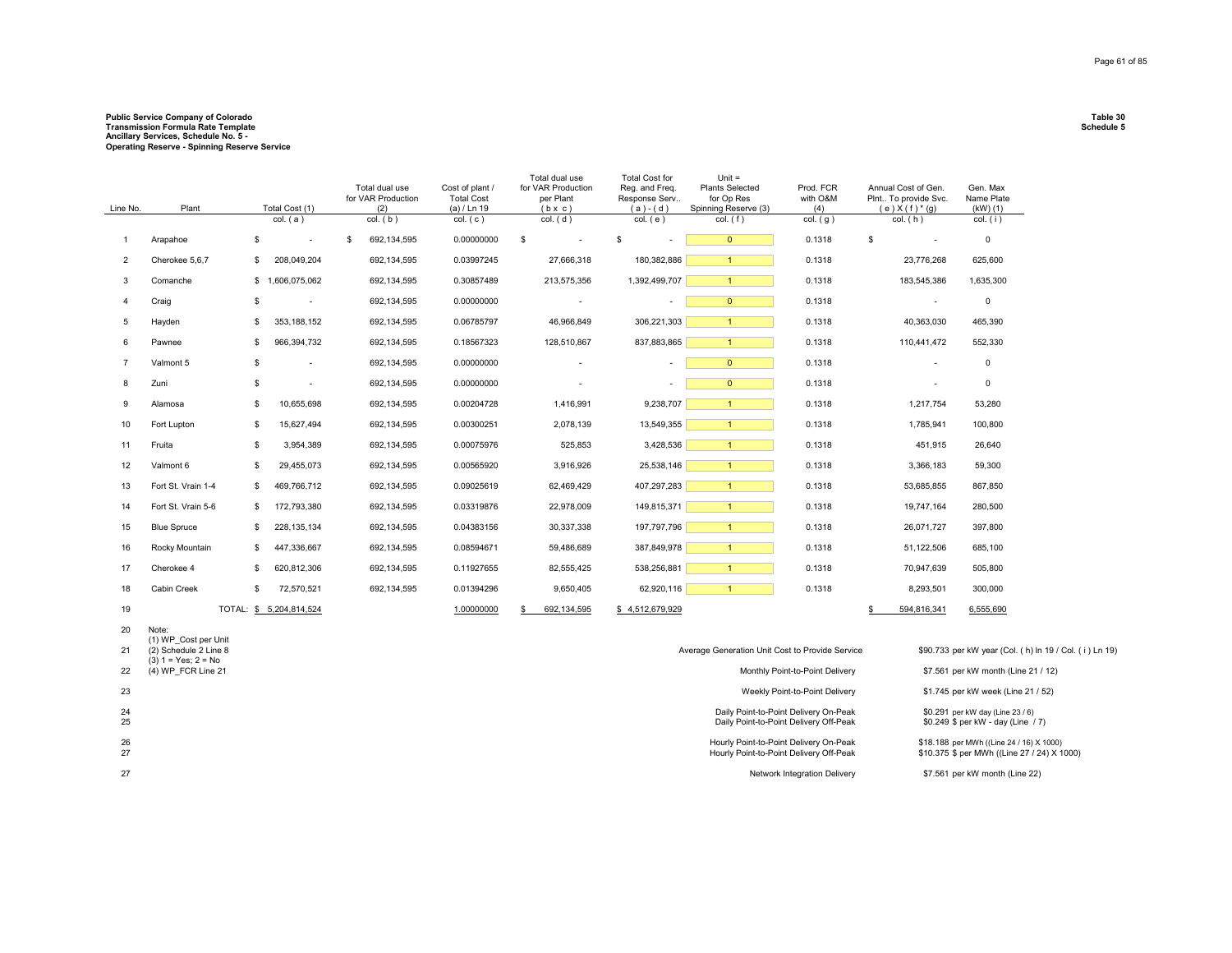## **Public Service Company of Colorado Table 31 Transmission Formula Rate Template Schedule 6 Ancillary Services, Schedule No. 6 - Operating Reserve - Supplemental Reserve Service**

| Line No.       | Plant                                                                  | Total Cost (1)<br>col. (a) | Total dual use<br>for VAR Production<br>(2)<br>$col.$ ( $b$ ) | Cost of plant /<br><b>Total Cost</b><br>(a) / Ln 19<br>col. (c) | Total dual use<br>for VAR Production<br>per Plant<br>$(b \times c)$<br>$col.$ (d) | Total Cost for<br>Oper. Reserve<br>Supplemental<br>$(a)-(d)$<br>$col.$ (e) | Unit $=$<br><b>Plants Selected</b><br>Oper. Reserve<br>Spinning Serv. (3)<br>$col.$ (f) | Prod. FCR<br>with O&M<br>(4)<br>$col.$ (g)                                      | <b>Annual Cost</b><br>of Selected Plant<br>to Provide Service<br>$(e) * (f) * (g)$<br>$col.$ ( $h$ ) | Gen. Max<br>Name Plate<br>(kW)<br>$col.$ (i)                           |
|----------------|------------------------------------------------------------------------|----------------------------|---------------------------------------------------------------|-----------------------------------------------------------------|-----------------------------------------------------------------------------------|----------------------------------------------------------------------------|-----------------------------------------------------------------------------------------|---------------------------------------------------------------------------------|------------------------------------------------------------------------------------------------------|------------------------------------------------------------------------|
| $\mathbf{1}$   | Arapahoe                                                               | \$<br>$\blacksquare$       | 692,134,595<br>\$                                             | 0.00000000                                                      | \$                                                                                | \$                                                                         | $\overline{0}$                                                                          | 0.1318                                                                          | \$<br>$\overline{\phantom{a}}$                                                                       | $\mathbf 0$                                                            |
| 2              | Cherokee 5,6,7                                                         | 208,049,204                | 692,134,595                                                   | 0.03997245                                                      | 27,666,318                                                                        | 180,382,886                                                                | $\overline{0}$                                                                          | 0.1318                                                                          |                                                                                                      | $\mathbf 0$                                                            |
| 3              | Comanche                                                               | 1,606,075,062              | 692,134,595                                                   | 0.30857489                                                      | 213,575,356                                                                       | 1,392,499,707                                                              | $\mathbf{0}$                                                                            | 0.1318                                                                          |                                                                                                      | 0                                                                      |
| $\overline{4}$ | Craig                                                                  | $\sim$                     | 692,134,595                                                   | 0.00000000                                                      |                                                                                   | $\overline{\phantom{a}}$                                                   | $\overline{0}$                                                                          | 0.1318                                                                          |                                                                                                      | 0                                                                      |
| 5              | Hayden                                                                 | 353,188,152                | 692,134,595                                                   | 0.06785797                                                      | 46,966,849                                                                        | 306,221,303                                                                | $\mathbf{0}$                                                                            | 0.1318                                                                          |                                                                                                      | $\mathbf 0$                                                            |
| 6              | Pawnee                                                                 | 966,394,732                | 692,134,595                                                   | 0.18567323                                                      | 128,510,867                                                                       | 837,883,865                                                                | $\mathbf{0}$                                                                            | 0.1318                                                                          | ä,                                                                                                   | $\mathbf 0$                                                            |
| $\overline{7}$ | Valmont 5                                                              | $\overline{\phantom{a}}$   | 692,134,595                                                   | 0.00000000                                                      |                                                                                   | $\overline{\phantom{a}}$                                                   | $\overline{0}$                                                                          | 0.1318                                                                          |                                                                                                      | $\mathbf 0$                                                            |
| 8              | Zuni                                                                   | $\overline{\phantom{a}}$   | 692,134,595                                                   | 0.00000000                                                      |                                                                                   | ÷,                                                                         | $\overline{0}$                                                                          | 0.1318                                                                          |                                                                                                      | $\mathbf 0$                                                            |
| 9              | Alamosa                                                                | 10,655,698                 | 692,134,595                                                   | 0.00204728                                                      | 1,416,991                                                                         | 9,238,707                                                                  | $\mathbf{0}$                                                                            | 0.1318                                                                          | ٠                                                                                                    | $\mathsf 0$                                                            |
| 10             | Fort Lupton                                                            | 15,627,494                 | 692,134,595                                                   | 0.00300251                                                      | 2,078,139                                                                         | 13,549,355                                                                 | $\mathbf{1}$                                                                            | 0.1318                                                                          | 1,785,941                                                                                            | 100,800                                                                |
| 11             | Fruita                                                                 | 3,954,389                  | 692,134,595                                                   | 0.00075976                                                      | 525,853                                                                           | 3,428,536                                                                  | $\overline{0}$                                                                          | 0.1318                                                                          | $\overline{a}$                                                                                       | $\mathbf 0$                                                            |
| 12             | Valmont 6                                                              | 29,455,073                 | 692,134,595                                                   | 0.00565920                                                      | 3,916,926                                                                         | 25,538,146                                                                 | $\overline{0}$                                                                          | 0.1318                                                                          |                                                                                                      | $\mathbf 0$                                                            |
| 13             | Fort St. Vrain 1-4                                                     | 469,766,712                | 692,134,595                                                   | 0.09025619                                                      | 62,469,429                                                                        | 407,297,283                                                                | $\overline{0}$                                                                          | 0.1318                                                                          |                                                                                                      | $\mathbf 0$                                                            |
| 14             | Fort St. Vrain 5-6                                                     | 172,793,380                | 692,134,595                                                   | 0.03319876                                                      | 22,978,009                                                                        | 149,815,371                                                                | $\mathbf{0}$                                                                            | 0.1318                                                                          |                                                                                                      | $\mathbf 0$                                                            |
| 15             | <b>Blue Spruce</b>                                                     | 228, 135, 134              | 692,134,595                                                   | 0.04383156                                                      | 30,337,338                                                                        | 197,797,796                                                                | $\overline{0}$                                                                          | 0.1318                                                                          |                                                                                                      | $\mathbf 0$                                                            |
| 16             | Rocky Mountain                                                         | 447,336,667                | 692,134,595                                                   | 0.08594671                                                      | 59,486,689                                                                        | 387,849,978                                                                | $\overline{0}$                                                                          | 0.1318                                                                          | ٠                                                                                                    | $\mathbf 0$                                                            |
| 17             | Cherokee 4                                                             | 620,812,306                | 692,134,595                                                   | 0.11927655                                                      | 82,555,425                                                                        | 538,256,881                                                                | $\mathbf{0}$                                                                            | 0.1318                                                                          |                                                                                                      | $\Omega$                                                               |
| 18             | Cabin Creek                                                            | 72,570,521                 | 692,134,595                                                   | 0.01394296                                                      | 9,650,405                                                                         | 62,920,116                                                                 | $\overline{1}$                                                                          | 0.1318                                                                          | 8,293,501                                                                                            | 300,000                                                                |
| 19             |                                                                        | TOTAL: \$5,204,814,524     |                                                               | 1.000000000                                                     | 692,134,595<br>s.                                                                 | \$4,512,679,929                                                            |                                                                                         |                                                                                 | 10,079,441<br>\$                                                                                     | 400,800                                                                |
| 20             | Notes:                                                                 |                            |                                                               |                                                                 |                                                                                   |                                                                            |                                                                                         |                                                                                 |                                                                                                      |                                                                        |
| 21             | (1) WP Cost per Unit<br>(2) Schedule 2 Line 8<br>$(3) 1 = Yes; 2 = No$ |                            |                                                               |                                                                 |                                                                                   |                                                                            | Average Generation Unit Cost to Provide Service                                         |                                                                                 |                                                                                                      | \$25.148 per kW year (Col. (h) ln 19 / Col. (i) Ln 19)                 |
| 22             | (4) WP FCR Line 21                                                     |                            |                                                               |                                                                 |                                                                                   |                                                                            |                                                                                         | Monthly Point-to-Point Delivery                                                 |                                                                                                      | \$2.096 per kW month (Line 21 / 12)                                    |
| 23             |                                                                        |                            |                                                               |                                                                 |                                                                                   |                                                                            |                                                                                         | Weekly Point-to-Point Delivery                                                  |                                                                                                      | \$0.484 per kW week (Line 21 / 52)                                     |
| 24<br>25       |                                                                        |                            |                                                               |                                                                 |                                                                                   |                                                                            |                                                                                         | Daily Point-to-Point Delivery On-Peak<br>Daily Point-to-Point Delivery Off-Peak |                                                                                                      | \$0.081 per kW day (Line 23 / 6)<br>\$0.069 \$ per kW - day (Line / 7) |

26<br>27 Hourly Point-to-Point Delivery On-Peak<br>Hourly Point-to-Point Delivery Off-Peak \$5.063 per MWh ((Line 24 / 16) X 1000)<br>\$2.875 \$ per MWh ((Line 27 / 24) X 1000) Network Integration Delivery \$2.096 per kW month (Line 22)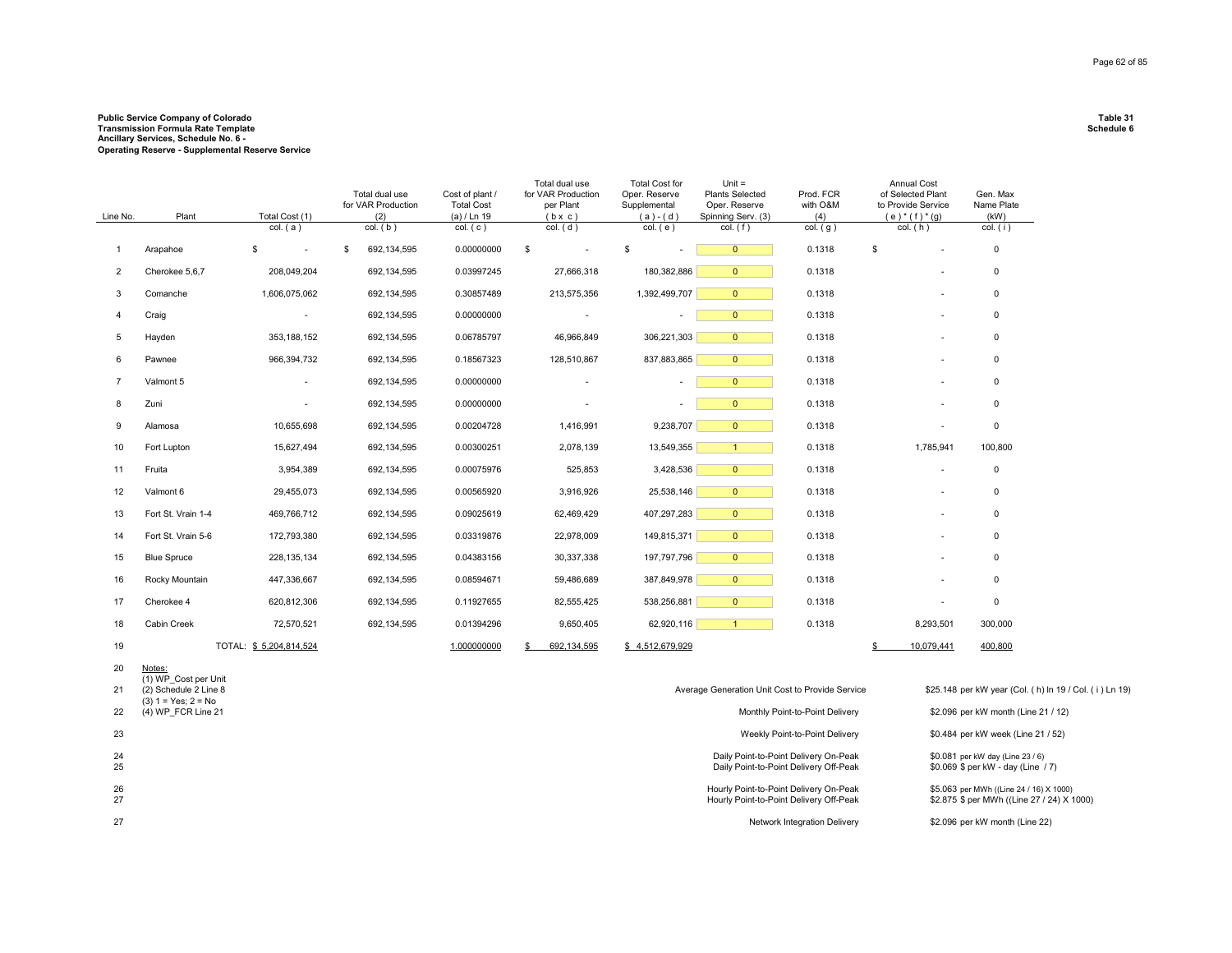### **Public Service Company of Colorado Table 32 Transmission Formula Rate Template WP\_FCR Fixed Charge Rate Worksheet ("FCR") 12 Months Ended December 31, 2021**

| Line No.       |                                            | Production | Reference       |
|----------------|--------------------------------------------|------------|-----------------|
| 1              | $(1)$ O&M                                  | 0.02781    | Line 58         |
| $\overline{2}$ |                                            |            |                 |
| 3              | (2) Other Taxes                            | 0.01034    | Line 71         |
| $\overline{4}$ |                                            |            |                 |
| 5              | $(3)$ A&G                                  | 0.01215    | Line 85         |
| 6              |                                            |            |                 |
| $\overline{7}$ | $(4)$ Return $(1)$                         | 0.07160    | <b>Line 134</b> |
| 8              |                                            |            |                 |
| 9              | (5) Depreciation (1)                       | 0.00813    | Line 149        |
| 10             |                                            |            |                 |
| 11             | (6) Composite Income Tax                   | 0.01217    | <b>Line 153</b> |
| 12             |                                            |            |                 |
| 13<br>14       | (7) General & Intangible Plant             | 0.00338    | <b>Line 174</b> |
| 15             | (8) Cash Working Capital                   | 0.00000    | Line 180        |
| 16             |                                            |            |                 |
| 17             | (9) ADIT Adjustment                        | $-0.01271$ | <b>Line 203</b> |
| 18             |                                            |            |                 |
| 19             | (10) Materials & Supplies                  | 0.00015    | <b>Line 216</b> |
| 20             |                                            |            |                 |
| 21             | (11) PSCo ARAM and (Excess)/Deficient ADIT | $-0.00120$ | <b>Line 240</b> |
| 22             |                                            |            |                 |
| 23             | <b>FIXED CHARGE RATE</b>                   | 0.13181    |                 |

23 **FIXED CHARGE RATE** 0.13181 24 25 Note: 1. Return on Equity and the Depreciation rates cannot change without a Section 205 or 206 filing.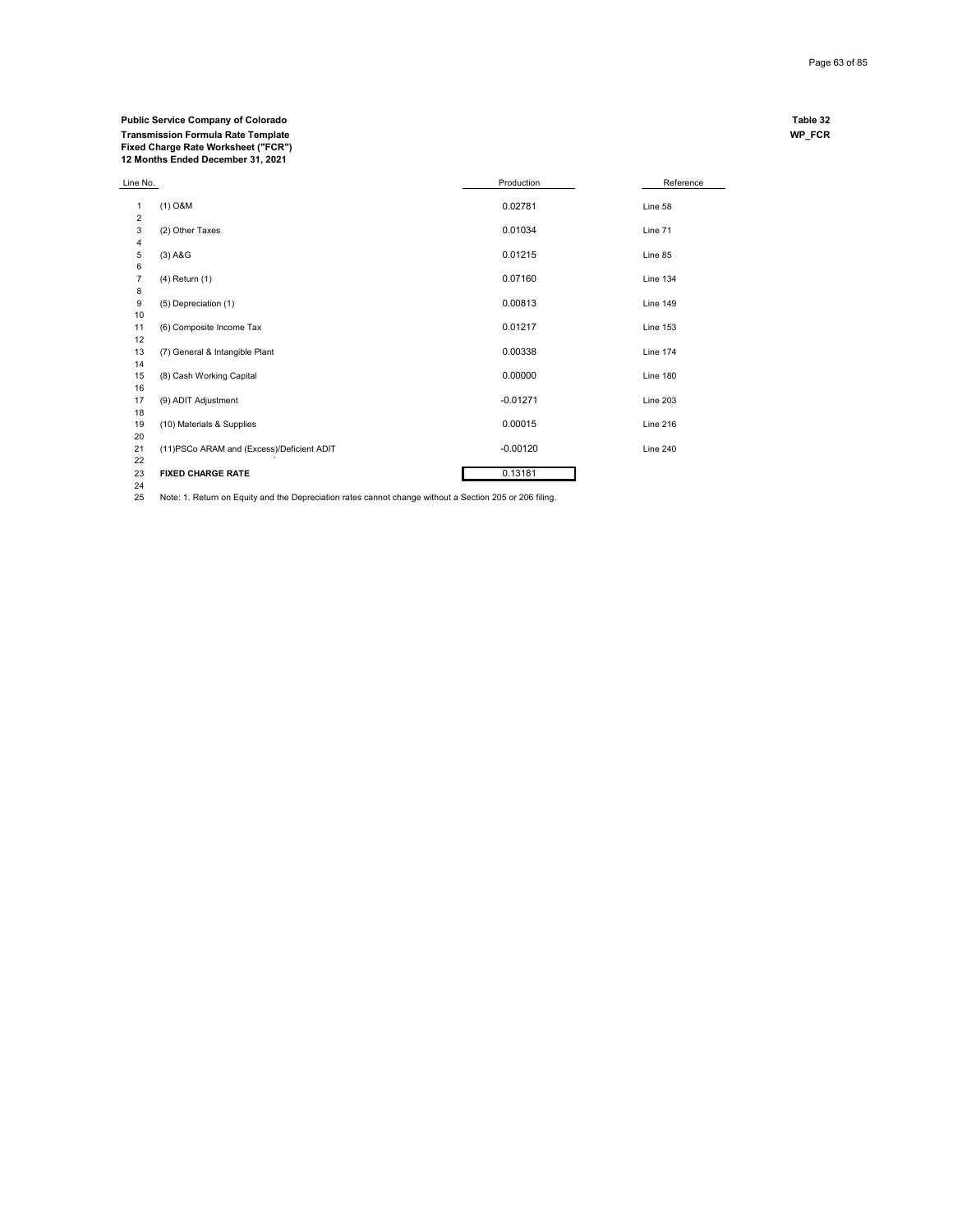## **Public Service Company of Colorado Table 32**

**Transmission Formula Rate Template WP\_FCR**

**Fixed Charge Rate Worksheet ("FCR") 12 Months Ended December 31, 2021** 26

| 26 |  |                                         |                                              |                |
|----|--|-----------------------------------------|----------------------------------------------|----------------|
| 27 |  | (1) O&M Expense:                        | Reference                                    | \$ Amount      |
| 28 |  |                                         |                                              |                |
| 29 |  | A. Total Power Production Expenses      | Pg 321, Ln 80b                               | 1,623,226,980  |
| 30 |  |                                         |                                              |                |
| 31 |  |                                         |                                              |                |
| 32 |  | B. Purchased Power Expenses (Acct. 555) | Pg 321.76b                                   | 925,454,207    |
| 33 |  |                                         |                                              |                |
| 34 |  |                                         |                                              |                |
| 35 |  | C. Energy Related O&M                   |                                              |                |
| 36 |  | Account 501                             | Pg 320, Ln 5b                                | 226,351,077    |
| 37 |  | Account 503                             | Pg 320, Ln 7b                                | $\mathbf 0$    |
| 38 |  | Account 504                             | Pg 320, Ln 8b                                | $\mathbf{0}$   |
| 39 |  | Account 509                             | Pg 320, Ln 12b                               | $\mathbf{0}$   |
| 40 |  | Account 510                             | Pg 320, Ln 15b                               | 3,479,854      |
| 41 |  | Account 512                             | Pg 320, Ln 17b                               | 23, 137, 761   |
| 42 |  | Account 513                             | Pg 320, Ln 18b                               | 9,414,025      |
| 43 |  | Account 518                             | Pg 320, Ln 25b                               | $\mathbf{0}$   |
| 44 |  | Account 528                             | Pg 320, Ln 35b                               | $\mathbf{0}$   |
| 45 |  | Account 530                             | Pg 320, Ln 37b                               | $\mathbf{0}$   |
| 46 |  | Account 531                             | Pg 320, Ln 38b                               | $\Omega$       |
| 47 |  | Account 544                             | Pg 320, Ln 56b                               | 402,640        |
| 48 |  | Account 547                             | Pg 321, Ln 63b                               | 256,202,169    |
| 49 |  | Total C                                 | Sum Line 36 - Line 48                        | 518,987,526    |
| 50 |  |                                         |                                              |                |
| 51 |  | D. Total Production Plant Investment    |                                              |                |
| 52 |  | <b>Total Production Plant</b>           | Pg 205, Ln 46g                               | 6,229,492,560  |
| 53 |  | Less: Production ARO                    | Pg 205, -Ln 15g                              | 38,451,157     |
| 54 |  | Plus Generator Step Ups                 | Schedule 2 Line 7                            | 161,831,400    |
| 55 |  |                                         |                                              |                |
| 56 |  | <b>Total D</b>                          | Sum Line 52 - Line 54                        | 6,429,775,117  |
| 57 |  |                                         |                                              |                |
| 58 |  | Production O&M FCR                      | $(A-B-C)/D =$                                | 0.02781        |
| 59 |  |                                         |                                              |                |
| 60 |  | (2) OTHER TAXES EXPENSE                 |                                              |                |
| 61 |  |                                         |                                              |                |
| 62 |  | A. Other Taxes (Electric Only)          | Pg 115, Ln 14g                               | 163,001,788    |
| 63 |  |                                         |                                              |                |
| 64 |  | B. Total Electric Plant in Service      |                                              |                |
| 65 |  | Electric Plant in Service (Less ARO)    | Pg 207, Ln 100g                              | 14,820,838,592 |
|    |  | Less ARO                                |                                              | 68,401,150     |
|    |  |                                         | Pg 207, Ln 15, Ln 34 Ln 44, Ln 57, Ln 74, Ln |                |
| 66 |  |                                         | 83, Ln 98                                    |                |
| 67 |  | Common Electric Plant in Service        | Pg 356                                       | 652,012,795    |
| 68 |  | Plus Total Acquisition Adjustment       | WP B-4 Line 15, Col. (d)                     | 225,557,123    |
| 69 |  | <b>Total Electric Plant in Service</b>  | Sum Line 65 - Line 68                        | 15,766,809,660 |
| 70 |  |                                         |                                              |                |
| 71 |  | Other Taxes FCR                         | A/B                                          | 0.01034        |
| 72 |  |                                         |                                              |                |
| 73 |  | (3) A&G EXPENSE                         |                                              |                |
| 74 |  |                                         |                                              |                |
| 75 |  | A. Production Wages Expense             | Pg 354, Ln 20b                               | 65,304,399     |
| 76 |  |                                         |                                              |                |
| 77 |  | B. A&G Wages Expense                    | Pg 323, Ln 181b                              | 57,953,106     |
| 78 |  |                                         |                                              |                |
| 79 |  | C. Total Wages Expense                  | Pg 354, Ln 28b                               | 201,170,303    |
| 80 |  |                                         |                                              |                |
| 81 |  | D. Total A&G related O&M                | Pg 323, Ln 197b                              | 171,284,149    |
| 82 |  |                                         |                                              |                |
| 83 |  | E. Total Production Plant Investment    | Line 56                                      | 6,429,775,117  |
| 84 |  |                                         |                                              |                |
| 85 |  | A&G Expense FCR                         | $(A/(C-B))^*D/E$                             | 0.01215        |
| 86 |  |                                         |                                              |                |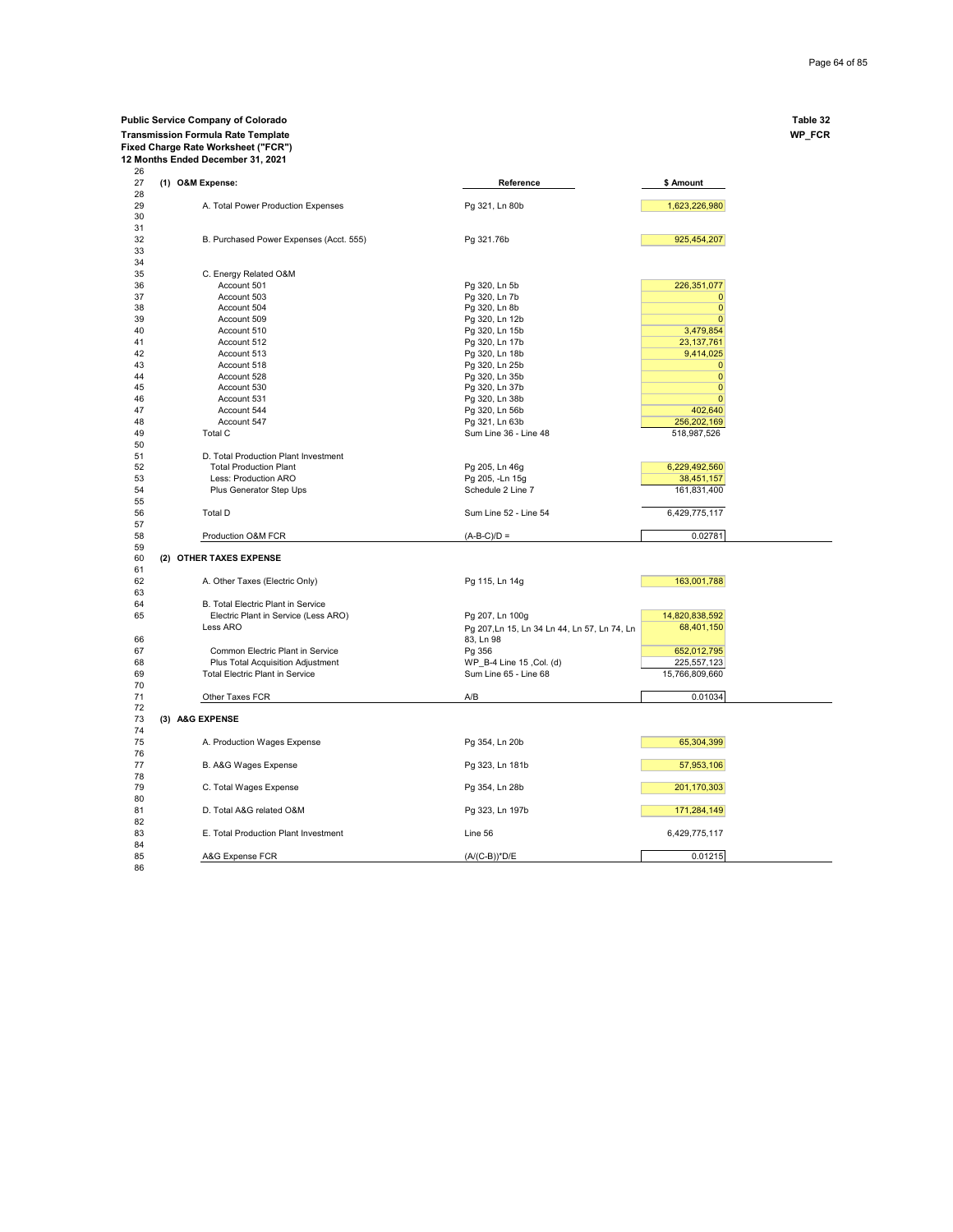**Public Service Company of Colorado Table 32**

|            | 12 Months Ended December 31, 2021                       |                  |                             |                          |                      |
|------------|---------------------------------------------------------|------------------|-----------------------------|--------------------------|----------------------|
| 87<br>88   | (4) RATE OF RETURN WORKSHEET                            |                  | Reference                   |                          | \$ Amount            |
| 89         |                                                         |                  |                             |                          |                      |
|            | A. Common Equity Calculation                            |                  |                             |                          |                      |
| 92<br>93   | <b>Proprietary Capital</b>                              |                  | Pg 112 Ln 16c               |                          | 6,996,195,564        |
| 94<br>95   | Less: Preferred Stock Issued                            |                  | Pg 112 Ln 3c                |                          | $\overline{0}$       |
| 96<br>97   | Less: Account No. 216.1                                 |                  | Pg 112 Ln 12c               |                          | $-5,364,749$         |
| 98<br>99   | Less: Accum other comprehensive Income                  |                  | Pg 112 Ln 15                |                          | $-26,630,508$        |
| 100<br>101 | Common Equity =                                         |                  | Line 92 - 94 - 96 - 98      |                          | 7,028,190,821        |
| 102<br>103 | B. Rate of Return Calculation                           |                  |                             |                          |                      |
| 104<br>105 | Long Term Debt                                          |                  | pg.112, sum of 18c thru 21c |                          | 5,450,000,000        |
| 106<br>107 | <b>Preferred Stock</b>                                  |                  | (Pg.112 Ln 3c)              |                          | $\overline{0}$       |
| 108<br>109 | <b>Common Equity</b>                                    |                  | <b>Line 100</b>             |                          | 7,028,190,821        |
| 110<br>111 | Total Capital =                                         |                  | Line $104 + 106 + 108$      |                          | 12,478,190,821       |
| 112        | C. Cost of Debt                                         |                  |                             |                          |                      |
| 113        | Interest on Long Term Debt                              |                  | Pg 117 Ln 62c               |                          | 204,427,038          |
| 114        | Interest on Debt to Assoc. Companies (LTD portion only) |                  | Pg 117 Ln 67c               |                          | 2,005,660            |
| 115        | Amortization of Debt Discount and Expense               |                  | Pg 117 Ln 63c               |                          | 3,981,908            |
| 116        | Amortization of Loss on Reacquired Debt                 |                  | Pg 117 Ln 64c               |                          | 1,150,933            |
| 117        | Less: Amort of Premium on Debt                          |                  | Pg 117 Ln 65c               |                          | $\mathbf 0$          |
| 118        | Less: Amort of Gain on Reacquired Debt                  |                  | Pg 117 Ln 66c               |                          | $\mathbf{0}$         |
| 119        |                                                         |                  |                             |                          |                      |
| 120        | <b>Total Interest Expense</b>                           |                  |                             |                          | 211,565,539          |
| 121<br>122 | Average Cost of Debt (Line 119 / Line 104)              |                  |                             |                          | 3.88%                |
| 123        | D. Cost of Preferred Stock                              |                  |                             |                          |                      |
| 124        | <b>Preferred Stock Dividends</b>                        |                  | Pg 118 Ln 29c               |                          | $\overline{0}$       |
| 125<br>126 |                                                         |                  |                             |                          |                      |
|            | Average Cost of Preferred Stock (Line 124 / Line 106)   |                  |                             |                          | $\mathbf 0$          |
|            |                                                         |                  |                             |                          |                      |
|            |                                                         |                  |                             | <b>CAPITAL STRUCTURE</b> |                      |
|            |                                                         |                  |                             |                          | <b>Weighted Cost</b> |
|            |                                                         | Amount           | %                           | %                        | Of Capital %         |
|            | Long Term Debt                                          | \$5,450,000,000  | 43.68%                      | 3.88%                    | 1.69%                |
| 132        | Preferred Stock                                         | \$0              | 0.00%                       | 0.00%                    | 0.00%                |
| 133        | Common Equity (1)                                       | \$7,028,190,821  | 56.32%                      | 9.72%                    | 5.47%                |
| 134        | Total                                                   | \$12,478,190,821 | 100%                        | ROR=                     | 7.16%                |
| 135        |                                                         |                  |                             |                          |                      |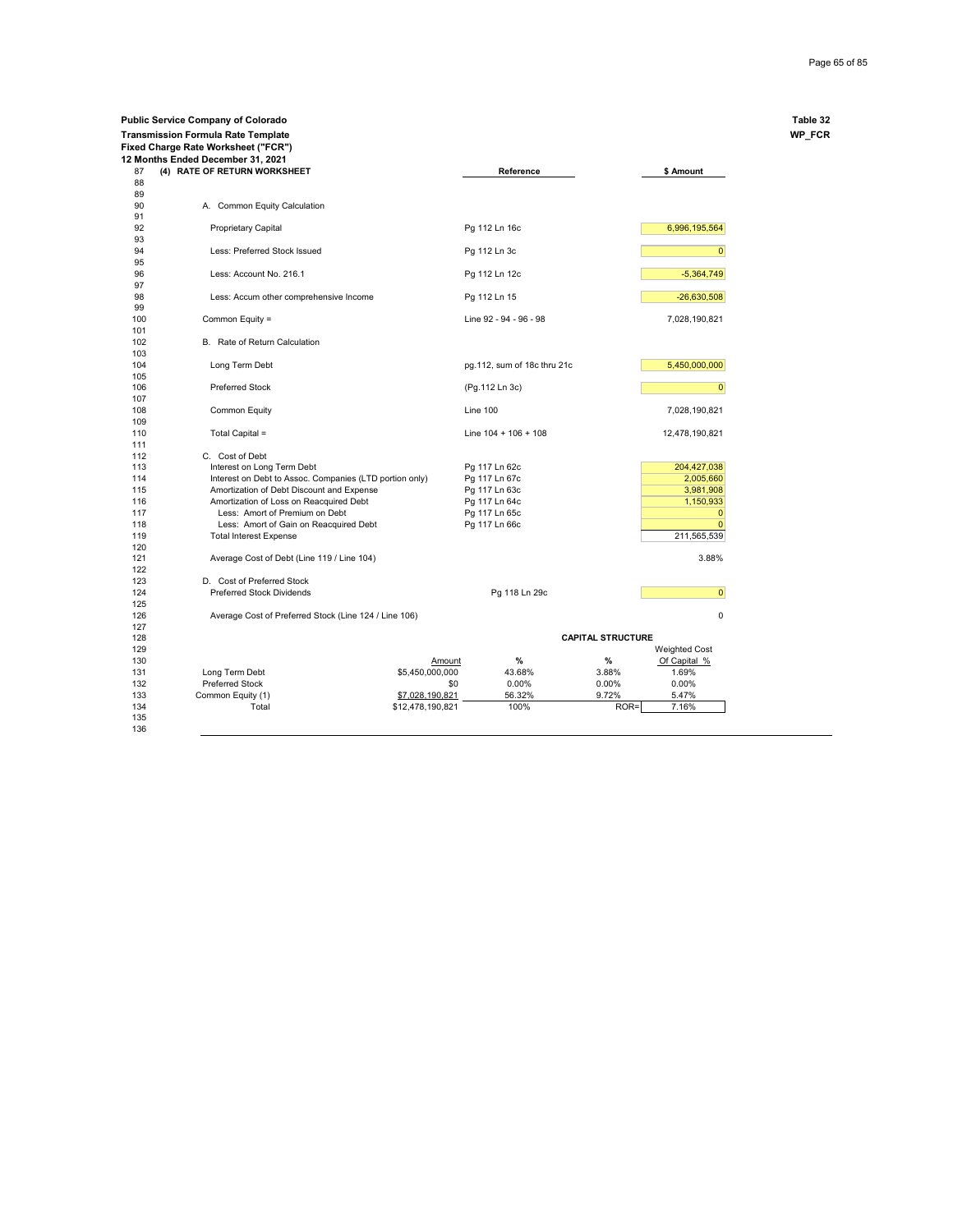| Fixed Charge Rate Worksheet ("FCR")                                                    |                                                                                                              |                               | WP_FCR |
|----------------------------------------------------------------------------------------|--------------------------------------------------------------------------------------------------------------|-------------------------------|--------|
| 12 Months Ended December 31, 2021                                                      |                                                                                                              |                               |        |
| (5) DEPRECIATION EXPENSE                                                               | Reference                                                                                                    | \$ Amount                     |        |
| Production Depreciation Expense                                                        | Pg 336 Lns 2-6b                                                                                              | 198,046,753                   |        |
| <b>Total Production Plant Investment</b>                                               | Line 56                                                                                                      | 6,429,775,117                 |        |
| $SLDp =$                                                                               | Line 141 / 143                                                                                               | 0.03080                       |        |
| $n =$                                                                                  | 1 / Line 145                                                                                                 | 32.466                        |        |
| $SFDp =$                                                                               | $R/(1+R)^n$ n-1                                                                                              | 0.00813                       |        |
| (6) COMPOSITE INCOME TAX EXPENSE                                                       |                                                                                                              |                               |        |
| Production CIT=                                                                        |                                                                                                              | 0.01217                       |        |
| Formula: (21/79+State Tx)/(1-State Tx)*(ROR+SFD-SLD)*(1-Wtd.LTD/ROR)<br>State Tax Rate | 0.0450                                                                                                       |                               |        |
|                                                                                        |                                                                                                              |                               |        |
|                                                                                        |                                                                                                              |                               |        |
|                                                                                        |                                                                                                              |                               |        |
|                                                                                        |                                                                                                              |                               |        |
|                                                                                        |                                                                                                              |                               |        |
| (7) General & Intangible Plant                                                         |                                                                                                              |                               |        |
|                                                                                        |                                                                                                              |                               |        |
| <b>Production Wages Expense</b>                                                        | Line 75                                                                                                      | 65,304,399                    |        |
| Total Wage Expense Less A&G Wage expenses<br>Production W/S Allocator                  | Line 79 - Line 77<br>Line 166 / Line 167                                                                     | 143,217,197<br>45.60%         |        |
| General & Intangible plant                                                             | Pg 205 and 207, Lns5G + 96 G                                                                                 | 531,745,762                   |        |
| General & Intangible plant allocated to Production                                     | Line 168 * Line 169                                                                                          | 242,466,255                   |        |
| Revenue Requirement FCR                                                                | Line $3 + 7 + 9 + 11 + 17 + 19$                                                                              | 8.967%                        |        |
| General & Intangible Plant Revenue Requirement                                         | Line 170 * Line 171                                                                                          | 21,742,725                    |        |
| <b>Total Production Plant Investment</b>                                               | Line 52                                                                                                      | 6,429,775,117                 |        |
| General & Intangible Plant FCR                                                         | Line 172 / Line 173                                                                                          | 0.00338                       |        |
|                                                                                        |                                                                                                              |                               |        |
|                                                                                        |                                                                                                              |                               |        |
|                                                                                        |                                                                                                              |                               |        |
| (8) Cash Working Capital                                                               |                                                                                                              |                               |        |
|                                                                                        | Cash Working Capital will be set at and remain \$0 until such time as PSCo files and receives FERC approval. |                               |        |
|                                                                                        |                                                                                                              |                               |        |
| (9) ACCUMULATED DEFERRED INCOME TAX                                                    |                                                                                                              |                               |        |
| <b>Total Production plant</b>                                                          | Line 56                                                                                                      | 6,429,775,117                 |        |
| <b>Total Electric Plant</b>                                                            | Line 69                                                                                                      | 15,766,809,660                |        |
| Accumulated Deferred Income Tax<br>Account 190                                         |                                                                                                              |                               |        |
| Account 281                                                                            | Pg 234 Ln 2c + 3c<br>Pg 273 Ln 4k                                                                            | 662,813,232<br>$-122,716,028$ |        |
| Account 282                                                                            | Pg 275 Ln 2k                                                                                                 | -2,739,387,888                |        |
| Account 283                                                                            | Pg 277 Ln 9k                                                                                                 | -186,896,240                  |        |
| <b>Excess ADIT</b>                                                                     | Pg 278 Footnote                                                                                              | $-19,591,413$                 |        |
| <b>Deficient ADIT</b><br><b>Total ADIT</b>                                             | Pg 232 Footnote                                                                                              | 13,617,655<br>-2,392,160,682  |        |
| A. Production share of ADIT                                                            | (Line 185 / 186) * Line 194                                                                                  | (975, 533, 767)               |        |
|                                                                                        |                                                                                                              |                               |        |
| <b>B. Return and Taxes</b>                                                             | Line $7 + 11$                                                                                                | 8.377%                        |        |
| C. Production Plant (plus step ups)                                                    |                                                                                                              | 6,429,775,117                 |        |
| $(A \times B) / C =$                                                                   |                                                                                                              | (0.012709)                    |        |
| (10) Materials & Supplies                                                              |                                                                                                              |                               |        |
|                                                                                        |                                                                                                              |                               |        |
| A. Total Non-Fuel M&S<br>B. ROR                                                        | Pg 227 Ln 7<br>Line 134                                                                                      | 31,513,623<br>7.16%           |        |
| C. Return on M&S                                                                       | Line 209 * 210                                                                                               | 2,256,375                     |        |
| D. Total Prod Pint                                                                     | Line 52                                                                                                      | 6,229,492,560                 |        |
|                                                                                        |                                                                                                              |                               |        |
| E. Total Pint in Service<br>F. % of Prod Plant                                         | Line 65<br>Line 212 / 214                                                                                    | 14,820,838,592<br>0.4203      |        |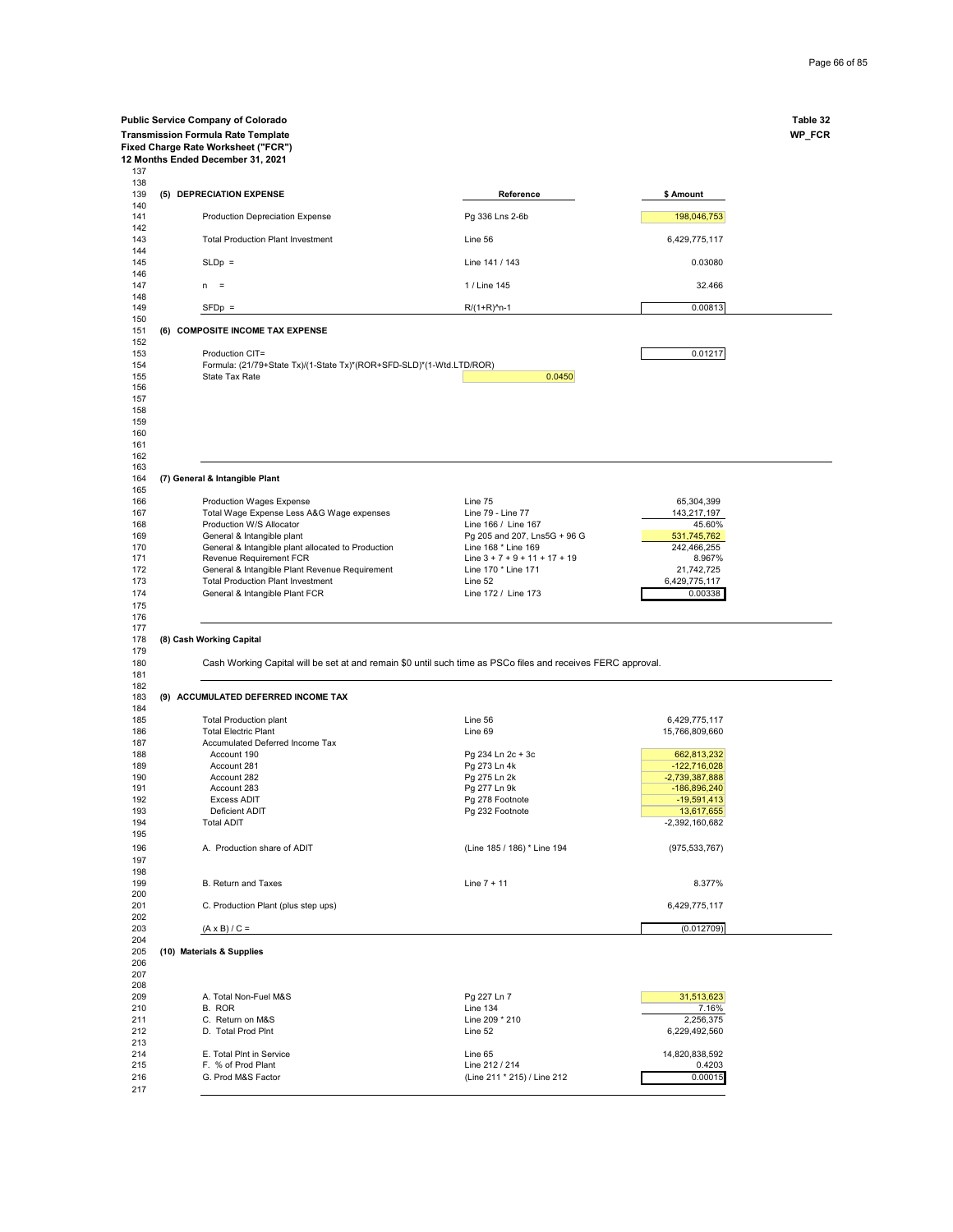### **Public Service Company of Colorado Table 33 Transmission Formula Rate Template WP\_Cost per Unit Cost Per Unit**

|  |  | W |
|--|--|---|
|  |  |   |

| Line No        | Plant                 | Total Cost (1)  | <b>Name</b><br>Percent of<br>Plate kW (2)<br><b>Name Plate</b> |                                                 |    |             | <b>Non VAR</b><br><b>Step Ups</b><br>(d) * Ln 22 |  | <b>Total Cost</b><br>W/ Step Ups<br>$(b) + (e)$ |
|----------------|-----------------------|-----------------|----------------------------------------------------------------|-------------------------------------------------|----|-------------|--------------------------------------------------|--|-------------------------------------------------|
|                | Col. (a)              | Col. (b)        | Col. (c)                                                       | Col. (d)                                        |    | Col. (e)    | Col. (f)                                         |  |                                                 |
| 1              | Arapahoe              | \$0             | $\overline{0}$                                                 | 0.00000                                         | \$ |             | \$0                                              |  |                                                 |
| $\overline{2}$ | Cherokee 5,6,7        | \$196,520,450   | 625600                                                         | 0.09543                                         | \$ | 11,528,754  | \$208,049,204                                    |  |                                                 |
| 3              | Comanche              | \$1,575,939,386 | 1635300                                                        | 0.24945                                         | \$ | 30,135,676  | \$1,606,075,062                                  |  |                                                 |
| 4              | Craig                 | \$0             | $\mathbf{0}$                                                   | 0.00000                                         | \$ |             | \$0                                              |  |                                                 |
| 5              | Hayden                | \$344,611,958   | 465390                                                         | 0.07099                                         | \$ | 8,576,194   | \$353,188,152                                    |  |                                                 |
| 6              | Pawnee                | \$956,216,617   | 552330                                                         | 0.08425                                         | \$ | 10,178,115  | \$966,394,732                                    |  |                                                 |
| 7              | Valmont 5             | \$0             | $\overline{0}$                                                 | 0.00000                                         | \$ |             | \$0                                              |  |                                                 |
| 8              | Zuni                  | \$0             | $\overline{0}$                                                 | 0.00000                                         | \$ |             | \$0                                              |  |                                                 |
| 9              | Alamosa               | \$9,673,525     | 53280                                                          | 0.00813                                         | \$ | 982,173     | \$10,655,698                                     |  |                                                 |
| 10             | <b>Fort Lupton</b>    | \$13,769,460    | 100800                                                         | 0.01538                                         | \$ | 1,858,034   | \$15,627,494                                     |  |                                                 |
| 11             | Fruita                | \$3,463,907     | 26640                                                          | 0.00406                                         | \$ | 490,482     | \$3,954,389                                      |  |                                                 |
| 12             | Valmont 6             | \$28,361,756    | 59300                                                          | 0.00905                                         | \$ | 1,093,317   | \$29,455,073                                     |  |                                                 |
| 13             | Fort St. Vrain 1-4    | \$453,774,085   | 867850                                                         | 0.13238                                         | \$ | 15,992,627  | \$469,766,712                                    |  |                                                 |
| 14             | Fort St. Vrain 5-6    | \$167,623,985   | 280500                                                         | 0.04279                                         | \$ | 5,169,395   | \$172,793,380                                    |  |                                                 |
| 15             | <b>Blue Spruce</b>    | \$220,804,475   | 397800                                                         | 0.06068                                         | \$ | 7,330,659   | \$228,135,134                                    |  |                                                 |
| 16             | <b>Rocky Mountain</b> | \$434,712,180   | 685100                                                         | 0.10450                                         | \$ | 12,624,487  | \$447,336,667                                    |  |                                                 |
| 17             | Cherokee 4            | \$611,491,931   | 505800                                                         | 0.07715                                         | \$ | 9,320,375   | \$620,812,306                                    |  |                                                 |
| 18             | <b>Cabin Creek</b>    | \$67,042,325    | 300000                                                         | 0.04576                                         | \$ | 5,528,196   | \$72,570,521                                     |  |                                                 |
| 19             | Total                 | \$5,084,006,040 | 6,555,690                                                      | 1.00000                                         | \$ | 120,808,484 | \$<br>5,204,814,524                              |  |                                                 |
| 20             |                       |                 |                                                                | Non VAR Related Percent (1- Schedule 2 Line 26) |    | 74.651%     |                                                  |  |                                                 |
| 21             |                       |                 |                                                                | GSU's (Schedule 2, Line 7)                      |    | 161,831,400 |                                                  |  |                                                 |
| 22             |                       |                 |                                                                | Recoverable Non VAR GSU (Line 19 * Line 20)     |    | 120,808,484 |                                                  |  |                                                 |

(1) FERC Form No. 1 Pages 402-403, Line 17

(2) FERC Form No. 1 Pages 402-403, Line 5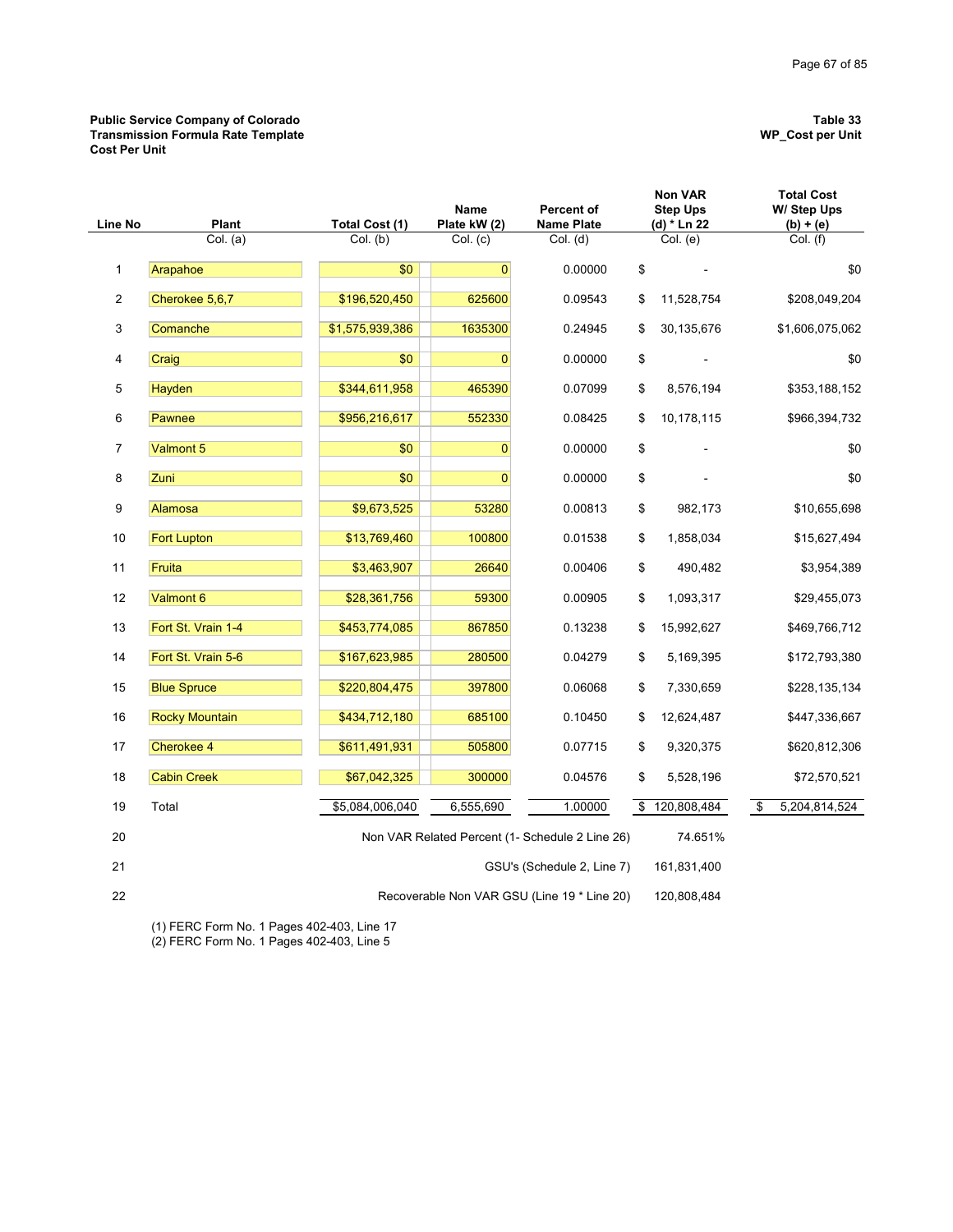## **Public Service Company of Colorado Transmission Formula Rate Template**

Table intentionally left blank and held for future use.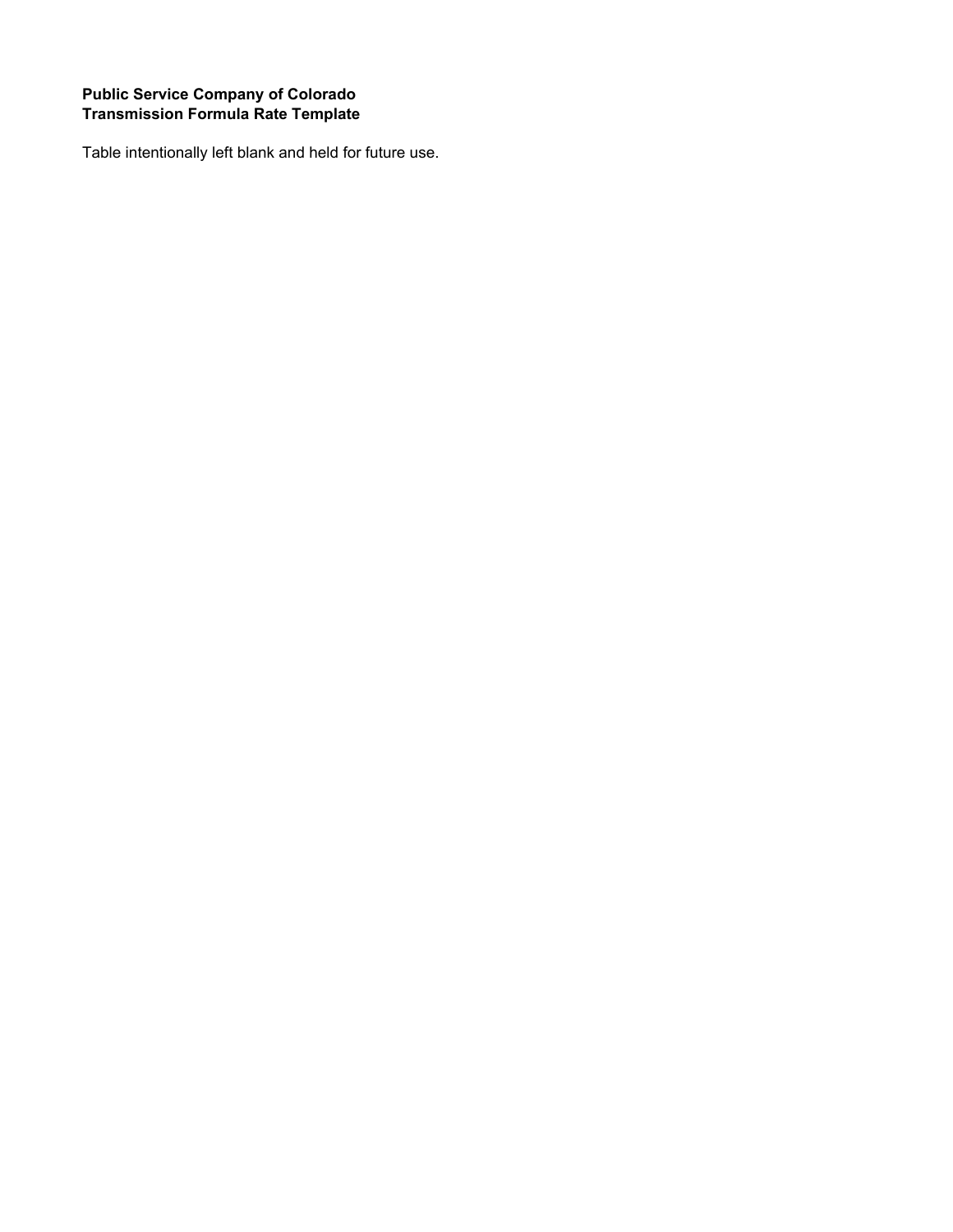**Table 34**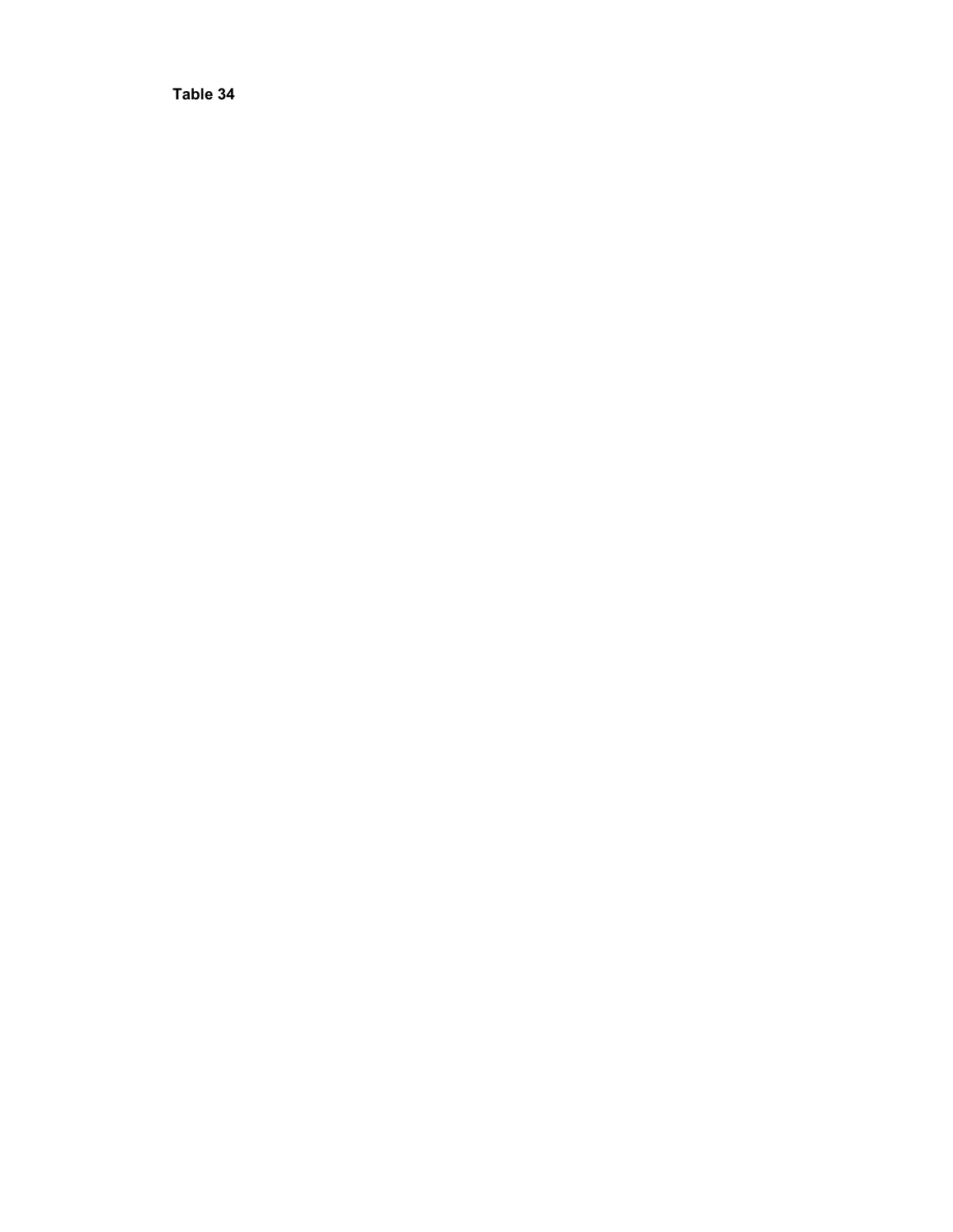## **Public Service Company of Colorado Table 35 Transmission Formula Rate Template Schedule 16**

**Ancillary Services, Schedule No. 16 Flex Reserves**

|                         |                                            |              |              | Installed<br>Cost |                              | Fixed charge<br>(\$/kW)                              | Cost of providing<br>reactive supply |                                |
|-------------------------|--------------------------------------------|--------------|--------------|-------------------|------------------------------|------------------------------------------------------|--------------------------------------|--------------------------------|
|                         |                                            |              | Contribution | (\$/kW)           | Operation and<br>Maintenance | (d) x Prod FCR without<br>O&M $(4)$ or if PP $(d)$ x | services<br>(\$/kW)                  | Weighted Annual Cost<br>(S/kW) |
| Line No                 | Plant/Type                                 |              | Ratio (1)    | (2)               | (\$/kW)<br>(3)               | 1.0                                                  | (5)                                  | $((f)+(e)-(g)) \times (c)$     |
|                         | col. (a)                                   | col. (b)     | col. (c)     | $col.$ (d)        | $col.$ (e)                   | $col.$ (f)                                           | $col.$ (g)                           | col. (h)                       |
| 1                       | Alamosa                                    |              | 1.2%         | 181.56            | 0.49                         | 18.88                                                | 0.04                                 | 0.23                           |
| $\overline{\mathbf{c}}$ | <b>Blue Spruce</b>                         |              | 8.7%         | 555.06            | 3.23                         | 57.73                                                | 0.26                                 | 5.26                           |
| 3                       | Cabin Creek                                |              | 5.3%         | 223.47            | 12.39                        | 23.24                                                | 0.16                                 | 1.87                           |
| 4                       | Cherokee                                   |              | 3.6%         | 1,208.96          | 15.04                        | 125.74                                               | 0.11                                 | 5.02                           |
| 5                       | Cherokee CC (5, 6, 7)                      |              | 4.6%         | 314.13            | 5.40                         | 32.67                                                | 0.14                                 | 1.76                           |
| 6                       | Comanche                                   |              | 4.9%         | 963.70            | 19.34                        | 100.23                                               | 0.15                                 | 5.90                           |
| 7                       | Fort Lupton                                |              | 2.0%         | 136.60            | 0.39                         | 14.21                                                | 0.06                                 | 0.29                           |
| 8                       | Fruita                                     |              | 0.6%         | 130.03            | 0.66                         | 13.52                                                | 0.02                                 | 0.09                           |
| 9                       | Fort Saint Vrain CC (1-4)                  |              | 7.0%         | 522.87            | 8.27                         | 54.38                                                | 0.21                                 | 4.35                           |
| 10                      | Fort Saint Vrain CT (5-6)                  |              | 10.9%        | 597.59            | 1.01                         | 62.15                                                | 0.33                                 | 6.87                           |
| 11                      | Hayden                                     |              | 1.7%         | 740.48            | 16.85                        | 77.01                                                | 0.05                                 | 1.55                           |
| 12                      | Pawnee                                     |              | 3.2%         | 1,731.24          | 28.31                        | 180.06                                               | 0.10                                 | 6.64                           |
| 13                      | Rocky Mountain Energy Center               |              | 7.9%         | 634.52            | 13.65                        | 65.99                                                | 0.24                                 | 6.27                           |
| 14                      | Valmont 6                                  |              | 1.6%         | 478.28            | 0.25                         | 49.74                                                | 0.05                                 | 0.79                           |
| 15                      | SWG Arapahoe                               |              | 3.1%         | 72.77             | 0.00                         | 72.77                                                | 0.09                                 | 2.26                           |
| 16                      | <b>SWG Fountain Valley</b>                 |              | 5.6%         | 113.76            | 0.00                         | 113.76                                               | 0.17                                 | 6.41                           |
| 17                      | Brush Cogeneration Partners (Brush 1&3) PP |              | 2.7%         | 43.99             | 0.00                         | 43.99                                                | 0.08                                 | 1.21                           |
| 18                      | Brush Cogeneration Partners (Brush 4) PP   |              | 3.6%         | 68.70             | 0.00                         | 68.70                                                | 0.11                                 | 2.45                           |
| 19                      | Colorado Energy Management LLC (Manch) PP  |              | 8.3%         | 54.91             | 0.00                         | 54.91                                                | 0.25                                 | 4.52                           |
| 20                      | Plains End LLC PP                          |              | 8.2%         | 100.28            | 0.00                         | 100.28                                               | 0.25                                 | 8.25                           |
| 21                      | Spindle Hill PP                            |              | 5.3%         | 70.87             | 0.00                         | 70.87                                                | 0.16                                 | 3.75                           |
| 22                      |                                            |              |              |                   |                              |                                                      |                                      |                                |
| 23                      |                                            |              |              |                   |                              |                                                      |                                      |                                |
| 24                      |                                            |              | 100.0%       |                   |                              |                                                      |                                      | 75.74                          |
| 25                      |                                            |              |              |                   |                              |                                                      |                                      | 0.00%                          |
| 26                      |                                            |              |              |                   |                              |                                                      |                                      | 75,740                         |
| 27                      | Required Capacity (1)                      | 976.78       |              |                   |                              |                                                      |                                      |                                |
| 28                      | Wind Nameplate                             | 4,654        |              |                   |                              |                                                      |                                      |                                |
| 29                      | Reserve obligation (Line 29 / Line 30)     | 20.99%       |              |                   |                              |                                                      |                                      |                                |
| 30                      | Rate (\$/kW/Yr)                            | 75.74<br>\$  |              |                   |                              |                                                      |                                      |                                |
| 31                      | Monthly (\$/kW/Mo)                         | \$<br>6.312  |              |                   |                              |                                                      |                                      |                                |
| 32                      | Weekly (\$/kW/Wk)                          | \$<br>1.457  |              |                   |                              |                                                      |                                      |                                |
| 33                      | Daily On Peak (\$/MW/Day)                  | \$242.756    |              |                   |                              |                                                      |                                      |                                |
| 34                      | Daily Off Peak (\$/MW/Day)                 | \$208.077    |              |                   |                              |                                                      |                                      |                                |
| 35                      | Hourly On Peak (\$/MW/hr)                  | 15.172<br>\$ |              |                   |                              |                                                      |                                      |                                |
| 36                      | Hourly Off Peak (\$/MW/hr)                 | 8.670<br>\$  |              |                   |                              |                                                      |                                      |                                |
| 37                      | Network Integrated Delivery(\$/kW/Mo)      | 6.312<br>\$  |              |                   |                              |                                                      |                                      |                                |
| 38                      | Ancillary Service Delivery(\$/kW/Mo)       | \$<br>6.312  |              |                   |                              |                                                      |                                      |                                |

Note:

(1) Fixed value that cannot change without a Section 205 or 206 filing.<br>(2) WP\_Installed Cost, Column (g).<br>(3) WP\_O&M Cost, Column (l).<br>(4) WP\_FCR Line 21 minus Line 1.<br>(5) Column (c) times WP\_Reactive Cost, Column (f). Fo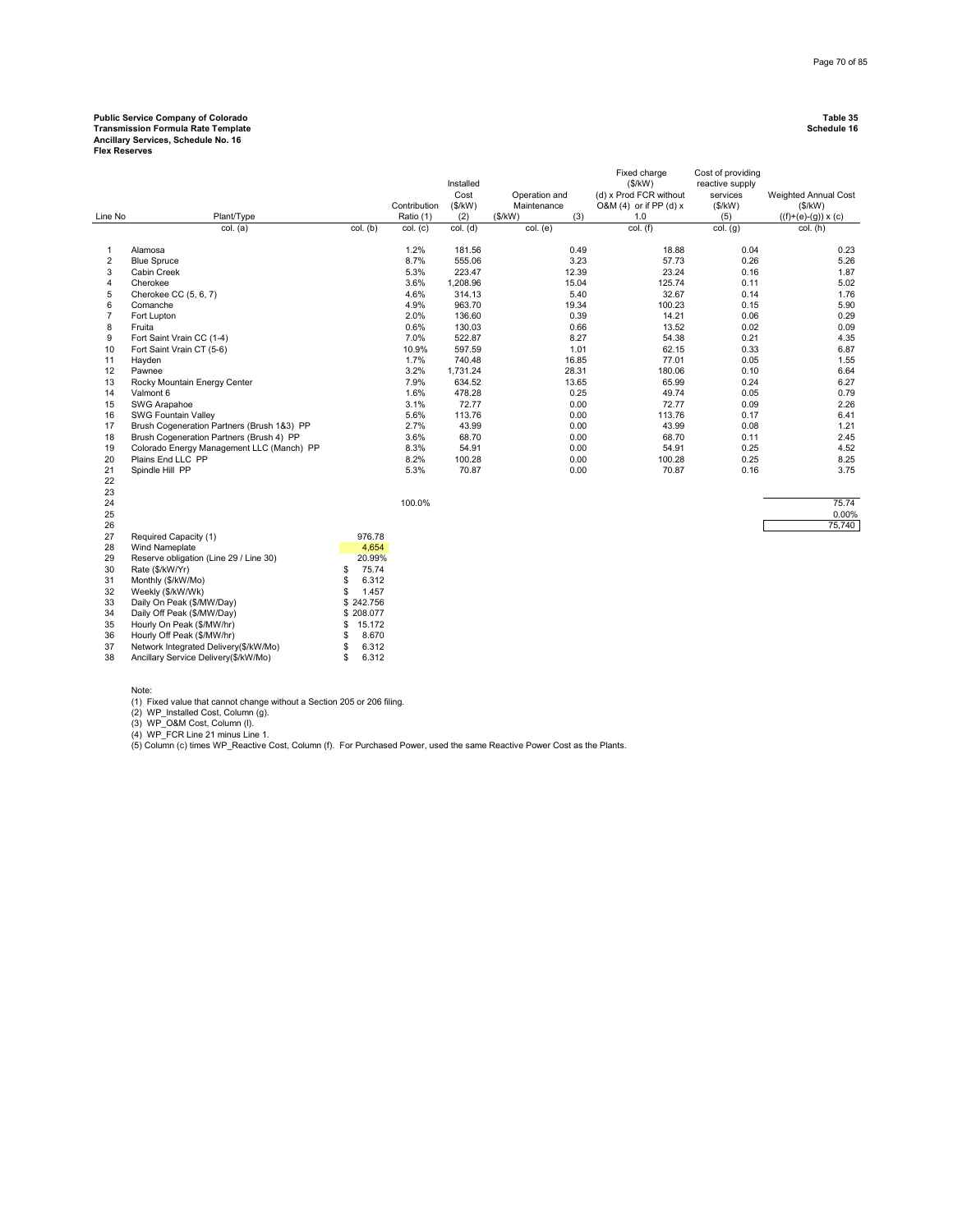## **Public Service Company of Colorado Table 36 Transmission Formula Rate Template WP\_Installed Cost**

**Installed Cost 12 Months Ended December 31, 2021**

| Line No        | Plant<br>col. (a)                          | <b>Fuel Expense</b><br>$($ \$)<br>(1)<br>col. (b) | Generation<br>(kwh)<br>(2)<br>col. (c) | (S/kwh)<br>(b) / (c)<br>col. (d) | (MW)<br>(3)<br>col. (e) | Fuel Expense Name Plate Cumulative Name<br>Plate capacity<br>(MW)<br>$col.$ (f) | <b>Production Investment</b><br>(S/KW)<br>(4)<br>$col.$ $(g)$ | Plant factor<br>(c)/(e)/8760/1000<br>col. (h) |
|----------------|--------------------------------------------|---------------------------------------------------|----------------------------------------|----------------------------------|-------------------------|---------------------------------------------------------------------------------|---------------------------------------------------------------|-----------------------------------------------|
|                |                                            |                                                   |                                        |                                  |                         |                                                                                 |                                                               |                                               |
| 1              | Alamosa                                    | 496,007                                           | 7,781,000                              | 0.0637                           | 53                      | 53                                                                              | 182                                                           | 0.0167                                        |
| $\overline{2}$ | <b>Blue Spruce</b>                         | 16,657,893                                        | 448,952,000                            | 0.0371                           | 398                     | 451                                                                             | 555                                                           | 0.1288                                        |
| 3              | Cabin Creek                                | 4,254,567                                         | 191,223,000                            | 0.0222                           | 300                     | 751                                                                             | 223                                                           | 0.0728                                        |
| 4              | Cherokee                                   | 34,204,214                                        | 955,937,000                            | 0.0358                           | 506                     | 1,257                                                                           | 1,209                                                         | 0.2157                                        |
| 5              | Cherokee CC (5, 6, 7)                      | 72,500,841                                        | 3,029,197,000                          | 0.0239                           | 626                     | 1,882                                                                           | 314                                                           | 0.5527                                        |
| 6              | Comanche                                   | 110,397,713                                       | 6,658,643,000                          | 0.0166                           | 1,635                   | 3,518                                                                           | 964                                                           | 0.4648                                        |
|                | Fort Lupton                                | 532,772                                           | 7,857,000                              | 0.0678                           | 101                     | 3,619                                                                           | 137                                                           | 0.0089                                        |
| 8              | Fruita                                     | 151,186                                           | 1,270,000                              | 0.1190                           | 27                      | 3,645                                                                           | 130                                                           | 0.0054                                        |
| 9              | Fort Saint Vrain CC (1-4)                  | 97,066,416                                        | 3,892,102,000                          | 0.0249                           | 868                     | 4,513                                                                           | 523                                                           | 0.5120                                        |
| 10             | Fort Saint Vrain CT (5-6)                  | 4,179,506                                         | 99,362,000                             | 0.0421                           | 281                     | 4,794                                                                           | 598                                                           | 0.0404                                        |
| 11             | Hayden                                     | 38,360,119                                        | 1,345,849,000                          | 0.0285                           | 465                     | 5,259                                                                           | 740                                                           | 0.3301                                        |
| 12             | Pawnee                                     | 39,397,357                                        | 2,511,926,000                          | 0.0157                           | 552                     | 5,811                                                                           | 1,731                                                         | 0.5192                                        |
| 13             | Rocky Mountain Energy Center               | 64,388,770                                        | 2,592,590,000                          | 0.0248                           | 685                     | 6,496                                                                           | 635                                                           | 0.4320                                        |
| 14             | Valmont 6                                  | 228,380                                           | 1,213,000                              | 0.1883                           | 59                      | 6,556                                                                           | 478                                                           | 0.0023                                        |
| 15             | SWG Arapahoe                               | 9,135,309                                         | 208,962,370                            | 0.0437                           | 119                     | 6,674                                                                           | 73                                                            | 0.2008                                        |
| 16             | <b>SWG Fountain Vallev</b>                 | 2,360,769                                         | 48,842,330                             | 0.0483                           | 242                     | 6,916                                                                           | 114                                                           | 0.0230                                        |
| 17             | Brush Cogeneration Partners (Brush 1&3) PP | 2,458,735                                         | 41,526,000                             | 0.0592                           | 90                      | 7,006                                                                           | 44                                                            | 0.0527                                        |
| 18             | Brush Cogeneration Partners (Brush 4) PP   | 4,454,573                                         | 91,100,000                             | 0.0489                           | 147                     | 7,153                                                                           | 69                                                            | 0.0707                                        |
| 19             | Colorado Energy Management LLC (Manch) PP  | 15,429,377                                        | 332,777,000                            | 0.0464                           | 302                     | 7,455                                                                           | 55                                                            | 0.1260                                        |
| 20             | Plains End LLC PP                          | 2,380,286                                         | 10,487,000                             | 0.2270                           | 229                     | 7,684                                                                           | 100                                                           | 0.0052                                        |
| 21             | Spindle Hill PP                            | 12,739,186                                        | 270,269,000                            | 0.0471                           | 314                     | 7,998                                                                           | 71                                                            | 0.0983                                        |

Note:<br>(1) FERC Form No. 1 Pages 326, Column (k) and 402-406, Line 20<br>(2) FERC Form No. 1 Page 326, Column (g), and Page 402 - 406, Line 12<br>(3) FERC Form No. 1 Page 402 - 406, Line 5. For Purchased Power, the Name Plate ca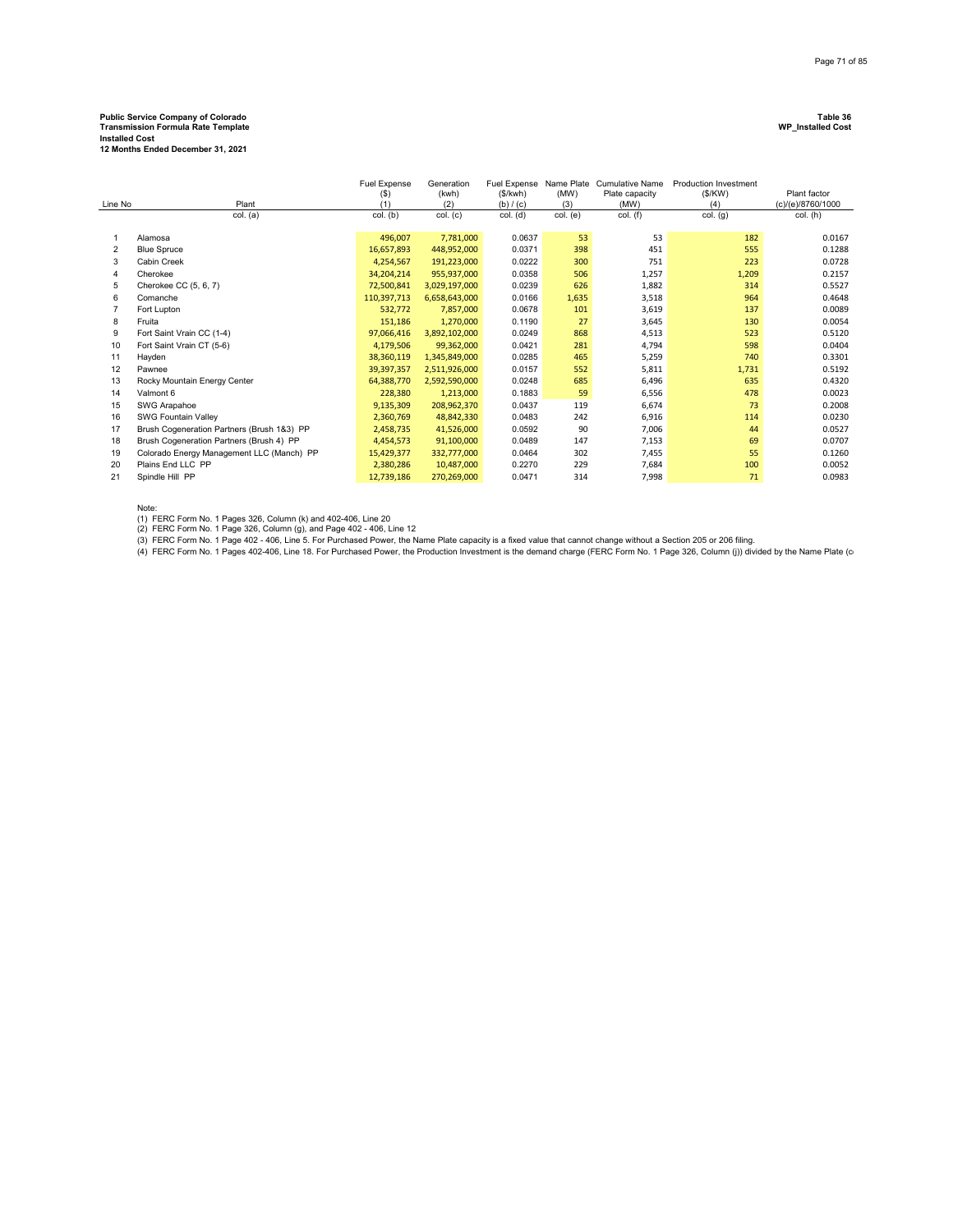### **Public Service Company of Colorado Table 37 Transmission Formula Rate Template**

**O&M Costs**

**Twelve Months Ended December 31, 2021**

|         |                                            |            | Production      | Coolants and   |                |            | Misc Steam (or |           |                   | Maintenance of |              |              |
|---------|--------------------------------------------|------------|-----------------|----------------|----------------|------------|----------------|-----------|-------------------|----------------|--------------|--------------|
|         |                                            |            | Expenses: Oper. | Water (Nuclear | Steam          | Electric   | Nuclear) Power |           | Maintenance of    | Misc Steam (or | Total        |              |
|         |                                            | Name Plate | Supv, & Engr    | Plants Only)   | Expenses       | Expenses   | Expenses       | Rents     | <b>Structures</b> | Nuclear) Plant | Expenses     | Total        |
|         |                                            | (MW)       | (5)             | (\$)           | $($ \$)        | $($ \$)    | (\$)           | $($ \$)   | $($ \$)           | $($ \$)        | $($ \$)      | (\$/kW)      |
| Line No | Plant                                      | (1)        | (2)             | (3)            | (4)            | (5)        | (6)            | (7)       | (8)               | (9)            | sum((c):(j)) | (k)/(b)/1000 |
|         | col. (a)                                   | col. (b)   | col. (c)        | col. (d)       | col. (e)       | $col.$ (f) | col. (g)       | col. (h)  | col. (i)          | col. (j)       | col. (k)     | $col.$ (I)   |
|         |                                            |            |                 |                |                |            |                |           |                   |                |              |              |
|         | Alamosa                                    | 53         | 616             |                | $\Omega$       | 46         | 5,263          | 1,527     | 6,783             | 11,832         | 26,067       | 0.49         |
|         | <b>Blue Spruce</b>                         | 398        | 35,622          |                | $\Omega$       | 33,500     | 664,259        | 88,094    | 433,496           | 29,778         | 1,284,749    | 3.23         |
|         | Cabin Creek                                | 300        | 176,672         |                | $\overline{0}$ | ,175,345   | 1,389,133      | 293,657   | 320,494           | 360,775        | 3,716,076    | 12.39        |
|         | Cherokee                                   | 506        | 362,635         |                | 1,206,288      | ,230,055   | 1,175,782      | 314,858   | 1,516,622         | 1,801,645      | 7,607,885    | 15.04        |
|         | Cherokee CC (5, 6, 7)                      | 626        | 239,847         |                | $\Omega$       | 415,854    | 1,603,383      | 594,393   | 332,997           | 193,259        | 3,379,733    | 5.40         |
|         | Comanche                                   | 1,635      | 1,316,139       | $\Omega$       | 13,516,447     | 2,794,086  | 4,902,779      | 3,149,873 | 3,200,068         | 2,742,573      | 31,621,965   | 19.34        |
|         | Fort Lupton                                | 101        | 3,645           |                |                | 46         | 576            | 1.542     | 30,164            | 2,842          | 38,815       | 0.39         |
|         | Fruita                                     | 27         | 101             |                |                | 4,096      | 2,959          | 249       | 10,263            | 14             | 17,682       | 0.66         |
|         | Fort Saint Vrain CC (1-4)                  | 868        | 519,229         |                | $\Omega$       | 3,229,034  | 1,000,758      | 764,423   | 1,206,542         | 461,184        | 7,181,170    | 8.27         |
| 10      | Fort Saint Vrain CT (5-6)                  | 281        | 16,955          |                | $\Omega$       | 138,633    | 38,093         | 19,527    | 51,952            | 19,114         | 284,274      | 1.01         |
|         | Hayden                                     | 465        | 552,278         |                | 2,811,188      | 978,011    | 1,671,219      | 443,112   | 669,939           | 716,905        | 7,842,652    | 16.85        |
| 12      | Pawnee                                     | 552        | 386,975         |                | 6,681,138      | 1.777.824  | 2,387,578      | 827,036   | 1,058,907         | 2,515,507      | 15,634,965   | 28.31        |
| 13      | Rocky Mountain Energy Center               | 685        | 784,922         |                | $\Omega$       | 1,912,913  | 4,160,085      | 508,721   | 1,371,447         | 615,145        | 9,353,233    | 13.65        |
| 14      | Valmont 6                                  | 59         | 96              |                |                | 1,569      | 89             | 238       | 12,750            | 266            | 15,008       | 0.25         |
| 15      | SWG Arapahoe                               | 119        | $\Omega$        |                |                | $\Omega$   |                | $\Omega$  |                   |                |              |              |
| 16      | <b>SWG Fountain Valley</b>                 | 242        |                 |                |                |            |                | $\Omega$  |                   |                |              |              |
| 17      | Brush Cogeneration Partners (Brush 1&3) PP | 90         |                 |                |                |            |                |           |                   |                |              |              |
| 18      | Brush Cogeneration Partners (Brush 4) PP   | 147        |                 |                |                | $\Omega$   |                | $\Omega$  |                   |                |              |              |
| 19      | Colorado Energy Management LLC (Manch) PP  | 302        |                 |                |                |            |                |           |                   |                |              |              |
| 20      | Plains End LLC PP                          | 229        |                 |                |                |            |                |           |                   |                |              |              |
| 21      | Spindle Hill PP                            | 314        | $\Omega$        |                | $\Omega$       | $\Omega$   |                | $\Omega$  | $\Omega$          | $\Omega$       |              |              |

Note:

(1) WP\_Installed Cost, Col (e).

(2) FERC Form No. 1 Pages 402-406, Line 19 and Page 408, Line 24

(3) FERC Form No. 1 Pages 402-406, Line 21

(4) FERC Form No. 1 Pages 402-406, Line 22

(5) FERC Form No. 1 Pages 402-406, Line 25 and Page 408, Line 26

(6) FERC Form No. 1 Pages 402-406, Line 26 and Page 408, Line 28

(7) FERC Form No. 1 Pages 402-406, Line 27 and Page 408, Line 29

(8) FERC Form No. 1 Pages 402-406, Line 30 and Page 408, Line 31

(9) FERC Form No. 1 Pages 402-406, Line 33 and Page 408, Line 34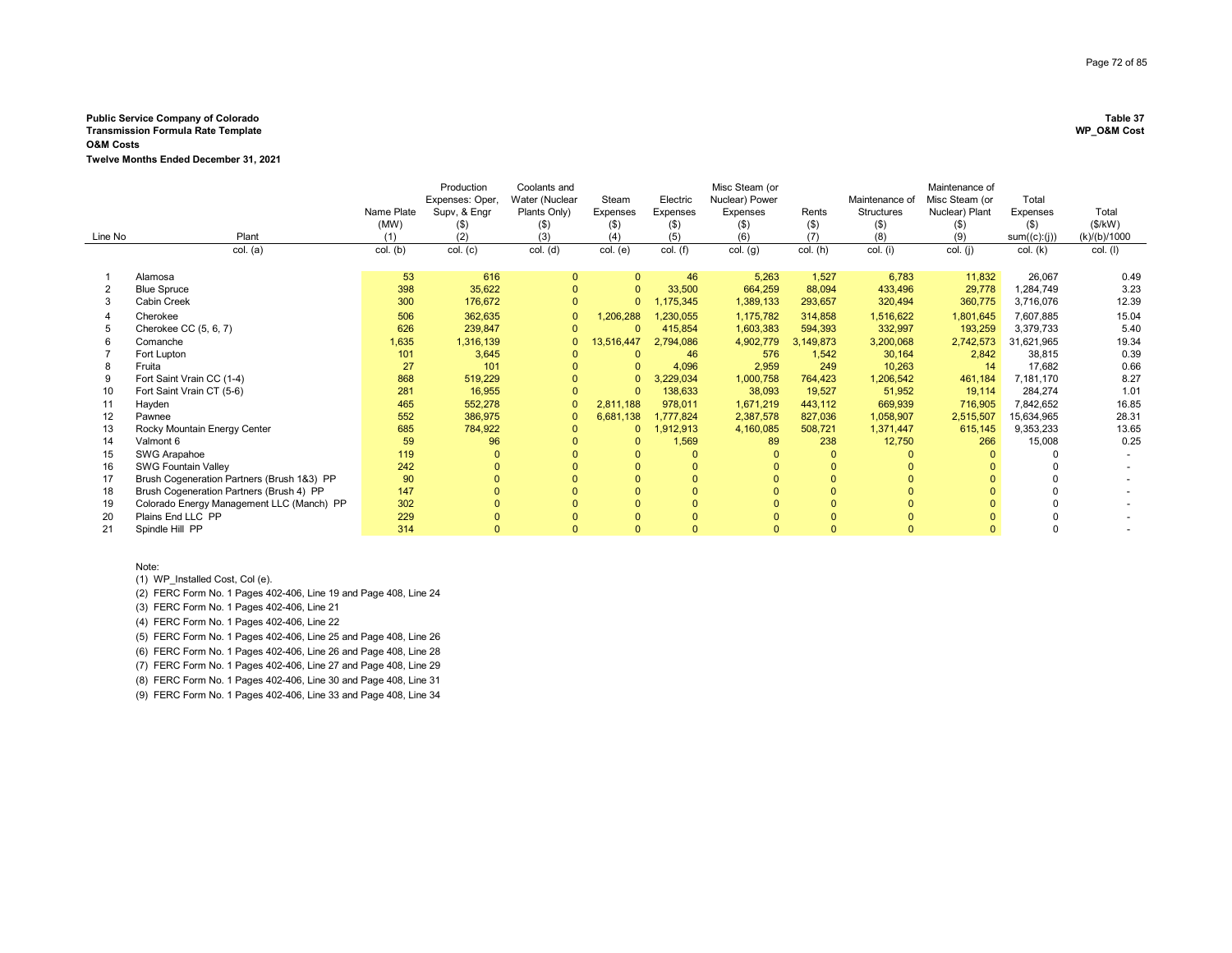# **Public Service Company of Colorado Table 38 Transmission Formula Rate Template WP\_Reactive Cost Cost of Providing Reactive Supply Twelve Months Ended December 31, 2021**

|          |                                            |            |                        | <b>Reactive Power</b> | Reactive   |                       |
|----------|--------------------------------------------|------------|------------------------|-----------------------|------------|-----------------------|
|          |                                            | Name Plate |                        | Revenue               | Power      | <b>Reactive Power</b> |
|          |                                            | (MW)       | <b>Percent of Name</b> | Requirement           | \$/MW/Year | \$/KW/Year            |
| Line No  | Plant                                      | (1)        | Plate                  | (c) * Line 23         | (d) / (b)  | (e) / 1000            |
|          | col. (a)                                   | col. (b)   | col. (c)               | $col.$ (d)            | col. (e)   | $col.$ (f)            |
| 1        | Alamosa                                    | 53.3       | 0.0067                 | 162,041               | 3,041      | 3.041302              |
| 2        | <b>Blue Spruce</b>                         | 397.8      | 0.0497                 | 1,209,830             | 3,041      | 3.041302              |
| 3        | <b>Cabin Creek</b>                         | 300.0      | 0.0375                 | 912.392               | 3,041      | 3.041302              |
| 4        | Cherokee                                   | 505.8      | 0.0632                 | 1,538,291             | 3,041      | 3.041302              |
| 5        | Cherokee CC (5, 6, 7)                      | 625.6      | 0.0782                 | 1,902,639             | 3,041      | 3.041302              |
| 6        | Comanche                                   | 1,635.3    | 0.2045                 | 4,973,441             | 3,041      | 3.041302              |
| 7        | Fort Lupton                                | 100.8      | 0.0126                 | 306,563               | 3,041      | 3.041302              |
| 8        | Fruita                                     | 26.6       | 0.0033                 | 81,020                | 3,041      | 3.041302              |
| 9        | Fort Saint Vrain CC (1-4)                  | 867.9      | 0.1085                 | 2,639,394             | 3,041      | 3.041302              |
| 10       | Fort Saint Vrain CT (5-6)                  | 280.5      | 0.0351                 | 853.085               | 3,041      | 3.041302              |
| 11       | Hayden                                     | 465.4      | 0.0582                 | 1,415,392             | 3,041      | 3.041302              |
| 12       | Pawnee                                     | 552.3      | 0.0691                 | 1,679,802             | 3,041      | 3.041302              |
| 13       | Rocky Mountain Energy Center               | 685.1      | 0.0857                 | 2,083,596             | 3,041      | 3.041302              |
| 14       | Valmont 6                                  | 59.3       | 0.0074                 | 180,350               | 3,041      | 3.041302              |
| 15       | SWG Arapahoe                               | 118.8      | 0.0149                 | 361.307               | 3,041      | 3.041302              |
| 16       | <b>SWG Fountain Valley</b>                 | 242.0      | 0.0303                 | 735,995               | 3,041      | 3.041302              |
| 17       | Brush Cogeneration Partners (Brush 1&3) PP | 90.0       | 0.0113                 | 273.717               | 3,041      | 3.041302              |
| 18       | Brush Cogeneration Partners (Brush 4) PP   | 147.0      | 0.0184                 | 447.071               | 3,041      | 3.041302              |
| 19       | Colorado Energy Management LLC (Manch) PP  | 301.5      | 0.0377                 | 916,953               | 3,041      | 3.041302              |
| 20       | Plains End LLC PP                          | 228.6      | 0.0286                 | 695,242               | 3,041      | 3.041302              |
| 21<br>22 | Spindle Hill PP                            | 314.0      | 0.0393                 | 954,969               | 3,041      | 3.041302              |
| 23       | Total (2)                                  | 7.998      | 1.0000                 | 24.323.089            |            |                       |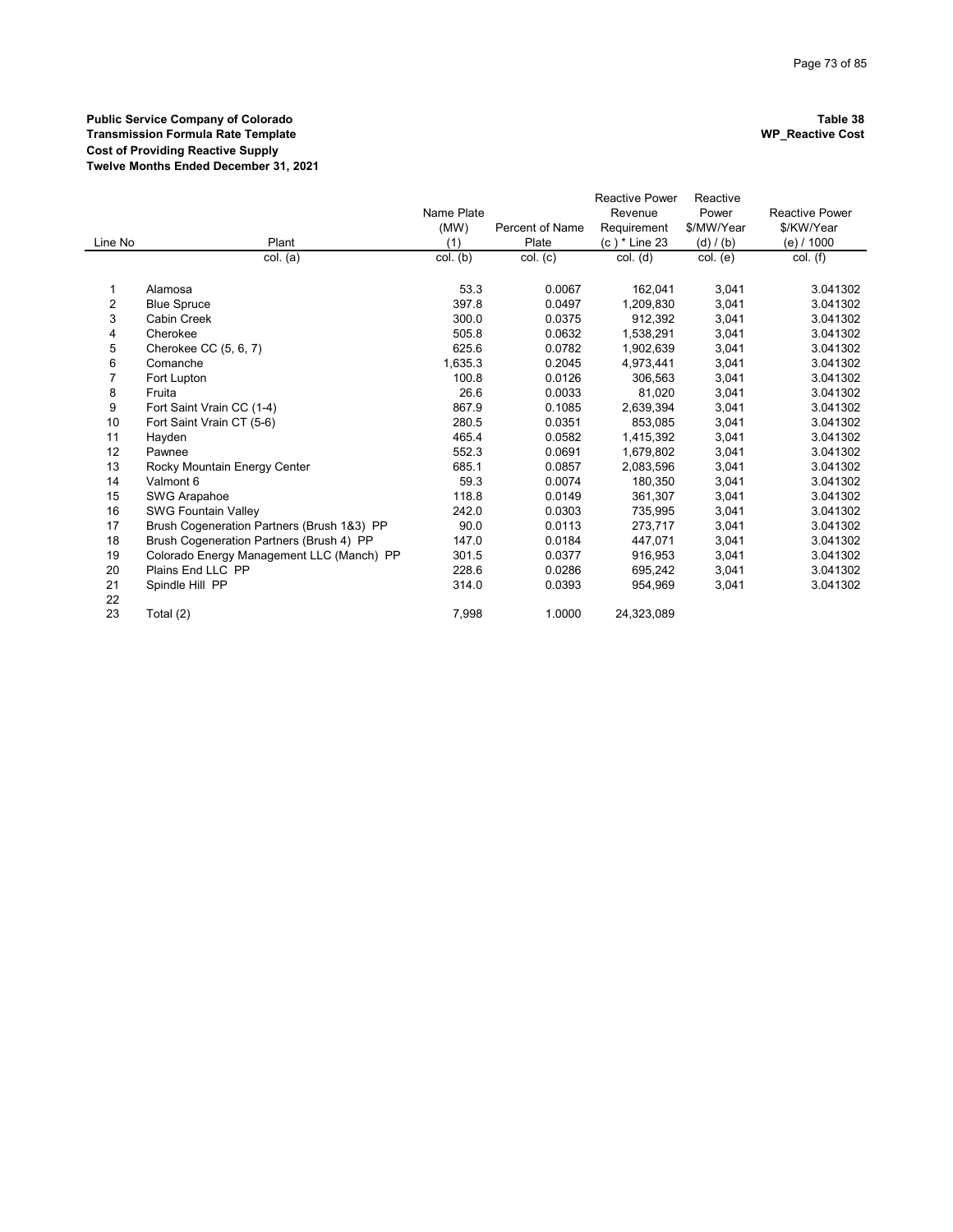## **Public Service Company of Colorado Table 39 Transmission Formula Rate Template WP\_ADIT Prorate Accumulated Deferred Income Taxes Proration Adjustments**

Rate Year = *2021*

1 2 **Account 190- Accumulated Deferred Income Taxes** *Plant Related- Direct Assigned to Transmission*

|          |                                                 |                      | Days in Period                                                                    |                                                          |                                                |                               | Averaging with Proration - Projected                     |                                                            |                                |                                                                      |                                                                                                                                                                                                                                              | Averaging Preserving Projected Proration - True-up                                                                                                      |                                                                                                                                                                                                                                                            |                                                               |
|----------|-------------------------------------------------|----------------------|-----------------------------------------------------------------------------------|----------------------------------------------------------|------------------------------------------------|-------------------------------|----------------------------------------------------------|------------------------------------------------------------|--------------------------------|----------------------------------------------------------------------|----------------------------------------------------------------------------------------------------------------------------------------------------------------------------------------------------------------------------------------------|---------------------------------------------------------------------------------------------------------------------------------------------------------|------------------------------------------------------------------------------------------------------------------------------------------------------------------------------------------------------------------------------------------------------------|---------------------------------------------------------------|
| 4        | A                                               | в                    | C.                                                                                | D                                                        | Е                                              | F.                            | G                                                        | н                                                          |                                |                                                                      | к                                                                                                                                                                                                                                            | L                                                                                                                                                       | м                                                                                                                                                                                                                                                          | N                                                             |
| 5        | Month                                           | Days in the<br>Month | Number of Days<br>Remaining in Year After<br>Month's Accrual of<br>Deferred Taxes | Total Days in<br>Future Portion<br>of Test Period        | Proration Amount (C /<br>D)                    | Projected Monthly<br>Activity | <b>Prorated Projected</b><br>Monthly Activity (E x<br>F) | <b>Prorated Projected Balance</b><br>(Cumulative Sum of G) | <b>Actual Monthly Activity</b> | Difference between<br>projected and actual<br>activity (See Note 1.) | Preserve proration<br>when actual monthly<br>and projected month<br>activity are either both<br>increases or<br>decreases.<br>(See Note 2.)                                                                                                  | Difference between<br>projected and actual activity<br>when actual and projected<br>activity are either both<br>increases or decreases<br>(See Note 3.) | Actual activity (Col I) when<br>projected activity is an increase<br>while actual activity is a<br>decrease OR projected activity<br>is a decrease while actual<br>activity is an increase.<br>(See Note 4.)                                               | Balance reflecting<br>proration or averaging<br>(See Note 5.) |
|          |                                                 |                      |                                                                                   |                                                          |                                                |                               |                                                          |                                                            |                                |                                                                      |                                                                                                                                                                                                                                              |                                                                                                                                                         |                                                                                                                                                                                                                                                            |                                                               |
|          | December 31st Balance - Prorated Items          |                      |                                                                                   |                                                          |                                                |                               |                                                          | 41,361,657                                                 |                                |                                                                      |                                                                                                                                                                                                                                              |                                                                                                                                                         |                                                                                                                                                                                                                                                            |                                                               |
|          | January                                         | 31                   | 335                                                                               | 365                                                      | 91.78%                                         | 15,361                        | 14,098                                                   | 41,375,755                                                 |                                | (15, 361)                                                            |                                                                                                                                                                                                                                              |                                                                                                                                                         |                                                                                                                                                                                                                                                            |                                                               |
|          | February                                        | 28                   | 307                                                                               | 365                                                      | 84.11%                                         | 15,361                        | 12,920                                                   | 41,388,675                                                 |                                | (15, 361)                                                            |                                                                                                                                                                                                                                              |                                                                                                                                                         |                                                                                                                                                                                                                                                            |                                                               |
| 10       | March                                           | 31                   | 276                                                                               | 365                                                      | 75.62%                                         | 15,361                        | 11,615                                                   | 41,400,290                                                 |                                | (15, 361)                                                            |                                                                                                                                                                                                                                              |                                                                                                                                                         |                                                                                                                                                                                                                                                            |                                                               |
|          | April                                           | 30                   | 246                                                                               | 365                                                      | 67.40%                                         | 15,361                        | 10,353                                                   | 41,410,643                                                 |                                | (15, 361)                                                            |                                                                                                                                                                                                                                              |                                                                                                                                                         |                                                                                                                                                                                                                                                            |                                                               |
| 12       | May                                             | 31                   | 215                                                                               | 365                                                      | 58.90%                                         | 15,361                        | 9.048                                                    | 41,419,691                                                 |                                | (15, 361)                                                            |                                                                                                                                                                                                                                              |                                                                                                                                                         |                                                                                                                                                                                                                                                            |                                                               |
| 13       | June                                            | 30                   | 185                                                                               | 365                                                      | 50.68%                                         | 15,361                        | 7,786                                                    | 41,427,477                                                 |                                | (15, 361)                                                            |                                                                                                                                                                                                                                              |                                                                                                                                                         |                                                                                                                                                                                                                                                            |                                                               |
| 14       | July                                            | 31                   | 154                                                                               | 365                                                      | 42.19%                                         | 15,361                        | 6,481                                                    | 41,433,958                                                 |                                | (15, 361)                                                            |                                                                                                                                                                                                                                              |                                                                                                                                                         |                                                                                                                                                                                                                                                            |                                                               |
| 15       | August                                          | 31                   | 123                                                                               | 365                                                      | 33.70%                                         | 15,361                        | 5,176                                                    | 41.439.134                                                 |                                | (15, 361)                                                            |                                                                                                                                                                                                                                              |                                                                                                                                                         |                                                                                                                                                                                                                                                            |                                                               |
| 16       | September                                       | 30                   | 93                                                                                | 365                                                      | 25.48%                                         | 15,361                        | 3,914                                                    | 41,443,048                                                 |                                | (15, 361)                                                            |                                                                                                                                                                                                                                              |                                                                                                                                                         |                                                                                                                                                                                                                                                            |                                                               |
| 17       | October                                         | 31                   | 62                                                                                | 365                                                      | 16.99%                                         | 15,361                        | 2,609                                                    | 41,445,657                                                 |                                | (15, 361)                                                            |                                                                                                                                                                                                                                              |                                                                                                                                                         |                                                                                                                                                                                                                                                            |                                                               |
| 18       | November                                        | 30                   | 32                                                                                | 365                                                      | 8.77%                                          | 15,361                        | 1,347                                                    | 41,447,004                                                 |                                | (15, 361)                                                            |                                                                                                                                                                                                                                              |                                                                                                                                                         |                                                                                                                                                                                                                                                            |                                                               |
| 19       | December                                        | 31                   |                                                                                   | 365                                                      | 0.27%                                          | 15,361                        | 42                                                       | 41,447,046                                                 |                                | (15, 361)                                                            |                                                                                                                                                                                                                                              |                                                                                                                                                         |                                                                                                                                                                                                                                                            |                                                               |
| 20       |                                                 | Total                | 2.029                                                                             | 4.380                                                    |                                                | 184.331                       | 85,390                                                   |                                                            |                                | (184, 331)                                                           |                                                                                                                                                                                                                                              |                                                                                                                                                         |                                                                                                                                                                                                                                                            |                                                               |
| 21       |                                                 |                      |                                                                                   |                                                          |                                                |                               |                                                          |                                                            |                                |                                                                      |                                                                                                                                                                                                                                              |                                                                                                                                                         |                                                                                                                                                                                                                                                            |                                                               |
| 22       |                                                 |                      |                                                                                   |                                                          |                                                |                               |                                                          |                                                            |                                |                                                                      |                                                                                                                                                                                                                                              |                                                                                                                                                         |                                                                                                                                                                                                                                                            |                                                               |
| 23       |                                                 |                      |                                                                                   |                                                          |                                                |                               |                                                          |                                                            |                                |                                                                      |                                                                                                                                                                                                                                              |                                                                                                                                                         |                                                                                                                                                                                                                                                            |                                                               |
| 24       |                                                 |                      |                                                                                   |                                                          |                                                |                               |                                                          |                                                            |                                |                                                                      |                                                                                                                                                                                                                                              |                                                                                                                                                         |                                                                                                                                                                                                                                                            |                                                               |
| 25       |                                                 |                      |                                                                                   |                                                          |                                                |                               |                                                          |                                                            |                                |                                                                      |                                                                                                                                                                                                                                              |                                                                                                                                                         |                                                                                                                                                                                                                                                            |                                                               |
| 26       | Ending Balance of Prorated items                |                      |                                                                                   |                                                          | (Line 19, Col H)                               |                               |                                                          | 41.447.046                                                 |                                |                                                                      | (Line 19, Col N)                                                                                                                                                                                                                             |                                                                                                                                                         |                                                                                                                                                                                                                                                            |                                                               |
| 27<br>28 | Non-prorated Average Balance                    |                      |                                                                                   |                                                          | (WP B-3, Average of Line 23, Cols (a) and (b)) |                               |                                                          | 41,453,822                                                 |                                |                                                                      |                                                                                                                                                                                                                                              | (WP B-3, Average of Line 26, Cols (a) and (b))                                                                                                          |                                                                                                                                                                                                                                                            |                                                               |
|          |                                                 |                      |                                                                                   |                                                          |                                                |                               |                                                          |                                                            |                                |                                                                      |                                                                                                                                                                                                                                              |                                                                                                                                                         |                                                                                                                                                                                                                                                            |                                                               |
| 29       | Proration Adjustment                            |                      |                                                                                   |                                                          | (Line 26 minus Line 28)                        |                               |                                                          | (6,776)                                                    |                                |                                                                      | (Line 26 minus Line 28)                                                                                                                                                                                                                      |                                                                                                                                                         |                                                                                                                                                                                                                                                            |                                                               |
| 30       |                                                 |                      |                                                                                   |                                                          |                                                |                               |                                                          |                                                            |                                |                                                                      |                                                                                                                                                                                                                                              |                                                                                                                                                         |                                                                                                                                                                                                                                                            |                                                               |
|          |                                                 |                      |                                                                                   |                                                          |                                                |                               |                                                          |                                                            |                                |                                                                      |                                                                                                                                                                                                                                              |                                                                                                                                                         |                                                                                                                                                                                                                                                            |                                                               |
| 33       | <b>Plant Related- Allocated to Transmission</b> |                      | <b>Account 190- Accumulated Deferred Income Taxes</b>                             |                                                          |                                                |                               |                                                          |                                                            |                                |                                                                      |                                                                                                                                                                                                                                              |                                                                                                                                                         |                                                                                                                                                                                                                                                            |                                                               |
| 34       |                                                 |                      | Days in Period                                                                    |                                                          |                                                |                               | Averaging with Proration - Projected                     |                                                            |                                |                                                                      |                                                                                                                                                                                                                                              | Averaging Preserving Projected Proration - True-up                                                                                                      |                                                                                                                                                                                                                                                            |                                                               |
| 35       | A                                               | в                    | $\mathbf{c}$                                                                      | D                                                        | Е                                              |                               | G                                                        | н                                                          |                                |                                                                      |                                                                                                                                                                                                                                              |                                                                                                                                                         | м                                                                                                                                                                                                                                                          | N                                                             |
|          |                                                 |                      |                                                                                   |                                                          |                                                |                               |                                                          |                                                            |                                |                                                                      |                                                                                                                                                                                                                                              |                                                                                                                                                         |                                                                                                                                                                                                                                                            |                                                               |
|          | Month                                           | Days in the<br>Month | Number of Days<br>Remaining in Year After<br>Month's Accrual of<br>Deferred Taxes | Total Days in<br><b>Future Portion</b><br>of Test Period | Proration Amount (C /<br>D)                    | Projected Monthly<br>Activity | Prorated Projected<br>Monthly Activity (E x<br>F)        | Prorated Projected Balance<br>(Cumulative Sum of G)        | <b>Actual Monthly Activity</b> | Difference between<br>projected and actual<br>activity (See Note 1.) | Preserve proration<br>when actual monthly<br>and projected month<br>activity are either both<br>increases or                                                                                                                                 | Difference between<br>projected and actual activity<br>when actual and projected<br>activity are either both<br>increases or decreases.                 | Actual activity (Col I) when<br>projected activity is an increase<br>while actual activity is a<br>decrease OR projected activity<br>is a decrease while actual                                                                                            | Balance reflecting<br>proration or averaging<br>(See Note 5.) |
|          |                                                 |                      |                                                                                   |                                                          |                                                |                               |                                                          |                                                            |                                |                                                                      | decreases.<br>$(0.15, 0.15, 0.15, 0.15, 0.15, 0.15, 0.15, 0.15, 0.15, 0.15, 0.15, 0.15, 0.15, 0.15, 0.15, 0.15, 0.15, 0.15, 0.15, 0.15, 0.15, 0.15, 0.15, 0.15, 0.15, 0.15, 0.15, 0.15, 0.15, 0.15, 0.15, 0.15, 0.15, 0.15, 0.15, 0.15, 0.1$ | (See Note 3.)                                                                                                                                           | activity is an increase.<br>$(0.15, 0.15, 0.15, 0.15, 0.15, 0.15, 0.15, 0.15, 0.15, 0.15, 0.15, 0.15, 0.15, 0.15, 0.15, 0.15, 0.15, 0.15, 0.15, 0.15, 0.15, 0.15, 0.15, 0.15, 0.15, 0.15, 0.15, 0.15, 0.15, 0.15, 0.15, 0.15, 0.15, 0.15, 0.15, 0.15, 0.1$ |                                                               |

| 36       | Month                        | ---------<br>Month                     | Month's Accrual of<br>Deferred Taxes | <b>Future Portion</b><br>of Test Period | <sub>.</sub><br>D)                             | . <b>.</b><br>Activity | Monthly Activity (E x<br>F | (Cumulative Sum of G) |    | activity (See Note 1.) | Actual Monthly Activity   projected and actual   activity are either both<br>increases or<br>decreases.<br>(See Note 2.) | activity are either both<br>increases or decreases.<br>(See Note 3.) | decrease OR projected activity<br>is a decrease while actual<br>activity is an increase.<br>(See Note 4.) | proration or averaging<br>(See Note 5.) |
|----------|------------------------------|----------------------------------------|--------------------------------------|-----------------------------------------|------------------------------------------------|------------------------|----------------------------|-----------------------|----|------------------------|--------------------------------------------------------------------------------------------------------------------------|----------------------------------------------------------------------|-----------------------------------------------------------------------------------------------------------|-----------------------------------------|
| 37       |                              |                                        |                                      |                                         |                                                |                        |                            |                       |    |                        |                                                                                                                          |                                                                      |                                                                                                           |                                         |
| 38       |                              | December 31st Balance - Prorated Items |                                      |                                         |                                                |                        |                            | 3,032,742             |    |                        |                                                                                                                          |                                                                      |                                                                                                           |                                         |
| 39       | January                      | 31                                     | 335                                  | 365                                     | 91.78%                                         | 3,788                  | 3,477                      | 3,036,219             | ۰. | (3,788)                |                                                                                                                          |                                                                      |                                                                                                           |                                         |
| 40       | February                     | 28                                     | 307                                  | 365                                     | 84.11%                                         | 3,788                  | 3,186                      | 3,039,406             |    | (3,788)                |                                                                                                                          |                                                                      |                                                                                                           |                                         |
|          | March                        | 31                                     | 276                                  | 365                                     | 75.62%                                         | 3,788                  | 2,865                      | 3,042,270             |    | (3,788)                | ٠.                                                                                                                       |                                                                      |                                                                                                           |                                         |
| 42       | April                        | 30                                     | 246                                  | 365                                     | 67.40%                                         | 3,788                  | 2,553                      | 3,044,824             |    | (3,788)                |                                                                                                                          |                                                                      |                                                                                                           |                                         |
| 43       | May                          | 31                                     | 215                                  | 365                                     | 58.90%                                         | 3,788                  | 2,232                      | 3,047,055             |    | (3,788)                | ۰.                                                                                                                       |                                                                      |                                                                                                           |                                         |
| 44       | June                         | 30                                     | 185                                  | 365                                     | 50.68%                                         | 3,788                  | 1,920                      | 3,048,975             |    | (3,788)                | . .                                                                                                                      |                                                                      |                                                                                                           |                                         |
| 45       | July                         | 31                                     | 154                                  | 365                                     | 42.19%                                         | 3,788                  | 1,598                      | 3,050,574             |    | (3,788)                |                                                                                                                          |                                                                      |                                                                                                           |                                         |
| 46       | August                       | 31                                     | 123                                  | 365                                     | 33.70%                                         | 3,788                  | 1,277                      | 3,051,850             |    | (3,788)                |                                                                                                                          |                                                                      |                                                                                                           |                                         |
| 47       | September                    | 30                                     | 93                                   | 365                                     | 25.48%                                         | 3,788                  | 965                        | 3,052,816             |    | (3,788)                | . .                                                                                                                      |                                                                      |                                                                                                           |                                         |
| 48       | October                      | 31                                     | 62                                   | 365                                     | 16.99%                                         | 3,788                  | 644                        | 3,053,459             |    | (3,788)                |                                                                                                                          |                                                                      |                                                                                                           |                                         |
| 49       | November                     | 30                                     | 32                                   | 365                                     | 8.77%                                          | 3,788                  | 332                        | 3,053,791             |    | (3,788)                |                                                                                                                          |                                                                      |                                                                                                           |                                         |
| 50       | December                     | 31                                     |                                      | 365                                     | 0.27%                                          | 3,788                  | 10                         | 3,053,802             |    | (3,788)                |                                                                                                                          |                                                                      |                                                                                                           |                                         |
| 51       |                              | Total                                  | 2,029                                | 4,380                                   |                                                | 45,461                 | 21,059                     |                       |    | (45, 461)              | . .                                                                                                                      |                                                                      | $\sim$                                                                                                    |                                         |
| 52<br>53 |                              |                                        |                                      |                                         |                                                |                        |                            |                       |    |                        |                                                                                                                          |                                                                      |                                                                                                           |                                         |
| 54       |                              |                                        |                                      |                                         |                                                |                        |                            |                       |    |                        |                                                                                                                          |                                                                      |                                                                                                           |                                         |
| 55       |                              |                                        |                                      |                                         |                                                |                        |                            |                       |    |                        |                                                                                                                          |                                                                      |                                                                                                           |                                         |
| 56       |                              |                                        |                                      |                                         |                                                |                        |                            |                       |    |                        |                                                                                                                          |                                                                      |                                                                                                           |                                         |
| 57       |                              | Ending Balance of Prorated items       |                                      |                                         | (Line 50, Col H)                               |                        |                            | 3,053,802             |    |                        | (Line 50, Col N)                                                                                                         |                                                                      |                                                                                                           |                                         |
| 58       |                              |                                        |                                      |                                         |                                                |                        |                            |                       |    |                        |                                                                                                                          |                                                                      |                                                                                                           |                                         |
| 59       | Non-prorated Average Balance |                                        |                                      |                                         | (WP_B-3, Average of Line 36, Cols (a) and (b)) |                        |                            | 3,055,473             |    |                        |                                                                                                                          | (WP_B-3, Average of Line 36, Cols (a) and (b))                       |                                                                                                           | $\sim$                                  |

60 Proration Adjustment (Line 57 minus Line 59) (1,671) (Line 57 minus Line 59) -

61 62

63**Account 190- Accumulated Deferred Income Taxes**

64 *Related to All Plant*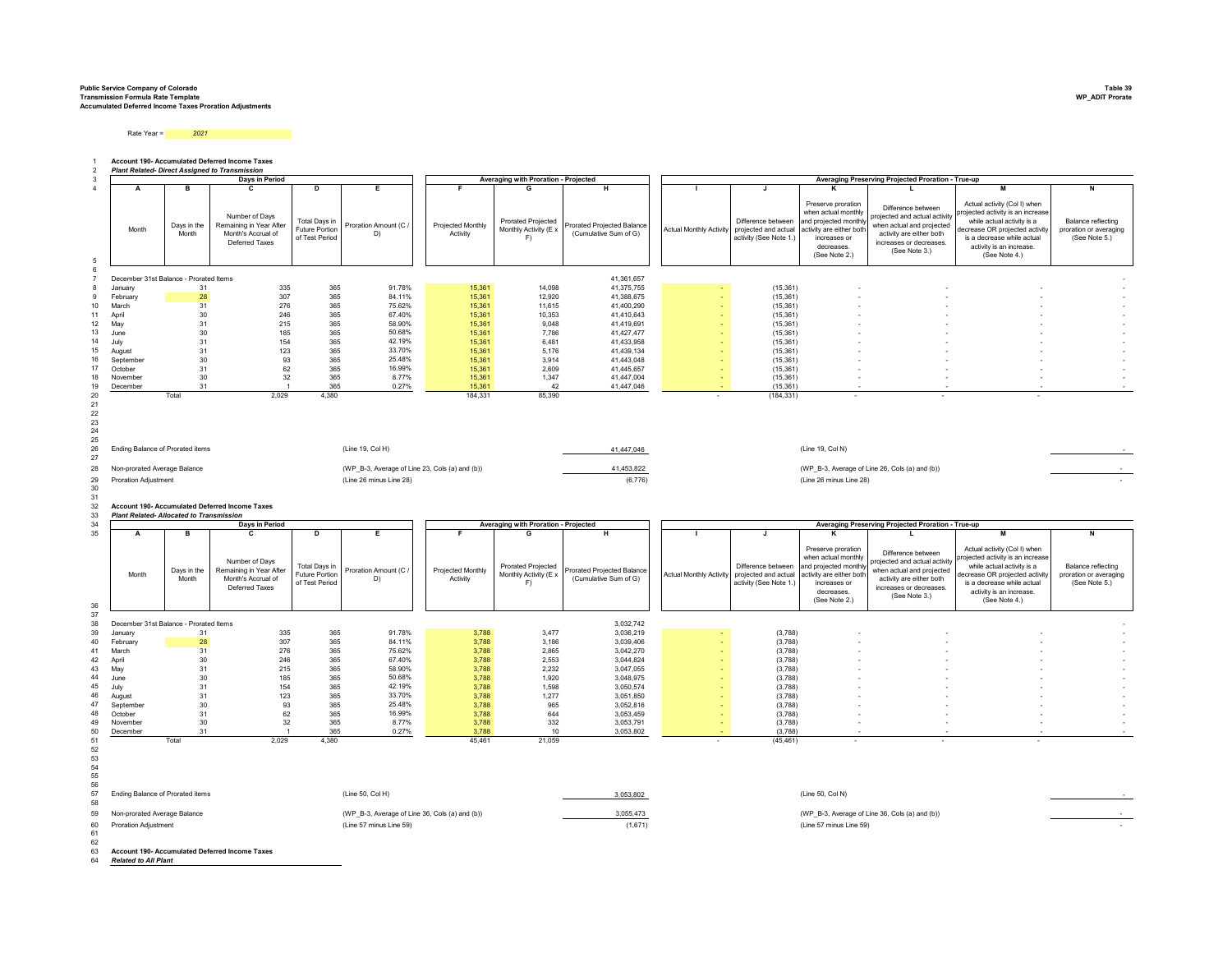|                                                                    |                             |                                                                  | <b>Accumulated Deferred Income Taxes Proration Adjustments</b>                         |                                                               |                                                                                                 |                               |                                                        |                                                          |                                |                                                                                      |                                                                                                                                               |                                                                                                                                                              |                                                                                                                                                                                                             |                                                                      |
|--------------------------------------------------------------------|-----------------------------|------------------------------------------------------------------|----------------------------------------------------------------------------------------|---------------------------------------------------------------|-------------------------------------------------------------------------------------------------|-------------------------------|--------------------------------------------------------|----------------------------------------------------------|--------------------------------|--------------------------------------------------------------------------------------|-----------------------------------------------------------------------------------------------------------------------------------------------|--------------------------------------------------------------------------------------------------------------------------------------------------------------|-------------------------------------------------------------------------------------------------------------------------------------------------------------------------------------------------------------|----------------------------------------------------------------------|
|                                                                    | A                           | в                                                                | Days in Period<br>C                                                                    | D                                                             | E                                                                                               |                               | Averaging with Proration - Projected<br>G              | Н                                                        |                                | $\mathbf{I}$                                                                         | ĸ                                                                                                                                             | Averaging Preserving Projected Proration - True-up<br>$\mathbf{I}$                                                                                           |                                                                                                                                                                                                             | N                                                                    |
|                                                                    | Month                       | Days in the<br>Month                                             | Number of Days<br>Remaining in Year After<br>Month's Accrual of<br>Deferred Taxes      | Total Days in<br>Future Portion<br>of Test Period             | Proration Amount (C /<br>D)                                                                     | Projected Monthly<br>Activity | Prorated Projected<br>Monthly Activity (E x<br>F)      | Prorated Projected Balance<br>(Cumulative Sum of G)      | <b>Actual Monthly Activity</b> | Difference between<br>projected and actual<br>activity (See Note 1.)                 | Preserve proration<br>when actual monthly<br>and projected monthly<br>activity are either both<br>increases or<br>decreases.<br>(See Note 2.) | Difference between<br>ojected and actual activity<br>when actual and projected<br>activity are either both<br>increases or decreases.<br>(See Note 3.)       | Actual activity (Col I) when<br>rojected activity is an increase<br>while actual activity is a<br>decrease OR projected activity<br>is a decrease while actual<br>activity is an increase.<br>(See Note 4.) | <b>Balance reflecting</b><br>proration or averaging<br>(See Note 5.) |
|                                                                    |                             | December 31st Balance - Prorated Items                           |                                                                                        |                                                               |                                                                                                 |                               |                                                        | 40,822,294                                               |                                |                                                                                      |                                                                                                                                               |                                                                                                                                                              |                                                                                                                                                                                                             |                                                                      |
| 70<br>January                                                      |                             | 31                                                               | 335                                                                                    | 365                                                           | 91.78%                                                                                          | 343,705                       | 315,455                                                | 41,137,749                                               |                                | (343, 705)                                                                           |                                                                                                                                               |                                                                                                                                                              |                                                                                                                                                                                                             |                                                                      |
| February                                                           |                             | 28                                                               | 307                                                                                    | 365                                                           | 84.11%                                                                                          | 343,705                       | 289.089                                                | 41,426,838                                               |                                | (343, 705)                                                                           |                                                                                                                                               |                                                                                                                                                              |                                                                                                                                                                                                             |                                                                      |
| 72<br>March                                                        |                             | 31                                                               | 276                                                                                    | 365                                                           | 75.62%<br>67.40%                                                                                | 343,705                       | 259,898                                                | 41,686,735                                               |                                | (343, 705)                                                                           |                                                                                                                                               |                                                                                                                                                              |                                                                                                                                                                                                             |                                                                      |
| 73<br>April<br>74<br>May                                           |                             | 30<br>31                                                         | 246<br>215                                                                             | 365<br>365                                                    | 58.90%                                                                                          | 343,705<br>343,705            | 231,648<br>202,456                                     | 41,918,383<br>42,120,840                                 |                                | (343, 705)<br>(343, 705)                                                             |                                                                                                                                               |                                                                                                                                                              |                                                                                                                                                                                                             |                                                                      |
| 75<br>June                                                         |                             | 30                                                               | 185                                                                                    | 365                                                           | 50.68%                                                                                          | 343,705                       | 174,207                                                | 42,295,046                                               |                                | (343, 705)                                                                           |                                                                                                                                               |                                                                                                                                                              |                                                                                                                                                                                                             |                                                                      |
| July                                                               |                             | 31                                                               | 154                                                                                    | 365                                                           | 42.19%                                                                                          | 343,705                       | 145,015                                                | 42,440,062                                               |                                | (343, 705)                                                                           |                                                                                                                                               |                                                                                                                                                              |                                                                                                                                                                                                             |                                                                      |
| 77<br>August                                                       |                             | 31<br>30                                                         | 123<br>93                                                                              | 365<br>365                                                    | 33.70%<br>25.48%                                                                                | 343.705<br>343,705            | 115.824<br>87,574                                      | 42.555.886<br>42,643,460                                 |                                | (343.705)<br>(343, 705)                                                              |                                                                                                                                               |                                                                                                                                                              |                                                                                                                                                                                                             |                                                                      |
| September<br>October                                               |                             | 31                                                               | 62                                                                                     | 365                                                           | 16.99%                                                                                          | 343,705                       | 58,383                                                 | 42,701,842                                               |                                | (343, 705)                                                                           |                                                                                                                                               |                                                                                                                                                              |                                                                                                                                                                                                             |                                                                      |
| November                                                           |                             | 30                                                               | 32                                                                                     | 365                                                           | 8.77%                                                                                           | 343,705                       | 30,133                                                 | 42,731,976                                               |                                | (343, 705)                                                                           |                                                                                                                                               |                                                                                                                                                              |                                                                                                                                                                                                             |                                                                      |
| December                                                           |                             | 31                                                               | $\overline{1}$                                                                         | 365                                                           | 0.27%                                                                                           | 343,705                       | 942                                                    | 42,732,917                                               |                                | (343, 705)                                                                           |                                                                                                                                               |                                                                                                                                                              |                                                                                                                                                                                                             |                                                                      |
|                                                                    |                             | Total                                                            | 2,029                                                                                  | 4,380                                                         |                                                                                                 | 4,124,461                     | 1,910,624                                              |                                                          |                                | (4, 124, 461)                                                                        |                                                                                                                                               |                                                                                                                                                              |                                                                                                                                                                                                             |                                                                      |
|                                                                    | Proration Adjustment        | Ending Balance of Prorated items<br>Non-prorated Average Balance |                                                                                        |                                                               | (Line 81, Col H)<br>(WP_B-3, Average of Line 47, Cols (a) and (b))<br>(Line 88 minus Line 90)   |                               |                                                        | 42,732,917<br>42,884,524<br>(151, 607)                   |                                |                                                                                      | (Line 81, Col N)<br>(Line 88 minus Line 90)                                                                                                   | (WP_B-3, Average of Line 47, Cols (a) and (b))                                                                                                               |                                                                                                                                                                                                             |                                                                      |
|                                                                    |                             |                                                                  | Account 281 - Accelerated amortization property                                        |                                                               |                                                                                                 |                               |                                                        |                                                          |                                |                                                                                      |                                                                                                                                               |                                                                                                                                                              |                                                                                                                                                                                                             |                                                                      |
|                                                                    |                             |                                                                  | Days in Period                                                                         |                                                               |                                                                                                 |                               | Averaging with Proration - Projected                   |                                                          |                                |                                                                                      |                                                                                                                                               | Averaging Preserving Projected Proration - True-up                                                                                                           |                                                                                                                                                                                                             |                                                                      |
|                                                                    | Α<br>Month                  | в<br>Days in the<br>Month                                        | c<br>Number of Days<br>Remaining in Year After<br>Month's Accrual of<br>Deferred Taxes | D<br>Total Days in<br><b>Future Portion</b><br>of Test Period | E<br>Proration Amount (C /<br>D)                                                                | Projected Monthly<br>Activity | G<br>Prorated Projected<br>Monthly Activity (E x<br>F) | Н<br>Prorated Proiected Balance<br>(Cumulative Sum of G) | <b>Actual Monthly Activity</b> | $\mathbf{J}$<br>Difference between<br>projected and actual<br>activity (See Note 1.) | к<br>Preserve proration<br>when actual monthly<br>and projected monthly<br>activity are either both<br>increases or<br>decreases              | L.<br>Difference between<br>ojected and actual activity<br>when actual and proiected<br>activity are either both<br>increases or decreases.<br>(See Note 3.) | м<br>Actual activity (Col I) when<br>rojected activity is an increase<br>while actual activity is a<br>lecrease OR projected activity<br>is a decrease while actual<br>activity is an increase.             | N<br>Balance reflecting<br>proration or averaging<br>(See Note 5.)   |
|                                                                    |                             |                                                                  |                                                                                        |                                                               |                                                                                                 |                               |                                                        |                                                          |                                |                                                                                      | (See Note 2.)                                                                                                                                 |                                                                                                                                                              | (See Note 4.)                                                                                                                                                                                               |                                                                      |
| 100                                                                |                             |                                                                  |                                                                                        |                                                               |                                                                                                 |                               |                                                        |                                                          |                                |                                                                                      |                                                                                                                                               |                                                                                                                                                              |                                                                                                                                                                                                             |                                                                      |
| 101<br>January                                                     |                             | December 31st Balance - Prorated Items                           |                                                                                        |                                                               |                                                                                                 |                               |                                                        | (121, 351, 107)                                          |                                |                                                                                      |                                                                                                                                               |                                                                                                                                                              |                                                                                                                                                                                                             |                                                                      |
|                                                                    |                             | 31                                                               | 335                                                                                    | 365                                                           | 91.78%                                                                                          | 306,060                       | 280,905                                                | (121, 070, 203)                                          |                                | (306,060)                                                                            |                                                                                                                                               |                                                                                                                                                              |                                                                                                                                                                                                             |                                                                      |
| 102<br>February                                                    |                             | 28                                                               | 307                                                                                    | 365                                                           | 84.11%                                                                                          | 306,060                       | 257,426                                                | (120, 812, 777)                                          |                                | (306,060)                                                                            |                                                                                                                                               |                                                                                                                                                              |                                                                                                                                                                                                             |                                                                      |
| 103<br>March<br>104<br>April                                       |                             | 31<br>30                                                         | 276<br>246                                                                             | 365<br>365                                                    | 75.62%<br>67.40%                                                                                | 306,060<br>306,060            | 231,432<br>206,276                                     | (120, 581, 345)                                          |                                | (306,060)<br>(306,060)                                                               |                                                                                                                                               |                                                                                                                                                              |                                                                                                                                                                                                             |                                                                      |
| 105<br>May                                                         |                             | 31                                                               | 215                                                                                    | 365                                                           | 58.90%                                                                                          | 306,060                       | 180,282                                                | (120, 375, 069)<br>(120, 194, 787)                       |                                | (306.060)                                                                            |                                                                                                                                               |                                                                                                                                                              |                                                                                                                                                                                                             |                                                                      |
| 106<br>June                                                        |                             | 30                                                               | 185                                                                                    | 365                                                           | 50.68%                                                                                          | 306,060                       | 155,126                                                | (120,039,660)                                            |                                | (306,060)                                                                            |                                                                                                                                               |                                                                                                                                                              |                                                                                                                                                                                                             |                                                                      |
| 107<br>July                                                        |                             | 31                                                               | 154                                                                                    | 365                                                           | 42.19%                                                                                          | 306,060                       | 129,132                                                | (119, 910, 528)                                          |                                | (306,060)<br>(306.060)                                                               |                                                                                                                                               |                                                                                                                                                              |                                                                                                                                                                                                             |                                                                      |
| 108<br>August<br>109<br>September                                  |                             | 31<br>30                                                         | 123<br>93                                                                              | 365<br>365                                                    | 33.70%<br>25.48%                                                                                | 306,060<br>306,060            | 103,138<br>77,982                                      | (119, 807, 390)<br>(119, 729, 407)                       |                                | (306,060)                                                                            |                                                                                                                                               |                                                                                                                                                              |                                                                                                                                                                                                             |                                                                      |
| 110<br>October                                                     |                             | 31                                                               | 62                                                                                     | 365                                                           | 16.99%                                                                                          | 306,060                       | 51,988                                                 | (119, 677, 419)                                          |                                | (306,060)                                                                            |                                                                                                                                               |                                                                                                                                                              |                                                                                                                                                                                                             |                                                                      |
| 111<br>November                                                    |                             | 30                                                               | 32                                                                                     | 365                                                           | 8.77%                                                                                           | 306,060                       | 26,833                                                 | (119, 650, 586)                                          |                                | (306,060)                                                                            |                                                                                                                                               |                                                                                                                                                              |                                                                                                                                                                                                             |                                                                      |
| 112<br>December<br>113                                             |                             | 31<br>Total                                                      | 2,029                                                                                  | 365<br>4.380                                                  | 0.27%                                                                                           | 306,060<br>3.672.723          | 839<br>1,701,359                                       | (119, 649, 748)                                          |                                | (306, 060)<br>(3,672,723)                                                            |                                                                                                                                               |                                                                                                                                                              |                                                                                                                                                                                                             |                                                                      |
| 114<br>115<br>116<br>117<br>119<br>120<br>121<br>122<br>123<br>124 | <b>Proration Adjustment</b> | Ending Balance of Prorated items<br>Non-prorated Average Balance |                                                                                        |                                                               | (Line 112, Col H)<br>(WP_B-2, Average of Line 4, Cols (a) and (b))<br>(Line 119 minus Line 121) |                               |                                                        | (119, 649, 748)<br>(119.514.746)<br>(135,002)            |                                |                                                                                      | (Line 112, Col N)<br>(WP_B-2, Average of Line 4, Cols (a) and (b))<br>(Line 119 minus Line 121)                                               |                                                                                                                                                              |                                                                                                                                                                                                             |                                                                      |
| 125<br>126                                                         |                             | Account 282 - Other Property                                     | <b>Plant Related- Direct Assigned to Transmission</b>                                  |                                                               |                                                                                                 |                               |                                                        |                                                          |                                |                                                                                      |                                                                                                                                               |                                                                                                                                                              |                                                                                                                                                                                                             |                                                                      |
| 127<br>128                                                         | A                           | в                                                                | Days in Period<br>C.                                                                   | D                                                             |                                                                                                 |                               | Averaging with Proration - Projected<br>G              |                                                          |                                |                                                                                      |                                                                                                                                               | Averaging Preserving Projected Proration - True-up                                                                                                           | м                                                                                                                                                                                                           |                                                                      |

**Public Service Company of Colorado Table 39**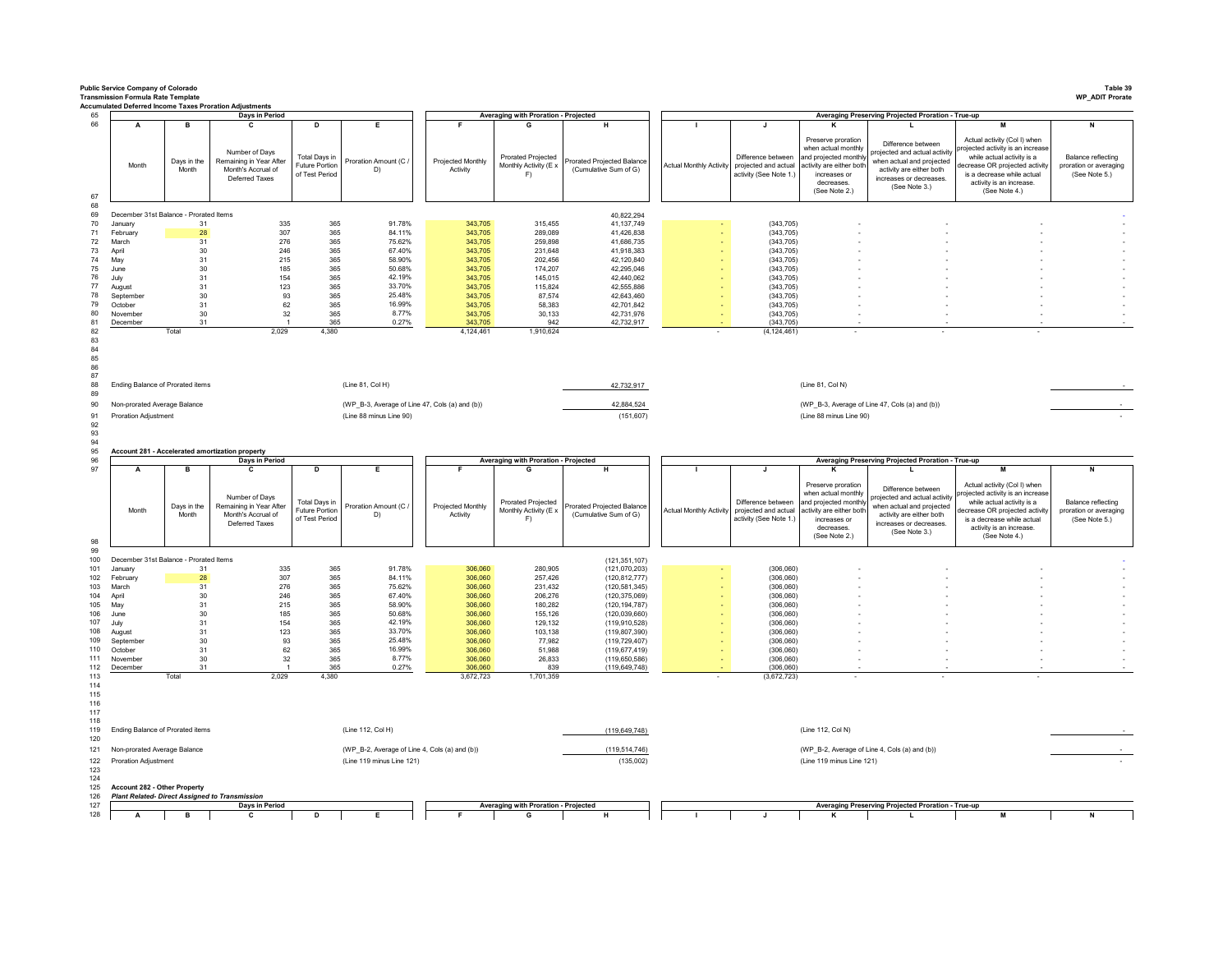|                                               | <b>Public Service Company of Colorado</b><br><b>Transmission Formula Rate Template</b> |                           | Accumulated Deferred Income Taxes Proration Adjustments                                |                                                          |                                                |                                    |                                                        |                                                         |                                |                                                                                      |                                                                                                                                               |                                                                                                                                                         |                                                                                                                                                                                                            | Table 39<br><b>WP_ADIT Prorate</b>                                 |
|-----------------------------------------------|----------------------------------------------------------------------------------------|---------------------------|----------------------------------------------------------------------------------------|----------------------------------------------------------|------------------------------------------------|------------------------------------|--------------------------------------------------------|---------------------------------------------------------|--------------------------------|--------------------------------------------------------------------------------------|-----------------------------------------------------------------------------------------------------------------------------------------------|---------------------------------------------------------------------------------------------------------------------------------------------------------|------------------------------------------------------------------------------------------------------------------------------------------------------------------------------------------------------------|--------------------------------------------------------------------|
| 129                                           | Month                                                                                  | Days in the<br>Month      | Number of Days<br>Remaining in Year After<br>Month's Accrual of<br>Deferred Taxes      | Total Days in<br><b>Future Portion</b><br>of Test Period | Proration Amount (C /<br>D)                    | Projected Monthly<br>Activity      | Prorated Projected<br>Monthly Activity (E x<br>F)      | rorated Projected Balance<br>(Cumulative Sum of G)      | <b>Actual Monthly Activity</b> | Difference between<br>projected and actual<br>activity (See Note 1.)                 | Preserve proration<br>when actual monthly<br>and projected monthly<br>activity are either both<br>increases or<br>decreases.<br>(See Note 2.) | Difference between<br>rojected and actual activity<br>when actual and projected<br>activity are either both<br>increases or decreases.<br>(See Note 3.) | Actual activity (Col I) when<br>pjected activity is an increase<br>while actual activity is a<br>decrease OR projected activity<br>is a decrease while actual<br>activity is an increase.<br>(See Note 4.) | Balance reflecting<br>proration or averaging<br>(See Note 5.)      |
| 130<br>131                                    | December 31st Balance - Prorated Items                                                 |                           |                                                                                        |                                                          |                                                |                                    |                                                        | (523, 019, 885)                                         |                                |                                                                                      |                                                                                                                                               |                                                                                                                                                         |                                                                                                                                                                                                            |                                                                    |
| 132                                           | January                                                                                | 31                        | 335                                                                                    | 365                                                      | 91.78%                                         | (992, 620)                         | (911, 035)                                             | (523, 930, 920)                                         |                                | 992,620                                                                              |                                                                                                                                               |                                                                                                                                                         |                                                                                                                                                                                                            |                                                                    |
| 133                                           | February                                                                               | 28                        | 307                                                                                    | 365                                                      | 84.11%                                         | (992, 620)                         | (834.889)                                              | (524, 765, 809)                                         |                                | 992.620                                                                              |                                                                                                                                               |                                                                                                                                                         |                                                                                                                                                                                                            |                                                                    |
| 134                                           | March                                                                                  | 31                        | 276                                                                                    | 365                                                      | 75.62%<br>67.40%                               | (992, 620)                         | (750, 584)                                             | (525, 516, 393)                                         |                                | 992,620                                                                              |                                                                                                                                               |                                                                                                                                                         |                                                                                                                                                                                                            |                                                                    |
| 135<br>136                                    | April<br>May                                                                           | 30<br>31                  | 246<br>215                                                                             | 365<br>365                                               | 58.90%                                         | (992, 620)<br>(992, 620)           | (668,999)<br>(584, 694)                                | (526, 185, 392)<br>(526, 770, 086)                      |                                | 992,620<br>992,620                                                                   |                                                                                                                                               |                                                                                                                                                         |                                                                                                                                                                                                            |                                                                    |
| 137                                           | June                                                                                   | 30                        | 185                                                                                    | 365                                                      | 50.68%                                         | (992, 620)                         | (503, 109)                                             | (527, 273, 195)                                         |                                | 992.620                                                                              |                                                                                                                                               |                                                                                                                                                         |                                                                                                                                                                                                            |                                                                    |
| 138                                           | July                                                                                   | 31                        | 154                                                                                    | 365                                                      | 42.19%                                         | (992, 620)                         | (418, 804)                                             | (527, 692, 000)                                         |                                | 992.620                                                                              |                                                                                                                                               |                                                                                                                                                         |                                                                                                                                                                                                            |                                                                    |
| 139<br>140                                    | August<br>September                                                                    | 31<br>30                  | 123<br>93                                                                              | 365<br>365                                               | 33.70%<br>25.48%                               | (992, 620)                         | (334, 500)                                             | (528, 026, 499)                                         |                                | 992.620<br>992.620                                                                   |                                                                                                                                               |                                                                                                                                                         |                                                                                                                                                                                                            |                                                                    |
| 141                                           | October                                                                                | 31                        | 62                                                                                     | 365                                                      | 16.99%                                         | (992, 620)<br>(992, 620)           | (252, 914)<br>(168, 610)                               | (528, 279, 413)<br>(528, 448, 023)                      |                                | 992,620                                                                              |                                                                                                                                               |                                                                                                                                                         |                                                                                                                                                                                                            |                                                                    |
| 142                                           | Novembe                                                                                | 30                        | 32                                                                                     | 365                                                      | 8.77%                                          | (992, 620)                         | (87, 024)                                              | (528, 535, 047)                                         |                                | 992,620                                                                              |                                                                                                                                               |                                                                                                                                                         |                                                                                                                                                                                                            |                                                                    |
| 143                                           | December                                                                               | 31                        |                                                                                        | 365                                                      | 0.27%                                          | (992, 620)                         | (2,720)                                                | (528, 537, 767)                                         |                                | 992,620                                                                              |                                                                                                                                               |                                                                                                                                                         |                                                                                                                                                                                                            |                                                                    |
| 144<br>145                                    |                                                                                        | Total                     | 2,029                                                                                  | 4,380                                                    |                                                | (11, 911, 446)                     | (5,517,882)                                            |                                                         |                                | 11,911,446                                                                           |                                                                                                                                               |                                                                                                                                                         |                                                                                                                                                                                                            |                                                                    |
| 146<br>147<br>148<br>149                      |                                                                                        |                           |                                                                                        |                                                          |                                                |                                    |                                                        |                                                         |                                |                                                                                      |                                                                                                                                               |                                                                                                                                                         |                                                                                                                                                                                                            |                                                                    |
| 150<br>151                                    | Ending Balance of Prorated items                                                       |                           |                                                                                        |                                                          | (Line 143, Col H)                              |                                    |                                                        | (528, 537, 767)                                         |                                |                                                                                      | (Line 143, Col N)                                                                                                                             |                                                                                                                                                         |                                                                                                                                                                                                            |                                                                    |
| 152                                           | Non-prorated Average Balance                                                           |                           |                                                                                        |                                                          | (WP_B-2, Average of Line 35, Cols (a) and (b)) |                                    |                                                        | (528, 975, 607)                                         |                                |                                                                                      |                                                                                                                                               | (WP_B-2, Average of Line 35, Cols (a) and (b))                                                                                                          |                                                                                                                                                                                                            |                                                                    |
| 153                                           | <b>Proration Adjustment</b>                                                            |                           |                                                                                        |                                                          | (Line 150 minus Line 152)                      |                                    |                                                        | 437,841                                                 |                                |                                                                                      | (Line 150 minus Line 152)                                                                                                                     |                                                                                                                                                         |                                                                                                                                                                                                            |                                                                    |
| 154                                           |                                                                                        |                           |                                                                                        |                                                          |                                                |                                    |                                                        |                                                         |                                |                                                                                      |                                                                                                                                               |                                                                                                                                                         |                                                                                                                                                                                                            |                                                                    |
| 155<br>156                                    | Account 282 - Other Property                                                           |                           |                                                                                        |                                                          |                                                |                                    |                                                        |                                                         |                                |                                                                                      |                                                                                                                                               |                                                                                                                                                         |                                                                                                                                                                                                            |                                                                    |
| 157                                           | <b>Plant Related- Allocated to Transmission</b>                                        |                           |                                                                                        |                                                          |                                                |                                    |                                                        |                                                         |                                |                                                                                      |                                                                                                                                               |                                                                                                                                                         |                                                                                                                                                                                                            |                                                                    |
| 158                                           |                                                                                        |                           | Days in Period                                                                         |                                                          |                                                |                                    | Averaging with Proration - Projected                   |                                                         |                                |                                                                                      |                                                                                                                                               | Averaging Preserving Projected Proration - True-up                                                                                                      |                                                                                                                                                                                                            |                                                                    |
| 159                                           | A<br>Month                                                                             | в<br>Days in the<br>Month | c<br>Number of Days<br>Remaining in Year After<br>Month's Accrual of<br>Deferred Taxes | D<br>Total Days in<br>Future Portion<br>of Test Period   | E<br>Proration Amount (C)<br>D)                | Е<br>Projected Monthly<br>Activity | G<br>Prorated Projected<br>Monthly Activity (E x<br>F) | н<br>rorated Projected Balance<br>(Cumulative Sum of G) | <b>Actual Monthly Activity</b> | $\mathbf{J}$<br>Difference between<br>projected and actual<br>activity (See Note 1.) | к<br>Preserve proration<br>when actual monthly<br>ind projected monthly<br>ctivity are either botl<br>increases or                            | L<br>Difference betweer<br>rojected and actual activity<br>when actual and projected<br>activity are either both<br>increases or decreases.             | м<br>Actual activity (Col I) when<br>ojected activity is an increase<br>while actual activity is a<br>lecrease OR projected activity<br>is a decrease while actual                                         | N<br>Balance reflecting<br>proration or averaging<br>(See Note 5.) |
| 160<br>161                                    |                                                                                        |                           |                                                                                        |                                                          |                                                |                                    |                                                        |                                                         |                                |                                                                                      | decreases.<br>(See Note 2.)                                                                                                                   | (See Note 3.)                                                                                                                                           | activity is an increase.<br>(See Note 4.)                                                                                                                                                                  |                                                                    |
| 162<br>163                                    | December 31st Balance - Prorated Items<br>January                                      | 31                        | 335                                                                                    | 365                                                      | 91.78%                                         | (499, 582)                         | (458, 521)                                             | (77,603,538)<br>(78,062,059)                            |                                | 499,582                                                                              |                                                                                                                                               |                                                                                                                                                         |                                                                                                                                                                                                            |                                                                    |
| 164                                           | February                                                                               | 28                        | 307                                                                                    | 365                                                      | 84.11%                                         | (499, 582)                         | (420, 197)                                             | (78, 482, 256)                                          |                                | 499,582                                                                              |                                                                                                                                               |                                                                                                                                                         |                                                                                                                                                                                                            |                                                                    |
| 165                                           | March                                                                                  | 31                        | 276                                                                                    | 365                                                      | 75.62%                                         | (499, 582)                         | (377,766)                                              | (78, 860, 022)                                          |                                | 499,582                                                                              |                                                                                                                                               |                                                                                                                                                         |                                                                                                                                                                                                            |                                                                    |
| 166<br>167                                    | April                                                                                  | 30                        | 246                                                                                    | 365                                                      | 67.40%<br>58.90%                               | (499, 582)                         | (336, 705)                                             | (79, 196, 727)                                          |                                | 499,582                                                                              |                                                                                                                                               |                                                                                                                                                         |                                                                                                                                                                                                            |                                                                    |
| 168                                           | May<br>June                                                                            | 31<br>30                  | 215<br>185                                                                             | 365<br>365                                               | 50.68%                                         | (499, 582)<br>(499, 582)           | (294, 275)<br>(253, 213)                               | (79, 491, 001)<br>(79, 744, 214)                        |                                | 499,582<br>499.582                                                                   |                                                                                                                                               |                                                                                                                                                         |                                                                                                                                                                                                            |                                                                    |
| 169                                           | July                                                                                   | 31                        | 154                                                                                    | 365                                                      | 42.19%                                         | (499, 582)                         | (210, 783)                                             | (79, 954, 997)                                          |                                | 499,582                                                                              |                                                                                                                                               |                                                                                                                                                         |                                                                                                                                                                                                            |                                                                    |
| 170                                           | August                                                                                 | 31                        | 123                                                                                    | 365                                                      | 33.70%                                         | (499, 582)                         | (168, 352)                                             | (80, 123, 349)                                          |                                | 499,582                                                                              |                                                                                                                                               |                                                                                                                                                         |                                                                                                                                                                                                            |                                                                    |
| 171<br>172                                    | September<br>October                                                                   | 30<br>31                  | 93<br>62                                                                               | 365<br>365                                               | 25.48%<br>16.99%                               | (499, 582)<br>(499, 582)           | (127, 291)<br>(84, 861)                                | (80, 250, 640)<br>(80, 335, 501)                        |                                | 499.582<br>499,582                                                                   |                                                                                                                                               |                                                                                                                                                         |                                                                                                                                                                                                            |                                                                    |
| 173                                           | Novembe                                                                                | 30 <sup>°</sup>           | 32                                                                                     | 365                                                      | 8.77%                                          | (499, 582)                         | (43, 799)                                              | (80, 379, 300)                                          |                                | 499,582                                                                              |                                                                                                                                               |                                                                                                                                                         |                                                                                                                                                                                                            |                                                                    |
| 174                                           | December                                                                               | 31                        |                                                                                        | 365                                                      | 0.27%                                          | (499, 582)                         | (1, 369)                                               | (80, 380, 669)                                          |                                | 499.582                                                                              |                                                                                                                                               |                                                                                                                                                         |                                                                                                                                                                                                            |                                                                    |
| 175                                           |                                                                                        | Total                     | 2,029                                                                                  | 4,380                                                    |                                                | (5,994,988)                        | (2,777,130)                                            |                                                         |                                | 5,994,988                                                                            |                                                                                                                                               |                                                                                                                                                         |                                                                                                                                                                                                            |                                                                    |
| 176<br>177<br>178<br>179<br>180<br>181<br>182 | Ending Balance of Prorated items                                                       |                           |                                                                                        |                                                          | (Line 174, Col H)                              |                                    |                                                        | (80, 380, 669)                                          |                                |                                                                                      | (Line 174, Col N)                                                                                                                             |                                                                                                                                                         |                                                                                                                                                                                                            |                                                                    |
| 183                                           | Non-prorated Average Balance                                                           |                           |                                                                                        |                                                          | (WP_B-2, Average of Line 66, Cols (a) and (b)) |                                    |                                                        | (80,601,032)                                            |                                |                                                                                      |                                                                                                                                               | (WP_B-2, Average of Line 66, Cols (a) and (b))                                                                                                          |                                                                                                                                                                                                            |                                                                    |
| 184                                           | Proration Adjustment                                                                   |                           |                                                                                        |                                                          | (Line 181 minus Line 183)                      |                                    |                                                        | 220,364                                                 |                                |                                                                                      | (Line 181 minus Line 183)                                                                                                                     |                                                                                                                                                         |                                                                                                                                                                                                            |                                                                    |
| 185<br>186<br>187<br>188                      | Account 283 - Other<br><b>Plant Related- Direct Assigned to Production</b>             |                           |                                                                                        |                                                          |                                                |                                    |                                                        |                                                         |                                |                                                                                      |                                                                                                                                               |                                                                                                                                                         |                                                                                                                                                                                                            |                                                                    |
| 189<br>190                                    | Α                                                                                      | в                         | Days in Period<br>C                                                                    | D                                                        | Е                                              |                                    | Averaging with Proration - Projected                   | н                                                       |                                | $\mathbf{I}$                                                                         |                                                                                                                                               | Averaging Preserving Projected Proration - True-up                                                                                                      | M                                                                                                                                                                                                          | N                                                                  |
|                                               |                                                                                        |                           |                                                                                        |                                                          |                                                |                                    |                                                        |                                                         |                                |                                                                                      |                                                                                                                                               |                                                                                                                                                         |                                                                                                                                                                                                            |                                                                    |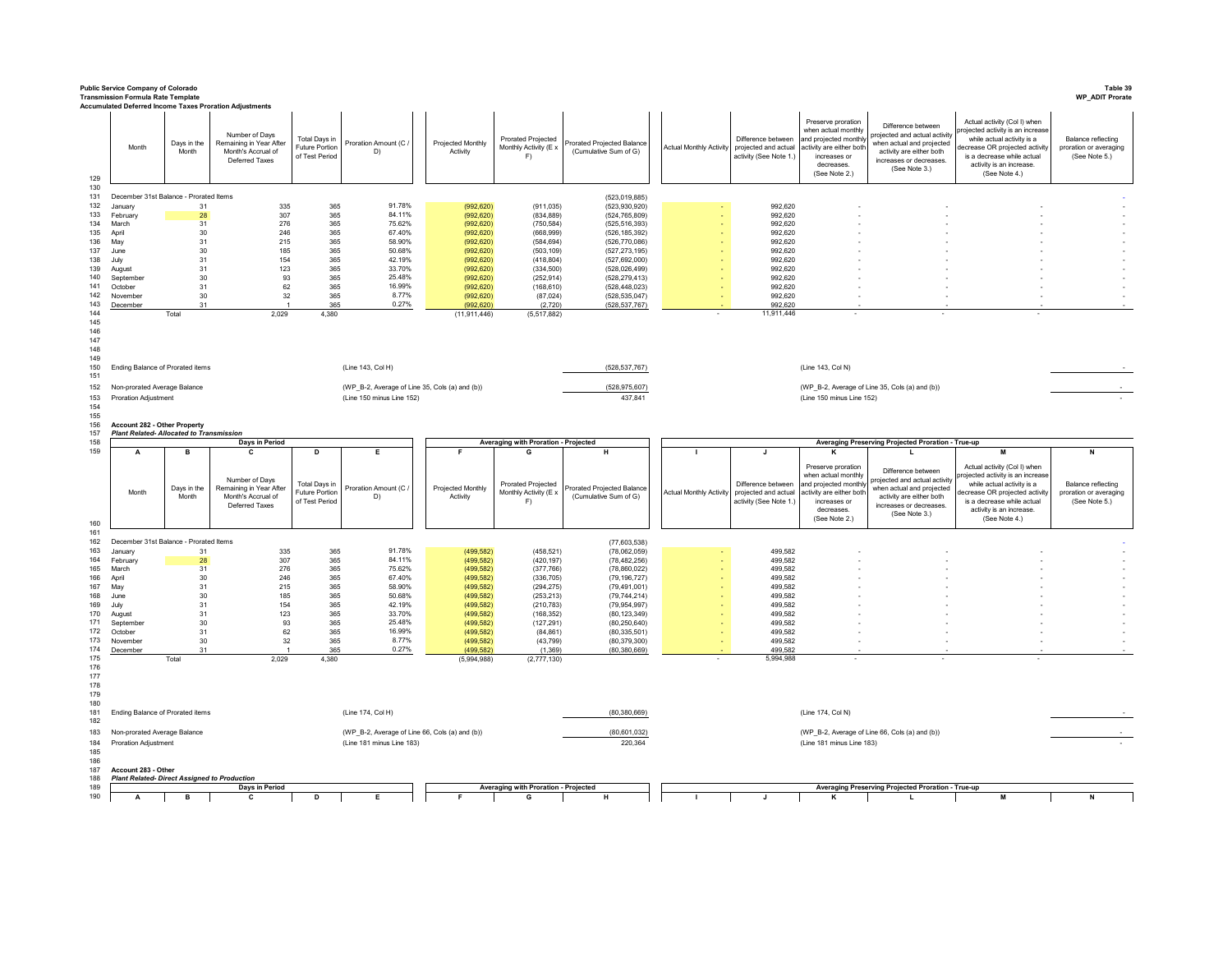|                                               | <b>Public Service Company of Colorado</b><br><b>Transmission Formula Rate Template</b> |                      |                                                                                                                                                     |                                                          |                                                                                              |                               |                                                   |                                                     |                                |                                                                                              |                                                                                                                                               |                                                                                                                                                          |                                                                                                                                                                                                             | Table 39<br><b>WP_ADIT Prorate</b>                                   |
|-----------------------------------------------|----------------------------------------------------------------------------------------|----------------------|-----------------------------------------------------------------------------------------------------------------------------------------------------|----------------------------------------------------------|----------------------------------------------------------------------------------------------|-------------------------------|---------------------------------------------------|-----------------------------------------------------|--------------------------------|----------------------------------------------------------------------------------------------|-----------------------------------------------------------------------------------------------------------------------------------------------|----------------------------------------------------------------------------------------------------------------------------------------------------------|-------------------------------------------------------------------------------------------------------------------------------------------------------------------------------------------------------------|----------------------------------------------------------------------|
| 191                                           | Month                                                                                  | Days in the<br>Month | <b>Accumulated Deferred Income Taxes Proration Adjustments</b><br>Number of Days<br>Remaining in Year After<br>Month's Accrual of<br>Deferred Taxes | Total Days in<br><b>Future Portion</b><br>of Test Period | Proration Amount (C /<br>D)                                                                  | Projected Monthly<br>Activity | Prorated Projected<br>Monthly Activity (E x<br>F) | Prorated Projected Balance<br>(Cumulative Sum of G) |                                | Difference between<br>Actual Monthly Activity projected and actual<br>activity (See Note 1.) | Preserve proration<br>when actual monthly<br>and projected monthly<br>activity are either both<br>increases or<br>decreases.<br>(See Note 2.) | Difference between<br>projected and actual activity<br>when actual and projected<br>activity are either both<br>increases or decreases<br>(See Note 3.)  | Actual activity (Col I) when<br>rojected activity is an increase<br>while actual activity is a<br>decrease OR projected activity<br>is a decrease while actual<br>activity is an increase<br>(See Note 4.)  | <b>Balance reflecting</b><br>proration or averaging<br>(See Note 5.) |
| 192<br>193                                    | December 31st Balance - Prorated Items                                                 |                      |                                                                                                                                                     |                                                          |                                                                                              |                               |                                                   |                                                     |                                |                                                                                              |                                                                                                                                               |                                                                                                                                                          |                                                                                                                                                                                                             |                                                                      |
| 194                                           | January                                                                                | 31                   | 335                                                                                                                                                 | 365                                                      | 91.78%                                                                                       |                               |                                                   |                                                     |                                |                                                                                              |                                                                                                                                               |                                                                                                                                                          |                                                                                                                                                                                                             |                                                                      |
| 195                                           | February                                                                               | 28                   | 307                                                                                                                                                 | 365                                                      | 84.11%                                                                                       |                               |                                                   |                                                     |                                |                                                                                              |                                                                                                                                               |                                                                                                                                                          |                                                                                                                                                                                                             |                                                                      |
| 196<br>197                                    | March<br>April                                                                         | 31<br>30             | 276<br>246                                                                                                                                          | 365<br>365                                               | 75.62%<br>67 40%                                                                             |                               |                                                   |                                                     |                                |                                                                                              |                                                                                                                                               |                                                                                                                                                          |                                                                                                                                                                                                             |                                                                      |
| 198                                           | May                                                                                    | 31                   | 215                                                                                                                                                 | 365                                                      | 58.90%                                                                                       |                               |                                                   |                                                     |                                |                                                                                              |                                                                                                                                               |                                                                                                                                                          |                                                                                                                                                                                                             |                                                                      |
| 199<br>200                                    | .lune                                                                                  | 30<br>31             | 185<br>154                                                                                                                                          | 365<br>365                                               | 50.68%<br>42.19%                                                                             |                               |                                                   |                                                     |                                |                                                                                              |                                                                                                                                               |                                                                                                                                                          |                                                                                                                                                                                                             |                                                                      |
| 201                                           | July<br>August                                                                         | 31                   | 123                                                                                                                                                 | 365                                                      | 33.70%                                                                                       |                               |                                                   |                                                     |                                |                                                                                              |                                                                                                                                               |                                                                                                                                                          |                                                                                                                                                                                                             |                                                                      |
| 202                                           | September                                                                              | 30                   | 93                                                                                                                                                  | 365                                                      | 25.48%                                                                                       |                               |                                                   |                                                     |                                |                                                                                              |                                                                                                                                               |                                                                                                                                                          |                                                                                                                                                                                                             |                                                                      |
| 203<br>204                                    | October<br>November                                                                    | 31<br>30             | 62<br>32                                                                                                                                            | 365<br>365                                               | 16.99%<br>8.77%                                                                              |                               |                                                   |                                                     |                                |                                                                                              |                                                                                                                                               |                                                                                                                                                          |                                                                                                                                                                                                             |                                                                      |
| 205                                           | December                                                                               | 31                   |                                                                                                                                                     | 365                                                      | 0.27%                                                                                        |                               |                                                   |                                                     |                                |                                                                                              |                                                                                                                                               |                                                                                                                                                          |                                                                                                                                                                                                             |                                                                      |
| 206<br>207                                    |                                                                                        | Total                | 2,029                                                                                                                                               | 4,380                                                    |                                                                                              |                               |                                                   |                                                     |                                |                                                                                              |                                                                                                                                               |                                                                                                                                                          |                                                                                                                                                                                                             |                                                                      |
| 208<br>209<br>210<br>211<br>212<br>213<br>214 | Ending Balance of Prorated items<br>Non-prorated Average Balance                       |                      |                                                                                                                                                     |                                                          | (Line 205, Col H)<br>(WP_B-2, Average of Line Public Service Company of Colorado, Cols (a) a |                               |                                                   |                                                     |                                |                                                                                              | (Line 205, Col N)<br>(WP_B-2, Average of Line, Cols (a) and (b))                                                                              |                                                                                                                                                          |                                                                                                                                                                                                             |                                                                      |
| 215                                           | Proration Adjustment                                                                   |                      |                                                                                                                                                     |                                                          | (Line 212 minus Line 214)                                                                    |                               |                                                   |                                                     |                                |                                                                                              | (Line 212 minus Line 214)                                                                                                                     |                                                                                                                                                          |                                                                                                                                                                                                             |                                                                      |
| 216<br>217<br>218<br>219<br>220               | Account 283 - Other<br>Plant Related- Allocated to Transmission                        |                      | Days in Period                                                                                                                                      |                                                          |                                                                                              |                               | Averaging with Proration - Projected              |                                                     |                                |                                                                                              |                                                                                                                                               | Averaging Preserving Projected Proration - True-up                                                                                                       |                                                                                                                                                                                                             |                                                                      |
| 221                                           | A                                                                                      | в                    | c                                                                                                                                                   | D                                                        | Е                                                                                            | F                             | G                                                 | н                                                   |                                | $\mathbf{J}$                                                                                 | к                                                                                                                                             | L                                                                                                                                                        | M                                                                                                                                                                                                           | N                                                                    |
| 222                                           | Month                                                                                  | Days in the<br>Month | Number of Days<br>Remaining in Year After<br>Month's Accrual of<br>Deferred Taxes                                                                   | Total Days in<br><b>Future Portion</b><br>of Test Period | Proration Amount (C.<br>D)                                                                   | Projected Monthly<br>Activity | Prorated Projected<br>Monthly Activity (E x<br>F) | Prorated Projected Balance<br>(Cumulative Sum of G) | <b>Actual Monthly Activity</b> | Difference between<br>projected and actual<br>activity (See Note 1.)                         | Preserve proration<br>when actual monthly<br>and projected monthly<br>activity are either both<br>increases or<br>decreases<br>(See Note 2.)  | Difference between<br>projected and actual activity<br>when actual and projected<br>activity are either both<br>increases or decreases.<br>(See Note 3.) | Actual activity (Col I) when<br>rojected activity is an increase<br>while actual activity is a<br>decrease OR projected activity<br>is a decrease while actual<br>activity is an increase.<br>(See Note 4.) | <b>Balance reflecting</b><br>proration or averaging<br>(See Note 5.) |
| 223                                           |                                                                                        |                      |                                                                                                                                                     |                                                          |                                                                                              |                               |                                                   |                                                     |                                |                                                                                              |                                                                                                                                               |                                                                                                                                                          |                                                                                                                                                                                                             |                                                                      |
| 224<br>225                                    | December 31st Balance - Prorated Items<br>January                                      | 31                   | 335                                                                                                                                                 | 365                                                      | 91.78%                                                                                       |                               | (250, 765)                                        | (37,745,161)<br>(37, 995, 927)                      |                                | 273,222                                                                                      |                                                                                                                                               |                                                                                                                                                          |                                                                                                                                                                                                             |                                                                      |
| 226                                           | February                                                                               | 28                   | 307                                                                                                                                                 | 365                                                      | 84.11%                                                                                       | (273, 222)<br>(273, 222)      | (229, 806)                                        | (38, 225, 732)                                      |                                | 273,222                                                                                      |                                                                                                                                               |                                                                                                                                                          |                                                                                                                                                                                                             |                                                                      |
| 227                                           | March                                                                                  | 31                   | 276                                                                                                                                                 | 365                                                      | 75.62%                                                                                       | (273, 222)                    | (206, 601)                                        | (38, 432, 333)                                      |                                | 273,222                                                                                      |                                                                                                                                               |                                                                                                                                                          |                                                                                                                                                                                                             |                                                                      |
| 228<br>229                                    | Anril<br>May                                                                           | 30<br>31             | 246<br>215                                                                                                                                          | 365<br>365                                               | 67.40%<br>58.90%                                                                             | (273, 222)<br>(273, 222)      | (184, 144)<br>(160, 939)                          | (38, 616, 477)<br>(38, 777, 416)                    |                                | 273,222<br>273,222                                                                           |                                                                                                                                               |                                                                                                                                                          |                                                                                                                                                                                                             |                                                                      |
| 230                                           | June                                                                                   | 30                   | 185                                                                                                                                                 | 365                                                      | 50.68%                                                                                       | (273, 222)                    | (138, 482)                                        | (38, 915, 899)                                      |                                | 273,222                                                                                      |                                                                                                                                               |                                                                                                                                                          |                                                                                                                                                                                                             |                                                                      |
| 231<br>232                                    | July                                                                                   | 31<br>31             | 154<br>123                                                                                                                                          | 365<br>365                                               | 42.19%<br>33.70%                                                                             | (273, 222)<br>(273, 222)      | (115, 277)<br>(92, 072)                           | (39,031,176)<br>(39, 123, 248)                      |                                | 273,222<br>273,222                                                                           |                                                                                                                                               |                                                                                                                                                          |                                                                                                                                                                                                             |                                                                      |
| 233                                           | August<br>September                                                                    | 30                   | 93                                                                                                                                                  | 365                                                      | 25.48%                                                                                       | (273, 222)                    | (69, 615)                                         | (39, 192, 863)                                      |                                | 273,222                                                                                      |                                                                                                                                               |                                                                                                                                                          |                                                                                                                                                                                                             |                                                                      |
|                                               | October                                                                                | 31                   | 62                                                                                                                                                  | 365                                                      | 16.99%                                                                                       | (273, 222)                    | (46, 410)                                         | (39, 239, 273)                                      |                                | 273,222                                                                                      |                                                                                                                                               |                                                                                                                                                          |                                                                                                                                                                                                             |                                                                      |
| 234                                           |                                                                                        |                      |                                                                                                                                                     |                                                          |                                                                                              |                               |                                                   |                                                     |                                |                                                                                              |                                                                                                                                               |                                                                                                                                                          |                                                                                                                                                                                                             |                                                                      |
| 235                                           | November                                                                               | 30                   | 32                                                                                                                                                  | 365                                                      | 8.77%                                                                                        | (273, 222)                    | (23,954)                                          | (39, 263, 227)                                      |                                | 273,222                                                                                      |                                                                                                                                               |                                                                                                                                                          |                                                                                                                                                                                                             |                                                                      |
| 236<br>237                                    | December                                                                               | 31<br>Total          | 2,029                                                                                                                                               | 365<br>4,380                                             | 0.27%                                                                                        | (273, 222)<br>(3,278,663)     | (749)<br>(1,518,814)                              | (39, 263, 976)                                      |                                | 273,222<br>3,278,663                                                                         |                                                                                                                                               |                                                                                                                                                          |                                                                                                                                                                                                             |                                                                      |
| 238<br>239<br>240<br>241<br>242<br>243<br>244 | Ending Balance of Prorated items                                                       |                      |                                                                                                                                                     |                                                          | (Line 236, Col H)                                                                            |                               |                                                   | (39.263.976)                                        |                                |                                                                                              | (Line 236, Col N)                                                                                                                             |                                                                                                                                                          |                                                                                                                                                                                                             |                                                                      |
| 245                                           | Non-prorated Average Balance                                                           |                      |                                                                                                                                                     |                                                          | (WP_B-2, Average of Line 23, Cols (a) and (b))                                               |                               |                                                   | (39, 384, 493)                                      |                                |                                                                                              | (WP_B-2, Average of Line, Cols (a) and (b))                                                                                                   |                                                                                                                                                          |                                                                                                                                                                                                             |                                                                      |
| 246<br>247                                    | Proration Adjustment                                                                   |                      |                                                                                                                                                     |                                                          | (Line 243 minus Line 245)                                                                    |                               |                                                   | 120,517                                             |                                |                                                                                              | (Line 243 minus Line 245)                                                                                                                     |                                                                                                                                                          |                                                                                                                                                                                                             |                                                                      |
| 248<br>249<br>250<br>251                      | Account 283 - Other<br><b>Related to All Plant</b>                                     |                      | Days in Period                                                                                                                                      |                                                          |                                                                                              |                               | Averaging with Proration - Projected              |                                                     |                                |                                                                                              |                                                                                                                                               | Averaging Preserving Projected Proration - True-up                                                                                                       |                                                                                                                                                                                                             |                                                                      |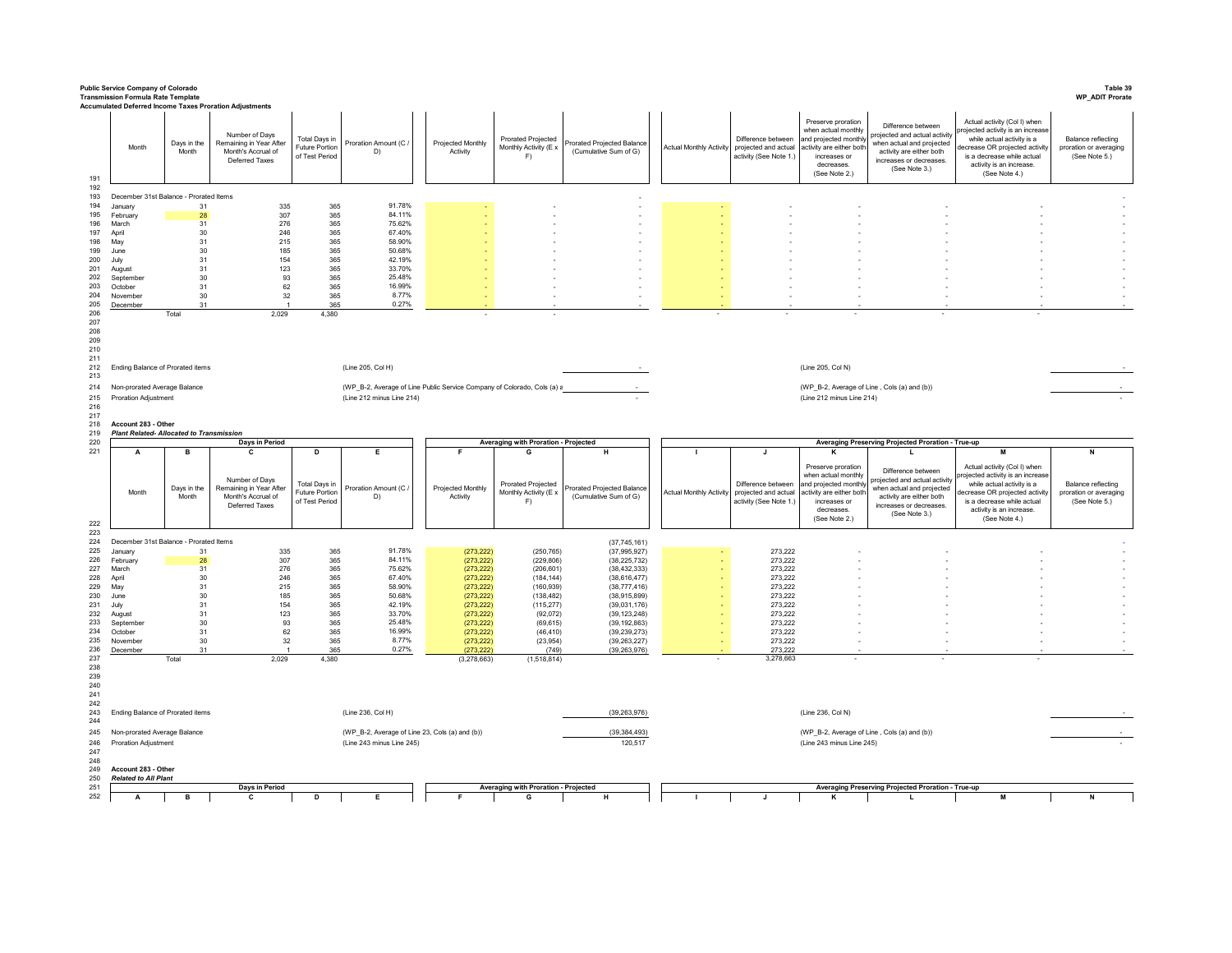|                                 | <b>Public Service Company of Colorado</b><br><b>Transmission Formula Rate Template</b> |                      | <b>Accumulated Deferred Income Taxes Proration Adjustments</b>                    |                                                          |                                                |                               |                                                   |                                                     |                                |                                                                      |                                                                                                                                               |                                                                                                                                                         |                                                                                                                                                                                                            | Table 39<br><b>WP_ADIT Prorate</b>                                   |
|---------------------------------|----------------------------------------------------------------------------------------|----------------------|-----------------------------------------------------------------------------------|----------------------------------------------------------|------------------------------------------------|-------------------------------|---------------------------------------------------|-----------------------------------------------------|--------------------------------|----------------------------------------------------------------------|-----------------------------------------------------------------------------------------------------------------------------------------------|---------------------------------------------------------------------------------------------------------------------------------------------------------|------------------------------------------------------------------------------------------------------------------------------------------------------------------------------------------------------------|----------------------------------------------------------------------|
| 253                             | Month                                                                                  | Days in the<br>Month | Number of Days<br>Remaining in Year After<br>Month's Accrual of<br>Deferred Taxes | Total Days in<br><b>Future Portion</b><br>of Test Period | Proration Amount (C)<br>D)                     | Projected Monthly<br>Activity | Prorated Projected<br>Monthly Activity (E x<br>F) | Prorated Projected Balance<br>(Cumulative Sum of G) | <b>Actual Monthly Activity</b> | Difference between<br>projected and actual<br>activity (See Note 1.) | Preserve proration<br>when actual monthl<br>and projected monthly<br>activity are either both<br>increases or<br>decreases.<br>(See Note 2.)  | Difference between<br>rojected and actual activity<br>when actual and projected<br>activity are either both<br>increases or decreases.<br>(See Note 3.) | Actual activity (Col I) when<br>ojected activity is an increase<br>while actual activity is a<br>decrease OR projected activity<br>is a decrease while actual<br>activity is an increase.<br>(See Note 4.) | <b>Balance reflecting</b><br>proration or averaging<br>(See Note 5.) |
| 254<br>255                      | December 31st Balance - Prorated Items                                                 |                      |                                                                                   |                                                          |                                                |                               |                                                   | (3, 593, 424)                                       |                                |                                                                      |                                                                                                                                               |                                                                                                                                                         |                                                                                                                                                                                                            |                                                                      |
| 256                             | January                                                                                | 31                   | 335                                                                               | 365                                                      | 91.78%                                         | 15,861                        | 14.557                                            | (3,578,867)                                         |                                | (15, 861)                                                            |                                                                                                                                               |                                                                                                                                                         |                                                                                                                                                                                                            |                                                                      |
| 257                             | February                                                                               | 28                   | 307<br>276                                                                        | 365                                                      | 84.11%<br>75.62%                               | 15,861                        | 13,340<br>11,993                                  | (3,565,527)                                         |                                | (15, 861)                                                            |                                                                                                                                               |                                                                                                                                                         |                                                                                                                                                                                                            |                                                                      |
| 258<br>259                      | March<br>April                                                                         | 31<br>30             | 246                                                                               | 365<br>365                                               | 67.40%                                         | 15,861<br>15,861              | 10,690                                            | (3,553,533)<br>(3,542,844)                          |                                | (15, 861)<br>(15, 861)                                               |                                                                                                                                               |                                                                                                                                                         |                                                                                                                                                                                                            |                                                                      |
| 260                             | May                                                                                    | 31                   | 215                                                                               | 365                                                      | 58.90%                                         | 15,861                        | 9,343                                             | (3,533,501)                                         |                                | (15, 861)                                                            |                                                                                                                                               |                                                                                                                                                         |                                                                                                                                                                                                            |                                                                      |
| 261<br>262                      | June                                                                                   | $30\,$<br>31         | 185<br>154                                                                        | 365<br>365                                               | 50.68%<br>42.19%                               | 15,861<br>15,861              | 8,039<br>6,692                                    | (3,525,462)                                         |                                | (15, 861)                                                            |                                                                                                                                               |                                                                                                                                                         |                                                                                                                                                                                                            |                                                                      |
| 263                             | July<br>August                                                                         | 31                   | 123                                                                               | 365                                                      | 33.70%                                         | 15,861                        | 5,345                                             | (3,518,770)<br>(3,513,425)                          |                                | (15, 861)<br>(15, 861)                                               |                                                                                                                                               |                                                                                                                                                         |                                                                                                                                                                                                            |                                                                      |
| 264                             | September                                                                              | $30\,$               | 93                                                                                | 365                                                      | 25.48%                                         | 15,861                        | 4,041                                             | (3,509,384)                                         |                                | (15, 861)                                                            |                                                                                                                                               |                                                                                                                                                         |                                                                                                                                                                                                            |                                                                      |
| 265<br>266                      | October<br>November                                                                    | 31<br>30             | 62<br>32                                                                          | 365<br>365                                               | 16.99%<br>8.77%                                | 15,861<br>15,861              | 2,694<br>1,391                                    | (3,506,690)<br>(3,505,300)                          |                                | (15, 861)<br>(15, 861)                                               |                                                                                                                                               |                                                                                                                                                         |                                                                                                                                                                                                            |                                                                      |
| 267                             | December                                                                               | 31                   |                                                                                   | 365                                                      | 0.27%                                          | 15,861                        | 43                                                | (3,505,256)                                         |                                | (15, 861)                                                            |                                                                                                                                               |                                                                                                                                                         |                                                                                                                                                                                                            |                                                                      |
| 268<br>269                      |                                                                                        | Total                | 2,029                                                                             | 4.380                                                    |                                                | 190,328                       | 88,168                                            |                                                     |                                | (190, 328)                                                           |                                                                                                                                               |                                                                                                                                                         |                                                                                                                                                                                                            |                                                                      |
| 270<br>271<br>272<br>273<br>274 | Ending Balance of Prorated items                                                       |                      |                                                                                   |                                                          | (Line 267, Col H)                              |                               |                                                   | (3,505,256)                                         |                                |                                                                      | (Line 267, Col N)                                                                                                                             |                                                                                                                                                         |                                                                                                                                                                                                            |                                                                      |
| 275                             |                                                                                        |                      |                                                                                   |                                                          |                                                |                               |                                                   |                                                     |                                |                                                                      |                                                                                                                                               |                                                                                                                                                         |                                                                                                                                                                                                            |                                                                      |
| 276                             | Non-prorated Average Balance                                                           |                      |                                                                                   |                                                          | (WP_B-2, Average of Line 54, Cols (a) and (b)) |                               |                                                   | (3,498,260)                                         |                                |                                                                      |                                                                                                                                               | (WP_B-2, Average of Line, Cols (a) and (b))                                                                                                             |                                                                                                                                                                                                            |                                                                      |
| 277<br>278                      | Proration Adjustment                                                                   |                      |                                                                                   |                                                          | (Line 274 minus Line 276)                      |                               |                                                   | (6,996)                                             |                                |                                                                      | (Line 274 minus Line 276)                                                                                                                     |                                                                                                                                                         |                                                                                                                                                                                                            |                                                                      |
| 279<br>280<br>281<br>282        | WP_B-Inputs - Adjustments to ADIT<br>Electric Intangible - FERC 302                    |                      | Days in Period                                                                    |                                                          |                                                |                               | Averaging with Proration - Projected              |                                                     |                                |                                                                      |                                                                                                                                               | Averaging Preserving Projected Proration - True-up                                                                                                      |                                                                                                                                                                                                            |                                                                      |
| 283                             | Α                                                                                      | в                    | c                                                                                 | D                                                        | Е                                              |                               | G                                                 |                                                     |                                |                                                                      |                                                                                                                                               |                                                                                                                                                         |                                                                                                                                                                                                            |                                                                      |
| 284                             | Month                                                                                  | Days in the<br>Month | Number of Days<br>Remaining in Year After<br>Month's Accrual of<br>Deferred Taxes | Total Days in<br>Future Portion<br>of Test Period        | Proration Amount (C)<br>D)                     | Projected Monthly<br>Activity | Prorated Projected<br>Monthly Activity (E x<br>F) | Prorated Projected Balance<br>(Cumulative Sum of G) | <b>Actual Monthly Activity</b> | Difference between<br>projected and actual<br>activity (See Note 1.) | Preserve proration<br>when actual monthly<br>and projected monthly<br>activity are either both<br>increases or<br>decreases.<br>(See Note 2.) | Difference between<br>roiected and actual activity<br>when actual and projected<br>activity are either both<br>increases or decreases.<br>(See Note 3.) | Actual activity (Col I) when<br>oiected activity is an increase<br>while actual activity is a<br>ecrease OR projected activity<br>is a decrease while actual<br>activity is an increase.<br>(See Note 4.)  | <b>Balance reflecting</b><br>proration or averaging<br>(See Note 5.) |
| 285<br>286                      | December 31st Balance - Prorated Items                                                 |                      |                                                                                   |                                                          |                                                |                               |                                                   |                                                     |                                |                                                                      |                                                                                                                                               |                                                                                                                                                         |                                                                                                                                                                                                            |                                                                      |
| 287                             | January                                                                                | 31                   | 335                                                                               | 365                                                      | 91.78%                                         | (2,762)                       | (2, 535)                                          | (506, 282)<br>(508, 817)                            |                                | 2,762                                                                |                                                                                                                                               |                                                                                                                                                         |                                                                                                                                                                                                            |                                                                      |
| 288                             | February                                                                               | 28                   | 307                                                                               | 365                                                      | 84.11%                                         | (2,762)                       | (2, 323)                                          | (511, 141)                                          |                                | 2,762                                                                |                                                                                                                                               |                                                                                                                                                         |                                                                                                                                                                                                            |                                                                      |
| 289<br>290                      | March<br>April                                                                         | 31<br>30             | 276<br>246                                                                        | 365<br>365                                               | 75.62%<br>67.40%                               | (2,762)<br>(2,762)            | (2,089)<br>(1,862)                                | (513, 229)<br>(515,091)                             |                                | 2,762<br>2,762                                                       |                                                                                                                                               |                                                                                                                                                         |                                                                                                                                                                                                            |                                                                      |
| 291                             | May                                                                                    | 31                   | 215                                                                               | 365                                                      | 58.90%                                         | (2, 762)                      | (1,627)                                           | (516, 718)                                          |                                | 2,762                                                                |                                                                                                                                               |                                                                                                                                                         |                                                                                                                                                                                                            |                                                                      |
| 292<br>293                      | June<br>July                                                                           | 30<br>31             | 185<br>154                                                                        | 365<br>365                                               | 50.68%<br>42.19%                               | (2,762)<br>(2,762)            | (1,400)<br>(1, 165)                               | (518, 118)<br>(519, 284)                            |                                | 2,762<br>2,762                                                       |                                                                                                                                               |                                                                                                                                                         |                                                                                                                                                                                                            |                                                                      |
| 294                             | August                                                                                 | 31                   | 123                                                                               | 365                                                      | 33.70%                                         | (2,762)                       | (931)                                             | (520, 215)                                          |                                | 2,762                                                                |                                                                                                                                               |                                                                                                                                                         |                                                                                                                                                                                                            |                                                                      |
| 295                             | September                                                                              | 30 <sup>°</sup>      | 93                                                                                | 365                                                      | 25.48%                                         | (2,762)                       | (704)                                             | (520, 919)                                          |                                | 2,762                                                                |                                                                                                                                               |                                                                                                                                                         |                                                                                                                                                                                                            |                                                                      |
| 296<br>297                      | October<br>November                                                                    | 31<br>30             | 62<br>32                                                                          | 365<br>365                                               | 16.99%<br>8.77%                                | (2,762)<br>(2,762)            | (469)<br>(242)                                    | (521, 388)<br>(521, 630)                            |                                | 2,762<br>2,762                                                       |                                                                                                                                               |                                                                                                                                                         |                                                                                                                                                                                                            |                                                                      |
| 298                             | December                                                                               | 31                   | -1                                                                                | 365                                                      | 0.27%                                          | (2,762)                       | (8)                                               | (521, 638)                                          |                                | 2,762                                                                |                                                                                                                                               |                                                                                                                                                         |                                                                                                                                                                                                            |                                                                      |
| 299<br>300                      |                                                                                        | Total                | 2,029                                                                             | 4,380                                                    |                                                | (33, 148)                     | (15, 356)                                         |                                                     |                                | 33,148                                                               |                                                                                                                                               |                                                                                                                                                         |                                                                                                                                                                                                            |                                                                      |
| 301<br>302<br>303<br>304<br>305 | Ending Balance of Prorated items                                                       |                      |                                                                                   |                                                          | (Line 298, Col H)                              |                               |                                                   | (521, 638)                                          |                                |                                                                      | (Line 298, Col N)                                                                                                                             |                                                                                                                                                         |                                                                                                                                                                                                            |                                                                      |
| 306                             |                                                                                        |                      |                                                                                   |                                                          |                                                |                               |                                                   |                                                     |                                |                                                                      |                                                                                                                                               |                                                                                                                                                         |                                                                                                                                                                                                            |                                                                      |
| 307                             | Non-prorated Average Balance                                                           |                      |                                                                                   |                                                          | (WP_B-2, Average of Line 85, Cols (a) and (b)) |                               |                                                   | (522, 856)                                          |                                |                                                                      |                                                                                                                                               | (WP_B-2, Average of Line, Cols (a) and (b))                                                                                                             |                                                                                                                                                                                                            |                                                                      |
| 308<br>309                      | Proration Adjustment                                                                   |                      |                                                                                   |                                                          | (Line 305 minus Line 307)                      |                               |                                                   | 1,218                                               |                                |                                                                      | (Line 305 minus Line 307)                                                                                                                     |                                                                                                                                                         |                                                                                                                                                                                                            |                                                                      |
| 310                             |                                                                                        |                      |                                                                                   |                                                          |                                                |                               |                                                   |                                                     |                                |                                                                      |                                                                                                                                               |                                                                                                                                                         |                                                                                                                                                                                                            |                                                                      |
| 311<br>312                      | WP_B-Inputs - Adjustments to ADIT<br>Electric Intangible - Smart Grid City             |                      |                                                                                   |                                                          |                                                |                               |                                                   |                                                     |                                |                                                                      |                                                                                                                                               |                                                                                                                                                         |                                                                                                                                                                                                            |                                                                      |
| 313                             |                                                                                        |                      | Days in Period                                                                    |                                                          |                                                |                               | Averaging with Proration - Projected              |                                                     |                                |                                                                      |                                                                                                                                               | Averaging Preserving Projected Proration - True-up                                                                                                      |                                                                                                                                                                                                            |                                                                      |
| 314                             | A                                                                                      | в                    | с                                                                                 |                                                          |                                                |                               | G                                                 |                                                     |                                |                                                                      | κ                                                                                                                                             | L                                                                                                                                                       | M                                                                                                                                                                                                          |                                                                      |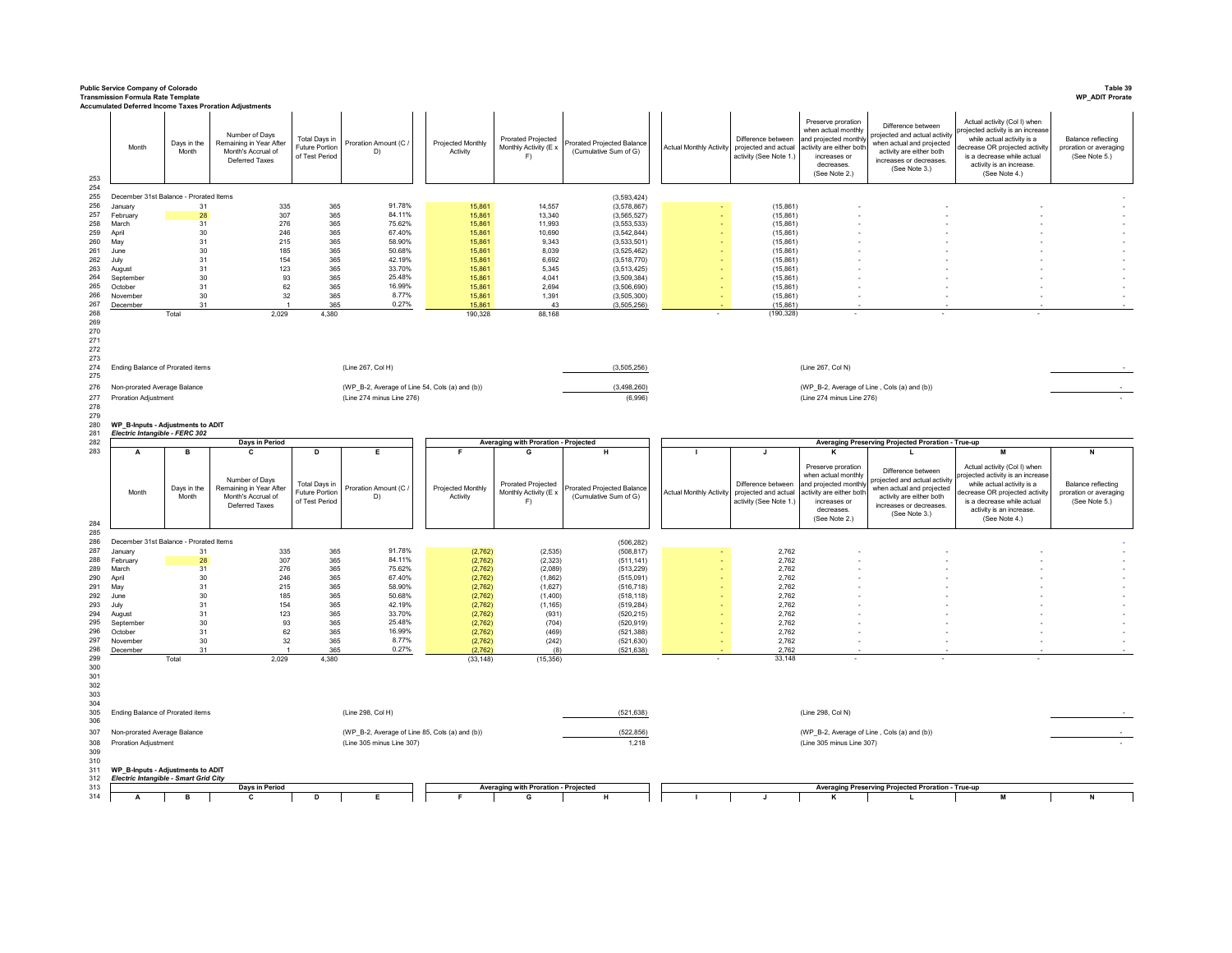|                                                                    | <b>Public Service Company of Colorado</b><br><b>Transmission Formula Rate Template</b>                                        |                           |                                                                                                                                              |                                                               |                                                                                               |                               |                                                          |                                                     |                                                                                              |                                                                                                                                               |                                                                                                                                                         |                                                                                                                                                                                                            | Table 39<br><b>WP_ADIT Prorate</b>                                   |
|--------------------------------------------------------------------|-------------------------------------------------------------------------------------------------------------------------------|---------------------------|----------------------------------------------------------------------------------------------------------------------------------------------|---------------------------------------------------------------|-----------------------------------------------------------------------------------------------|-------------------------------|----------------------------------------------------------|-----------------------------------------------------|----------------------------------------------------------------------------------------------|-----------------------------------------------------------------------------------------------------------------------------------------------|---------------------------------------------------------------------------------------------------------------------------------------------------------|------------------------------------------------------------------------------------------------------------------------------------------------------------------------------------------------------------|----------------------------------------------------------------------|
| 315                                                                | Month                                                                                                                         | Days in the<br>Month      | Accumulated Deferred Income Taxes Proration Adjustments<br>Number of Days<br>Remaining in Year After<br>Month's Accrual of<br>Deferred Taxes | Total Days in<br><b>Future Portion</b><br>of Test Period      | Proration Amount (C /<br>D)                                                                   | Projected Monthly<br>Activity | Prorated Projected<br>Monthly Activity (E x<br>F)        | Prorated Projected Balance<br>(Cumulative Sum of G) | Difference between<br>Actual Monthly Activity projected and actual<br>activity (See Note 1.) | Preserve proration<br>when actual monthly<br>and projected monthly<br>activity are either both<br>increases or<br>decreases.<br>(See Note 2.) | Difference between<br>rojected and actual activity<br>when actual and projected<br>activity are either both<br>increases or decreases.<br>(See Note 3.) | Actual activity (Col I) when<br>ojected activity is an increase<br>while actual activity is a<br>decrease OR projected activity<br>is a decrease while actual<br>activity is an increase.<br>(See Note 4.) | <b>Balance reflecting</b><br>proration or averaging<br>(See Note 5.) |
| 316<br>317                                                         | December 31st Balance - Prorated Items                                                                                        |                           |                                                                                                                                              |                                                               |                                                                                               |                               |                                                          |                                                     |                                                                                              |                                                                                                                                               |                                                                                                                                                         |                                                                                                                                                                                                            |                                                                      |
| 318                                                                | January                                                                                                                       | 31                        | 335                                                                                                                                          | 365                                                           | 91.78%                                                                                        |                               |                                                          |                                                     |                                                                                              |                                                                                                                                               |                                                                                                                                                         |                                                                                                                                                                                                            |                                                                      |
| 319<br>320                                                         | February<br>March                                                                                                             | 28<br>31                  | 307<br>276                                                                                                                                   | 365<br>365                                                    | 84.11%<br>75.62%                                                                              |                               |                                                          |                                                     |                                                                                              |                                                                                                                                               |                                                                                                                                                         |                                                                                                                                                                                                            |                                                                      |
| 321                                                                | April                                                                                                                         | $30\,$                    | 246                                                                                                                                          | 365                                                           | 67.40%                                                                                        |                               |                                                          |                                                     |                                                                                              |                                                                                                                                               |                                                                                                                                                         |                                                                                                                                                                                                            |                                                                      |
| 322<br>323                                                         | May<br>June                                                                                                                   | 31<br>30                  | 215<br>185                                                                                                                                   | 365<br>365                                                    | 58.90%<br>50.68%                                                                              |                               |                                                          |                                                     |                                                                                              |                                                                                                                                               |                                                                                                                                                         |                                                                                                                                                                                                            |                                                                      |
| 324                                                                | July                                                                                                                          | 31                        | 154                                                                                                                                          | 365                                                           | 42.19%                                                                                        |                               |                                                          |                                                     |                                                                                              |                                                                                                                                               |                                                                                                                                                         |                                                                                                                                                                                                            |                                                                      |
| 325                                                                | August                                                                                                                        | 31                        | 123                                                                                                                                          | 365                                                           | 33.70%<br>25 48%                                                                              |                               |                                                          |                                                     |                                                                                              |                                                                                                                                               |                                                                                                                                                         |                                                                                                                                                                                                            |                                                                      |
| 326<br>327                                                         | September<br>October                                                                                                          | 30<br>31                  | 93<br>62                                                                                                                                     | 365<br>365                                                    | 16.99%                                                                                        |                               |                                                          |                                                     |                                                                                              |                                                                                                                                               |                                                                                                                                                         |                                                                                                                                                                                                            |                                                                      |
| 328                                                                | Novembe                                                                                                                       | 30                        | 32                                                                                                                                           | 365                                                           | 8.77%                                                                                         |                               |                                                          |                                                     |                                                                                              |                                                                                                                                               |                                                                                                                                                         |                                                                                                                                                                                                            |                                                                      |
| 329<br>330                                                         | December                                                                                                                      | 31<br>Total               | 2,029                                                                                                                                        | 365<br>4,380                                                  | 0.27%                                                                                         |                               | $\overline{\phantom{a}}$                                 |                                                     |                                                                                              |                                                                                                                                               |                                                                                                                                                         |                                                                                                                                                                                                            |                                                                      |
| 334<br>335<br>336<br>337<br>338<br>339<br>340<br>341<br>342        | Ending Balance of Prorated items<br>Non-prorated Average Balance<br>Proration Adjustment<br>WP_B-Inputs - Adjustments to ADIT |                           |                                                                                                                                              |                                                               | (Line 329, Col H)<br>(WP_B-2, Average of Line, Cols (a) and (b))<br>(Line 336 minus Line 338) |                               |                                                          |                                                     |                                                                                              | (Line 329, Col N)<br>(WP_B-2, Average of Line, Cols (a) and (b))<br>(Line 336 minus Line 338)                                                 |                                                                                                                                                         |                                                                                                                                                                                                            |                                                                      |
| 343<br>344                                                         | Electric Intangible - AGIS                                                                                                    |                           | Days in Period                                                                                                                               |                                                               |                                                                                               |                               | Averaging with Proration - Projected                     |                                                     |                                                                                              |                                                                                                                                               | Averaging Preserving Projected Proration - True-up                                                                                                      |                                                                                                                                                                                                            |                                                                      |
| 345<br>346                                                         | Α<br>Month                                                                                                                    | в<br>Days in the<br>Month | c<br>Number of Days<br>Remaining in Year After<br>Month's Accrual of<br>Deferred Taxes                                                       | D<br><b>Total Days in</b><br>Future Portion<br>of Test Period | Proration Amount (C.<br>D)                                                                    | Projected Monthly<br>Activity | <b>Prorated Projected</b><br>Monthly Activity (E x<br>F) | Prorated Projected Balance<br>(Cumulative Sum of G) | Difference between<br>Actual Monthly Activity projected and actual<br>activity (See Note 1.) | Preserve proration<br>when actual monthly<br>and projected monthly<br>activity are either both<br>increases or<br>decreases.<br>(See Note 2.) | Difference between<br>roiected and actual activity<br>when actual and projected<br>activity are either both<br>increases or decreases.<br>(See Note 3.) | Actual activity (Col I) when<br>ojected activity is an increase<br>while actual activity is a<br>lecrease OR projected activity<br>is a decrease while actual<br>activity is an increase.<br>(See Note 4.) | <b>Balance reflecting</b><br>proration or averaging<br>(See Note 5.) |
| 347<br>348                                                         | December 31st Balance - Prorated Items                                                                                        |                           |                                                                                                                                              |                                                               |                                                                                               |                               |                                                          | 7,825,844                                           |                                                                                              |                                                                                                                                               |                                                                                                                                                         |                                                                                                                                                                                                            |                                                                      |
| 349                                                                | January                                                                                                                       | 31                        | 335                                                                                                                                          | 365                                                           | 91.78%                                                                                        | 526,071                       | 482,833                                                  | 8,308,677                                           | (526, 071)                                                                                   |                                                                                                                                               |                                                                                                                                                         |                                                                                                                                                                                                            |                                                                      |
| 350<br>351                                                         | February<br>March                                                                                                             | ${\bf 28}$<br>31          | 307<br>276                                                                                                                                   | 365<br>365                                                    | 84 11%<br>75.62%                                                                              | 526,071<br>526,071            | 442,477<br>397.797                                       | 8,751,153<br>9,148,950                              | (526, 071)<br>(526, 071)                                                                     |                                                                                                                                               |                                                                                                                                                         |                                                                                                                                                                                                            |                                                                      |
| 352                                                                | April                                                                                                                         | 30                        | 246                                                                                                                                          | 365                                                           | 67.40%                                                                                        | 526,071                       | 354,558                                                  | 9,503,507                                           | (526, 071)                                                                                   |                                                                                                                                               |                                                                                                                                                         |                                                                                                                                                                                                            |                                                                      |
| 353<br>354                                                         | May<br>June                                                                                                                   | 31<br>30                  | 215<br>185                                                                                                                                   | 365<br>365                                                    | 58.90%<br>50.68%                                                                              | 526,071<br>526,071            | 309,878<br>266,639                                       | 9,813,385<br>10,080,024                             | (526, 071)<br>(526, 071)                                                                     |                                                                                                                                               |                                                                                                                                                         |                                                                                                                                                                                                            |                                                                      |
| 355                                                                | July                                                                                                                          | 31                        | 154                                                                                                                                          | 365                                                           | 42.19%                                                                                        | 526,071                       | 221,959                                                  | 10,301,983                                          | (526, 071)                                                                                   |                                                                                                                                               |                                                                                                                                                         |                                                                                                                                                                                                            |                                                                      |
| 356<br>357                                                         | August                                                                                                                        | 31<br>30                  | 123                                                                                                                                          | 365                                                           | 33.70%<br>25 48%                                                                              | 526,071                       | 177,279                                                  | 10,479,262                                          | (526, 071)                                                                                   |                                                                                                                                               |                                                                                                                                                         |                                                                                                                                                                                                            |                                                                      |
| 358                                                                | September<br>October                                                                                                          | 31                        | 93<br>62                                                                                                                                     | 365<br>365                                                    | 16.99%                                                                                        | 526,071<br>526,071            | 134,040<br>89,360                                        | 10,613,302<br>10,702,662                            | (526, 071)<br>(526, 071)                                                                     |                                                                                                                                               |                                                                                                                                                         |                                                                                                                                                                                                            |                                                                      |
| 359                                                                | November                                                                                                                      | 30                        | 32                                                                                                                                           | 365                                                           | 8.77%                                                                                         | 526,071                       | 46,121                                                   | 10,748,783                                          | (526, 071)                                                                                   |                                                                                                                                               |                                                                                                                                                         |                                                                                                                                                                                                            |                                                                      |
| 360<br>361                                                         | December                                                                                                                      | 31<br>Total               | 2,029                                                                                                                                        | 365<br>4,380                                                  | 0.27%                                                                                         | 526,071<br>6,312,858          | 1,441<br>2,924,381                                       | 10,750,225                                          | (526, 071)<br>(6,312,858)                                                                    |                                                                                                                                               |                                                                                                                                                         |                                                                                                                                                                                                            |                                                                      |
| 362<br>363<br>364<br>365<br>366<br>367<br>368<br>369<br>370<br>371 | Ending Balance of Prorated items<br>Non-prorated Average Balance<br>Proration Adjustment                                      |                           |                                                                                                                                              |                                                               | (Line 360, Col H)<br>(WP_B-2, Average of Line, Cols (a) and (b))<br>(Line 367 minus Line 369) |                               |                                                          | 10,750,225<br>10,982,273<br>(232, 048)              |                                                                                              | (Line 360, Col N)<br>(WP_B-2, Average of Line, Cols (a) and (b))<br>(Line 367 minus Line 369)                                                 |                                                                                                                                                         |                                                                                                                                                                                                            |                                                                      |
| 372<br>373<br>374<br>375                                           | WP_B-Inputs - Adjustments to ADIT<br><b>Distribution Plant - Smart Grid City</b>                                              |                           | Days in Period                                                                                                                               |                                                               |                                                                                               |                               | Averaging with Proration - Projected                     |                                                     |                                                                                              |                                                                                                                                               | Averaging Preserving Projected Proration - True-up                                                                                                      |                                                                                                                                                                                                            |                                                                      |
| 376                                                                | A                                                                                                                             | в                         | c                                                                                                                                            | D                                                             | Е                                                                                             |                               | G                                                        | н                                                   | $\mathbf{J}$                                                                                 | к                                                                                                                                             | L                                                                                                                                                       | м                                                                                                                                                                                                          | N                                                                    |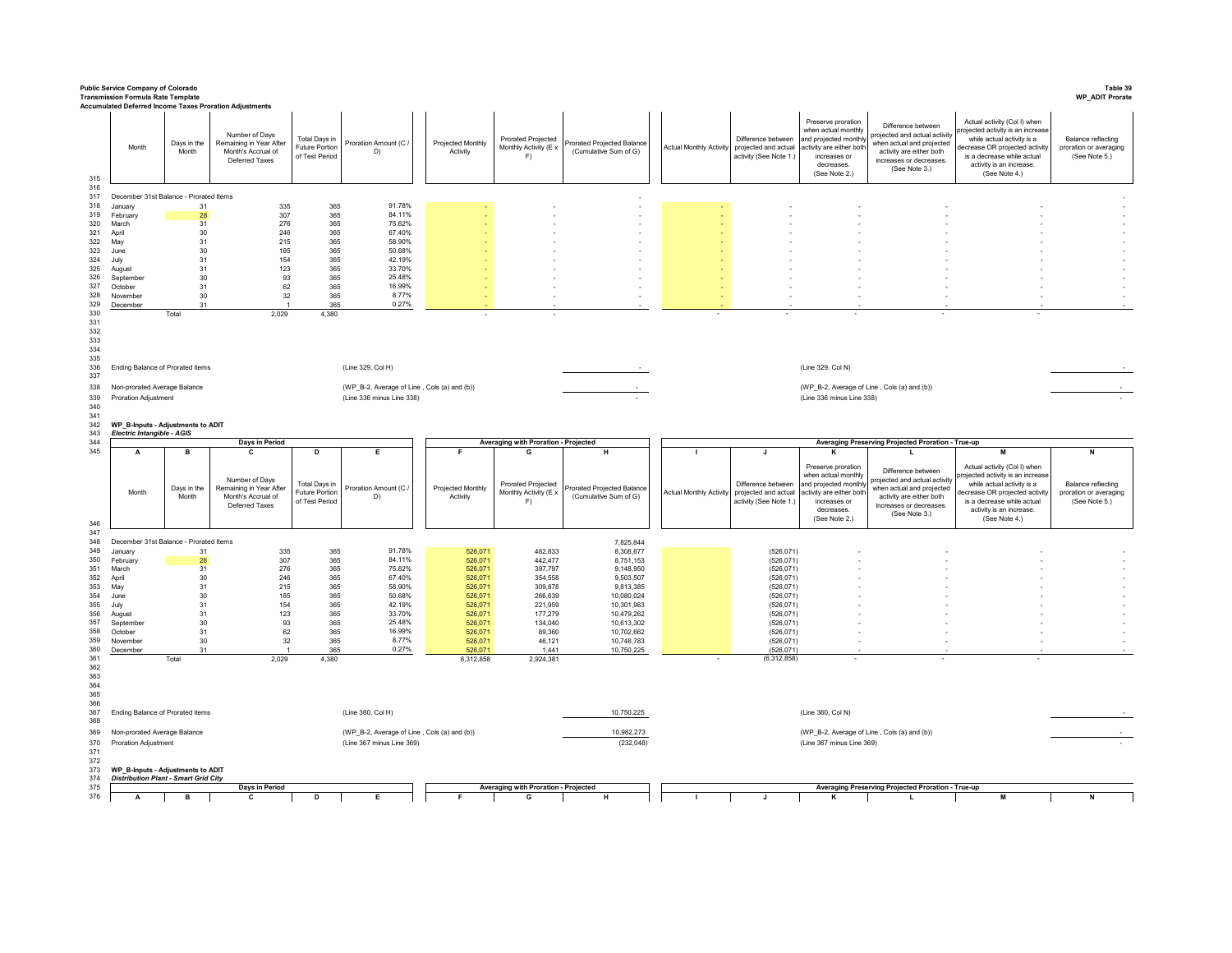|            | <b>Public Service Company of Colorado</b><br><b>Transmission Formula Rate Template</b> |                      |                                                                                                                                                     |                                                          |                                                                          |                               |                                                   |                                                     |                                |                                                                      |                                                                                                                                               |                                                                                                                                                         |                                                                                                                                                                                                             | Table 39<br><b>WP_ADIT Prorate</b>                                   |
|------------|----------------------------------------------------------------------------------------|----------------------|-----------------------------------------------------------------------------------------------------------------------------------------------------|----------------------------------------------------------|--------------------------------------------------------------------------|-------------------------------|---------------------------------------------------|-----------------------------------------------------|--------------------------------|----------------------------------------------------------------------|-----------------------------------------------------------------------------------------------------------------------------------------------|---------------------------------------------------------------------------------------------------------------------------------------------------------|-------------------------------------------------------------------------------------------------------------------------------------------------------------------------------------------------------------|----------------------------------------------------------------------|
| 377        | Month                                                                                  | Days in the<br>Month | <b>Accumulated Deferred Income Taxes Proration Adjustments</b><br>Number of Days<br>Remaining in Year After<br>Month's Accrual of<br>Deferred Taxes | Total Days in<br><b>Future Portion</b><br>of Test Period | Proration Amount (C)<br>D)                                               | Projected Monthly<br>Activity | Prorated Projected<br>Monthly Activity (E x<br>F) | Prorated Projected Balance<br>(Cumulative Sum of G) | <b>Actual Monthly Activity</b> | Difference between<br>projected and actual<br>activity (See Note 1.) | Preserve proration<br>when actual monthly<br>and projected monthly<br>activity are either both<br>increases or<br>decreases.<br>(See Note 2.) | Difference between<br>rojected and actual activity<br>when actual and projected<br>activity are either both<br>increases or decreases.<br>(See Note 3.) | Actual activity (Col I) when<br>rojected activity is an increase<br>while actual activity is a<br>lecrease OR projected activity<br>is a decrease while actual<br>activity is an increase.<br>(See Note 4.) | <b>Balance reflecting</b><br>proration or averaging<br>(See Note 5.) |
| 378<br>379 | December 31st Balance - Prorated Items                                                 |                      |                                                                                                                                                     |                                                          |                                                                          |                               |                                                   | 86,110                                              |                                |                                                                      |                                                                                                                                               |                                                                                                                                                         |                                                                                                                                                                                                             |                                                                      |
| 380        | January                                                                                | 31                   | 335                                                                                                                                                 | 365                                                      | 91.78%                                                                   | (2, 577)                      | (2,366)                                           | 83,744                                              |                                | 2,577                                                                |                                                                                                                                               |                                                                                                                                                         |                                                                                                                                                                                                             |                                                                      |
| 381        | February                                                                               | 28                   | 307                                                                                                                                                 | 365                                                      | 84.11%                                                                   | (2,577)                       | (2, 168)                                          | 81,576                                              |                                | 2,577                                                                |                                                                                                                                               |                                                                                                                                                         |                                                                                                                                                                                                             |                                                                      |
| 382<br>383 | March<br>April                                                                         | 31<br>30             | 276<br>246                                                                                                                                          | 365<br>365                                               | 75.62%<br>67.40%                                                         | (2,577)<br>(2,577)            | (1,949)<br>(1,737)                                | 79,627<br>77,890                                    |                                | 2,577<br>2,577                                                       |                                                                                                                                               |                                                                                                                                                         |                                                                                                                                                                                                             |                                                                      |
| 384        | May                                                                                    | 31                   | 215                                                                                                                                                 | 365                                                      | 58.90%                                                                   | (2,577)                       | (1,518)                                           | 76.372                                              |                                | 2.577                                                                |                                                                                                                                               |                                                                                                                                                         |                                                                                                                                                                                                             |                                                                      |
| 385        | June                                                                                   | 30                   | 185                                                                                                                                                 | 365                                                      | 50.68%                                                                   | (2, 577)                      | (1,306)                                           | 75,066                                              |                                | 2,577                                                                |                                                                                                                                               |                                                                                                                                                         |                                                                                                                                                                                                             |                                                                      |
| 386        | July                                                                                   | 31                   | 154                                                                                                                                                 | 365                                                      | 42.19%                                                                   | (2,577)                       | (1,087)                                           | 73,978                                              |                                | 2,577                                                                |                                                                                                                                               |                                                                                                                                                         |                                                                                                                                                                                                             |                                                                      |
| 387        | August                                                                                 | 31                   | 123                                                                                                                                                 | 365                                                      | 33.70%                                                                   | (2, 577)                      | (869)                                             | 73.110                                              |                                | 2.577                                                                |                                                                                                                                               |                                                                                                                                                         |                                                                                                                                                                                                             |                                                                      |
| 388<br>389 | September<br>October                                                                   | 30<br>31             | 93<br>62                                                                                                                                            | 365<br>365                                               | 25.48%<br>16.99%                                                         | (2.577)<br>(2, 577)           | (657)<br>(438)                                    | 72.453<br>72,015                                    |                                | 2.577<br>2,577                                                       |                                                                                                                                               |                                                                                                                                                         |                                                                                                                                                                                                             |                                                                      |
| 390        | November                                                                               | 30                   | 32                                                                                                                                                  | 365                                                      | 8.77%                                                                    | (2,577)                       | (226)                                             | 71,789                                              |                                | 2,577                                                                |                                                                                                                                               |                                                                                                                                                         |                                                                                                                                                                                                             |                                                                      |
| 391        | December                                                                               | 31                   |                                                                                                                                                     | 365                                                      | 0.27%                                                                    | (2, 577)                      | (7)                                               | 71,782                                              |                                | 2.577                                                                |                                                                                                                                               |                                                                                                                                                         |                                                                                                                                                                                                             |                                                                      |
| 392        |                                                                                        | Total                | 2,029                                                                                                                                               | 4,380                                                    |                                                                          | (30, 930)                     | (14, 328)                                         |                                                     |                                | 30,930                                                               |                                                                                                                                               |                                                                                                                                                         |                                                                                                                                                                                                             |                                                                      |
| 393<br>394 |                                                                                        |                      |                                                                                                                                                     |                                                          |                                                                          |                               |                                                   |                                                     |                                |                                                                      |                                                                                                                                               |                                                                                                                                                         |                                                                                                                                                                                                             |                                                                      |
| 395        |                                                                                        |                      |                                                                                                                                                     |                                                          |                                                                          |                               |                                                   |                                                     |                                |                                                                      |                                                                                                                                               |                                                                                                                                                         |                                                                                                                                                                                                             |                                                                      |
| 396        |                                                                                        |                      |                                                                                                                                                     |                                                          |                                                                          |                               |                                                   |                                                     |                                |                                                                      |                                                                                                                                               |                                                                                                                                                         |                                                                                                                                                                                                             |                                                                      |
| 397        |                                                                                        |                      |                                                                                                                                                     |                                                          |                                                                          |                               |                                                   |                                                     |                                |                                                                      |                                                                                                                                               |                                                                                                                                                         |                                                                                                                                                                                                             |                                                                      |
| 398<br>399 | Ending Balance of Prorated items                                                       |                      |                                                                                                                                                     |                                                          | (Line 391, Col H)                                                        |                               |                                                   | 71,782                                              |                                |                                                                      | (Line 391, Col N)                                                                                                                             |                                                                                                                                                         |                                                                                                                                                                                                             |                                                                      |
| 400        |                                                                                        |                      |                                                                                                                                                     |                                                          |                                                                          |                               |                                                   | 70,645                                              |                                |                                                                      |                                                                                                                                               |                                                                                                                                                         |                                                                                                                                                                                                             |                                                                      |
| 401        | Non-prorated Average Balance<br>Proration Adjustment                                   |                      |                                                                                                                                                     |                                                          | (WP_B-2, Average of Line, Cols (a) and (b))<br>(Line 398 minus Line 400) |                               |                                                   | 1,137                                               |                                |                                                                      | (WP_B-2, Average of Line, Cols (a) and (b))<br>(Line 398 minus Line 400)                                                                      |                                                                                                                                                         |                                                                                                                                                                                                             |                                                                      |
| 402        |                                                                                        |                      |                                                                                                                                                     |                                                          |                                                                          |                               |                                                   |                                                     |                                |                                                                      |                                                                                                                                               |                                                                                                                                                         |                                                                                                                                                                                                             |                                                                      |
| 403        |                                                                                        |                      |                                                                                                                                                     |                                                          |                                                                          |                               |                                                   |                                                     |                                |                                                                      |                                                                                                                                               |                                                                                                                                                         |                                                                                                                                                                                                             |                                                                      |
| 404        | WP_B-Inputs - Adjustments to ADIT                                                      |                      |                                                                                                                                                     |                                                          |                                                                          |                               |                                                   |                                                     |                                |                                                                      |                                                                                                                                               |                                                                                                                                                         |                                                                                                                                                                                                             |                                                                      |
| 405<br>406 | <b>Distribution Plant - AGIS</b>                                                       |                      | Days in Period                                                                                                                                      |                                                          |                                                                          |                               | Averaging with Proration - Projected              |                                                     |                                |                                                                      |                                                                                                                                               | Averaging Preserving Projected Proration - True-up                                                                                                      |                                                                                                                                                                                                             |                                                                      |
| 407        | A                                                                                      | в                    | c                                                                                                                                                   | D                                                        | E                                                                        |                               | G                                                 | н                                                   |                                | J.                                                                   | ĸ                                                                                                                                             |                                                                                                                                                         |                                                                                                                                                                                                             | N                                                                    |
|            |                                                                                        |                      |                                                                                                                                                     |                                                          |                                                                          |                               |                                                   |                                                     |                                |                                                                      | Preserve proration                                                                                                                            |                                                                                                                                                         | Actual activity (Col I) when                                                                                                                                                                                |                                                                      |
|            |                                                                                        |                      |                                                                                                                                                     |                                                          |                                                                          |                               |                                                   |                                                     |                                |                                                                      | when actual monthly                                                                                                                           | Difference between                                                                                                                                      | rojected activity is an increase                                                                                                                                                                            |                                                                      |
|            |                                                                                        | Days in the          | Number of Days<br>Remaining in Year After                                                                                                           | Total Days in                                            | Proration Amount (C.                                                     | Projected Monthly             | Prorated Projected                                | Prorated Projected Balance                          |                                | Difference between                                                   | and projected monthly                                                                                                                         | rojected and actual activity<br>when actual and projected                                                                                               | while actual activity is a                                                                                                                                                                                  | <b>Balance reflecting</b>                                            |
|            | Month                                                                                  | Month                | Month's Accrual of                                                                                                                                  | Future Portion                                           | D)                                                                       | Activity                      | Monthly Activity (E x                             | (Cumulative Sum of G)                               | <b>Actual Monthly Activity</b> | projected and actual                                                 | activity are either both                                                                                                                      | activity are either both                                                                                                                                | lecrease OR projected activity                                                                                                                                                                              | proration or averaging                                               |
|            |                                                                                        |                      | Deferred Taxes                                                                                                                                      | of Test Period                                           |                                                                          |                               | F)                                                |                                                     |                                | activity (See Note 1.)                                               | increases or<br>decreases.                                                                                                                    | increases or decreases.                                                                                                                                 | is a decrease while actual<br>activity is an increase.                                                                                                                                                      | (See Note 5.)                                                        |
|            |                                                                                        |                      |                                                                                                                                                     |                                                          |                                                                          |                               |                                                   |                                                     |                                |                                                                      | (See Note 2.)                                                                                                                                 | (See Note 3.)                                                                                                                                           | (See Note 4.)                                                                                                                                                                                               |                                                                      |
| 408<br>409 |                                                                                        |                      |                                                                                                                                                     |                                                          |                                                                          |                               |                                                   |                                                     |                                |                                                                      |                                                                                                                                               |                                                                                                                                                         |                                                                                                                                                                                                             |                                                                      |
| 410        | December 31st Balance - Prorated Items                                                 |                      |                                                                                                                                                     |                                                          |                                                                          |                               |                                                   | 2,562,747                                           |                                |                                                                      |                                                                                                                                               |                                                                                                                                                         |                                                                                                                                                                                                             |                                                                      |
| 411        | January                                                                                | 31                   | 335                                                                                                                                                 | 365                                                      | 91.78%                                                                   | 171,085                       | 157,023                                           | 2,719,770                                           |                                | (171, 085)                                                           |                                                                                                                                               |                                                                                                                                                         |                                                                                                                                                                                                             |                                                                      |
| 412        | February                                                                               | 28                   | 307                                                                                                                                                 | 365                                                      | 84.11%                                                                   | 171,085                       | 143,899                                           | 2,863,668                                           |                                | (171, 085)                                                           |                                                                                                                                               |                                                                                                                                                         |                                                                                                                                                                                                             |                                                                      |
| 413<br>414 | March<br>Anril                                                                         | 31<br>30             | 276<br>246                                                                                                                                          | 365<br>365                                               | 75.62%<br>67.40%                                                         | 171,085<br>171,085            | 129,368<br>115,306                                | 2,993,036<br>3,108,343                              |                                | (171, 085)                                                           |                                                                                                                                               |                                                                                                                                                         |                                                                                                                                                                                                             |                                                                      |
| 415        | May                                                                                    | 31                   | 215                                                                                                                                                 | 365                                                      | 58.90%                                                                   | 171,085                       | 100,776                                           | 3,209,119                                           |                                | (171, 085)<br>(171, 085)                                             |                                                                                                                                               |                                                                                                                                                         |                                                                                                                                                                                                             |                                                                      |
| 416        | June                                                                                   | 30                   | 185                                                                                                                                                 | 365                                                      | 50.68%                                                                   | 171,085                       | 86,714                                            | 3,295,833                                           |                                | (171, 085)                                                           |                                                                                                                                               |                                                                                                                                                         |                                                                                                                                                                                                             |                                                                      |
| 417        | July                                                                                   | 31                   | 154                                                                                                                                                 | 365                                                      | 42.19%                                                                   | 171,085                       | 72,184                                            | 3,368,017                                           |                                | (171, 085)                                                           |                                                                                                                                               |                                                                                                                                                         |                                                                                                                                                                                                             |                                                                      |
| 418        | August                                                                                 | 31                   | 123                                                                                                                                                 | 365                                                      | 33.70%<br>25.48%                                                         | 171.085                       | 57.653                                            | 3.425.670                                           |                                | (171.085)                                                            |                                                                                                                                               |                                                                                                                                                         |                                                                                                                                                                                                             |                                                                      |
| 419<br>420 | September<br>October                                                                   | 30<br>31             | 93<br>62                                                                                                                                            | 365<br>365                                               | 16.99%                                                                   | 171,085<br>171,085            | 43,591<br>29,061                                  | 3,469,261<br>3,498,322                              |                                | (171, 085)<br>(171, 085)                                             |                                                                                                                                               |                                                                                                                                                         |                                                                                                                                                                                                             |                                                                      |
| 421        | November                                                                               | 30                   | 32                                                                                                                                                  | 365                                                      | 8.77%                                                                    | 171,085                       | 14,999                                            | 3,513,321                                           |                                | (171, 085)                                                           |                                                                                                                                               |                                                                                                                                                         |                                                                                                                                                                                                             |                                                                      |
| 422        | December                                                                               | 31                   |                                                                                                                                                     | 365                                                      | 0.27%                                                                    | 171,085                       | 469                                               | 3,513,790                                           |                                | (171.085)                                                            |                                                                                                                                               |                                                                                                                                                         |                                                                                                                                                                                                             |                                                                      |
| 423<br>424 |                                                                                        | Total                | 2,029                                                                                                                                               | 4,380                                                    |                                                                          | 2,053,016                     | 951,043                                           |                                                     |                                | (2,053,016)                                                          |                                                                                                                                               |                                                                                                                                                         |                                                                                                                                                                                                             |                                                                      |
| 425        |                                                                                        |                      |                                                                                                                                                     |                                                          |                                                                          |                               |                                                   |                                                     |                                |                                                                      |                                                                                                                                               |                                                                                                                                                         |                                                                                                                                                                                                             |                                                                      |
| 426        |                                                                                        |                      |                                                                                                                                                     |                                                          |                                                                          |                               |                                                   |                                                     |                                |                                                                      |                                                                                                                                               |                                                                                                                                                         |                                                                                                                                                                                                             |                                                                      |
| 427        |                                                                                        |                      |                                                                                                                                                     |                                                          |                                                                          |                               |                                                   |                                                     |                                |                                                                      |                                                                                                                                               |                                                                                                                                                         |                                                                                                                                                                                                             |                                                                      |
| 428        |                                                                                        |                      |                                                                                                                                                     |                                                          |                                                                          |                               |                                                   |                                                     |                                |                                                                      |                                                                                                                                               |                                                                                                                                                         |                                                                                                                                                                                                             |                                                                      |
| 429<br>430 | Ending Balance of Prorated items                                                       |                      |                                                                                                                                                     |                                                          | (Line 422, Col H)                                                        |                               |                                                   | 3,513,790                                           |                                |                                                                      | (Line 422, Col N)                                                                                                                             |                                                                                                                                                         |                                                                                                                                                                                                             |                                                                      |
| 431        | Non-prorated Average Balance                                                           |                      |                                                                                                                                                     |                                                          | (WP_B-2, Average of Line, Cols (a) and (b))                              |                               |                                                   | 3,589,255                                           |                                |                                                                      | (WP_B-2, Average of Line, Cols (a) and (b))                                                                                                   |                                                                                                                                                         |                                                                                                                                                                                                             |                                                                      |
| 432        | Proration Adjustment                                                                   |                      |                                                                                                                                                     |                                                          | (Line 429 minus Line 431)                                                |                               |                                                   | (75, 465)                                           |                                |                                                                      | (Line 429 minus Line 431)                                                                                                                     |                                                                                                                                                         |                                                                                                                                                                                                             |                                                                      |
| 433        |                                                                                        |                      |                                                                                                                                                     |                                                          |                                                                          |                               |                                                   |                                                     |                                |                                                                      |                                                                                                                                               |                                                                                                                                                         |                                                                                                                                                                                                             |                                                                      |
| 434        |                                                                                        |                      |                                                                                                                                                     |                                                          |                                                                          |                               |                                                   |                                                     |                                |                                                                      |                                                                                                                                               |                                                                                                                                                         |                                                                                                                                                                                                             |                                                                      |
| 435<br>436 | WP_B-Inputs - Adjustments to ADIT                                                      |                      |                                                                                                                                                     |                                                          |                                                                          |                               |                                                   |                                                     |                                |                                                                      |                                                                                                                                               |                                                                                                                                                         |                                                                                                                                                                                                             |                                                                      |
|            |                                                                                        |                      |                                                                                                                                                     |                                                          |                                                                          |                               |                                                   |                                                     |                                |                                                                      |                                                                                                                                               |                                                                                                                                                         |                                                                                                                                                                                                             |                                                                      |
|            | <b>General Plant - Smart Grid City</b>                                                 |                      |                                                                                                                                                     |                                                          |                                                                          |                               |                                                   |                                                     |                                |                                                                      |                                                                                                                                               |                                                                                                                                                         |                                                                                                                                                                                                             |                                                                      |
| 437<br>438 | A                                                                                      |                      | Days in Period<br>с                                                                                                                                 | D                                                        |                                                                          |                               | Averaging with Proration - Projected<br>G         |                                                     |                                | J                                                                    | κ                                                                                                                                             | Averaging Preserving Projected Proration - True-up<br>L                                                                                                 | M                                                                                                                                                                                                           | N                                                                    |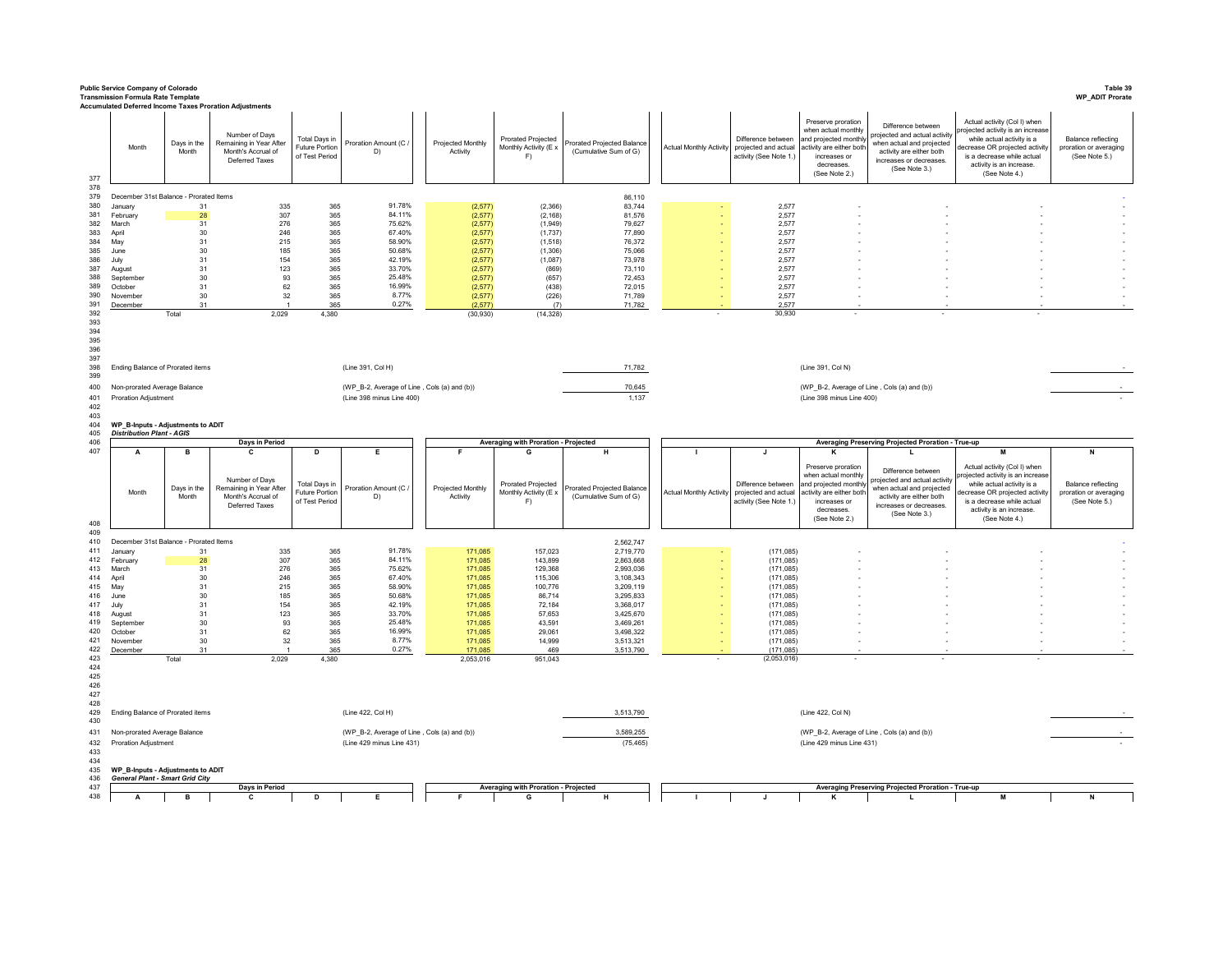|            | <b>Public Service Company of Colorado</b><br><b>Transmission Formula Rate Template</b> |                      | Accumulated Deferred Income Taxes Proration Adjustments                           |                                                          |                                             |                               |                                                   |                                                    |                                |                                                                                              |                                                                                                                                               |                                                                                                                                                         |                                                                                                                                                                                                             | Table 39<br><b>WP_ADIT Prorate</b>                            |
|------------|----------------------------------------------------------------------------------------|----------------------|-----------------------------------------------------------------------------------|----------------------------------------------------------|---------------------------------------------|-------------------------------|---------------------------------------------------|----------------------------------------------------|--------------------------------|----------------------------------------------------------------------------------------------|-----------------------------------------------------------------------------------------------------------------------------------------------|---------------------------------------------------------------------------------------------------------------------------------------------------------|-------------------------------------------------------------------------------------------------------------------------------------------------------------------------------------------------------------|---------------------------------------------------------------|
| 439        | Month                                                                                  | Days in the<br>Month | Number of Days<br>Remaining in Year After<br>Month's Accrual of<br>Deferred Taxes | Total Days in<br><b>Future Portion</b><br>of Test Period | Proration Amount (C /<br>D)                 | Projected Monthly<br>Activity | Prorated Projected<br>Monthly Activity (E x<br>F) | rorated Projected Balance<br>(Cumulative Sum of G) |                                | Difference between<br>Actual Monthly Activity projected and actual<br>activity (See Note 1.) | Preserve proration<br>when actual monthly<br>and projected monthly<br>activity are either both<br>increases or<br>decreases.<br>(See Note 2.) | Difference between<br>rojected and actual activity<br>when actual and projected<br>activity are either both<br>increases or decreases.<br>(See Note 3.) | Actual activity (Col I) when<br>rojected activity is an increase<br>while actual activity is a<br>lecrease OR projected activity<br>is a decrease while actual<br>activity is an increase.<br>(See Note 4.) | Balance reflecting<br>proration or averaging<br>(See Note 5.) |
| 440        |                                                                                        |                      |                                                                                   |                                                          |                                             |                               |                                                   |                                                    |                                |                                                                                              |                                                                                                                                               |                                                                                                                                                         |                                                                                                                                                                                                             |                                                               |
| 441<br>442 | December 31st Balance - Prorated Items<br>January                                      | 31                   | 335                                                                               | 365                                                      | 91.78%                                      | (33, 186)                     | (30, 458)                                         | 1,632,248<br>1,601,789                             |                                | 33,186                                                                                       |                                                                                                                                               |                                                                                                                                                         |                                                                                                                                                                                                             |                                                               |
| 443        | February                                                                               | 28                   | 307                                                                               | 365                                                      | 84.11%                                      | (33, 186)                     | (27, 913)                                         | 1,573,877                                          |                                | 33,186                                                                                       |                                                                                                                                               |                                                                                                                                                         |                                                                                                                                                                                                             |                                                               |
| 444        | March                                                                                  | 31                   | 276                                                                               | 365                                                      | 75.62%                                      | (33, 186)                     | (25,094)                                          | 1,548,783                                          |                                | 33,186                                                                                       |                                                                                                                                               |                                                                                                                                                         |                                                                                                                                                                                                             |                                                               |
| 445<br>446 | April<br>May                                                                           | 30<br>31             | 246<br>215                                                                        | 365<br>365                                               | 67.40%<br>58.90%                            | (33, 186)<br>(33, 186)        | (22, 366)<br>(19, 548)                            | 1,526,416<br>1,506,868                             |                                | 33,186<br>33.186                                                                             |                                                                                                                                               |                                                                                                                                                         |                                                                                                                                                                                                             |                                                               |
| 447        | June                                                                                   | 30                   | 185                                                                               | 365                                                      | 50.68%                                      | (33, 186)                     | (16, 820)                                         | 1,490,048                                          |                                | 33.186                                                                                       |                                                                                                                                               |                                                                                                                                                         |                                                                                                                                                                                                             |                                                               |
| 448        | July                                                                                   | 31                   | 154                                                                               | 365                                                      | 42.19%                                      | (33, 186)                     | (14,002)                                          | 1,476,046                                          |                                | 33,186                                                                                       |                                                                                                                                               |                                                                                                                                                         |                                                                                                                                                                                                             |                                                               |
| 449<br>450 | August                                                                                 | 31                   | 123<br>93                                                                         | 365<br>365                                               | 33.70%<br>25.48%                            | (33, 186)                     | (11, 183)                                         | 1,464,863                                          |                                | 33,186<br>33.186                                                                             |                                                                                                                                               |                                                                                                                                                         |                                                                                                                                                                                                             |                                                               |
| 451        | September<br>October                                                                   | 30<br>31             | 62                                                                                | 365                                                      | 16.99%                                      | (33, 186)<br>(33, 186)        | (8, 456)<br>(5,637)                               | 1,456,407<br>1,450,770                             |                                | 33,186                                                                                       |                                                                                                                                               |                                                                                                                                                         |                                                                                                                                                                                                             |                                                               |
| 452        | Novembe                                                                                | 30                   | 32                                                                                | 365                                                      | 8.77%                                       | (33, 186)                     | (2,909)                                           | 1,447,861                                          |                                | 33,186                                                                                       |                                                                                                                                               |                                                                                                                                                         |                                                                                                                                                                                                             |                                                               |
| 453        | December                                                                               | 31                   |                                                                                   | 365                                                      | 0.27%                                       | (33.186)                      | (91)                                              | 1,447,770                                          |                                | 33.186                                                                                       |                                                                                                                                               |                                                                                                                                                         |                                                                                                                                                                                                             |                                                               |
| 454<br>455 |                                                                                        | Total                | 2,029                                                                             | 4,380                                                    |                                             | (398, 232)                    | (184, 478)                                        |                                                    |                                | 398,232                                                                                      |                                                                                                                                               |                                                                                                                                                         |                                                                                                                                                                                                             |                                                               |
| 456        |                                                                                        |                      |                                                                                   |                                                          |                                             |                               |                                                   |                                                    |                                |                                                                                              |                                                                                                                                               |                                                                                                                                                         |                                                                                                                                                                                                             |                                                               |
| 457        |                                                                                        |                      |                                                                                   |                                                          |                                             |                               |                                                   |                                                    |                                |                                                                                              |                                                                                                                                               |                                                                                                                                                         |                                                                                                                                                                                                             |                                                               |
| 458        |                                                                                        |                      |                                                                                   |                                                          |                                             |                               |                                                   |                                                    |                                |                                                                                              |                                                                                                                                               |                                                                                                                                                         |                                                                                                                                                                                                             |                                                               |
| 459<br>460 | Ending Balance of Prorated items                                                       |                      |                                                                                   |                                                          | (Line 453, Col H)                           |                               |                                                   | 1,447,770                                          |                                |                                                                                              | (Line 453, Col N)                                                                                                                             |                                                                                                                                                         |                                                                                                                                                                                                             |                                                               |
| 461        |                                                                                        |                      |                                                                                   |                                                          |                                             |                               |                                                   |                                                    |                                |                                                                                              |                                                                                                                                               |                                                                                                                                                         |                                                                                                                                                                                                             |                                                               |
| 462        | Non-prorated Average Balance                                                           |                      |                                                                                   |                                                          | (WP_B-2, Average of Line, Cols (a) and (b)) |                               |                                                   | 1,433,132                                          |                                |                                                                                              |                                                                                                                                               | (WP_B-2, Average of Line, Cols (a) and (b))                                                                                                             |                                                                                                                                                                                                             |                                                               |
| 463        | Proration Adjustment                                                                   |                      |                                                                                   |                                                          | (Line 460 minus Line 462)                   |                               |                                                   | 14,638                                             |                                |                                                                                              | (Line 460 minus Line 462)                                                                                                                     |                                                                                                                                                         |                                                                                                                                                                                                             |                                                               |
| 464        |                                                                                        |                      |                                                                                   |                                                          |                                             |                               |                                                   |                                                    |                                |                                                                                              |                                                                                                                                               |                                                                                                                                                         |                                                                                                                                                                                                             |                                                               |
| 465<br>466 | WP_B-Inputs - Adjustments to ADIT                                                      |                      |                                                                                   |                                                          |                                             |                               |                                                   |                                                    |                                |                                                                                              |                                                                                                                                               |                                                                                                                                                         |                                                                                                                                                                                                             |                                                               |
| 467        | <b>General Plant - AGIS</b>                                                            |                      |                                                                                   |                                                          |                                             |                               |                                                   |                                                    |                                |                                                                                              |                                                                                                                                               |                                                                                                                                                         |                                                                                                                                                                                                             |                                                               |
| 468        |                                                                                        |                      | Days in Period                                                                    |                                                          |                                             |                               | Averaging with Proration - Projected              |                                                    |                                |                                                                                              |                                                                                                                                               | Averaging Preserving Projected Proration - True-up                                                                                                      |                                                                                                                                                                                                             |                                                               |
| 469        | A                                                                                      | в                    | c                                                                                 | D                                                        | Е                                           |                               | G                                                 | н                                                  |                                | $\mathbf{J}$                                                                                 | к                                                                                                                                             | L                                                                                                                                                       |                                                                                                                                                                                                             | N                                                             |
|            |                                                                                        |                      |                                                                                   |                                                          |                                             |                               |                                                   |                                                    |                                |                                                                                              | Preserve proration                                                                                                                            | Difference between                                                                                                                                      | Actual activity (Col I) when                                                                                                                                                                                |                                                               |
|            |                                                                                        |                      | Number of Days                                                                    |                                                          |                                             |                               |                                                   |                                                    |                                |                                                                                              | when actual monthly                                                                                                                           | projected and actual activity                                                                                                                           | ojected activity is an increase                                                                                                                                                                             |                                                               |
|            | Month                                                                                  | Days in the          | Remaining in Year After                                                           | Total Days in<br>Future Portion                          | Proration Amount (C)                        | Projected Monthly             | Prorated Projected<br>Monthly Activity (E x       | rorated Projected Balance                          | <b>Actual Monthly Activity</b> | Difference between<br>projected and actual                                                   | and projected monthly<br>activity are either both                                                                                             | when actual and projected                                                                                                                               | while actual activity is a<br>ecrease OR projected activit                                                                                                                                                  | <b>Balance reflecting</b><br>proration or averaging           |
|            |                                                                                        | Month                | Month's Accrual of<br>Deferred Taxes                                              | of Test Period                                           | D)                                          | Activity                      | F)                                                | (Cumulative Sum of G)                              |                                | activity (See Note 1.)                                                                       | increases or                                                                                                                                  | activity are either both<br>increases or decreases.                                                                                                     | is a decrease while actual                                                                                                                                                                                  | (See Note 5.)                                                 |
|            |                                                                                        |                      |                                                                                   |                                                          |                                             |                               |                                                   |                                                    |                                |                                                                                              | decreases.                                                                                                                                    | (See Note 3.)                                                                                                                                           | activity is an increase.                                                                                                                                                                                    |                                                               |
| 470        |                                                                                        |                      |                                                                                   |                                                          |                                             |                               |                                                   |                                                    |                                |                                                                                              | (See Note 2.)                                                                                                                                 |                                                                                                                                                         | (See Note 4.)                                                                                                                                                                                               |                                                               |
| 471        |                                                                                        |                      |                                                                                   |                                                          |                                             |                               |                                                   |                                                    |                                |                                                                                              |                                                                                                                                               |                                                                                                                                                         |                                                                                                                                                                                                             |                                                               |
| 472<br>473 | December 31st Balance - Prorated Items<br>January                                      | 31                   | 335                                                                               | 365                                                      | 91.78%                                      | 203,865                       | 187,109                                           | 4,341,814<br>4,528,923                             |                                | (203, 865)                                                                                   |                                                                                                                                               |                                                                                                                                                         |                                                                                                                                                                                                             |                                                               |
| 474        | February                                                                               | 28                   | 307                                                                               | 365                                                      | 84.11%                                      | 203,865                       | 171.470                                           | 4,700,394                                          |                                | (203, 865)                                                                                   |                                                                                                                                               |                                                                                                                                                         |                                                                                                                                                                                                             |                                                               |
| 475        | March                                                                                  | 31                   | 276                                                                               | 365                                                      | 75.62%                                      | 203,865                       | 154,156                                           | 4,854,550                                          |                                | (203, 865)                                                                                   |                                                                                                                                               |                                                                                                                                                         |                                                                                                                                                                                                             |                                                               |
| 476        | April                                                                                  | 30                   | 246                                                                               | 365                                                      | 67.40%                                      | 203,865                       | 137,400                                           | 4,991,949                                          |                                | (203, 865)                                                                                   |                                                                                                                                               |                                                                                                                                                         |                                                                                                                                                                                                             |                                                               |
| 477<br>478 | May<br>June                                                                            | 31<br>30             | 215<br>185                                                                        | 365<br>365                                               | 58.90%<br>50.68%                            | 203,865<br>203,865            | 120,085<br>103.329                                | 5,112,035<br>5,215,364                             |                                | (203, 865)<br>(203.865)                                                                      |                                                                                                                                               |                                                                                                                                                         |                                                                                                                                                                                                             |                                                               |
| 479        | July                                                                                   | 31                   | 154                                                                               | 365                                                      | 42.19%                                      | 203,865                       | 86,014                                            | 5,301,378                                          |                                | (203, 865)                                                                                   |                                                                                                                                               |                                                                                                                                                         |                                                                                                                                                                                                             |                                                               |
| 480        | August                                                                                 | 31                   | 123                                                                               | 365                                                      | 33.70%                                      | 203,865                       | 68,700                                            | 5,370,078                                          |                                | (203, 865)                                                                                   |                                                                                                                                               |                                                                                                                                                         |                                                                                                                                                                                                             |                                                               |
| 481        | September                                                                              | 30                   | 93                                                                                | 365                                                      | 25.48%                                      | 203,865                       | 51.944                                            | 5,422,022                                          |                                | (203, 865)                                                                                   |                                                                                                                                               |                                                                                                                                                         |                                                                                                                                                                                                             |                                                               |
| 482<br>483 | October                                                                                | 31<br>30             | 62<br>$32\,$                                                                      | 365<br>365                                               | 16.99%<br>8.77%                             | 203,865<br>203,865            | 34,629<br>17,873                                  | 5,456,651<br>5,474,524                             |                                | (203, 865)<br>(203, 865)                                                                     |                                                                                                                                               |                                                                                                                                                         |                                                                                                                                                                                                             |                                                               |
| 484        | November<br>December                                                                   | 31                   |                                                                                   | 365                                                      | 0.27%                                       | 203,865                       | 559                                               | 5,475,083                                          |                                | (203, 865)                                                                                   |                                                                                                                                               |                                                                                                                                                         |                                                                                                                                                                                                             |                                                               |
| 485        |                                                                                        | Total                | 2,029                                                                             | 4.380                                                    |                                             | 2,446,386                     | 1,133,269                                         |                                                    |                                | (2, 446, 386)                                                                                |                                                                                                                                               |                                                                                                                                                         |                                                                                                                                                                                                             |                                                               |
| 486        |                                                                                        |                      |                                                                                   |                                                          |                                             |                               |                                                   |                                                    |                                |                                                                                              |                                                                                                                                               |                                                                                                                                                         |                                                                                                                                                                                                             |                                                               |
| 487<br>488 |                                                                                        |                      |                                                                                   |                                                          |                                             |                               |                                                   |                                                    |                                |                                                                                              |                                                                                                                                               |                                                                                                                                                         |                                                                                                                                                                                                             |                                                               |
| 489        |                                                                                        |                      |                                                                                   |                                                          |                                             |                               |                                                   |                                                    |                                |                                                                                              |                                                                                                                                               |                                                                                                                                                         |                                                                                                                                                                                                             |                                                               |
| 490        |                                                                                        |                      |                                                                                   |                                                          |                                             |                               |                                                   |                                                    |                                |                                                                                              |                                                                                                                                               |                                                                                                                                                         |                                                                                                                                                                                                             |                                                               |
| 491        | Ending Balance of Prorated items                                                       |                      |                                                                                   |                                                          | (Line 484, Col H)                           |                               |                                                   | 5,475,083                                          |                                |                                                                                              | (Line 484, Col N)                                                                                                                             |                                                                                                                                                         |                                                                                                                                                                                                             |                                                               |
| 492        |                                                                                        |                      |                                                                                   |                                                          |                                             |                               |                                                   |                                                    |                                |                                                                                              |                                                                                                                                               |                                                                                                                                                         |                                                                                                                                                                                                             |                                                               |
| 493        | Non-prorated Average Balance                                                           |                      |                                                                                   |                                                          | (WP_B-2, Average of Line, Cols (a) and (b)) |                               |                                                   | 5,565,007                                          |                                |                                                                                              |                                                                                                                                               | (WP_B-2, Average of Line, Cols (a) and (b))                                                                                                             |                                                                                                                                                                                                             |                                                               |
| 494<br>495 | <b>Proration Adjustment</b>                                                            |                      |                                                                                   |                                                          | (Line 491 minus Line 493)                   |                               |                                                   | (89, 924)                                          |                                |                                                                                              | (Line 491 minus Line 493)                                                                                                                     |                                                                                                                                                         |                                                                                                                                                                                                             |                                                               |
| 496        |                                                                                        |                      |                                                                                   |                                                          |                                             |                               |                                                   |                                                    |                                |                                                                                              |                                                                                                                                               |                                                                                                                                                         |                                                                                                                                                                                                             |                                                               |
| 497        | WP_B-Inputs - Adjustments to ADIT                                                      |                      |                                                                                   |                                                          |                                             |                               |                                                   |                                                    |                                |                                                                                              |                                                                                                                                               |                                                                                                                                                         |                                                                                                                                                                                                             |                                                               |
| 498<br>499 | Common Intangible - FERC 302                                                           |                      | Days in Period                                                                    |                                                          |                                             |                               | Averaging with Proration - Projected              |                                                    |                                |                                                                                              |                                                                                                                                               | Averaging Preserving Projected Proration - True-up                                                                                                      |                                                                                                                                                                                                             |                                                               |
| 500        | A                                                                                      | в                    | c                                                                                 | D                                                        | Е                                           |                               | G                                                 | н                                                  |                                | J                                                                                            | к                                                                                                                                             | L.                                                                                                                                                      | м                                                                                                                                                                                                           | N                                                             |
|            |                                                                                        |                      |                                                                                   |                                                          |                                             |                               |                                                   |                                                    |                                |                                                                                              |                                                                                                                                               |                                                                                                                                                         |                                                                                                                                                                                                             |                                                               |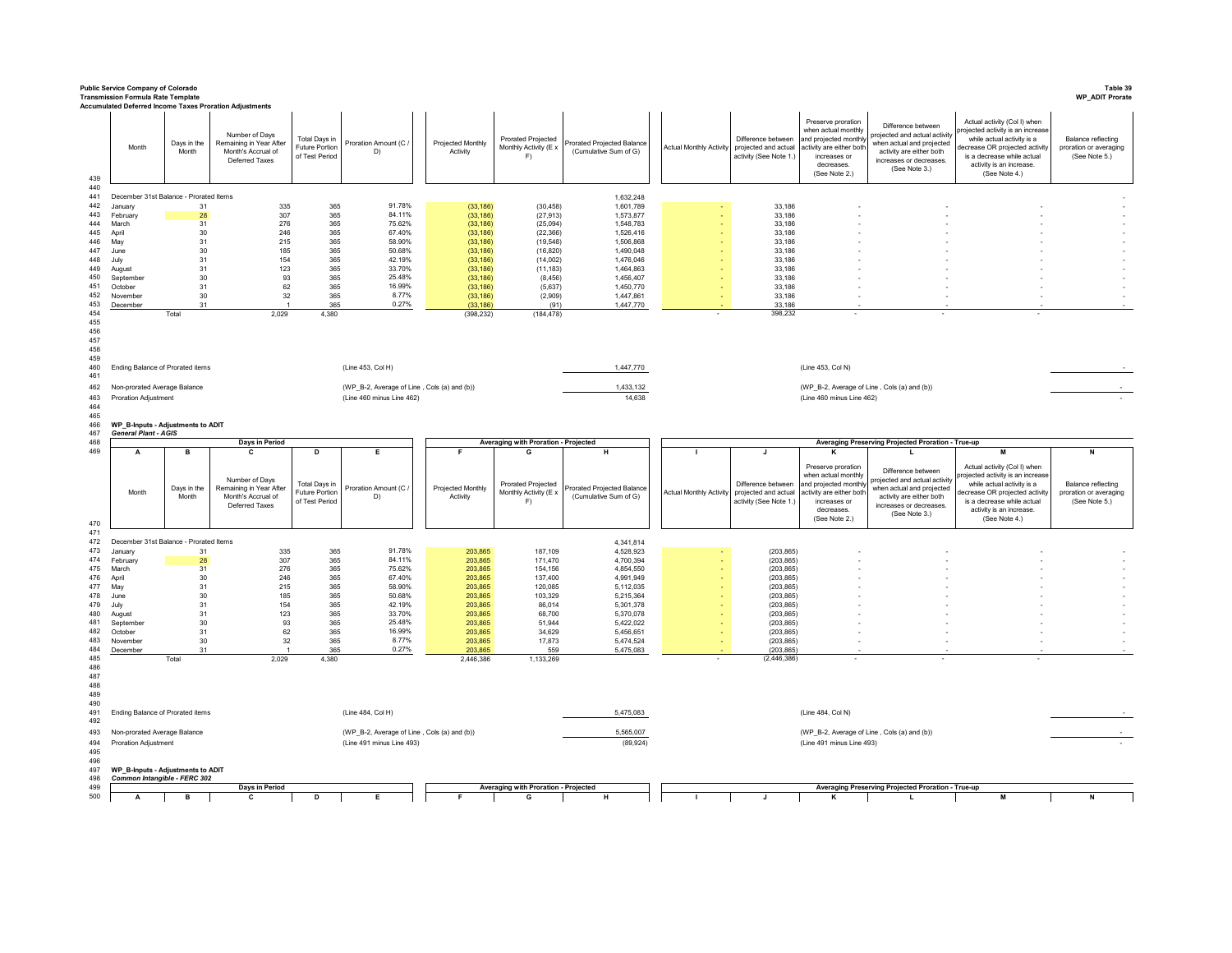|                                 | <b>Public Service Company of Colorado</b><br><b>Transmission Formula Rate Template</b> |                      |                                                                                                                                                     |                                                          |                                             |                               |                                                   |                                                     |                                |                                                                      |                                                                                                                                               |                                                                                                                                                         |                                                                                                                                                                                                             | Table 39<br><b>WP_ADIT Prorate</b>                                   |
|---------------------------------|----------------------------------------------------------------------------------------|----------------------|-----------------------------------------------------------------------------------------------------------------------------------------------------|----------------------------------------------------------|---------------------------------------------|-------------------------------|---------------------------------------------------|-----------------------------------------------------|--------------------------------|----------------------------------------------------------------------|-----------------------------------------------------------------------------------------------------------------------------------------------|---------------------------------------------------------------------------------------------------------------------------------------------------------|-------------------------------------------------------------------------------------------------------------------------------------------------------------------------------------------------------------|----------------------------------------------------------------------|
| 501                             | Month                                                                                  | Days in the<br>Month | <b>Accumulated Deferred Income Taxes Proration Adjustments</b><br>Number of Days<br>Remaining in Year After<br>Month's Accrual of<br>Deferred Taxes | Total Days in<br><b>Future Portion</b><br>of Test Period | Proration Amount (C)<br>D)                  | Projected Monthly<br>Activity | Prorated Projected<br>Monthly Activity (E x<br>F) | Prorated Projected Balance<br>(Cumulative Sum of G) | <b>Actual Monthly Activity</b> | Difference between<br>projected and actual<br>activity (See Note 1.) | Preserve proration<br>when actual monthly<br>and projected monthly<br>activity are either both<br>increases or<br>decreases<br>(See Note 2.)  | Difference between<br>rojected and actual activity<br>when actual and projected<br>activity are either both<br>increases or decreases.<br>(See Note 3.) | Actual activity (Col I) when<br>rojected activity is an increase<br>while actual activity is a<br>lecrease OR projected activity<br>is a decrease while actual<br>activity is an increase.<br>(See Note 4.) | <b>Balance reflecting</b><br>proration or averaging<br>(See Note 5.) |
| 502<br>503                      | December 31st Balance - Prorated Items                                                 |                      |                                                                                                                                                     |                                                          |                                             |                               |                                                   | (230, 440)                                          |                                |                                                                      |                                                                                                                                               |                                                                                                                                                         |                                                                                                                                                                                                             |                                                                      |
| 504                             | January                                                                                | 31                   | 335                                                                                                                                                 | 365                                                      | 91.78%                                      | (792)                         | (727)                                             | (231, 166)                                          |                                | 792                                                                  |                                                                                                                                               |                                                                                                                                                         |                                                                                                                                                                                                             |                                                                      |
| 505<br>506                      | February<br>March                                                                      | 28<br>31             | 307<br>276                                                                                                                                          | 365<br>365                                               | 84.11%<br>75.62%                            | (792)                         | (666)<br>(599)                                    | (231, 832)                                          |                                | 792<br>792                                                           |                                                                                                                                               |                                                                                                                                                         |                                                                                                                                                                                                             |                                                                      |
| 507                             | April                                                                                  | 30                   | 246                                                                                                                                                 | 365                                                      | 67 40%                                      | (792)<br>(792)                | (534)                                             | (232, 431)<br>(232, 964)                            |                                | 792                                                                  |                                                                                                                                               |                                                                                                                                                         |                                                                                                                                                                                                             |                                                                      |
| 508                             | May                                                                                    | 31                   | 215                                                                                                                                                 | 365                                                      | 58.90%                                      | (792)                         | (466)                                             | (233, 431)                                          |                                | 792                                                                  |                                                                                                                                               |                                                                                                                                                         |                                                                                                                                                                                                             |                                                                      |
| 509                             | June                                                                                   | 30                   | 185                                                                                                                                                 | 365                                                      | 50.68%                                      | (792)                         | (401)                                             | (233, 832)                                          |                                | 792                                                                  |                                                                                                                                               |                                                                                                                                                         |                                                                                                                                                                                                             |                                                                      |
| 510<br>511                      | July<br>August                                                                         | 31<br>31             | 154<br>123                                                                                                                                          | 365<br>365                                               | 42.19%<br>33.70%                            | (792)<br>(792)                | (334)<br>(267)                                    | (234, 166)<br>(234, 433)                            |                                | 792<br>792                                                           |                                                                                                                                               |                                                                                                                                                         |                                                                                                                                                                                                             |                                                                      |
| 512                             | September                                                                              | 30                   | 93                                                                                                                                                  | 365                                                      | 25.48%                                      | (792)                         | (202)                                             | (234, 634)                                          |                                | 792                                                                  |                                                                                                                                               |                                                                                                                                                         |                                                                                                                                                                                                             |                                                                      |
| 513                             | October                                                                                | 31                   | 62                                                                                                                                                  | 365                                                      | 16.99%                                      | (792)                         | (134)                                             | (234, 769)                                          |                                | 792                                                                  |                                                                                                                                               |                                                                                                                                                         |                                                                                                                                                                                                             |                                                                      |
| 514<br>515                      | November                                                                               | 30<br>31             | 32                                                                                                                                                  | 365<br>365                                               | 8.77%<br>0.27%                              | (792)                         | (69)<br>(2)                                       | (234, 838)                                          |                                | 792<br>792                                                           |                                                                                                                                               |                                                                                                                                                         |                                                                                                                                                                                                             |                                                                      |
| 516                             | December                                                                               | Total                | 2,029                                                                                                                                               | 4,380                                                    |                                             | (792)<br>(9, 499)             | (4, 401)                                          | (234, 840)                                          |                                | 9,499                                                                |                                                                                                                                               |                                                                                                                                                         |                                                                                                                                                                                                             |                                                                      |
| 517<br>518<br>519<br>520<br>521 |                                                                                        |                      |                                                                                                                                                     |                                                          |                                             |                               |                                                   |                                                     |                                |                                                                      |                                                                                                                                               |                                                                                                                                                         |                                                                                                                                                                                                             |                                                                      |
| 522<br>523                      | Ending Balance of Prorated items                                                       |                      |                                                                                                                                                     |                                                          | (Line 515, Col H)                           |                               |                                                   | (234, 840)                                          |                                |                                                                      | (Line 515, Col N)                                                                                                                             |                                                                                                                                                         |                                                                                                                                                                                                             |                                                                      |
| 524                             | Non-prorated Average Balance                                                           |                      |                                                                                                                                                     |                                                          | (WP_B-2, Average of Line, Cols (a) and (b)) |                               |                                                   | (235, 189)                                          |                                |                                                                      | (WP_B-2, Average of Line, Cols (a) and (b))                                                                                                   |                                                                                                                                                         |                                                                                                                                                                                                             |                                                                      |
| 525<br>526                      | Proration Adjustment                                                                   |                      |                                                                                                                                                     |                                                          | (Line 522 minus Line 524)                   |                               |                                                   | 349                                                 |                                |                                                                      | (Line 522 minus Line 524)                                                                                                                     |                                                                                                                                                         |                                                                                                                                                                                                             |                                                                      |
| 527<br>528<br>529<br>530        | WP_B-Inputs - Adjustments to ADIT<br>Common Intangible - CRS                           |                      | Days in Period                                                                                                                                      |                                                          |                                             |                               | Averaging with Proration - Projected              |                                                     |                                |                                                                      |                                                                                                                                               | Averaging Preserving Projected Proration - True-up                                                                                                      |                                                                                                                                                                                                             |                                                                      |
|                                 |                                                                                        |                      |                                                                                                                                                     |                                                          |                                             |                               |                                                   |                                                     |                                |                                                                      |                                                                                                                                               |                                                                                                                                                         |                                                                                                                                                                                                             |                                                                      |
| 531                             | A                                                                                      | в                    | C                                                                                                                                                   | D                                                        | Е                                           |                               | G                                                 | н                                                   |                                | J.                                                                   | ĸ                                                                                                                                             |                                                                                                                                                         | M                                                                                                                                                                                                           |                                                                      |
| 532                             | Month                                                                                  | Days in the<br>Month | Number of Days<br>Remaining in Year After<br>Month's Accrual of<br>Deferred Taxes                                                                   | Total Days in<br>Future Portion<br>of Test Period        | Proration Amount (C.<br>D)                  | Projected Monthly<br>Activity | Prorated Projected<br>Monthly Activity (E ><br>F) | Prorated Projected Balance<br>(Cumulative Sum of G) | <b>Actual Monthly Activity</b> | Difference between<br>projected and actual<br>activity (See Note 1.) | Preserve proration<br>when actual monthly<br>and proiected monthly<br>activity are either both<br>increases or<br>decreases.<br>(See Note 2.) | Difference between<br>rojected and actual activity<br>when actual and projected<br>activity are either both<br>increases or decreases.<br>(See Note 3.) | Actual activity (Col I) when<br>rojected activity is an increase<br>while actual activity is a<br>lecrease OR projected activity<br>is a decrease while actual<br>activity is an increase.<br>(See Note 4.) | Balance reflecting<br>proration or averaging<br>(See Note 5.)        |
| 533                             |                                                                                        |                      |                                                                                                                                                     |                                                          |                                             |                               |                                                   |                                                     |                                |                                                                      |                                                                                                                                               |                                                                                                                                                         |                                                                                                                                                                                                             |                                                                      |
| 534                             | December 31st Balance - Prorated Items<br>January                                      |                      |                                                                                                                                                     |                                                          |                                             |                               |                                                   | 562,389                                             |                                |                                                                      |                                                                                                                                               |                                                                                                                                                         |                                                                                                                                                                                                             |                                                                      |
| 535<br>536                      | February                                                                               | 31<br>28             | 335<br>307                                                                                                                                          | 365<br>365                                               | 91.78%<br>84.11%                            | 17,953<br>17,953              | 16,477<br>15,100                                  | 578,866<br>593,966                                  |                                | (17, 953)<br>(17, 953)                                               |                                                                                                                                               |                                                                                                                                                         |                                                                                                                                                                                                             |                                                                      |
| 537                             | March                                                                                  | 31                   | 276                                                                                                                                                 | 365                                                      | 75.62%                                      | 17,953                        | 13,575                                            | 607,541                                             |                                | (17, 953)                                                            |                                                                                                                                               |                                                                                                                                                         |                                                                                                                                                                                                             |                                                                      |
| 538                             | April                                                                                  | 30                   | 246                                                                                                                                                 | 365                                                      | 67.40%                                      | 17,953                        | 12,100                                            | 619,640                                             |                                | (17, 953)                                                            |                                                                                                                                               |                                                                                                                                                         |                                                                                                                                                                                                             |                                                                      |
| 539<br>540                      | May<br>June                                                                            | 31<br>30             | 215<br>185                                                                                                                                          | 365<br>365                                               | 58.90%<br>50.68%                            | 17,953<br>17,953              | 10,575<br>9,099                                   | 630,215<br>639,314                                  |                                | (17, 953)<br>(17, 953)                                               |                                                                                                                                               |                                                                                                                                                         |                                                                                                                                                                                                             |                                                                      |
| 541                             | .lulv                                                                                  | 31                   | 154                                                                                                                                                 | 365                                                      | 42.19%                                      | 17,953                        | 7.575                                             | 646.889                                             |                                | (17, 953)                                                            |                                                                                                                                               |                                                                                                                                                         |                                                                                                                                                                                                             |                                                                      |
| 542                             | August                                                                                 | 31                   | 123                                                                                                                                                 | 365                                                      | 33.70%<br>25 48%                            | 17,953                        | 6,050                                             | 652,939                                             |                                | (17, 953)                                                            |                                                                                                                                               |                                                                                                                                                         |                                                                                                                                                                                                             |                                                                      |
| 543<br>544                      | September<br>October                                                                   | 30<br>31             | 93<br>62                                                                                                                                            | 365<br>365                                               | 16.99%                                      | 17,953<br>17,953              | 4,574<br>3,049                                    | 657,513<br>660,562                                  |                                | (17, 953)<br>(17, 953)                                               |                                                                                                                                               |                                                                                                                                                         |                                                                                                                                                                                                             |                                                                      |
| 545                             | November                                                                               | 30                   | 32                                                                                                                                                  | 365                                                      | 8.77%                                       | 17,953                        | 1,574                                             | 662,136                                             |                                | (17, 953)                                                            |                                                                                                                                               |                                                                                                                                                         |                                                                                                                                                                                                             |                                                                      |
| 546                             | December                                                                               | 31                   |                                                                                                                                                     | 365                                                      | 0.27%                                       | 17,953                        | 49                                                | 662,185                                             |                                | (17, 953)                                                            |                                                                                                                                               |                                                                                                                                                         |                                                                                                                                                                                                             |                                                                      |
| 547<br>548                      |                                                                                        | Total                | 2,029                                                                                                                                               | 4,380                                                    |                                             | 215,431                       | 99,797                                            |                                                     |                                | (215, 431)                                                           |                                                                                                                                               |                                                                                                                                                         |                                                                                                                                                                                                             |                                                                      |
| 549<br>550<br>551<br>552        |                                                                                        |                      |                                                                                                                                                     |                                                          |                                             |                               |                                                   |                                                     |                                |                                                                      |                                                                                                                                               |                                                                                                                                                         |                                                                                                                                                                                                             |                                                                      |
| 553<br>554                      | Ending Balance of Prorated items                                                       |                      |                                                                                                                                                     |                                                          | (Line 546, Col H)                           |                               |                                                   | 662,185                                             |                                |                                                                      | (Line 546, Col N)                                                                                                                             |                                                                                                                                                         |                                                                                                                                                                                                             |                                                                      |
| 555                             | Non-prorated Average Balance                                                           |                      |                                                                                                                                                     |                                                          | (WP_B-2, Average of Line, Cols (a) and (b)) |                               |                                                   | 670,104                                             |                                |                                                                      | (WP_B-2, Average of Line, Cols (a) and (b))                                                                                                   |                                                                                                                                                         |                                                                                                                                                                                                             |                                                                      |
| 556                             | Proration Adjustment                                                                   |                      |                                                                                                                                                     |                                                          | (Line 553 minus Line 555)                   |                               |                                                   | (7,919)                                             |                                |                                                                      | (Line 553 minus Line 555)                                                                                                                     |                                                                                                                                                         |                                                                                                                                                                                                             |                                                                      |
| 557                             |                                                                                        |                      |                                                                                                                                                     |                                                          |                                             |                               |                                                   |                                                     |                                |                                                                      |                                                                                                                                               |                                                                                                                                                         |                                                                                                                                                                                                             |                                                                      |
| 558<br>559                      | WP_B-Inputs - Adjustments to ADIT                                                      |                      |                                                                                                                                                     |                                                          |                                             |                               |                                                   |                                                     |                                |                                                                      |                                                                                                                                               |                                                                                                                                                         |                                                                                                                                                                                                             |                                                                      |
| 560<br>561                      | Common Intangible - OMS                                                                |                      | Days in Period                                                                                                                                      |                                                          |                                             |                               | Averaging with Proration - Projected              |                                                     |                                |                                                                      |                                                                                                                                               | Averaging Preserving Projected Proration - True-up                                                                                                      |                                                                                                                                                                                                             |                                                                      |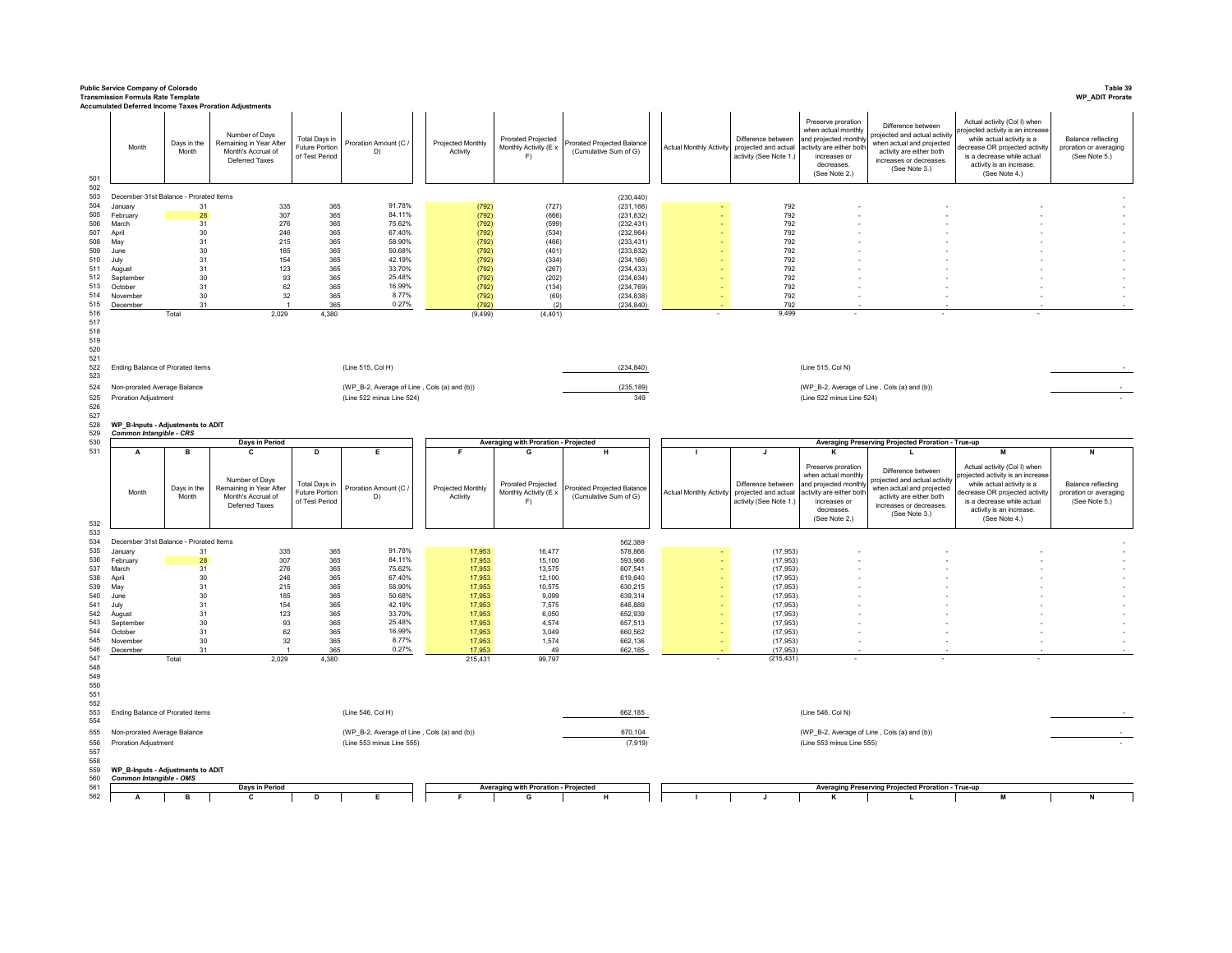|                                               | <b>Public Service Company of Colorado</b><br><b>Transmission Formula Rate Template</b> |                      |                                                                                                                                              |                                                   |                                             |                               |                                                   |                                                     |                         |                                                                                              |                                                                                                                                               |                                                                                                                                                          |                                                                                                                                                                                                             | Table 39<br><b>WP_ADIT Prorate</b>                                   |
|-----------------------------------------------|----------------------------------------------------------------------------------------|----------------------|----------------------------------------------------------------------------------------------------------------------------------------------|---------------------------------------------------|---------------------------------------------|-------------------------------|---------------------------------------------------|-----------------------------------------------------|-------------------------|----------------------------------------------------------------------------------------------|-----------------------------------------------------------------------------------------------------------------------------------------------|----------------------------------------------------------------------------------------------------------------------------------------------------------|-------------------------------------------------------------------------------------------------------------------------------------------------------------------------------------------------------------|----------------------------------------------------------------------|
| 563                                           | Month                                                                                  | Days in the<br>Month | Accumulated Deferred Income Taxes Proration Adjustments<br>Number of Days<br>Remaining in Year After<br>Month's Accrual of<br>Deferred Taxes | Total Days in<br>Future Portion<br>of Test Period | Proration Amount (C /<br>D)                 | Projected Monthly<br>Activity | Prorated Projected<br>Monthly Activity (E x<br>F) | Prorated Projected Balance<br>(Cumulative Sum of G) |                         | Difference between<br>Actual Monthly Activity projected and actual<br>activity (See Note 1.) | Preserve proration<br>when actual monthly<br>and projected monthly<br>activity are either both<br>increases or<br>decreases<br>(See Note 2.)  | Difference between<br>projected and actual activity<br>when actual and projected<br>activity are either both<br>increases or decreases.<br>(See Note 3.) | Actual activity (Col I) when<br>rojected activity is an increase<br>while actual activity is a<br>decrease OR projected activity<br>is a decrease while actual<br>activity is an increase.<br>(See Note 4.) | <b>Balance reflecting</b><br>proration or averaging<br>(See Note 5.) |
| 564<br>565                                    | December 31st Balance - Prorated Items                                                 |                      |                                                                                                                                              |                                                   |                                             |                               |                                                   |                                                     |                         |                                                                                              |                                                                                                                                               |                                                                                                                                                          |                                                                                                                                                                                                             |                                                                      |
| 566                                           | January                                                                                | 31                   | 335                                                                                                                                          | 365                                               | 91.78%                                      |                               |                                                   |                                                     |                         |                                                                                              |                                                                                                                                               |                                                                                                                                                          |                                                                                                                                                                                                             |                                                                      |
| 567                                           | February                                                                               | 28                   | 307                                                                                                                                          | 365<br>365                                        | 84.11%                                      |                               |                                                   |                                                     |                         |                                                                                              |                                                                                                                                               |                                                                                                                                                          |                                                                                                                                                                                                             |                                                                      |
| 568<br>569                                    | March<br>April                                                                         | 31<br>30             | 276<br>246                                                                                                                                   | 365                                               | 75.62%<br>67 40%                            |                               |                                                   |                                                     |                         |                                                                                              |                                                                                                                                               |                                                                                                                                                          |                                                                                                                                                                                                             |                                                                      |
| 570                                           | May                                                                                    | 31                   | 215                                                                                                                                          | 365                                               | 58.90%                                      |                               |                                                   |                                                     |                         |                                                                                              |                                                                                                                                               |                                                                                                                                                          |                                                                                                                                                                                                             |                                                                      |
| 571<br>572                                    | .lune<br>July                                                                          | 30<br>31             | 185<br>154                                                                                                                                   | 365<br>365                                        | 50.68%<br>42.19%                            |                               |                                                   |                                                     |                         |                                                                                              |                                                                                                                                               |                                                                                                                                                          |                                                                                                                                                                                                             |                                                                      |
| 573                                           | August                                                                                 | 31                   | 123                                                                                                                                          | 365                                               | 33.70%                                      |                               |                                                   |                                                     |                         |                                                                                              |                                                                                                                                               |                                                                                                                                                          |                                                                                                                                                                                                             |                                                                      |
| 574                                           | September                                                                              | 30                   | 93                                                                                                                                           | 365                                               | 25.48%                                      |                               |                                                   |                                                     |                         |                                                                                              |                                                                                                                                               |                                                                                                                                                          |                                                                                                                                                                                                             |                                                                      |
| 575<br>576                                    | October<br>November                                                                    | 31<br>30             | 62<br>32                                                                                                                                     | 365<br>365                                        | 16.99%<br>8.77%                             |                               |                                                   |                                                     |                         |                                                                                              |                                                                                                                                               |                                                                                                                                                          |                                                                                                                                                                                                             |                                                                      |
| 577                                           | December                                                                               | 31                   |                                                                                                                                              | 365                                               | 0.27%                                       |                               |                                                   |                                                     |                         |                                                                                              |                                                                                                                                               |                                                                                                                                                          |                                                                                                                                                                                                             |                                                                      |
| 578                                           |                                                                                        | Total                | 2,029                                                                                                                                        | 4,380                                             |                                             |                               |                                                   |                                                     |                         |                                                                                              |                                                                                                                                               |                                                                                                                                                          |                                                                                                                                                                                                             |                                                                      |
| 579<br>580<br>581<br>582<br>583               |                                                                                        |                      |                                                                                                                                              |                                                   |                                             |                               |                                                   |                                                     |                         |                                                                                              |                                                                                                                                               |                                                                                                                                                          |                                                                                                                                                                                                             |                                                                      |
| 584<br>585                                    | Ending Balance of Prorated items                                                       |                      |                                                                                                                                              |                                                   | (Line 577, Col H)                           |                               |                                                   |                                                     |                         |                                                                                              | (Line 577, Col N)                                                                                                                             |                                                                                                                                                          |                                                                                                                                                                                                             |                                                                      |
| 586                                           | Non-prorated Average Balance                                                           |                      |                                                                                                                                              |                                                   | (WP_B-2, Average of Line, Cols (a) and (b)) |                               |                                                   |                                                     |                         |                                                                                              |                                                                                                                                               | (WP_B-2, Average of Line, Cols (a) and (b))                                                                                                              |                                                                                                                                                                                                             |                                                                      |
| 587<br>588                                    | Proration Adjustment                                                                   |                      |                                                                                                                                              |                                                   | (Line 584 minus Line 586)                   |                               |                                                   |                                                     |                         |                                                                                              | (Line 584 minus Line 586)                                                                                                                     |                                                                                                                                                          |                                                                                                                                                                                                             |                                                                      |
| 589<br>590<br>591<br>592<br>593               | WP_B-Inputs - Adjustments to ADIT<br><b>Common General - Smart Grid City</b>           |                      | Days in Period                                                                                                                               |                                                   |                                             |                               | Averaging with Proration - Projected<br>G         | н                                                   |                         |                                                                                              |                                                                                                                                               | Averaging Preserving Projected Proration - True-up                                                                                                       |                                                                                                                                                                                                             |                                                                      |
|                                               | A                                                                                      | в                    | c                                                                                                                                            | D                                                 | E                                           |                               |                                                   |                                                     |                         |                                                                                              |                                                                                                                                               |                                                                                                                                                          |                                                                                                                                                                                                             |                                                                      |
|                                               |                                                                                        |                      |                                                                                                                                              |                                                   |                                             |                               |                                                   |                                                     |                         | J.                                                                                           | κ                                                                                                                                             |                                                                                                                                                          | м                                                                                                                                                                                                           | N                                                                    |
| 594                                           | Month                                                                                  | Days in the<br>Month | Number of Days<br>Remaining in Year After<br>Month's Accrual of<br>Deferred Taxes                                                            | Total Days in<br>Future Portion<br>of Test Period | Proration Amount (C)<br>D)                  | Projected Monthly<br>Activity | Prorated Projected<br>Monthly Activity (E x<br>F) | Prorated Projected Balance<br>(Cumulative Sum of G) | Actual Monthly Activity | Difference between<br>projected and actual<br>activity (See Note 1.)                         | Preserve proration<br>when actual monthly<br>and projected monthly<br>activity are either both<br>increases or<br>decreases.<br>(See Note 2.) | Difference between<br>projected and actual activity<br>when actual and projected<br>activity are either both<br>increases or decreases.<br>(See Note 3.) | Actual activity (Col I) when<br>rojected activity is an increase<br>while actual activity is a<br>ecrease OR projected activity<br>is a decrease while actual<br>activity is an increase.<br>(See Note 4.)  | <b>Balance reflecting</b><br>proration or averaging<br>(See Note 5.) |
| 595                                           |                                                                                        |                      |                                                                                                                                              |                                                   |                                             |                               |                                                   |                                                     |                         |                                                                                              |                                                                                                                                               |                                                                                                                                                          |                                                                                                                                                                                                             |                                                                      |
| 596<br>597                                    | December 31st Balance - Prorated Items<br>January                                      | 31                   | 335                                                                                                                                          | 365                                               | 91.78%                                      | 68                            | 62                                                | (22, 374)<br>(22, 311)                              |                         | (68)                                                                                         |                                                                                                                                               |                                                                                                                                                          |                                                                                                                                                                                                             |                                                                      |
| 598                                           | Februan                                                                                | 28                   | 307                                                                                                                                          | 365                                               | 84.11%                                      | 68                            | 57                                                | (22, 254)                                           |                         | (68)                                                                                         |                                                                                                                                               |                                                                                                                                                          |                                                                                                                                                                                                             |                                                                      |
| 599<br>600                                    | March<br>April                                                                         | 31<br>30             | 276<br>246                                                                                                                                   | 365<br>365                                        | 75.62%<br>67.40%                            | 68<br>68                      | 51<br>46                                          | (22, 203)<br>(22, 157)                              |                         | (68)<br>(68)                                                                                 |                                                                                                                                               |                                                                                                                                                          |                                                                                                                                                                                                             |                                                                      |
| 601                                           | May                                                                                    | 31                   | 215                                                                                                                                          | 365                                               | 58.90%                                      | 68                            | 40                                                | (22, 118)                                           |                         | (68)                                                                                         |                                                                                                                                               |                                                                                                                                                          |                                                                                                                                                                                                             |                                                                      |
| 602                                           | June                                                                                   | 30                   | 185                                                                                                                                          | 365                                               | 50.68%                                      | 68                            | 34                                                | (22, 083)                                           |                         | (68)                                                                                         |                                                                                                                                               |                                                                                                                                                          |                                                                                                                                                                                                             |                                                                      |
| 603<br>604                                    | July<br>August                                                                         | 31<br>31             | 154<br>123                                                                                                                                   | 365<br>365                                        | 42.19%<br>33.70%                            | 68<br>68                      | 29<br>23                                          | (22, 055)<br>(22, 032)                              |                         | (68)<br>(68)                                                                                 |                                                                                                                                               |                                                                                                                                                          |                                                                                                                                                                                                             |                                                                      |
| 605                                           | September                                                                              | 30                   | 93                                                                                                                                           | 365                                               | 25.48%                                      | 68                            | 17                                                | (22.014)                                            |                         | (68)                                                                                         |                                                                                                                                               |                                                                                                                                                          |                                                                                                                                                                                                             |                                                                      |
| 606<br>607                                    | October                                                                                | 31                   | 62                                                                                                                                           | 365                                               | 16.99%                                      | 68                            | 12                                                | (22,003)                                            |                         | (68)                                                                                         |                                                                                                                                               |                                                                                                                                                          |                                                                                                                                                                                                             |                                                                      |
| 608                                           | November<br>December                                                                   | 30<br>31             | 32<br>$\overline{1}$                                                                                                                         | 365<br>365                                        | 8.77%<br>0.27%                              | 68<br>68                      | 6<br>$\Omega$                                     | (21, 997)<br>(21, 997)                              |                         | (68)<br>(68)                                                                                 |                                                                                                                                               |                                                                                                                                                          |                                                                                                                                                                                                             |                                                                      |
| 609                                           |                                                                                        | Total                | 2,029                                                                                                                                        | 4,380                                             |                                             | 814                           | 377                                               |                                                     |                         | (814)                                                                                        |                                                                                                                                               |                                                                                                                                                          |                                                                                                                                                                                                             |                                                                      |
| 610<br>611<br>612<br>613<br>614<br>615<br>616 | Ending Balance of Prorated items                                                       |                      |                                                                                                                                              |                                                   | (Line 608, Col H)                           |                               |                                                   | (21, 997)                                           |                         |                                                                                              | (Line 608, Col N)                                                                                                                             |                                                                                                                                                          |                                                                                                                                                                                                             |                                                                      |
| 617                                           | Non-prorated Average Balance                                                           |                      |                                                                                                                                              |                                                   | (WP_B-2, Average of Line, Cols (a) and (b)) |                               |                                                   | (21, 967)                                           |                         |                                                                                              |                                                                                                                                               | (WP_B-2, Average of Line, Cols (a) and (b))                                                                                                              |                                                                                                                                                                                                             |                                                                      |
| 618                                           | Proration Adjustment                                                                   |                      |                                                                                                                                              |                                                   | (Line 615 minus Line 617)                   |                               |                                                   | (30)                                                |                         |                                                                                              | (Line 615 minus Line 617)                                                                                                                     |                                                                                                                                                          |                                                                                                                                                                                                             |                                                                      |
| 619<br>620<br>621<br>622<br>623               | WP_B-Inputs - Adjustments to ADIT<br><b>Common General - AGIS</b>                      |                      | Days in Period                                                                                                                               |                                                   |                                             |                               | Averaging with Proration - Projected              |                                                     |                         |                                                                                              |                                                                                                                                               | Averaging Preserving Projected Proration - True-up                                                                                                       |                                                                                                                                                                                                             |                                                                      |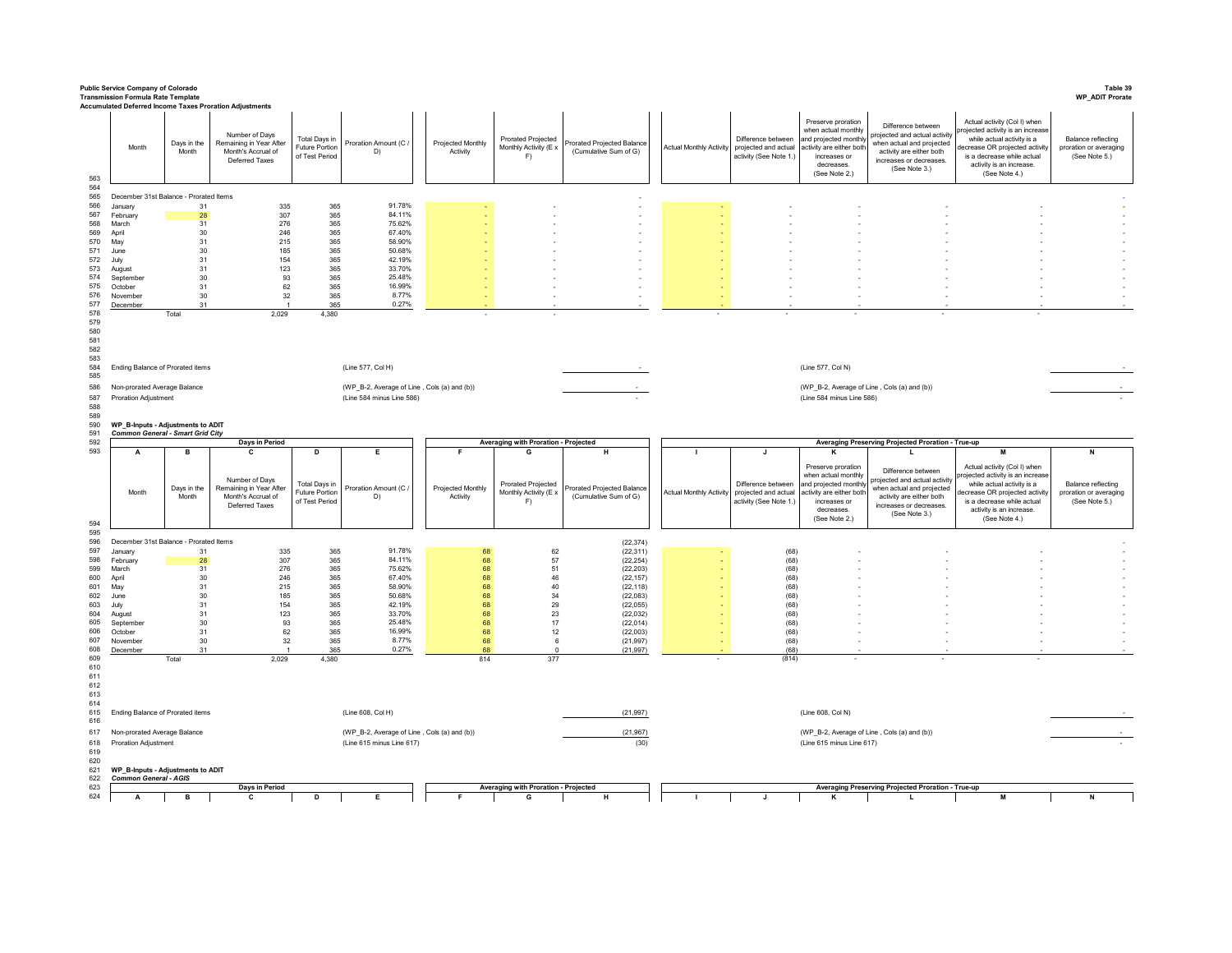| Public Service Company of Colorado<br>Table 39<br><b>WP_ADIT Prorate</b><br><b>Transmission Formula Rate Template</b> |                                                     |                                                                                                                             |                                                                                                                                                     |                                                                 |                                             |                               |                                                   |                                                                                            |                                             |                                                                      |                                                                                                                                             |                                                                                                                                                        |                                                                                                                                                                                                            |                                                               |  |
|-----------------------------------------------------------------------------------------------------------------------|-----------------------------------------------------|-----------------------------------------------------------------------------------------------------------------------------|-----------------------------------------------------------------------------------------------------------------------------------------------------|-----------------------------------------------------------------|---------------------------------------------|-------------------------------|---------------------------------------------------|--------------------------------------------------------------------------------------------|---------------------------------------------|----------------------------------------------------------------------|---------------------------------------------------------------------------------------------------------------------------------------------|--------------------------------------------------------------------------------------------------------------------------------------------------------|------------------------------------------------------------------------------------------------------------------------------------------------------------------------------------------------------------|---------------------------------------------------------------|--|
| 625<br>626                                                                                                            | Month                                               | Days in the<br>Month                                                                                                        | <b>Accumulated Deferred Income Taxes Proration Adjustments</b><br>Number of Days<br>Remaining in Year After<br>Month's Accrual of<br>Deferred Taxes | <b>Total Days in</b><br><b>Future Portion</b><br>of Test Period | Proration Amount (C /<br>D)                 | Projected Monthly<br>Activity | Prorated Projected<br>Monthly Activity (E x<br>F) | Prorated Projected Balance<br>(Cumulative Sum of G)                                        | <b>Actual Monthly Activity</b>              | Difference between<br>projected and actual<br>activity (See Note 1.) | Preserve proration<br>when actual monthly<br>and projected monthl<br>activity are either both<br>increases or<br>decreases<br>(See Note 2.) | Difference between<br>ojected and actual activity<br>when actual and projected<br>activity are either both<br>increases or decreases.<br>(See Note 3.) | Actual activity (Col I) when<br>rojected activity is an increase<br>while actual activity is a<br>lecrease OR projected activit<br>is a decrease while actual<br>activity is an increase.<br>(See Note 4.) | Balance reflecting<br>proration or averaging<br>(See Note 5.) |  |
| 627                                                                                                                   | December 31st Balance - Prorated Items              |                                                                                                                             |                                                                                                                                                     |                                                                 |                                             |                               |                                                   | 4,645,486                                                                                  |                                             |                                                                      |                                                                                                                                             |                                                                                                                                                        |                                                                                                                                                                                                            |                                                               |  |
| 628<br>629                                                                                                            | January<br>February                                 | 31<br>28                                                                                                                    | 335<br>307                                                                                                                                          | 365<br>365                                                      | 91.78%<br>84.11%                            | 111,101<br>111.101            | 101,969<br>93.447                                 | 4,747,456<br>4,840,902                                                                     |                                             | (111, 101)<br>(111, 101)                                             |                                                                                                                                             |                                                                                                                                                        |                                                                                                                                                                                                            |                                                               |  |
| 630                                                                                                                   | March                                               | 31                                                                                                                          | 276                                                                                                                                                 | 365                                                             | 75.62%                                      | 111,101                       | 84,011                                            | 4,924,913                                                                                  |                                             | (111, 101)                                                           |                                                                                                                                             |                                                                                                                                                        |                                                                                                                                                                                                            |                                                               |  |
| 631                                                                                                                   | April                                               | 30                                                                                                                          | 246                                                                                                                                                 | 365                                                             | 67.40%                                      | 111,101                       | 74.879                                            | 4.999.792                                                                                  |                                             | (111.101)                                                            |                                                                                                                                             |                                                                                                                                                        |                                                                                                                                                                                                            |                                                               |  |
| 632<br>633                                                                                                            | May<br>June                                         | 31<br>30                                                                                                                    | 215<br>185                                                                                                                                          | 365<br>365                                                      | 58.90%<br>50.68%                            | 111,101<br>111.101            | 65,443<br>56,311                                  | 5,065,235<br>5.121.546                                                                     |                                             | (111, 101)<br>(111.101)                                              |                                                                                                                                             |                                                                                                                                                        |                                                                                                                                                                                                            |                                                               |  |
| 634                                                                                                                   | July                                                | 31                                                                                                                          | 154                                                                                                                                                 | 365                                                             | 42.19%                                      | 111,101                       | 46,875                                            | 5,168,422                                                                                  |                                             | (111, 101)                                                           |                                                                                                                                             |                                                                                                                                                        |                                                                                                                                                                                                            |                                                               |  |
| 635                                                                                                                   | August                                              | 31                                                                                                                          | 123                                                                                                                                                 | 365                                                             | 33.70%<br>25.48%                            | 111.101                       | 37,440                                            | 5.205.861                                                                                  |                                             | (111.101)                                                            |                                                                                                                                             |                                                                                                                                                        |                                                                                                                                                                                                            |                                                               |  |
| 636<br>637                                                                                                            | September<br>October                                | 30<br>31                                                                                                                    | 93<br>62                                                                                                                                            | 365<br>365                                                      | 16.99%                                      | 111,101<br>111.101            | 28,308<br>18.872                                  | 5,234,169<br>5.253.041                                                                     |                                             | (111, 101)<br>(111.101)                                              |                                                                                                                                             |                                                                                                                                                        |                                                                                                                                                                                                            |                                                               |  |
| 638                                                                                                                   | November                                            | 30                                                                                                                          | 32                                                                                                                                                  | 365                                                             | 8.77%                                       | 111,101                       | 9,740                                             | 5,262,782                                                                                  |                                             | (111, 101)                                                           |                                                                                                                                             |                                                                                                                                                        |                                                                                                                                                                                                            |                                                               |  |
| 639<br>640                                                                                                            | December                                            | 31<br>Total                                                                                                                 | 2.029                                                                                                                                               | 365<br>4.380                                                    | 0.27%                                       | 111.101<br>1.333.212          | 304<br>617,600                                    | 5,263,086                                                                                  |                                             | (111, 101)<br>(1,333,212)                                            |                                                                                                                                             |                                                                                                                                                        |                                                                                                                                                                                                            |                                                               |  |
| 641                                                                                                                   |                                                     |                                                                                                                             |                                                                                                                                                     |                                                                 |                                             |                               |                                                   |                                                                                            |                                             |                                                                      |                                                                                                                                             |                                                                                                                                                        |                                                                                                                                                                                                            |                                                               |  |
| 642<br>643<br>644<br>645<br>646<br>647                                                                                | Ending Balance of Prorated items                    |                                                                                                                             |                                                                                                                                                     |                                                                 | (Line 639, Col H)                           |                               |                                                   | 5,263,086                                                                                  | (Line 639, Col N)                           |                                                                      |                                                                                                                                             |                                                                                                                                                        |                                                                                                                                                                                                            |                                                               |  |
| 648<br>649                                                                                                            | Non-prorated Average Balance                        |                                                                                                                             |                                                                                                                                                     |                                                                 | (WP_B-2, Average of Line, Cols (a) and (b)) |                               |                                                   | 5,312,092<br>(49,006)                                                                      |                                             |                                                                      | (WP_B-2, Average of Line, Cols (a) and (b))                                                                                                 |                                                                                                                                                        |                                                                                                                                                                                                            |                                                               |  |
| 650                                                                                                                   | Proration Adjustment                                |                                                                                                                             |                                                                                                                                                     |                                                                 | (Line 646 minus Line 648)                   |                               |                                                   |                                                                                            | (Line 646 minus Line 648)                   |                                                                      |                                                                                                                                             |                                                                                                                                                        |                                                                                                                                                                                                            |                                                               |  |
| 651<br>652                                                                                                            |                                                     | WP B-3 - Deficient ADIT                                                                                                     |                                                                                                                                                     |                                                                 |                                             |                               |                                                   |                                                                                            |                                             |                                                                      |                                                                                                                                             |                                                                                                                                                        |                                                                                                                                                                                                            |                                                               |  |
| 653                                                                                                                   |                                                     |                                                                                                                             | <b>NOL Carryforward - Direct Assigned to Transmission</b>                                                                                           |                                                                 |                                             |                               |                                                   |                                                                                            |                                             |                                                                      |                                                                                                                                             |                                                                                                                                                        |                                                                                                                                                                                                            |                                                               |  |
| 654                                                                                                                   |                                                     |                                                                                                                             | Days in Period                                                                                                                                      |                                                                 |                                             |                               |                                                   | Averaging with Proration - Projected<br>Averaging Preserving Projected Proration - True-up |                                             |                                                                      |                                                                                                                                             |                                                                                                                                                        |                                                                                                                                                                                                            |                                                               |  |
| 655                                                                                                                   | A                                                   | B                                                                                                                           |                                                                                                                                                     | D                                                               | Е                                           |                               | G                                                 |                                                                                            |                                             | $\mathbf{J}$                                                         |                                                                                                                                             |                                                                                                                                                        | M                                                                                                                                                                                                          |                                                               |  |
|                                                                                                                       | Month                                               | Days in the                                                                                                                 | Number of Days Prorated                                                                                                                             | Total Days in<br>Future Portion                                 | Proration Amount (C /                       | Projected Monthly             | Prorated Projected<br>Monthly Activity (E x       | Prorated Projected Balance                                                                 | <b>Actual Monthly Activity</b>              | Difference between<br>projected and actual                           | artially prorate actua<br>activity above Monthly                                                                                            | Partially prorate actual<br>activity below Monthly                                                                                                     | Partially prorate actual activity<br>elow Monthly projection and i                                                                                                                                         | Partially prorated actual                                     |  |
| 656                                                                                                                   |                                                     | Month                                                                                                                       |                                                                                                                                                     | of Test Period                                                  | D)                                          | Activity                      | F)                                                | (Cumulative Sum of G)                                                                      |                                             | activity                                                             | projection                                                                                                                                  | projection but increases<br><b>ADIT</b>                                                                                                                | a reduction to ADIT                                                                                                                                                                                        | balance                                                       |  |
| 657                                                                                                                   |                                                     |                                                                                                                             |                                                                                                                                                     |                                                                 |                                             |                               |                                                   |                                                                                            |                                             |                                                                      |                                                                                                                                             |                                                                                                                                                        |                                                                                                                                                                                                            |                                                               |  |
| 658                                                                                                                   | December 31st Balance - Prorated Items              |                                                                                                                             |                                                                                                                                                     |                                                                 |                                             |                               |                                                   | 4,602,604                                                                                  |                                             |                                                                      |                                                                                                                                             |                                                                                                                                                        |                                                                                                                                                                                                            |                                                               |  |
| 659<br>660                                                                                                            | January<br>February                                 | 31<br>28                                                                                                                    | 336<br>307                                                                                                                                          | 366<br>366                                                      | 91.80%<br>83.88%                            | (7,991)<br>(7,991)            | (7, 335)<br>(6, 703)                              | 4,595,269<br>4.588.566                                                                     |                                             | 7,991<br>7.991                                                       |                                                                                                                                             |                                                                                                                                                        |                                                                                                                                                                                                            |                                                               |  |
| 661                                                                                                                   | March                                               | 31                                                                                                                          | 276                                                                                                                                                 | 366                                                             | 75.41%                                      | (7,991)                       | (6,026)                                           | 4,582,540                                                                                  |                                             | 7,991                                                                |                                                                                                                                             |                                                                                                                                                        |                                                                                                                                                                                                            |                                                               |  |
| 662<br>663                                                                                                            | April                                               | 30                                                                                                                          | 246<br>215                                                                                                                                          | 366<br>366                                                      | 67.21%<br>58.74%                            | (7,991)<br>(7,991)            | (5, 371)<br>(4,694)                               | 4.577.170<br>4,572,476                                                                     |                                             | 7.991                                                                |                                                                                                                                             |                                                                                                                                                        |                                                                                                                                                                                                            |                                                               |  |
| 664                                                                                                                   | May<br>.lune                                        | 31<br>30                                                                                                                    | 185                                                                                                                                                 | 366                                                             | 50.55%                                      | (7,991)                       | (4,039)                                           | 4.568.437                                                                                  |                                             | 7,991<br>7.991                                                       |                                                                                                                                             |                                                                                                                                                        |                                                                                                                                                                                                            |                                                               |  |
| 665                                                                                                                   | July                                                | 31                                                                                                                          | 154                                                                                                                                                 | 366                                                             | 42.08%                                      | (7,991)                       | (3, 362)                                          | 4,565,074                                                                                  |                                             | 7,991                                                                |                                                                                                                                             |                                                                                                                                                        |                                                                                                                                                                                                            |                                                               |  |
| 666<br>667                                                                                                            | August<br>September                                 | 31<br>30                                                                                                                    | 123<br>93                                                                                                                                           | 366<br>366                                                      | 33.61%<br>25.41%                            | (7,991)<br>(7,991)            | (2,686)<br>(2,030)                                | 4.562.389<br>4,560,358                                                                     |                                             | 7.991<br>7,991                                                       |                                                                                                                                             |                                                                                                                                                        |                                                                                                                                                                                                            |                                                               |  |
| 668                                                                                                                   | October                                             | 31                                                                                                                          | 62                                                                                                                                                  | 366                                                             | 16.94%                                      | (7,991)                       | (1, 354)                                          | 4,559,005                                                                                  |                                             | 7,991                                                                |                                                                                                                                             |                                                                                                                                                        |                                                                                                                                                                                                            |                                                               |  |
| 669                                                                                                                   | Novembe                                             | 30                                                                                                                          | 32                                                                                                                                                  | 366                                                             | 8.74%                                       | (7, 991)                      | (698)                                             | 4,558,306                                                                                  |                                             | 7,991                                                                |                                                                                                                                             |                                                                                                                                                        |                                                                                                                                                                                                            |                                                               |  |
| 670<br>671                                                                                                            | December                                            | 31<br>Total                                                                                                                 | 2.030                                                                                                                                               | 366<br>4 3 9 2                                                  | 0.27%                                       | (7,991)                       | (22)                                              | 4,558,285                                                                                  |                                             | 7,991<br>95888                                                       |                                                                                                                                             |                                                                                                                                                        |                                                                                                                                                                                                            |                                                               |  |
| 672                                                                                                                   |                                                     |                                                                                                                             |                                                                                                                                                     |                                                                 |                                             |                               |                                                   |                                                                                            |                                             |                                                                      |                                                                                                                                             |                                                                                                                                                        |                                                                                                                                                                                                            |                                                               |  |
| 673<br>674                                                                                                            | <b>Proration Factor</b>                             |                                                                                                                             |                                                                                                                                                     | 53.78%                                                          |                                             |                               |                                                   |                                                                                            |                                             |                                                                      |                                                                                                                                             |                                                                                                                                                        |                                                                                                                                                                                                            |                                                               |  |
| 675                                                                                                                   |                                                     |                                                                                                                             |                                                                                                                                                     |                                                                 |                                             |                               |                                                   |                                                                                            |                                             |                                                                      |                                                                                                                                             |                                                                                                                                                        |                                                                                                                                                                                                            |                                                               |  |
| 676<br>677                                                                                                            | Beginning Balance of Prorated items                 |                                                                                                                             |                                                                                                                                                     |                                                                 | (Line 658, Col H)                           |                               |                                                   |                                                                                            |                                             |                                                                      |                                                                                                                                             |                                                                                                                                                        |                                                                                                                                                                                                            |                                                               |  |
| 678                                                                                                                   |                                                     | (Line 670, Col H)<br>Ending Balance of Prorated items<br>Average Balance Prorated items<br>(Average of Line 676 & Line 677) |                                                                                                                                                     |                                                                 |                                             |                               |                                                   | 4,558,285                                                                                  | (Line 670, Col N)                           |                                                                      |                                                                                                                                             |                                                                                                                                                        |                                                                                                                                                                                                            |                                                               |  |
| 679                                                                                                                   |                                                     | (WP_B-3 - Deficient ADIT)<br>Non-prorated Average Balance                                                                   |                                                                                                                                                     |                                                                 |                                             |                               |                                                   | 4,554,660                                                                                  | (WP_B-2, Average of Line, Cols (a) and (b)) |                                                                      |                                                                                                                                             |                                                                                                                                                        |                                                                                                                                                                                                            |                                                               |  |
| 680                                                                                                                   | Proration Adjustment                                |                                                                                                                             |                                                                                                                                                     |                                                                 |                                             |                               |                                                   | 3,625                                                                                      | (Line 677 minus Line 679)                   |                                                                      |                                                                                                                                             |                                                                                                                                                        |                                                                                                                                                                                                            |                                                               |  |
| 681<br>682                                                                                                            |                                                     |                                                                                                                             |                                                                                                                                                     |                                                                 |                                             |                               |                                                   |                                                                                            |                                             |                                                                      |                                                                                                                                             |                                                                                                                                                        |                                                                                                                                                                                                            |                                                               |  |
| 683                                                                                                                   | WP_B-3 Deficient ADIT                               |                                                                                                                             |                                                                                                                                                     |                                                                 |                                             |                               |                                                   |                                                                                            |                                             |                                                                      |                                                                                                                                             |                                                                                                                                                        |                                                                                                                                                                                                            |                                                               |  |
| 684                                                                                                                   | <b>NOL Carryforward - Allocated to Transmission</b> |                                                                                                                             |                                                                                                                                                     |                                                                 |                                             |                               |                                                   |                                                                                            |                                             |                                                                      |                                                                                                                                             |                                                                                                                                                        |                                                                                                                                                                                                            |                                                               |  |
| 685<br>686                                                                                                            |                                                     | B                                                                                                                           | Days in Period                                                                                                                                      | D                                                               | Е                                           |                               | Averaging with Proration - Projected              |                                                                                            |                                             |                                                                      | κ                                                                                                                                           |                                                                                                                                                        | M                                                                                                                                                                                                          | N                                                             |  |
|                                                                                                                       |                                                     |                                                                                                                             |                                                                                                                                                     | <b>Total Days in</b>                                            |                                             |                               | Prorated Projected                                |                                                                                            |                                             | Difference between                                                   | Partially prorate actual                                                                                                                    | Partially prorate actual                                                                                                                               | Partially prorate actual activity                                                                                                                                                                          |                                                               |  |
|                                                                                                                       | Month                                               | Days in the<br>Month                                                                                                        | Number of Days Prorated                                                                                                                             | Future Portion                                                  | Proration Amount (C /<br>D)                 | Projected Monthly<br>Activity | Monthly Activity (E x                             | Prorated Projected Balance<br>(Cumulative Sum of G)                                        | <b>Actual Monthly Activity</b>              | projected and actual                                                 | activity above Monthly                                                                                                                      | activity below Monthly<br>projection but increases                                                                                                     | below Monthly projection and is                                                                                                                                                                            | Partially prorated actual<br>balance                          |  |
| 687                                                                                                                   |                                                     |                                                                                                                             |                                                                                                                                                     | of Test Period                                                  |                                             |                               | F)                                                |                                                                                            |                                             | activity                                                             | projection                                                                                                                                  | ADIT                                                                                                                                                   | a reduction to ADIT                                                                                                                                                                                        |                                                               |  |
| 688<br>689                                                                                                            | December 31st Balance - Prorated Items              |                                                                                                                             |                                                                                                                                                     |                                                                 |                                             |                               |                                                   |                                                                                            |                                             |                                                                      |                                                                                                                                             |                                                                                                                                                        |                                                                                                                                                                                                            |                                                               |  |
| 690                                                                                                                   | January                                             | 31                                                                                                                          | 336                                                                                                                                                 | 366                                                             | 91.80%                                      | (4, 724)                      | (4, 337)                                          | 2,721,011<br>2,716,675                                                                     |                                             | 4,724                                                                |                                                                                                                                             |                                                                                                                                                        |                                                                                                                                                                                                            |                                                               |  |
|                                                                                                                       |                                                     |                                                                                                                             |                                                                                                                                                     |                                                                 |                                             |                               |                                                   |                                                                                            |                                             |                                                                      |                                                                                                                                             |                                                                                                                                                        |                                                                                                                                                                                                            |                                                               |  |
| 691                                                                                                                   | February                                            | 28                                                                                                                          | 307                                                                                                                                                 | 366                                                             | 83.88%                                      | (4, 724)                      | (3,962)                                           | 2,712,712                                                                                  |                                             | 4,724                                                                |                                                                                                                                             |                                                                                                                                                        |                                                                                                                                                                                                            |                                                               |  |
| 692                                                                                                                   | March                                               | 31                                                                                                                          | 276                                                                                                                                                 | 366                                                             | 75.41%                                      | (4, 724)                      | (3, 562)                                          | 2,709,150                                                                                  |                                             | 4,724                                                                |                                                                                                                                             |                                                                                                                                                        |                                                                                                                                                                                                            |                                                               |  |